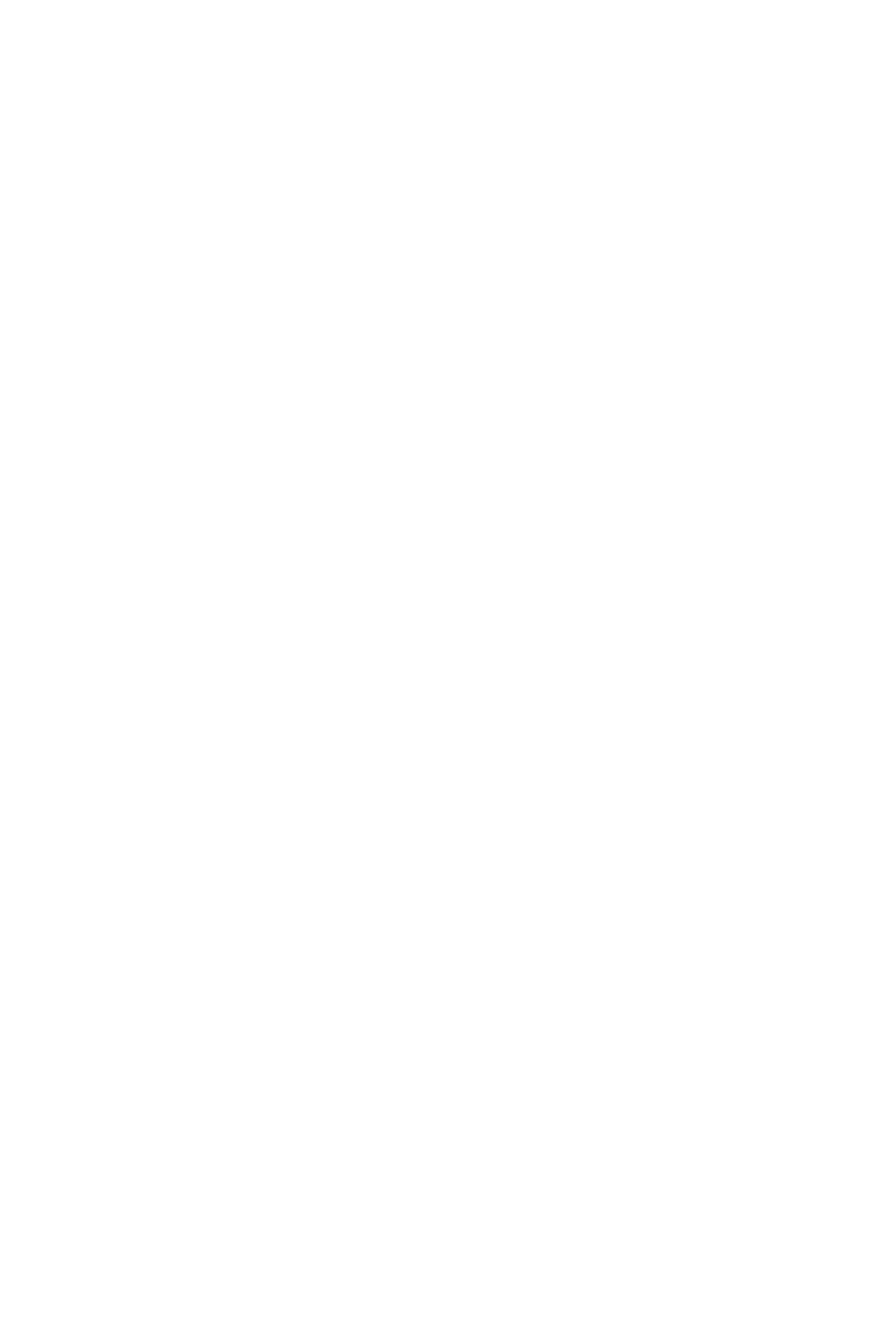# **INTRODUCTION**

The Consent Decree entered on March 14, 1989, in *United States v. International Brotherhood of Teamsters, et al.,* 88 Civ. 4486 (S.D.N.Y.) (LAP), made certain amendments to the International Union's Constitution that the courts have held are part of the Constitution despite the fact that they were rejected by the delegates to the 1991 International Convention.

The following Constitution includes Article XIX, Section 14, which is required by the Consent Decree. Language required by the Consent Decree but not approved by the delegates is printed in *ITALICS*. Those provisions are currently in effect.

The International Union will notify you of any changes resulting from court or governmental action.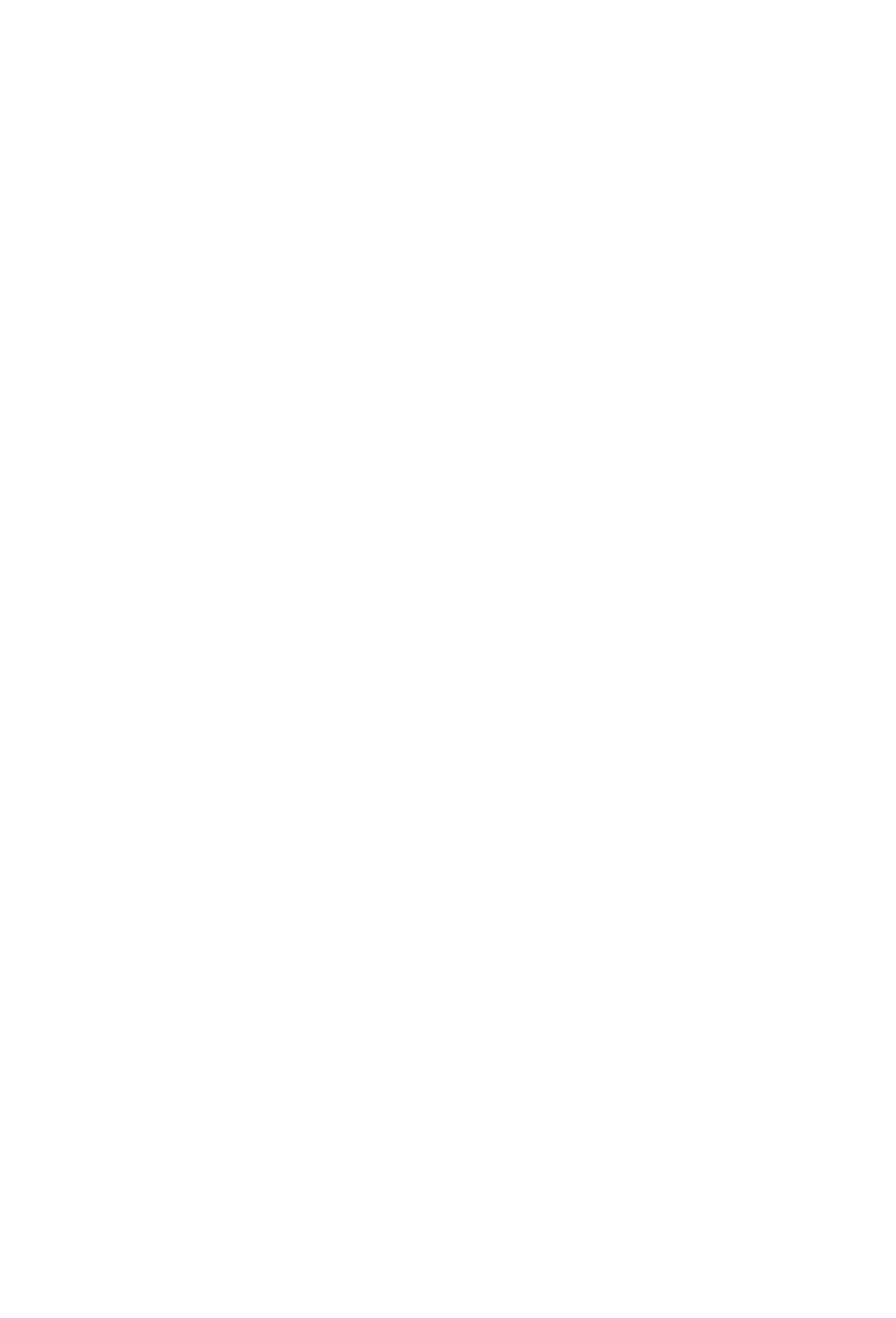# **TABLE OF CONTENTS**

|                       | Page                                                                                                                                                   |
|-----------------------|--------------------------------------------------------------------------------------------------------------------------------------------------------|
| <b>Preamble</b>       |                                                                                                                                                        |
| <b>Oath of Office</b> |                                                                                                                                                        |
| <b>Article I</b>      | Name $\ldots \ldots \ldots \ldots \ldots \ldots$                                                                                                       |
| <b>Article II</b>     | Jurisdiction, Membership and<br>Eligibility to Office $\dots \dots \dots 6$                                                                            |
| <b>Article III</b>    | Convention and<br>Representation  17                                                                                                                   |
| <b>Article IV</b>     | Officers, Delegates and<br>Elections 28                                                                                                                |
| <b>Article V</b>      | Salaries and Expenses<br>of Officers  34                                                                                                               |
| <b>Article VI</b>     | General President—Duties<br>and Powers $\ldots \ldots \ldots \ldots 38$                                                                                |
| <b>Article VII</b>    | General Secretary-Treasurer-<br>Duties and Powers 50                                                                                                   |
| <b>Article VIII</b>   | Trustees Audit Committee  61                                                                                                                           |
| <b>Article IX</b>     | General Executive Board-<br>Duties and Powers  63                                                                                                      |
| <b>Article X</b>      | Revenues, Bonding,<br>Examination and<br><b>Audits of Subordinate</b><br>Bodies, and Disposition<br>of Assets $\dots \dots \dots \dots \dots \dots$ 73 |
| <b>Article XI</b>     | Finance Committee Duties 87                                                                                                                            |
| <b>Article XII</b>    | Strikes, Lockouts, Wage<br>Scales, Disputes Over<br>Jurisdiction  88                                                                                   |
| <b>Article XIII</b>   | Assistance to Local Unions . 113                                                                                                                       |
| <b>Article XIV</b>    | <b>Charter Members and</b><br>Meetings of Local Unions 114                                                                                             |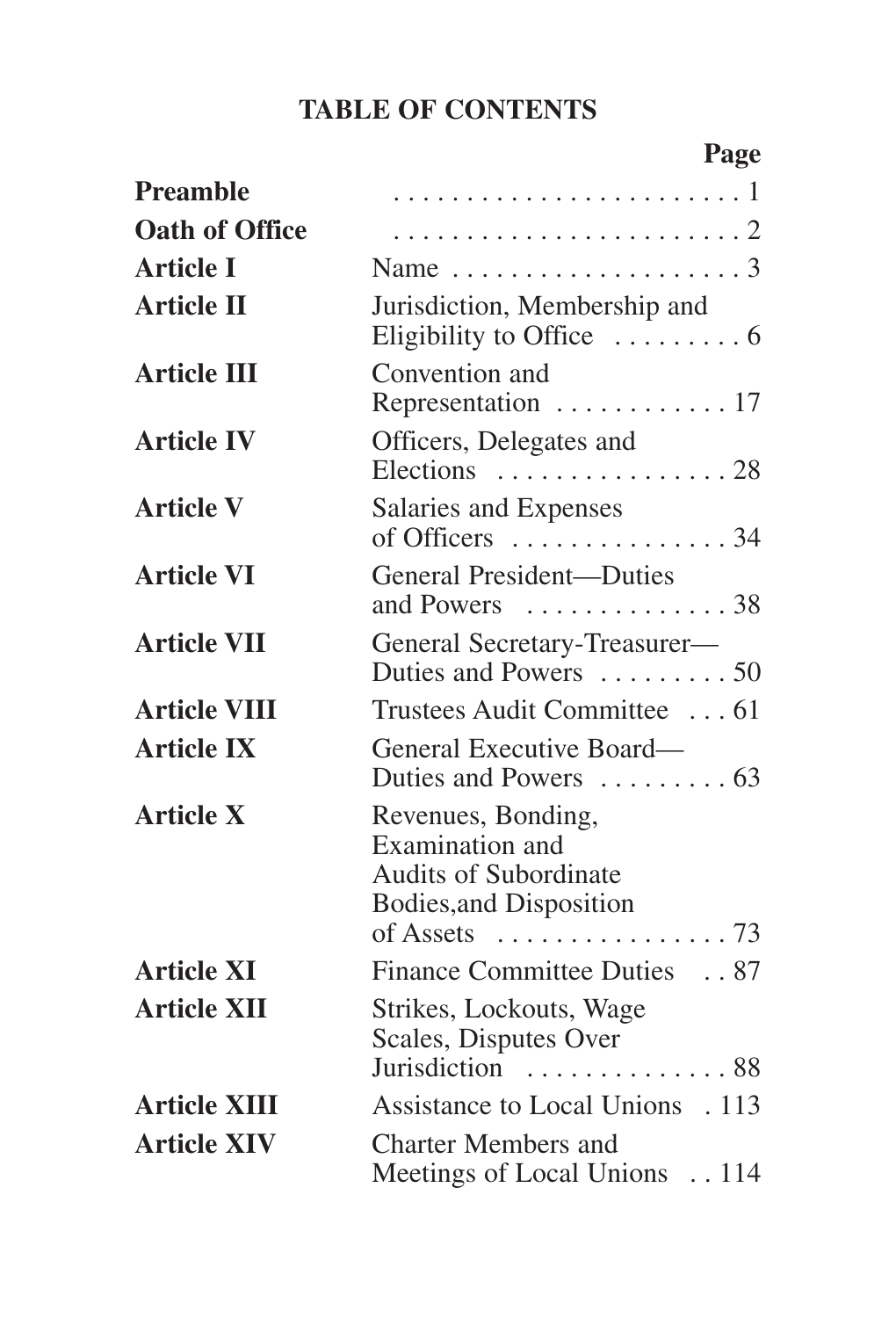|                      | Page                                                                         |
|----------------------|------------------------------------------------------------------------------|
| <b>Article XV</b>    | Joint Councils  118                                                          |
| <b>Article XVI</b>   | Conferences  122                                                             |
| <b>Article XVII</b>  | <b>Chartered Miscellaneous</b><br>Local Unions $\dots \dots \dots \dots 124$ |
| <b>Article XVIII</b> | Transfer and Withdrawal<br>Cards 125                                         |
| <b>Article XIX</b>   | Trials and Appeals 134                                                       |
| <b>Article XX</b>    | Dissolution $\dots\dots\dots\dots\dots$ 159                                  |
| <b>Article XXI</b>   | Labor Day $\dots \dots \dots \dots \dots 160$                                |
| <b>Article XXII</b>  | Local Unions $\dots \dots \dots \dots 160$                                   |
| <b>Article XXIII</b> | Duties of Local Union<br>Secretary-Treasurers  171                           |
| <b>Article XXIV</b>  | Service of Process on<br>International Union  173                            |
| <b>Article XXV</b>   | Definition of Executive<br>Board 173                                         |
| <b>Article XXVI</b>  | Teamsters Canada  173                                                        |
| <b>Article XXVII</b> | Saving Clauses  184                                                          |
|                      |                                                                              |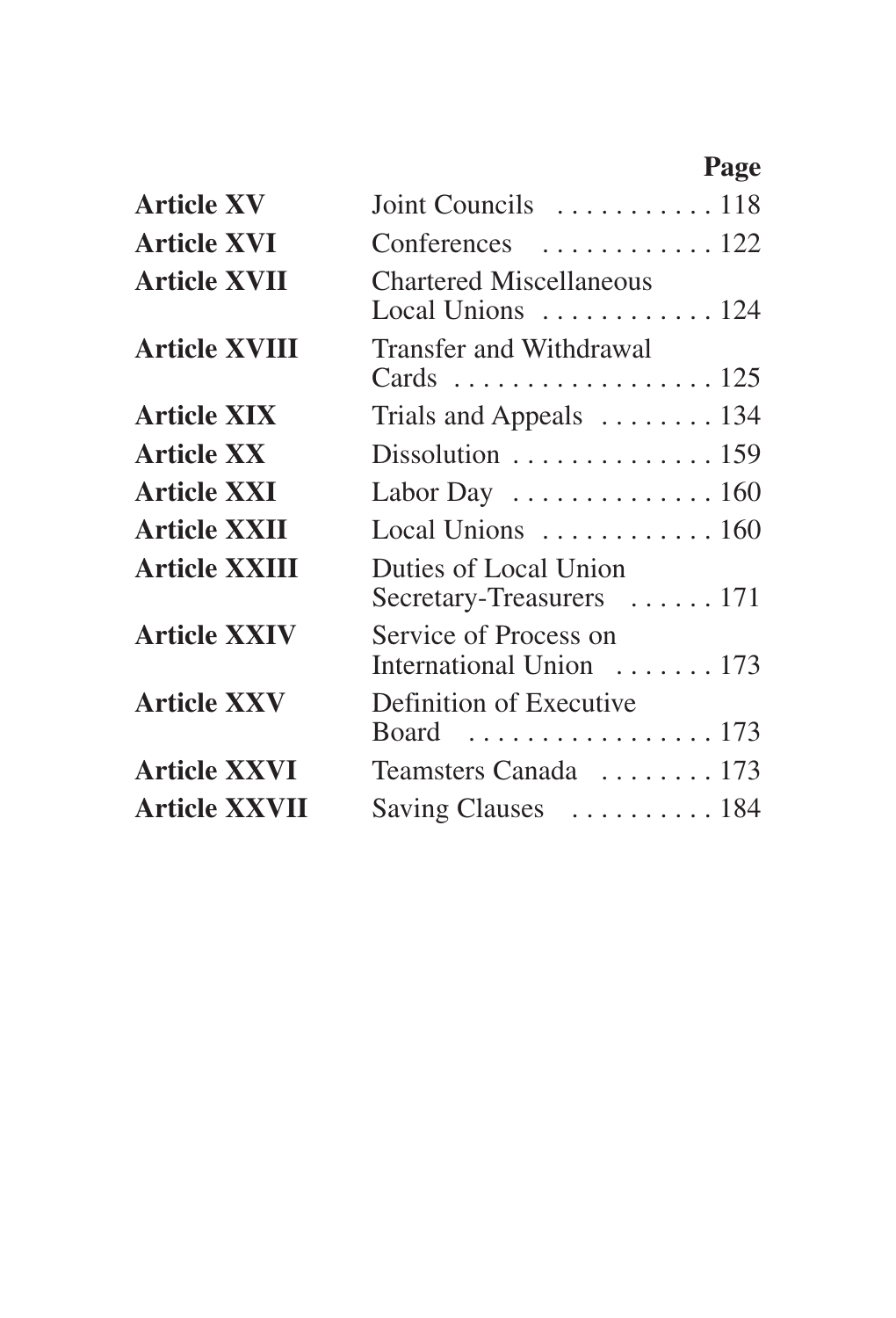# **CONSTITUTION**

#### **of the International Brotherhood of Teamsters**

#### **PREAMBLE**

The International Brotherhood of Teamsters was formed in 1903 by representatives of independent local unions who had the foresight to recognize that the ability of each local to provide assistance to its members could be improved by the formation of a great labor organization which pooled the resources and talents of the individual locals. In creating the foundation for what has become the largest trade union in North America, those local unions agreed to subordinate some of their individual independence in order to obtain services, support, and expertise which none alone could provide but which all could obtain through coordinated action by the International Union.

In entering this new relationship, the local unions preserved their autonomy and identity and structured an International based upon the concept that the heart of the local is the membership and that the core of the International must be its locals. As the local unions must reflect the interests of their members, so too must the International Union be responsive to the needs of the locals which brought it into existence. The local unions and the International recognize that the interests of the membership are at the core of their relationship. The local unions and the International commit to serve the interests of the membership by maintaining a Union that is strong, democratic and free of corruption.

This Constitution recognizes and protects the auton-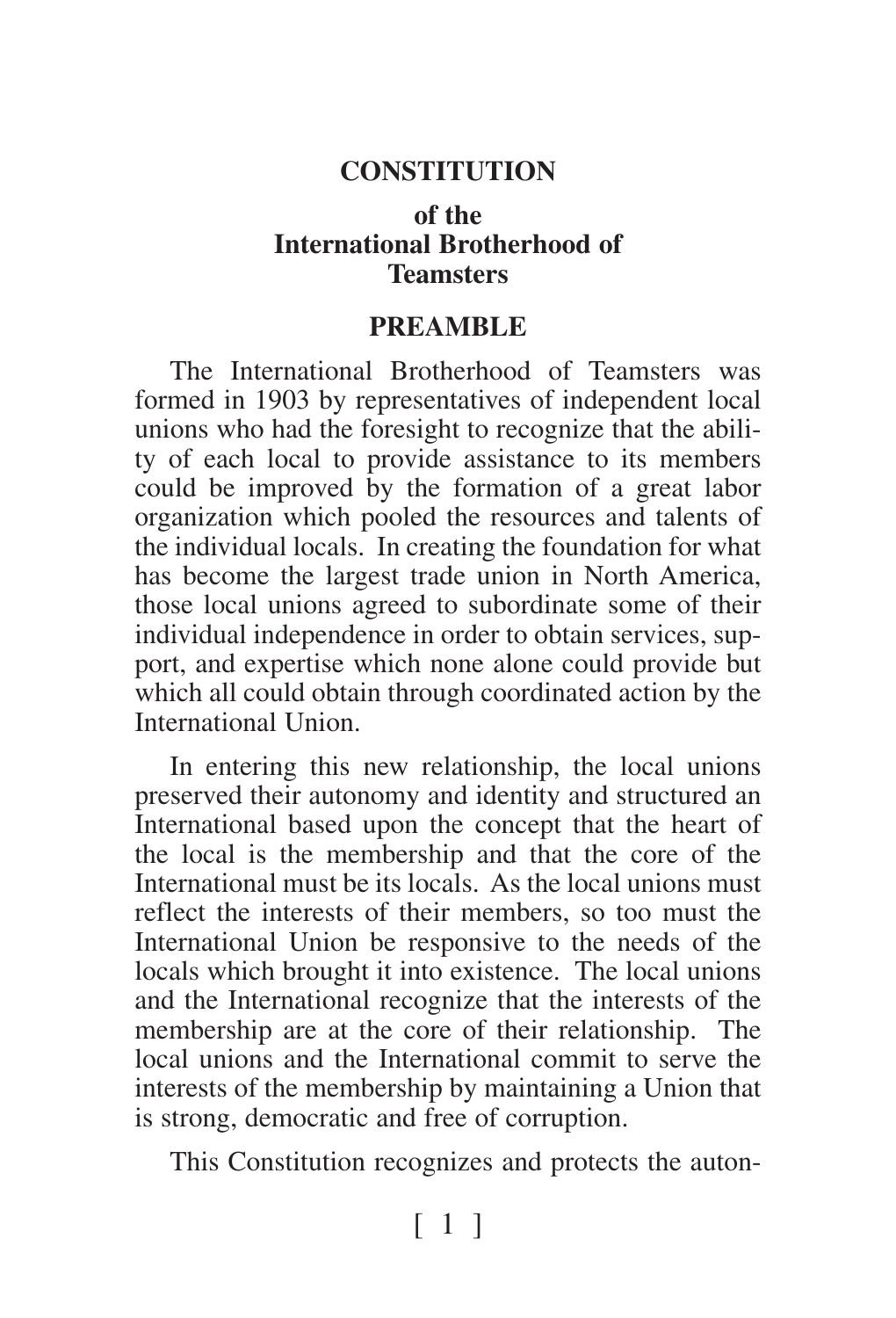omy, integrity, and identity of each indispensable part of this great Union—the members, the locals and the International. It constitutes an agreement among equal partners who are united by and dedicated to the common goal of achieving social and economic justice for workers everywhere.

Today, as we are confronted by the challenges of a global economy dominated by multi-national corporations that sweep past national borders and forage the globe in search of new workers and resources to exploit, we recognize that the future of working people and the future of our great Union depend on our ability to organize the unorganized and to build alliances with workers throughout the world. We recognize that the struggle for human rights, including the fundamental right of workers to form and join free trade unions, implicates universal principles which cannot be confined by national borders. The welfare of our members is interrelated with the ability of our fellow workers in the global marketplace to demand and obtain decent wages and working conditions from their employers. We pledge to support the legitimate efforts of our brother and sister workers to achieve the right to organize and obtain fair terms of employment.

We reaffirm our belief that only through a strong democratically accountable Union can workers be protected and prosper and only with the allegiance of its members and the mutual support of united labor organizations can the Union survive.

# **OATH OF OFFICE**

All officers of the International Union and affiliated bodies when installed shall be required to take the following oath of office: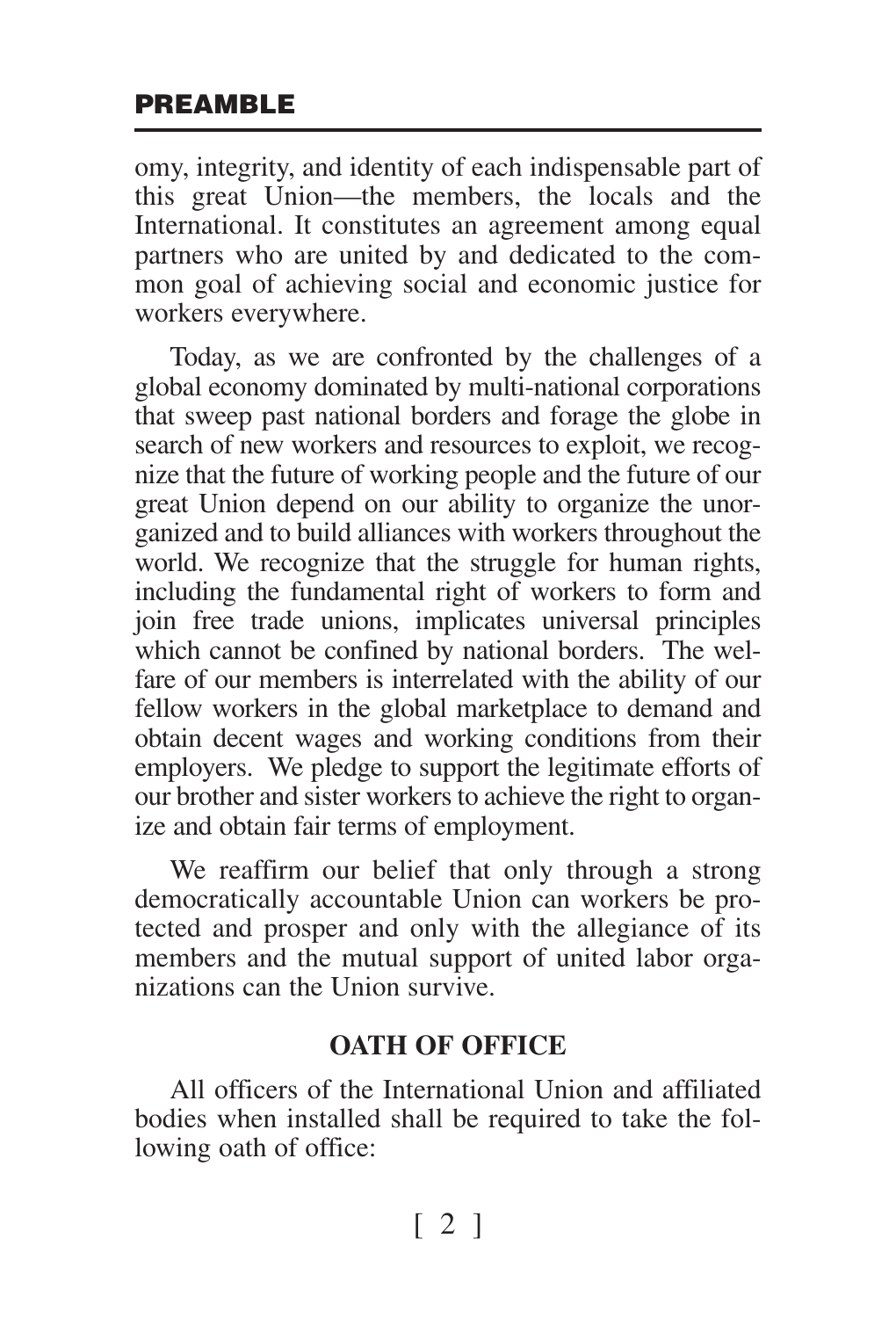I, do sincerely promise, upon my honor as a trade unionist and a Teamster, that I will faithfully use all of my energies and abilities to perform the duties of my office, for the ensuing term, as prescribed by the Constitution and Bylaws of this Union. As an officer of this great Union, I will, at all times, act solely in the interests of our members, devote the resources of our Union to furthering their needs and goals, work to maintain a Union that is free of corruption, to preserve and strengthen democratic principles in our Union, and to protect the members' interests in all dealings with employers. I will never forget that it is the members who put me here, and it is the members whom I will serve. I further promise that I will faithfully comply with and enforce the Constitution and laws of the International Union and Bylaws of this Union, that I will, at all times, by example, promote harmony and preserve the dignity of this Union. I also promise that at the close of my official term, I will promptly deliver any money or property of this Union in my possession to my successor in office.

# *Article I*

#### **Name**

Section 1. This organization shall be known as the International Brotherhood of Teamsters and shall consist of an unlimited number of Local Unions chartered by the International Brotherhood of Teamsters.

The principal and main office of the International Union, as well as such other offices as in the opinion of the General Executive Board may be desirable, shall be located at such place and places as are designated by the General Executive Board.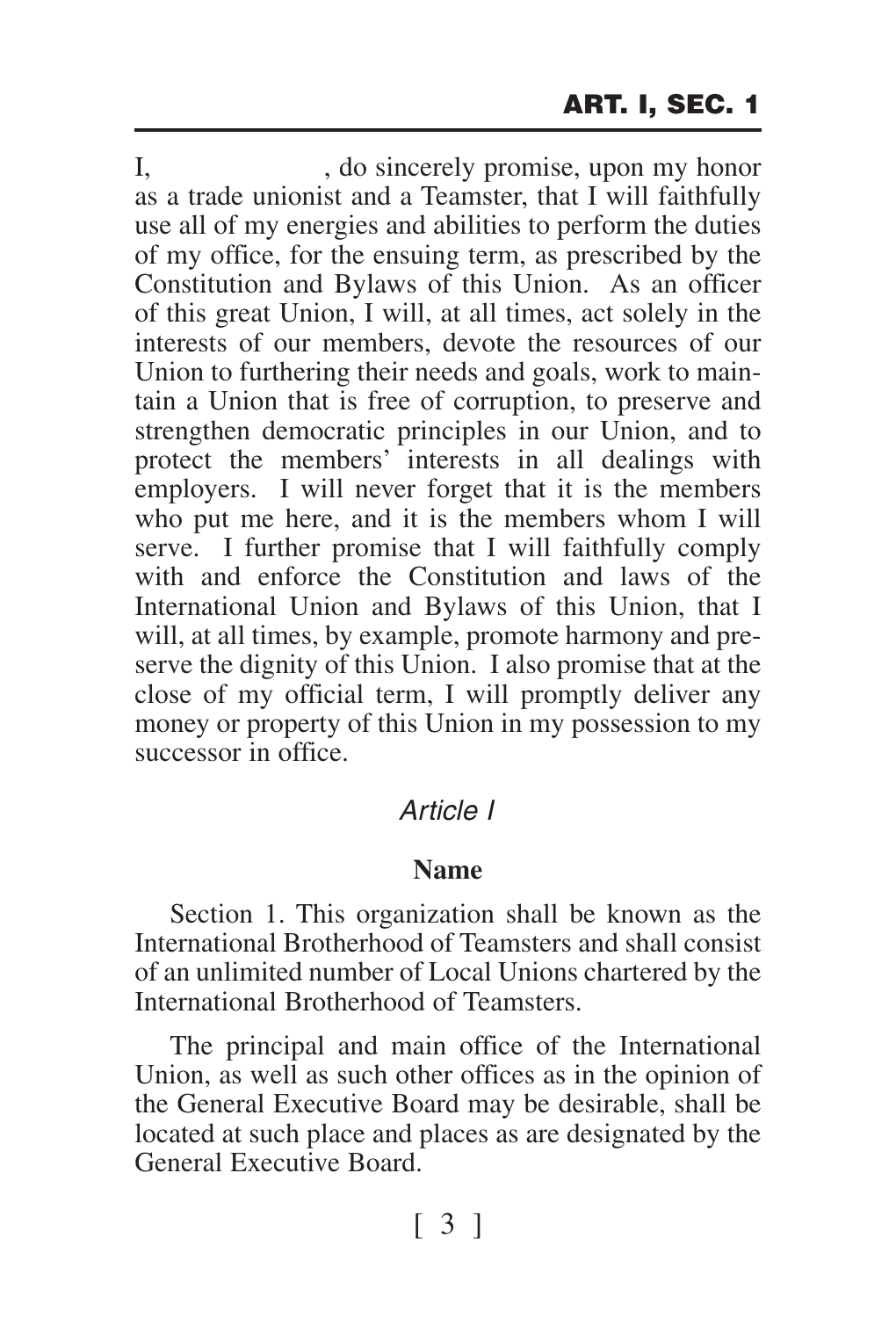# **Objects**

Section 2. The objects of this International Union are to organize under one banner all workers engaged in industry; to educate them to cooperate in every movement which tends to benefit the organization; and to impress upon our membership, employers, and the public that it is to the advantage of all concerned that workers be organized. The organization of our industry requires honest and intelligent membership, adapted to the business. We teach our membership the advantage, benefits, and importance of their industrial position, and we endeavor to build-up and perfect a labor organization in conformity with the highest standards of our American and Canadian citizenship. We seek to ensure that the contributions made by our members to improve their industries are recognized and that workers receive the benefits derived from their labors in the form of reasonable hours, fair wages, improved working conditions, and respectful treatment by their employers.

The objects of this International Union are also to secure improved wages, hours, working conditions, and other economic advantages through organization, negotiations and collective bargaining, through advancement of our standing in the community and in the labor movement through legal and economic means, and all other lawful methods; to provide educational advancement and training for employees, members, and officers; to safeguard, advance, and promote the principle of free collective bargaining throughout the world; to advance the rights of workers, farmers, and consumers, and the security and welfare of all the people by political, educational, and other community activity; to engage in cultural, civic, legislative, political, fraternal, educational, charitable, welfare, social, and other activities which fur-

[ 4 ]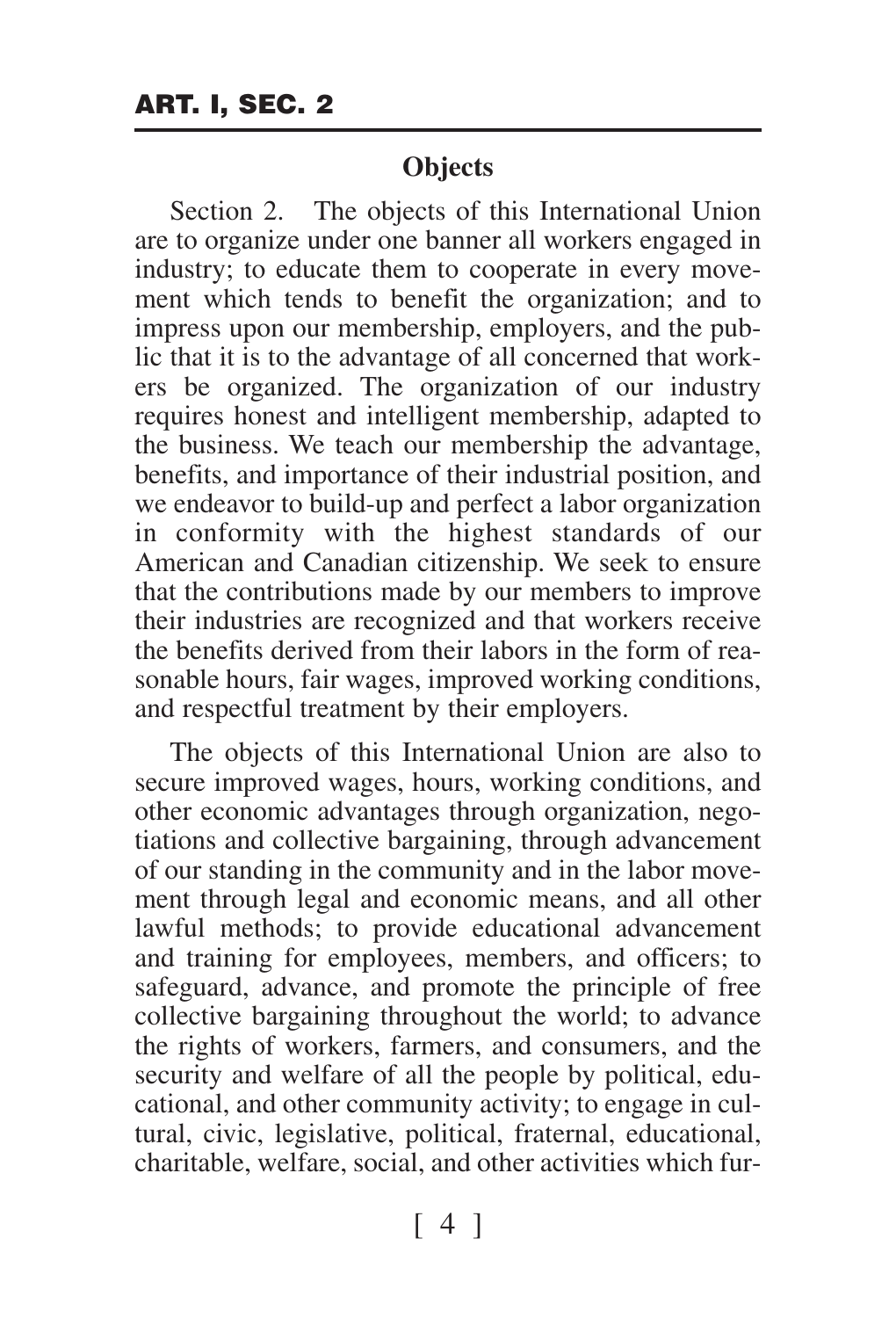ther the interests of this organization and its membership, directly or indirectly; to provide financial and moral assistance to other labor organizations or other bodies having purposes and objectives in whole or in part similar or related to those of this organization; to engage in community activities which will advance the interests of this organization and its members in the community and in the nation, directly or indirectly; to protect and preserve the International Union as an institution and to perform its legal and contractual obligations; to receive, manage, invest, expend, or otherwise use the funds and property of this organization to carry out the duties and to achieve the objectives set forth in this International Constitution and for such additional purposes and objects not inconsistent therewith as will further the interests of this organization and its members, directly or indirectly.

The achievement of these objectives within national economies that are dominated by multinational corporations and conglomerates, will require coordination of our activities to maximize our members' economic strength through national and international bargaining, the establishment of master industry-wide agreements, and the implementation of strategic organizing campaigns. It will require establishment of alliances with community groups that share our objectives, and whose goals we can also support.

It is recognized that the problems with which this labor organization is accustomed to deal are not limited to unionism or to organization and collective bargaining alone, but encompass a broad spectrum of economic and social objectives as set forth above and as the Union may determine from time to time. We therefore determine and assert that the participation of this labor organiza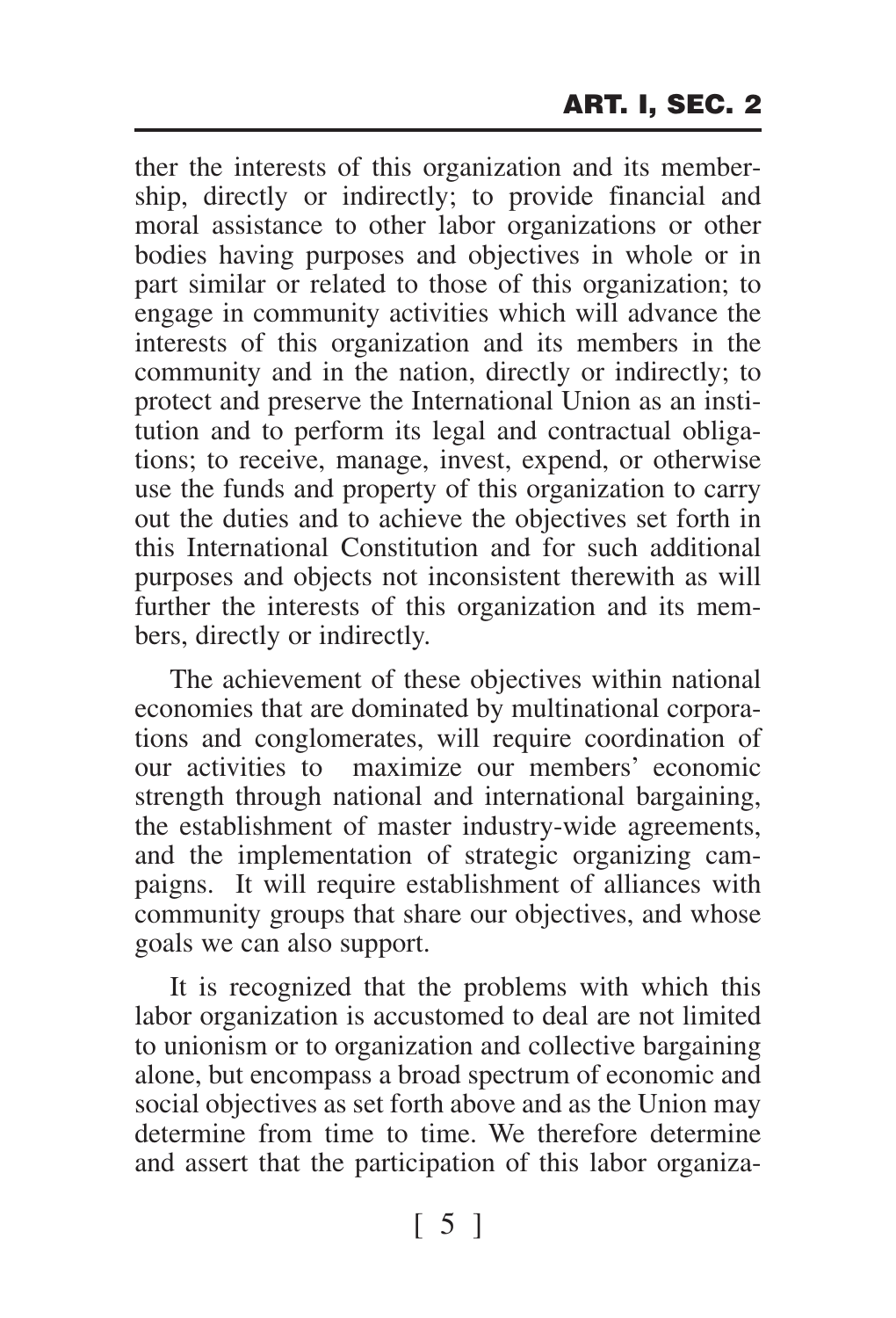tion, individually and with other organizations, in the pursuit and attainment of the objectives set forth herein is for the sole benefit of the organization and its members.

In seeking to achieve these goals, we pledge to work with employers that share our dedication to workers' rights, as we pledge to organize workers and to assist them in their fight against those employers that do not.

#### *Article II*

# **JURISDICTION, MEMBERSHIP AND ELIGIBILITY TO OFFICE**

#### **Jurisdiction**

Section 1 (a). This organization has jurisdiction over all workers including, without limitation, teamsters, chauffeurs, warehousemen and helpers; all who are employed on or around horses, harness, carriages, automobiles, trucks, trailers, aircraft and all other vehicles hauling, carrying, or conveying freight, merchandise or materials; automotive sales, service, and maintenance employees; garage workers and service station employees; warehousemen of all kinds employed in warehouse work, stockmen, shipping room employees, and loaders, that is, persons engaged in loading or unloading freight, merchandise, or other materials on, to, or from any type of vehicle; all classes of dairy employees, inside and outside, including salesmen, brewery and soft drink workers; workers employed in ice cream plants; all other workers employed in the manufacture, processing, sale and distribution of food, milk, dairy, and other products; all truck terminal employees; cannery workers; all craft or classes of airline employees; office, technical and

[ 6 ]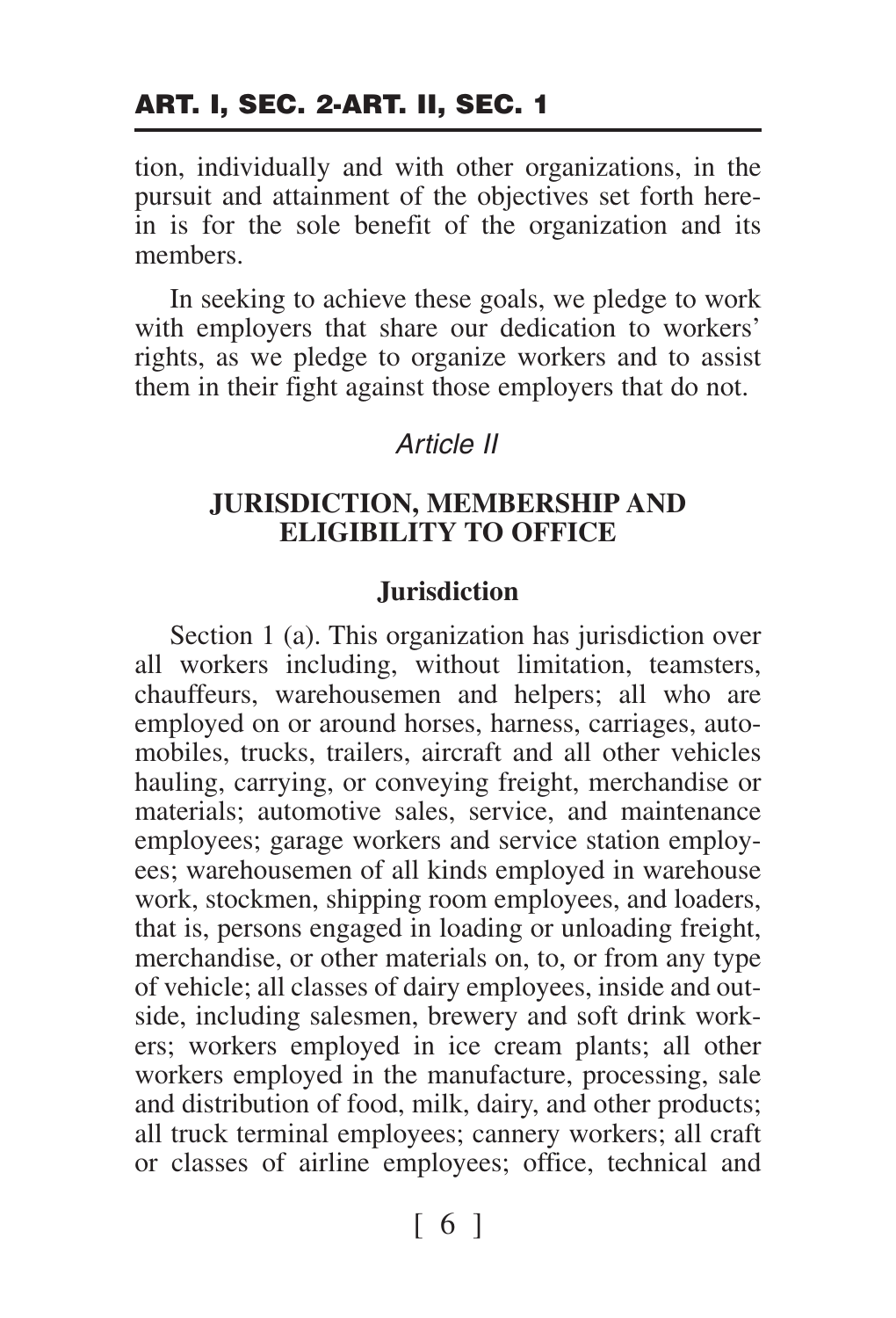professional employees; health care employees; agricultural employees; public employees; and industrial employees.

(b). Where used in this Constitution, words in the masculine also shall be read and construed as in the feminine in all cases where such construction would so apply.

# **Membership**

Section 2 (a). Any person shall be eligible to membership in this organization upon compliance with the requirements of this Constitution and the rulings of the General Executive Board. Each person upon becoming a member thereby pledges his honor; to faithfully observe the Constitution and laws of the International Brotherhood of Teamsters, and the Bylaws and laws of his Local Union; to comply with all rules and regulations for the government of the International Union and his Local Union; to faithfully perform all duties assigned to him to the best of his ability and skill; to conduct himself or herself at all times in such a manner as not to bring reproach upon the Union; to take an affirmative part in the business and activities of the Union and accept and discharge his responsibilities during any authorized strike or lockout; that he will not divulge to nonmembers the private business of the Union unless authorized to reveal the same; to never knowingly harm a fellow member; to never discriminate against a fellow worker on account of race, color, religion, sex, age, physical disability, or national origin; to refrain from any conduct that would interfere with the Union's performance of its legal or contractual obligations; and at all times to bear true and faithful allegiance to the International Brotherhood of Teamsters and his Local Union.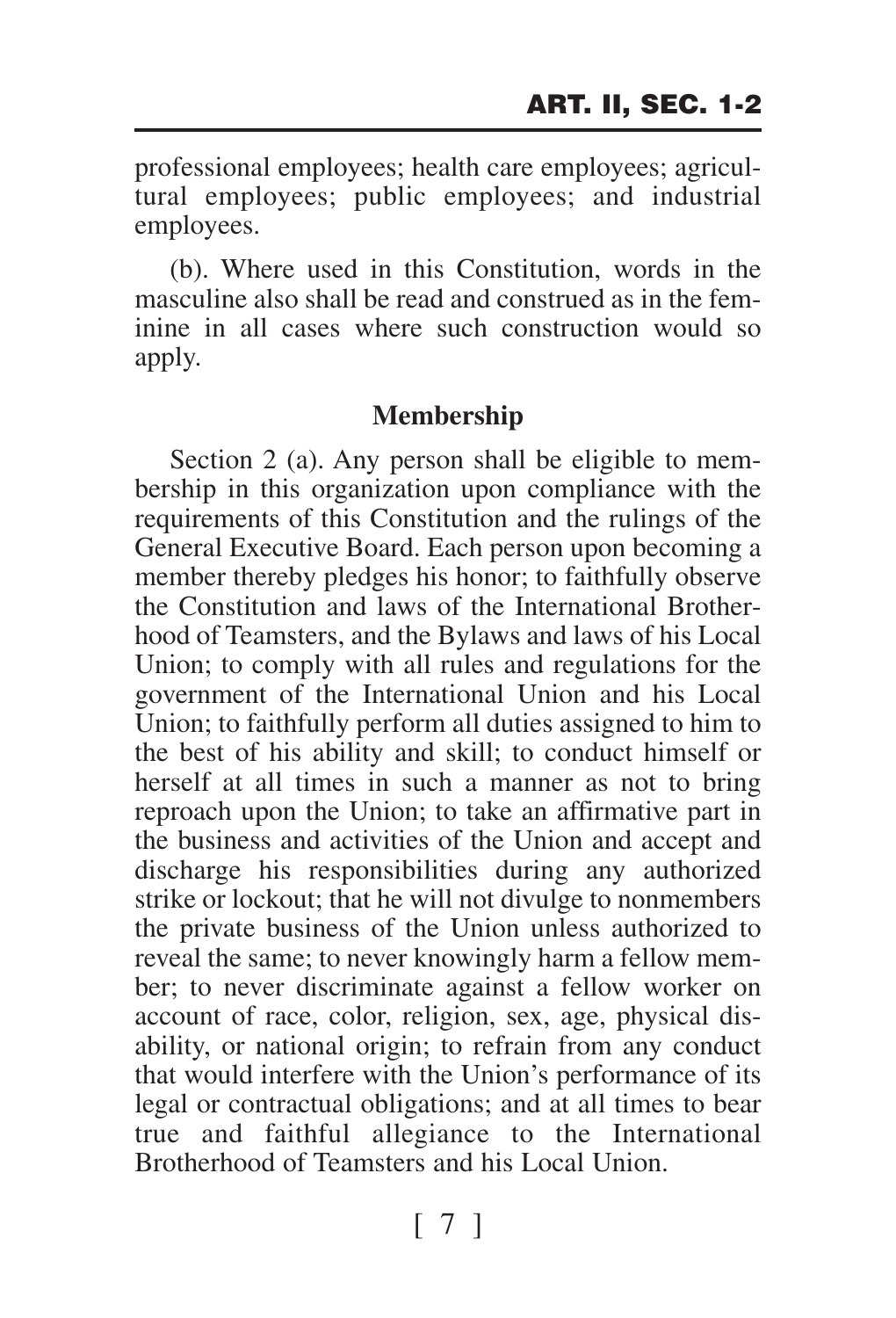#### **Union Fiduciary's Code of Ethics**

Section 2(b). Any member who serves as a fiduciary of an employee benefit plan covering members or employees of the International or any of its subordinate bodies shall pledge to follow the following Code of Ethics with respect to his or her service as a fiduciary to the plan:

- (1). The fiduciary shall faithfully serve the best interests of the participants and beneficiaries of the plan in accordance with the requirements of applicable law.
- (2). The fiduciary shall exercise his or her duties with respect to the plan with the care, skill, prudence, and diligence under the circumstances that a prudent person familiar with such matters would use acting under similar circumstances.
- (3). Neither the fiduciary nor any member of the fiduciary's family shall profit personally from his or her position in the plan, other than through benefits payable under the generally applicable rules of the plan or reasonable compensation payable by the plan for services rendered the plan, which services are necessary for the establishment or operation of the plan.
- (4). A full-time paid officer or employee of a Local Union who is a fiduciary of an employee benefit plan shall not receive compensation from the plan if he or she receivesfull-time pay from the Local Union; provided, however, that nothing herein shall prevent the Local Union from receiving reimbursement of the fiduciary's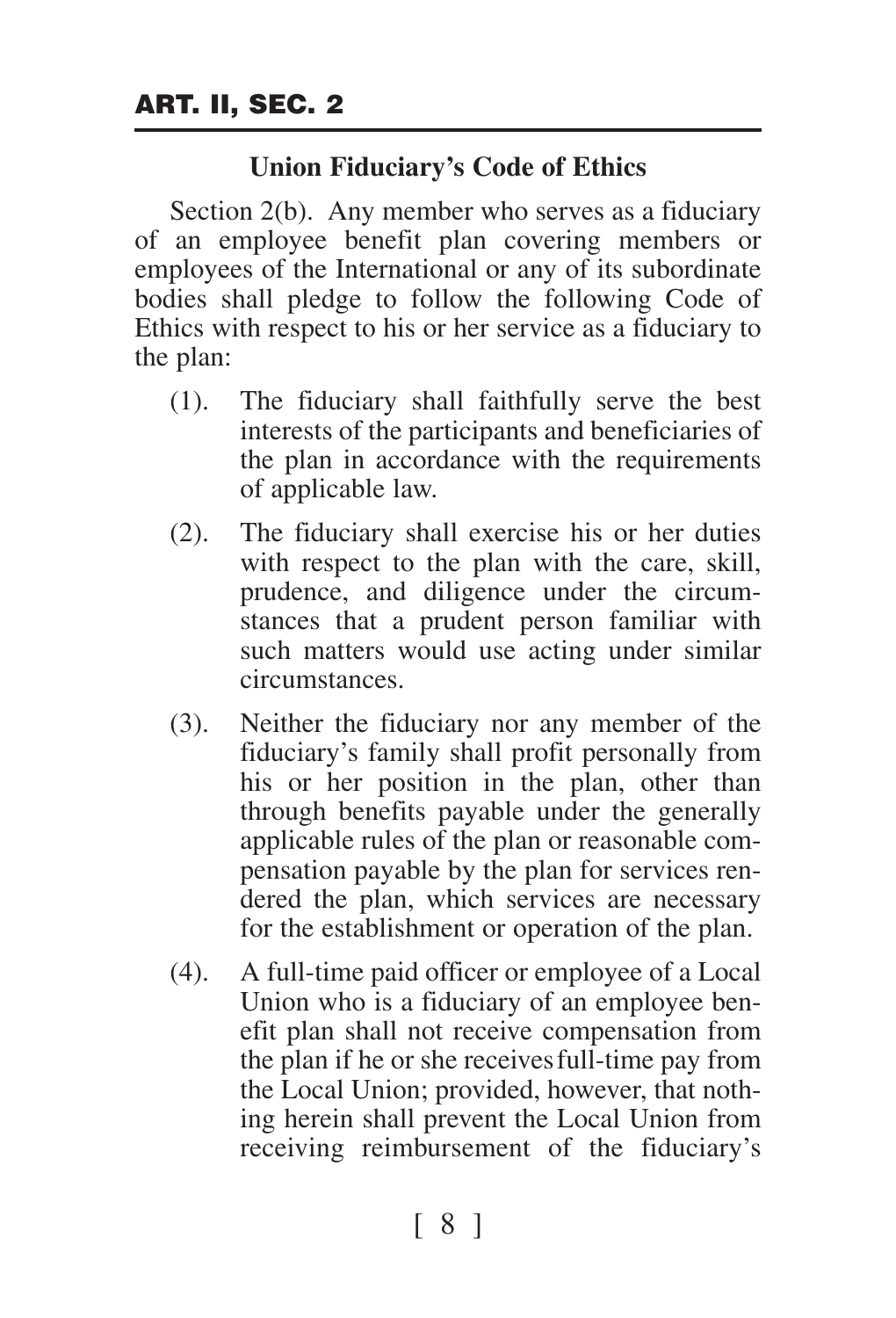employment-related expenses from the plan for services rendered to the plan by the fiduciary who is paid by the Local Union.

- (5). The fiduciary shall ensure that the Local Union or other subordinate body pays its fair share for any services or facilities it shares with the plan, including, but without limitation, office space, clerical and administrative staff, telephone, and other office equipment and supplies.
- (6). The fiduciary shall take the reasonable steps, consistent with his or her obligations under applicable law, to ensure that all employers who are required to contribute to the plan under a collective bargaining agreement fully comply with their reporting and contribution obligations.
- (7). The fiduciary shall not cause the plan to incur unreasonable administrative or other expenses not necessary for the establishment or operation of the plan, in accordance with established law.
- (8). The fiduciary shall cooperate with Union negotiating committees by responding to requests from any Chair or Co-Chair of a negotiating committee for information and assistance needed for bargaining, to the extent not inconsistent with his or her fiduciary obligations to the plan.

(c). Persons who own, lease, or operate a team or vehicle and/or perform any other work may be eligible for membership in this International Union. If, however, any Local Union can prove to the satisfaction of the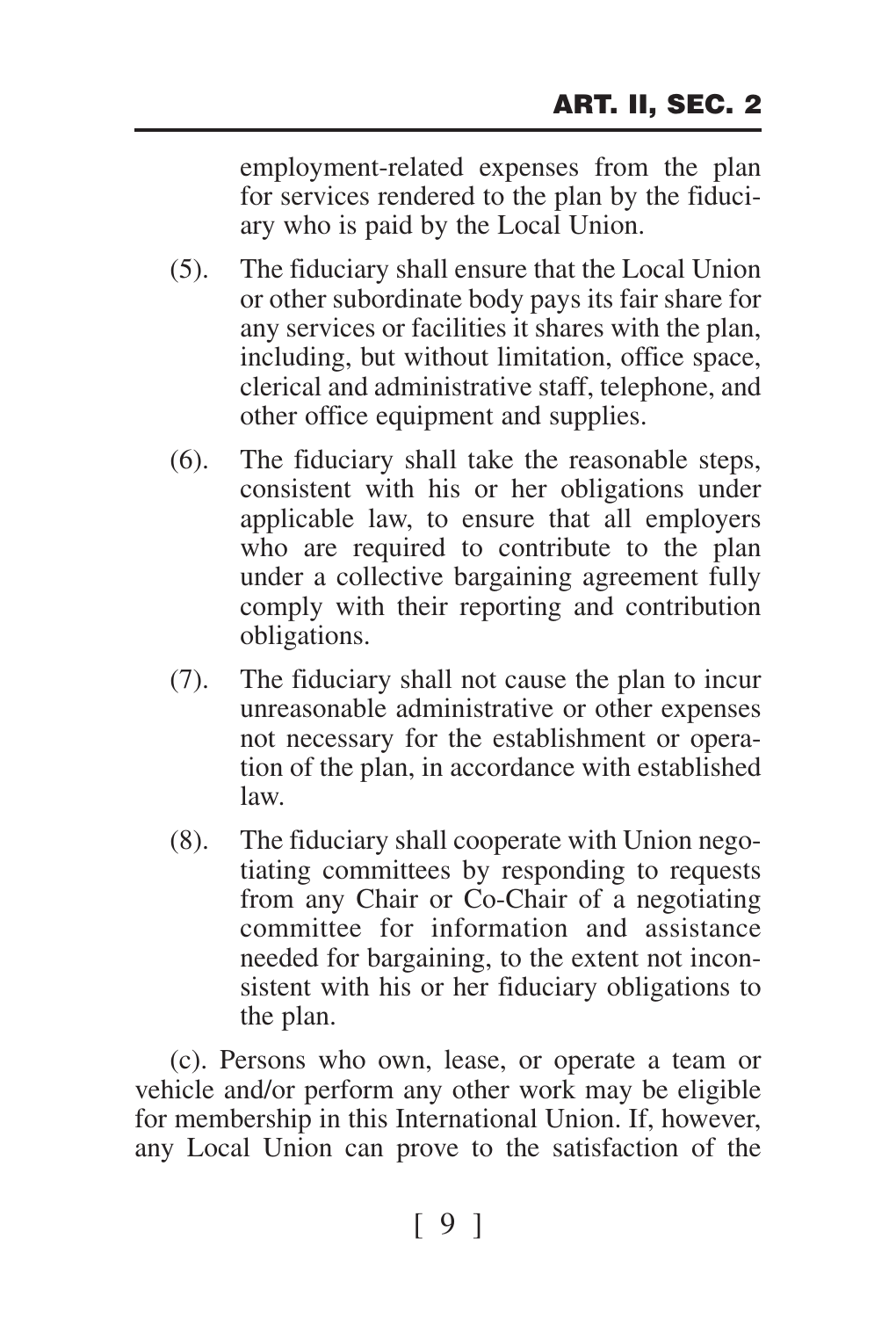General President that the membership of such individuals would be detrimental to the welfare of the Local Union, it may present such facts to the General President for authority to refuse to accept such persons as members. The General President shall consider all the facts and circumstances and render a decision in the matter, subject to appeal to the General Executive Board, which shall be binding on the Local Union.

(d). Membership shall also be available to so-called "vendors" and "owner-equipment drivers." A "vendor" is a person who purchases products and sells the same on his own behalf. An "owner-equipment driver" is a person who, in connection with his employment, uses equipment sold or leased to him by his employer or equipment which he has purchased independently but which he uses in whole or in part in the service of his employer. When such persons apply for membership in the International Union, the Local Union and the International Union shall have the right and authority as a condition precedent to membership to approve or disapprove any contract pertaining to such form or similar form of employment.

(e). All contracts hereafter renewed or entered into pertaining to such form or similar form of employment shall likewise be subject to such approval or disapproval of the Local Union and International Union. If, in the judgment of the Local Union or International Union, such employment contract will constitute a reduction in the union wage scale then prevailing for such service without "owner equipment," the same shall not be approved by the Local Union, and such persons shall be ineligible to membership or, if members, shall cease to work under such conditions or be subject to suspension or expulsion by the Local Union or International Union.

[ 10 ]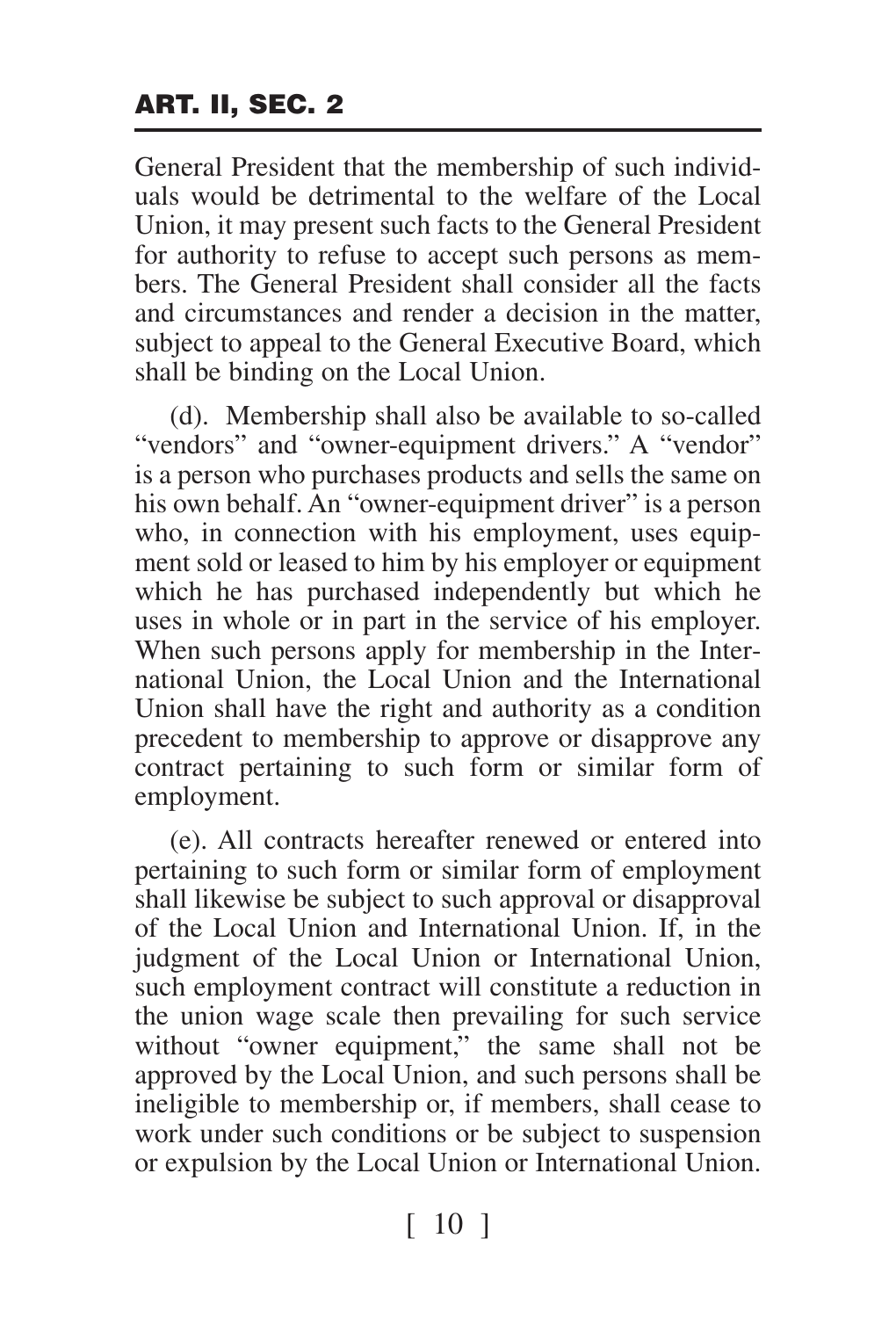(f). The General Executive Board is empowered, when necessity arises, to change, alter, and amend any provision of paragraphs (b) through (d) inclusive of this Section.

(g). Local Unions and other subordinate bodies are authorized, through duly adopted Bylaws and with the approval of the General President, to place such specific limitations as the circumstances warrant on the right of members who hold supervisory positions to participate in the affairs of their organizations, but such members shall not be permitted to hold office, unless permitted by federal, state, local, or provincial law.

(h). Neither the International Union, nor any Local Union or other subordinate body, shall exclude or expel from membership or otherwise discriminate against any individual, or cause or attempt to cause any employer to discriminate against any individual, because of his race, color, religion, sex, age, physical disability, national origin, or sexual orientation. Nor shall the International Union, or any Local Union or other subordinate body, limit, segregate, or classify its membership, or classify or fail or refuse to refer for employment any individual in any way which would deprive or tend to deprive any individual of employment opportunities or would limit such employment opportunities or otherwise adversely affect his status as an employee or as an applicant for employment because of such individual's race, color, religion, sex, age, physical disability, national origin, or sexual orientation.

(i). No member seeking to resign from membership in any Local Union may do so except by submitting such resignation in writing to the Secretary-Treasurer of the Local Union. Any member who resigns before he has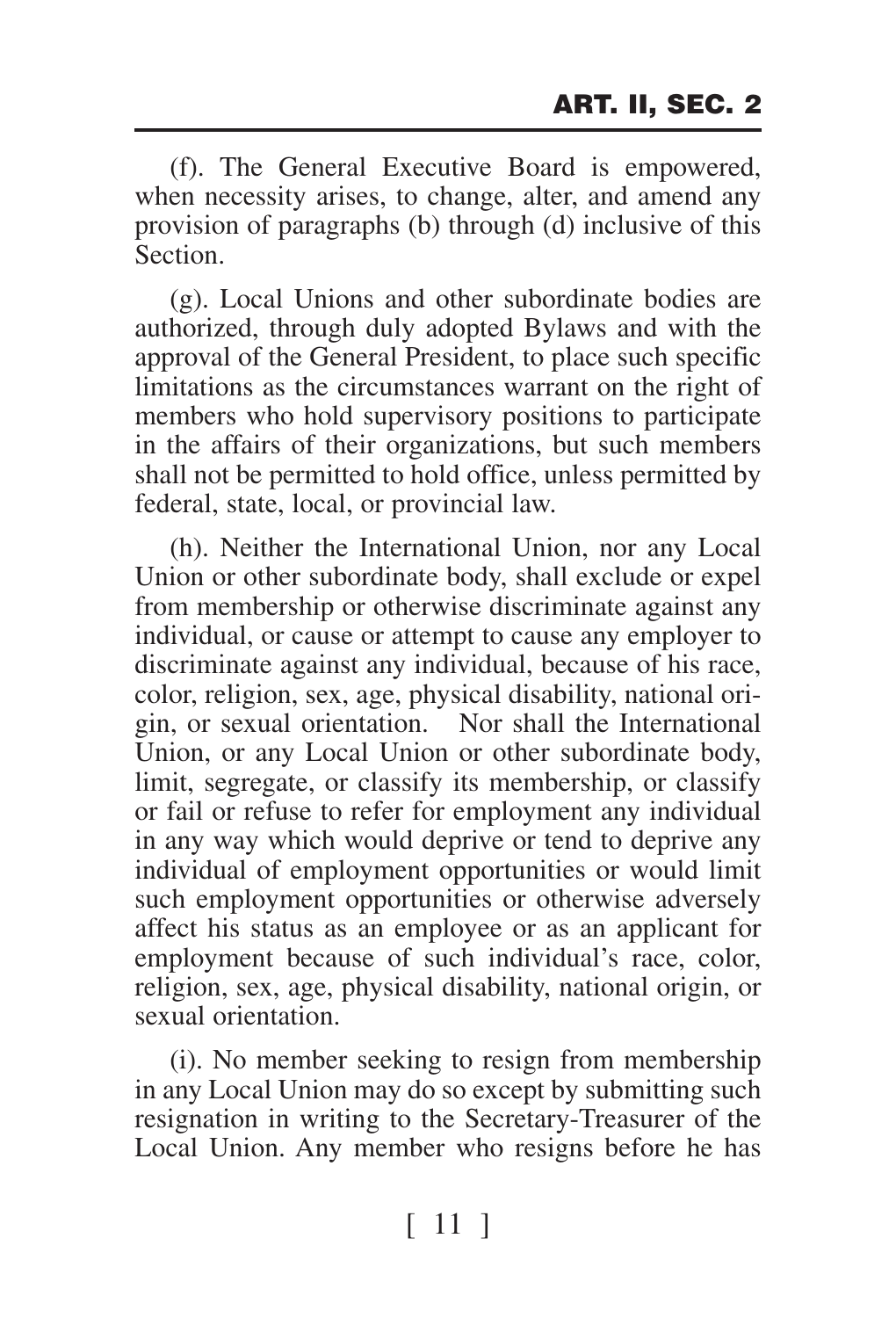paid all dues, assessments, fines, and other financial obligations owing to any subordinate body shall be obligated to pay such obligations to his former Local Union. All members acknowledge that any obligations owing at the time of resignation shall be collectible by the Local Union in any appropriate forum. This shall not relieve any member of any obligation to comply with any other provision of this Constitution regarding acquisition or maintenance of membership in good standing.

Section 3(a). No person who knowingly associates (as that term has been defined in prior decisions or disciplinary charges under Article  $\overline{XIX}$ ) with any member or associate of any organized crime family or any other criminal group, or who actively advocates the overthrow of a federal, state, or provincial government by force or violence, or is a member of any party or group and knows of and actively advocates its purpose to overthrow a federal, state, or provincial government by force or violence, shall be allowed to hold membership in the International Union or any of its subordinate bodies. If any such person obtains Union membership, or after having been admitted to Union membership knowingly associates with any member or associate of organized crime or any other criminal group or advocates the overthrow of a federal, state, or provincial government by force or violence, or becomes a member of a party or group and knows of and actively advocates its purpose to overthrow a federal, state, or provincial government by force or violence, he shall be expelled from membership upon the filing of charges and the conduct of a trial in accordance with the applicable procedures set forth in Article XIX.

(b). The action of the Local Union Executive Board is final and binding, with the understanding that either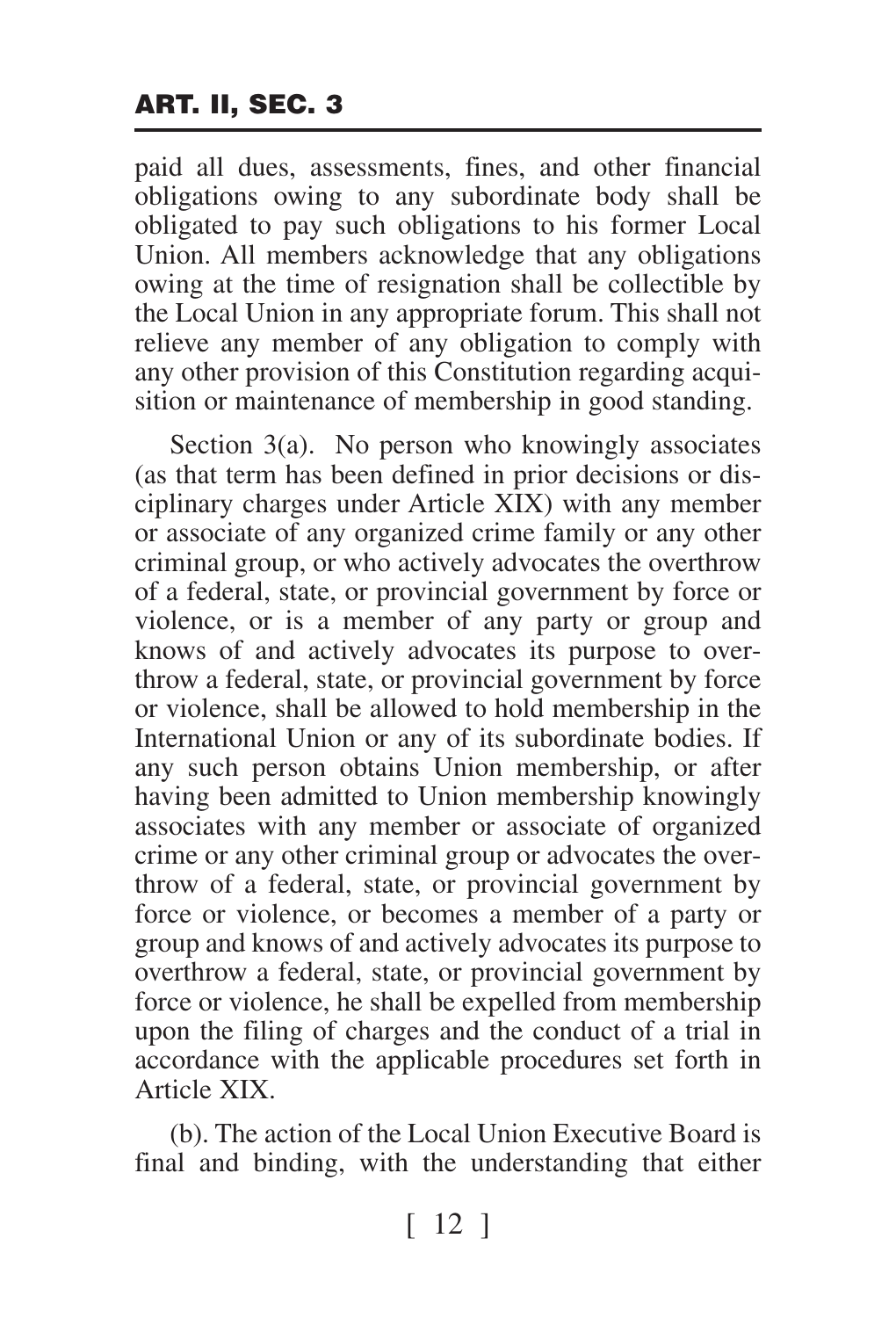party has the right to appeal in accordance with this Constitution, subject to the following provision: if, in the opinion of the General President, the above Section has not been complied with in principle and intent by the Local Union or its executive officers, he or someone appointed by him or acting for him, shall be empowered to reopen and review the case and, if he deems it advisable, he or his representative shall be empowered to transfer the case to the General Executive Board. If the General Executive Board returns a decision of guilty, the decision shall be final and binding.

# **Eligibility to Office**

Section  $4(a)$  (1). To be eligible for election to any office in a Local Union, a member must be in continuous good standing in the Local Union in which he is a member and in which he is seeking office, and actively employed at the craft within the jurisdiction of such Local Union, for a period of twenty-four (24) consecutive months prior to the month of nomination for said office, and must be eligible to hold the office if elected. "Continuous good standing" means compliance with the provisions of Article X, Section 5, concerning the payment of dues for a period of twenty-four (24) consecutive months, together with no interruptions in active membership in the Local Union for which office is sought because of suspensions, expulsions, withdrawals, transfers, or failure to pay fines or assessments. Provided, however, that if a member on withdrawal deposits his card in the month immediately following the month for which it was effective and pays his dues for both months in a timely manner as provided in Article X, Section 5(c), such period of withdrawal shall not be considered a break in continuous good standing in the Local Union.

# [ 13 ]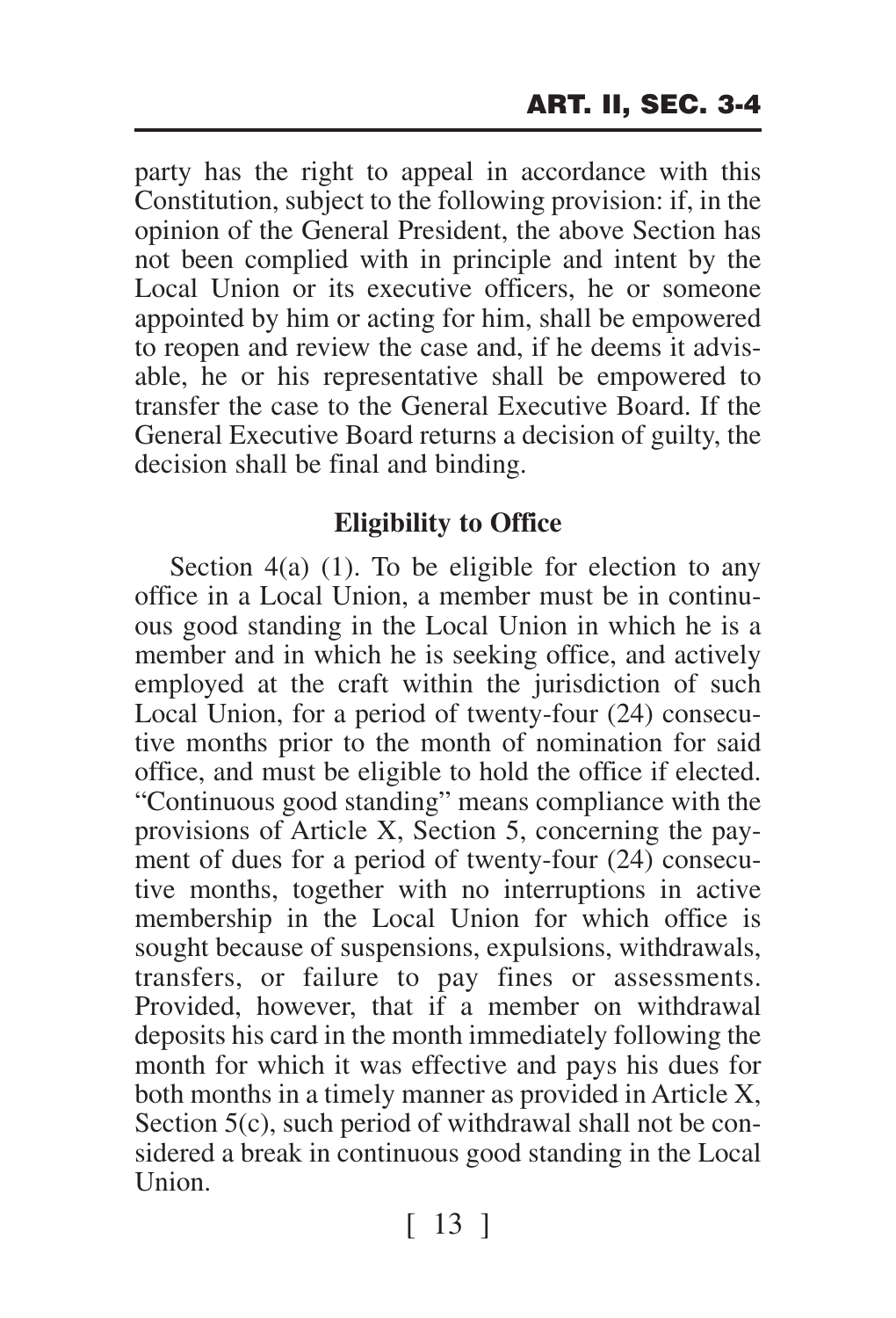Failure of a Local Union to issue a withdrawal card shall not be conclusive proof that a nominee was actively employed at the craft within the jurisdiction of the Local Union during the required twenty-four (24) month period prior to his nomination if a challenge is made based on evidence to the contrary, in which event a determination shall be made on the facts presented. Periods of unemployment during the twenty-four (24) month period preceding the nomination shall not be considered a break in active employment at the craft within the jurisdiction of the Local Union if the nominee was actively seeking and available for employment in the craft, and not working outside the craft during such periods of unemployment.

(2). A Local Union in its Bylaws may require that a member, to be eligible for election to any office in the Local Union, must have attended a minimum number of the regular or divisional meetings of the Local Union, but not to exceed fifty percent (50%) during the twentyfour (24) consecutive months prior to nomination. Any Local Union in which a meeting attendance requirement is in effect shall keep accurate records reflecting those members who are in attendance at each meeting and shall enact, after proper notice to its members, either a bylaw amendment or an appropriate motion exempting from the attendance requirement any member who, because of illness, regular employment, or other good cause, is unable to attend a meeting. Any exemption system shall be uniformly and fairly applied.

(3). To be eligible for election to any office in the International Union, or a subordinate body other than a Local Union, a member must be in compliance with Article II, Section 4 (a)(1) and  $4(a)(2)$ , if applicable, prior to nomination for said office.

# [ 14 ]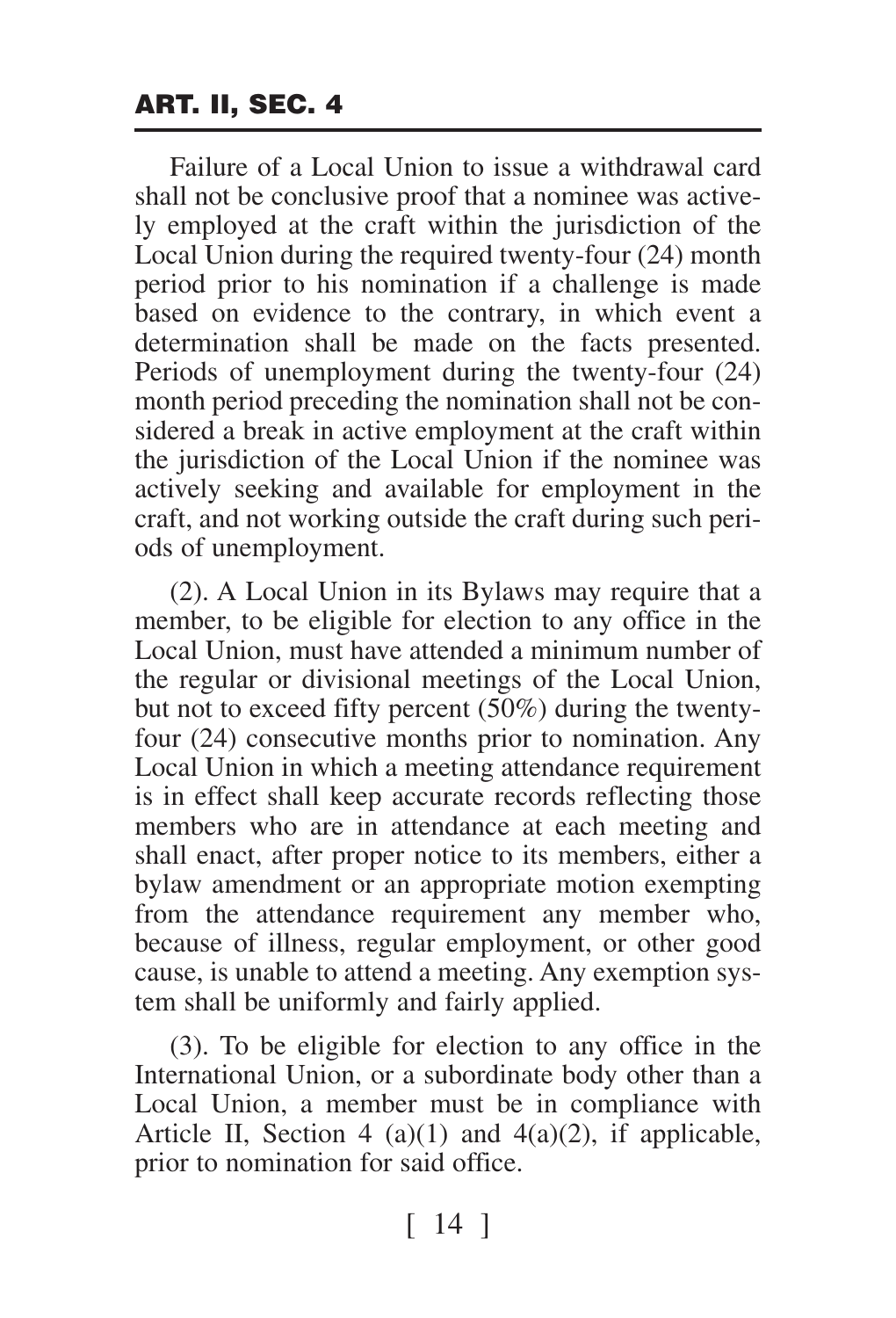(4). The requirement of continuous good standing and working in the jurisdiction and the obligation to take a transfer card or an honorable withdrawal card, as provided in this Constitution, shall not be applicable to any officer, employee, or member during a leave of absence granted to such officer, employee, or member with the approval of the Local Union Executive Board.

(b). In newly chartered Local Unions which have been in existence for less than twenty-four (24) months, a candidate for Local Union office must be a member and in continuous good standing in such Local Union and must have worked under its jurisdiction as a member for at least half of the period of time since the Local Union was separately chartered by the International Union.

(c). In newly chartered Local Unions, chartered as a result of split-off or merger, a candidate must be a member of the newly chartered Local Union, must have worked in the jurisdiction for a total period of two (2) years, and for a total period of twenty-four (24) consecutive months prior to nomination must be in continuous good standing on a cumulative basis in the newly chartered Local Union and the Local Union from which the newly chartered Local Union was split-off or with which the newly chartered Local Union was merged.

(d). To be eligible for election to any office in a Local Union a member who has been involuntarily transferred from one Local Union to another Local Union must have worked at the craft as a member under the jurisdiction of the Local Union from which he has been transferred, and must have been so employed and in continuous good standing on a cumulative basis in both Local Unions for a total of twenty-four (24) consecutive months prior to nomination.

[ 15 ]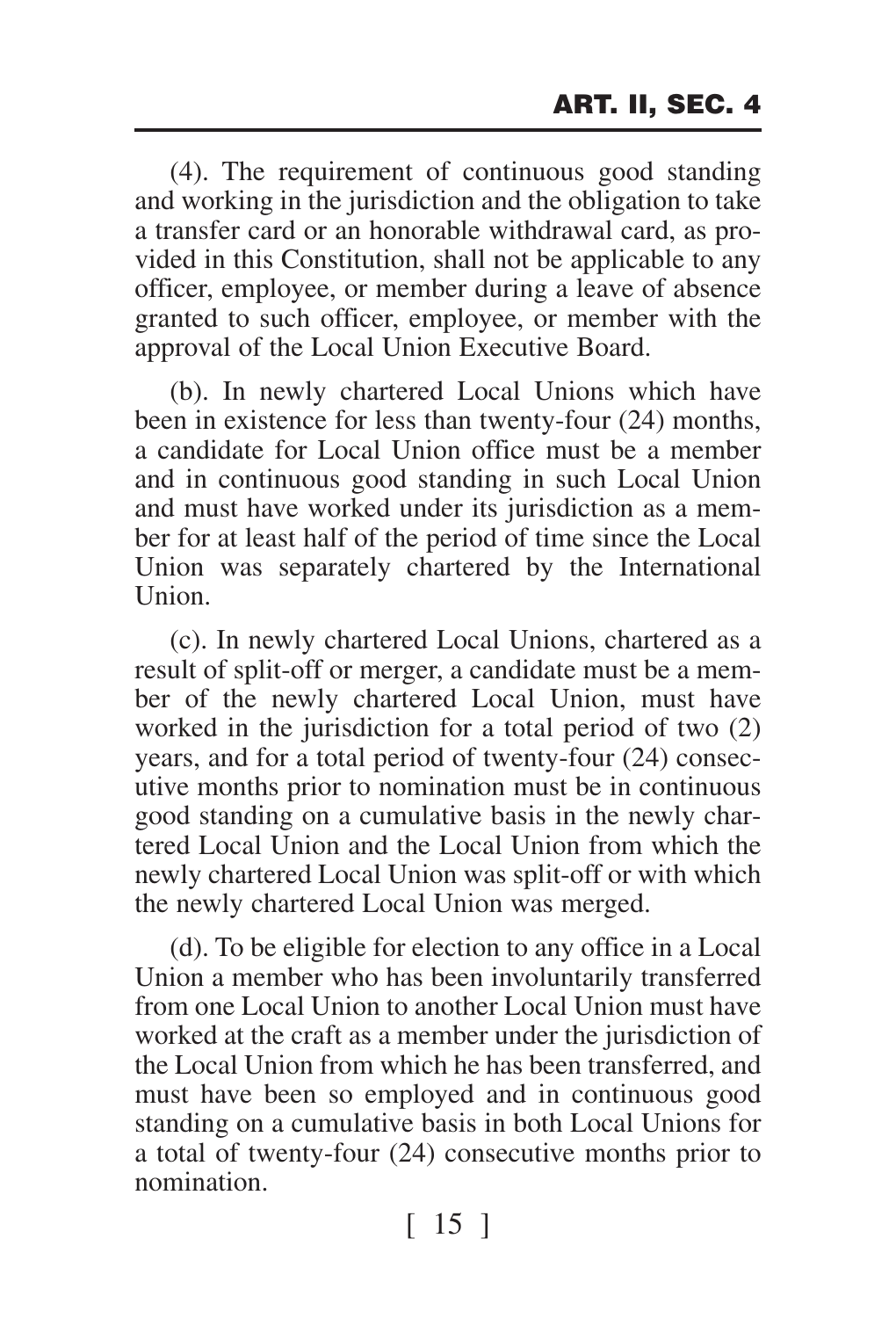(e). All officers and employees of the International Union and of any affiliate (excepting licensed, professional personnel employed as such) shall be considered as meeting the requirement of working at the craft within the jurisdiction for the purpose of retaining active membership and to be eligible for election to office in a Local Union in which he is a member or the International Union or any subordinate body or as a delegate to International Conventions. However, officers who are not full-time employees of an affiliate, who are not otherwise employed at the craft, and who do not receive a salary for performing work for the affiliate in addition to their duties under the Bylaws, shall not be considered to satisfy the working at the craft requirement by virtue of being an officer for longer than the term of office being served at the time full-time employment at the craft has been terminated.

(f). The eligibility requirements of subparagraphs(a) (1) and (2) of this Section 4 shall apply to elected members of Local Union Executive Boards, elected Business Agents of Local Unions, delegates to Central Bodies or other subordinate bodies of this International Union, and delegates to all conventions of labor and to the Conventions of the International Brotherhood of Teamsters.

(g). Elected officers of the International Union, Local Unions and other subordinate bodies shall be delegates to such subordinate bodies, and to conventions of such other subordinate bodies by virtue of their office and in accordance with applicable provisions of this Constitution and the Bylaws of such other subordinate bodies.

(h). The General Executive Board, upon good cause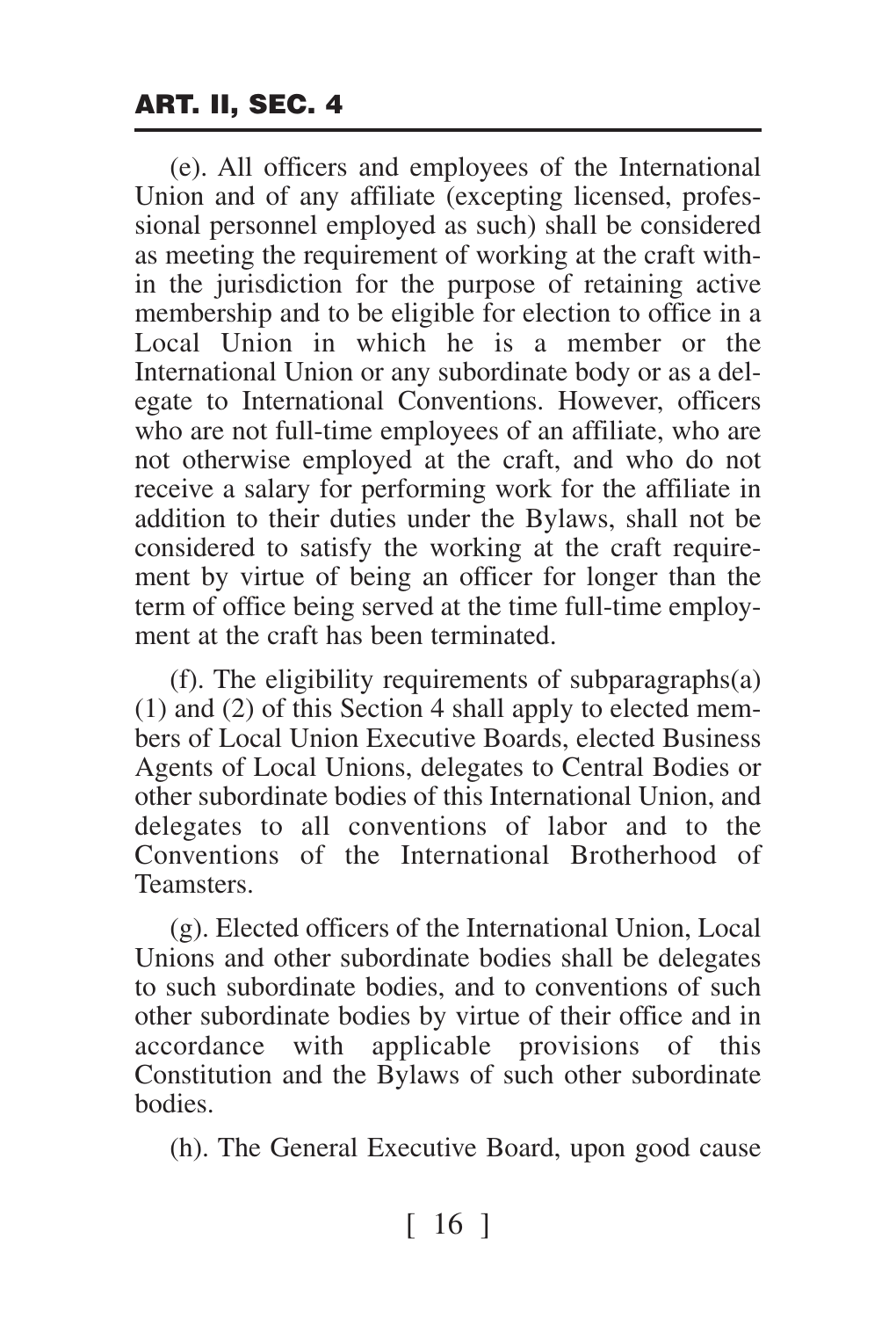shown, may waive any or all of the eligibility requirements of this Section 4 in connection with an election being conducted in a Trusteed Local Union as a preliminary step to the release of the Local Union from Trusteeship pursuant to the provisions of Article VI, Section 5 (i).

#### *Article III*

#### **CONVENTION AND REPRESENTATION**

#### **Conventions**

Section 1. The International Convention shall be the supreme governing authority of the International Union and shall have the plenary power to regulate and direct the policies, affairs, and organization of the International Union.

The Convention of the International Brotherhood of Teamsters shall be held every five (5) years at such time and place as may be designated by the General Executive Board upon the recommendation of the General President. The General Secretary-Treasurer shall issue a Call for the Convention not less than ninety (90) calendar days prior to the date of meeting, unless otherwise directed by the General Executive Board. In the event of an emergency as determined by the General Executive Board which prevents the holding of a Convention in accordance with the provisions herein set forth, the same shall be held as soon thereafter as possible, in accordance with the intent and spirit of this Constitution.

Any challenge to the Call of the Convention, the method of delegate selection, or the Convention proce-

# [ 17 ]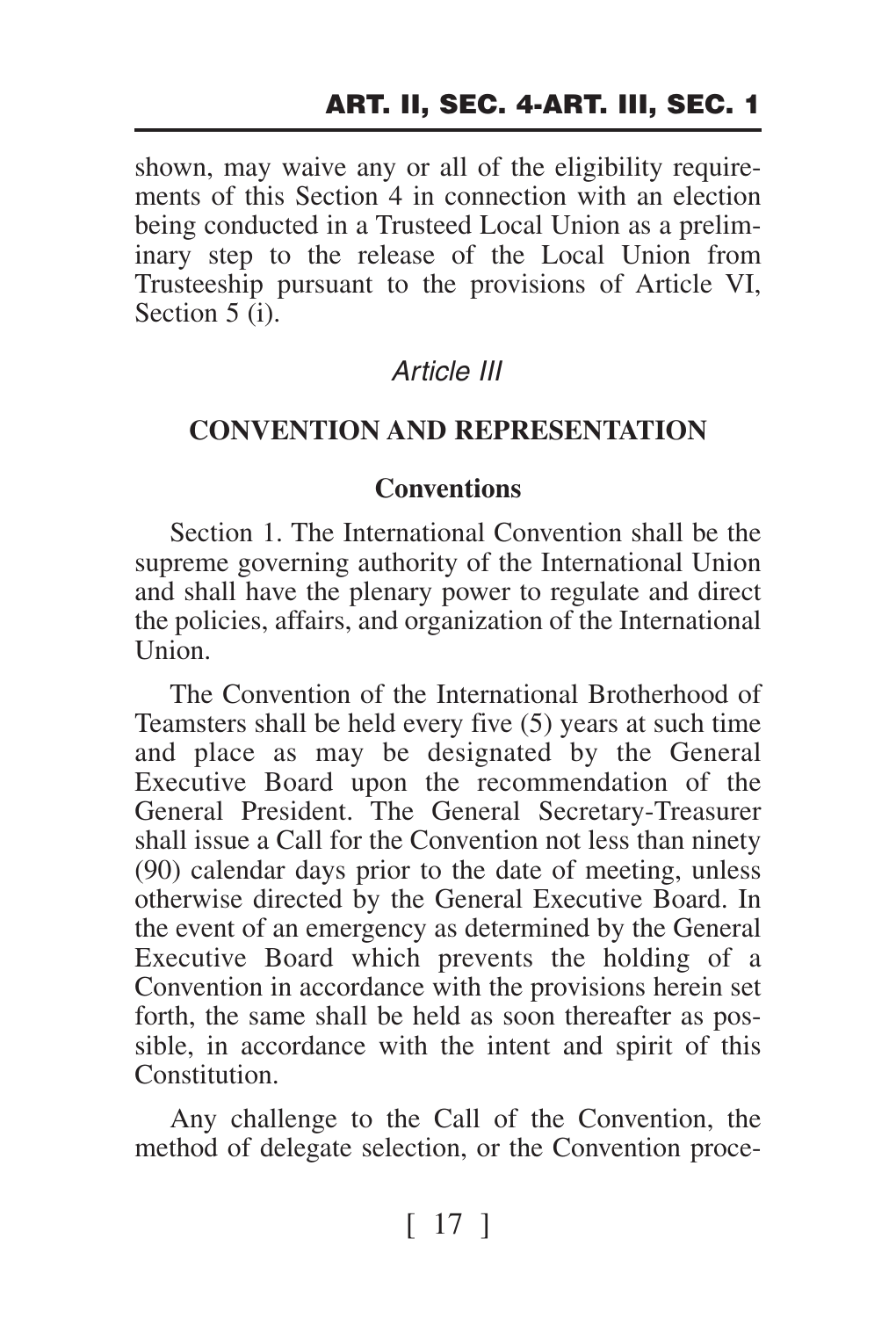dures prescribed in such Call, must be filed in writing with the General President within fifteen (15) days of issuance of the Convention Call.

# **Basis of Representation**

Section 2. Each Local Union having one thousand (1000) members or less shall be entitled to one (1) delegate, and one (1) delegate for each additional seven hundred fifty (750) members or major fraction thereof, but in no case shall a delegate have more than one (1) vote, even though he may also be a delegate from the International Union or from more than one subordinate body. No proxy vote will be allowed. (See also Article VII, Section 5.) Each Local Union shall be required to send all of the delegates to which it is entitled to the Convention unless the General Secretary-Treasurer has attested to the financial inability of the Local Union to send a full delegation and thereafter the Local Union's membership has voted to send less than a full complement of delegates. If the Local Union is permitted and has voted to send to the Convention less than a full complement of delegates, the delegate who attained the greatest number of votes in the election conducted in accordance with Section 5 of this Article shall have first priority, with the remaining delegates ordered by descending votes received. In the event two or more candidates for delegate have received the same number of votes, the order of priority shall be determined by lot. Nothing shall prevent a delegate from attending the Convention at his own expense.

# **Requisites for Representation**

Section 3(a). Except as provided in Section 3(c), no Local Union shall be entitled to representation in the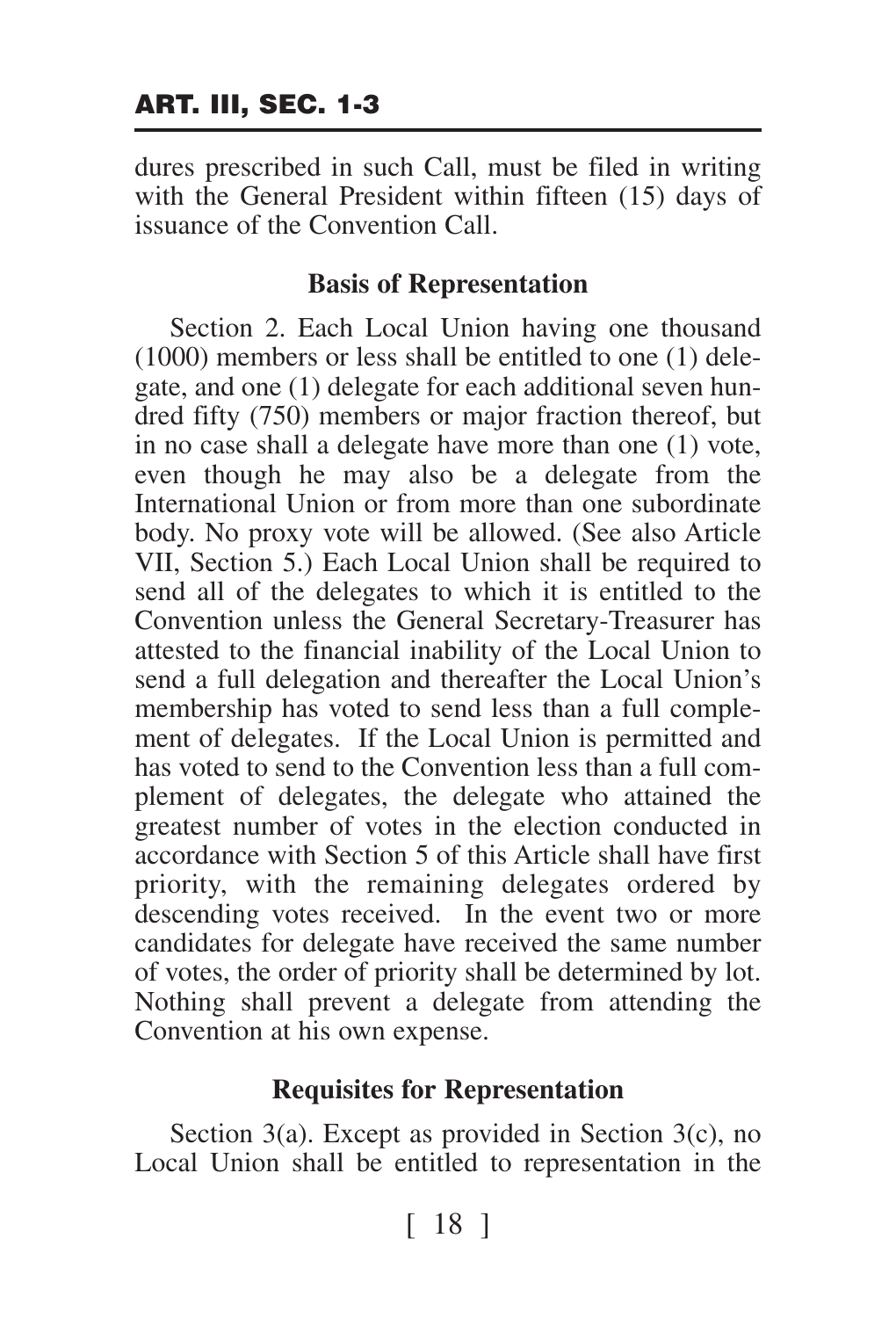Convention that has not been chartered, affiliated, and in good standing for a total of six (6) months prior to the opening of the Convention.

(b). No Local Union shall be entitled to representation in the Convention which, at the time of the Call of the Convention, is six (6) months or more in arrears in moneys due to the International Union or to any subordinate body thereof with which such Local Union is affiliated, or which, if less than six (6) months in arrears, has not paid all such arrearages in full at least three (3) days prior to the opening of the Convention, excepting those moneys due for the last month, which amounts must be paid by the beginning of the Convention. If the circumstances warrant, the General Executive Board may waive any of the foregoing requirements on a nondiscriminatory basis.

(c). The General Executive Board is empowered to grant full representation to any Local Union which has been affiliated with the International Union for less than six (6) months when such Local Union was formerly an independent Local Union or was formerly affiliated with an international union other than the International Brotherhood of Teamsters, or was chartered as a result of split-off or merger.

#### **Expenses of Delegates**

Section 4. Each subordinate body shall pay the expenses of its delegates authorized to attend the International Convention under Section 2 of this Article. Local Unions may make arrangements for such payment of expenses by agreement with other subordinate bodies. All such authorized delegates from a Local Union shall be provided with the same expenses.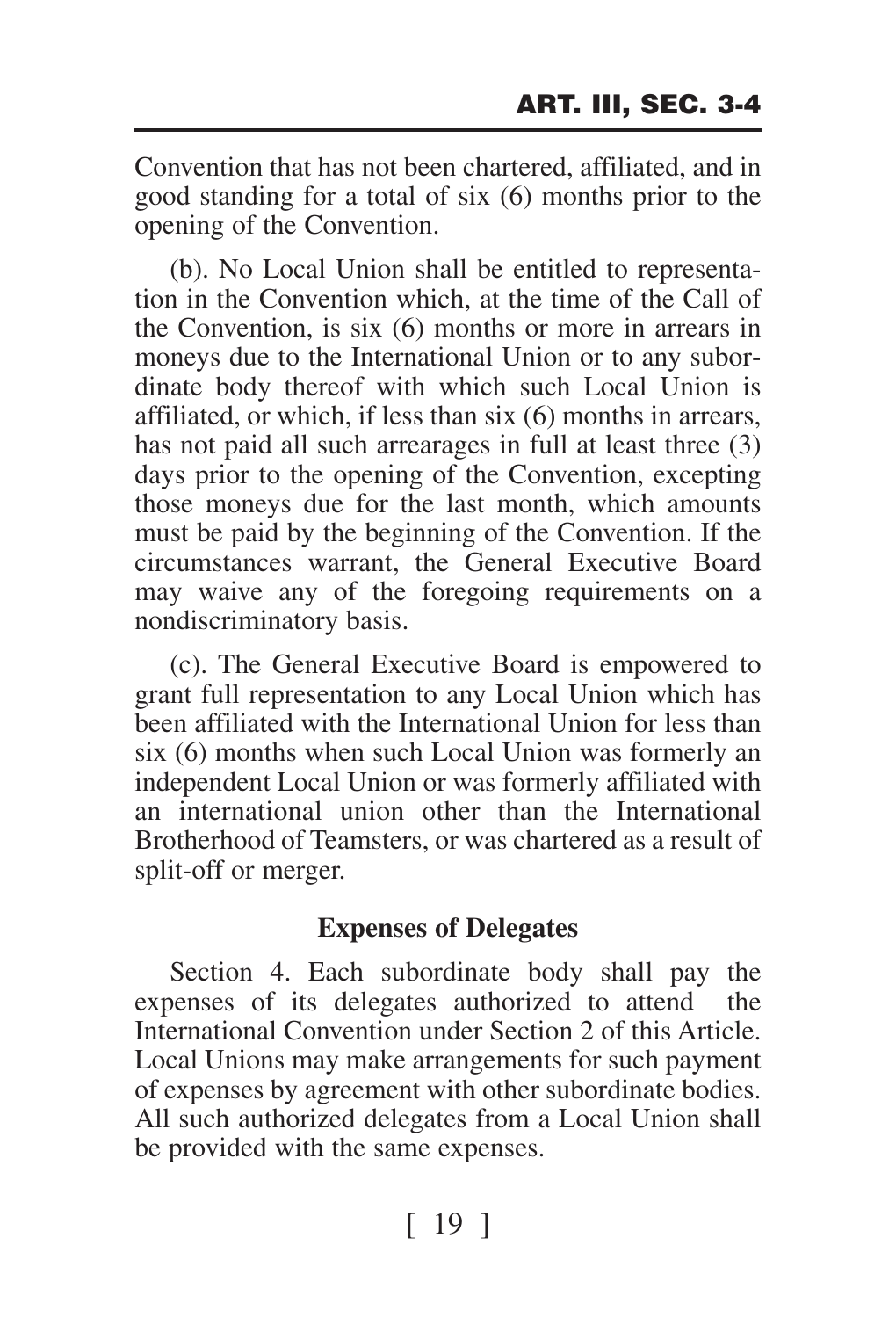# **Election of Delegates and Alternates**

Section  $5$  (a)(1). Delegates to any International Convention in which any International Union officers are nominated or elected shall be chosen by secret ballot vote of the membership in accordance with Article XXII and applicable law relating to the nomination and election of union officers. During the month of July of the year preceding the Convention, the General Secretary-Treasurer shall notify each Local Union of the number of delegates that it may be entitled to send to the Convention, in accordance with the procedures set forth in Article VII, Section 5. Local Unions having regularly scheduled officer elections during the fall of the year preceding the Convention may elect delegates and alternate delegates at the same time as officers are elected, provided that separate secret ballots are utilized for the delegates and alternate delegate election. Candidates for Local Union office may also run for delegate or alternate delegate. All Local Unions not conducting delegate and alternate delegate elections in connection with their regular officer elections shall conduct separate secret ballot elections for those positions. Nomination meetings for delegates and alternate delegates shall be conducted not more than six (6) months nor less than four (4) months prior to the month in which the Convention is held. Secret ballot elections shall be held not less than thirty (30) days after the nomination meeting.

Section 5(a)(2). Subject to the provisions of Article IV, Section 4 of this Constitution, if then in effect, the General Executive Board shall have the authority to establish rules and procedures to govern the election of Local Union delegates to any International Union Convention at which candidates for International Union office are nominated, and for the election of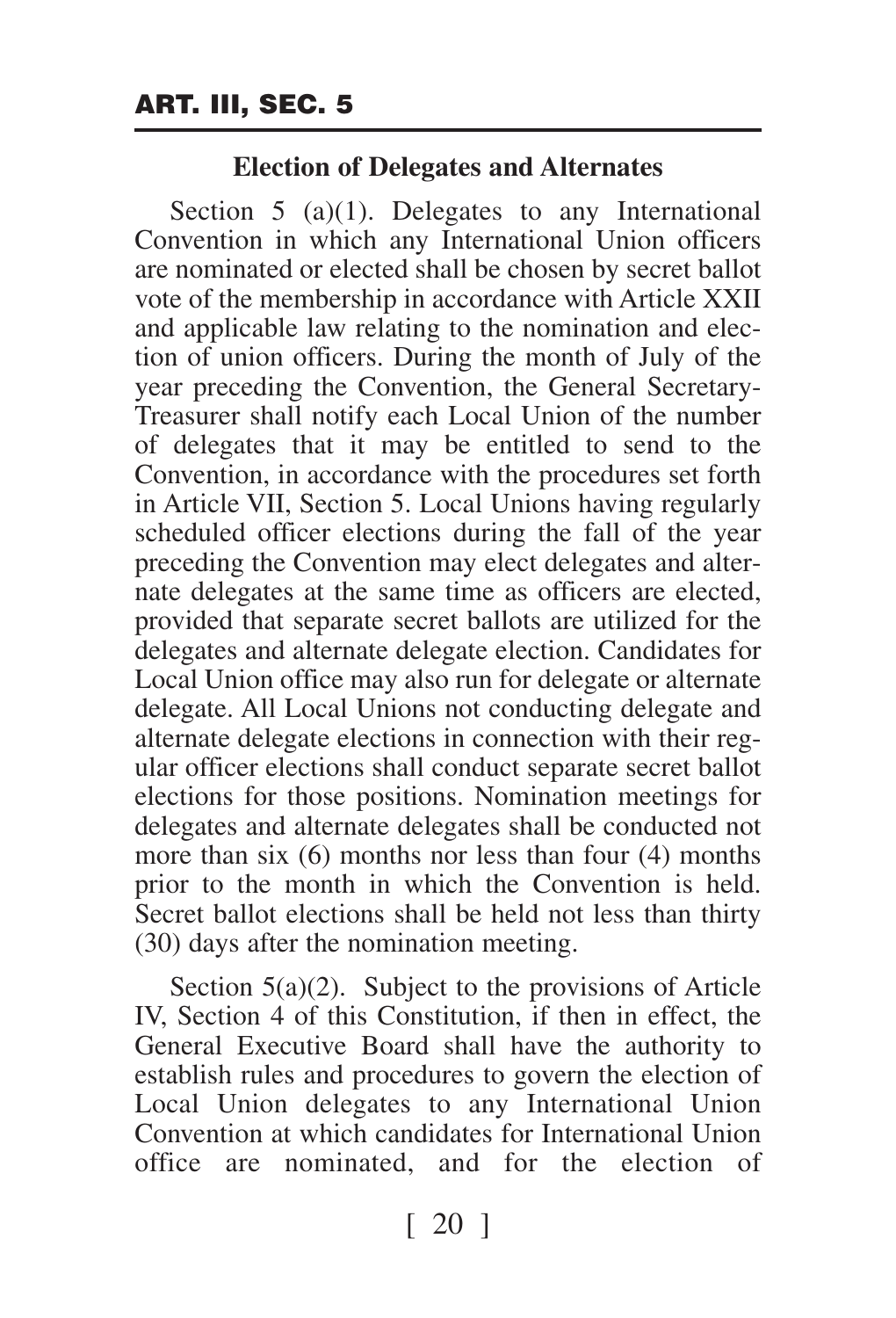International Union officers occurring after 2001. The rules shall provide for the appointment of an independent election supervisor, who shall conduct and supervise such elections of delegates to the International Convention the nomination of candidates for the nomination of candidates for International office at the Convention and the election of International officers. The Authority of the election supervisor shall include the authority to supervise all phases of the International Union delegate and officer elections and to hear and determine any protest arising pursuant to such rules. No individual serving as the election supervisor may be a candidate for any delegate position or International office. Nor may the election supervisor be affiliated with any candidate for any delegate or International office. Nor may the election supervisor be a present of former International Union officer, a present or former paid or non-paid International Union appointee, or an individual who has been an employee of the International Union within the previous ten-year period. The rules governing the International Union delegate and officer elections shall be designed to ensure a fair, free, and democratic election, and shall be fully consistent with the provisions of this Constitution requiring the election of delegates and International Union officers by direct membership vote.

Section  $5(a)(3)$ . Local Unions in Trusteeship may send delegates to the Convention only if a secret ballot election is conducted in accordance with Article XXII. The General Executive Board may exercise its authority under Article II, Section 4(h) in connection with any such election conducted for delegates or alternate delegates.

Section  $5(a)(4)$ . Delegates to the Convention meet to legislate on matters affecting the entire International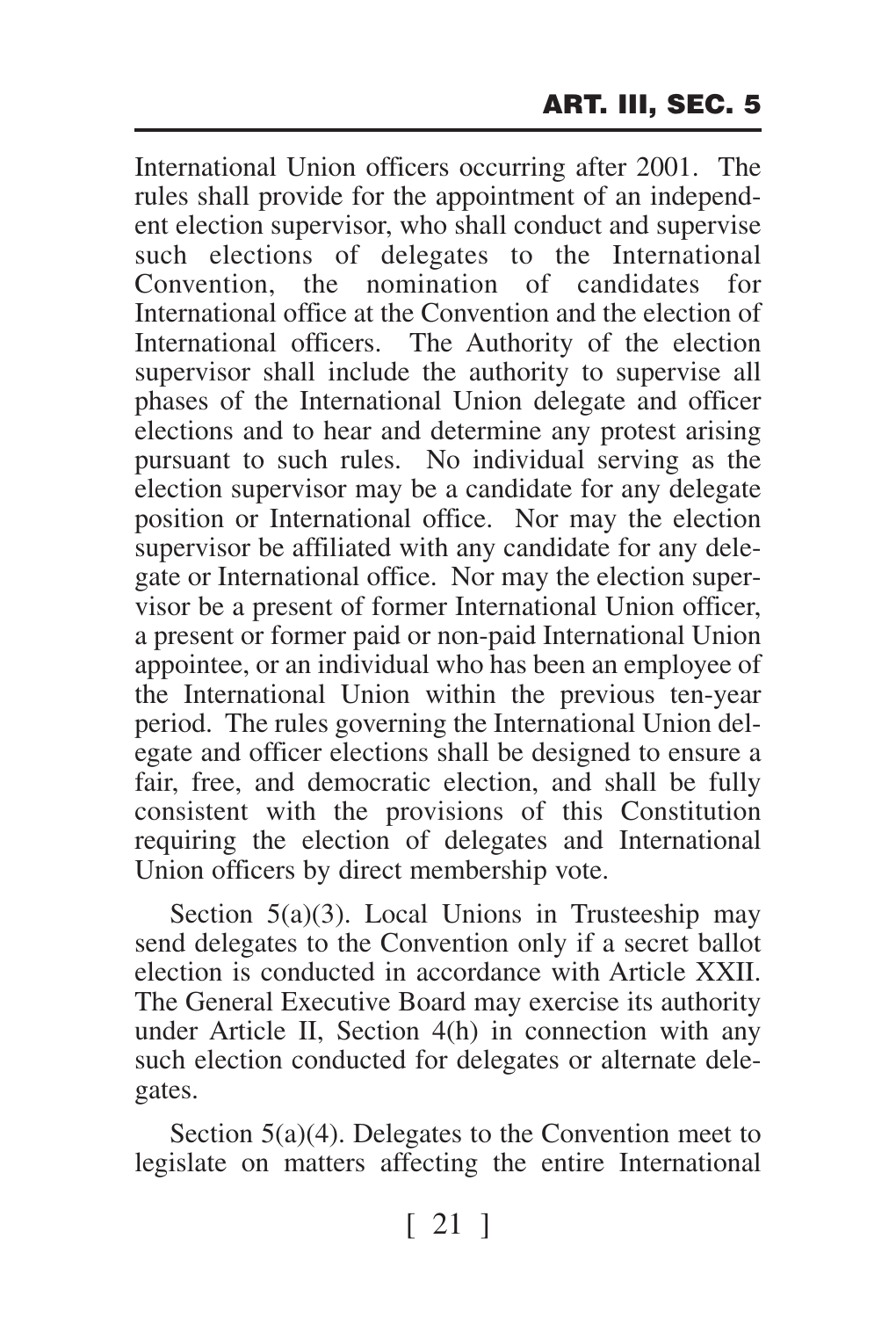Union and they are not bound to follow instructions of their particular Local Unions relative to their voting. They are entitled to base their judgments and their votes upon facts and considerations presented to them at such conventions-material which may not have been previously within the knowledge of themselves or the membership of the Locals which they represent. Therefore, instructions and directions by Local Unions to their delegates relating to voting on matters which come before the Convention shall be advisory only.

(b). Any pre-election protest or protest concerning the eligibility of any candidate for delegate or alternate delegate shall be processed in accordance with Article XXII, Section 5(a). Any post-election protest concerning the conduct of any election of delegates or alternates shall be processed in accordance with Article XXII, Section  $\vec{5}$ (b), except that appeals from decisions of Joint Councils shall be filed with the Credentials Committee no later than forty-eight (48) hours after receipt of such decisions. (The provisions of this subsection may be superseded in the event that the Department of Labor supervises the elections in 2006 or any elections thereafter.)

(c). Each elected delegate or alternate must meet the same eligibility requirements as are imposed for election to Local Union office. This, however, must not be construed so as to bar the eligibility of salaried officers of Local Unions or officers of the International Union. All International officers shall be entitled to all the privileges of regularly credentialed delegates, but shall not be permitted to nominate or vote for officers at the Convention unless they have been elected as delegates in secret ballot delegate elections held by a Local Union; provided that this shall not be construed to make eligible

[ 22 ]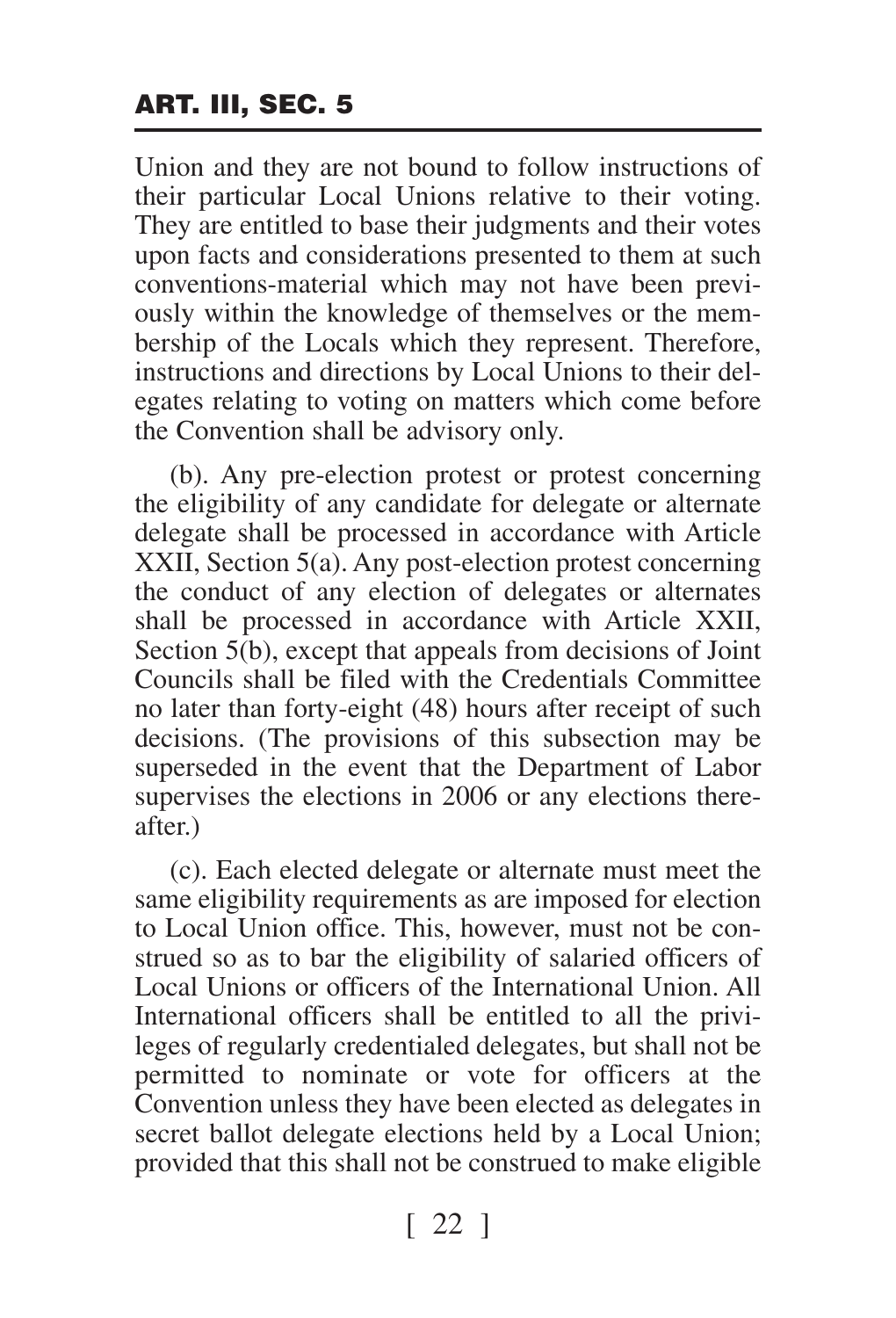for International office any member who is not otherwise eligible through having worked within the jurisdiction for such a length of time as to have made him eligible for International office as is provided in this Constitution. This amendment shall take effect upon conclusion of the 2001 Convention.

(d). Joint Councils and State Conferences are entitled to one (1) delegate each, to be selected by the Executive Board of the Joint Council or State Conference from officers elected by secret ballot. Such delegates shall not be permitted to nominate or vote for officers at the Convention.

#### **Credentials**

Section 6. Upon receipt of the Convention Call and after the election of delegates and alternates, the Secretary-Treasurer of each Local Union shall forward the names of the delegates and alternates and a copy of their record of dues payment to the General Secretary-Treasurer. Each delegate shall present his credentials properly signed by the President or Secretary-Treasurer or, if both are unavailable, by any elected officer. He shall also present evidence establishing that he is a member in good standing and entitled to a seat in the Convention. The General Secretary-Treasurer shall publish a list of delegates at least sixty (60) days prior to the start of the Convention, which list shall be available to each candidate for International office.

#### **Credentials Committee**

Section 7 (a). The General President shall, following the election of delegates proceeding each Convention, appoint from the delegates-elect a committee of not less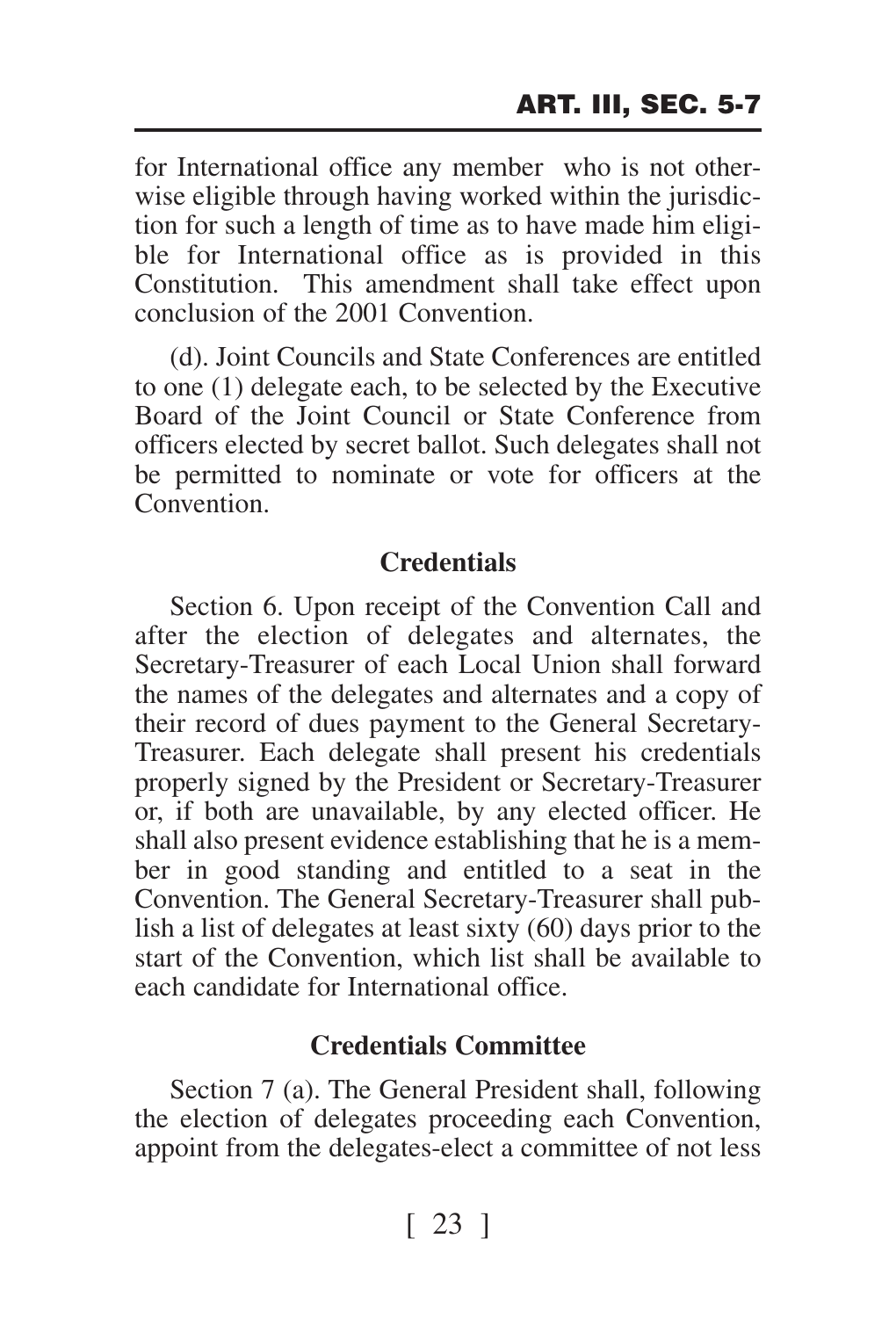than seven (7) to act as a Credentials Committee. No delegate whose election is subject to challenge shall be appointed. Said Committee shall meet at the place of holding the Convention at least five (5) days prior to the opening of the Convention. The General President or his representative and the General Secretary-Treasurer shall also be members of said Committee. To this Committee shall be referred all credentials and all appeals regarding any challenges to any delegate's credentials. This Committee shall have a partial or complete report in writing ready for the Convention when it opens. All hearings of the Credentials Committee shall be held in the Convention city or, at the discretion of the Committee, by telephone conference call. The Committee shall have access to all records necessary to resolve appeals concerning delegate elections which have been referred in accordance with Section 5(b) of this Article. Appeals from decisions of the Credentials Committee shall be taken to the Convention for final and binding decision. (These provisions regarding resolution of delegate eligibility appeals may be superseded in the event the Department of Labor supervises the elections in 2006 or any elections thereafter.)

(b). At the Convention, it shall be the duty of the Credentials Committee to examine credentials and to make decisions on challenges. It shall be presumed that all delegates who have submitted credentials in the form required to the General Secretary-Treasurer or to the Credentials Committee and whose election is not the subject of a pending challenge or appeal have been properly selected as delegates from their subordinate body. Such delegates may vote upon the acceptance or rejection of the Credentials Committee's report, in whole or in part, and on other matters which come before the

[ 24 ]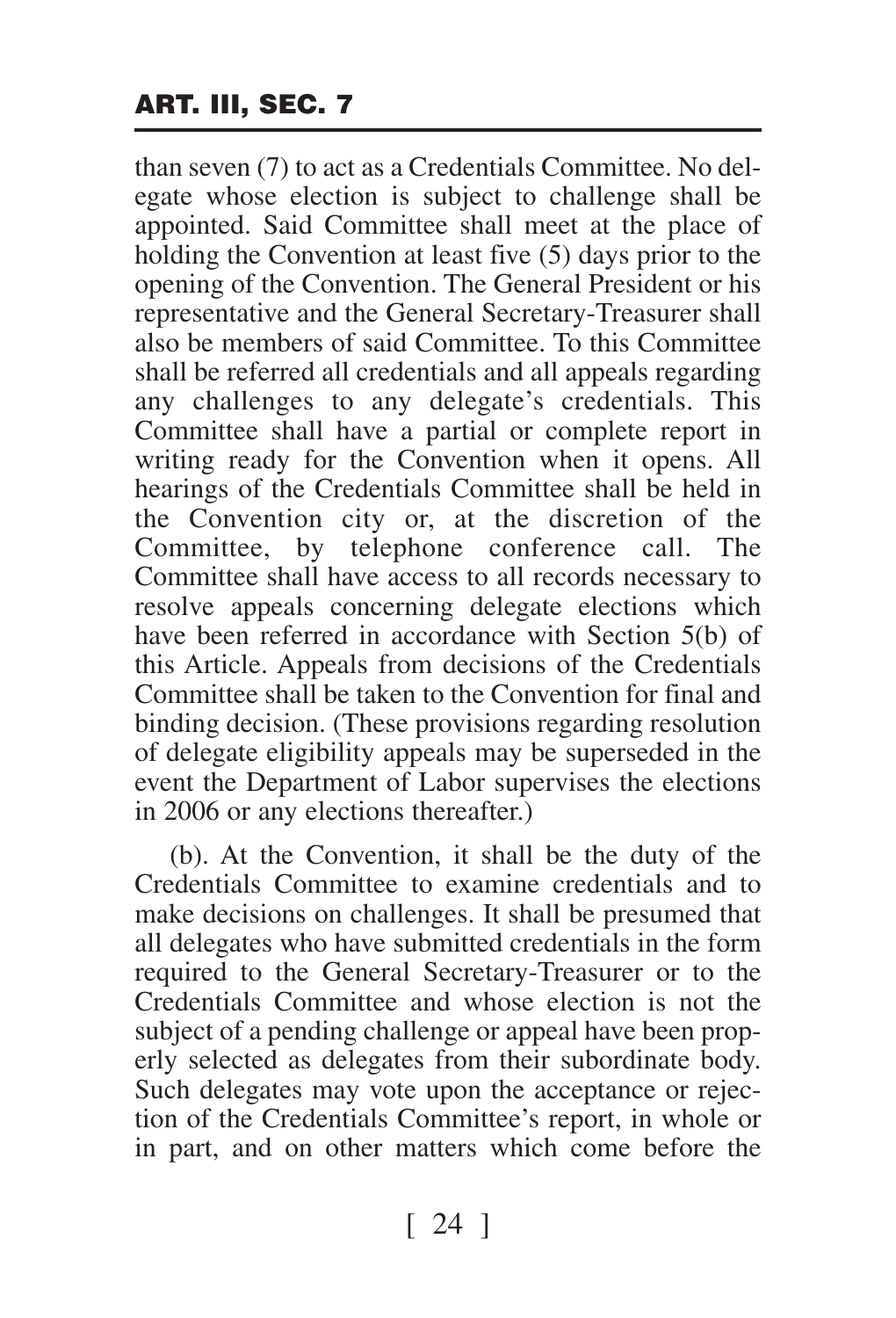Convention. No delegate whose election is the subject of an appeal to the Convention shall vote on any matter coming before the Convention until the appeal is resolved. Only those delegates who are present and seated at the time the report of the Credentials Committee is submitted may vote upon the acceptance or the rejection of such report. (The procedures in Section 7 (a) and (b) for resolving challenges to delegates may be superseded in the event that the Department of Labor supervises the elections in 2006 or any elections thereafter.)

(c). The appointed members shall receive as compensation for their extra services such expenses and remuneration as the General Executive Board may determine.

# **Constitution and Other Committees**

Section 8. The General President is authorized to appoint from the membership a Constitution Committee which shall prepare proposed amendments to the International Constitution for submission to the Convention. The General President, at his discretion, is also authorized to appoint such other committees from the membership as he may determine will facilitate the work of the Convention. The appointed members shall receive as compensation for their extra services such expenses and remuneration as the General Executive Board may determine.

#### **Amendments to Constitution; Resolutions**

Section 9(a). Thirty (30) days prior to each Convention, Local Unions, Local Union officers, members in good standing, or the general officers shall have the right to send to the General President proposed amendments or additions to the Constitution, or resolu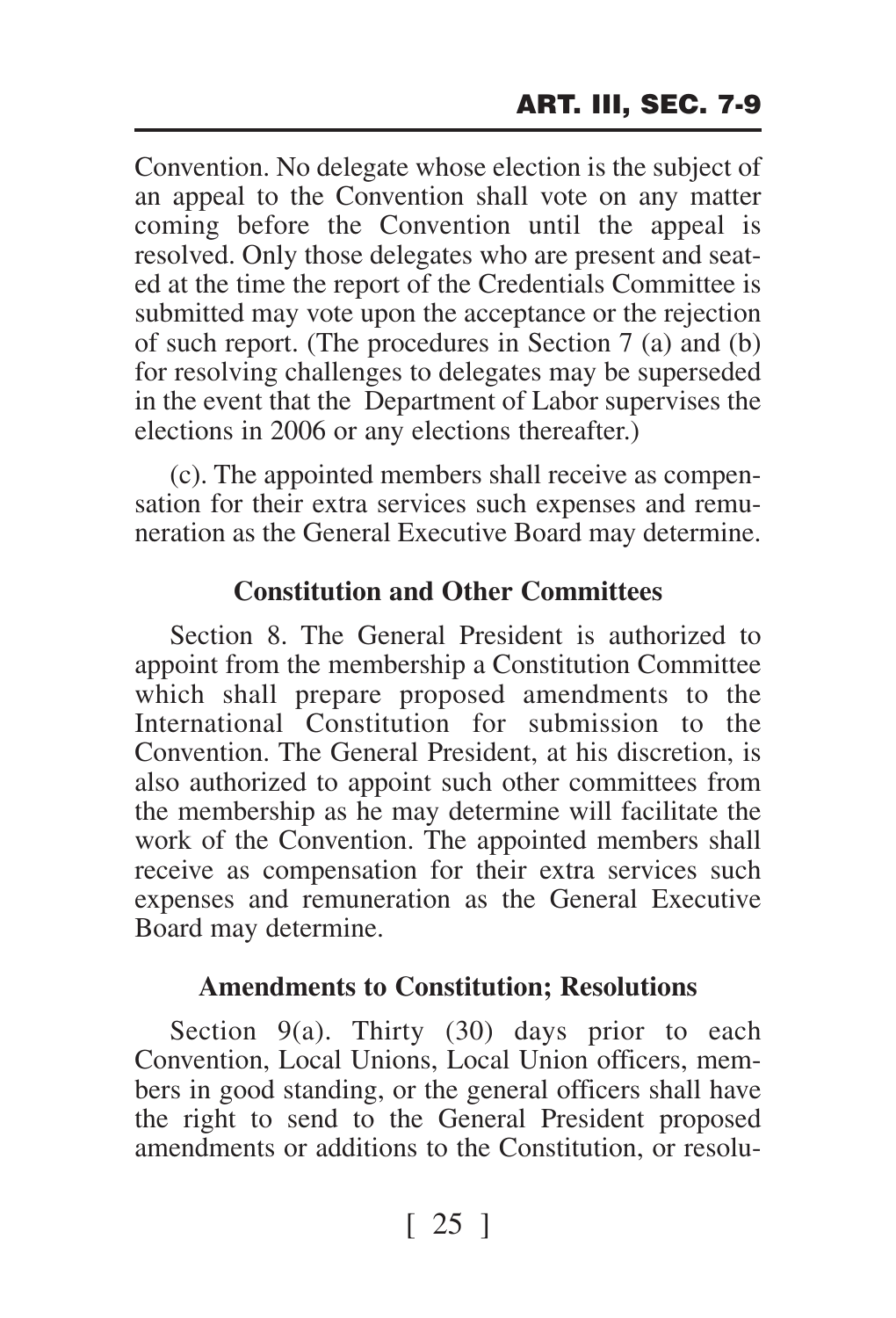tions, which shall be submitted to the Constitution Committee when it meets. This shall not deprive delegates to the Convention of their right to propose amendments or additions to the Constitution during the Convention or to submit resolutions or amend resolutions during the Convention in accordance with the rules governing the Convention. However, in all instances a proposed amendment or addition to the Constitution, or a resolution or amendment to a resolution shall be referred to the Constitution Committee. The International Union and the United States of America intend the provisions set forth in the Consent Decree entered in *United States v. International Brotherhood of Teamsters, et al.,* 88 Civ. 4486 (S.D.N.Y.) (LAP), to govern future International Union practices in those areas, to the extent paragraph L.17 of said Consent Decree remains in effect. To the extent the International Union wishes to make any changes, constitutional or otherwise, in those provisions, the International Union shall give prior written notice to the United States of America through the Office of the United States Attorney for the Southern District of` New York. If the United States of America then objects to the proposed change(s) as inconsistent with the terms and objectives of the Consent Decree, the change(s) shall not occur; provided, however, that the International Union shall then have the right to seek a determination from the United States District Court for the Southern District of New York, or, after the entry of judgment dismissing the action entitled *United States v. International Brotherhood of Teamsters, et. al.,* 88 Civ. 4486 (S.D.N.Y.) (LAP) from the United States District Court for the Southern District of New York or any other federal court of competent jurisdiction as to whether the proposed changes(s) is consistent with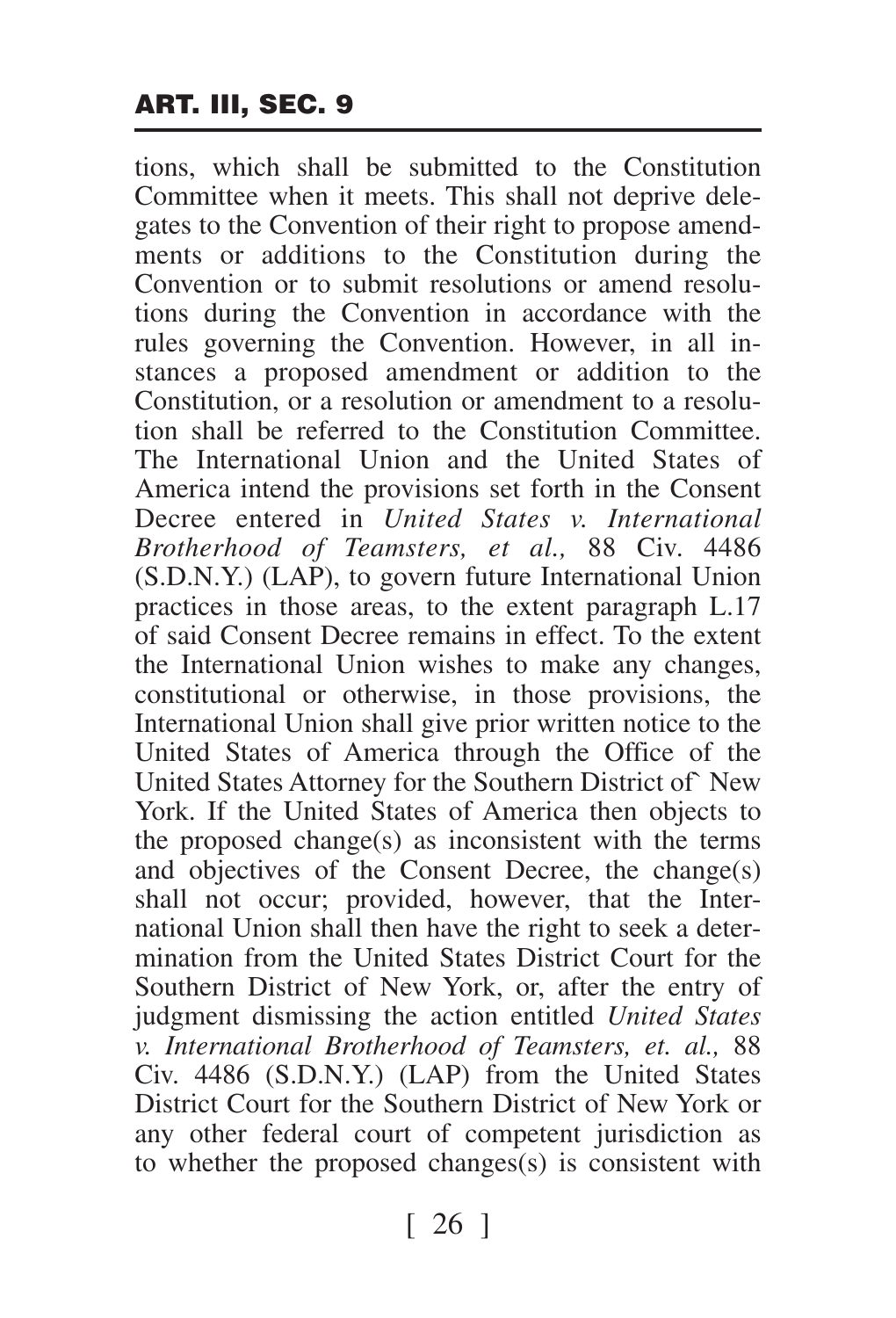the terms and objectives set forth in the Consent Decree.

(b). Amendments to the Constitution and all other action of the Convention shall be adopted by a majority vote of the delegates present, seated, and voting at the time of submission of the amendment or other proposed action to the Convention. Amendments shall become effective immediately upon their adoption unless otherwise specified in any particular amendment adopted by the Convention or except as required to comply with the terms of paragraph L.17 of the Consent Decree in *United States v. International Brotherhood of Teamsters et. al.,* 88 Civ. 4486 (S.D.N.Y.) (LAP), to the extent paragraph L.17 of said Consent Decree remains in effect.

(c). The General Executive Board shall have the power, following Convention adoption of amendments to this Constitution, but prior to printing thereof, to make such typographical, grammatical, and punctuation corrections, rearrangements and renumbering of articles and sections, or otherwise, including the supplying or remedying of inadvertent omissions or errors, as are necessary to carry out the spirit and intent of any amendments so adopted.

(d). The General President, subject to the Rules of the Convention as approved by the delegates, shall determine and may change the order of business at the Convention at any time.

(e). The time within which certain actions must be taken as set forth in this Article, other than the time of holding the International Convention, may be waived by the General President and General Secretary-Treasurer upon good cause shown, with a right of appeal to the General Executive Board.

[ 27 ]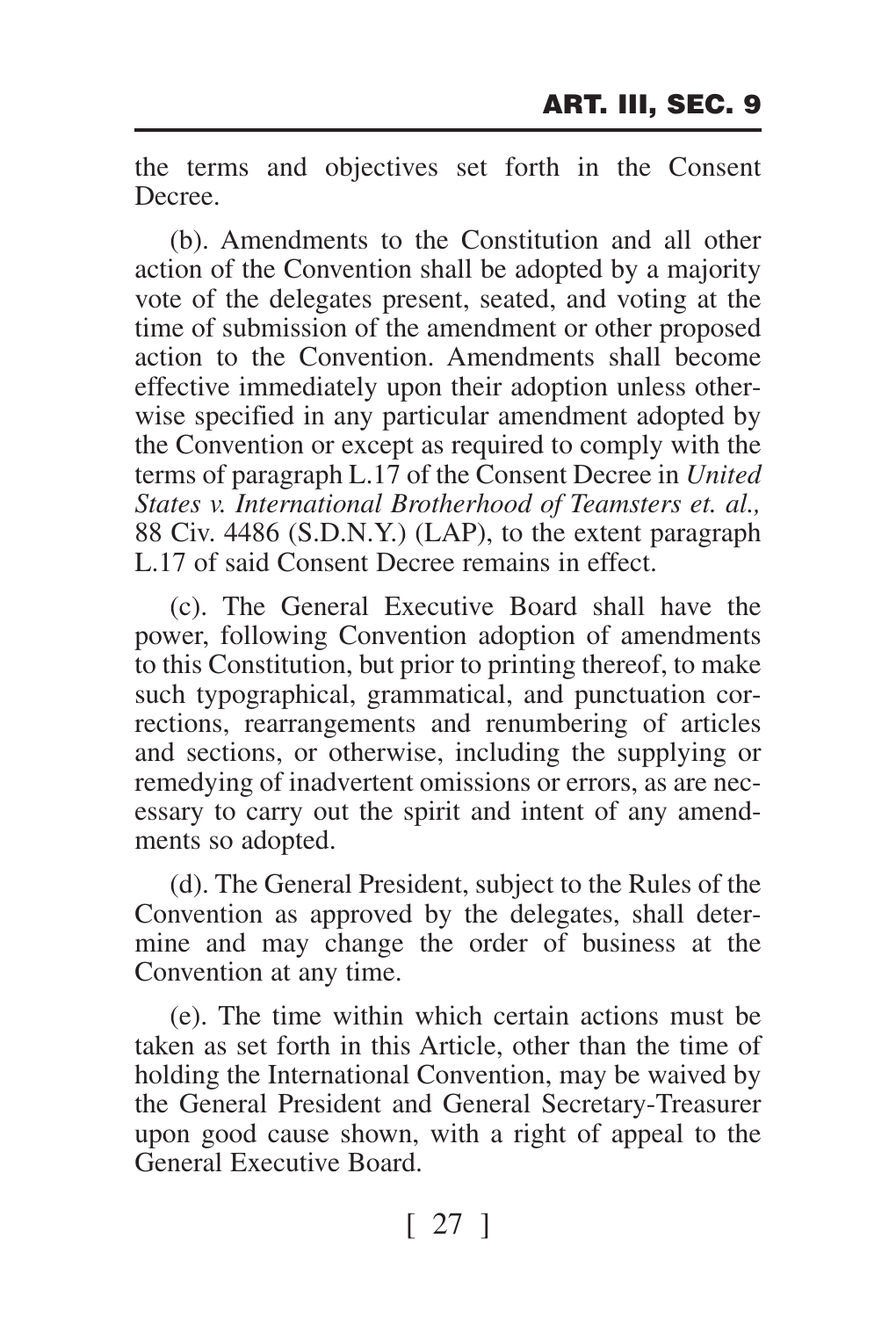#### **Quorum**

Section 10. A quorum shall consist of the delegates present and seated at any session of the Convention. A session of the Convention is the period following the call to order in the morning until the luncheon recess, or the period following the luncheon recess to adjournment for dinner, or the period following the dinner recess, as the case may be.

# *Article IV*

# **OFFICERS, DELEGATES AND ELECTIONS**

# **International Officers**

Section 1(a). The officers of the International Brotherhood of Teamsters shall consist of a General President, General Secretary-Treasurer (hereinafter referred to as Executive Officers), the President of Teamsters Canada, twenty-one (21) other Vice Presidents-International Representatives (hereinafter referred to as Vice Presidents), and three (3) Trustees-International Representatives (hereinafter referred to as Trustees). The General President, the General Secretary-Treasurer, President of Teamsters Canada, and the twenty-one (21) other Vice Presidents shall constitute the General Executive Board.

(b). There shall be four (4) regional Vice Presidents from the Eastern Region, five (5) from the Central Region, two (2) from the Southern Region, three (3) from the Western Region, and three (3) from Teamsters Canada, one of whom shall also be President of Teamsters Canada, and five (5) Vice Presidents-at-Large.

(c). Beginning with the 1996 election of International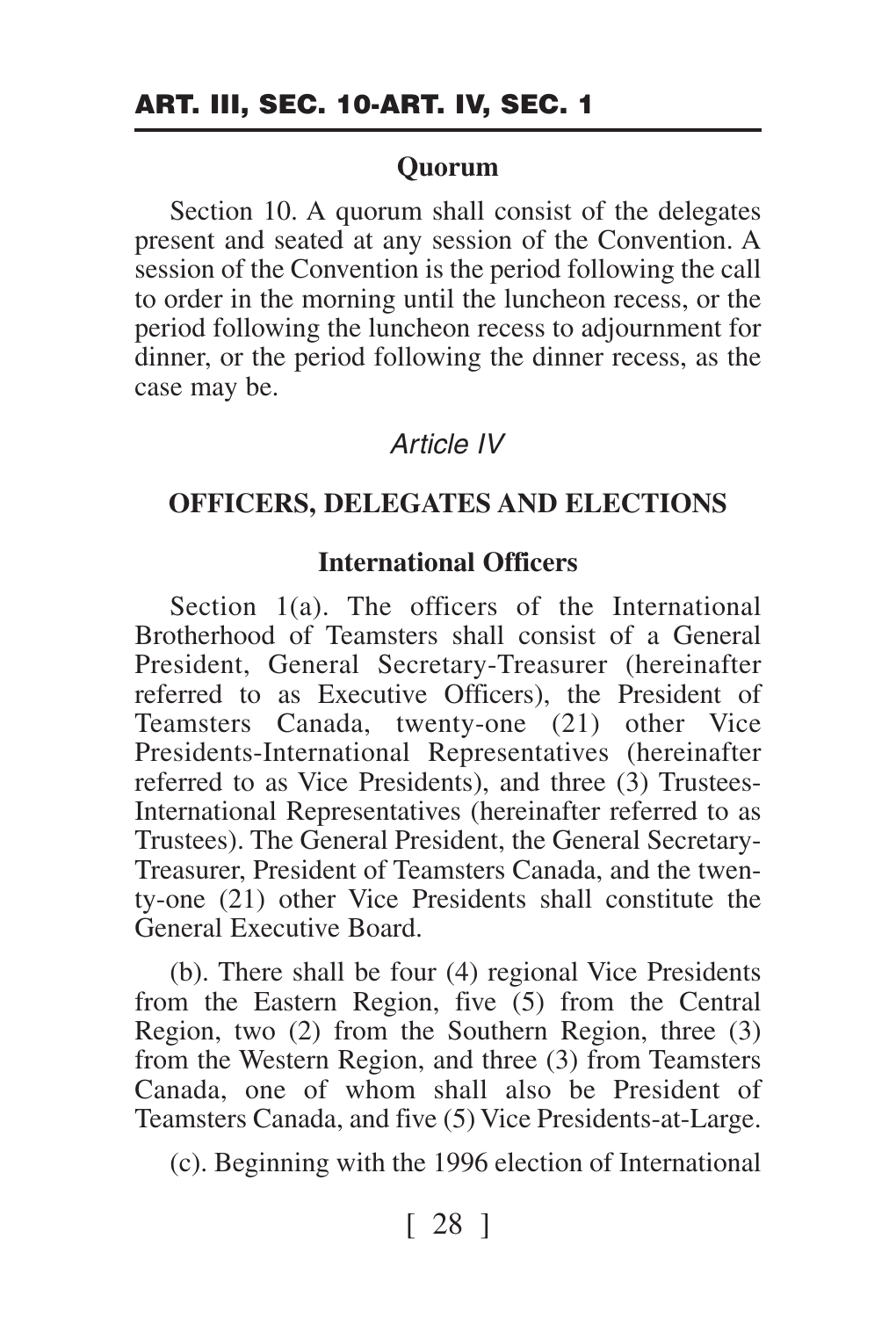Union officers, the number of International Vice Presidents shall be determined on the basis that each Region shall be entitled to at least two (2) regional Vice Presidents and one (1) additional regional Vice President for each 100,000 members, or major fraction thereof, in excess of 200,000 members. Regional Vice Presidents shall be in addition to the five (5) Vice Presidents-at-Large.

For purposes of determining the number of Vice Presidents from each Region, the General Secretary-Treasurer shall calculate the average membership of each Region for the two-year period ending in the month of September, preceding the Convention. Immediately upon making that determination, the General Secretary-Treasurer shall notify the Local Unions within each Region of the number of regional Vice Presidents and shall publish such determination in the next issue of the International Teamster.

(d). The term of office of all International Union officers shall be five (5) years, or the interval between regular Conventions, whichever is the longer, and until their successor is qualified and sworn, subject however to the provisions of Article IX, Section 7.

#### **Election of Officers**

Section 2(a). At the International Convention, delegates shall nominate candidates for International Union Vice President by motion made in open Convention by a delegate and seconded by another delegate. No candidate shall make or second his own nomination. Candidates must accept floor nominations no later than at the time made. either in person or in writing. To qualify for the ballot as a candidate for Vice President, a can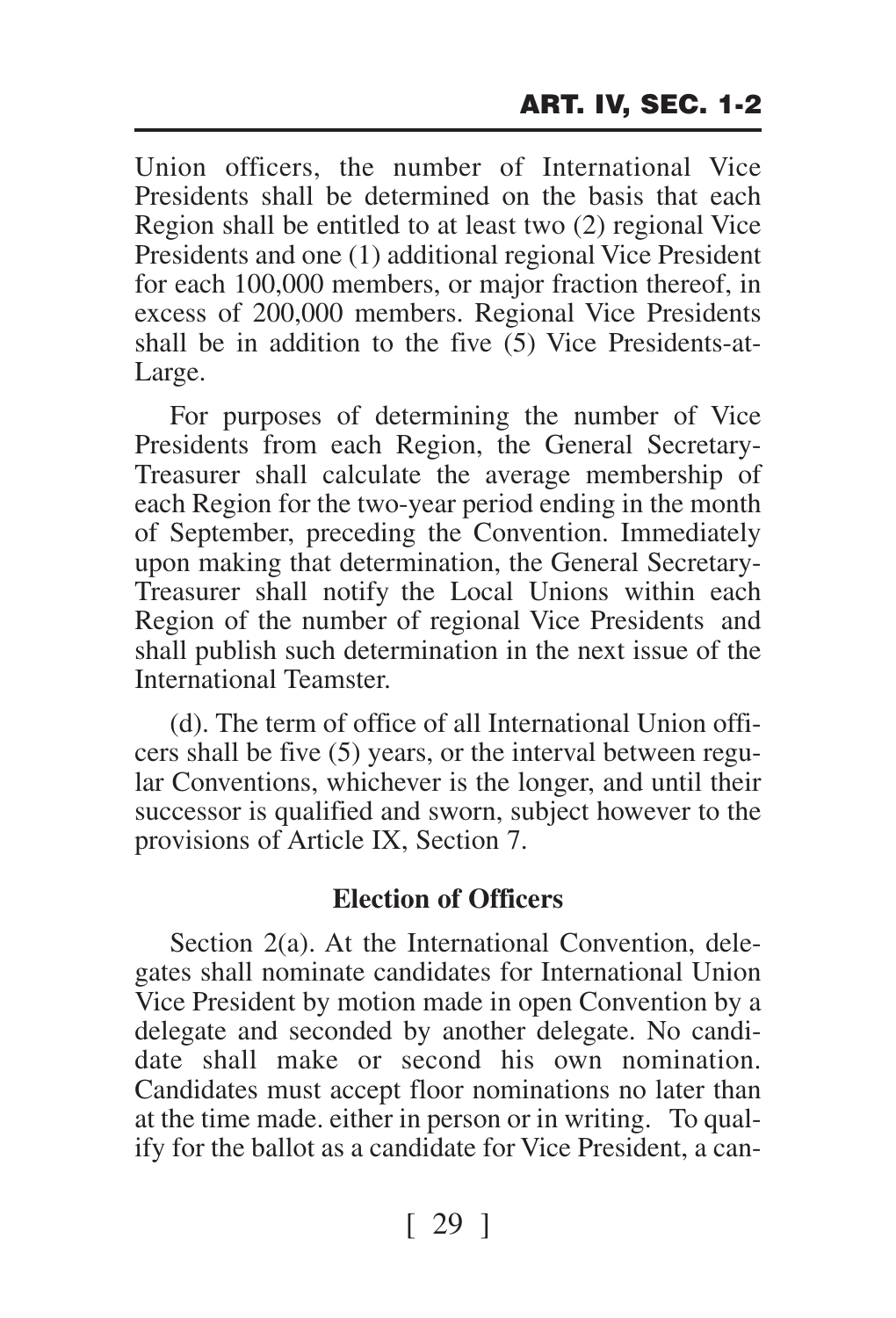didate who has been nominated from the floor of the Convention must, thereafter, receive at least five (5%) percent of the votes cast by the delegates from the Region in which he is running or, in the case of at-large positions, by the delegate body as a whole. Such voting shall be conducted by secret ballot. In calculating the number of votes necessary for nomination for the ballot, any fraction shall be rounded to the next whole number. No member shall be a candidate for nomination to more than one (1) Vice President office.

(b). Candidates for the three (3) Trustee positions shall be nominated by motion made in open Convention by a delegate and seconded by another delegate. No candidate shall make or second his own nomination. Candidates must accept nomination no later than at the time made, either in person or in writing. To qualify for the ballot as a candidate for Trustee, a candidate who has been nominated from the floor of the Convention must thereafter, receive at least five (5%) percent of the votes cast by the delegates to the Convention. Such voting shall be conducted by secret ballot. In calculating the number of votes necessary for nomination for the ballot, any fraction shall be rounded to the next whole number. Trustees shall be elected at the same time and in the same manner as the other International Officers. The three (3) candidates receiving the highest number of votes shall be declared elected.

(c). After the nomination of International Vice Presidents and Trustees, delegates shall nominate candidates for General President and General Secretary-Treasurer. Nominations shall be made in open Convention by a delegate and seconded by another delegate. No candidate shall make or second his own nomination. Candidates must accept floor nomination no later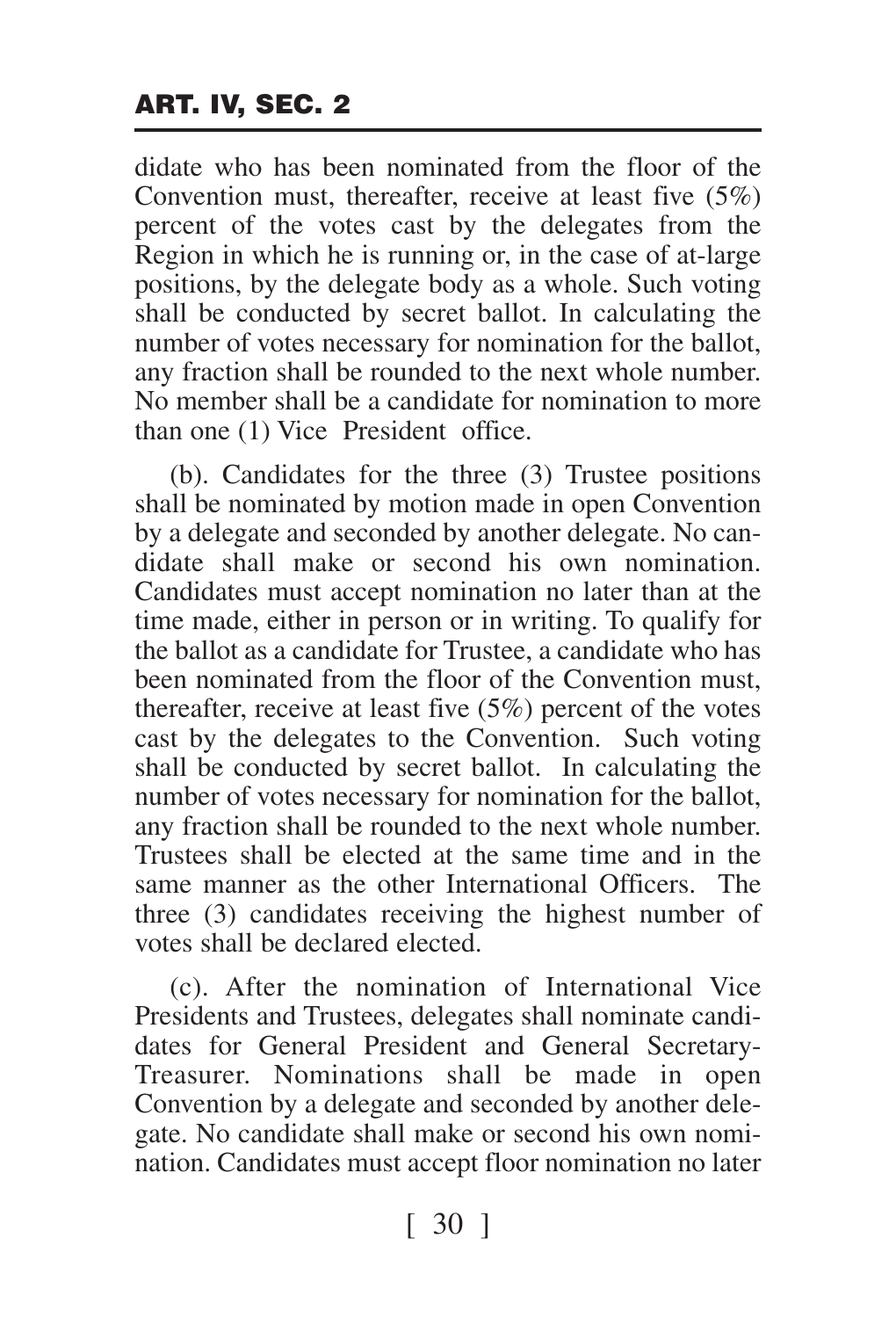than at the time made, either in person or in writing. To qualify for the ballot as a candidate for General President or General Secretary-Treasurer, a candidate who has been nominated from the floor of the Convention must, thereafter, receive at least five (5%) percent of the votes cast by the delegates to the Convention. Such voting shall be conducted by secret ballot. In calculating the number of votes necessary for nomination for the ballot, any fraction shall be rounded to the next whole number. No member may accept floor nomination for the office of General President and for the office of General Secretary-Treasurer.

(d). Candidates must accept nomination resulting from the secret ballot nomination vote in person at the start of the regular business of the morning session of the fifth day of the Convention, or if absent, by written acceptance filed at least one day prior to the close of the Convention. No member shall accept secret ballot nomination for more than one (1) International Union office.

(e). Where the number of floor nominations does not exceed the number of positions open for elections, there shall be no necessity for any further nominations or election process with respect to such floor nominee(s), and such nominee(s) shall be declared duly elected. Where the number of nominations resulting from the secret ballot nomination vote does not exceed the number of positions open for election, there shall be no necessity for the election of such nominee(s) and such nominee(s) shall be declared duly elected.

(f). Each candidate nominated from the floor shall be entitled to an observer at each nomination balloting site. A candidate may not be an observer at a polling place where his name appears on the ballot. The secret ballot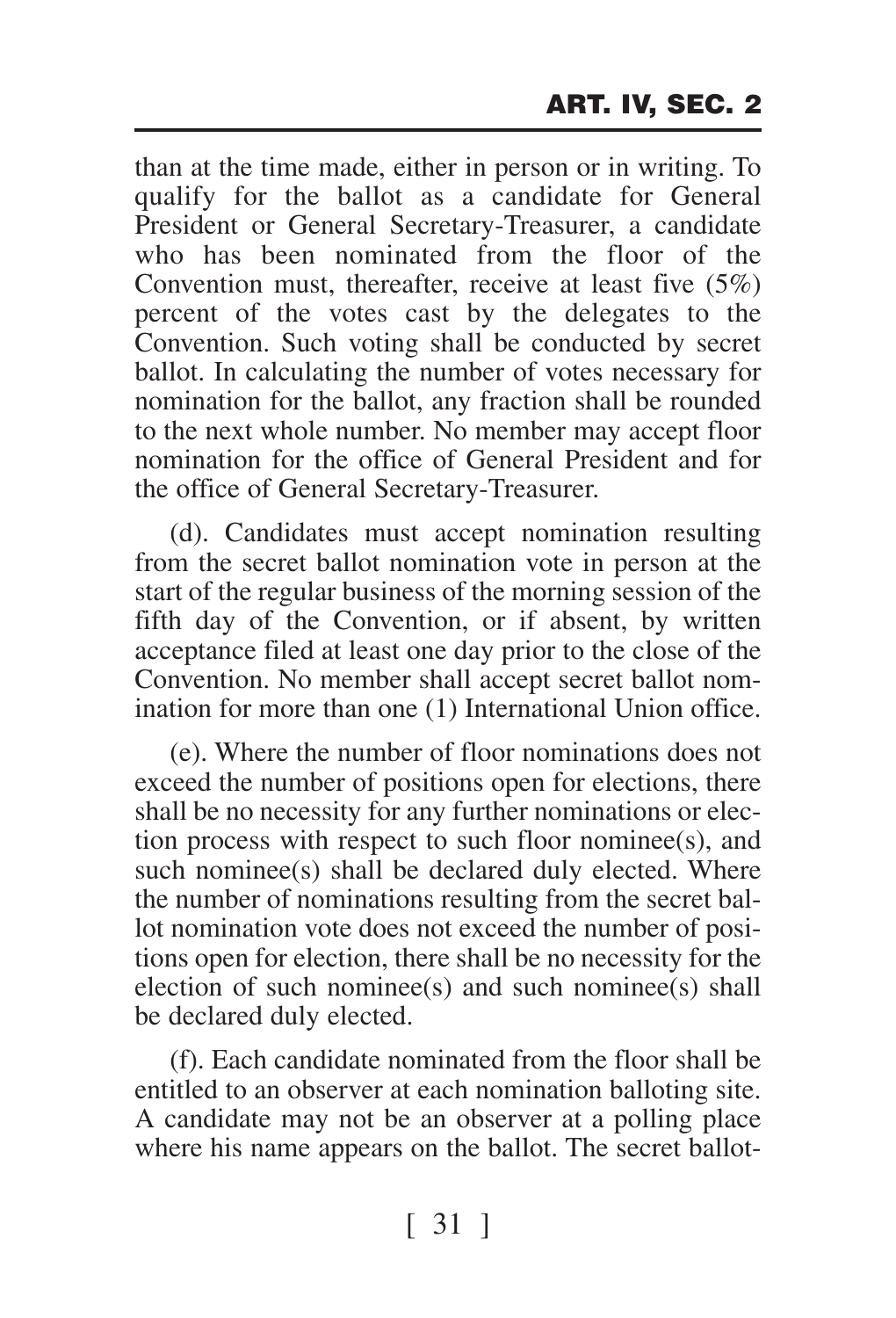ing shall be conducted pursuant to the duly adopted Election Rules. Candidates and their observers shall have the right to witness the ballot tabulation. The results of the secret ballot nominating elections shall be reported to the Chairman of the Convention, who shall announce the results to the delegates. Objections to the nomination of any officer(s) shall be made immediately upon the announcement of the results. Objections shall be made to the Convention and shall specify the alleged violation and the manner in which the outcome of the nomination may have been affected. Objections shall be resolved by majority vote of the delegates. (These procedures for conducting balloting and resolving objections may be superseded in the event that the Department of Labor supervises the elections in 2006 or any elections thereafter.)

(g). Officers who may have been declared elected under Section 2 (e), shall be certified on the last day of the Convention but shall not assume their official duties until the expiration of the terms of the incumbent officers, upon the certification of the results of the rank-andfile election of the General Executive Board.

Section 3(a). No less than four (4) months and no more than six (6) months after the Convention, candidates nominated for the ballot for the offices of General President, General Secretary-Treasurer, Vice Presidents, and International Trustees shall be elected by direct rank-and-file voting by members in good standing. All voting shall be by secret ballot. All eligible members shall be entitled to vote for General President, General Secretary-Treasurer, at large Vice Presidents, and International Trustees. Eligible members shall also be entitled to vote for their respective regional Vice Presidents*.*

[ 32 ]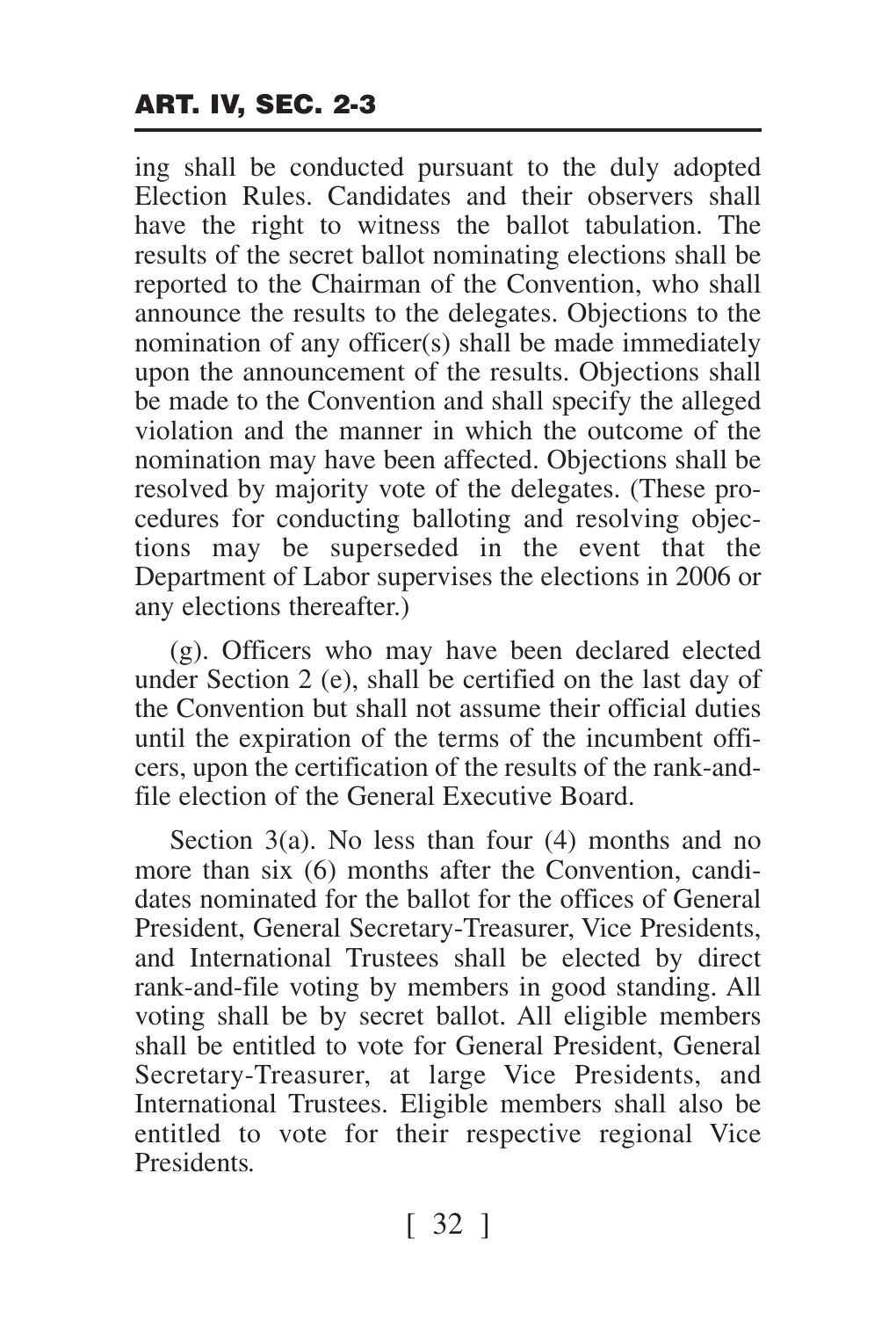(b). The candidates for General President, General Secretary-Treasurer, and at large Vice Presidents, respectively, receiving the highest number of votes shall be declared elected. The candidates receiving the highest number of votes for Eastern, Western, Southern, Canadian, and Central Region Vice Presidents, respectively, shall be declared elected. The three (3) candidates receiving the highest number of votes for International Trustee shall be declared elected. In the event of a tie vote that determines election to any office, there shall be a rerun election between the tied candidates.

(c). All direct rank-and-file voting by secret ballot described above shall be by mail ballot in accordance with Department of Labor regulations.

*Section 4. At the option and expense of the United States of America, the Election Officer appointed pursuant to the Consent Decree in United States v. International Brotherhood of Teamsters, et al., 88 Civ. 4486 (S.D.N.Y.) (LAP), may supervise the International Union delegate and officer nomination and election process for the 1996 elections. At the option and expense of the United States of America, the Department of Labor may be substituted for the Election Officer to supervise that nomination and election process. Thereafter, at the option and expense of the United States of America, the Department of Labor may supervise nominations and elections of all International Union officers.*

Section 5. No candidate for election shall accept or use any contributions or other things of value received from any employers, representative of an employer, foundation, trust, or any similar entity. Nothing herein shall be interpreted to prohibit receipt of contributions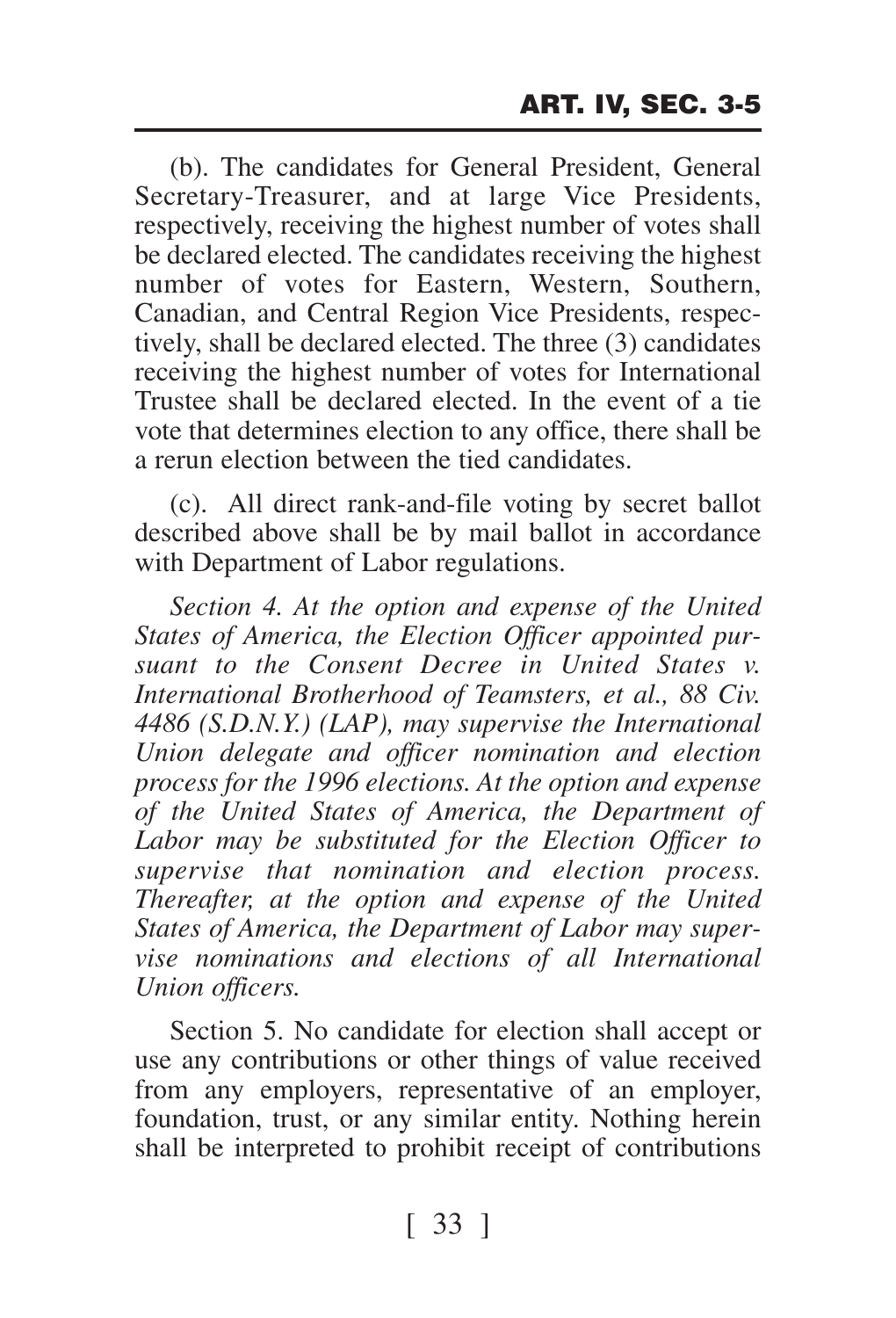from fellow employees and members of this International Union. Violation of this provision shall be grounds for removal from office.

# **Delegates to Conventions and Other Meetings; Expenses; Unit Rule**

Section 6. All delegates representing the International Union at conventions or meetings of any other labor organization or federation of labor organizations, national or international, shall be appointed by the General President and shall perform such functions as the General President may prescribe.

All expenses and allowances of the above delegates shall be paid by the International Union, the amount to be determined by the General President.

The unit rule shall prevail in all votes cast among the delegates representing the International Union at such conventions and meetings.

### *Article V*

### **SALARIES AND EXPENSES OF OFFICERS**

Section 1(a). The salary of the General President shall be two hundred twenty-five thousand dollars (\$225,000) per year. The salary of the General Secretary-Treasurer shall be two hundred thousand dollars (\$200,000) per year. All expenses of the General President and General Secretary-Treasurer shall be paid by the International Union. The salaries of the Vice Presidents-International Representatives shall be seventy-five thousand dollars (\$75,000) per year as compensation for attending board meetings and for representing the interests of the International Union. The salaries of

[ 34 ]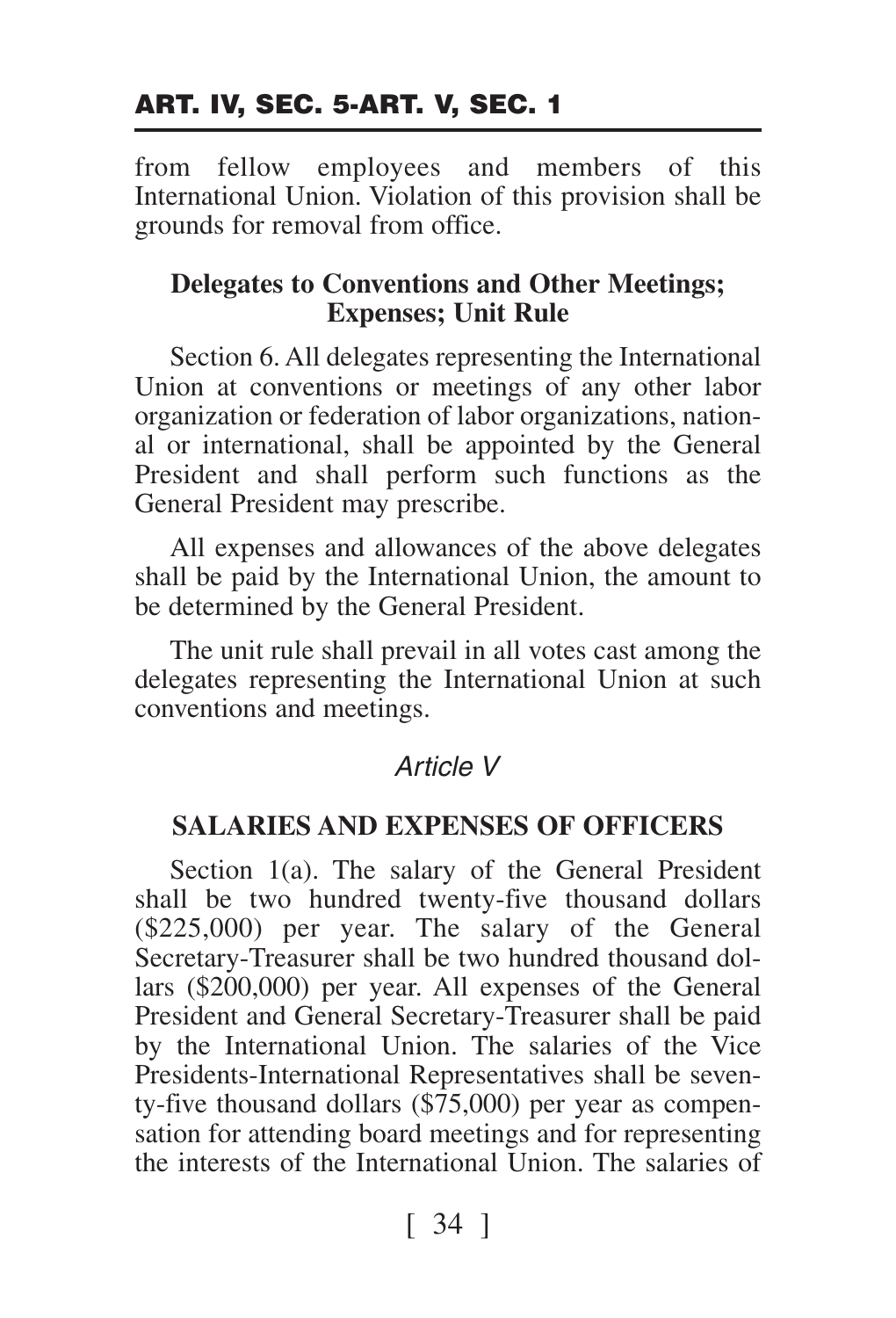the three (3) Trustees-International Representatives shall be seventy-five thousand dollars  $(\$75,000)$  per year as compensation for performing their duties as officers and for representing the interests of the International Union.

When engaged in other duties under orders from the General President, the Vice Presidents-International Representatives, and Trustees-International Representatives may receive additional compensation and expenses as determined by the General President.

Except for the General President and General Secretary-Treasurer, the provisions for compensation and allowances contained in this entire Article shall be in addition to any compensation and allowances which may be received from subordinate bodies. The General President and General Secretary-Treasurer may not receive compensation, allowances, or fringe benefits from any subordinate body. Nor shall the total salary of any Vice President-International Representative or Trustee-International Representative exceed that of the General President. Provided, however, that any International Officer, International Representative, General Organizer, or International Auditor employed at the time of the 1991 Convention shall not have his current salary reduced by operation of this Section.

(b). In addition to the above, effective July 1, 1992, and every July 1 thereafter, all International Union officers shall receive an annual cost of living increase which shall be equal to the percentage increase in the Consumer Price Index, U.S., All Items  $(1982-84 = 100)$ or CPI-W, published by the U.S. Department of Labor, between the index figure of May 1991 (published June 1991) and succeeding Mays (published succeeding Junes) and the index figure for May 1992 (published

[ 35 ]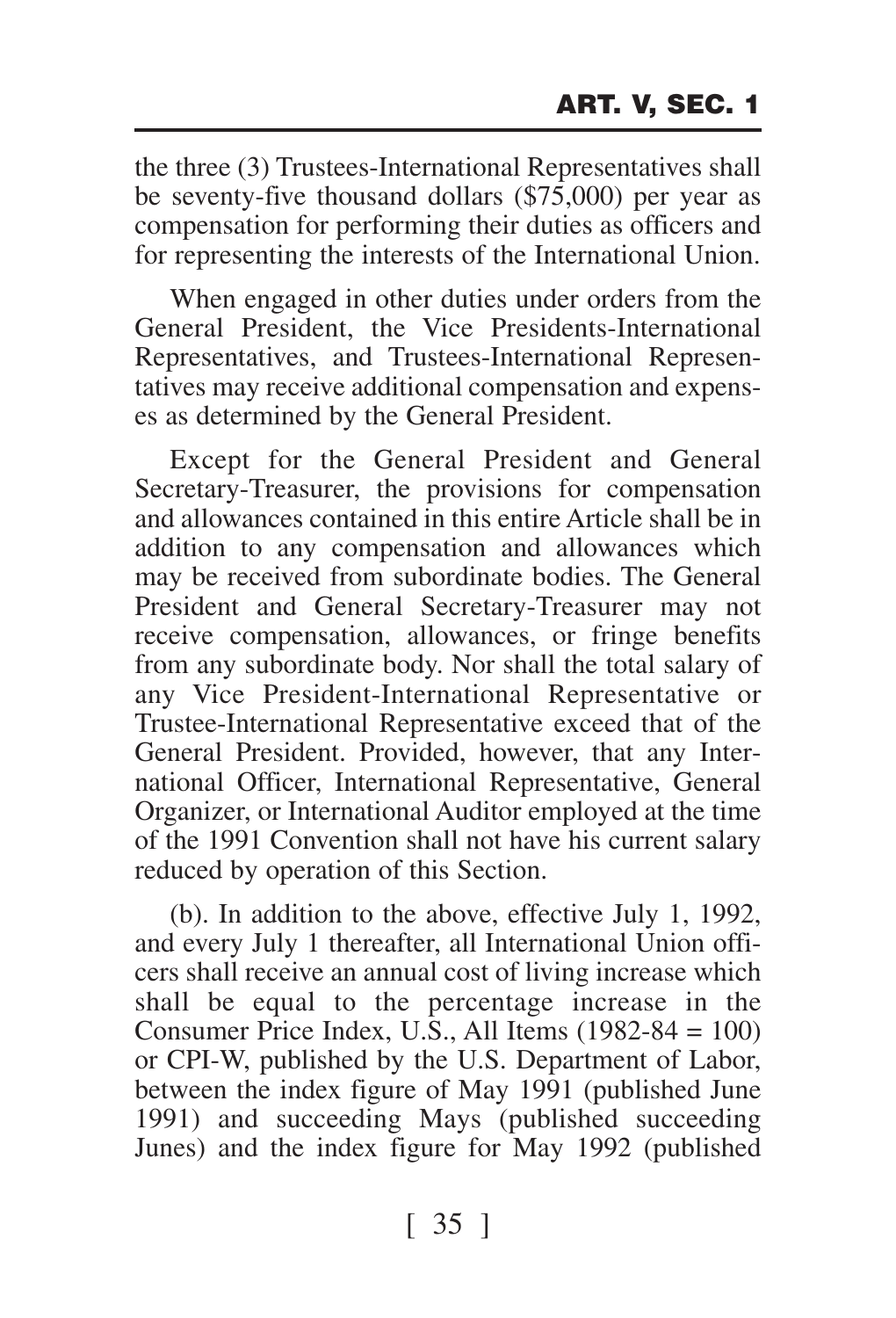June 1992) and succeeding Mays (published succeeding Junes). The increases provided by this subsection shall not increase the base salaries for newly elected officers set forth in subsection 1(a).

(c). The person holding the position of Executive Assistant to the General President, while working under orders of the General President, shall be paid a salary, allowances, and expenses fixed by the General President.

(d). General Organizers and International Representatives shall be appointed by the General President and while working under his orders shall receive a salary as determined by the General President and reported to the General Executive Board. International Auditors shall be appointed by the General Secretary-Treasurer and shall receive a salary as determined by the General Secretary-Treasurer and reported to the General Executive Board. The total salary of any General Organizer, International Representative, or International Auditor shall not exceed that of the General President. General Organizers and International Auditors appointed after the 1991 Convention shall not receive compensation or allowances from any subordinate body.

(e). The Vice Presidents, Trustees, Executive Officers, Executive Assistant to the General President, Executive Assistant to the General Secretary-Treasurer, International Representatives, International Auditors, and the General Organizers of the International Union, except as otherwise provided herein, shall be allowed ten dollars (\$10.00) per diem as an incidental allowance. All General Organizers, International Representatives, and International Auditors shall be allowed the sum of five hundred fifty dollars (\$550.00) per month as an automo-

[ 36 ]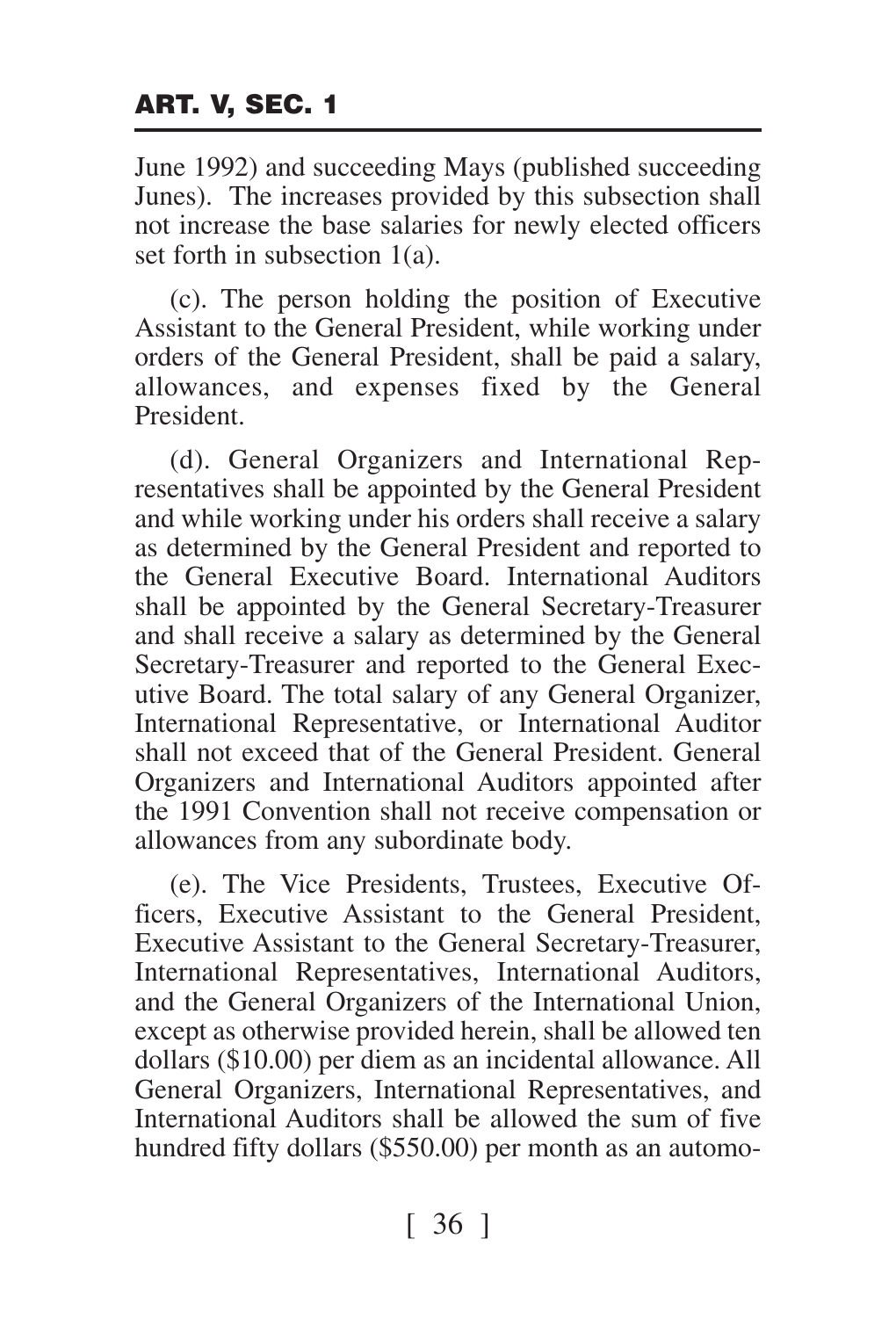bile allowance. All Executive Officers, General Organizers, International Representatives, International Auditors, and others working outside their home city, or when traveling in the interest of the organization, shall receive their fare in addition to the above-named sum to and from their destination. In addition, they shall receive a reasonable sum for lodging which, in the United States, shall not exceed one hundred fifty percent (150%) of the Federal maximum lodging allowance for each city. Such lodging reimbursement shall be evidenced by receipts. In addition, a meal allowance of seventy-five dollars (\$75.00) shall be paid for each day for which a lodging reimbursement is warranted. Provided, however, that the automobile and lodging allowances shall be adjusted on an annual basis in the manner set forth in subsection 1(b) of this Article. On special assignments or where special circumstances require, allowances and expenses shall be as determined by the General President. Allowances and expenses paid by the International Union shall be in lieu of any similar payment by a subordinate body or affiliate.

(f). All salaries of, or powers to establish them for, general officers shall be determined by the Convention prior to the election of officers.

The General Executive Board may provide such accommodations by purchase, lease, or otherwise, as it believes desirable for the housing of officers and employees while on official union business, and require the use thereof.

(g). The General President shall also have the authority to establish the conditions of employment and fringe benefits for persons hired in accordance with subsections (c) and  $\overline{d}$  of this Article. All of the foregoing shall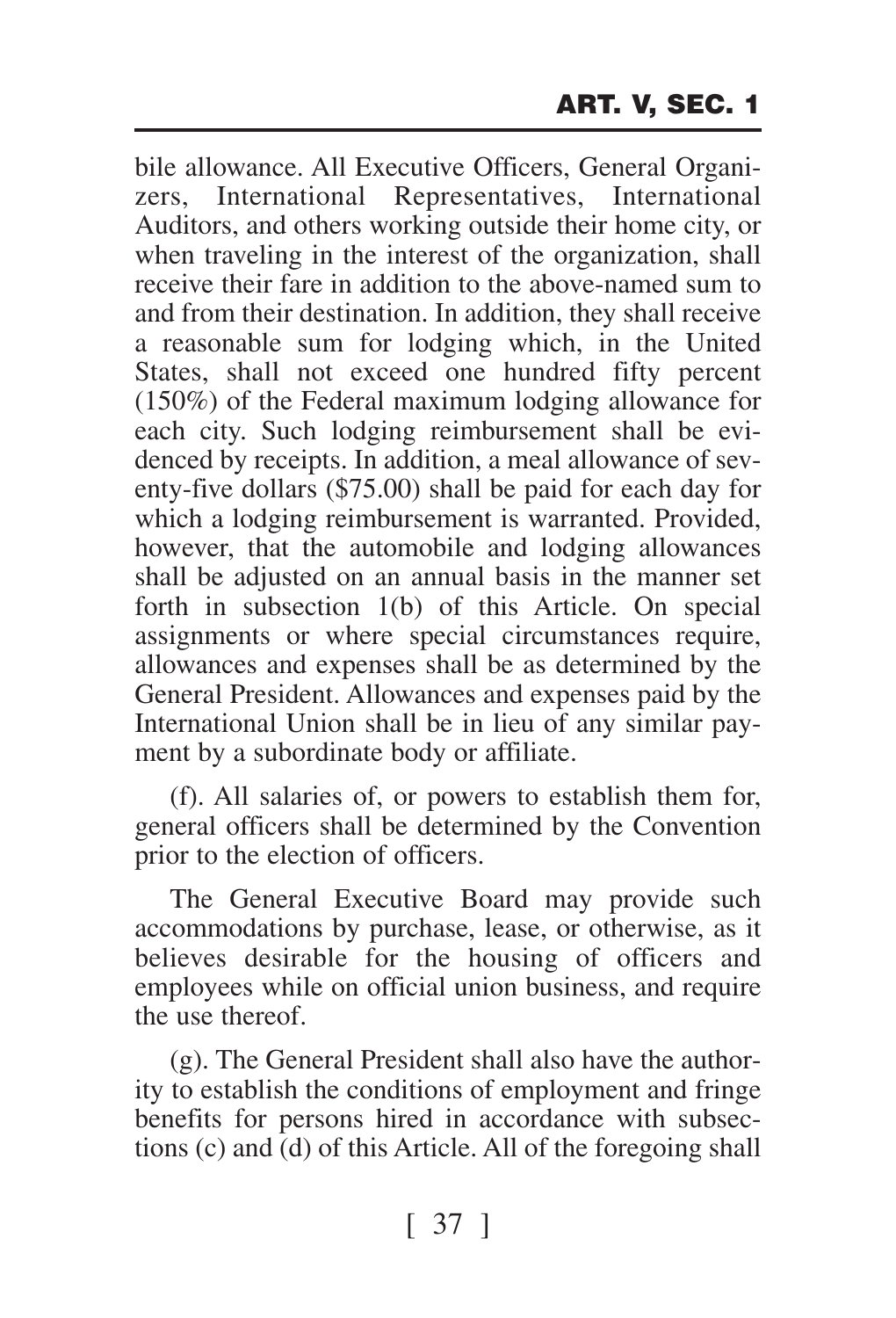be subject to the disapproval of the General Executive Board, but such disapproval shall not be retroactive.

## **Travel Provisions**

Section 2. The General President, for the purpose of promoting the interests and welfare of the International Union and the making of diplomatic contacts with other organizations and institutions may,at his discretion,travel in the United States and Canada, or, with the approval of the General Executive Board, abroad. The General Executive Board shall provide for all expenses and allowances of the General President when performing the services mentioned herein. Travel abroad shall be considered a special assignment and the General Executive Board shall have authority to determine the allowances and expenses afforded to the General President, notwithstanding any other provision of this Article.

All the provision of this Section shall be applicable to the General Secretary-Treasurer.

## *Article VI*

### **GENERAL PRESIDENT—DUTIES AND POWERS**

### **General Duties**

Section 1(a). The General President shall preside at the Convention of the International Brotherhood of Teamsters and conduct the same in conformity with this Constitution. He shall have the deciding vote in case of a tie on any question that is being voted on by the Convention. He shall act to the best of his ability in fur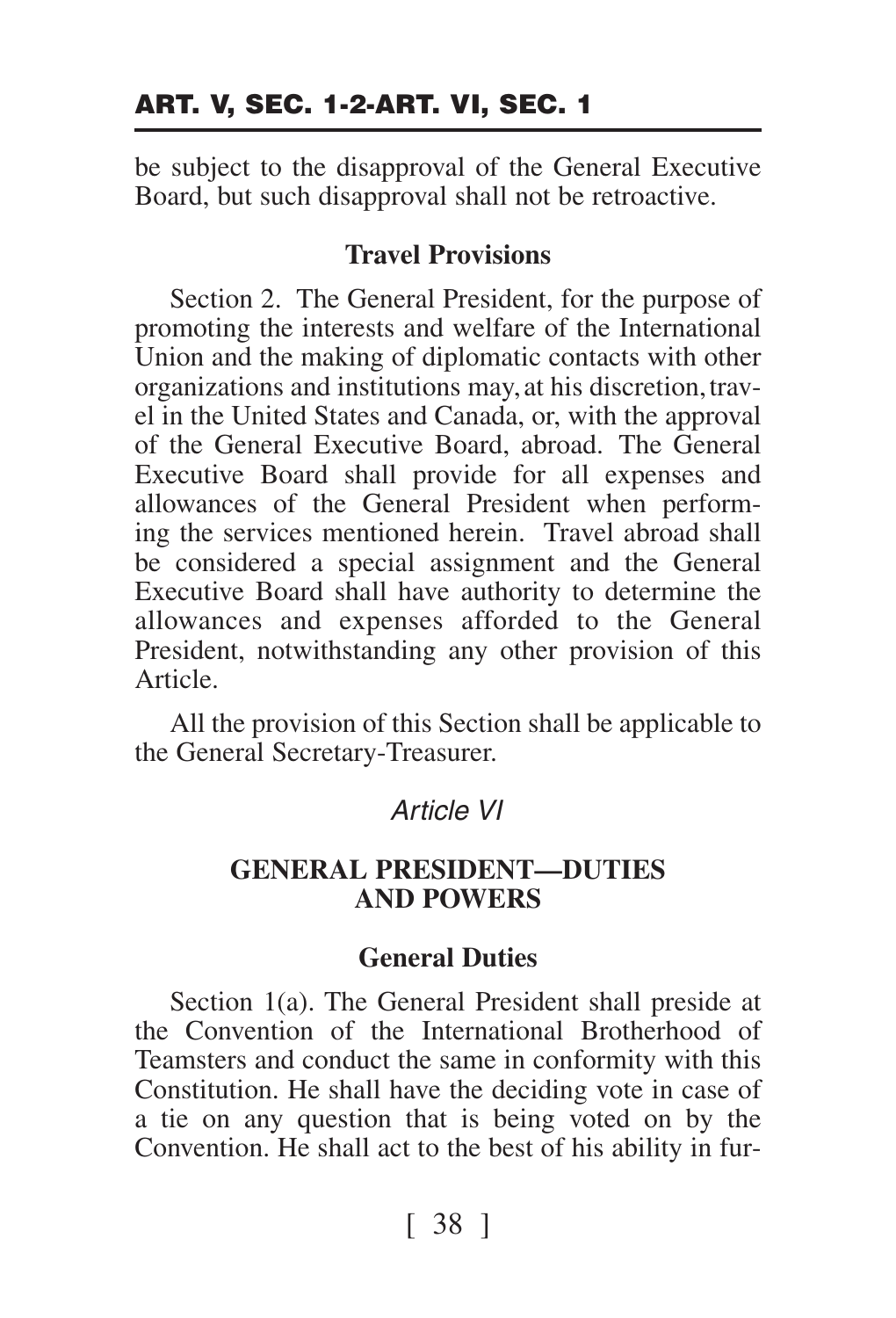thering the interests of the organization. He shall fill any vacancy among the officers of the International Union, subject to the approval of a majority of the General Executive Board.

(b). The General President shall have general supervision over the affairs of the International Union, which shall be conducted in accordance with the Constitution and subject at all times to review and approval of the General Executive Board.

(c). The General President and the other general officers may hold office in subordinate bodies and render services thereto. However, neither the General President nor General Secretary-Treasurer shall receive any compensation, allowances or fringe benefits from any such subordinate bodies.

(d). The General President may accept a call to serve by the government of the United States; and if such call is made and he believes that it is in the best interests of the International Union to accept, his position and remuneration as now outlined in the Constitution shall not be interfered with and shall continue.

(e). The General President may, without the approval of the General Executive Board, appoint a member of the International Union as Executive Assistant to the General President, who shall receive a salary for the term of his appointment as set forth in Article V, Section 1(c).

(f). The General President may appoint and designate a member of the Union as a Personal Representative who shall act on behalf of the General President as the General President may determine, including the right to attend meetings, interview members, and review the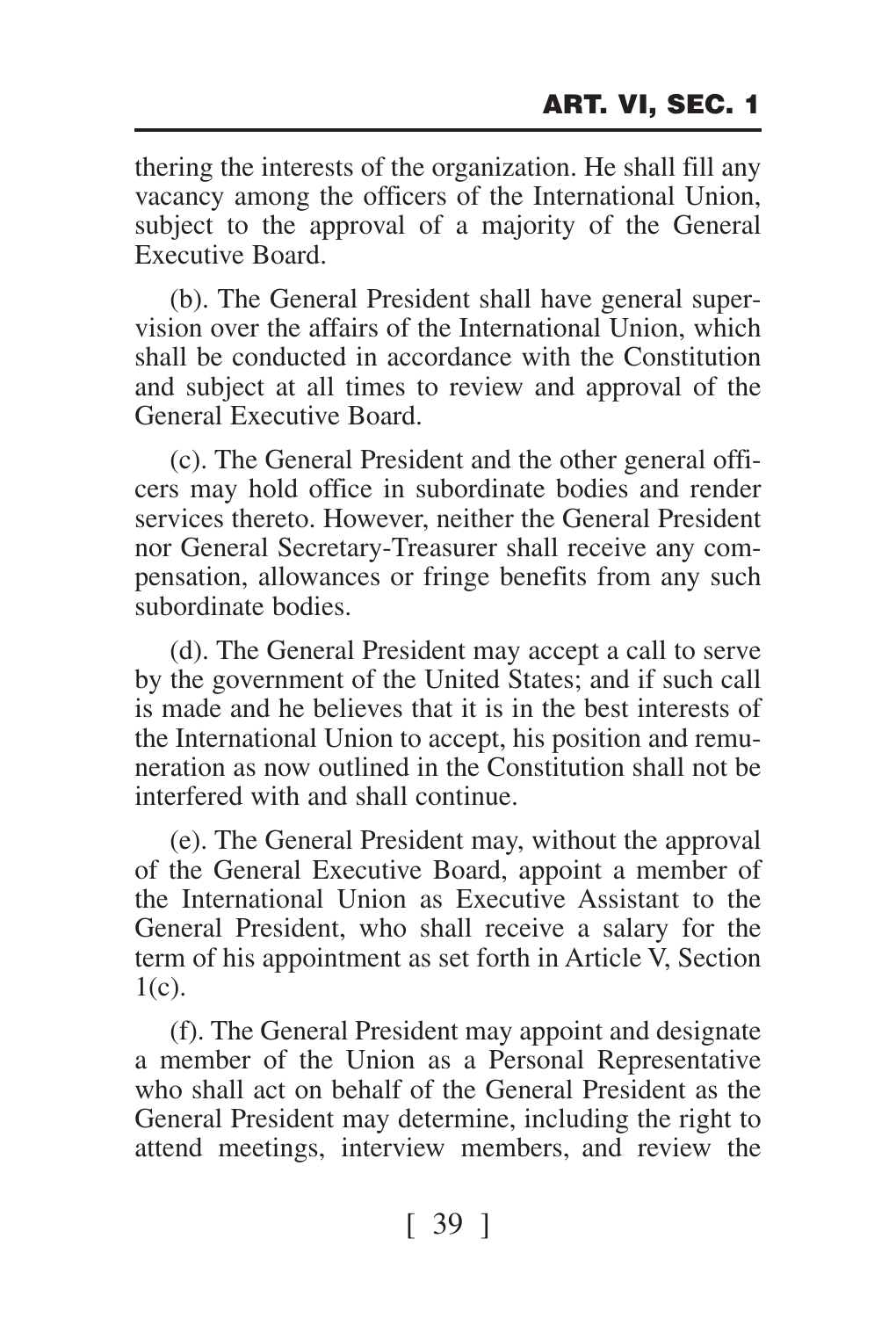records of any subordinate body of the International Union.

(g). The General President shall be empowered to appoint and fix the salaries of one (l) or more Assistants to the General President to carry on his work if he deems it necessary.

(h). The General President shall have the authority at his discretion to direct that a mail referendum vote, or a supervised secret ballot vote or a secret ballot vote by membership in meeting assembled, be held by the membership of any Local Union or subordinate body, or the membership in any division or craft of any Local Union or subordinate body, or the membership at any place of employment or under any specific contract, or on any other similar basis on any matter, issue or proposition when, in his opinion, the welfare of such membership or the subordinate body or the Local Union or the International Union will be served thereby.

# **Judicial Powers**

Section 2(a). The General President shall have authority to interpret the Constitution and laws of the International Union, including the authority to interpret the Bylaws of subordinate bodies, and to decide all questions of law thereunder between meetings of the General Executive Board. The General President shall have authority, unless some other procedure is expressly provided in this Constitution, to settle and determine all grievances and disputes submitted to him by Joint Councils, Local Unions and other subordinate bodies, or members, between meetings of the General Executive Board. All interpretations rendered under this Article shall be subject to appeal to the General Executive Board and,

[ 40 ]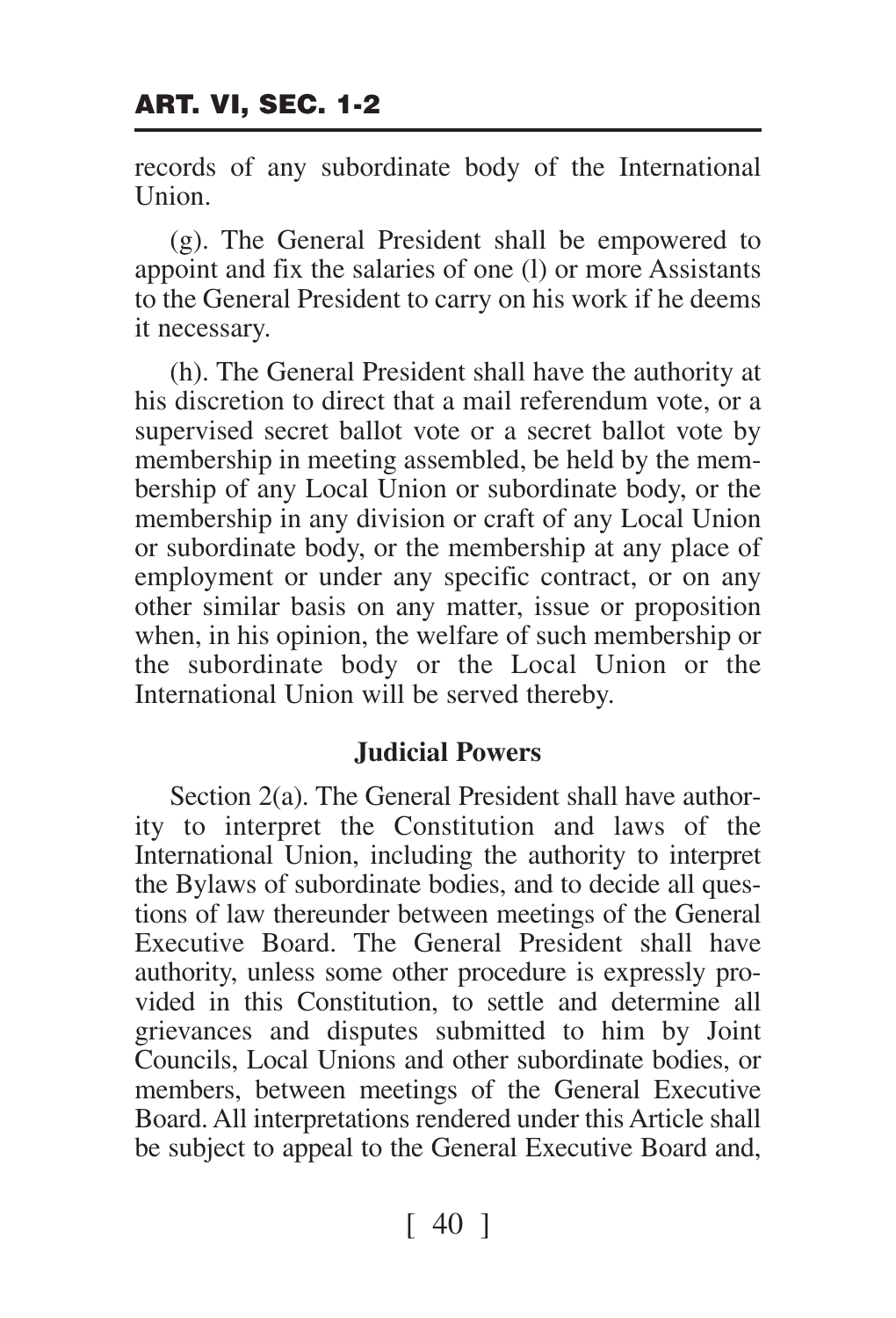thereafter, to the next Convention in the manner and to the extent prescribed in this Constitution. When any action is taken as provided herein between meetings of the General Executive Board such action shall be reported to the next meeting of the General Executive Board for its approval, reversal or modification, if an appeal has been taken.

(b). When the General President makes a decision or orders a subordinate body to observe the laws, and the subordinate body refuses, the subordinate body shall be subject to suspension or revocation of charter by the General Executive Board or imposition of Trusteeship by the General President. This provision shall also apply to decisions and orders of the General Executive Board.

## **Arbitration**

Section 3. In any controversy with an employer not covered by a Local Union agreement, the Local Union shall make all reasonable efforts to settle the same through negotiation and, if it fails, through a fair arbitration tribunal. If an employer offers to arbitrate, it shall be optional with the Local Union to accept or reject such arbitration. However, if the Local Union rejects arbitration and the matter is brought to the attention of the General President, he shall ask the officers or representatives of the Local Union to appear before him or his representative or in some other manner to explain their reasons for refusal. If the General President is satisfied that the Local Union is not justified in refusing arbitration, then the General President shall submit the matter to the General Executive Board, and if the General Executive Board is of the opinion that the Local Union should arbitrate, it may so decide; whereupon the Local Union shall proceed to carry out the decision of the General Executive Board.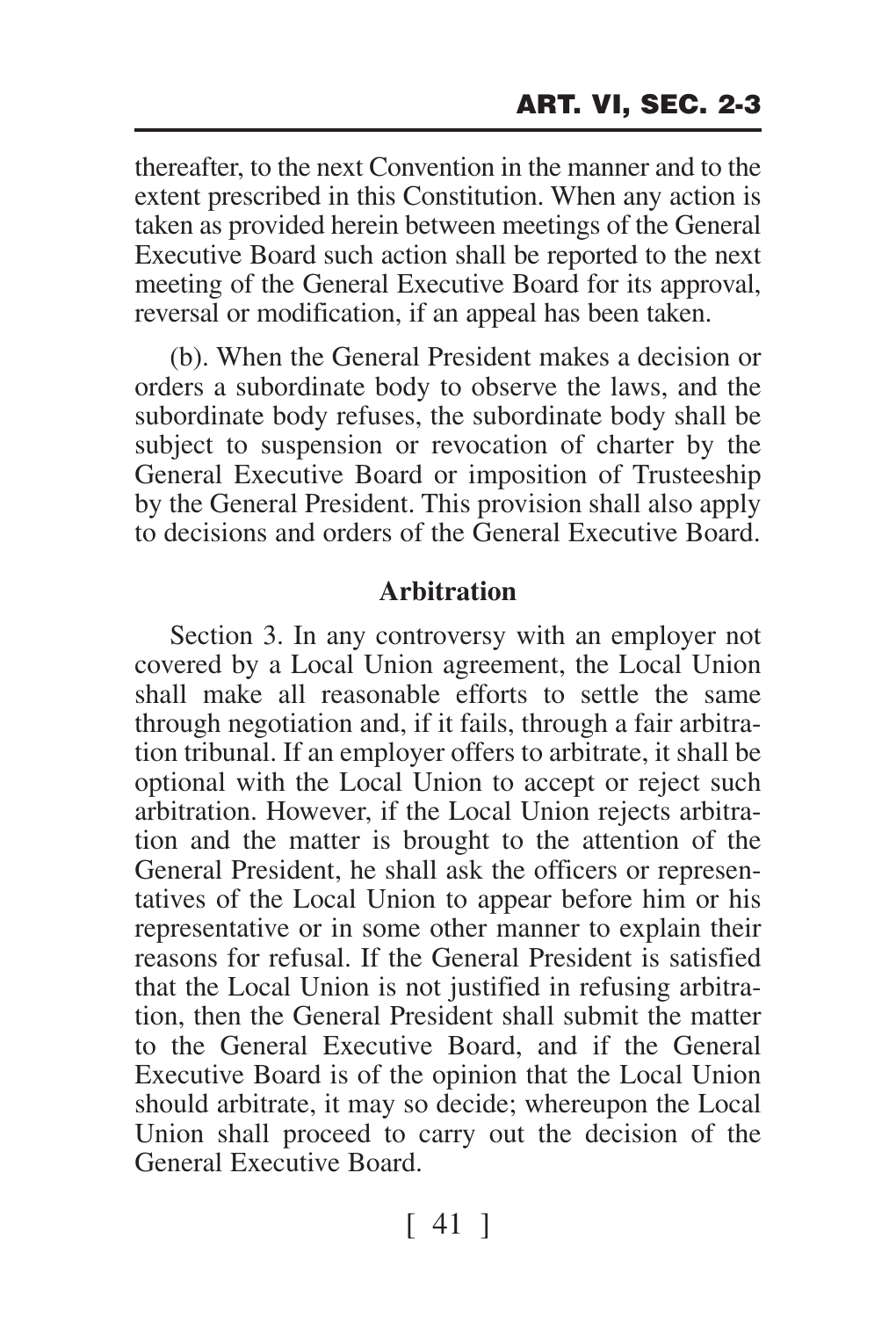# **Approval of Bylaws of Local Unions**

Section 4(a). Bylaws of Local Unions and other subordinate bodies, and amendments thereto, shall be effective upon approval by the General President. The General President shall have the authority to approve amendment(s) retroactive to the date on which the amendment(s) were initially adopted by the Local Union's membership. However, such retroactive approval shall not be granted where the effect of such action would be to excuse an action taken without adequate authorization as required by the Bylaws approved by the membership. In no event shall Bylaws, or amendments thereto, be approved to a date before they were properly adopted. Retroactive approval shall not be granted unless the Bylaws or amendment is submitted to the General President for approval promptly after its adoption by the membership. Nor shall retroactive approval be granted if the effect is to excuse an action that was not lawful, or was not properly authorized in accordance with the Bylaws as approved by the subordinate body, at the time the action was taken. If the General President fails to approve the Bylaws or amendments thereto, the matter may be referred by the subordinate body to the General Executive Board for its determination.

(b). Local Unions shall not adopt Bylaws or take any action which would impair their ability to meet their financial obligations to the International Union and its subordinate bodies or interfere with the discharge of their obligations to their members in the negotiation and administration of collective bargaining agreements and in conducting the affairs of the Local Union as a solvent organization.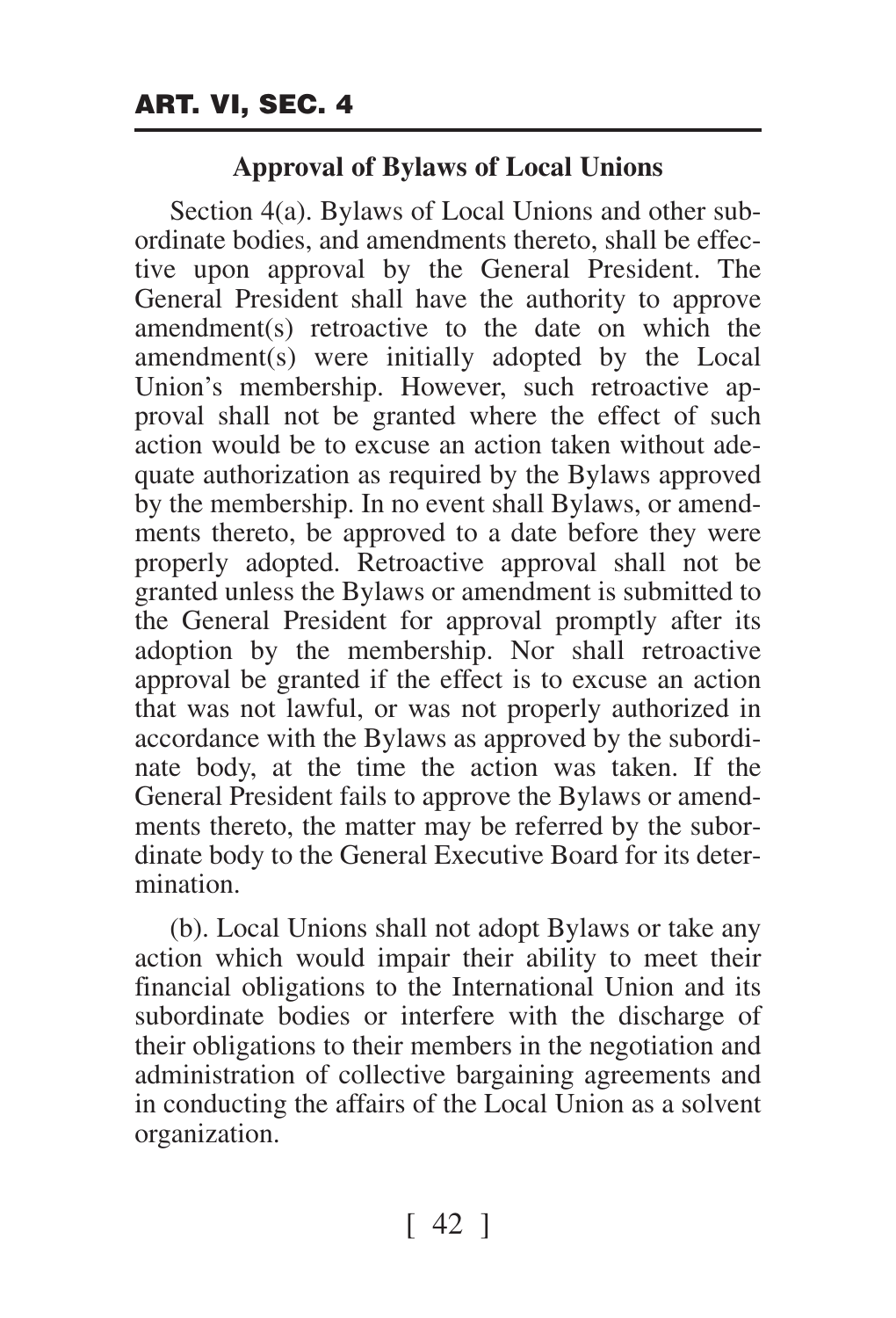## **Power of General President to Appoint Trustees; Duties and Obligations of Local Unions Under Trusteeship**

Section 5(a). If the General President has or receives information which leads him to believe that any of the officers of a Local Union or other subordinate body are dishonest or incompetent, or that such organization is not being conducted in accordance with the Constitution and laws of the International Union or for the benefit of the membership, or is being conducted in such a manner as to jeopardize the interests of the International Union or its subordinate bodies, or if the General President believes that such action is necessary for the purpose of correcting corruption or financial malpractice, assuring the performance of collective bargaining agreements or other duties of a bargaining representative, restoring democratic procedures or preventing any action which is disruptive of, or interferes with the performance of obligations of other members or Local Unions under collective bargaining agreements, or otherwise carrying out legitimate objects of the subordinate body, he may appoint a temporary Trustee to take charge and control of the affairs of such Local Union or other subordinate body; provided, however, that before the appointment of such temporary Trustee, the General President shall set a time and place for a hearing for the purpose of determining whether such temporary Trustee shall be appointed; and further provided that where, in the judgment of the General President, an emergency situation exists within the Local Union or other subordinate body, the temporary Trustee may be appointed prior to such hearing, but such hearing shall then commence within thirty (30) days and decision made within sixty (60) days after furnishing of the transcript of testimony; and further provided that in

[ 43 ]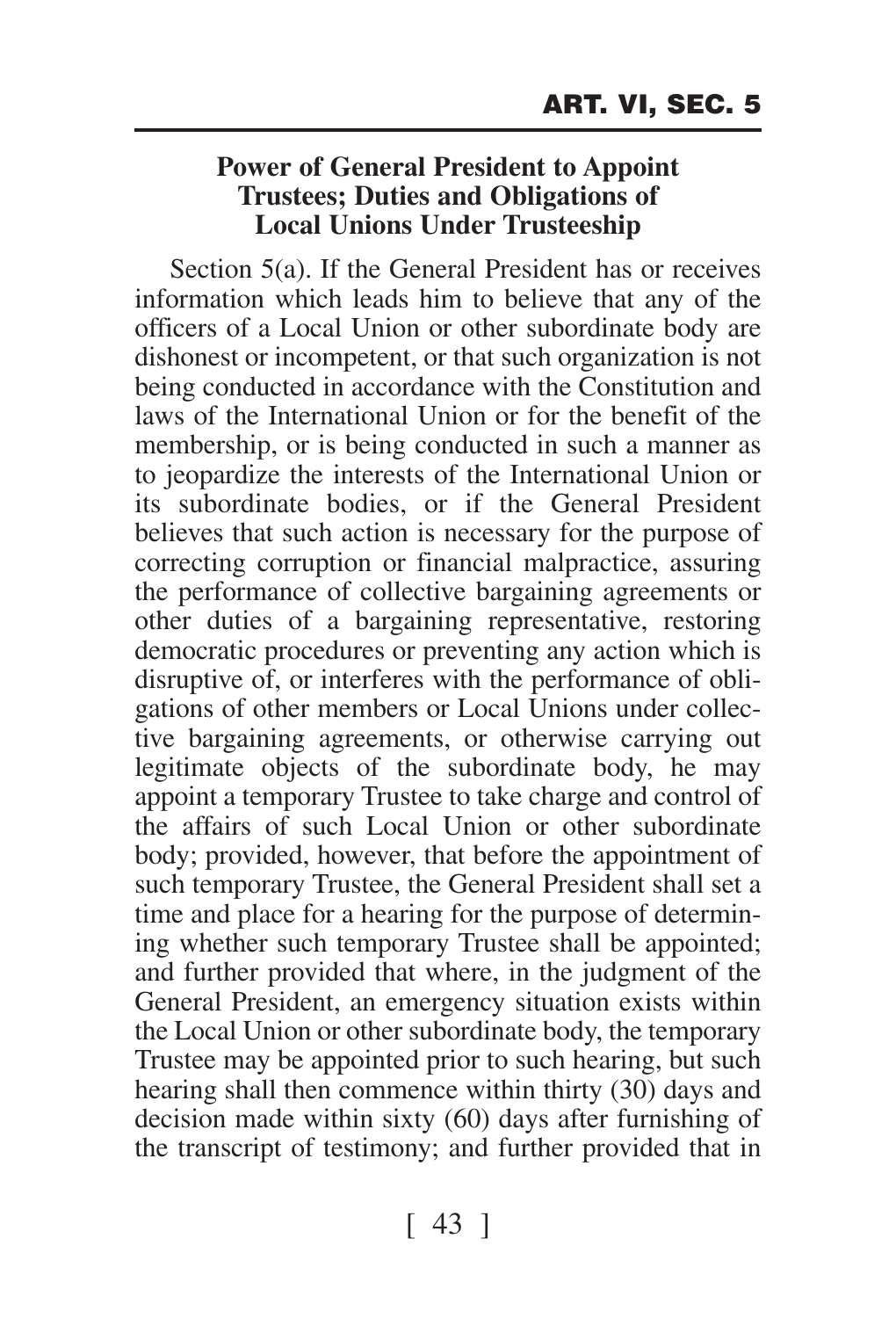all cases the Local Union or other subordinate body shall be advised of the reason for the appointment. Adequate notice at least ten (10) days prior to the date of the hearing shall be given to the Local Union or other subordinate body involved. In the case of all hearings conducted prior to or after the establishment of a Trusteeship, the General President shall designate a panel composed of uninvolved members of the International Brotherhood of Teamsters, at least one (1) of whom shall be from the area involved. The General President may, at his discretion, appoint an employee of the International Union to such panel. Such representatives shall make their recommendations to the General President orally or in writing within sixty (60) days after the furnishing of the transcript of testimony, and the decision in the case shall be made by the General President himself, which decision shall be made within fifteen (15) days after such recommendations are received by him, and the decision shall be promptly transmitted to the Local Union or other subordinate body. Appeals, if any, from determinations following such hearings shall be taken directly to the General Executive Board. Appeals, if any, from the decision of the General Executive Board shall be taken to the Convention by only the Local Union or subordinate body affected. Procedures on appeals under this Section, insofar as is consistent with this Section, shall be governed by the provisions of Article XIX. The International Union shall not be responsible for any actions or activities of a Local Union or other subordinate body under Trusteeship unless such actions or activities have been directed or authorized by the Trustee.

The General Executive Board may modify or add to the procedures established herein for the purpose of assuring compliance with any applicable law.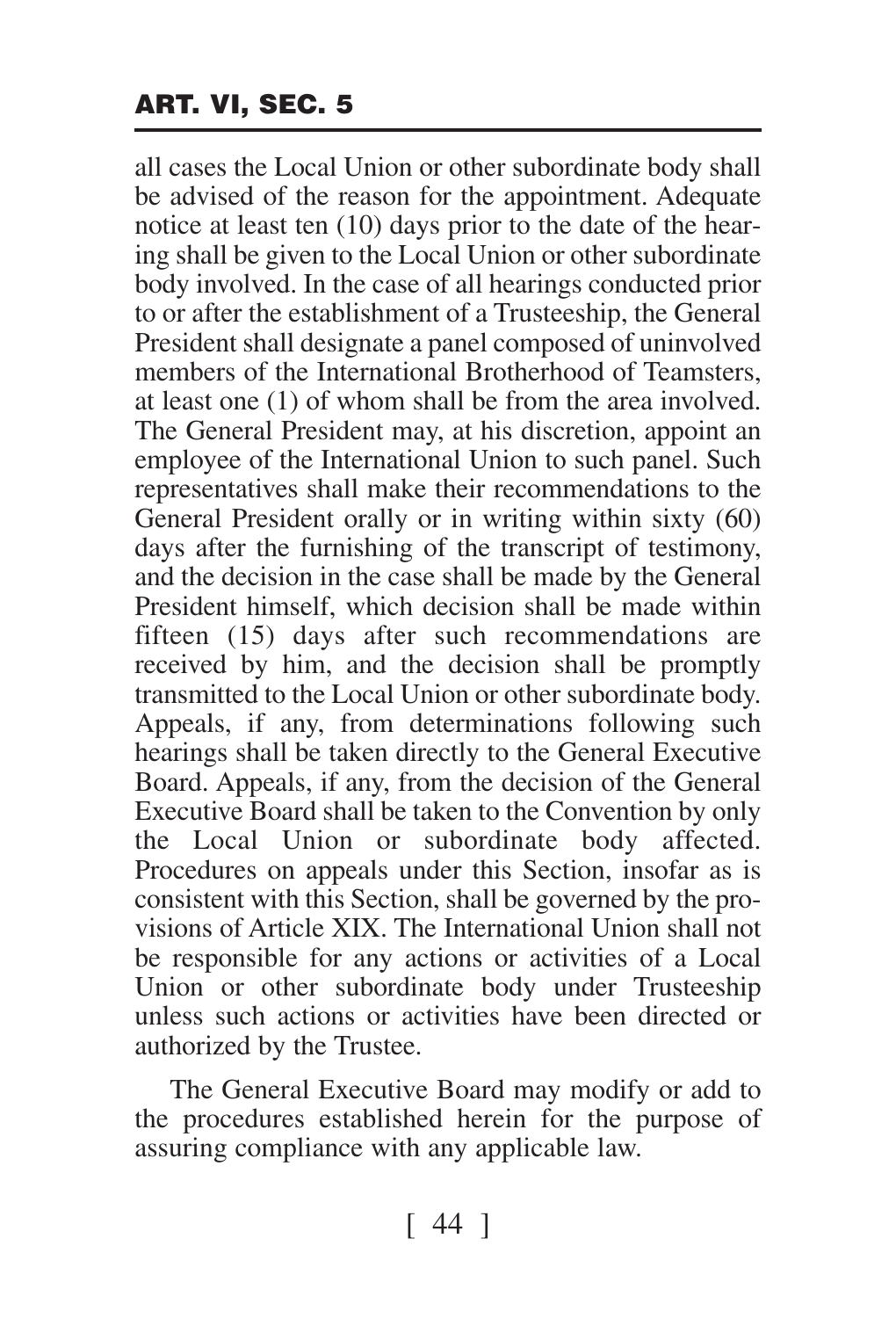The time requirements set forth in this Section shall not be mandatory but are only directory.

(b). The Trustee shall be authorized and empowered to take full charge of the affairs of the Local Union or other subordinate body, to remove any or all officers and appoint temporary officers at any time during his Trusteeship, and to take such other action as in his judgment is necessary for the preservation of the Local Union or other subordinate body and its interests. The terms of office of officers so removed shall terminate as of the date of removal.

The Trustee shall report from time to time on the affairs and transactions of the Local Union or other subordinate body to the General President. His acts shall be subject to the supervision of the General President. The General President may remove Trustees at any time and may appoint successor Trustees. The General President may also appoint an administrative assistant to the Trustee to assist such Trustee in managing the day-today operations of the Trusteed Local Union.

(c). The removed officers shall turn over all moneys, books, and properties of the Local Union or other subordinate body to the Trustee, who must render a receipt for the same.

(d). Temporary officers and Trustees must be members in good standing of Local Unions in good standing. They must give bonds for the faithful discharge of their duties, satisfactory to whoever appointed them, which shall not be less than the amount of money they are apt to handle.

(e). The Trustee shall take possession of all the funds, books, papers, and other properties of the Local Union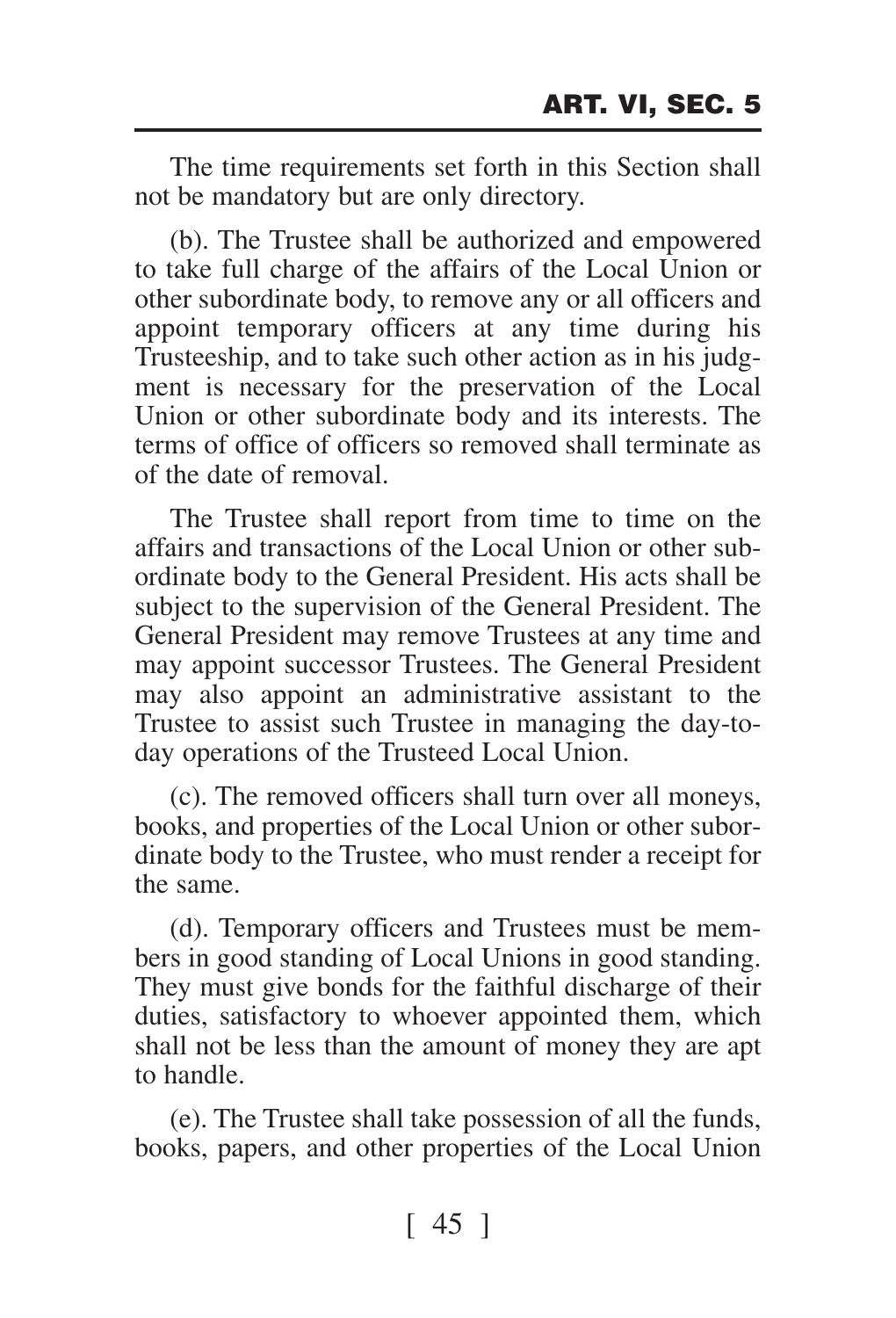or other subordinate body and tender a receipt for same. He shall pay all outstanding claims, properly proved, if funds are sufficient. If the funds are not sufficient he shall settle the most worthy claims, as his judgment dictates, unless otherwise provided for in this Constitution. In the event the charter of the Local Union or other subordinate body is suspended or revoked, all its funds, books, papers, and other properties shall be forwarded to the General Secretary-Treasurer, who shall hold them for the purpose of reorganization. If no reorganization occurs within a period of two (2) years, such funds shall be transferred to the general fund.

(f). In all cases of Trusteeships, the Trustee shall make a report to the General President at intervals of no more than every six (6) months, which report shall contain his recommendations with respect to whether the Trusteeship shall be continued or terminated.

The first  $(1st)$  such report shall be made within six  $(6)$ months after the date of the decision following the hearing on the appointment of a Trustee.

(g). Additionally, the Local Union, or other subordinate body, in regular or special membership meeting, by a majority vote, may petition the General President for the restoration of self-government, provided that no such petition shall be presented at intervals of less than six (6) months starting with the date of the decision following the first hearing on the appointment of the Trustee.

(h). When a Local Union or other subordinate body petitions for restoration of self-government as herein provided, it shall be accorded a hearing which shall be commenced within thirty (30) days and a decision made within sixty (60) days after the receipt of the transcript, which hearing shall be held in the same manner as pro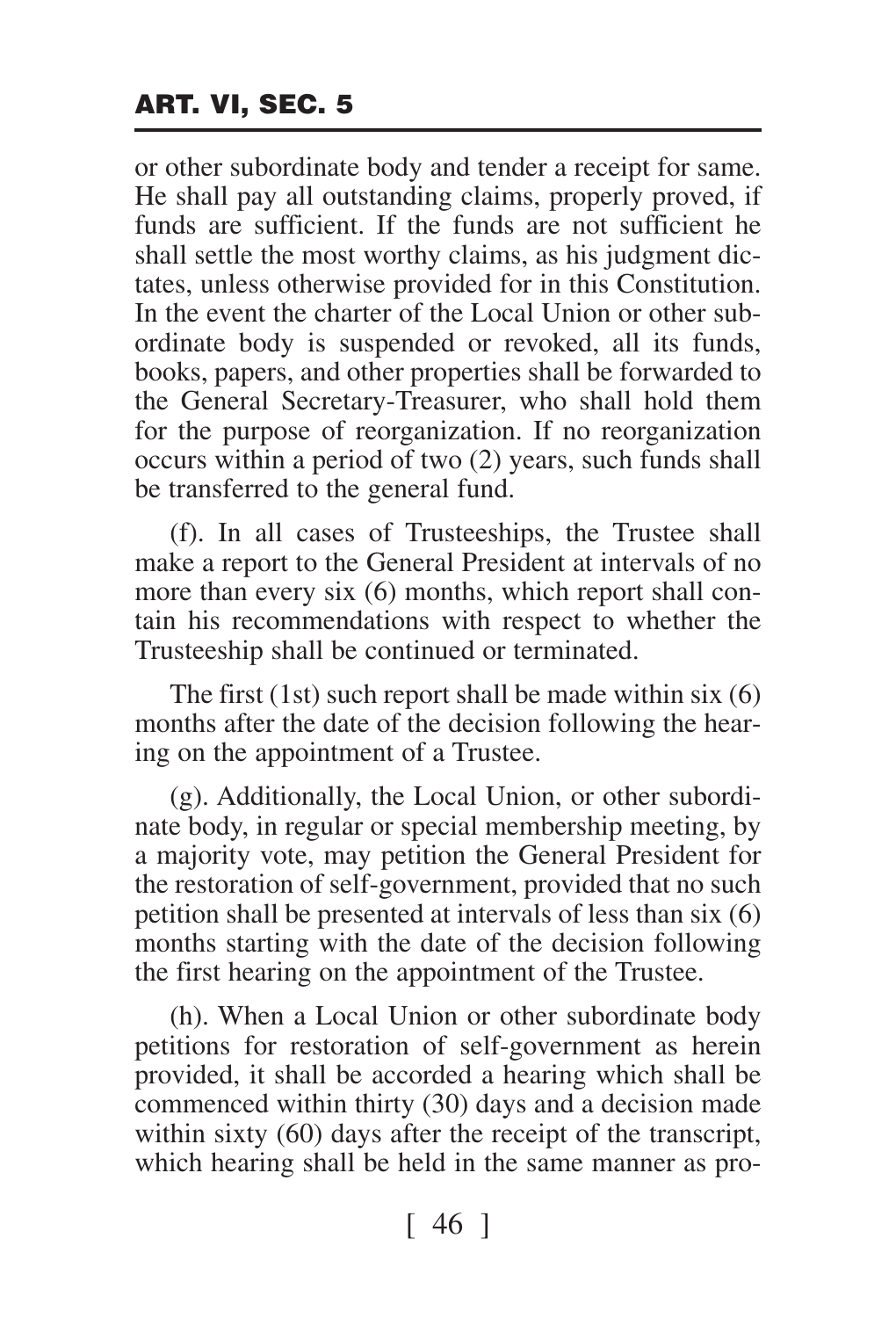vided in Section 5 (a) of this Article relative to hearings on initial appointment of Trustees.

(i). When it is determined by the General President or the General Executive Board that self-government be restored, the Trustee shall direct an election at such time as he may designate, any other provision of this Constitution or Local Union rules or Bylaws to the contrary notwithstanding. The Trustee shall not install the officers elected at such election until directed to do so by the General President. Upon such installation the Trusteeship shall terminate and the Trustee shall return all remaining funds, property, books, and papers to the appropriate officers of the Local Union or other subordinate body. Subsequent to the release of the Local from Trusteeship a terminal audit shall be prepared. The term of office of the newly elected officers shall be for not more than three (3) years in the case of a Local Union, or four (4) years in the case of any other subordinate body, and the next election for officers shall take place in compliance with the provisions of Article XXII, Section 4 in the October, November, or December closest to and preceding the expiration of the three-year or four-year period, as the case may be following the initial election.

(j). During any Trusteeship, the affairs of the Local Union shall be administered in accordance with the existing Bylaws of the Local Union, to the extent those provisions are consistent with the Constitution and do not prevent the Trustee from accomplishing the objectives of the Trusteeship. The General President shall have the authority to approve a recommendation of the Trustee that a provision of the Local Union Bylaws be suspended in order to redress the problems that caused the Trusteeship.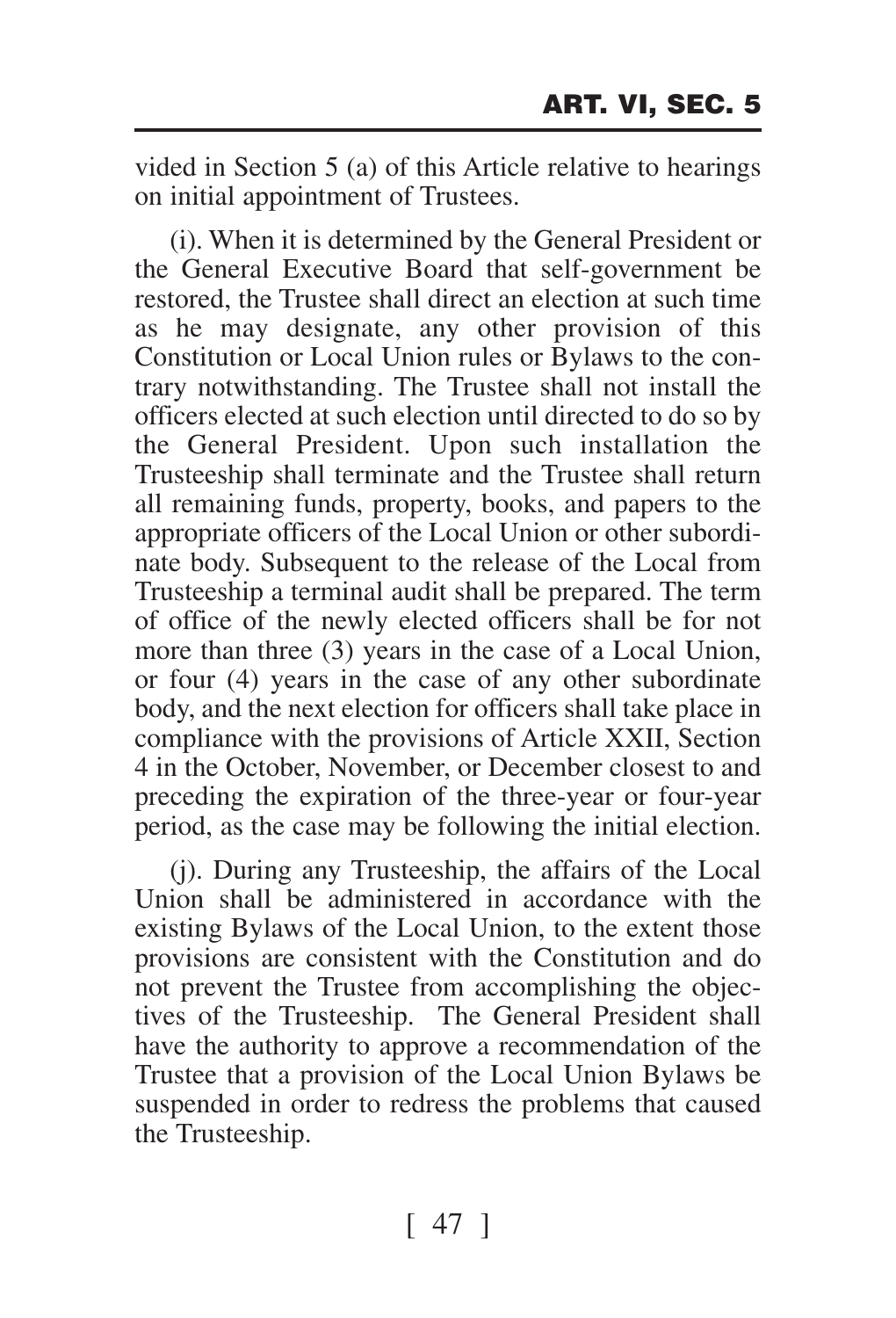## **Removal of International Representatives an General Organizers**

Section 6. The General President, when he deems it for the best interests of the International Union, is hereby empowered to remove any International Representative or General Organizer.

## **Official Journal**

Section 7. The official Journal shall be published under the supervision of an editorial staff of not less than two (2) members selected by the General President and approved by the General Executive Board, such staff to work under the direction of the General President, but to be responsible to and guided in its policies by the General Executive Board. A copy of the Journal shall be sent directly to each member in accordance with Article XXIII, Section 6. Copies may be sent to any person, organization, or institution at the discretion of the General President. The General President shall be empowered to employ such help as he may need to carry on this work.

## **Vacancy in Office of President**

Section 8(a). In case of the death, resignation, or removal of the General President, the General Secretary-Treasurer shall immediately assume the office, powers, and duties of the General President for the balance of the unexpired term, provided that the General Secretary-Treasurer was elected to that office, or to any other office on the General Executive Board which was subject to union-wide membership vote, in the most recent unionwide election conducted pursuant to Article IV, Section 2. In the event the General Secretary-Treasurer has not been

[ 48 ]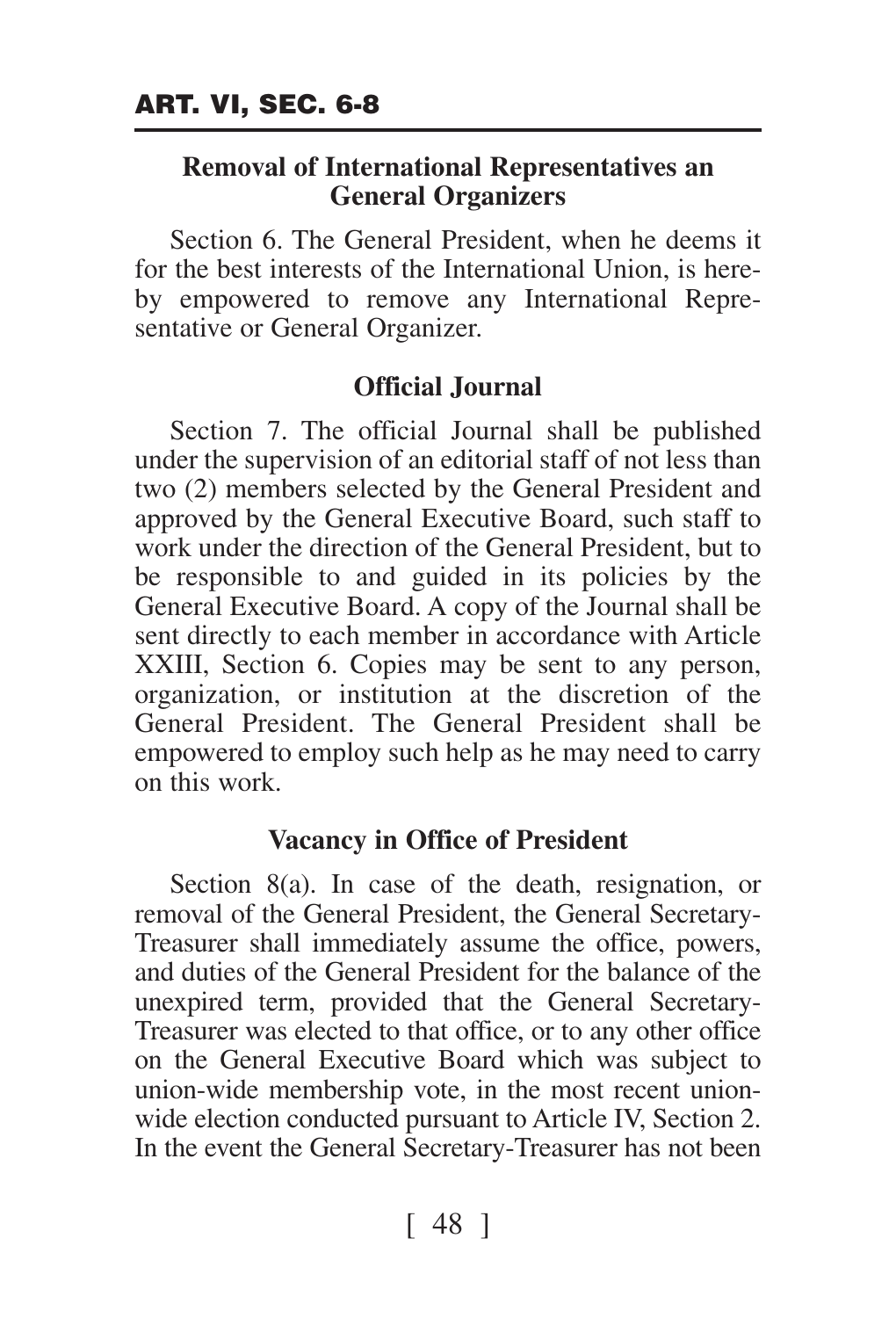so elected, the at large Vice President who received the greatest number of votes in the most recent union-wide election conducted pursuant to Article IV, Section 2, shall become General President. The General Executive Board shall have the authority to fill by appointment any vacancy resulting from such succession.

(b). In the event that the General President is temporarily unavailable during any period or periods of time, the General Secretary-Treasurer shall exercise all of the powers and duties of the office of the General President during such period or periods of temporary unavailability, except for his powers to appoint and remove which, during such period or periods, shall not be exercised without the prior approval of the General Executive Board.

(c). In the event that the General President is unable to discharge the powers and duties of his office for a period of six  $(6)$  months, the General Secretary-Treasurer shall convene a meeting of the General Executive Board for the purpose of determining if the General President is permanently unable to discharge the powers and duties of his office. Upon a determination by the General Executive Board that the General President is permanently unable to discharge the powers and duties of his office, the General Executive Board shall declare a vacancy in the office of the General President which shall be filled in accordance with Section 8(a) of this Article.

The resulting vacancy on the General Executive Board shall be filled as provided by the Constitution.

Section 9. The General President shall have the authority to make expenditures from the general fund in amounts not exceeding \$25,000 for any single transac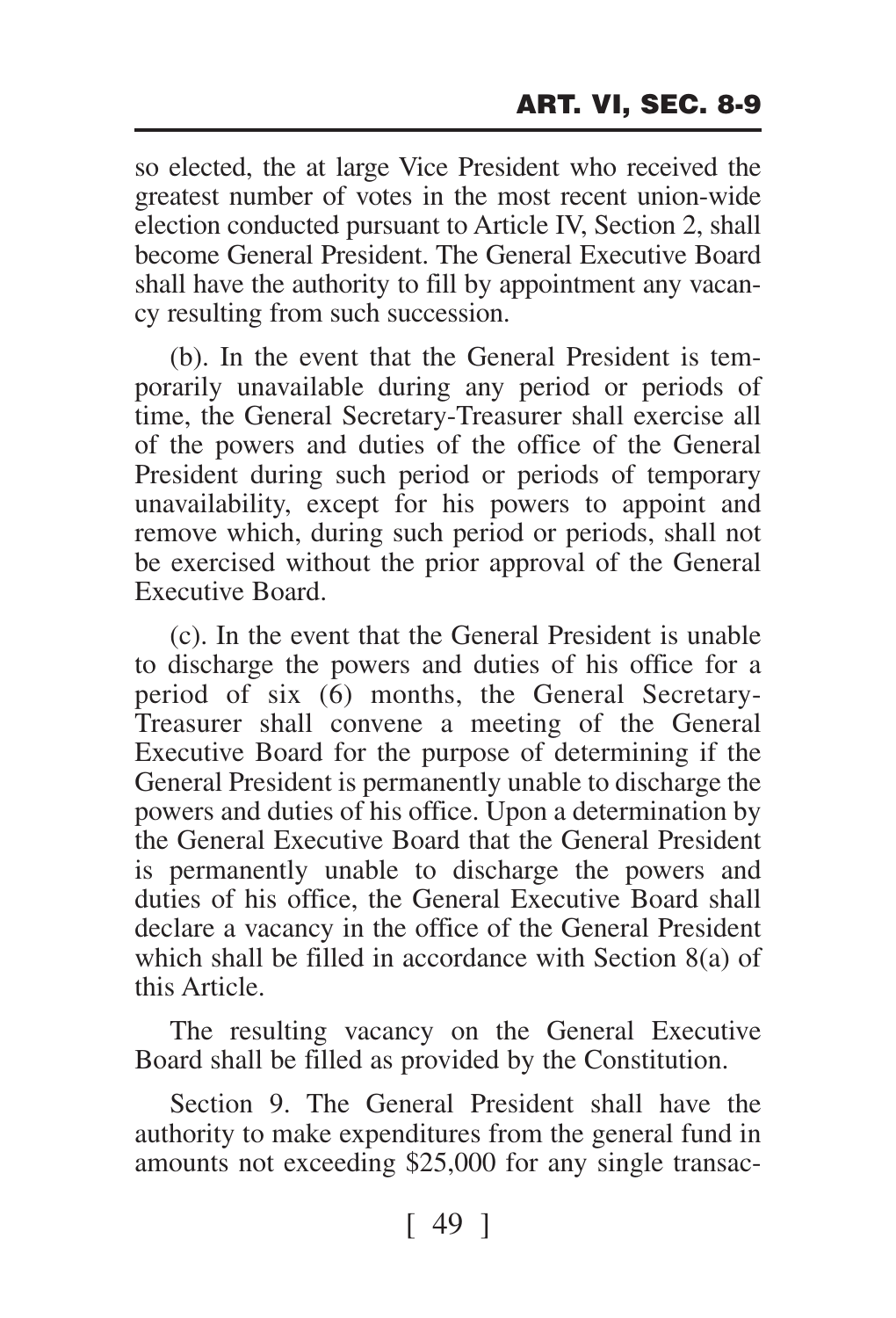tion for lobbying and other political purposes, including contributions to candidates for state, provincial, and local offices if such contributions are not prohibited by state, provincial, or local law. Expenditures exceeding \$25,000 for any single transaction shall be subject to prior approval by the General Executive Board.

Section 10. There is hereby created the position of General President Emeritus for life which is to be filled by James R. Hoffa. In addition, anything in this Constitution to the contrary notwithstanding, James R. Hoffa is hereby granted, conferred, and guaranteed good standing membership in his Local Union and the International Union for the rest of his lifetime, for all purposes, and with all rights and privileges appertaining to such membership as with any other member in good standing without distinction or discrimination upon the payment of the established dues.

He shall receive no remuneration or compensation as President Emeritus. The position of General President Emeritus shall not be considered a constitutional office, but rather a specific honor conferred upon James R. Hoffa in appreciation of his many years of devoted and tireless service to the interests of the International Brotherhood of Teamsters and its members.

# *Article VII*

# **GENERAL SECRETARY-TREASURER— DUTIES AND POWERS**

# **General Duties**

Section 1. The General Secretary-Treasurer shall be custodian of all of the properties, funds, securities, and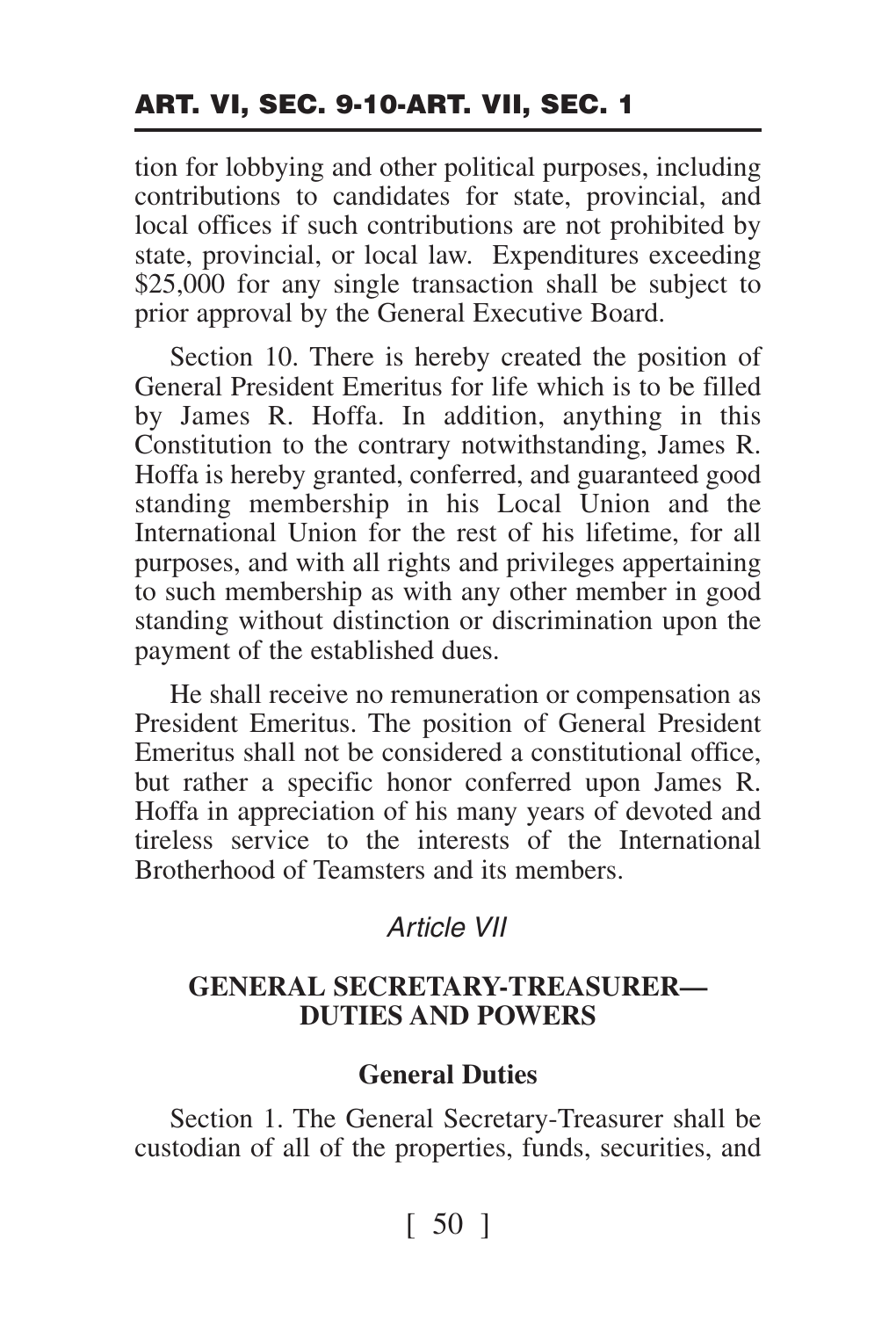assets of the International Brotherhood of Teamsters wherever located. He shall conduct all financial correspondence involving or affecting the International Union and all financial correspondence between the International Union and any affiliate or subordinate body of the International Union, and his signature shall, as a ministerial act, be required on all instruments, documents, deeds, or other papers of any nature whatsoever requiring or involving the investment of any of the funds of the International Union. The General Secretary-Treasurer shall keep a correct record of the proceedings of the Conventions of the International Union and of each meeting of the General Executive Board, preserve all important documents, papers, letters received, and copies of all important letters involving the International Union and which pertain to the functions and responsibilities of the Office of the General Secretary-Treasurer. He shall supply each delegate to the Convention of the International Union with a copy of the correct record of the proceedings of any such Convention as soon as is practicable following the Convention and shall supply each member of the General Executive Board with a correct copy of the minutes of each meeting of the General Executive Board as soon as is practicable following the meeting.

Section 2(a). The General Secretary-Treasurer shall have primary responsibility for the payment from the general fund of all financial obligations, commitments, and expenditures of the International Union. Requests or requirements for payments from the general fund shall be submitted to the General Secretary-Treasurer and shall be supported by written authorization in the form of statement, bill, invoice, voucher, disbursement authorization, or similar written instrument. All such requests

[ 51 ]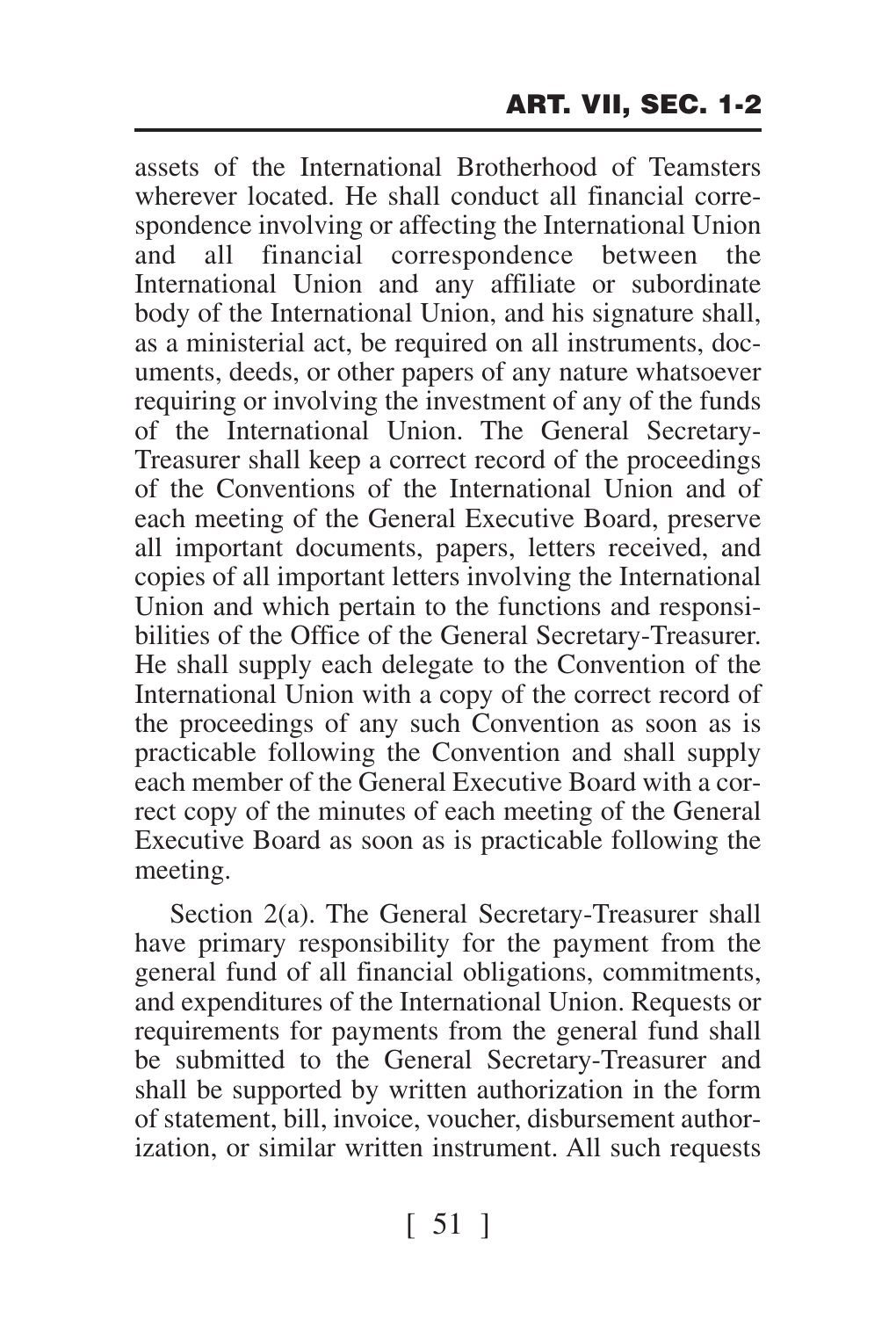or requirements for payment from the general fund as indicated above shall, prior to payment, be reviewed and approved as to the validity of such claim by the General President and as to the adequacy of supporting data by the General President and the General Secretary-Treasurer or by representatives duly appointed by each, provided such representatives are appropriately bonded. Following approval as set forth above, the General Secretary-Treasurer shall make payment by check under his individual signature for the following classes of financial obligations of the International Union:

- (1). Routine or recurring expenditures incurred in the operation of the General President's and the General Secretary-Treasurer's offices such as general office expenses, administrative and clerical salaries, building maintenance expenses, salaries or compensation of officers, organizers and other representatives or staff members of the International Union, including expenses of such individuals as authorized by the International Constitution, real and personal property taxes, and other types of taxes, interest payments, and all other similar regularly recurring expenses of the International Union, provided that the General Executive Board shall first have given general authorization for payment of such type of financial obligations.
- (2). Expenditures such as out-of-work benefits, or advances or payments to Trade Conferences or Divisions, Local Unions or Joint Councils, and other similar specific expenditures all of which have, prior to payment thereof, been specifically authorized by the General Executive Board or this Constitution.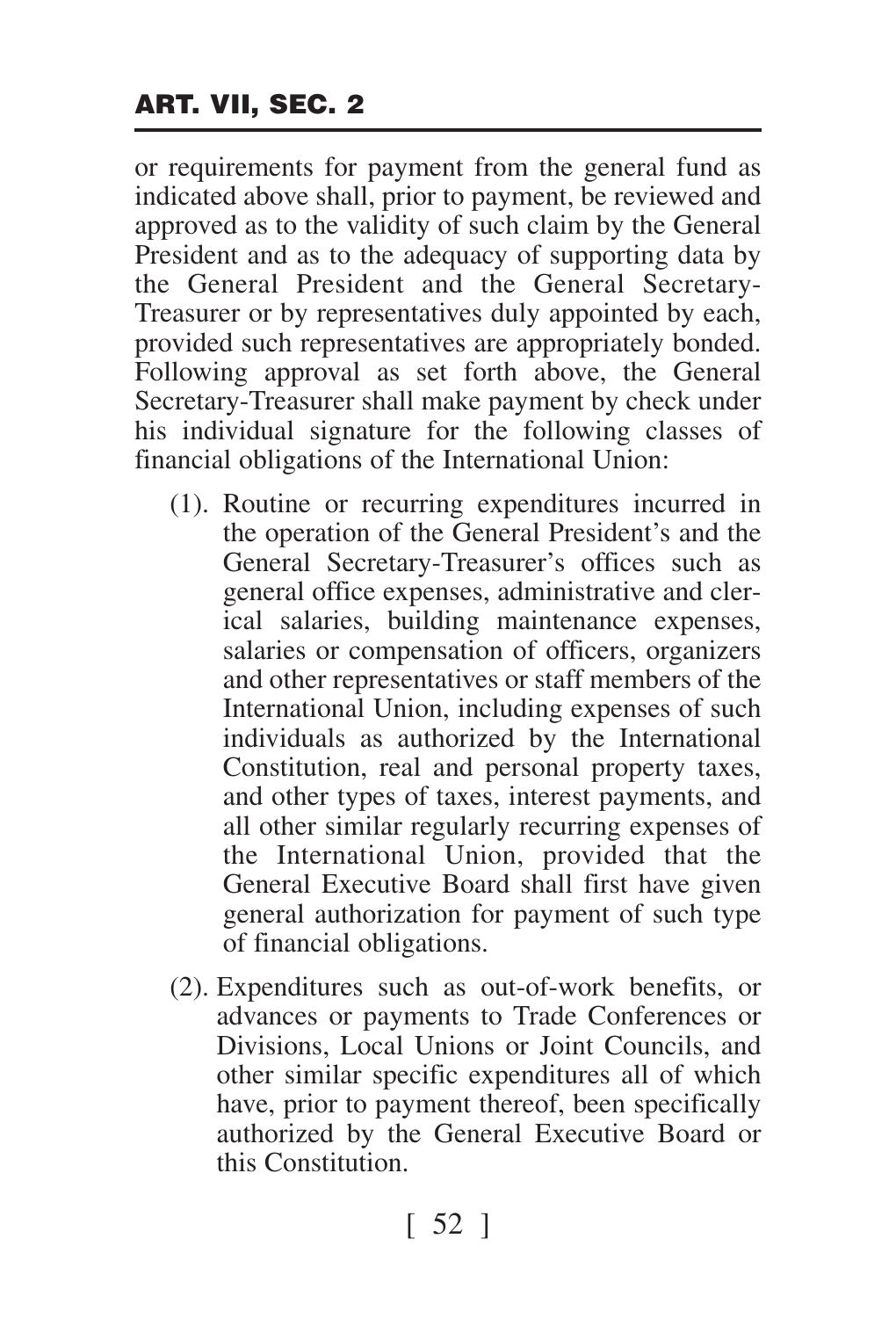(b). All expenditures from the general fund, other than those provided in 2 (a) above, relating to the operation of the International Union, including, but not limited to, expenditures to further the Objects of this International Union as set forth in Article I, Section 2 herein, shall be approved by the General President and the General Secretary-Treasurer. Checks in payment of such expenditures shall be signed by the General President and the General Secretary-Treasurer. In the event of disagreement between the General President and the General Secretary-Treasurer concerning the making of any payment, the matter shall be submitted to the General Executive Board for determination, which determination shall be final and binding.

(c). The General President and General Secretary-Treasurer and all other representatives or employees of the International Union who handle any funds of the International Union or subordinate body thereof or are involved in the making of any expenditures from the general funds shall be bonded in an amount sufficient to protect the International Union.

(d). In the event that the General Secretary-Treasurer is temporarily unavailable during any period or periods of time, the General President shall exercise all of the powers and duties of the office of the General Secretary-Treasurer during such period or periods of temporary unavailability, except for his powers to appoint and remove which, during such period or periods, shall not be exercised without the prior approval of the General Executive Board.

(e). In the event of the incapacity or unavailability of any person authorized by this Constitution to sign checks or documents, the General Executive Board shall desig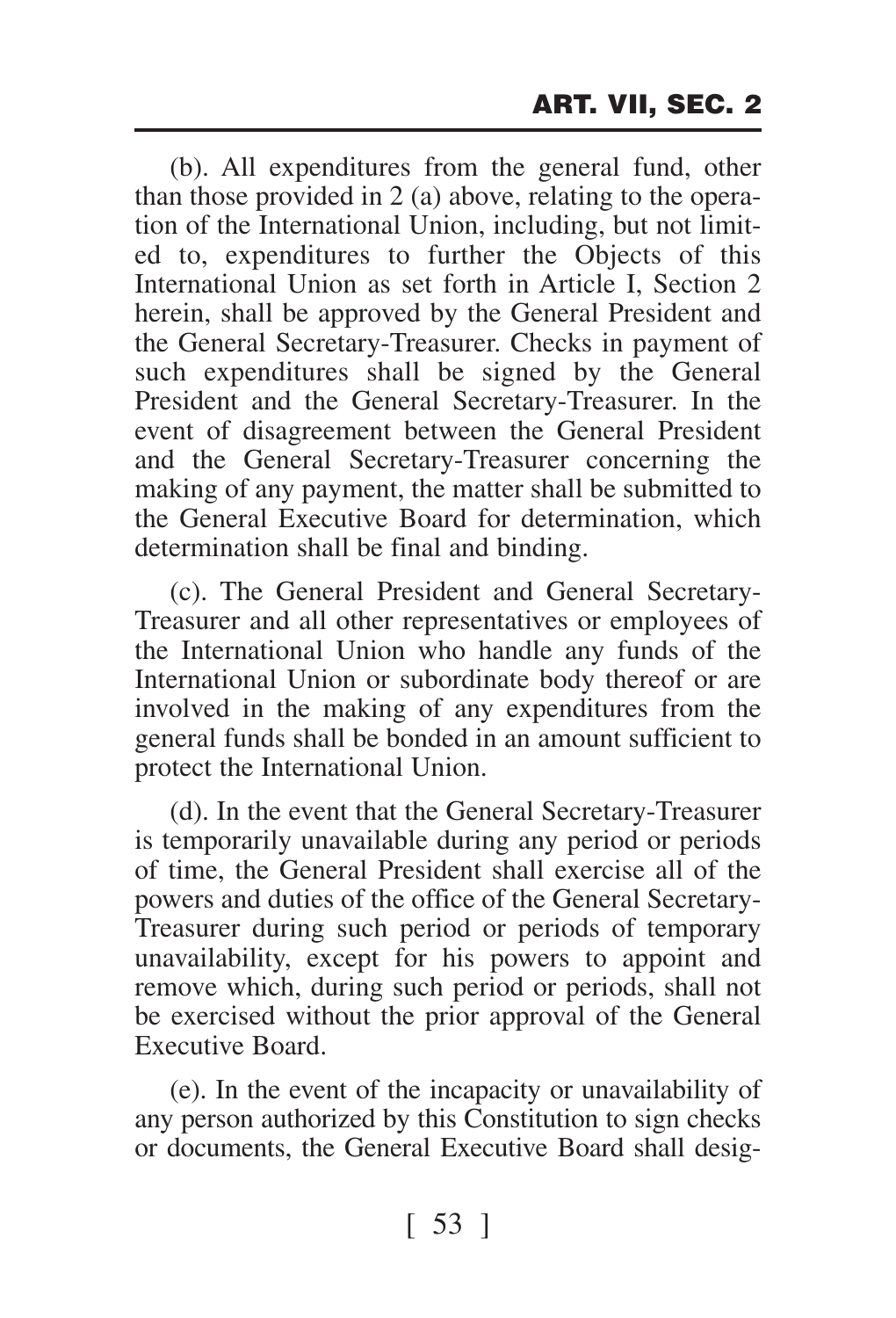nate another person to exercise such authority. This provision shall also apply to situations resulting from the operation of Article VI, Section 8 and Article VII, Section 2(d).

### **Issuance of Charter**

Section 3. All charter applications must be signed by no less than seven (7) prospective members employed within the jurisdiction of the International Union, and before final issuance, must be approved by the General President, the General Secretary-Treasurer, and the General Executive Board.

All Local Union charter applications must initially be submitted to the Joint Council or to the State or Multi-State Conference (if there is no Joint Council) having jurisdiction in the area, which shall then forward such application to the General Secretary-Treasurer with an indication of whether such application has the approval or disapproval of such body. All other charter applications shall be submitted directly to the General Secretary-Treasurer. The General Secretary-Treasurer shall submit all charter applications to the General Executive Board. In determining whether to issue a Local Union charter, the General President, the General Secretary-Treasurer, and the General Executive Board shall take into consideration, but shall not be bound by the position of the Joint Council or State or Multi-State Conference in the matter. If the General President, the General Secretary-Treasurer, and the General Executive Board approve the issuance of a charter, the General President and the General Secretary-Treasurer shall sign, and the General Secretary-Treasurer shall issue and deliver, the charter to the organization for which application for charter has been made. Such charter shall be revoked unless within thirty (30) days after the election of officers of the organization, the contract set

[ 54 ]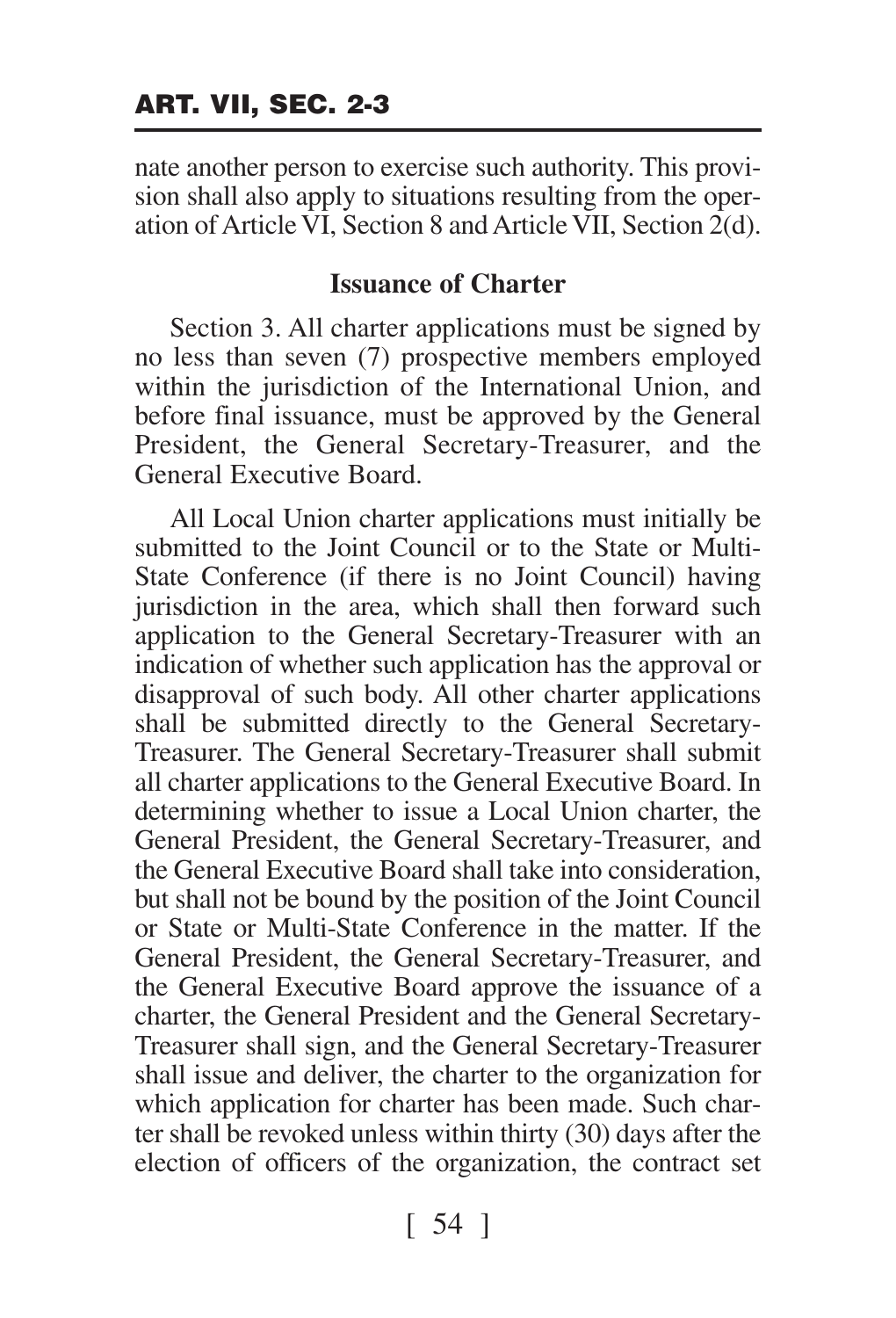forth below has been signed by the President and Secretary-Treasurer of such organization and returned to the General Secretary-Treasurer. Applications for revisions of existing charters shall be processed in accordance with the procedures outlined in this Section.

Charters may be issued to a Local Union, the territorial jurisdiction of which shall not be limited to any particular geographic area, upon such terms and under such conditions as the General Executive Board shall consider appropriate, notwithstanding any other provisions of this Constitution.

Affiliation with, and the issuance of a charter by, the International Union and compliance with all the provisions and requirements of this International Constitution are in no way conditioned upon the affiliation or nonaffiliation of the International Union with any other organization either at the time of the issuance of a charter or subsequent thereto.

The General Executive Board shall have the authority to change the jurisdiction granted or set forth in the charter at any time in its sole discretion.

The following Charter Contract and the rights, duties, and obligations set forth therein are a part of this Constitution as though set forth in a separate Article herein:

# **CHARTER CONTRACT**

Know all men by these presents, that  $I, \ldots, \ldots, \ldots$ . . . . . . . . . . . . , Secretary-Treasurer of Local Union (Joint Council or other subordinate body) ..............., located at ..............., being authorized to act for said Local Union (Joint Council or other subordinate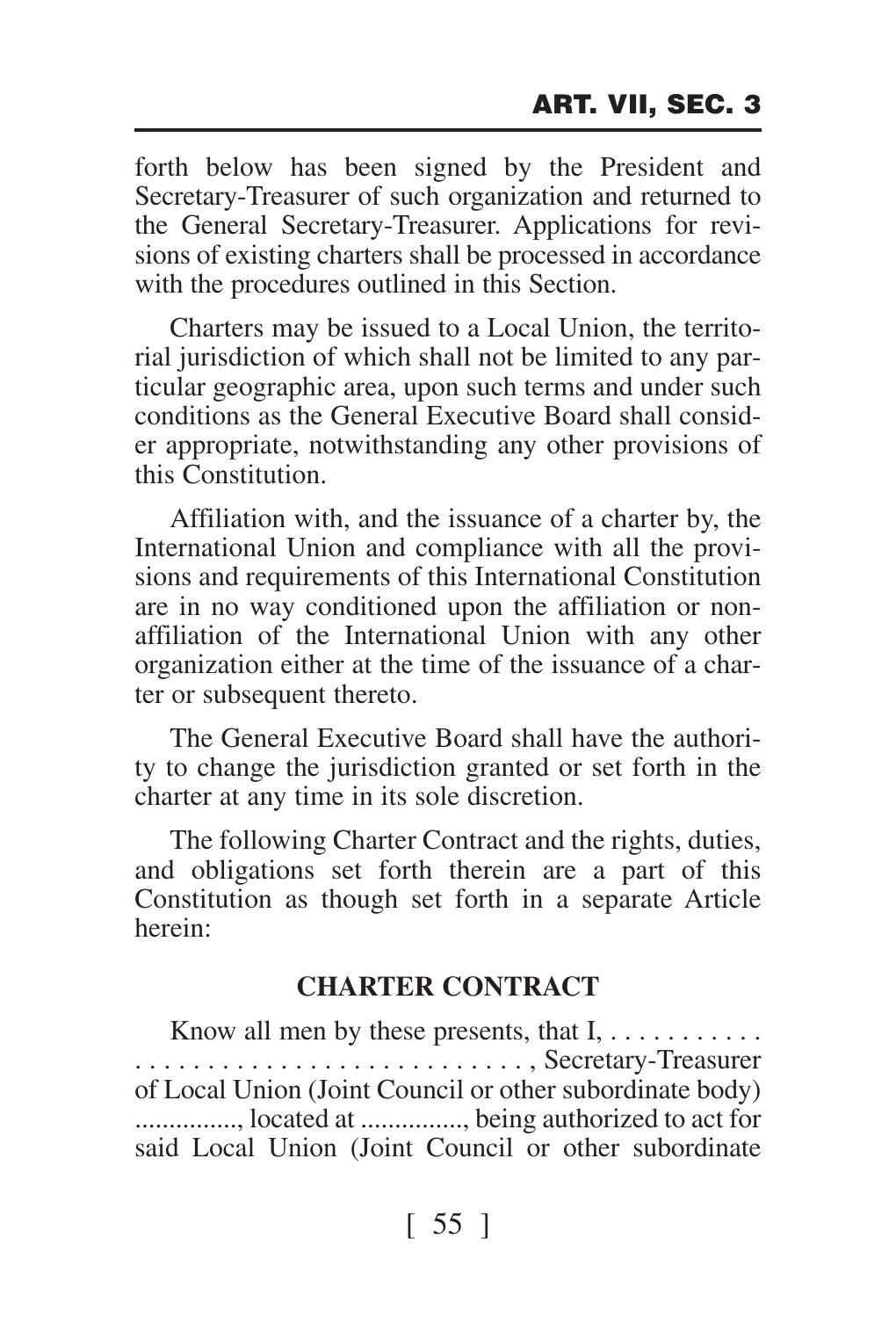body), in consideration of the General Secretary-Treasurer's issuing a charter to said Local Union (Joint Council or other subordinate body) hereby agree: that said charter shall remain the property of the International Brotherhood of Teamsters and in consideration of the premises herein stated, when the charter is framed, the frame shall immediately become the property of the International Brotherhood of Teamsters; that said Local Union (Joint Council or other subordinate body) shall have custody of said charter until it is demanded by some person authorized to make such demand in accordance with the International Constitution, and the charter and frame shall then be delivered to the person so authorized to demand and procure the same; and that any person so authorized may enter any premises occupied by the said Local Union (Joint Council or other subordinate body) or any of its members and take possession of and remove the said charter.

I do further recognize and acknowledge on behalf of Local Union . . . . . . . . . . .. . . . . . . . . . . . . . . . . . . . . . (Joint Council or other subordinate body) that the name and all rights and privileges hereunder are granted this Local Union (Joint Council or other subordinate body) by the International Union, and that all books, documents, contracts, name, moneys, funds, and property of any nature and description which may be obtained, accumulated, and maintained by this Local Union (Joint Council or other subordinate body) will result, be obtained, accumulated or maintained by the granting of this charter and the rights and privileges thereunder; and that therefore, in the event this charter is revoked, or this Local Union becomes defunct, all books, documents, contracts, name, moneys, funds, and property shall belong to and shall be delivered over to the International

[ 56 ]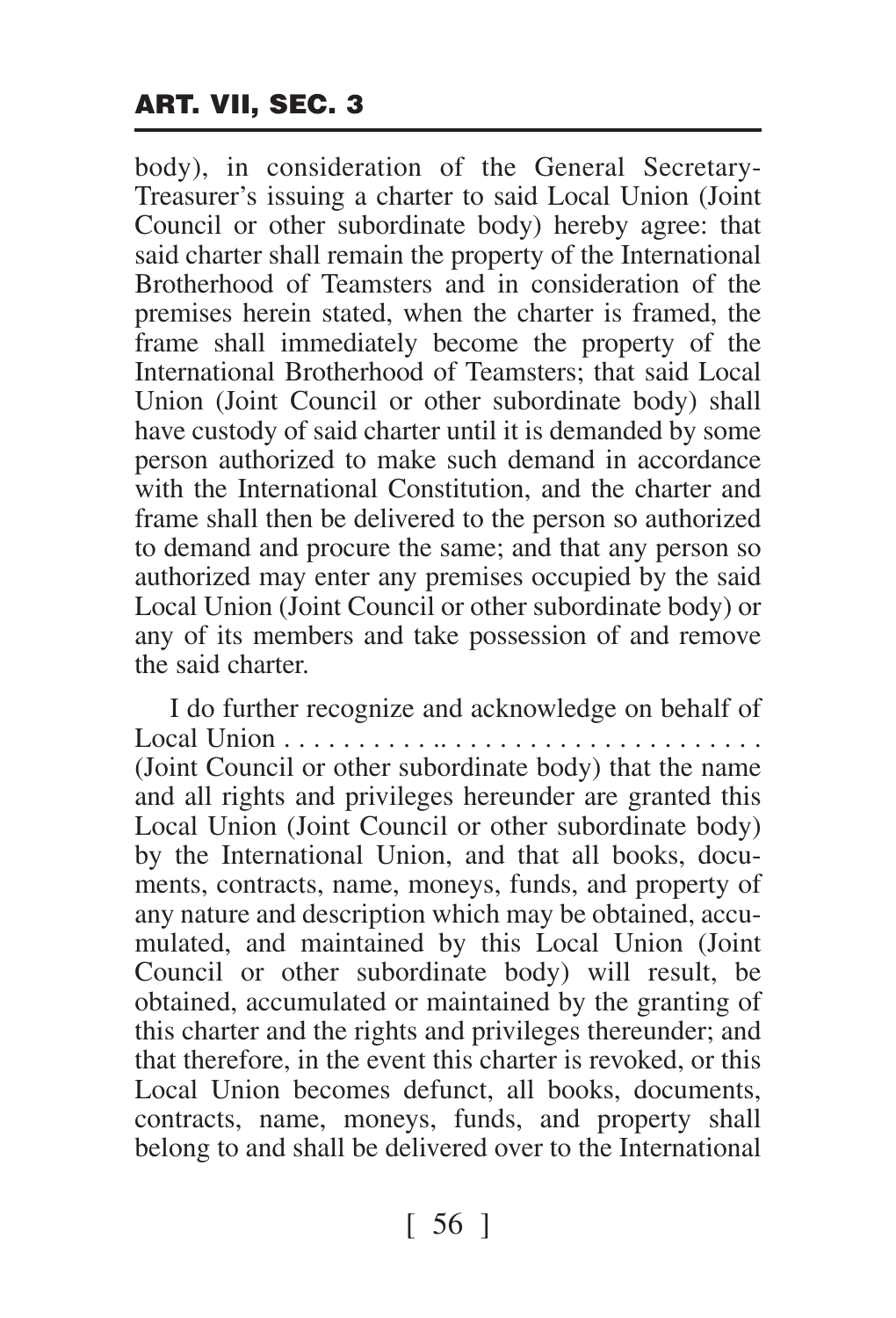Union by it to be retained, as provided for in Article X, Sections 13 and 14 of the Constitution, until the charter is reinstated or a successor Local Union (Joint Council or other subordinate body) or Local Unions (Joint Councils or other subordinate bodies) are chartered.

I do further agree in behalf of Local Union . . . . . . . . (Joint Council or other subordinate body) that it will abide by the provisions of the International Constitution and amendments thereto, all of which are incorporated herein by reference.

. . . . . . . . . . . . . . . . . . . . . . . . . . . . . . . . . . . . . . . . . . .

### By Its Secretary-Treasurer

### **Financial Report**

Section 4(a). The General Secretary-Treasurer shall issue annually a financial report summarizing the assets and liabilities of the International Union and stating the net worth of that organization and the receipts and disbursements together with a Certified Public Accountant's statement as set forth in Section 1 of Article VIII. Such a report shall be published annually in the official Journal of the International Union. At any time a financial report is requested by the General Executive Board, the General Secretary-Treasurer shall furnish such a report consisting of a statement of assets, liabilities, and net worth of the International Union.

(b). The General Secretary-Treasurer shall furnish the Secretary of each subordinate body with a roster which shall be kept current at least semi-annually, showing the International officers, Local Unions, Joint Councils, Trade Conferences, and Divisions of the International Union.

# [ 57 ]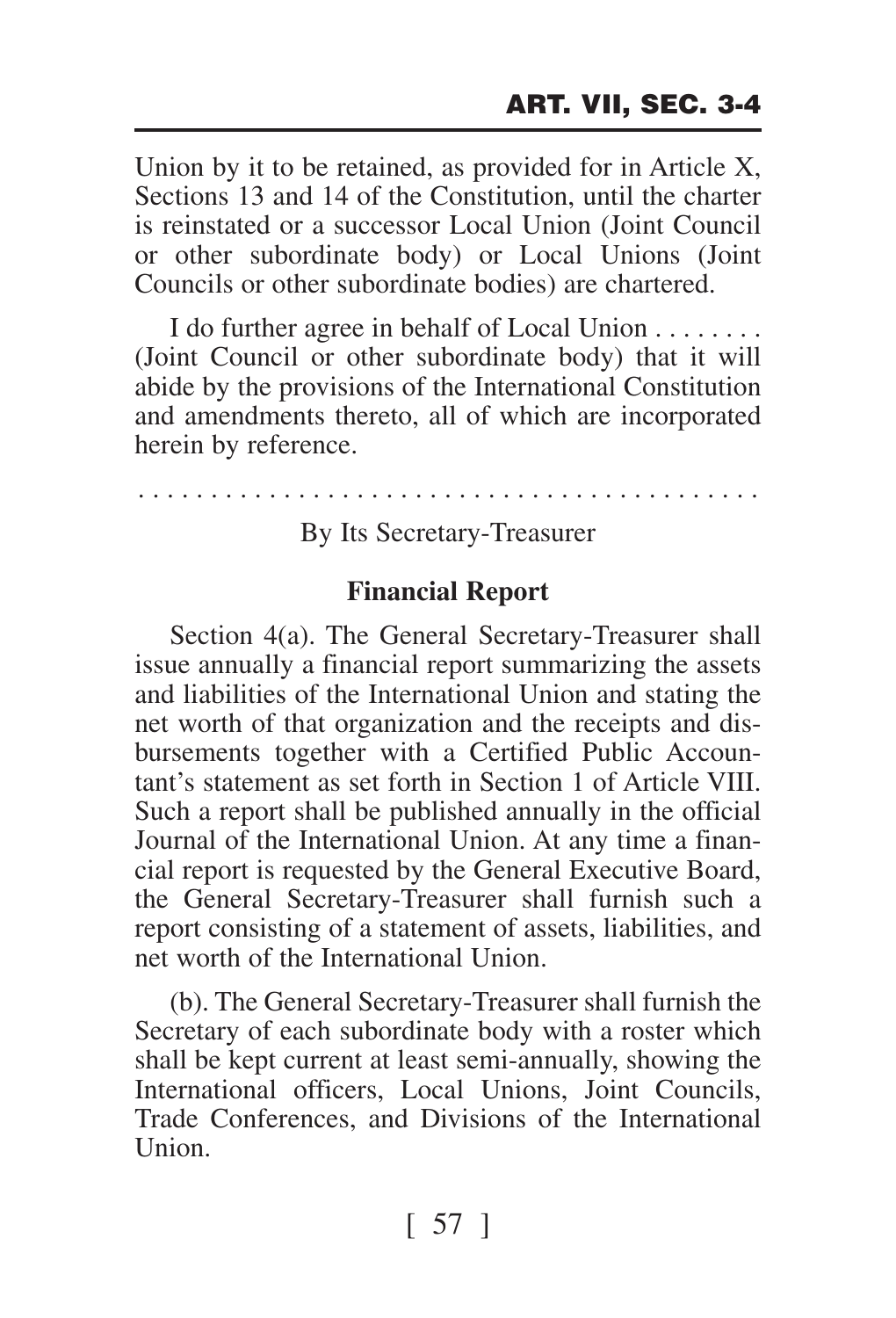# **Method of Determining Representation**

Section 5(a). The General Secretary-Treasurer shall make an initial determination of the number of delegates which a Local Union may be entitled to send to the Convention by averaging the per capita tax paid on members by said Local Union for a two-year period ending eighteen (18) months prior to the first day of the month in which the Convention is convened. However, in cases of the split-off of Local Unions occurring during the two-year period, the per capita averaging for each Local Union involved shall be based upon the period beginning with the date of the split-off and ending eighteen (18) months preceding the first day of the month in which the Convention is convened. Where the split-off occurs within eight (8) months of the opening day of the Convention, and the General Executive Board, pursuant to Article III, Section 3(c), has determined that the newly chartered Local Union is entitled to full representation at the Convention, the per capita averaging for both Local Unions shall be based upon the period from the date of split-off through the month immediately preceding the Convention Call. In the event it is not possible to hold the Convention at the time prescribed by Article III, Section 1, because of an emergency, the additional per capita tax payments involved shall be taken into consideration in computing the average monthly membership for the determination of the number of delegates to which the Local Union shall be entitled. (See also Article III, Section 2.)

(b). The General Secretary-Treasurer shall make a final determination of the number of delegates that a Local Union shall be entitled to send to the Convention by averaging the per capita tax paid on members by said Local Union for a two-year period ending three (3)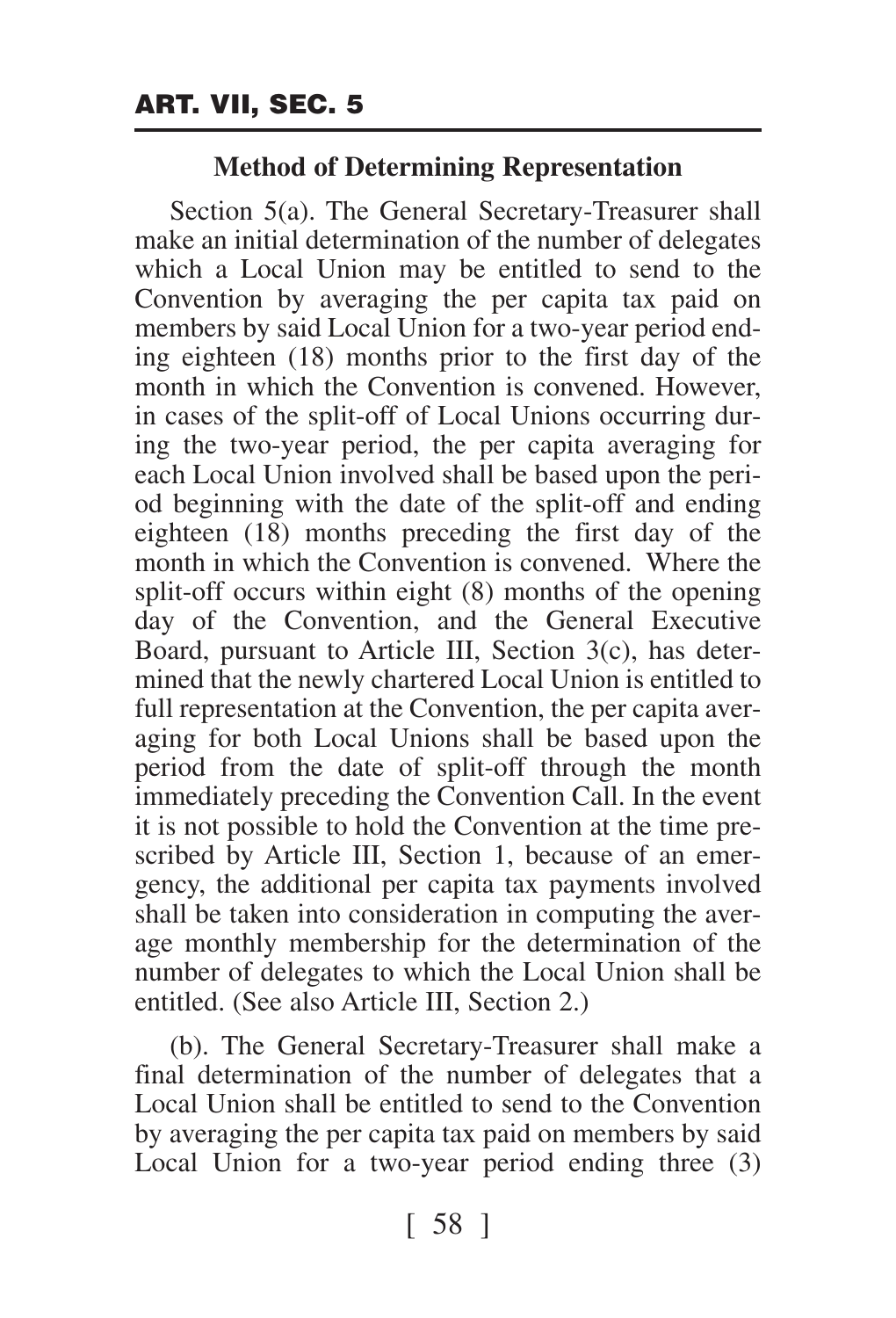months prior to the first day of the month in which the Convention is convened. However, in cases of the splitoff of Local Unions occurring during the two-year period, the per capita averaging for each Local Union involved shall be based upon the period beginning with the date of the split-off and ending three (3) months preceding the first day of the month in which the Convention is convened. Where the split-off occurs within eight (8) months of the opening day of the Convention, and the General Executive Board, pursuant to Article III, Section 3(c), has determined that the newly chartered Local Union is entitled to full representation at the Convention, the per capita averaging for both Local Unions shall be based upon the period from the date of split-off through the third month immediately preceding the month of the Convention.

### **Finances**

Section 6(a). The General Secretary-Treasurer shall receive moneys due from all sources and in the case of subordinate bodies shall give his receipt therefor. All moneys shall be placed in banks, depositories, or vaults approved by the General Executive Board in the name of the International Brotherhood of Teamsters.

(b). At least twenty-five percent (25%) of the funds and assets of the International Union (exclusive of real estate, buildings, and furnishings) shall be kept in interest-bearing bank accounts and short-term government obligations as directed by the General Executive Board.

# **International Auditors and Audits**

Section 7(a). The books of all Local Unions may be audited to the extent prescribed by the General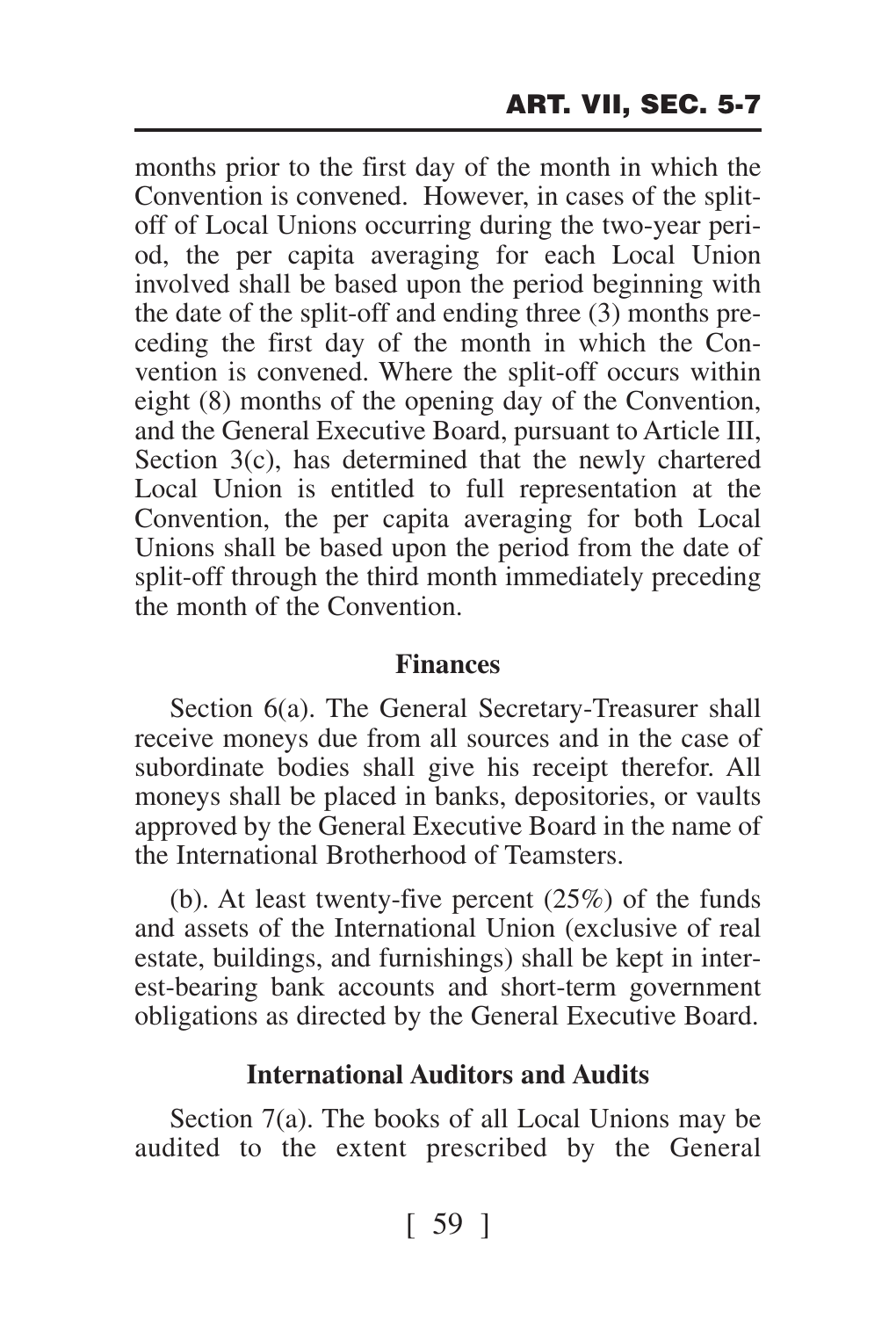Executive Board at least once between Conventions by an International Union Auditor, or by a Chartered or Certified Public Accountant, as directed by the General Executive Board, under the supervision of the General Secretary-Treasurer. For that purpose, the General Secretary-Treasurer shall appoint International Auditors, and their salaries, per diem, and expenses shall be fixed in accordance with the provisions of Article V, Section 1(d), (e), and (g) the number of such Auditors to be determined by the General Executive Board. The General Secretary-Treasurer, when he deems it for the best interest of the International Union, is hereby empowered to remove any International Auditor with the approval of a majority of the General Executive Board.

(b). All subordinate bodies and joint operations, whether they be within this International Union or with other international unions, which receive any donations, advances, matching funds, or special payments of any nature from the International Union shall keep full financial records respecting same and the manner in which they are expended.

The books of every subordinate body shall be audited by a Chartered or Certified Public Accountant at least once a year. The books of joint organizing funds may be audited by a Chartered or Certified Public Accountant at the discretion of the General Secretary-Treasurer. Copies of all annual or terminal audit reports, whether prepared by an International Auditor or a Chartered or Certified Public Accountant, shall be forwarded to the General Secretary-Treasurer. Also, all subordinate bodies must send to the General Secretary-Treasurer copies of all financial reports setting forth a statement of assets and liabilities and a statement of receipts and disbursements which are required by law. (See also Article X, Section 10.)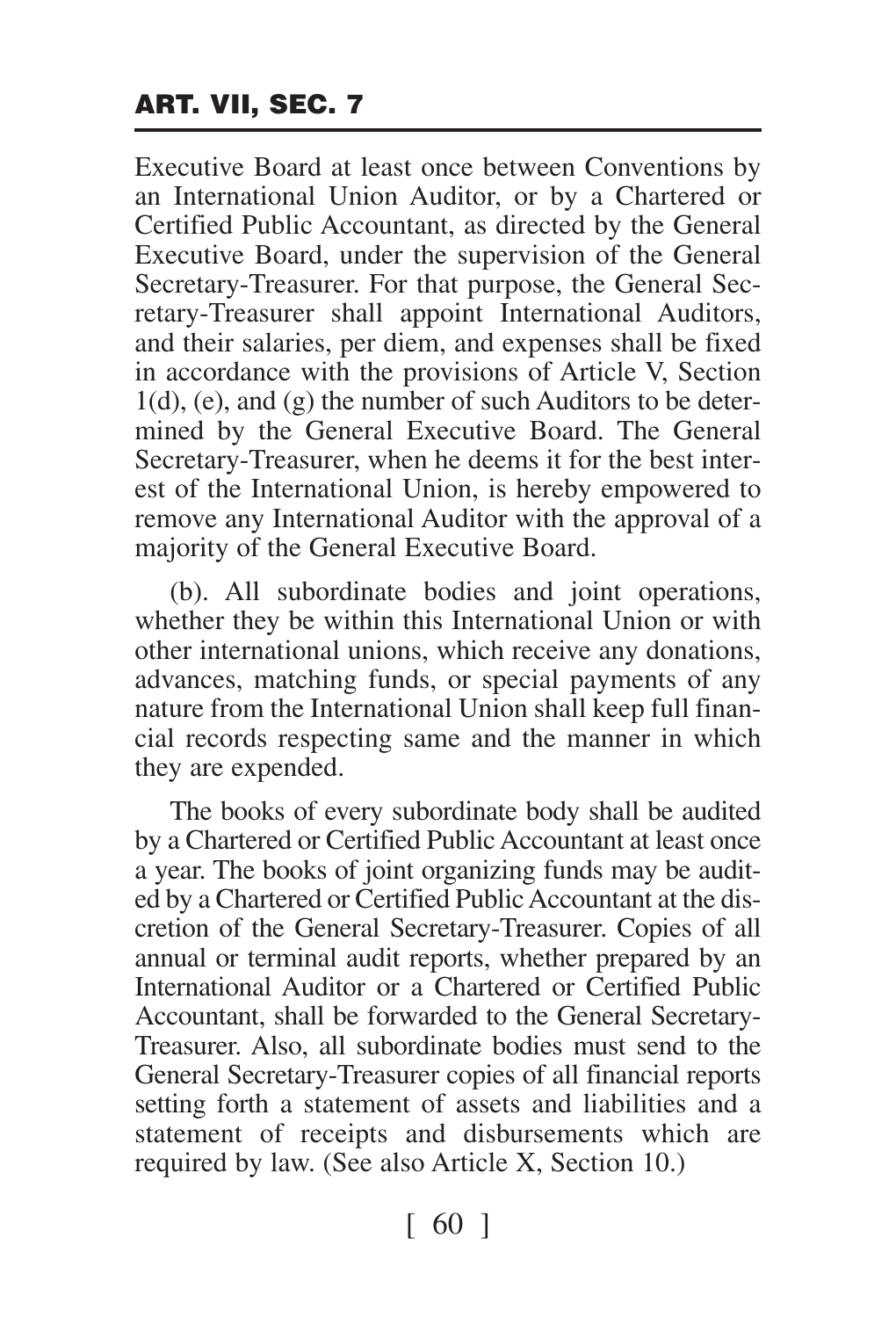## **Notification of Local Unions in Arrears**

Section 8. It shall be the duty of the General Secretary-Treasurer to notify the Secretary-Treasurer, the President, and the three (3) Trustees of the Local Union when said Local Union becomes in arrears for per capita tax.

### **Seals, Stamps and Supplies**

Section 9(a). The General Secretary-Treasurer shall procure all seals and supplies and furnish same to all Local Unions desiring them. It shall become compulsory upon all Local Unions to procure from the International Union, with the exception of letter paper and envelopes, all supplies carried by the International Union, as listed from time to time on International Union order blanks furnished for that purpose.

(b). Individual members of Local Unions shall not have the power to duplicate the buttons or paraphernalia issued by the International Union. Permission may be granted by the General Secretary-Treasurer to subordinate bodies to procure other minor International supplies in their several localities.

### **Other Duties**

Section 10. The General Secretary-Treasurer shall perform such other duties as are required of him by this Constitution.

## *Article VIII*

## **TRUSTEES AUDIT COMMITTEE**

Section 1. There shall be an Audit Committee consisting of the International Trustees and an independent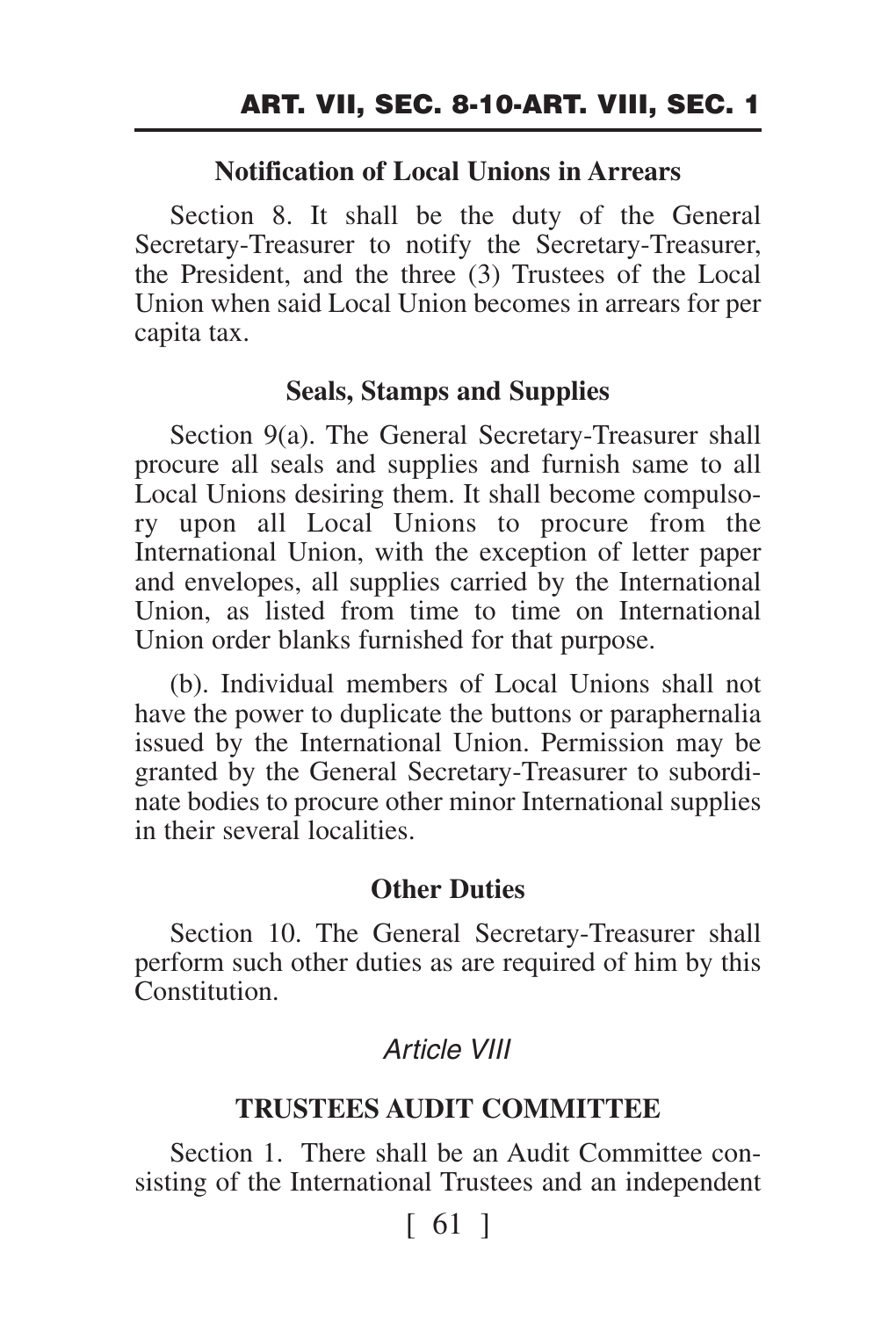accounting professional selected by the Trustees with the approval of the General Executive Board. The independent accounting professional shall not otherwise be employed by the International Union; shall not perform other work for the International Union; and shall not be affiliated with a firm that performs work for the International Union. The independent accounting professional shall be paid reasonable fees and expenses as approved by the General Executive Board. These fees and expenses shall include the assistance of subordinates necessary and appropriate to assist the independent accounting professional, as determined by the Audit Committee. The Audit Committee shall have the right to engage legal and additional accounting assistance at reasonable expense with the approval of the General Executive Board. The Trustees will be afforded training necessary and appropriate to allow them to fulfill their obligations as Audit Committee members.

Section 2. The Audit Committee shall be responsible for reviewing the International Union's books and records on a quarterly basis and shall report its findings directly to the General Executive Board. The review shall include the books and records of all properties, facilities, and accounts under the control of the International Union and/or the General Secretary-Treasurer. The Audit Committee shall have the right to examine and copy all books and records necessary to perform its review.

The Audit Committee shall be responsible for reviewing the work and duties of the Union's Internal Audit Department. The Audit Committee shall communicate regularly with the Union's outside auditor, shall review the work of the outside auditor and shall insure that the outside auditor is properly performing its func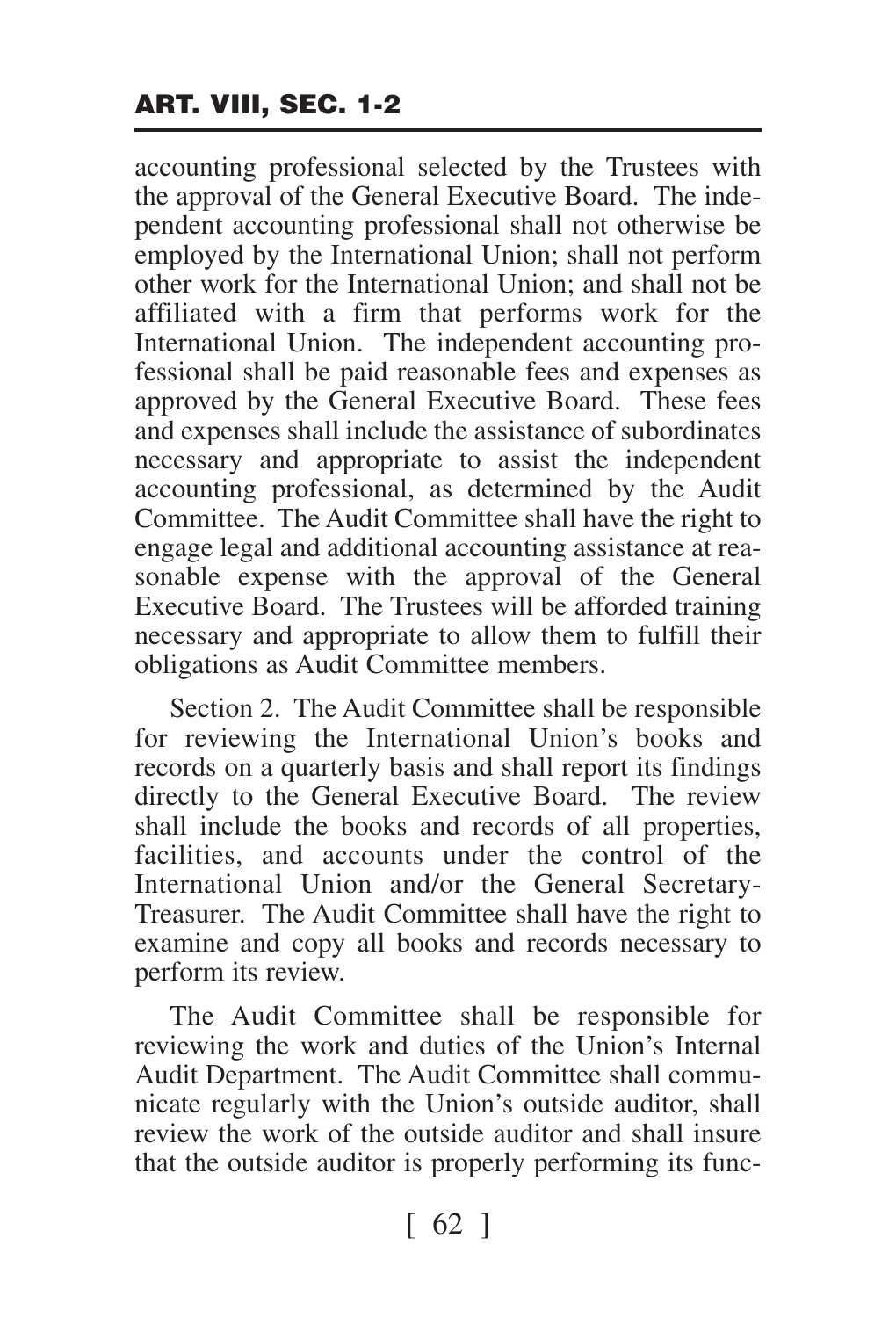tions on behalf of the Union. The Audit Committee shall investigate any complaints involving the International Union's financial matters or other alleged violations of the Union's internal code of conduct and shall report its findings to the General Executive Board. The General Executive Board shall adopt an Audit Committee Charter to more fully specify the duties of the Audit Committee and an internal code of conduct for International Union officers, employees, and agents. The General Executive Board shall have the authority to amend the Charter and the internal code of conduct from time to time.

Section 3. The Trustees shall have the right to attend all meetings of the General Executive Board and shall be allowed to participate in the meetings as determined by the General President, except that they shall not have the right to vote.

### **Fiscal Year**

Section 4. The fiscal years of the International and subordinate bodies shall commence on the first (1st) of January.

### *Article IX*

## **GENERAL EXECUTIVE BOARD—DUTIES AND POWERS**

### **General**

Section 1. Such powers, duties, and authority as are not otherwise delegated to the General President and General Secretary-Treasurer of the International Union shall be exercised, acted upon, and determined by the

[ 63 ]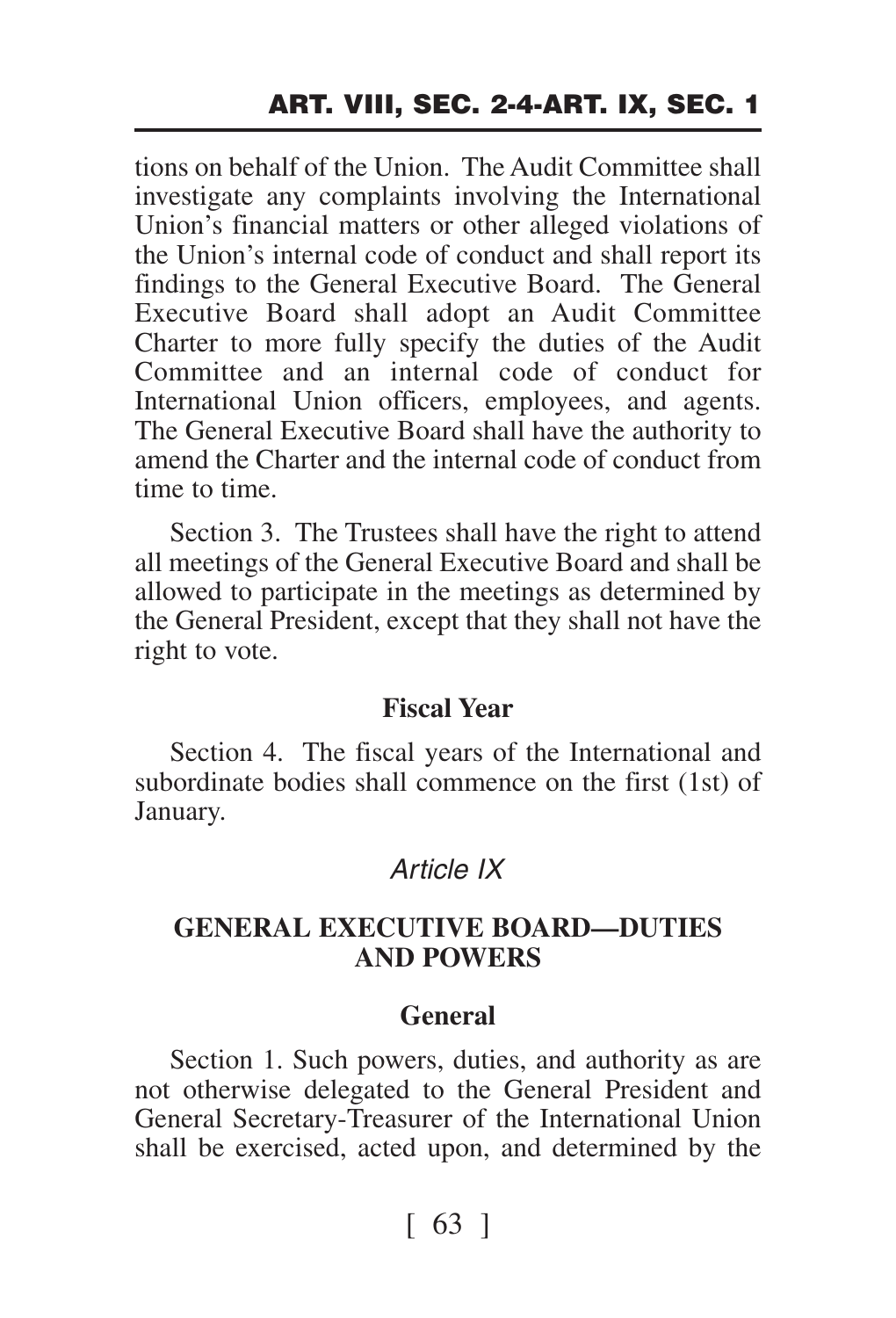General Executive Board. The General Executive Board shall have the authority to interpret and apply the Constitution and laws of the International Union and to decide all questions of law thereunder subject to appeal to the next Convention. The General Executive Board shall have governing authority over the International Union and its subordinate bodies to the end of upholding the laws and policies of the Brotherhood as expressed in this Constitution.

## **Revocation and Suspension**

Section 2(a). Unless otherwise provided in this Constitution, the General President or the General Secretary-Treasurer, when he deems it necessary to suspend or revoke a charter, shall immediately notify the members of the General Executive Board for their approval of same. Such action shall not be taken without notice to and hearing for the affiliate involved.

(b). Any Local Union suspended by the General Executive Board shall lose, for the period of its suspension, all privileges of the International Union.

## **Power to Debar From Membership**

Section 3(a). In the case of the revocation or forfeiture of a charter of a Local Union, the members thereof, without loss of continuous good standing, may be transferred to another Local Union in the area or such Local Union may be reorganized and such members may be transferred thereto. Upon such transfer the General Executive Board shall have the power, following notice and a hearing, to exclude from membership in the new Local Union persons who were in any way responsible for the revocation or forfeiture of the charter or who the

[ 64 ]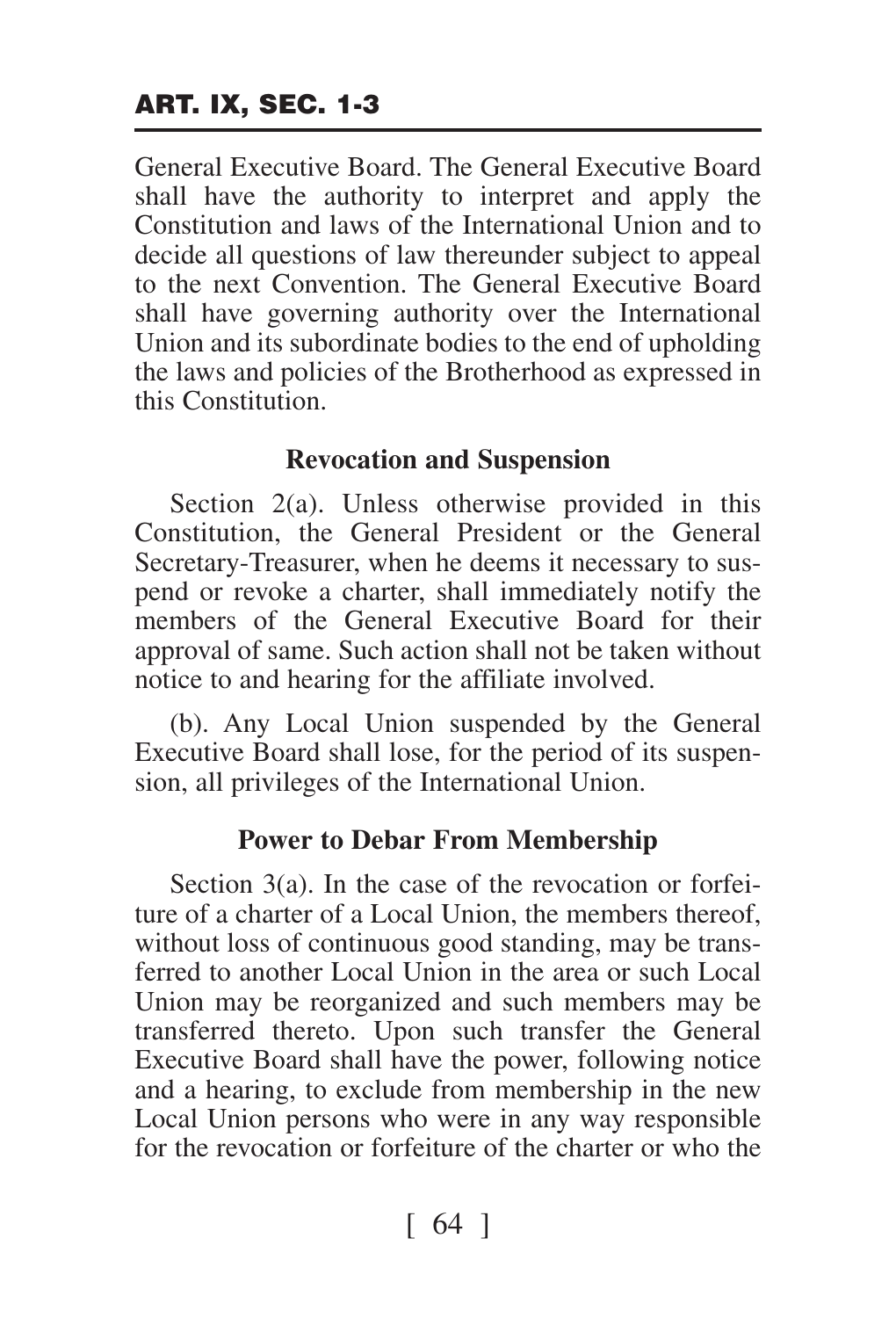General Executive Board has reason to believe are disloyal to the International Union or who may cause disruption in the newly organized Local Union.

(b). With respect to new applicants to any Local Union, the General Executive Board shall have power to deny membership in the International Union to any such applicant when it believes the interest of a Local Union or the International Union will be best served by so doing.

## **Trial of Member Assaulting General Officer, International Representative, International Auditor or General Organizer**

Section 4. Any member or number of members of a Local Union assaulting or injuring a general officer, International Representative, International Auditor, or General Organizer, shall be tried and, if found guilty, punished by the General Executive Board on such charge in the same manner as hereinafter provided for other trials and punishments by the General Executive Board. If he is found not guilty, his expenses to the place of the General Executive Board meeting shall be paid by the International Union. If he is found guilty, he shall be disciplined as the judgment of the General Executive Board dictates and his expenses shall not be paid. If he desires not to attend his trial, he may submit his answer or defense in writing to the Board.

# **Meetings of General Executive Board**

Section 5. The General Executive Board shall hold quarterly meetings at such specific time and place as shall be determined by the General President. At the discretion of the General President a quarterly meeting may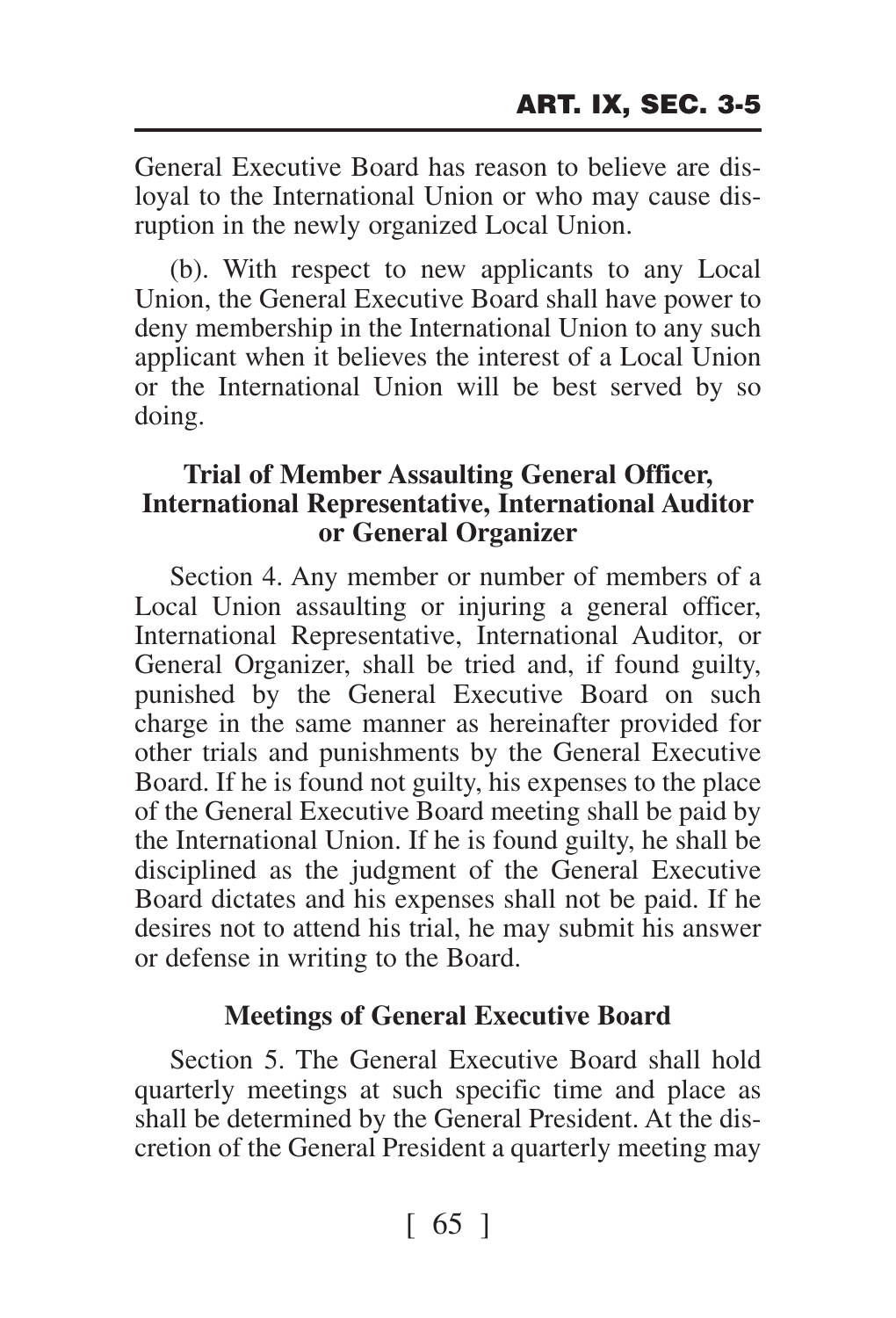be held within one (1) month after the end of the quarter. Upon the written request of a majority of the General Executive Board to the General President, it shall be the duty of the General President to call a meeting of the General Executive Board within thirty (30) days. A majority of the members of the General Executive Board shall constitute a quorum for the transaction of its business.

## **Action When Not in Formal Session**

Section 6. In all matters requiring action by the General Executive Board, and when the General Executive Board is not in formal session, the General Executive Board may act by telegram, letter, TITAN communications, electronic mail, or long distance telephone. When the General President requires action by the General Executive Board, he may obtain the same by telegraphing, writing, TITAN or electronic mailing, or telephoning to the members of the General Executive Board, and such members may take action on the matter brought to their attention in the same manner; provided, however, that whenever action is sought by any of the foregoing methods, all members of the General Executive Board shall be polled. Such action so taken by a majority of the members of the General Executive Board shall constitute action of the General Executive Board as though the General Executive Board were in formal session; provided, however, that any such action shall be confirmed at the next formal session of the General Executive Board.

# **Special Conventions**

Section 7. Except where required by Article XXVI, Section 3, Special Conventions may be called only when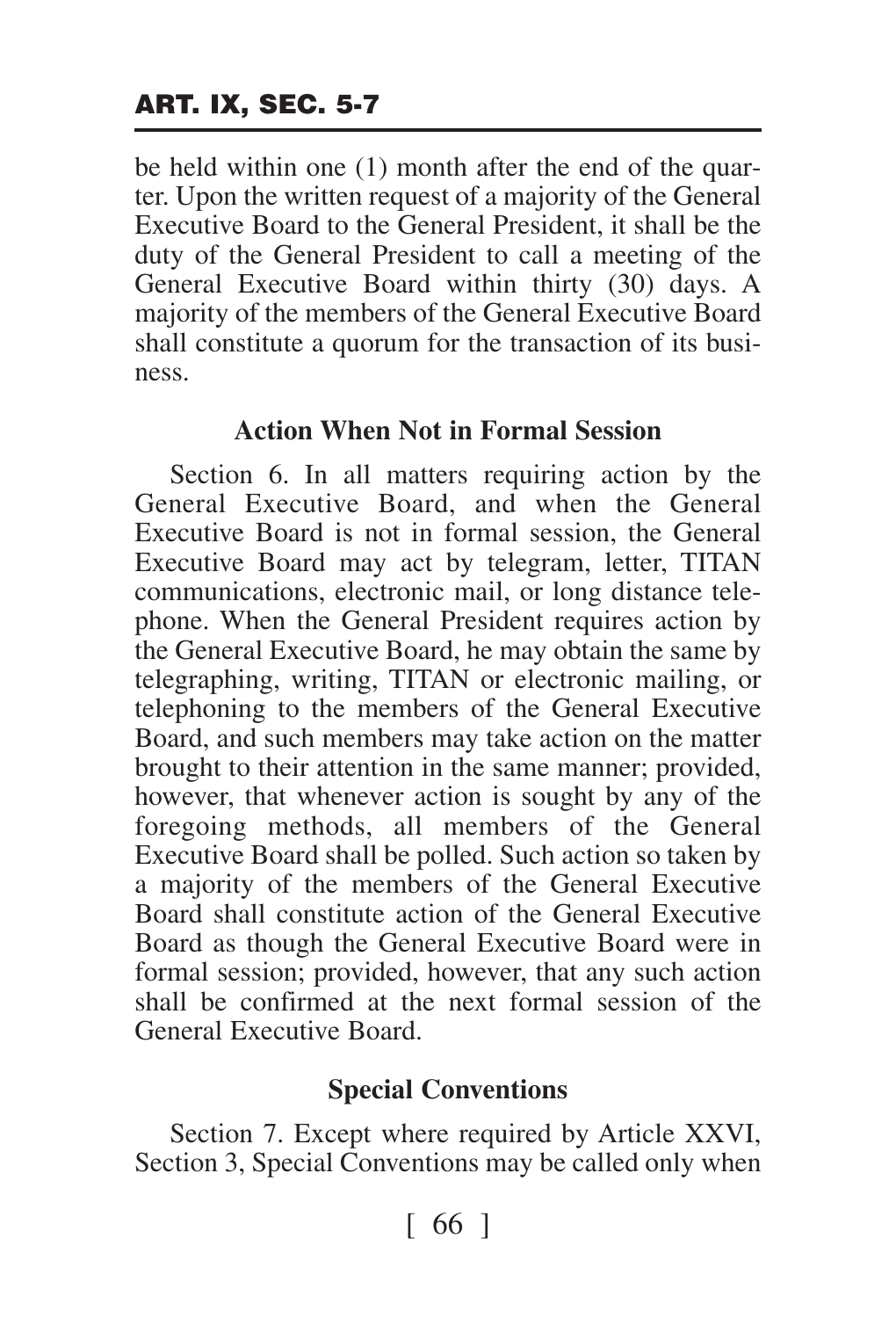two-thirds (2/3) of all of the members of the General Executive Board deem it necessary. The General Executive Board shall establish the rules and procedures for the calling and holding of Special Conventions, including the right to determine the issues that may be considered by the delegates. The General Executive Board shall identify such issues in the Notice calling a Special Convention, if appropriate.

If such Special Convention is called more than twelve (12) months before the next regular Convention, such Special Convention shall have the power to change any provision of the Constitution (subject to the provisions of Article III, Section 9 and any limitation determined by the General Executive Board pursuant to the previous paragraph) except the provision dealing with the terms of office for officers set forth in Article IV, Section 1 (d) and the provisions of Article V dealing with salaries and expenses of officers. The delegates to any such Special Convention shall be those members who were delegates to the most recent Convention of the International Union.

However, if such Special Convention is called within twelve (12) months of the next regular Convention, such Special Convention shall be in place and instead of the next regular Convention, and shall have the power to take all actions that could be taken at a regularly constituted Convention. In such event, the delegates shall be elected in the manner set forth in Article III, Section 5 of this Constitution.

International Union officers, and one (1) delegate from each Joint Council and State Conference who has been appointed pursuant to Article III, Section 5(d), shall be delegates to any Special Convention and shall be enti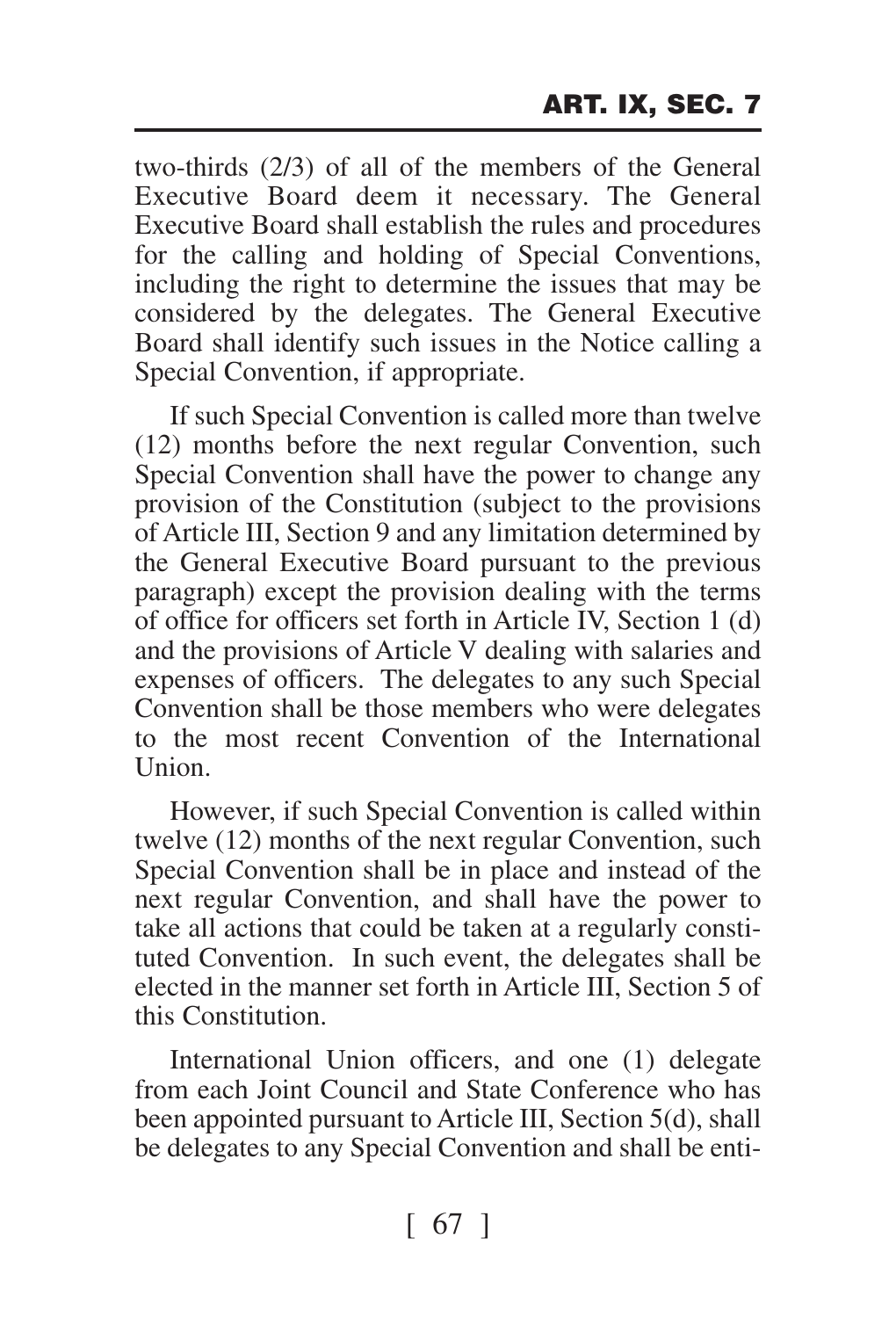tled to all of the privileges of regularly credentialed delegates, but shall not be permitted to nominate or vote for officers at the Special Convention unless they have been elected as delegates, pursuant to Article III, Section 5.

# **Employment of Clerical, Technical and Professional Assistance**

Section 8. The General President and General Secretary-Treasurer, respectively, shall have the power to employ or retain such clerical, technical, and professional assistance for their respective departments as each may from time to time determine. Such persons shall be paid reasonable salaries or professional fees from the general fund; salaries shall be appropriately classified so as to provide for uniformity of compensation for the general type of work in both departments.

The Executive Officers shall also have the authority to establish the conditions of employment and fringe benefits for such persons. All of the foregoing shall be subject to the disapproval of the General Executive Board, but such disapproval shall not be retroactive.

# **Legal Expenses**

Section 9 (a). The International Union is authorized to pay all the expenses for investigating services, employment of all counsel and other necessary expenditures in any cause, matter, case, or cases where an officer, representative, employee, agent, or one charged with acting on behalf of the International Union and/or its affiliates is charged with any violation or violations of any law or is sued in any civil actions (1) if a majority of the General Executive Board in its sole discretion determines that said charges or lawsuits (a) are unfounded, or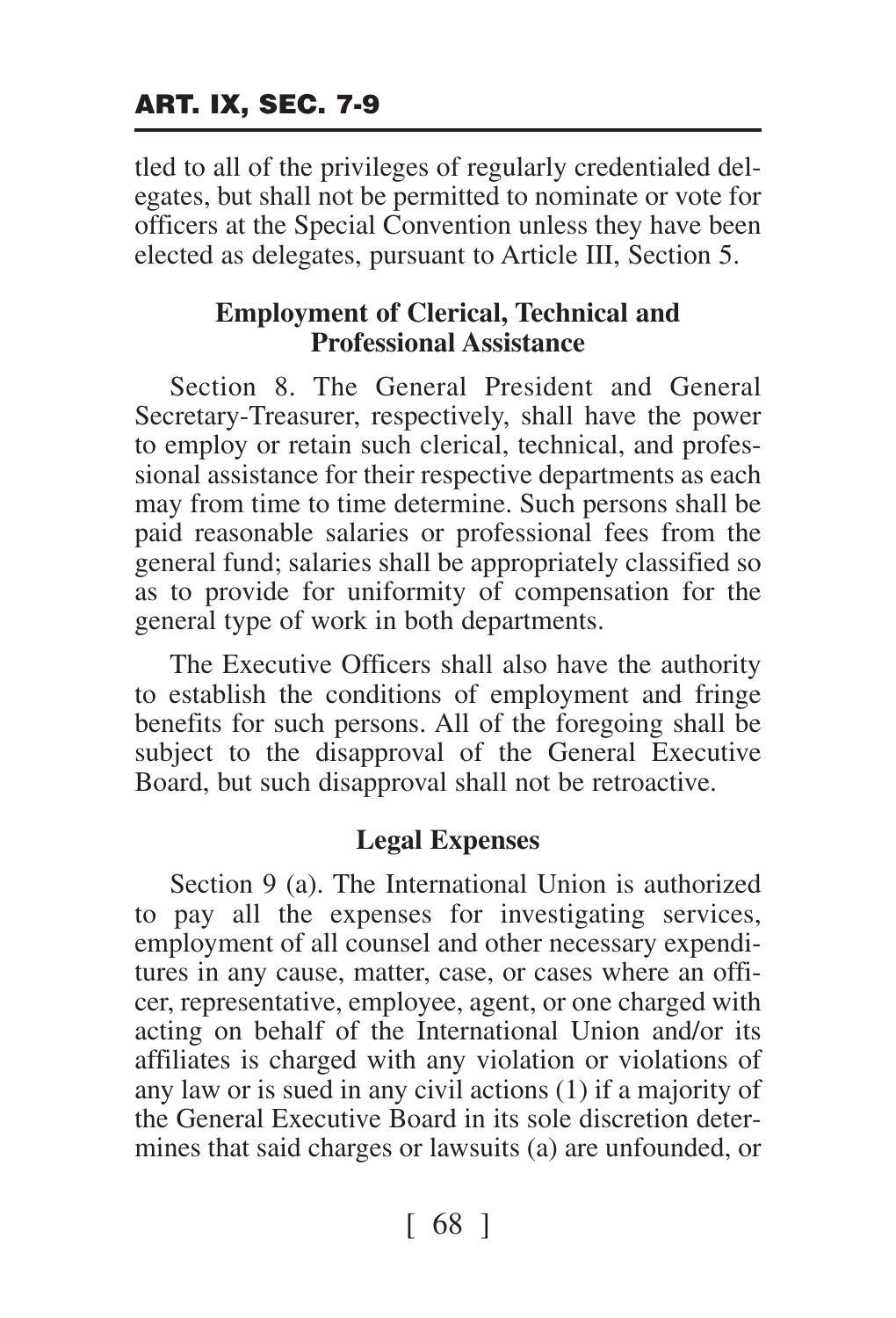(b) are politically motivated, or (c) were filed in bad faith in an attempt to embarrass or destroy the Union or the Union officer or representative, or (2) if a majority of the General Executive Board in its sole discretion determines that the expenditures should be made.

(b). The provisions set forth in subsection (a) above shall also apply to such expenditures made by all affiliates other than Local Unions if the appropriate governing body of the affiliate in its sole discretion determines that the expenditures should be made.

(c). A Local Union is authorized to pay any and all the above expenditures in any cause, matter, case, or cases where an officer, representative, employee, agent, or one charged with acting on behalf of the Local Union is charged with any violation or violations of any law or is sued in any civil action or actions (1) if a majority of the Local Union Executive Board in its sole discretion, subject to the approval of a majority of the members present and voting at a regular meeting (or a majority of all the members present and voting at all the regular, craft, or divisional monthly meetings held in lieu of a single monthly regular meeting) determines that said charges or lawsuits (a) are unfounded, or (b) are politically motivated, or (c) were filed in bad faith in an attempt to embarrass or destroy the Union or the Union officer or representative, or (2) if a majority of the Local Union Executive Board in its sole discretion subject to the approval of a majority of the members present and voting at a regular meeting (or a majority of all the members present and voting at all the regular, craft, or divisional monthly meetings held in lieu of a single monthly regular meeting) determines that the expenditures should be made.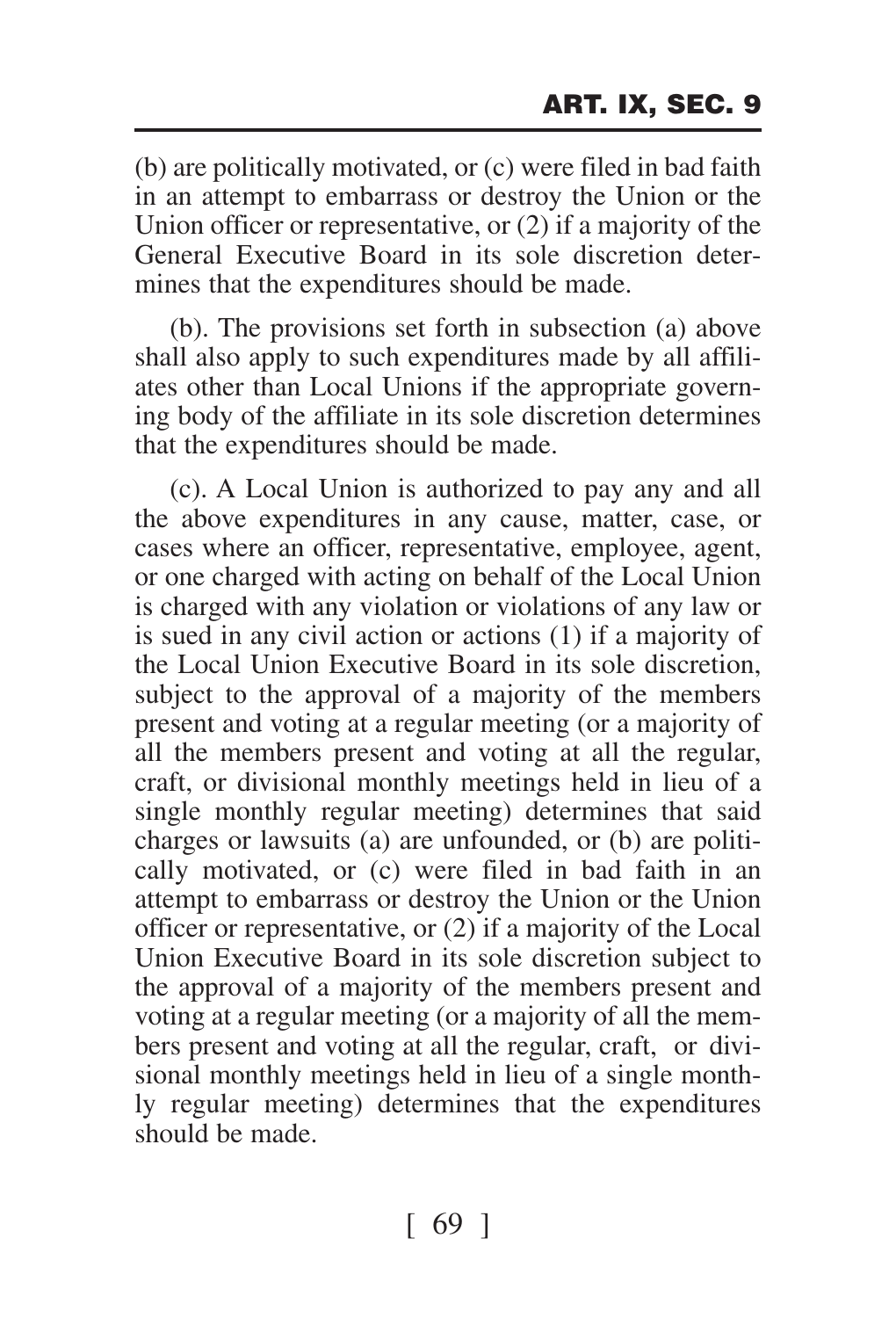#### **Retirement and Other Plans**

Section 10. The General Executive Board shall have the authority to adopt, maintain, or amend any pension or health and welfare trust agreement or plan (other than plans established by Local Unions, Joint Councils, or other subordinate bodies) which it deems to be in the interest of the officers and employees of the International Union or subordinate bodies, and the families of said officers and employees, provided that no vested rights of a participant shall be impaired. The General Executive Board may also adopt other benefit plans permitted by law such as, but not limited to, prepaid legal services.

# **Mergers**

Section 11. All mergers of subordinate bodies shall be subject to approval by the General Executive Board, and no such merger shall be effectuated until such approval has been obtained. In the event the Executive Boards of two or more subordinate bodies agree to merge, the merging Local Union shall conduct a vote of its membership, after reasonable notice, to approve the merger proposal. Upon ratification of the merger agreement by the members of the merging Local Union, the involved Local Unions shall notify the General Secretary-Treasurer of the merger proposal and provide a copy of the merger agreement, if any. The General Secretary-Treasurer shall notify the involved Joint Council of the proposed merger and solicit its recommendation prior to submitting the merger request to the General Executive Board for its approval.

The General Executive Board shall also have the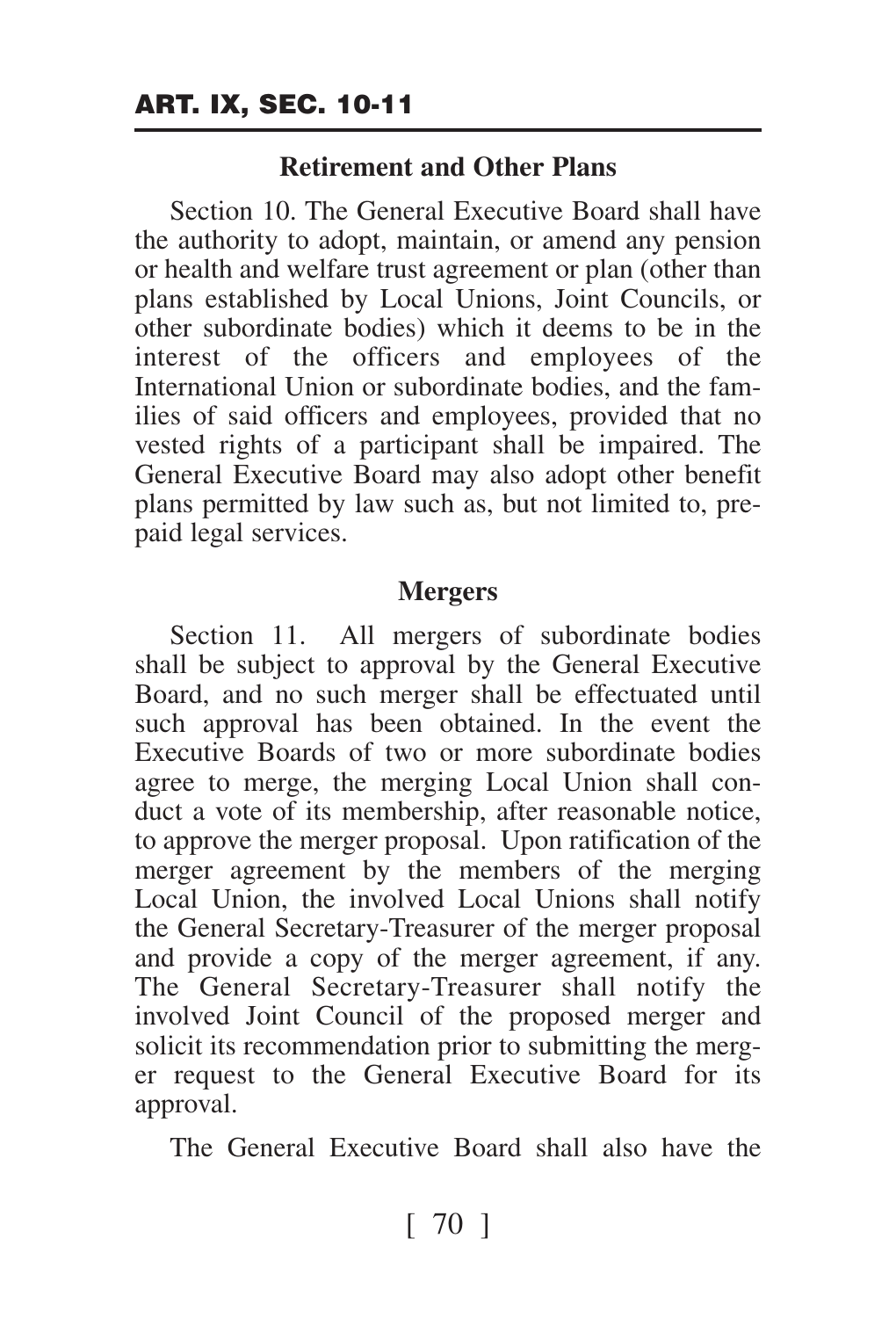power to merge Local Unions and other subordinate bodies. In exercising its discretion, the General Executive Board shall specify the terms and conditions of the merger, taking into consideration such circumstances as the financial conditions, jurisdiction, location, and such other factors as appear appropriate in connection with the Local Unions and other subordinate bodies involved. In the event the General Executive Board determines that it would be in the best interest of the International Union and the members of the involved subordinate bodies to merge two or more Local Unions, the General Executive Board shall conduct a referendum vote of the members of the Local Union that may be merged; provided, however, that the Local Union is currently capable of servicing the membership and fulfilling its obligations as the bargaining representative. No vote need be conducted if a Local Union is not capable of performing its representational functions, due to its financial conditions or where an emergency situation exists within the Local Union. In those circumstances, the General Secretary-Treasurer shall attest to a Local Union's adverse financial condition and/or the emergency situation that requires merger and report such to the General Executive Board. General Secretary-Treasurer may, at his discretion, report such situation to the involved Joint Council and solicit its recommendation. The General Executive Board shall approve any such merger prior to its effectuation.

# **Affiliations and Other Agreements**

Section 12. The General Executive Board shall have full power and exclusive authority to enter into jurisdictional, no-raid, and mutual assistance agreements and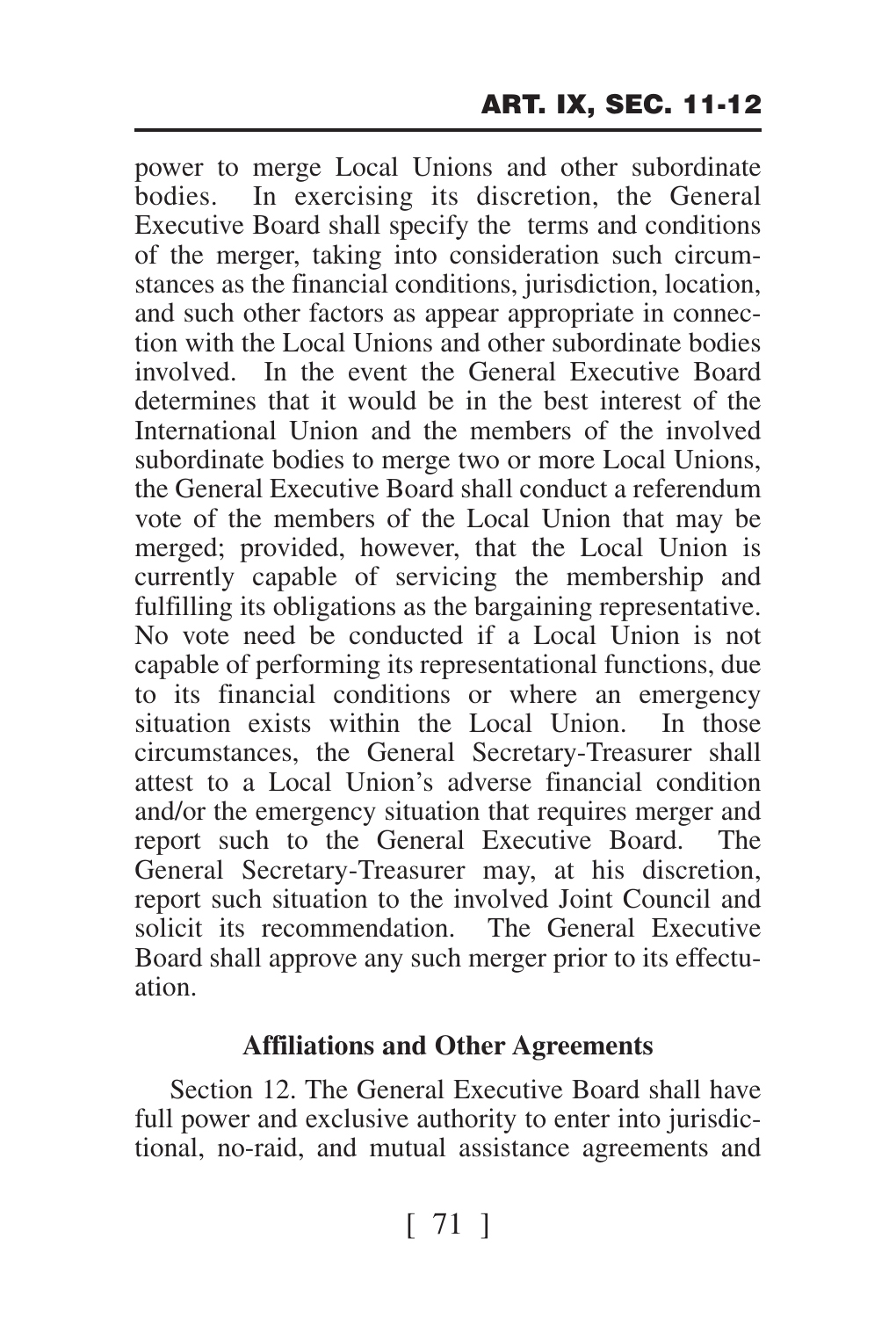arrangements with other labor organizations on behalf of the International Union for the purpose of effecting the absorption, amalgamation, merger, or affiliation of, or coordination with, other labor organizations with the International Union; and the General Executive Board shall have authority to take any and all action, without limitation, as it deems necessary to effectuate such authority.

The General Executive Board shall also have full power and exclusive authority to enter into agreements and arrangements on behalf of the International Union for the purpose of effectuating the affiliation of the International Union or its coordination with any other national or international organization or federation of labor organizations, committees, or multi-union conferences and also for the purpose of creating and/or participating in any federation of labor organizations.

## **Union Insignia**

Section 13. The General Executive Board shall have full control over all marks, labels, and other insignia of the International Union, including the right to retake and repossess such marks, labels, and insignia and to change the provisions, terms, and conditions of all agreements relating to the use, printing, and issuance of marks, labels, and other insignia. The General Executive Board shall also have the right to assign from time to time any International officer to act on its behalf with respect to all marks, labels and other insignia. All subordinate affiliates shall be subject to the orders of the General Executive Board, or its designated International officer, respecting the use, printing and issuance of marks, labels or other insignia.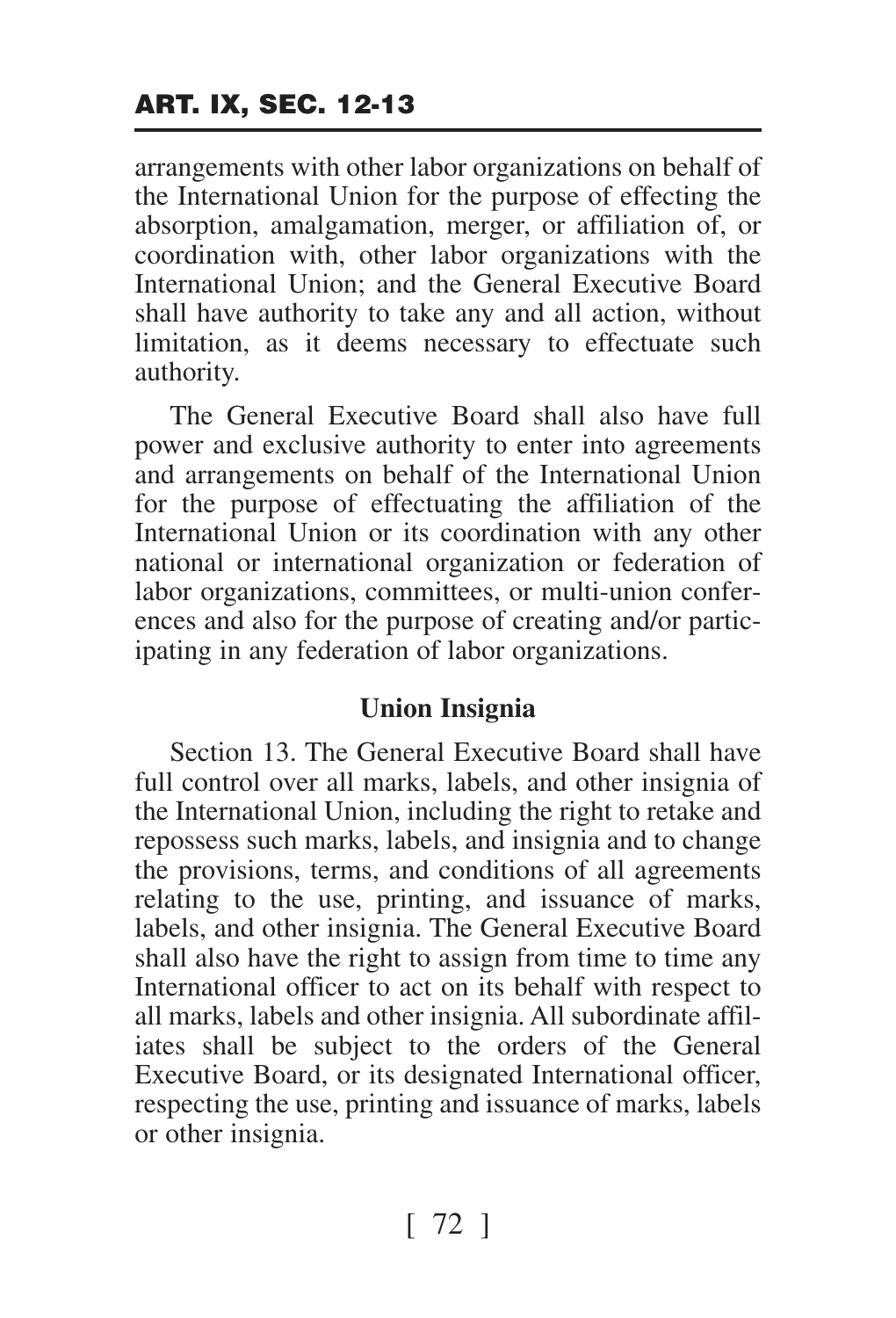#### *Article X*

# **REVENUES, BONDING, EXAMINATION AND AUDITS OF SUBORDINATE BODIES, AND DISPOSITION OF ASSETS**

#### **Revenue**

Section 1. The normal operating income of the International Brotherhood of Teamsters shall be derived as follows:

(a). Charter fee, which includes charter, seal, and all other organization supplies, seventy-five dollars (\$75.00).

(b). Sale of other supplies.

(c). Initiation and reinitiation fees and per capita tax.

#### **Assessments For Emergencies**

Section 2. Whenever the net assets of the International Union, except the Washington, D.C. real properties, run below twenty million dollars (\$20,000,000.00) the General Executive Board shall levy an assessment of one dollar (\$1.00) per member per month on all Local Unions, until such net assets reach twenty-five million dollars (\$25,000,000.00). Any Local Union failing to pay the assessment shall not be entitled to any benefits of the International Union. After being properly notified and given a reasonable length of time, if the Local Union further refuses to pay the assessment, said Local Union shall be suspended. Any Local Union failing to pay the assessment shall not be represented at the International Convention.

# [ 73 ]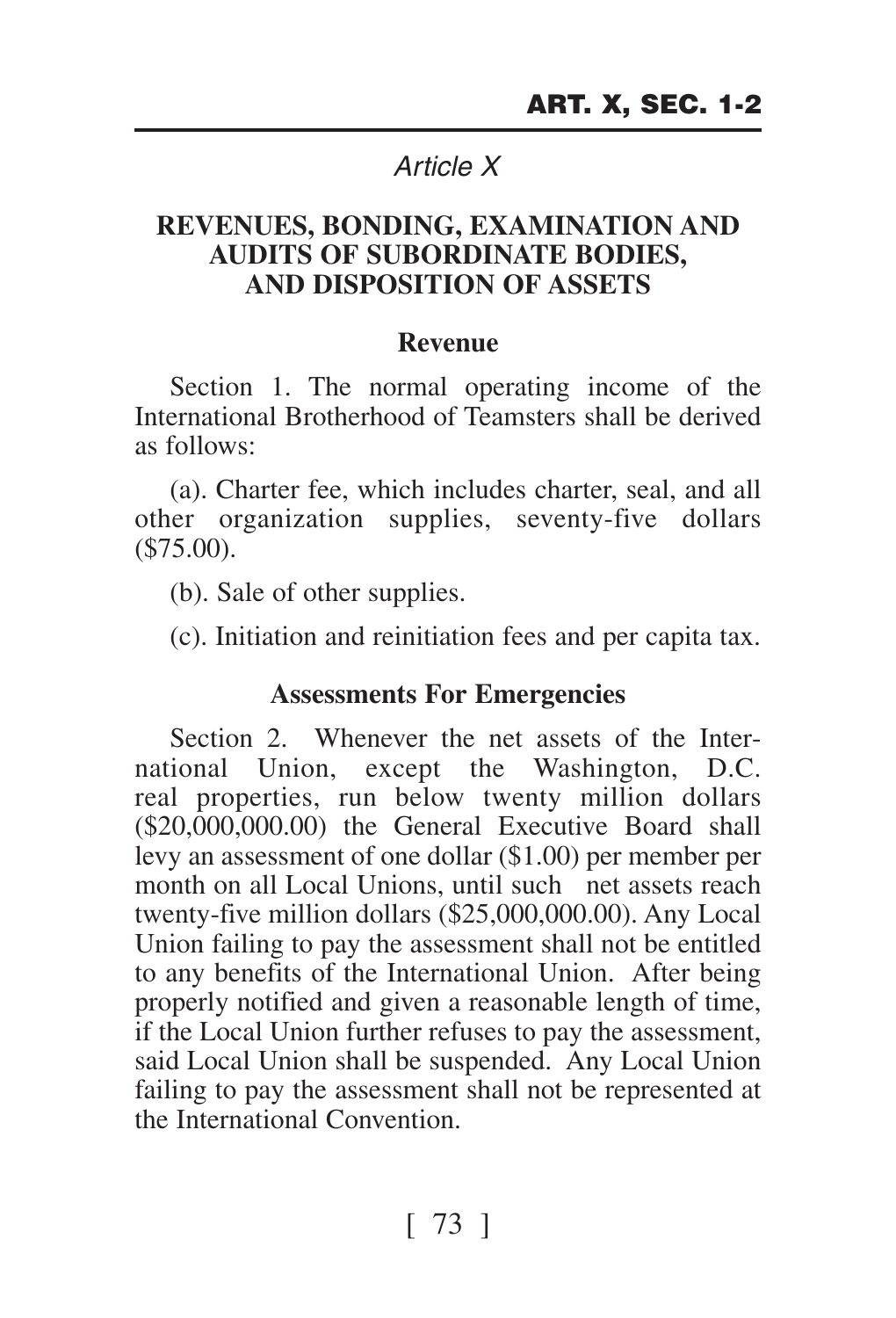#### **Payment of Initiation Fees, Reinitiation Fees and Per Capita Tax**

Section 3(a). Each Local Union shall pay to the General Secretary-Treasurer the sum of two dollars and fifty cents (\$2.50) or an amount equal to fifteen percent  $(15\%)$  of the amount of initiation fee or reinitiation fee collected, whichever is greater. This provision shall be effective for initiation or reinitiation fees collected on or after October 1, 2001, and the amounts set forth shall be remitted to the General Secretary-Treasurer beginning with the November, 2001 per capita payment.

(b). Effective with the per capita payment for the month of July 2002, payable in August 2002, each Local Union shall pay to the General Secretary-Treasurer a per capita tax based upon the dues rates calculated in accordance with subsection (d) of this Section, as follows:

(i) per capita tax shall be paid on all members whose hourly earnings rate is eleven dollars  $(\$11.00)$  or less, regardless of the industry in which they are employed, at the rate of five dollars (\$5.00) per month;

(ii) per capita tax shall be paid on all members employed in the public sector who do not have the legal right to strike and whose hourly earnings rate is more than eleven dollars (\$11.00), at the rate of twenty-two percent (22%) of the amount of monthly dues collected calculated at two and one quarter (2.25) times the hourly earnings rate;

(iii) per capita tax shall be paid on all other members whose hourly earnings rate is more than eleven dollars (\$11.00), with the exception of Local Unions in Canada, at the rate of twenty-two percent (22%) of the amount of monthly dues collected calculated at the minimum rates established in subsection (d) of this Section; per capita tax on members of Local Unions in Canada whose

[ 74 ]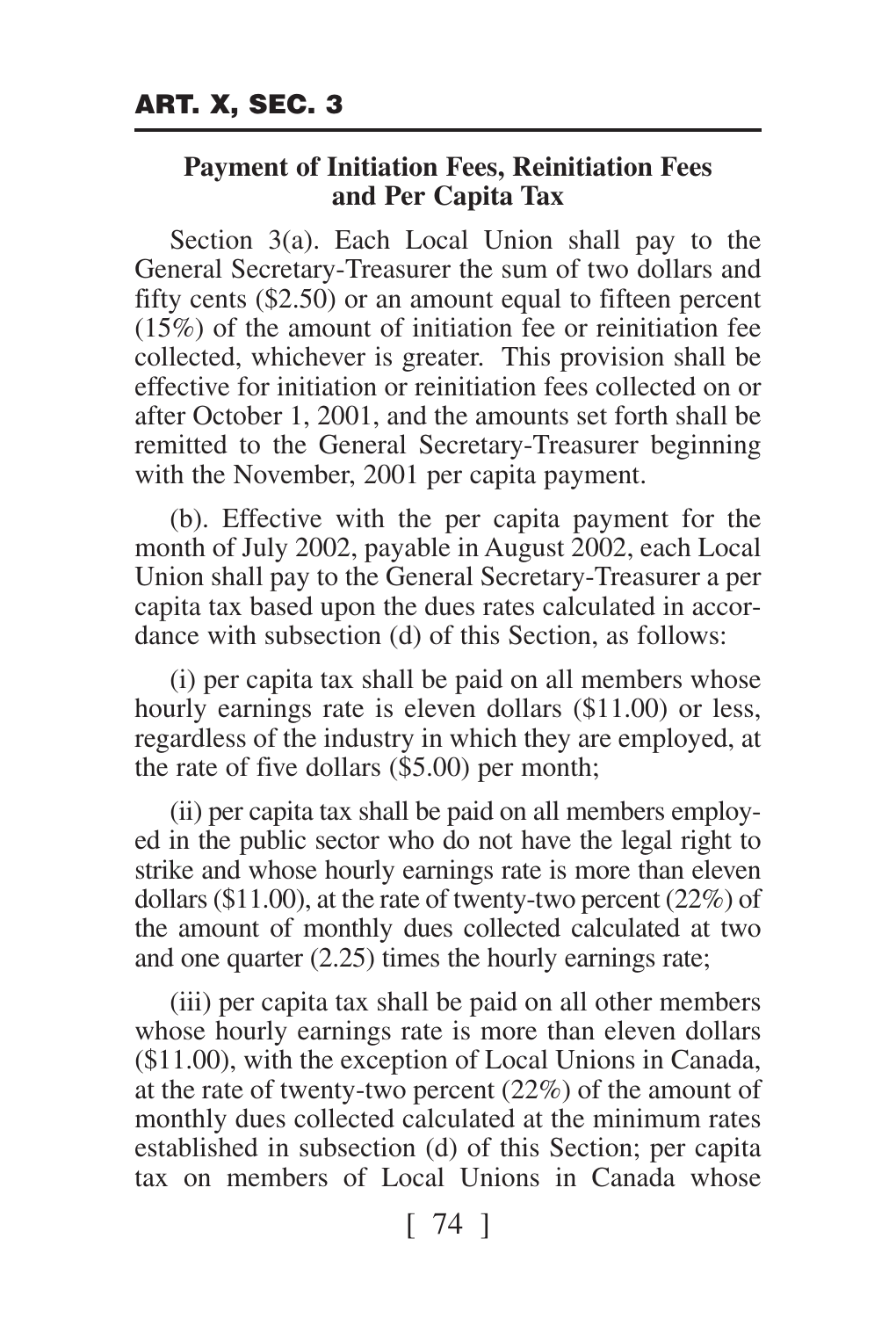hourly earnings rate is more than eleven dollars (\$11.00) shall be paid at the rate of sixteen and one-half percent (16.5%) of the amount of monthly dues collected at two and one half times the hourly earnings rate.

In no event shall the amount of per capita tax paid on any member be greater than: (i) the sum of five dollars (\$5.00) plus the amount by which the member's dues has increased by application of the minimum dues formulas set forth in subsection (d) of this Section or (ii) twentytwo percent (22%) of the minimum dues calculated by multiplying two and one-half (2.5) times the member's hourly earnings rate, whichever is less.

The per capita tax received by the International Union shall be allocated on an annual basis as follows: fifteen percent (15%) shall be allocated to the Strike and Defense Fund, as provided by Article XII, Section 14(a); and ten percent  $(10\%)$  shall be allocated to the Organizing Assistance fund, as provided by Article XIII, Section 4.

Collection of the special emergency assessment provided by Article X, Section 2 shall be suspended effective with the per capita payment for the month of July 2002, payable in August 2002, and shall remain suspended through December 31, 2006.

The per capita tax is payable for the current month not later than the twentieth (20th) day of the succeeding month unless otherwise determined by the General Executive Board in extreme hardship cases.

Per capita tax must be paid not only on dues-paying members but also on all persons paying agency shop fees, periodic, and other service fees to the Local Union.

Persistent failure of a Local Union to comply with this subsection shall subject the Local Union to charges by the General Executive Board only.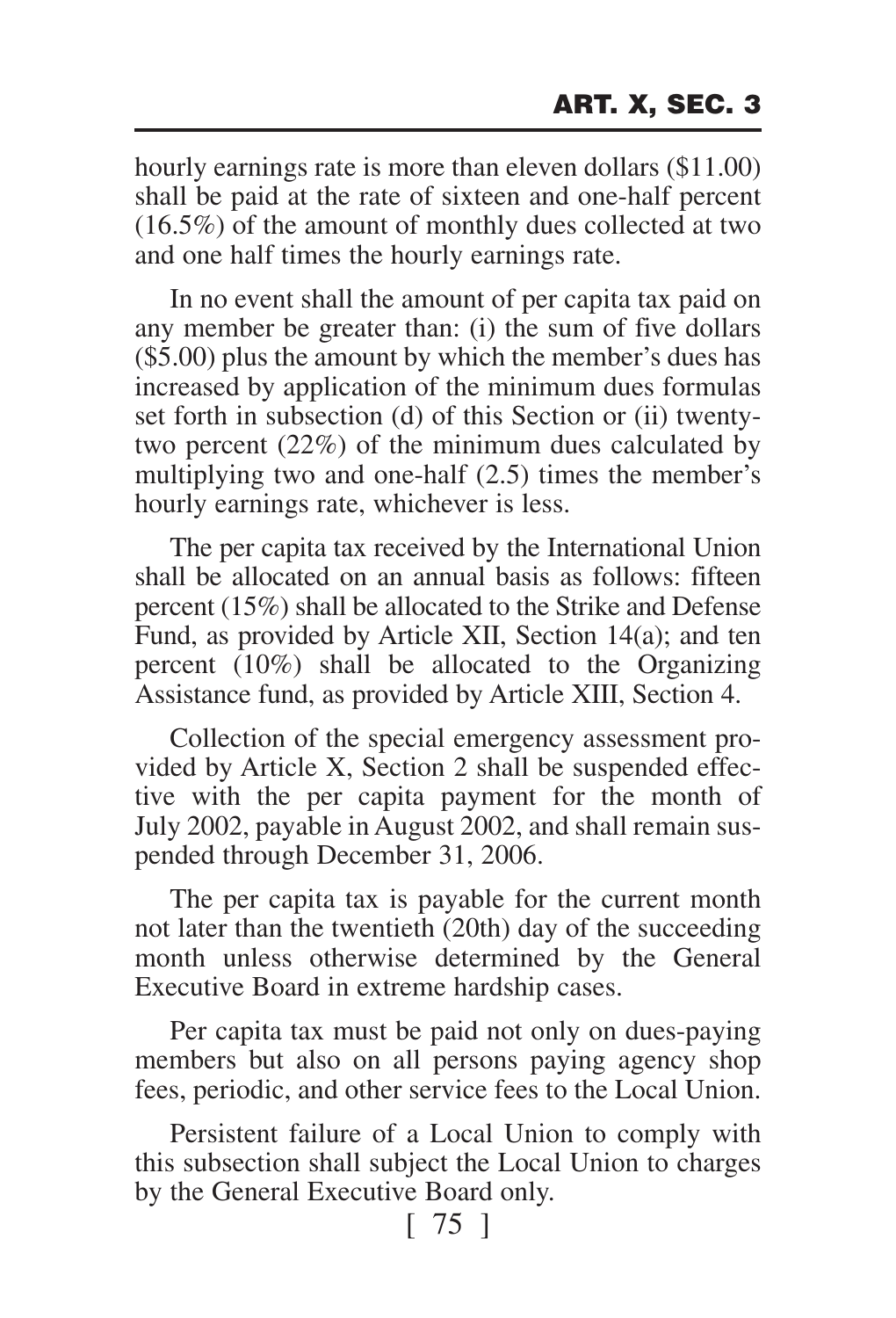(c). The General Secretary-Treasurer shall receipt for all initiation fees and per capita tax.

(d). Effective July 1, 1986, dues of members of the International Union, payable through their respective Local Unions, shall not be less than five dollars (\$5.00) per month. Employees in bargaining units which are organized after July 1, 1986, and who become members after that date and whose hourly earnings rates are less than six dollars (\$6.00) per hour shall pay dues equal to one time their hourly earnings rate, but no less than five dollars (\$5.00) per month. Members whose hourly earnings rates are six dollars (\$6.00) per hour, but no more than eleven dollars (\$11.00) per hour, shall pay dues equal to two times their hourly earnings rate per month.

Effective July 1, 2002, the current rate of dues for all members whose hourly earnings rate is more than eleven dollars (\$11.00) shall be adjusted, based upon the hourly earnings rate or hourly flight pay at base rate or monthly guarantee in effect on that date, as follows:

(i) dues for members employed in an industry in which there is a legal right to strike, other than members employed as flight attendants or pilots in the airline industry, shall be increased by one-half times the hourly earnings rate; thereby establishing a minimum dues rate of two and one-half (2.5) times the hourly earnings rate;

(ii) dues for all members employed in the public sector who are not entitled legally to strike shall be increased by one-quarter times the hourly earnings rate; thereby establishing a minimum dues rate of two and one-quarter (2.25) times the hourly earnings rate;

(iii) dues for members employed as flight attendants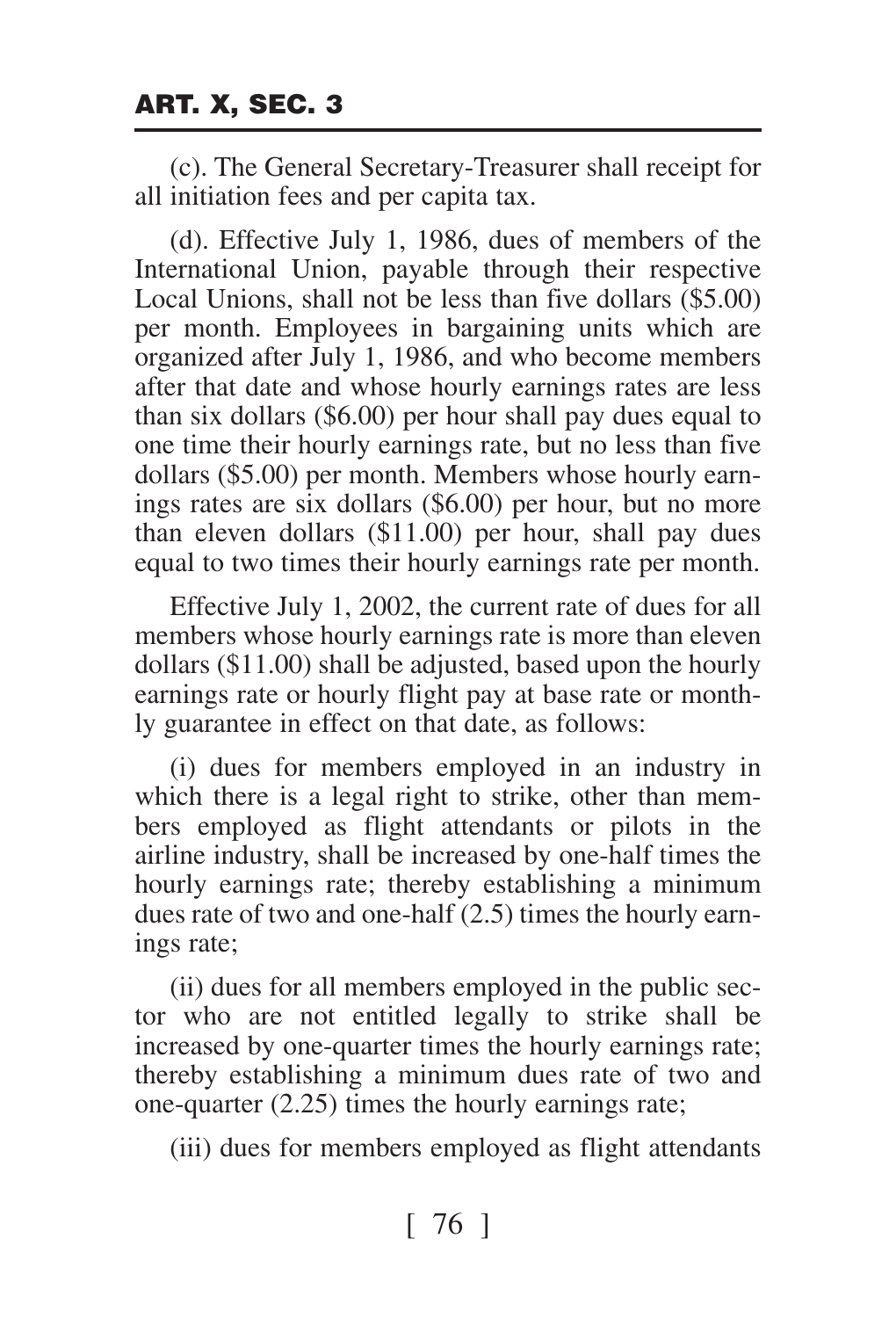shall be increased to achieve minimum dues of 1.125 times the hourly flight pay at base rate; and

(iv) dues for members employed as airline pilots shall be increased to achieve minimum dues of 1.56% of the monthly guaranteed salary.

All future dues adjustments shall be calculated based upon the member's hourly earnings rate, flight pay at base rate, or monthly guaranteed salary. The dues rates shall be adjusted in order to maintain a minimum dues rate based upon the formulas set forth above. Dues shall be adjusted whenever an increase in hourly earnings, flight pay at base rate, or monthly guaranteed salary is provided in a collective bargaining agreement, to become effective the first day of the second calendar month following the month in which the increase is implemented. If a contractual wage increase is not implemented on the date provided in the collective bargaining agreement but is subsequently implemented on a retroactive basis, any resulting dues increase shall be implemented as provided above, but shall be effective for the month originally due. The monthly dues of salaried officers, Business Agents, and organizers employed by the Local Union on a full-time basis, shall be equal to the highest rate of dues paid by any member of the Local Union.

Nothing herein contained shall be construed to prohibit any Local Union from adopting a dues scale higher than the one provided herein, either by continuance of established dues formulas or by Local Union action in accordance with applicable law.

The General Executive Board shall have the authority to waive any of the foregoing increases in extreme hardship cases.

[ 77 ]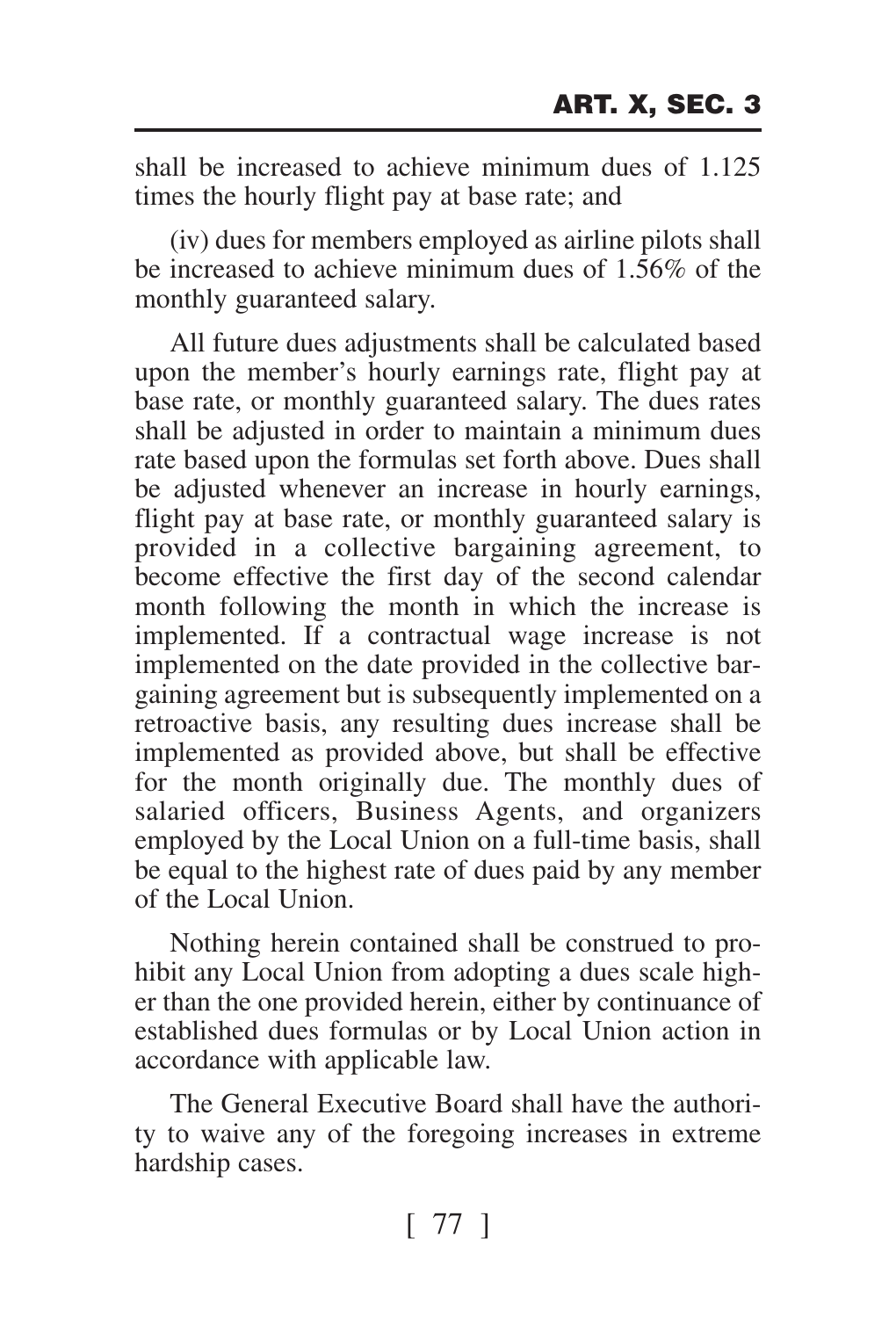The hourly earnings are the hourly wage rate plus lump sum payments where such payments are in lieu of hourly wage increases and commissions where applicable, exclusive of overtime, premium pay, or fringe benefits. When calculating the rate of monthly dues based upon the formula set forth above, the hourly earnings shall be multiplied and rounded to the nearest whole dollar.

Questions relating to the determination of the "hourly earnings" and problems which arise generally over the interpretation of this subsection shall be resolved by the General Secretary-Treasurer with the approval of the General Executive Board.

(e). No Local Union shall pay a per capita tax to any subordinate body for any member of a bargaining unit which was organized after July 1, 1986, and whose dues rate is six dollars (\$6.00) per month or less.

#### **Preferred Payment of Per Capita Tax**

Section 4. All per capita tax due the International Union and chartered subordinate bodies shall have priority over any other bills or obligations of the Local Union. The order of priority shall be as follows: (1) International Union; (2) Joint Councils; (3) State Conferences; and (4) other chartered subordinate bodies.

For a Local Union or any other subordinate body to be in good standing with the International Union and other subordinate bodies with which it is affiliated, it must be current in the payment of its per capita tax and other obligations owing to the International Union and to all other subordinate bodies with which it is affiliated; provided that the good standing status of an affiliate may

[ 78 ]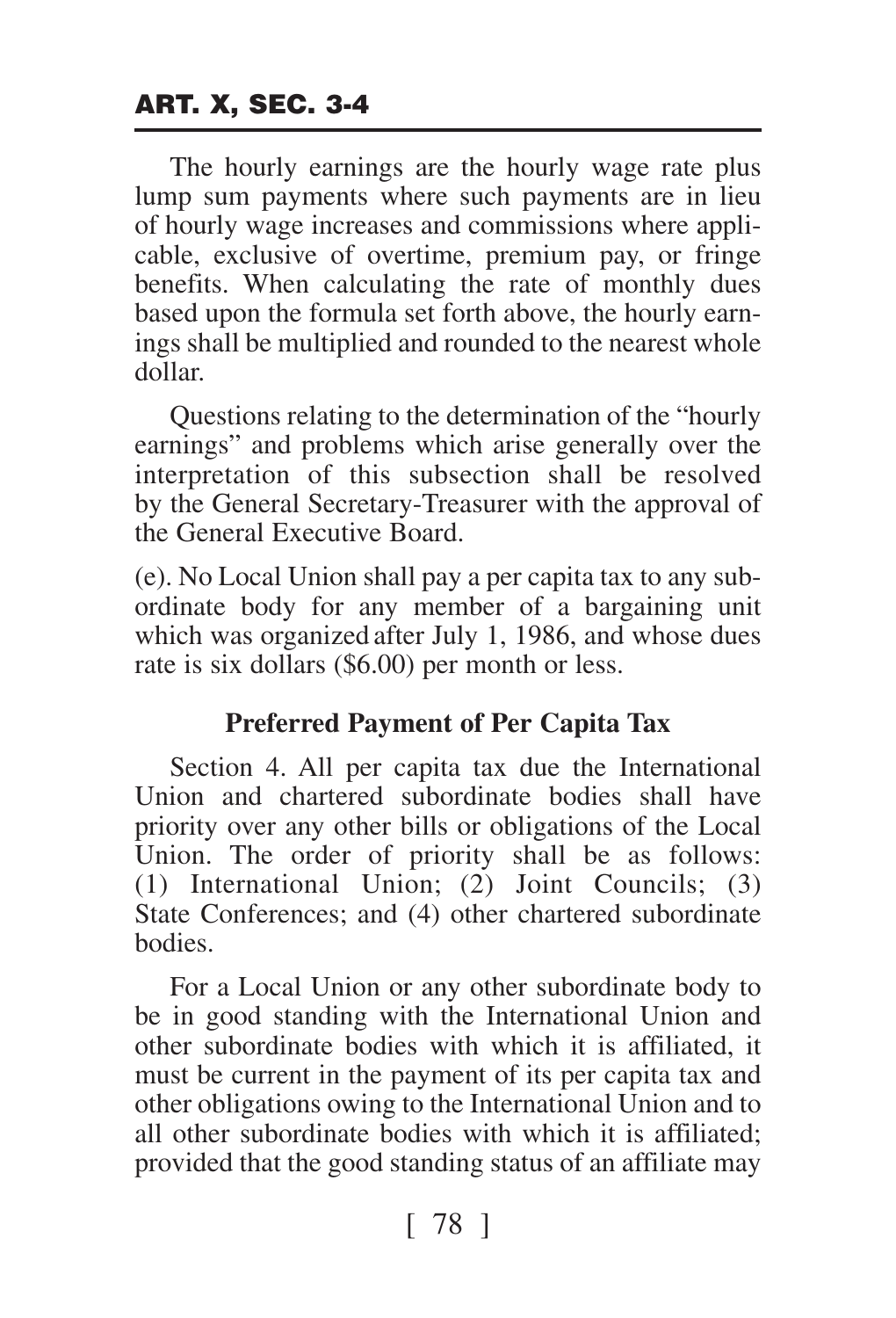be restored if the outstanding obligation is deferred or waived by the body to which the obligation is owed, subject to the approval of the General Executive Board.

# **Payment of Dues and Fees and Receipt Therefor**

Section 5(a). Any member paying his initiation fee, monthly dues, assessments, or reinitiation fees shall be provided with a receipt by the Local Union in a manner prescribed by the General Secretary-Treasurer as approved by the General Executive Board.

No other system of receipting for initiation fees, monthly dues, assessments, or reinitiation fees will be recognized by the International Union.

(b). Every member when requested to do so by a proper representative of the International Union or subordinate body shall be required to present evidence establishing membership in good standing.

(c). All members paying dues to Local Unions must pay them on or before the last business day of the current month. Membership dues to Local Unions are due on or before the first day of the month and must be paid on or before the last business day of that month. Any member failing to pay his dues at such time shall not be in good standing for such month but may restore such good standing for such month for the purpose of attending meetings, nominating, voting, and participating in affairs of the Local Union by the payment of his delinquent dues prior to said meeting. Payment of such dues after their due date shall not restore good standing status for such month or months in computing the continuous good standing status required by Article II, Section 4 of this Constitution as a condition of eligibility for office.

[ 79 ]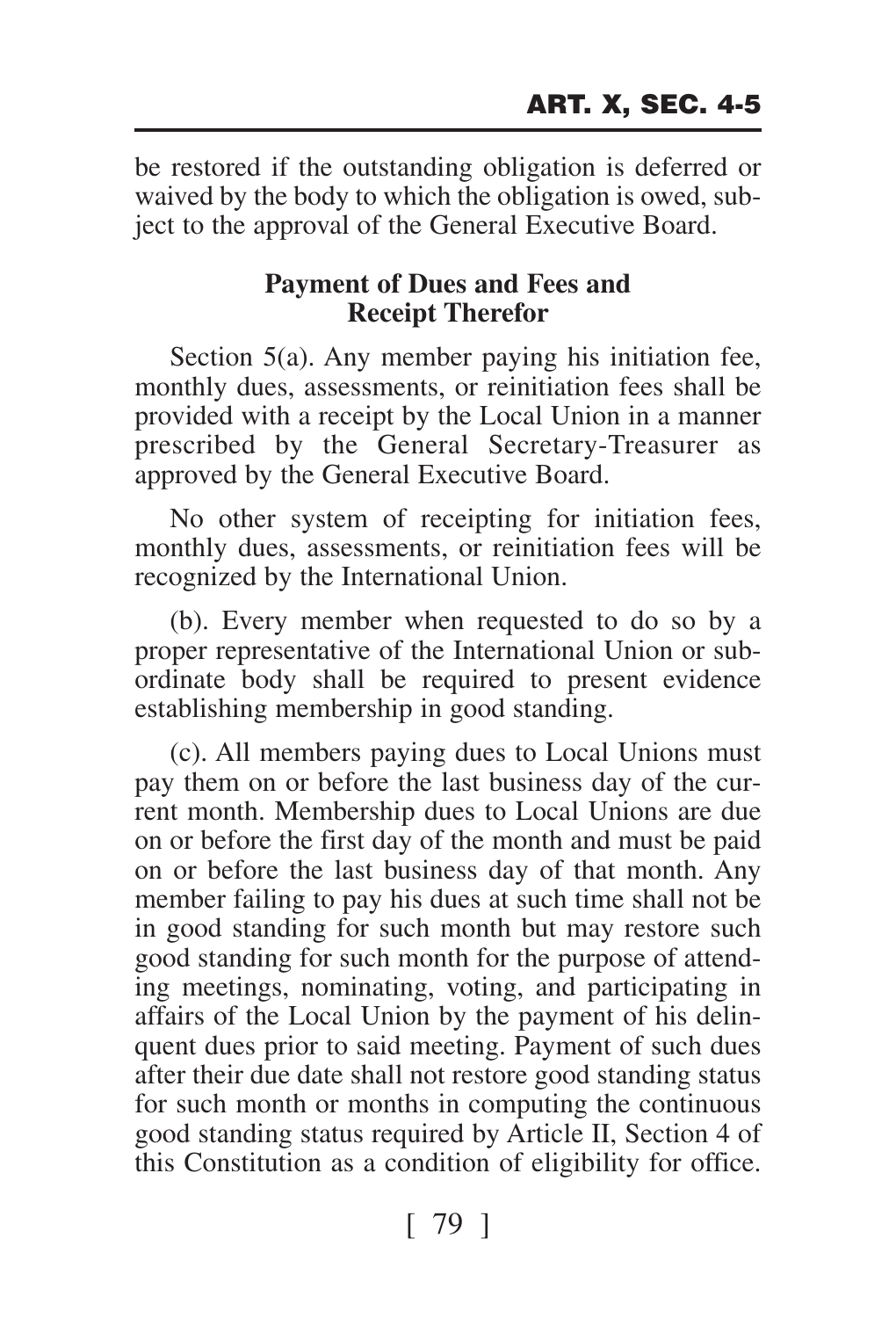However, a member on dues checkoff whose employer fails to make a proper deduction during any month in which the member has earnings from work performed during the month from which the dues could have been deducted, or has earnings from which the employer normally makes a dues deduction pursuant to the contract or established practice, shall not lose good standing status for that month. In such an event, the Local Union shall notify the member of his employer's failure and payment shall be made by the member within thirty (30) days of said notice in order to retain good standing status.

Any member who shall be three (3) months in arrears in the payment of dues, fines, assessments, or other charges, shall automatically stand suspended at the end of the third (3rd) month, and shall not be entitled to any rights or privileges of membership. Local Unions may provide suspension, expulsion, or other penalty for a lesser period of arrearage. Any member who has been automatically suspended for failure to pay dues and other charges shall be under a continuing obligation to pay dues during the period of his suspension. Payment of dues shall not restore good standing status if fines and other charges due are not paid. In addition to requiring the payment of delinquent dues, the Local Union may adopt a Bylaw provision requiring the payment of a reinitiation fee for entitlement to the rights and privileges of membership. The Local Union Executive Board shall have the power to waive, or reduce, on a non-discriminatory basis the payment of delinquent dues, assessments, and/or reinitiation fees. Per capita tax shall be paid on all delinquent dues and/or reinitiation fees collected.

(d). A Local Union may provide in its Bylaws for the payment of quarterly dues, provided such Bylaws are approved by the General President of the International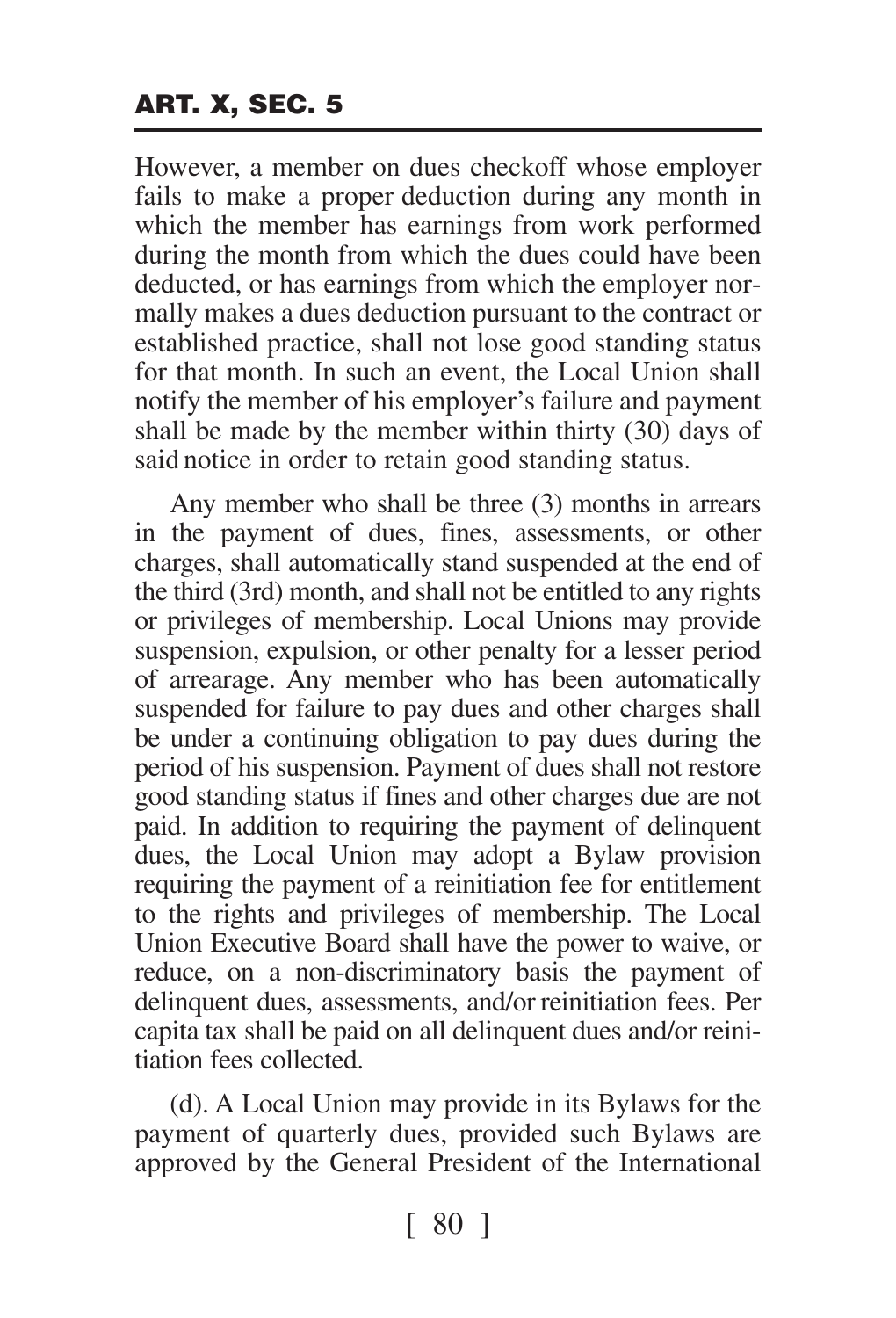Union. In any instance where a Local Union has provided for the payment of quarterly dues under this Section, a member, to be in good standing for each month of the quarter, must pay his dues for each quarter on or before the last business day of the first month of the quarter.

(e). A Local Union by Bylaw amendment may waive the obligation of shop stewards to pay dues, provided that the waiver shall in no way affect the eligibility of such shop stewards to run for office or their entitlement to any other rights or benefits, and further provided that per capita taxes due to the International Union and subordinate bodies shall be paid by the Local Union.

(f). The General Executive Board shall have the authority to waive dues and fees owed to any Local Union where it determines that such action is necessary to resolve an administrative problem or is otherwise in the best interest of the International Union.

#### **Order for Supplies**

Section 6. All payments of fees and orders for supplies must be made on the regular official remittance statement and supply order blank, and all money sent to the General Secretary-Treasurer must be sent by Local Union or cashier's check, or post office or express money order.

#### **Bonding**

Section 7(a). All officers, Business Agents, and others who handle funds and property of subordinate bodies shall be suitably bonded. The original bonds shall be retained in the files of the subordinate bodies, and copies shall be promptly forwarded to the office of the General Secretary-Treasurer. The General Secretary-Treasurer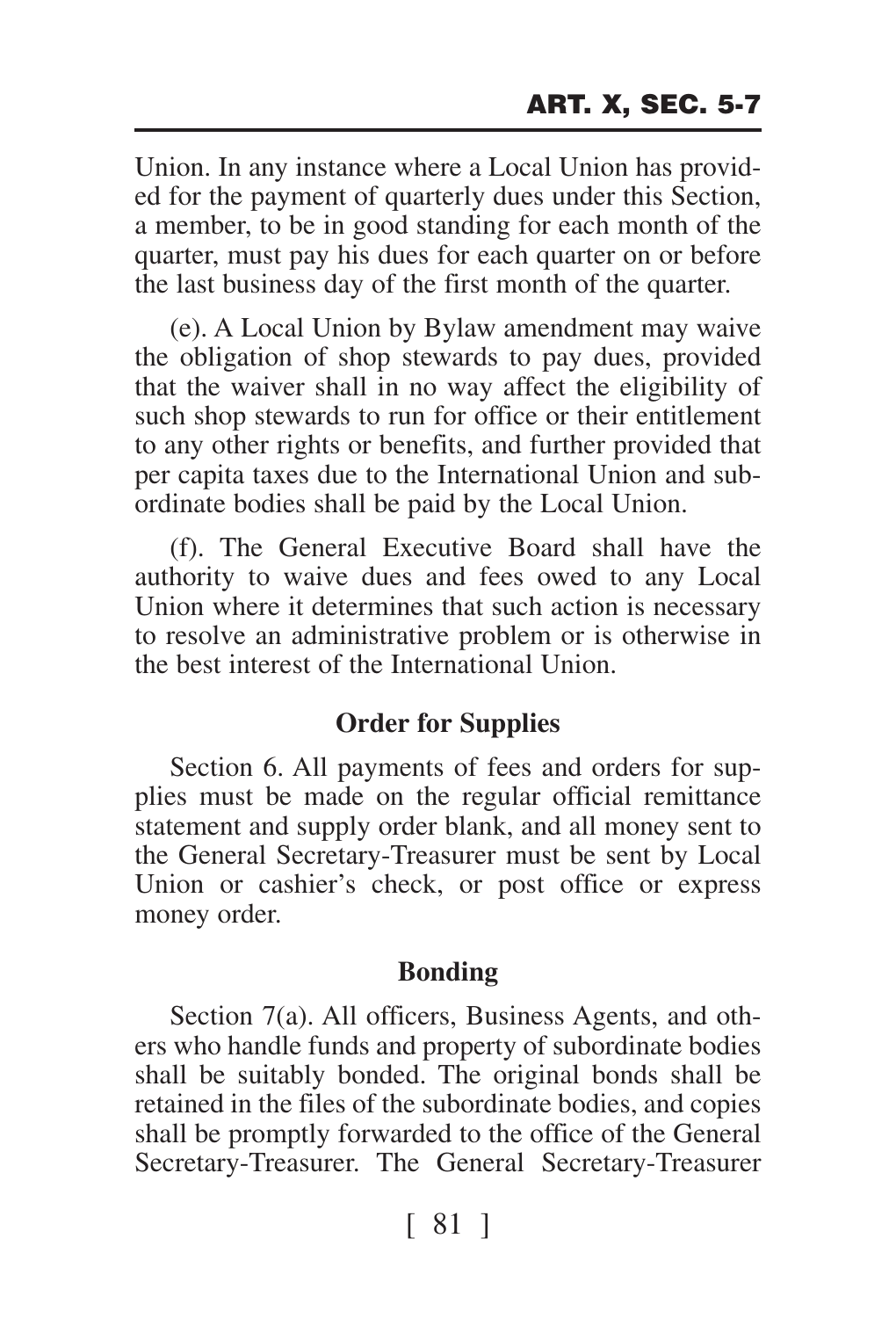may direct an increase or decrease in the amount of bonds when he deems it necessary or advisable.

(b). The General President or the General Executive Board is empowered to suspend or revoke the charter of any affiliate or to place any affiliate in Trusteeship for failure to comply with the provisions of this Section.

#### **Filing of Monthly Reports by Local Union Trustees**

Section 8(a). If a Local Union has not provided for the payment of quarterly dues by a majority of its members, the books of the Local Union must be examined monthly by the Local Union Trustees and the Trustees shall make a monthly report of such examination on forms prescribed by the General Secretary-Treasurer. If a Local Union has provided for the payment of quarterly dues by a majority of its members, the books of the Local Union must be examined at least quarterly by the Local Union Trustees, who shall make a quarterly report of such examination on forms prescribed by the General Secretary-Treasurer. The reports shall be forwarded to the office of the General Secretary-Treasurer by the Local Union Secretary-Treasurer and copies of the reports shall be maintained for the period of time required by law.

(b). The Trustees must sign the books of the Local Union if the Trustees have found them correct and the bank balances verified. In the event that a Trustee declines to sign the books, the Trustee must state in writing to the Local Union Secretary-Treasurer and to the General Secretary-Treasurer his reasons for declining to do so. In the event of the unavailability of a Local Union Trustee, the remaining Trustees or Trustee shall make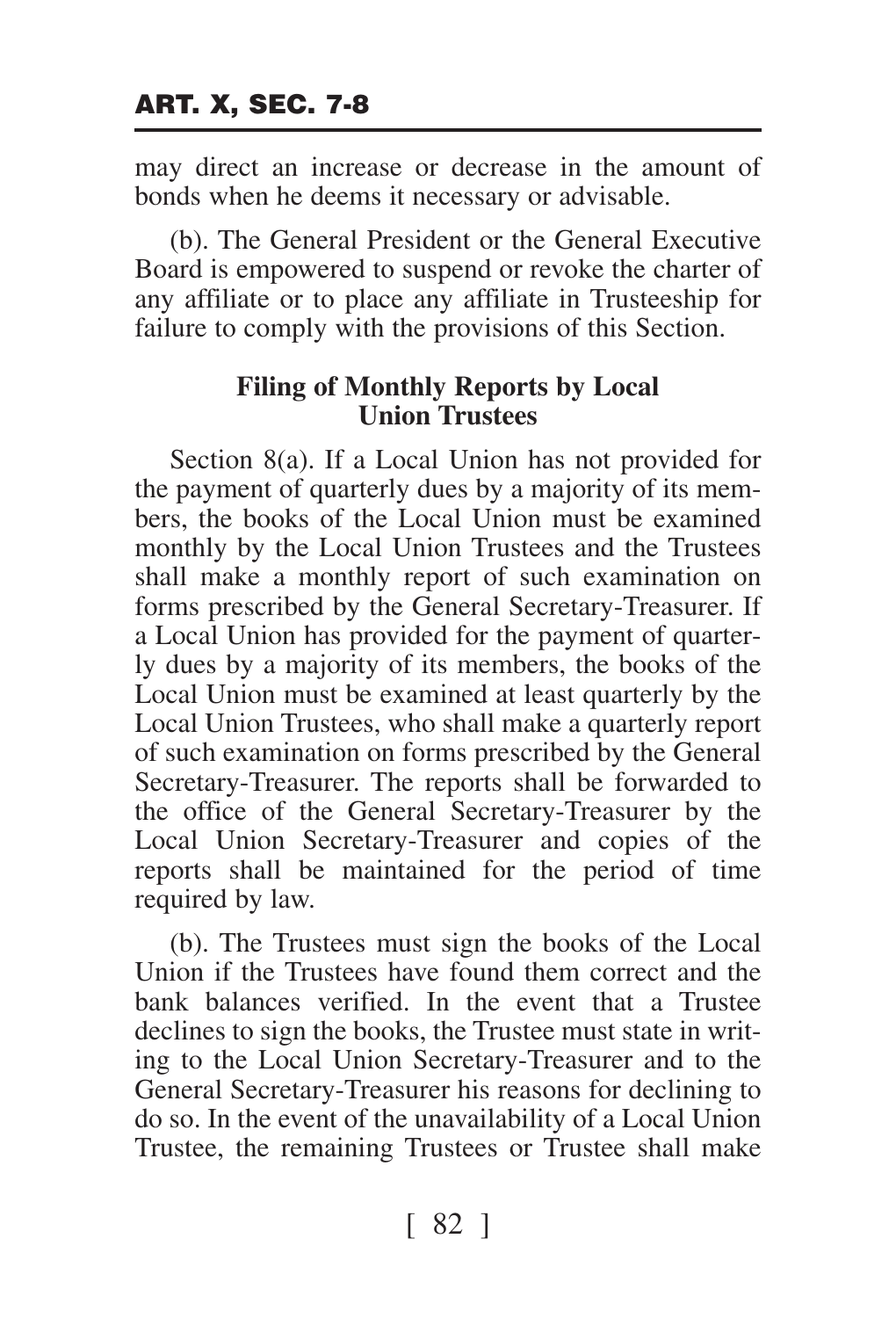the monthly examination of books and the monthly report.

# **Deposit of Money**

Section 9. Subordinate bodies are autonomous and may keep their money deposited in their names in such accounts and depositories as they deem appropriate. The subordinate bodies may also invest in property, real and personal; provided, however, that all investments will be such as may be made by fiduciaries under the laws of the Commonwealth of Massachusetts. When disbursements of subordinate bodies are made by check, the check shall bear the signature of at least two (2) elected officers in the manner provided by the Bylaws of the subordinate body; when disbursements are made by cash they shall be verified by receipt or other evidence of payment.

Subordinate bodies may provide for direct and indirect loans for such purposes and with such security, if any, as they deem appropriate and with such arrangements for repayment as they deem appropriate.

# **Audit of Books of Subordinate Bodies**

Section 10(a). The General President or General Secretary-Treasurer at his discretion may cause the audit or examination of the books of any subordinate body at any time to the extent that he may determine, such audit to be conducted by any person so designated.

(b). Officers of a subordinate body shall give for examination to the representative delegated to conduct the audit, all books, bills, receipts, vouchers and records, bonds, securities, or other evidences of ownership to property or investments of the subordinate body whenever requested.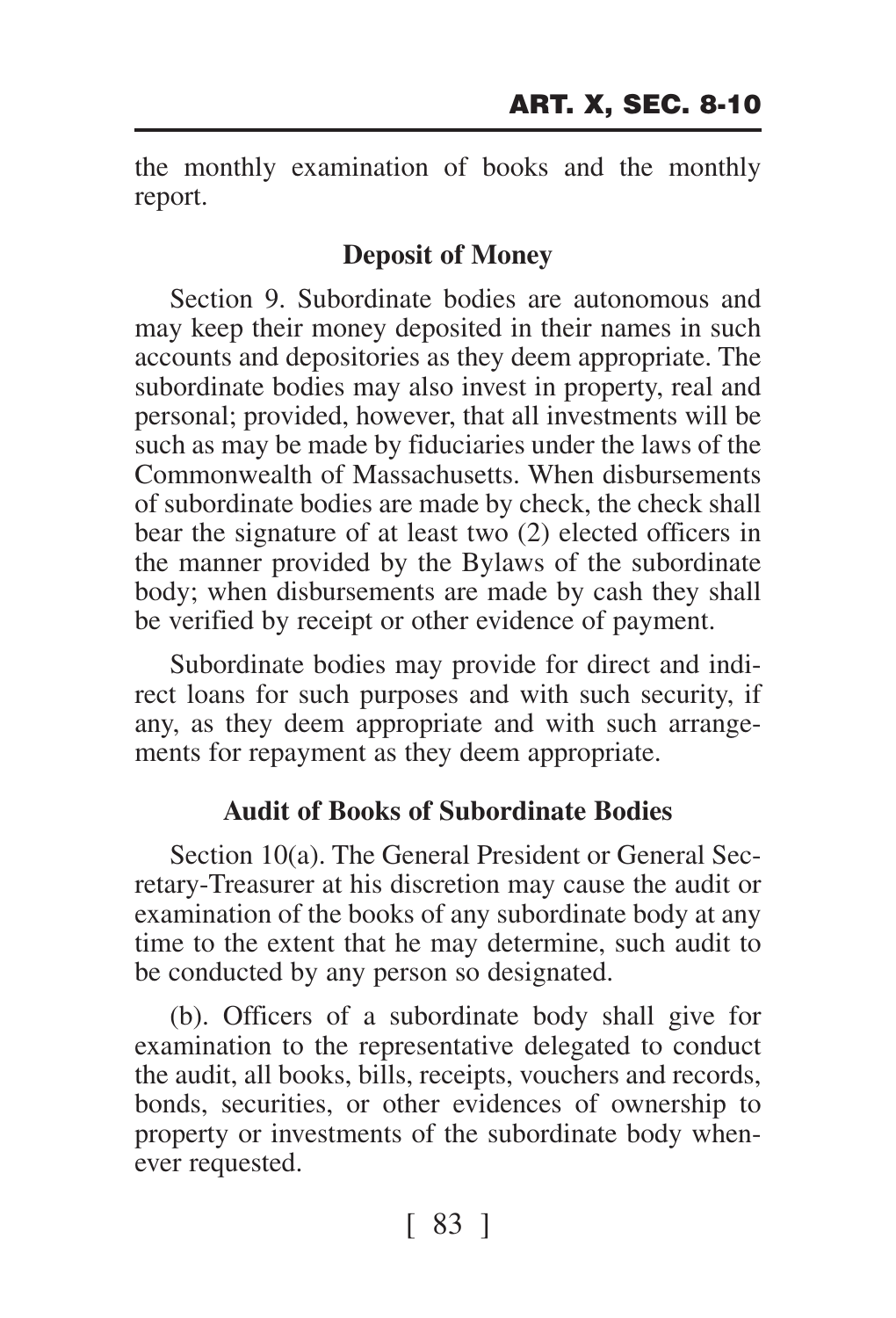(c). Any officer of a subordinate body refusing to turn over the books, bills, vouchers, or records to the delegated officer shall be subject to discipline under the provisions of Article XIX, and shall be liable to expulsion by the General Executive Board. (See also Article VII, Section 7.)

(d). If the representative delegated to audit the books discovers any dishonesty or incompetency in the officers which warrants him to notify the General President and General Secretary-Treasurer, he shall do so and they shall take whatever action they deem advisable. The representatives auditing books shall make a report to the General President and General Secretary-Treasurer and shall have full power to investigate and examine all assets of the subordinate body wherever located including the right to obtain a certified balance sheet from the bank.

# **Arrearage in Per Capita Tax**

Section 11. Where the books of a Local Union have been examined and audited and arrearages to the International Union or to any subordinate body thereof for per capita tax are found, the same must be paid immediately.

#### **Penalty for Arrearage**

Section 12. Should a Local Union become six (6) months in arrears for per capita tax to the International Union or any subordinate body, the General Executive Board shall, after proper notice and hearing, either revoke or suspend the charter, or direct merger or division of the delinquent Local. The General Secretary-Treasurer shall notify all Local Unions when two (2) months in arrears, but failure to receive such notice shall not prevent the suspension of the Local Union, should it become three (3)

[ 84 ]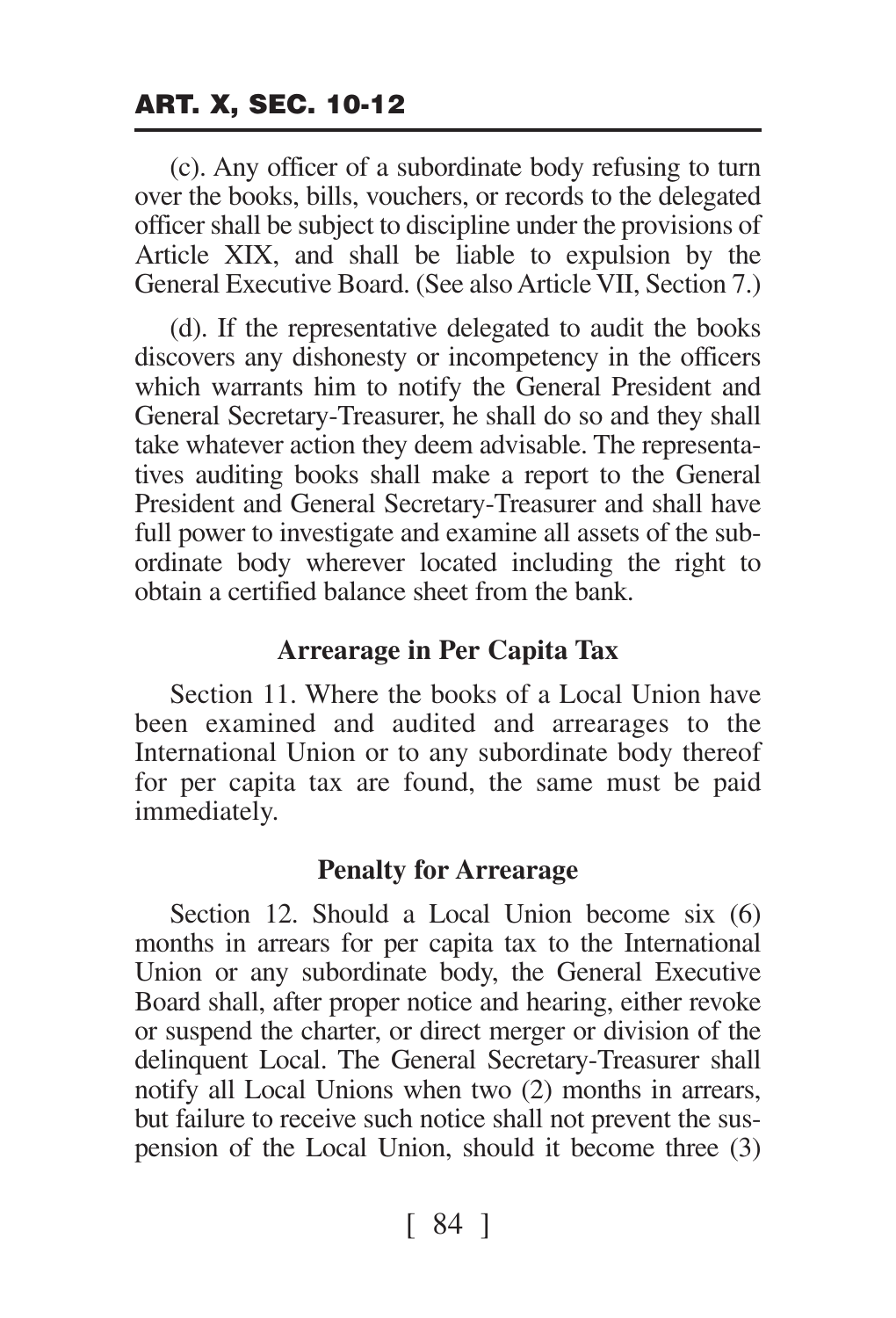months in arrears. A Local Union which becomes three (3) months in arrears or has been suspended for failure to comply with an order of the General Executive Board, shall have a continuing obligation to pay per capita tax during such period of suspension.

# **Return of Funds, Books and Property Upon Revocation or Dissolution**

Section 13. When the charter of a subordinate body is revoked, the subordinate body or its officers shall be required to turn over all books, documents, property, and funds to the General President or his representative, or to the General Secretary-Treasurer of the International Union, and should a subordinate body secede, disaffiliate, or dissolve or be dissolved, or be suspended, or forfeit its charter, then all books, documents, property, and funds shall likewise be turned over to the General President or his representative, or to the General Secretary-Treasurer to be held until such time as the subordinate body may be reinstated or reorganized. If no reinstatement or reorganization occurs within a period of two (2) years such funds shall be transferred to the general fund. However, in no event shall the International Union without its consent become liable for the obligations of a subordinate body which has seceded, disaffiliated, dissolved or been dissolved, or has been suspended, merged, or has forfeited its charter.

### **Expenses Incurred in Recovering Property and Funds; Reorganization**

Section 14. Whenever a subordinate body secedes, disaffiliates, or dissolves, or its charter is suspended or revoked, and demand is made upon such organization or its officers to deliver to the General President or his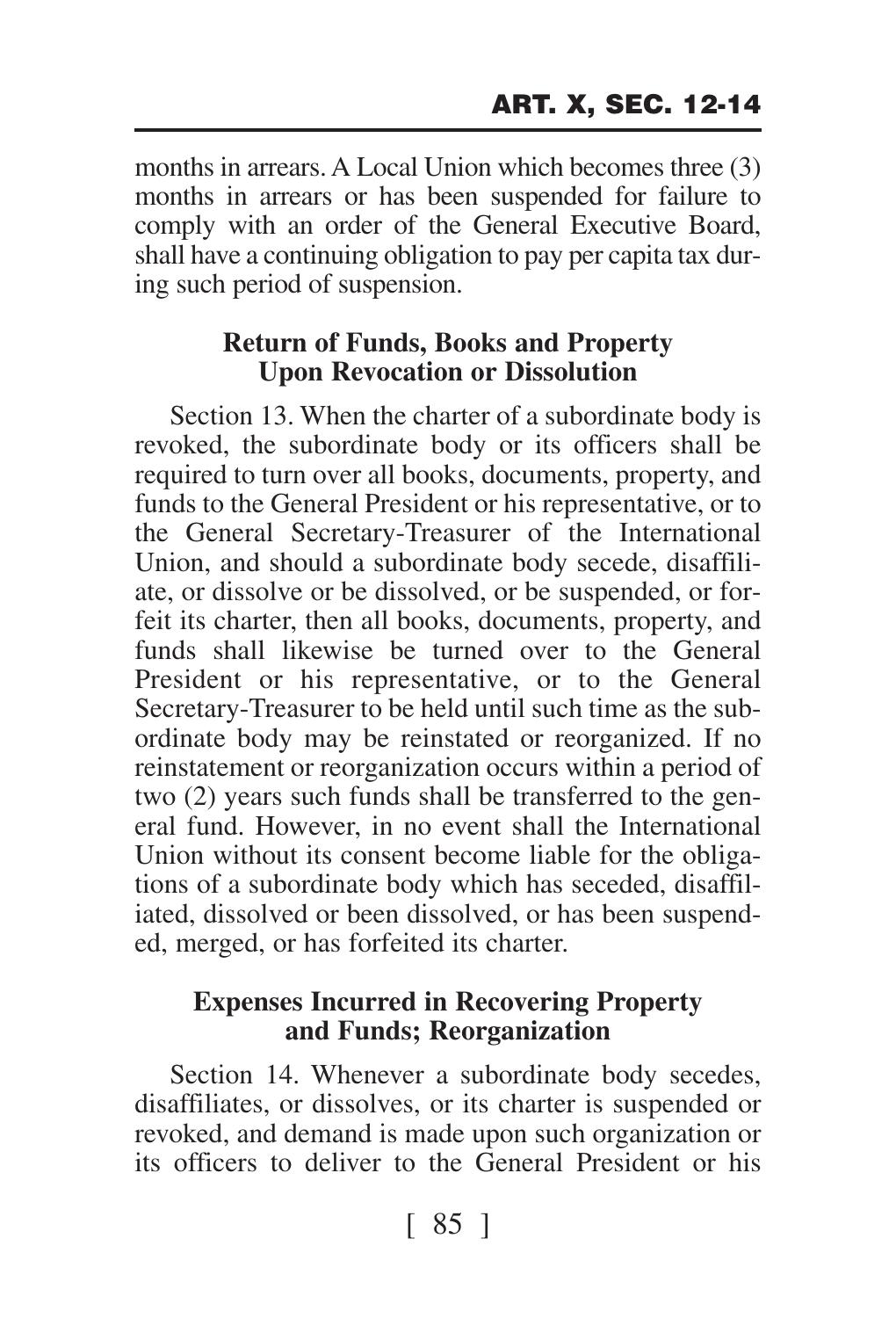authorized representative the records, property, and funds of such organization, and such demand is refused, then all expenses, of whatever nature, incurred by the International Union in recovering such records, property, and funds, shall be a lawful charge upon the property and funds involved, and on recovery thereof, the International Union shall reimburse itself from the property and funds recovered. All property and funds shall be held by the International Union until reorganization has been effected and shall be returned to the subordinate body when the same has been reorganized. If no reorganization is effected within a two  $(2)$  year period, then all property and funds of such subordinate body shall become the property and funds of the International Union. Reorganization shall be effected by and under the direction of the International Union.

# **Waiver of Per Capita Tax and Fees**

Section 15. In any situation involving new organization, reorganization, new affiliation, merger, or revocation of charter, the General Executive Board is authorized to waive payment of per capita tax and any other fees owing to the International Union by a subordinate body, and any initiation fees, dues, or other fees owing to a Local Union by any member or other person prospectively and/or retroactively, whenever the Board determines that such waiver is in the best interest of the International Union.

The General Executive Board shall have the power to waive the payment of any fees to the International Union or any subordinate body to implement any arrangement with any other international union providing for the transfer of members or the acceptance of members who may be on withdrawal card status.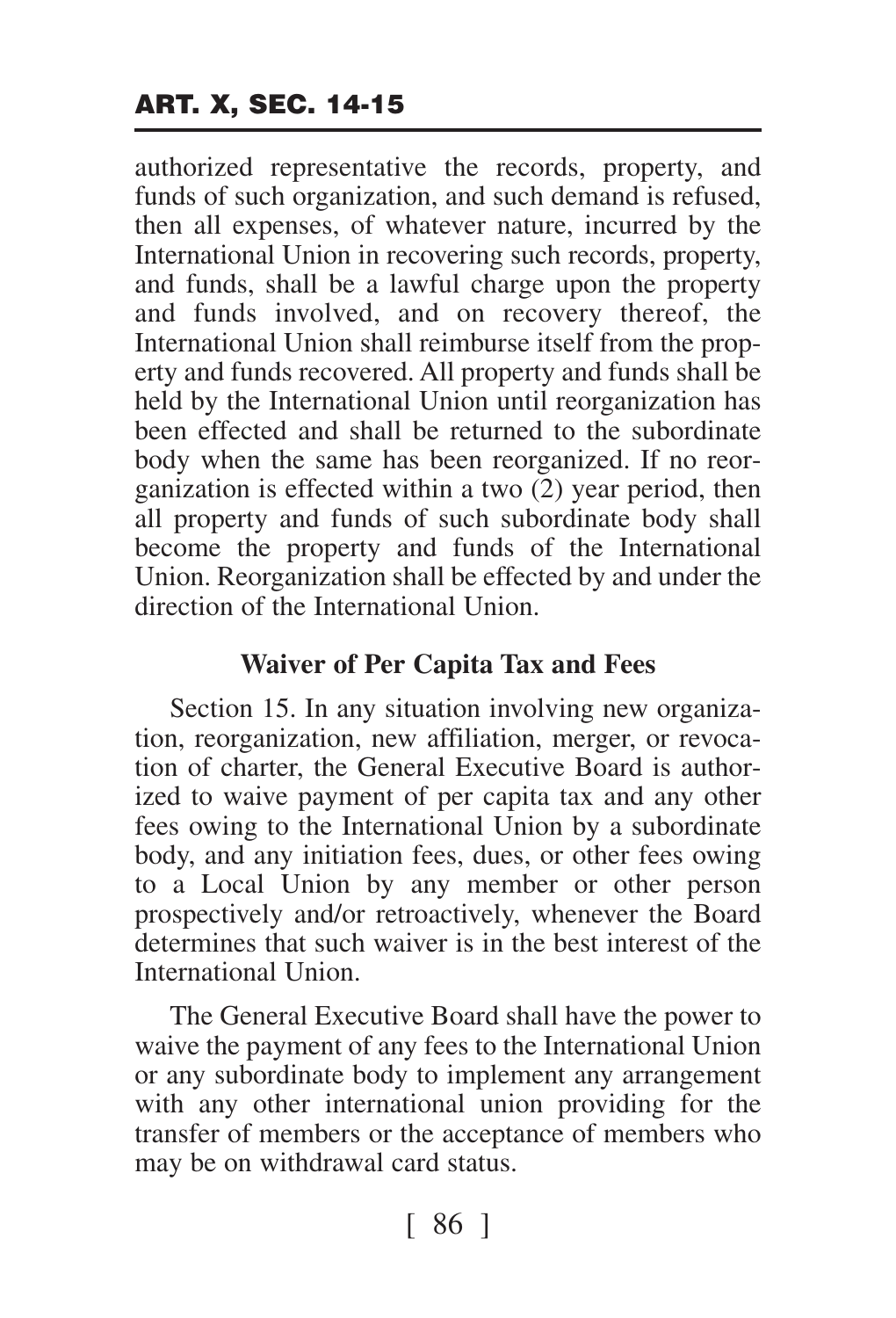### *Article XI*

## **FINANCE COMMITTEE DUTIES**

Section 1. There shall be a Finance Committee consisting of seven (7) members of the General Executive Board, namely, the General President, the General Secretary-Treasurer, and five (5) Vice Presidents selected by the General Executive Board. A quorum of the Finance Committee shall consist of any five (5) members thereof. The General Executive Board shall have the power to remove any selected member of the Finance Committee by a majority vote. It shall be the general function of the Finance Committee, by majority vote, to pass upon and approve all investments of the funds of the International Union, and no investment of such funds can be made without such approval. It shall, however, be the specific function of the General President and the General Secretary-Treasurer to make all investments of the funds of the International Union, subject to the subsequent approval of the Finance Committee, and the General Secretary-Treasurer shall at all times keep the General Executive Board advised of all such investments.

All investments will be such as may be made by fiduciaries by the laws of the Commonwealth of Massachusetts.

Securities purchased shall be kept in a safety deposit box or boxes or held in safekeeping by a bank or banks approved by the General Executive Board.

Section 2. Each member of the Finance Committee shall be bonded in such sum and in such manner as the General Executive Board shall require.

# [ 87 ]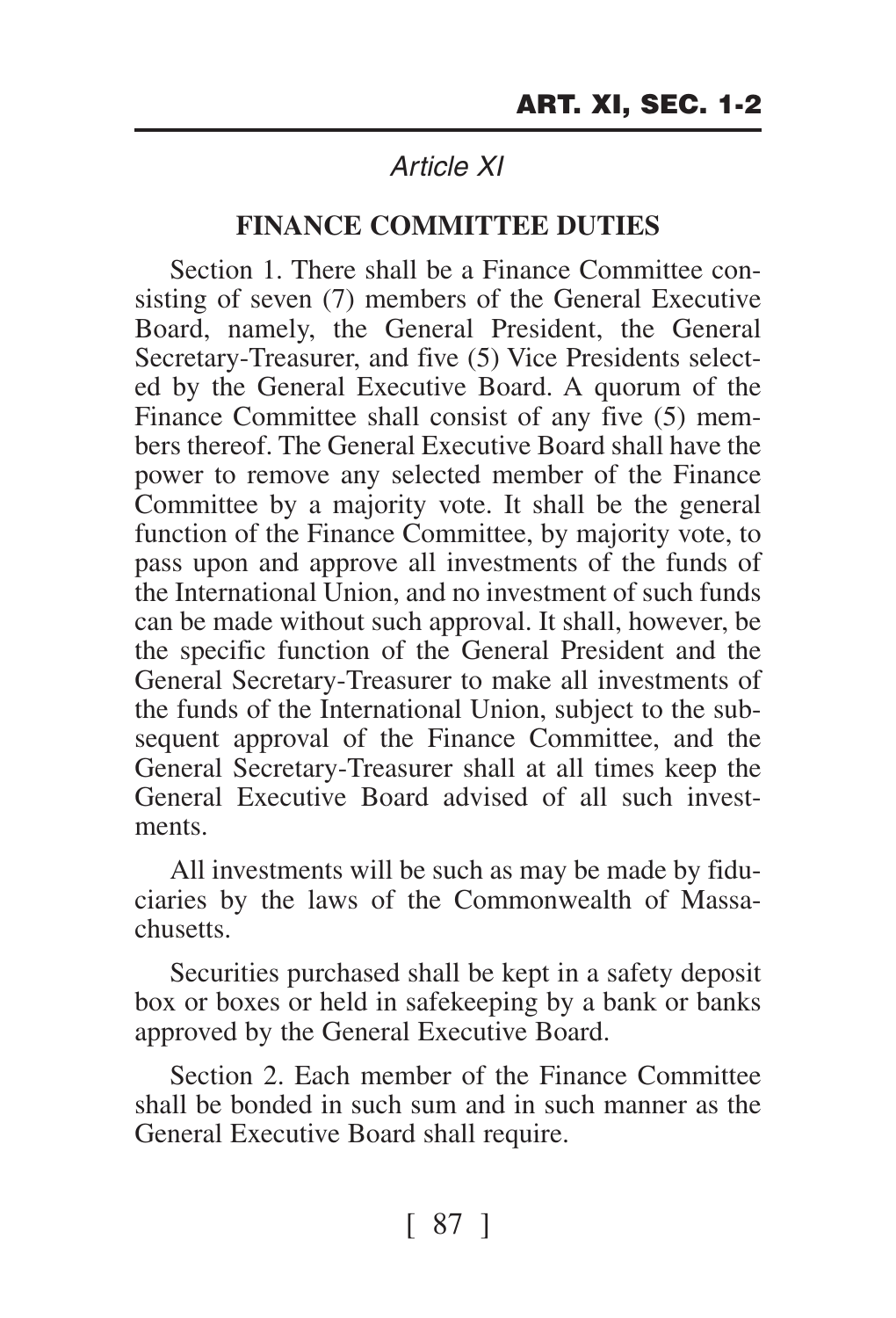Section 3. The General Executive Board shall be empowered, when it deems it necessary for the maintenance, protection, and preservation of the labor movement, to make loans or advances to other labor organizations. No other loan of any nature whatsoever shall be made from funds of the International Union except upon approval of the General Executive Board.

# *Article XII*

# **STRIKES, LOCKOUTS, WAGE SCALES, DISPUTES OVER JURISDICTION**

### **Strike Action by Local Unions**

Section 1(a). When any difficulty or dispute arises between the members of any Local Union and their employers, it shall be the duty of the officers of such Local Union to use every possible means of achieving a settlement or resolution of the difficulty or dispute through the processes of collective bargaining.

(b). Agreements shall either be accepted by a majority vote of those members involved in negotiations and voting, or a majority of such members shall direct further negotiations before a final vote on the employer's offer is taken, as directed by the Local Union Executive Board. During negotiations, the Local Union Executive Board may order a secret ballot strike vote to be taken and when, in the judgment of the Local Union Executive Board, an employer has made a final offer of settlement, such offer must be submitted to the involved membership for a secret ballot vote as hereinafter provided;

(1) If at least one half of the members eligible to vote cast valid ballots, then a cumulative majority of those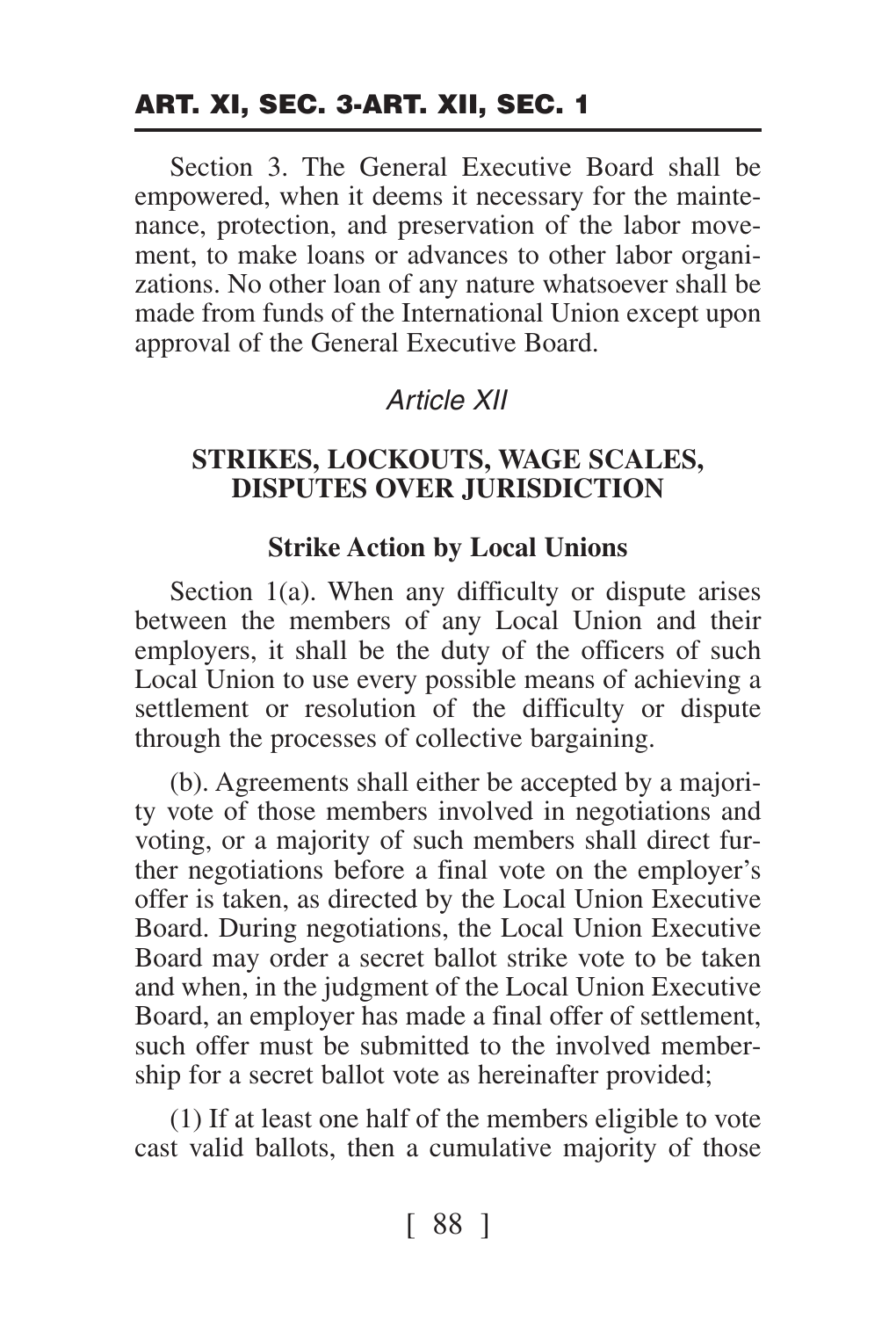voting in favor of the final offer shall result in acceptance of such offer; and a cumulative majority of those voting against acceptance of the final offer shall authorize a strike without any additional vote being necessary for such strike authorization. In the event of a tie vote on either a motion to accept a final offer or to strike, the Local Union Executive Board shall conduct a second vote. If the result of the second vote is a tie, the Local Union Executive Board shall have the discretion to either accept the final offer or reject the final offer and authorize a strike at such time as it determines.

(2) If less than half of the eligible members cast valid ballots, then a two-thirds (2/3) vote of those voting shall be required to reject such final offer and to authorize a strike. The failure of such membership to reject the final offer and to authorize a strike as herein provided shall require the Local Union Executive Board to accept such final offer or such additional provisions as can be negotiated by it.

When the final offer has been rejected in accordance with this Section, it shall constitute authorization for a strike at such time and under such terms and conditions as the Local Union Executive Board may determine.

Any question arising from the application or interpretation of this Section shall be decided by the General President whose decision shall be final.

### **Area, Multi-Area, Multi-Employer, National Company-wide or Industry-wide Contracts**

Section 2(a). If a majority of the affiliated Local Unions vote to participate in area, multi-area, national, multi-employer, company-wide, or industry-wide negotiations for an area, multi-area, national, multi-employer,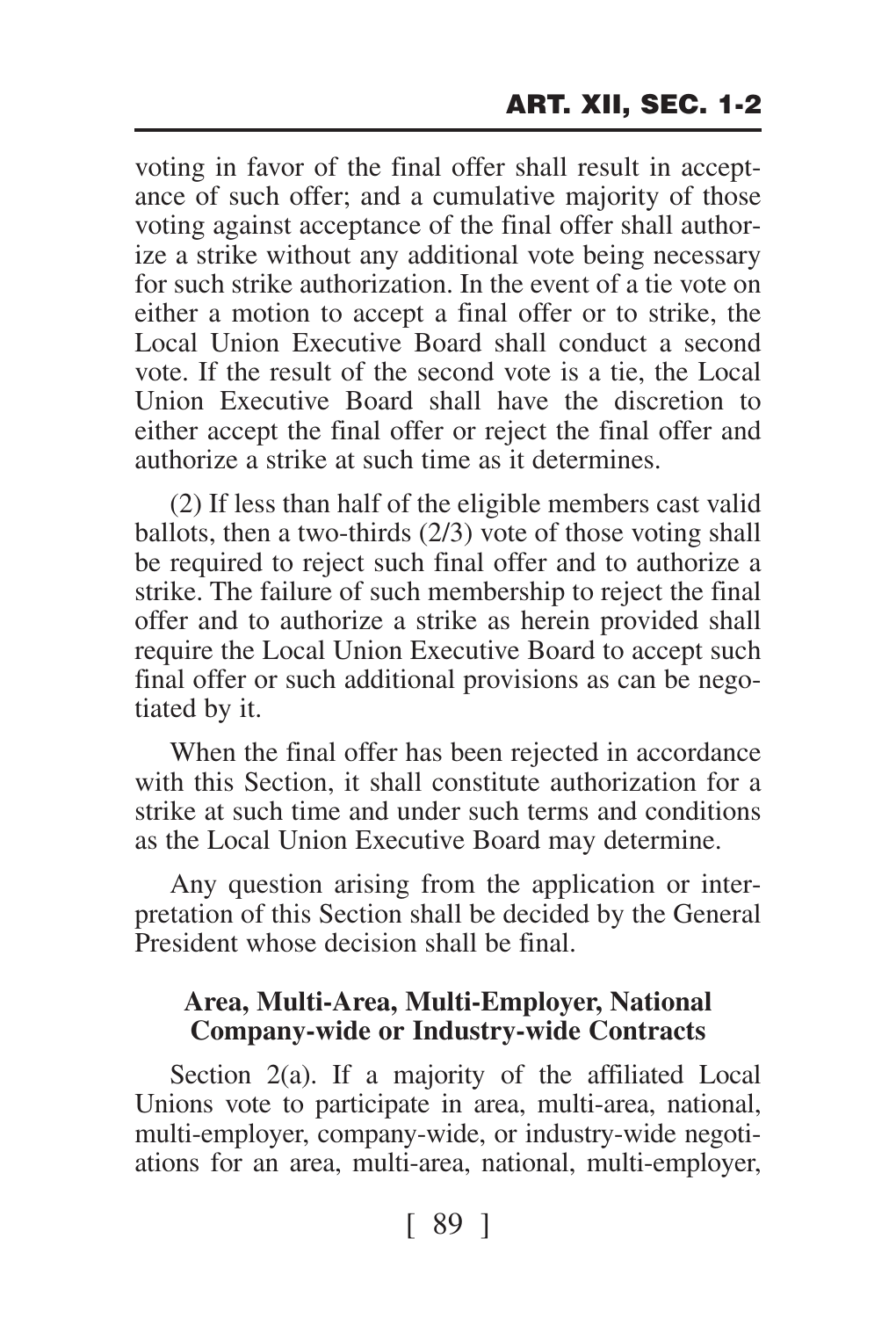company-wide, or industry-wide agreement (hereinafter "master agreement"), all involved affiliated Local Unions shall comprise a multi-union unit, be bound by such vote, must participate in such master agreement bargaining and shall be bound by the agreement approved as provided below. Upon completion of negotiations by any committee designated as hereinafter set forth to engage in negotiations of a master agreement, such agreement shall be submitted to the membership involved in such negotiations for their approval or rejection as the final offer in accordance with Section 2(d) herein.

(b). If a majority of the votes cast by the involved membership approve such agreement, it shall become binding and effective upon all Local Unions involved and their members. Local Unions which are parties to such agreements may not withdraw from such bargaining unit except upon six (6) months' notice and for good cause shown to the satisfaction of the appropriate Committee, and approved by the General Executive Board of the International Union. The involved master committee shall have the right to relinquish entirely, or modify, in whole or in part, its authority as an agent for one or more of the involved Local Unions with respect to one or more employers involved, under such circumstances and conditions and for such reasons as it, in its sole judgment, may determine, subject to appeal to the General Executive Board by any affiliate affected adversely by such action.

If any Local Union believes that a master agreement proposal will deprive its involved members of better existing conditions of general application to all such involved members of the Local Union, it may appeal to the General Executive Board, which must give an answer to the appeal before the contract approval votes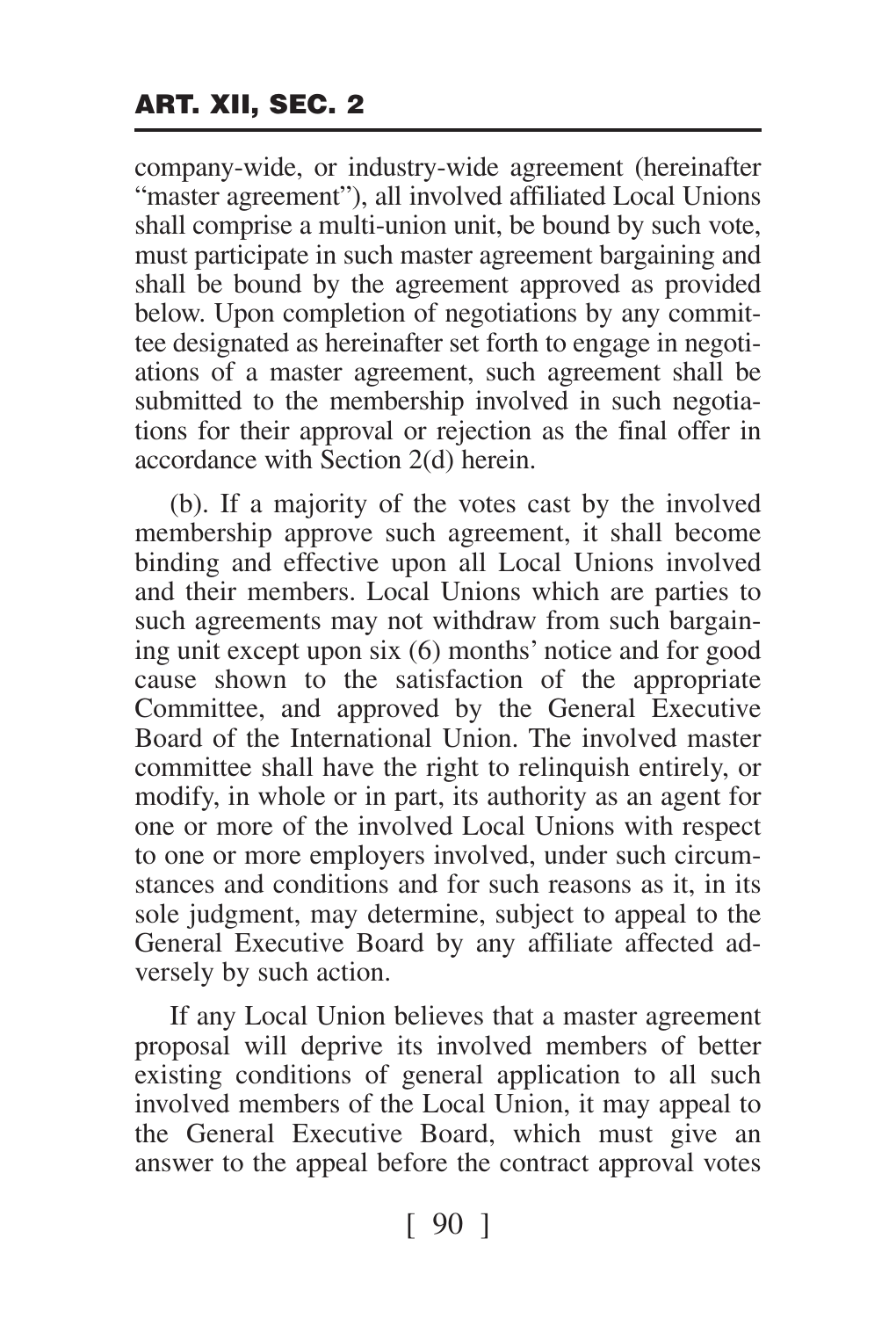are sent out to the involved members. The General Executive Board shall have the final authority to determine whether such alleged better general conditions shall be continued or shall yield to the overall gains of the proposed master agreements. Unless mutually agreed to, no Local Union shall suffer any economic loss. Any such appeal must be filed by the Local Union prior to the mailing of the proposed agreement to the involved members for ratification. The term "economic loss" refers to wages, health and welfare and pension benefits, or other conditions of employment which directly impact on a member's earnings.

Where special riders, supplements, or agreements applicable to one or more Local Unions are separately negotiated and agreed to providing for wages, hours, fringe benefits, or working conditions, such special riders or supplements, shall first be approved by the master negotiating committee before being submitted to the affected members for a vote in accordance with the provisions of Article XII, Section 1(b). In the event such a special rider or supplement is not approved by the affected members, and the master agreement is ratified, the supplemental negotiating committee shall meet with the master negotiating committee to identify the issues which resulted in the rejection of the special rider or supplement. The master negotiating committee shall assist the supplemental negotiating committee when bargaining resumes with the employer in an effort to resolve the issues. In the event the parties cannot reach a negotiated settlement, the master negotiating committee shall have the authority to determine the appropriate action to be taken, including authorizing a strike. Where further bargaining results in a revised tentative agreement, the proposal shall be submitted to the affected members for another vote in accordance with the provi-

[ 91 ]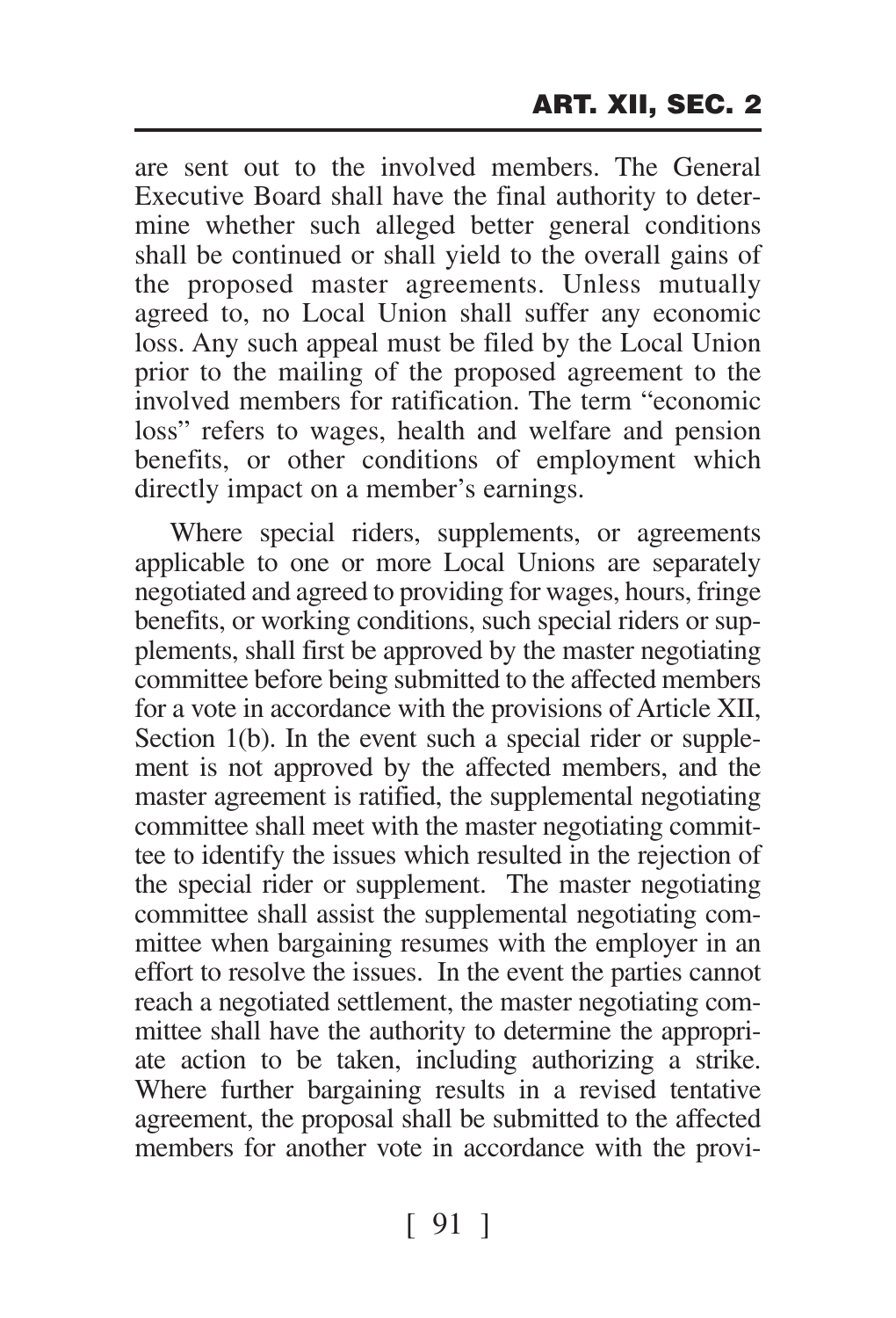sions of Article XII, Section 1(b). In the event the members reject that revised tentative agreement, the master committee shall return to bargaining and attempt to address the remaining issues. If a new tentative agreement is reached, it shall be submitted to the affected members for another vote. In the event no new tentative agreement is reached, or if the members reject the new tentative agreement, the master committee shall conduct a separate strike authorization vote among the members covered by the special rider or supplement. The separate strike vote cannot be combined with the vote on any revised tentative agreement. If the affected members fail to authorize a strike utilizing the standards set forth in Section 1(b) of this Article, or refuse to strike if one is authorized by the affected members and is called by the master negotiating committee, the master negotiating committee shall have authority to accept the final offer or such additional provisions as can be negotiated. If the affected members authorize a strike, the master negotiating committee shall have authority to determine the time and manner in which such action shall be initiated. Once a strike has been authorized by the separate vote of the members covered by the special rider or supplement and a strike commenced, the special rider or supplement shall not take effect without approval by a majority of the votes cast bythe affected members. No special supplement or rider may contain provisions which are inferior to comparable provisions in the master agreement of which the supplement or rider is a part.

When a master agreement negotiated under the provisions of this Article provides for a reopener and renegotiation, or is voluntarily reopened during its stated term, the above voting procedure shall apply to ratification of the new terms, if any, and Section  $2(d)$  shall apply to strike votes.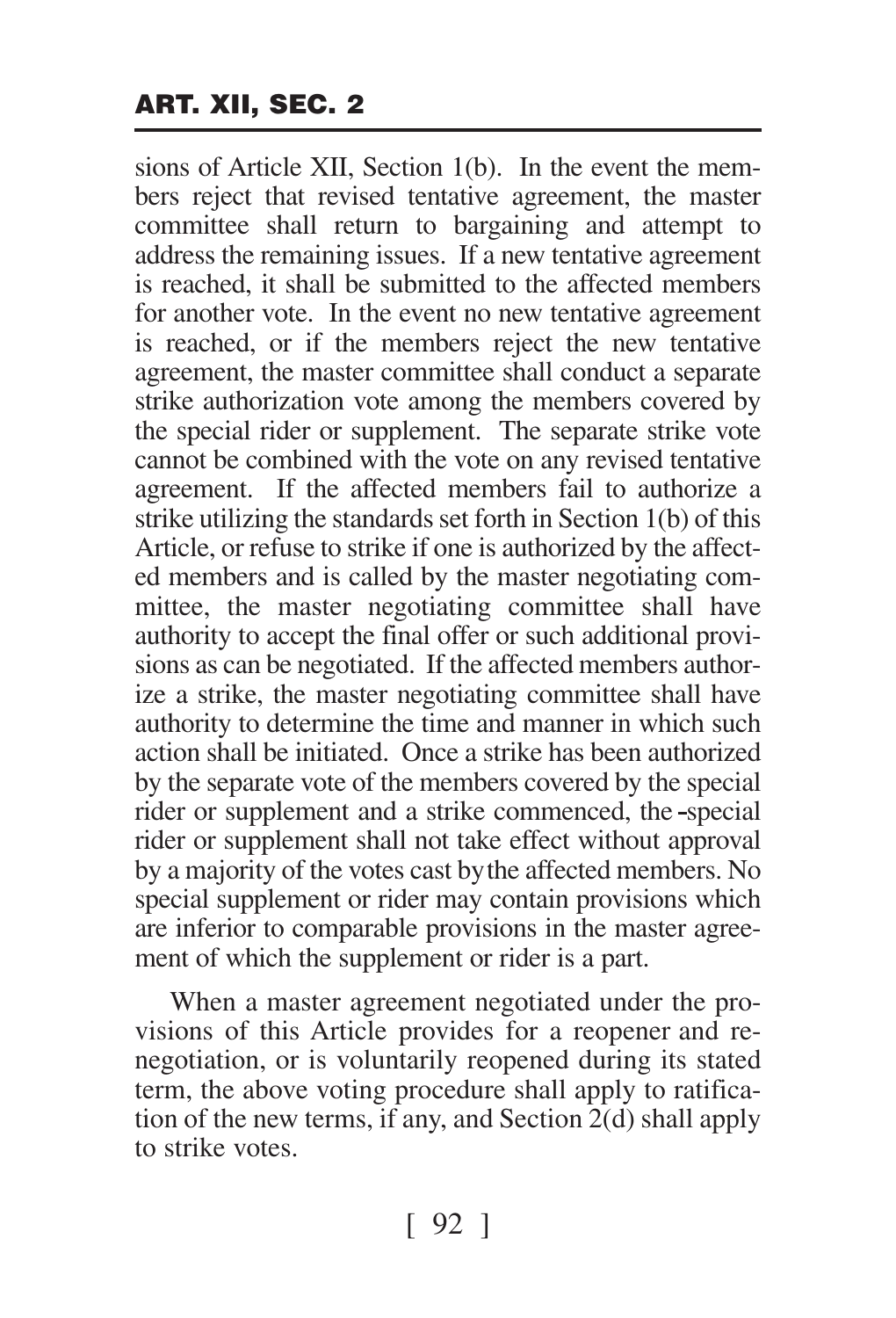If amendments to local or area supplements or riders to a master agreement are voluntarily negotiated during the term of such agreement, such amendments must be approved by a majority vote of the members involved and affected by the amendments, regardless of job classification, voting by secret ballot. Eligibility to vote shall be determined and directed by the subcommittee or committees which negotiated the rider or supplement or the master negotiating committee, subject to appeal to the General President. Such amendment or rider also must be approved in such manner as may be specified in the master agreement.

(c). In the event any Local Union, Trade Conference or Division, or Committee negotiates an agreement which involves, affects, or relates to operations of the employer or employers within the jurisdiction of other Local Unions, Trade Conferences or Divisions, or Committees, notice of intent to execute such agreement shall be given to the Trade Conferences or Divisions, Committees, or Local Unions involved in such other jurisdiction, who may, within ten (10) days thereafter, protest the application of such agreement in their area. Failure to file such protest after notice is given shall be considered a waiver of any objections to such agreement, but shall not be considered an acceptance of such agreement as a substitute for or in variance of, existing agreements to which the other Local Unions are parties.

In the event of protest, and if the parties cannot adjust the same, the matter shall be submitted to the General Executive Board for its determination, and no such agreement shall become finally effective as to such Local Unions until the determination by the General Executive Board.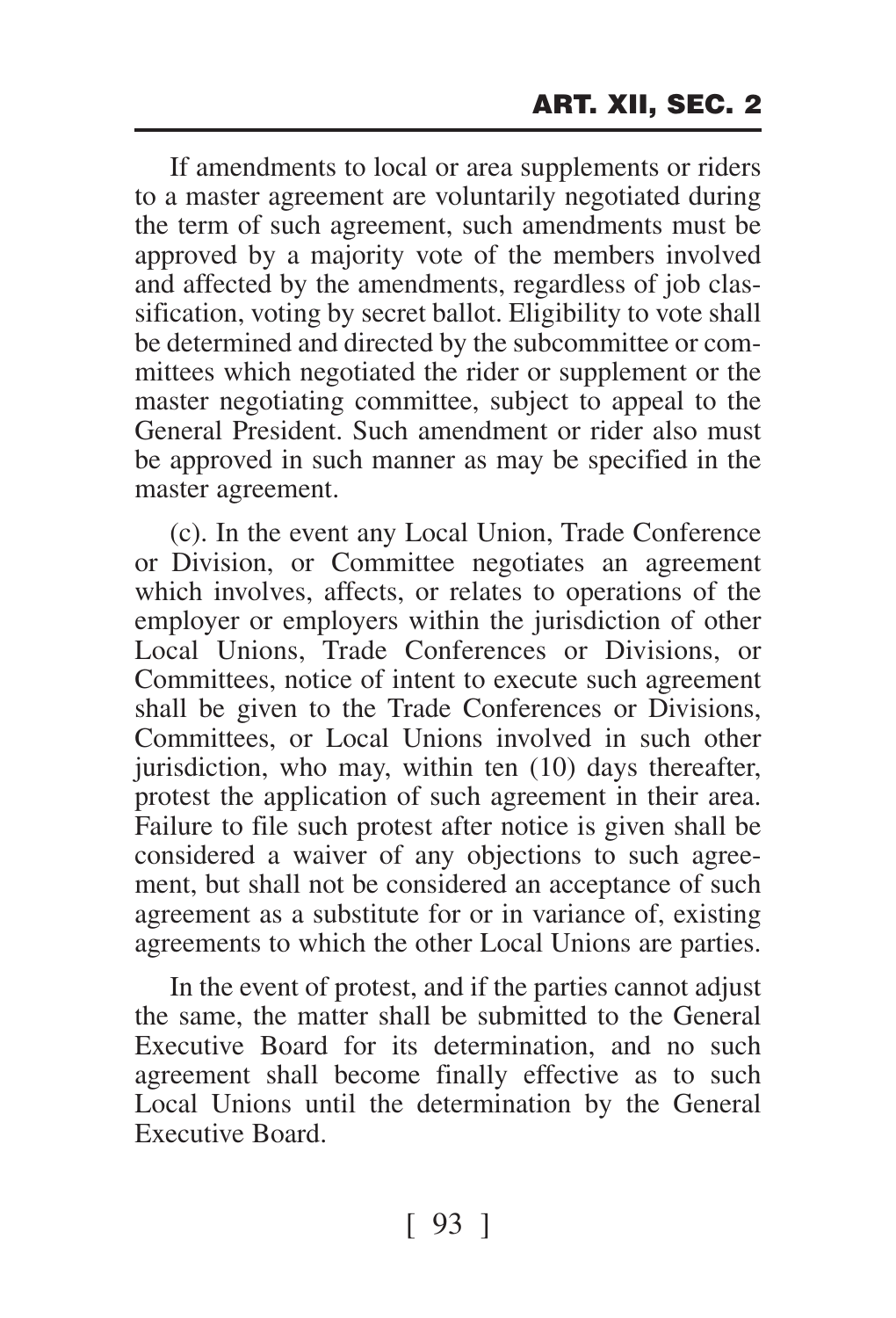All provisions of Section 2 (b) and (c) of this Article shall be equally applicable to company-wide negotiations and agreements negotiated on an area, multiemployer, multi-state, multi-area, or national basis.

(d). Those affiliates of the International Brotherhood of Teamsters which are named by the General President for such purpose, shall designate such number of representatives of such organizations as shall be established by the General President to comprise the negotiating committees which shall represent those affiliates and/or their constituent bodies in establishing the procedures for, and the negotiations of, master agreements, and for submission of such negotiated master agreements to the membership involved by the proposed agreement for approval or rejection, and to do all things necessary to implement the enforcement of such agreements and compliance by Local Unions with the provisions of this Article and the procedures established thereunder.

In circumstances where the General President deems it necessary, the General President shall have the authority to appoint the Union Chairperson of any joint arbitration and grievance panel provided for by master agreements, including any supplements, addenda, riders, and any other agreements established pursuant to and/or made part of any master agreement. In such circumstances, the General President, in his discretion, may consider recommendations for such positions made by Local Unions and other affiliates whose members are covered by any such agreement. The General President, as such and in his capacity as Chairperson of any national negotiating committee, is authorized to do all things necessary to implement this provision.

Local Unions and other affiliates with members cov-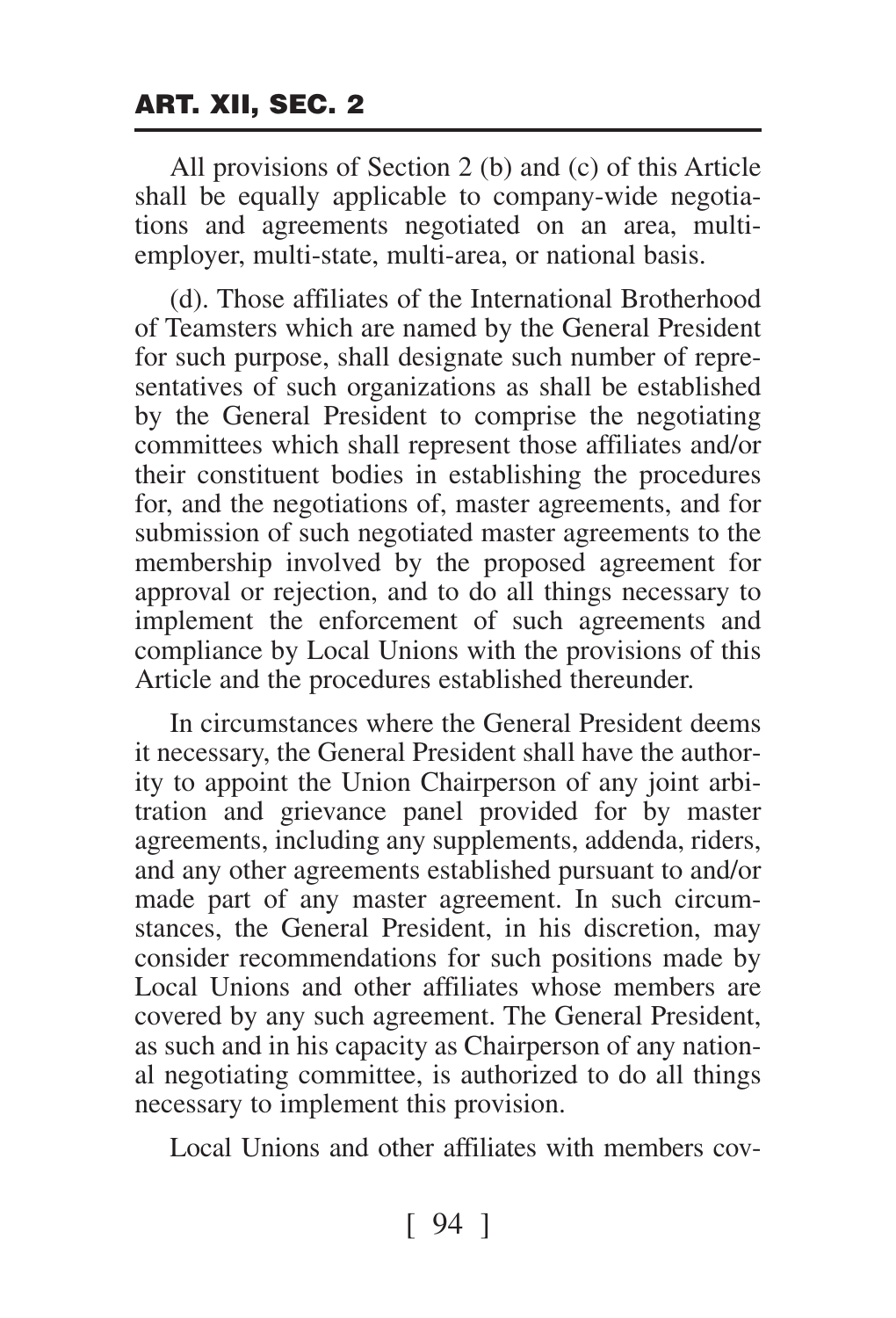ered by master and supplemental agreements may recommend representatives to the General President to consider for appointment to any negotiating committee constituted in connection with such agreements. The General President shall appoint the representatives to all committees that negotiate master and supplemental agreements, and shall appoint the Chairperson in circumstances where the General President deems it necessary.

Such negotiating committee may order, during negotiations, a secret ballot strike vote to be taken on such basis as it shall determine. Such vote shall be conducted in the manner as provided in accordance with this Section.

When in the judgment of the negotiating committee the involved employer has made a final offer of settlement, such negotiating committee shall have the authority, with the approval of the General Executive Board, to conduct agreement ratification votes and strike votes on such area, multi-area, multi-employer, national, company-wide, industry-wide, or Local Union basis as the committee shall determine, except that no such final offer shall be considered to be a contract offer subject to ratification by the membership until it has been reviewed by the Local Unions which are the bargaining representatives of the involved members. In the event a strike is authorized, the said committee shall have the authority, with the approval of the General Executive Board, to direct that the strike be conducted on such area, multiarea, multi-employer, national, company-wide, industrywide, Local Union, or such other selective basis as the committee shall determine. Results of ratification or rejection votes with respect to master agreements shall be determined by all involved voting members on a cumulative basis of all votes cast as follows:

[ 95 ]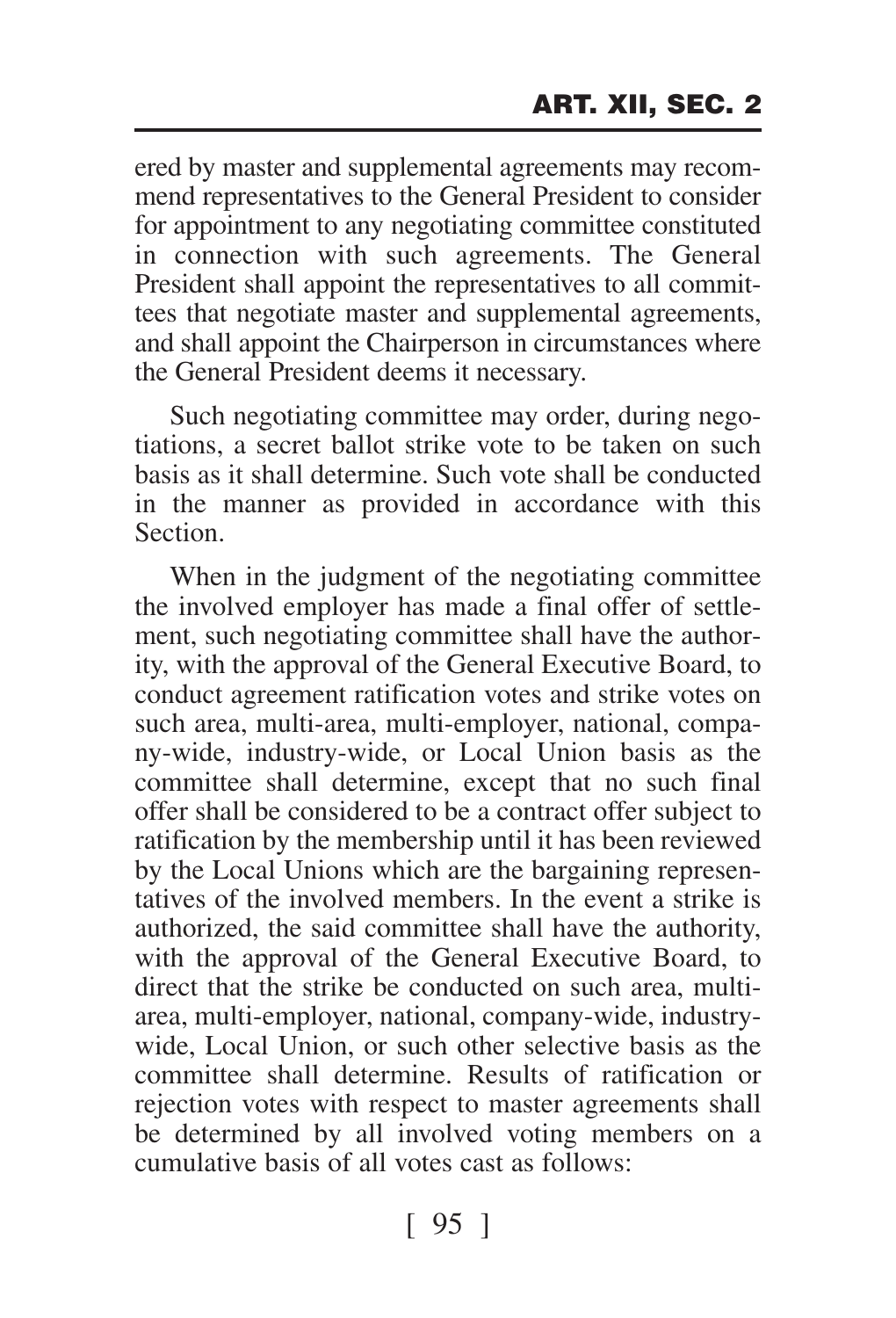(1) If at least one half of the members eligible to vote cast valid ballots then a cumulative majority of those voting in favor of the final offer shall result in acceptance of such offer; and a cumulative majority of those voting against acceptance of the final offer shall authorize a strike without any additional vote being necessary for such strike authorization. A tie vote shall be resolved as provided in Section 1(b)(l) of this Article.

(2) If less than half of the eligible members cast valid ballots, then a two-thirds (2/3) vote of those voting shall be required to reject such final offer and to authorize a strike. The failure of such membership to reject the final offer and to authorize a strike as herein provided shall require the negotiating committee to accept such final offer or such additional provisions as can be negotiated by it.

Once a strike is called, a contract thereafter may be accepted by a majority vote of the involved members voting either by secret ballot or by mail referendum as directed by the bargaining committee. Any question arising from the application or interpretation of this Section shall be decided by the General President, whose decision shall be final.

(e). If an employer whose employees are represented in, or affected by bargaining for a master agreement makes a proposal which, in the opinion of the negotiating committee, or its duly authorized subcommittee, is not acceptable because not reasonably consistent with, or such employer insists on terms and conditions which are unacceptably inferior to, the standards set forth in a master agreement already approved as a result of votes conducted under this Section among all involved employees, including that employer's own involved

[ 96 ]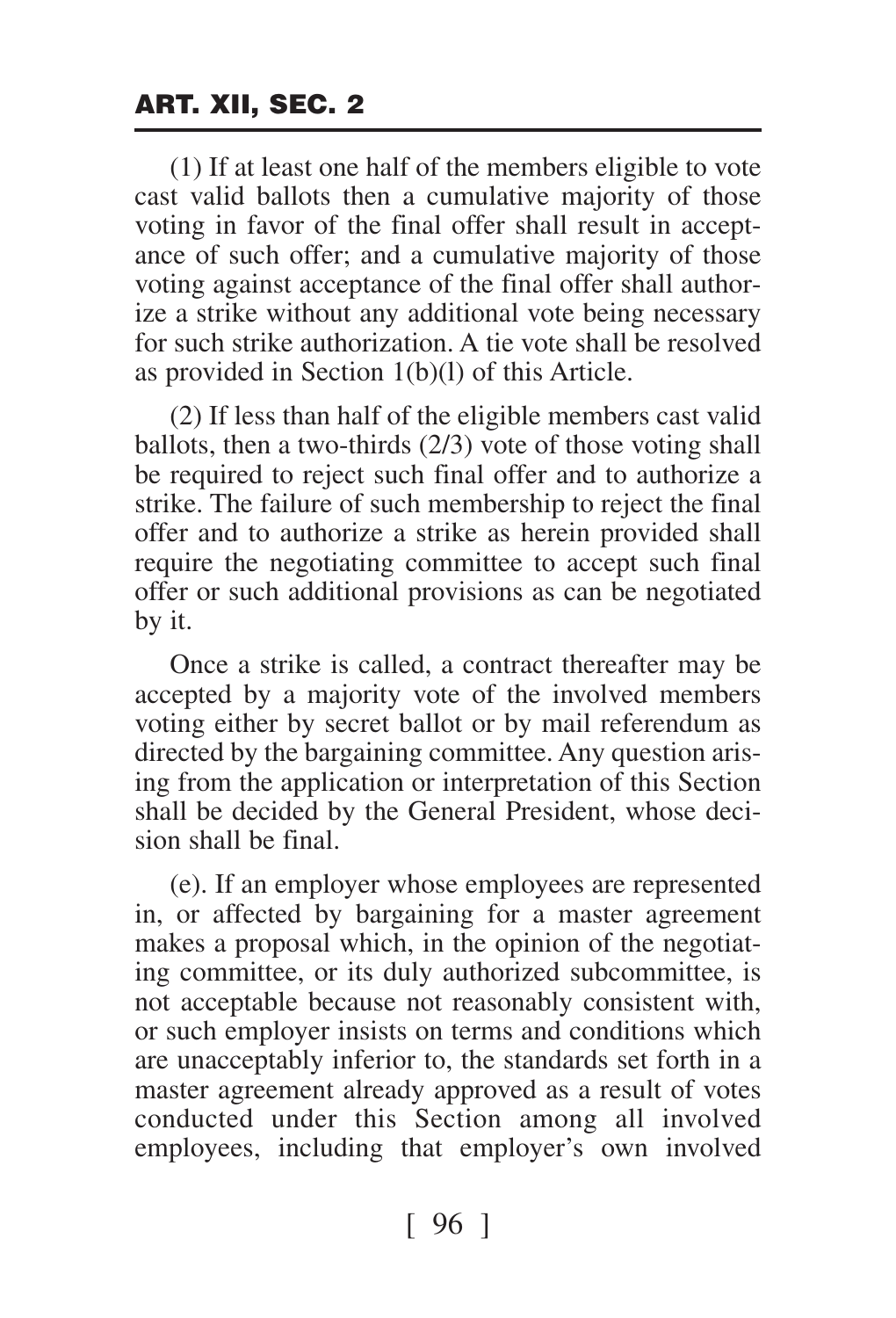employees, the negotiating committee, as agent of the Local Unions involved, may reject such proposal as contrary to the best interests of all involved employees. Such negotiating committee may, with the approval of the General Executive Board, authorize a strike of such employer's involved employees to maintain existing standards, attain approved standards, or to protest unfair labor practices of such employer, without any additional vote.

Strike votes shall not be required in any case where a collective bargaining agreement then in existence authorizes such strike for the purpose of enforcing the terms of such agreement. Nor shall a strike vote be required in support of demands that an employer agree to the terms and conditions of an agreement already negotiated and approved on a state, multi-state, multiemployer, national, company-wide, or area basis of which unit such employer is a member. In such case, the negotiating committee, subject to the approval of the General President, may call the strike in support of its position, and may also, with the approval of the General President, terminate such strike without a vote.

If it should appear to the negotiating committee that the process of ratifying by mail referendum ballot a final offer of settlement of a proposed master agreement involving more than one Local Union while a strike is in progress, which final offer carries a recommendation for acceptance by the negotiating committee, shall take a period of time which would impose unnecessary hardships on the strikers, the negotiating committee, with the approval of the General Executive Board, may direct the temporary suspension of such strike until the vote on acceptance or rejection is completed. If the final offer of settlement is rejected, the negotiating committee, with

[ 97 ]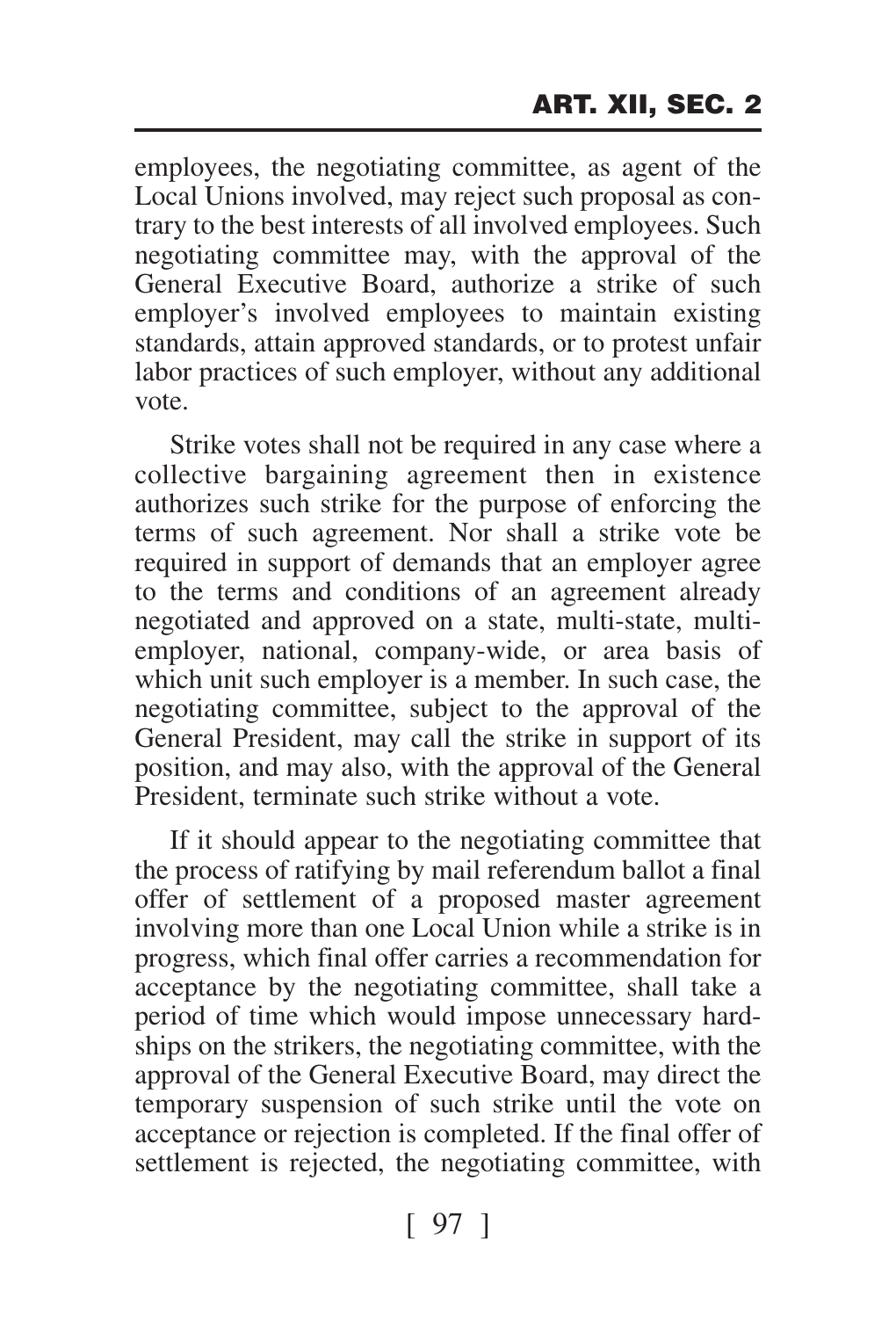the approval of the General Executive Board, may order the resumption of such strike without a vote.

The negotiating committee shall also have the authority, with the approval of the General Executive Board, to temporarily suspend or terminate a strike on such area, multi-area, multi-employer, company-wide, industrywide, national, Local Union, or such other selective basis as the Committee shall determine, without the vote of the involved employees and although no agreement may have been reached.

(f). The General President, with the approval of the General Executive Board, shall also have the authority to take the actions set forth in the above Sections 2 (d) and (e) when it shall appear to him that such action is necessary. If such action is taken by the General President, with the approval of the General Executive Board, it shall supersede any authority of the negotiating committee.

All employers negotiating agreements with multiunion, multi-state, area, multi-area or national conferences, trade divisions or committees established hereunder, or with subordinate bodies, shall be provided with a copy of this Article at the time negotiations are started so they will have notice of the approval necessary for a binding agreement.

Sections 2 and 3 of this Article shall be broadly interpreted to carry out the intent and purpose of permitting master negotiations and master agreements in any industry in which the International Brotherhood of Teamsters shall determine.

Section 3. An area, multi-area, national, multiemployer, company-wide, or industry-wide agreement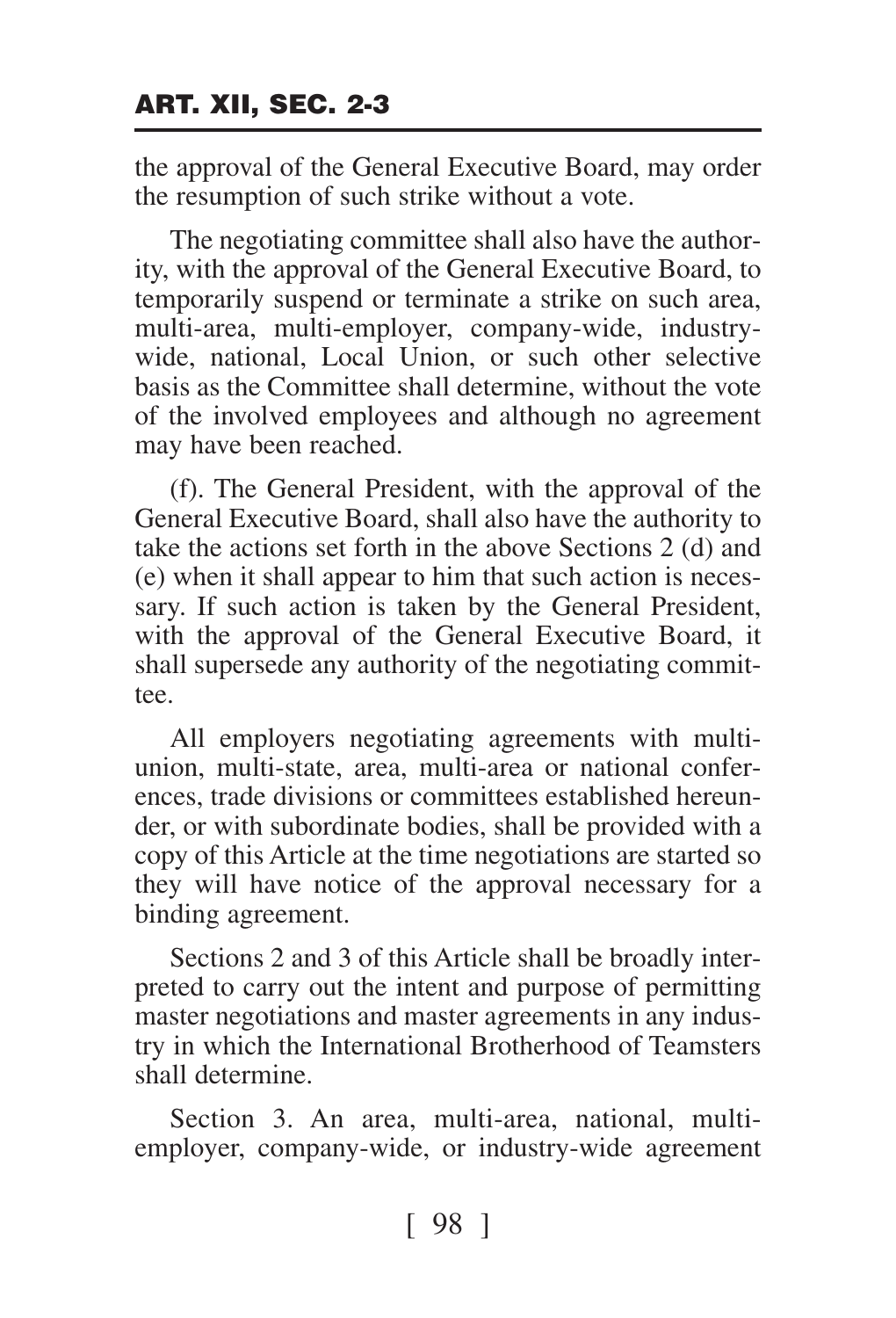covering members in the building and construction industry shall be ratified by majority vote of the Local Unions having and exercising jurisdiction over the work covered by the agreement, with designated representatives of said Local Unions casting the vote of their respective Local Unions. If a majority of the Local Unions voting through such representatives approves such agreement, it shall become binding and effective upon all Local Unions involved and their members. When in the judgment of a majority of the representatives of the involved Local Unions, an employer has made a final offer of settlement, such offer must be submitted to the representatives of the involved Local Unions and can be rejected by a majority of the representatives of the involved Local Unions voting or responding to a referendum mail ballot. Such a rejection shall constitute authorization for a strike.

Section 4. Prior to a Local Union becoming involved in a strike, boycott, lawsuit, or any serious difficulty, such Local Union shall immediately notify the Joint Council of which it is a member of any contemplated action, setting forth the action contemplated and the nature of the difficulty. The Joint Council shall then take steps to approve or disapprove such contemplated action. The Joint Council shall notify the General President of the steps it has taken in respect to such contemplated action. The General President is authorized to approve, disapprove, or modify the action of the Joint Council. Approval, disapproval, or modification of the action of the Joint Council, Local Union, or a master negotiating committee by the General President shall not operate to impose any liability on the International Union or its officers or to make them parties to any such action. The International Union does not assume any lia-

[ 99 ]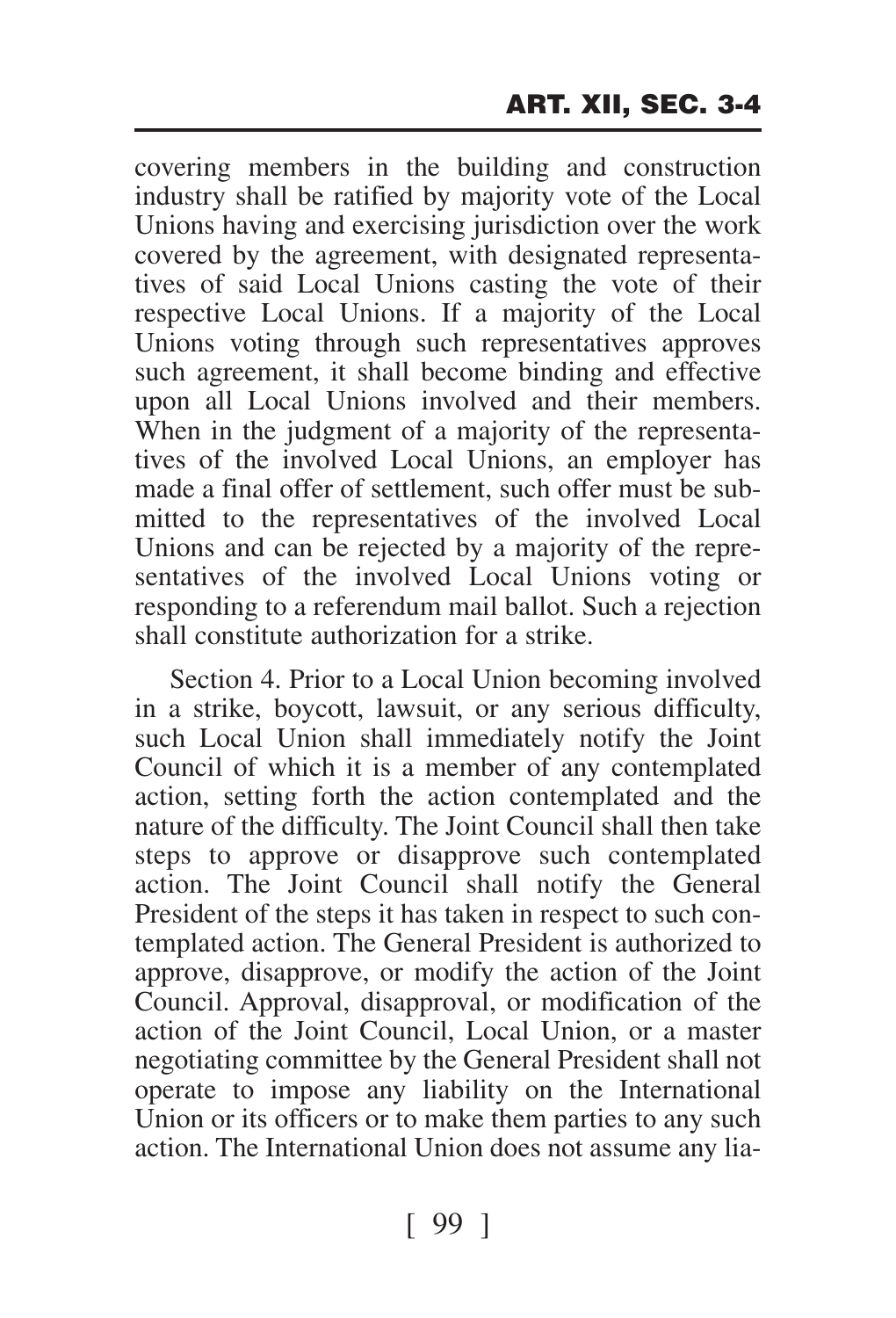bility of any nature to any person or persons simply by reason of such approval, disapproval, or modification. In taking any action under this Article the International Union is not required and does not undertake to inquire into or pass upon the legality of any strike, work stoppage, or lockout under contracts or applicable state, provincial, or federal law and assumes no responsibility in this respect.

Section 5. The General President and the General Secretary-Treasurer may expend any funds of the International Union in payment of any and all expenses and to provide such services of the International Union, without limitation, deemed by them, in their sole discretion, to be appropriate to accomplish the negotiation, administration, and enforcement of master agreements by the representatives of the affiliated organizations involved.

Section 6. The General Executive Board is empowered to amend, delete, or add to this Article if at any time it believes such action will be in the interests of the International Union or its subordinate bodies.

#### **Wage Scales and Approval Thereof**

Section 7. Two (2) copies of proposed collective bargaining agreements with a company in an industry in which there is an area standard established by pre-existing agreements, or amendments thereto, shall be submitted to the Joint Council for approval before submission to the employer. The Joint Council may also direct any affiliate to submit two (2) copies of any proposed collective bargaining agreement for review, under such condition as the Joint Council determines. If no Joint Council exists, proposals shall be submitted to the State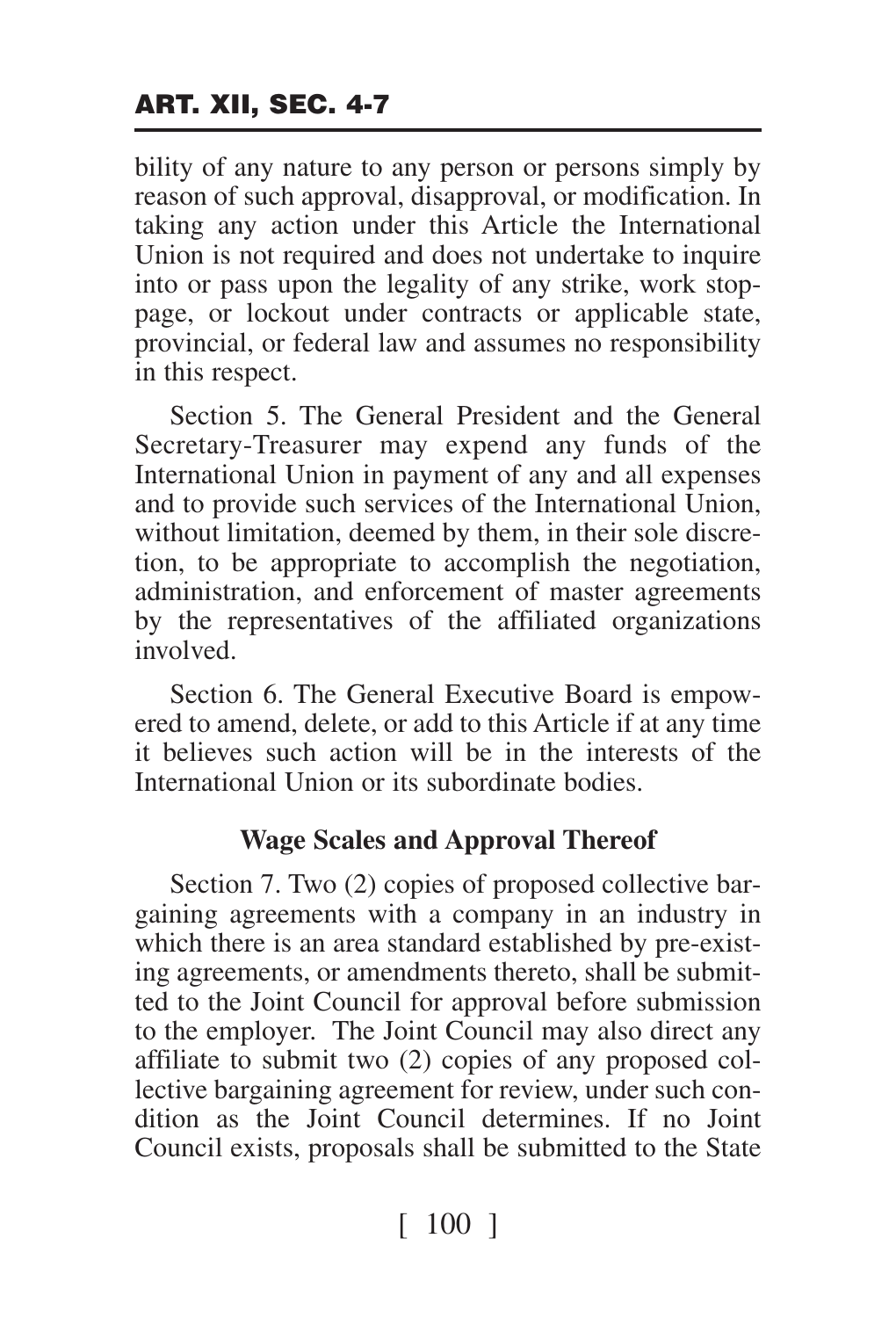Conferences for its approval. In those cases where the proposed agreement is for operations which are already subject to an area-wide agreement, or a prospective areawide agreement is already planned, the proposed agreement shall be submitted to the Director of the appropriate Trade Conference or Division for approval before submission to the employer.

Section 8. Subordinate bodies shall send to the Research Department of the International Union copies of all completed collective bargaining agreements, or amendments or extensions thereof, within sixty (60) days of execution together with a list of names and locations of employers and the number of employees covered by such agreements.

Each subordinate body shall, as of January 1 of each year, submit to the Research Department of the International Union a list of agreements in effect, showing the name of the employer or employers parties thereto, location or locations, and the expiration date.

Section 9. Approval or disapproval by the International Union, Trade Conference or Division, or Joint Council of wage scales or other agreements is not intended to impose any liability on such organization or its officers; and such organization and its officers do not assume any liability of any nature to any person or persons for such approval or disapproval.

Section 10. In such instances where the General Executive Board receives information of the proposed execution of an agreement which affects the interests of either the members involved or any other members of the International Union by providing working conditions or earnings less than those prevailing in the area, it shall have the power to hold a hearing on such matters and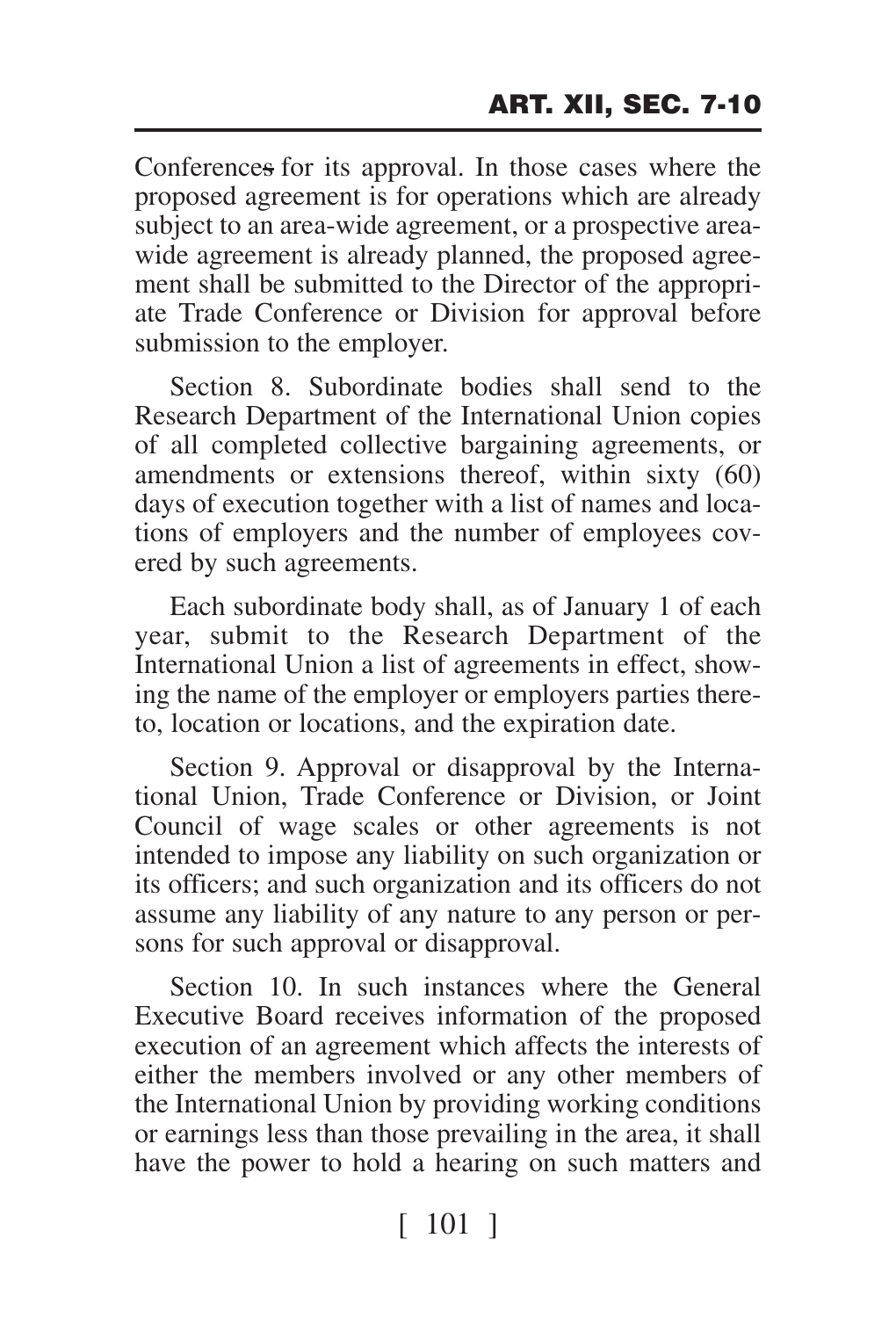may, by a majority vote, direct the subordinate body to refrain from executing such agreement, and in such circumstances no proposed agreements shall become valid and binding unless specifically approved by the General Executive Board. When such action is contemplated or taken, the employers involved shall be promptly notified of the necessity of specific approval by the General Executive Board before the agreement involved may become valid and binding.

The General Executive Board shall also have the power to take such disciplinary action as it deems necessary, after proper notice according to this Constitution, against either the Local Union or its officers, including without limitation, the imposition of a trusteeship or a transfer of the Local Union's jurisdiction, in those cases where it finds that a subordinate body or its representatives have without cause executed agreements which adversely affect members of this International Union.

Section 11. The provisions of this Constitution requiring ratification votes of collective bargaining agreements shall not apply in situations involving purchases, acquisitions, transfers, or mergers where modifications in the surviving collective bargaining agreement are made by the negotiating committee for the transitional phase of the transaction, not to exceed the balance of the term of the surviving collective bargaining agreement, in order to accommodate the integration of operations brought about by the purchase, acquisition, transfer, or merger.

# **Payment of Benefits**

Section 12. The General Executive Board shall have the power to pay out the entire treasury of the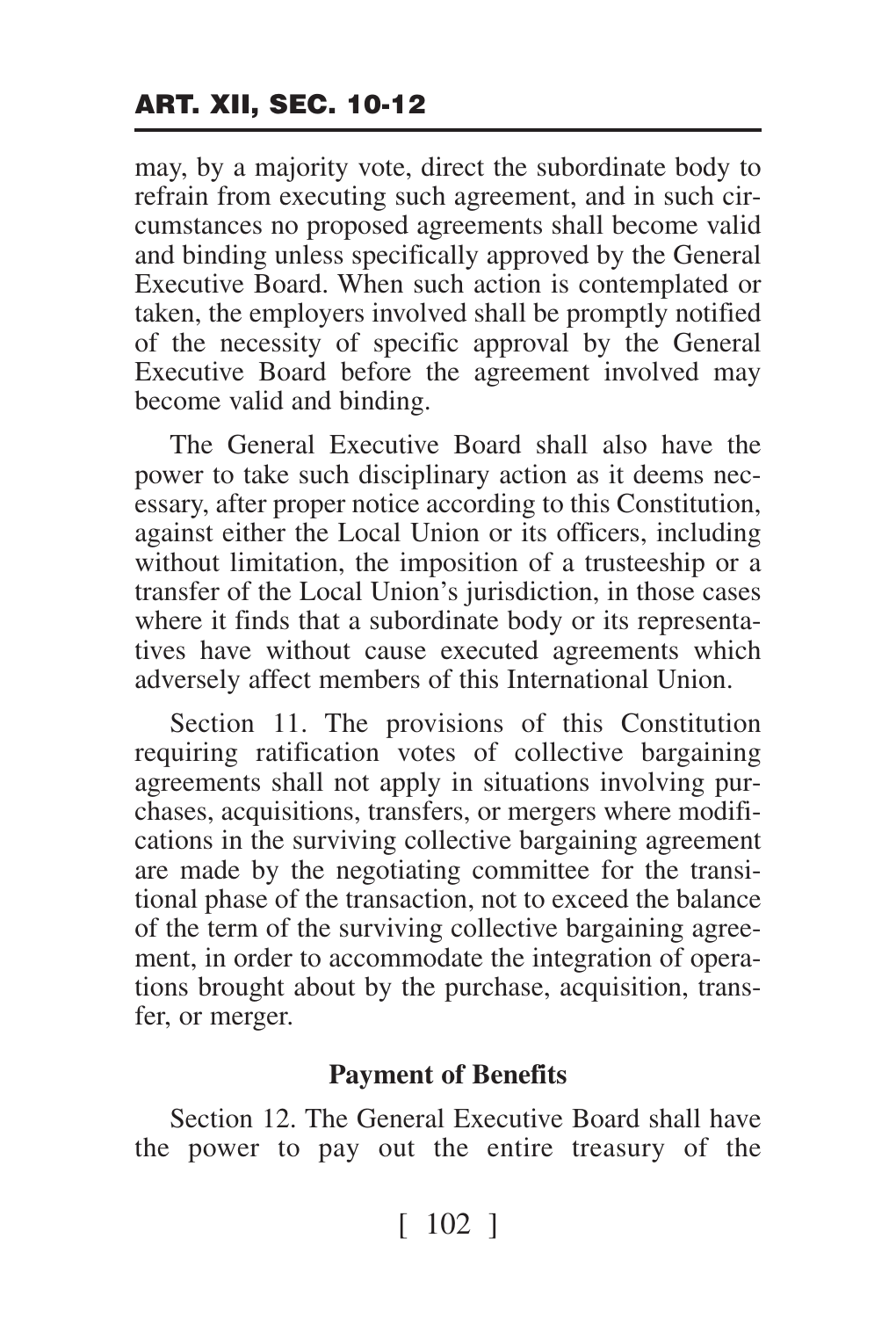International Union to a Local Union that is on strike where the General Executive Board has recognized the strike as one properly subject to the payment of the constitutional benefits provided for herein.

## **Approval of General Executive Board**

Section 13. Any Local Union going out on strike without prior recognition thereof by the General Executive Board (or by the General President or his authorized representative where less than two hundred (200) employees are involved) as being a strike properly subject to the payment of out-of-work benefits, under the provisions of this Constitution, may be denied financial benefits from the International Union provided for by this Constitution.

### **Out-of-Work Benefits**

Section 14(a). There shall be established a dedicated Strike and Defense Fund, assets of which shall be utilized to support members engaged in collective action to obtain recognition, obtain and/or protect wages and benefits through the negotiation of collective agreements, enforce collective bargaining agreements, and/or members who have been locked out by their employers. Fifteen percent (15%) of the annual per capita tax paid in accordance with Article X, Section 3(b), excluding the amount of per capita tax paid on members in Teamsters Canada and members employed in the public sector who do not have the legal right to strike, shall be transferred to the Strike and Defense Fund. The General Secretary-Treasurer shall adopt procedures for maintaining and administering the separate Strike and Defense Fund, subject to the approval of the General Executive Board.

Out-of-work benefits in strikes recognized as proper-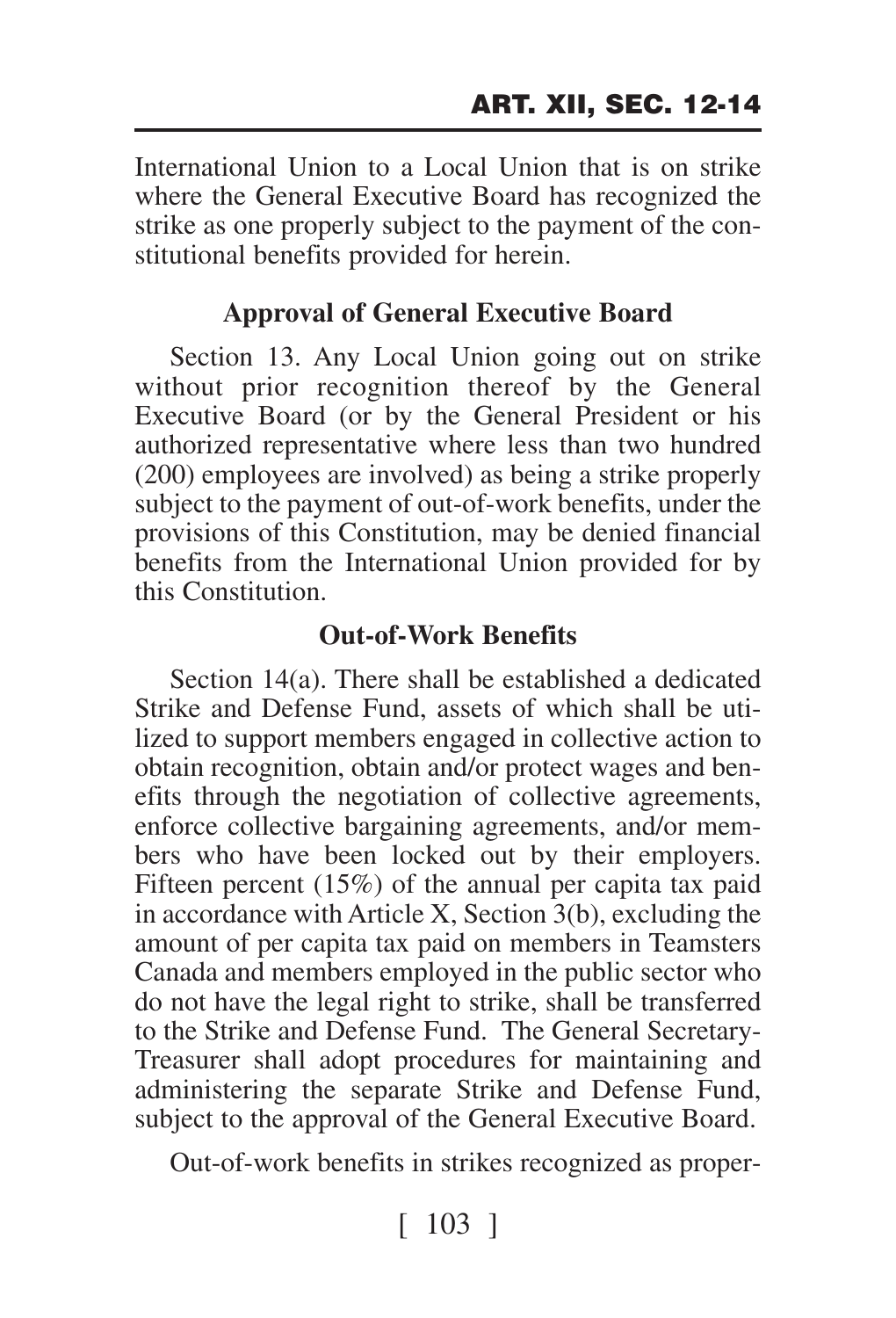ly subject to the payment of out-of-work benefits or relief in cases of lockouts, etc., shall be paid to all members not in arrears for dues in excess of one (1) month and otherwise in good standing, who are members of a Local Union not more than one (1) month in arrears in per capita tax, at the rate of four (4) times the dues rate upon which per capita tax is calculated, with a minimum benefit of seventy-five dollars (\$75.00) per week. Such out-of-work benefits will be payable at the end of the second (2nd) week of the strike or lockout; but in no case shall a fraction of a week's out-of-work benefits be allowed nor the first (1st) week of a strike or lockout be paid for; provided, that in the last week of a strike the first four (4) days or more of such strike shall be considered a week. A dues arrearage of not more than one (1) month, and current dues shall be deducted from the first (1st) payment of benefits and fully credited to the member or members so in arrears so as to maintain such member or members in good standing and preserve his or their rights, if any, to financial benefits. All eligible members shall be entitled to the out-of-work benefits provided for herein for such a period of time as the General Executive Board shall determine.

(b). A Local Union may adopt a Bylaw provision reducing the monthly dues of a member who is on strike for two (2) weeks or more during a calendar month. In no event may the dues be reduced below the minimum dues being paid to the Local Union.

(c). The provisions of Sections 14, 15, 16, and 17 of this Article shall not be applicable to strikes or lockouts in Canada. Members of  $\hat{C}$ anadian affiliates shall receive out-of-work benefits as provided in Article XXVI of the Constitution and Article VII of the Bylaws of Teamsters Canada.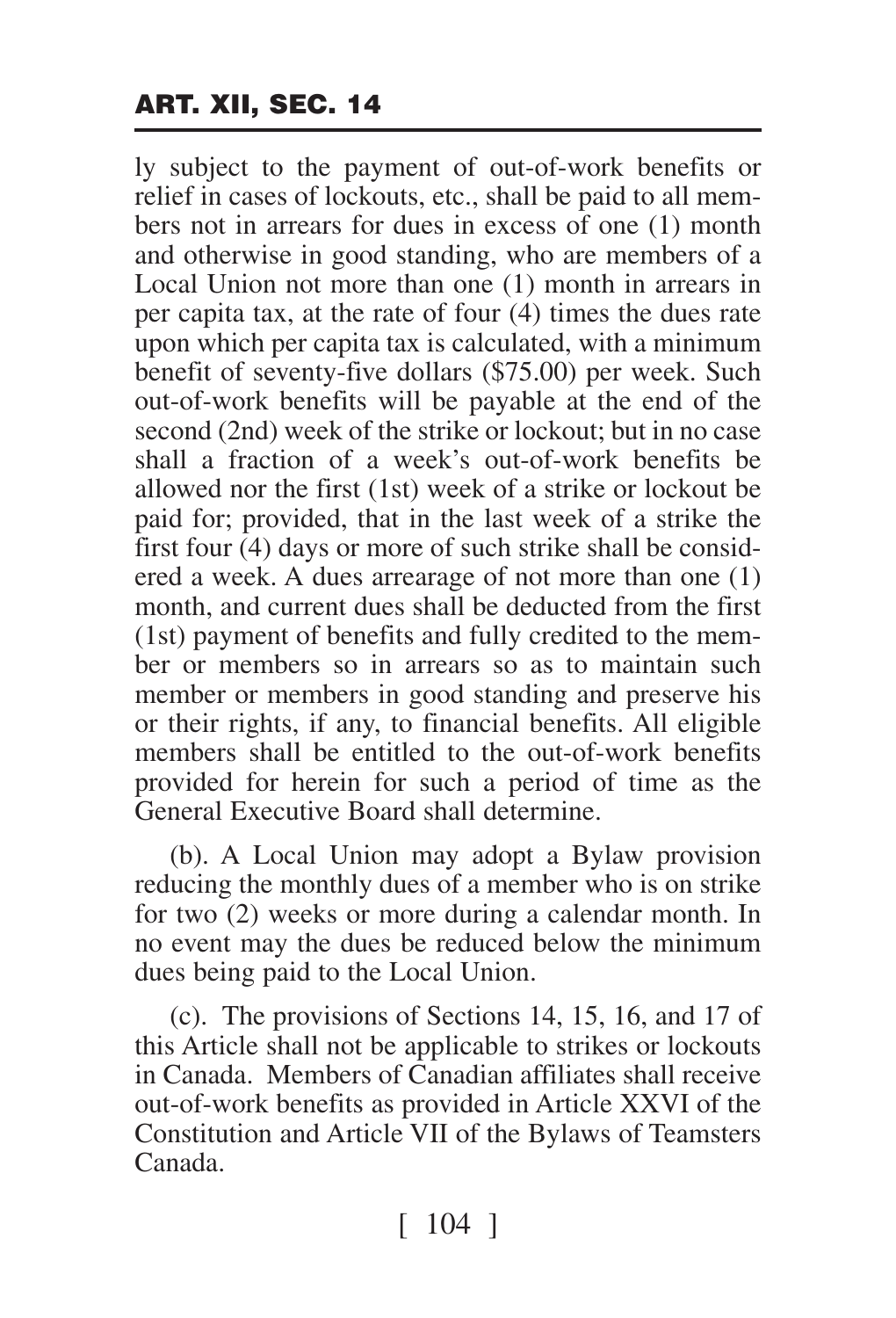#### **Requirement for Payment of Out-of-Work Benefits**

Section 15 (a). No Local Union shall receive benefits from the International Union unless the Local Union has been six (6) months in good standing; provided, that Local Unions chartered for a period of six (6) months or less prior to applying for benefits must have been in continuous good standing from the time of their chartering in order to be eligible for benefits. Benefits shall be paid to all other member employees of the primary employer at all terminals or places of employment of the primary employer involved if such member employees shall have become unemployed as a direct result of a strike involving other Teamster member employees which strike has been approved pursuant to Section 13, and benefits shall also be paid to member employees of an exclusive Contract Hauler employer if such member employees shall have become unemployed as a direct result of a strike involving other Teamster member employees of customers of the exclusive Contract Hauler; provided, the General Executive Board or the General President was advised of the possibility that such member employees might become unemployed as a direct result of such a strike, and provided further, the General Executive Board or the General President shall have approved the payment of benefits to such member employees at the time of approving the request for benefits. The General Secretary-Treasurer may at his discretion disburse benefit payments through a representative designated by him.

(b). A Local Union more than one (1) month in arrears for per capita tax or any other obligation payable to the International Union, Joint Council, Local Union, or any other subordinate body, shall not be entitled to benefits; and should a Local Union become three (3)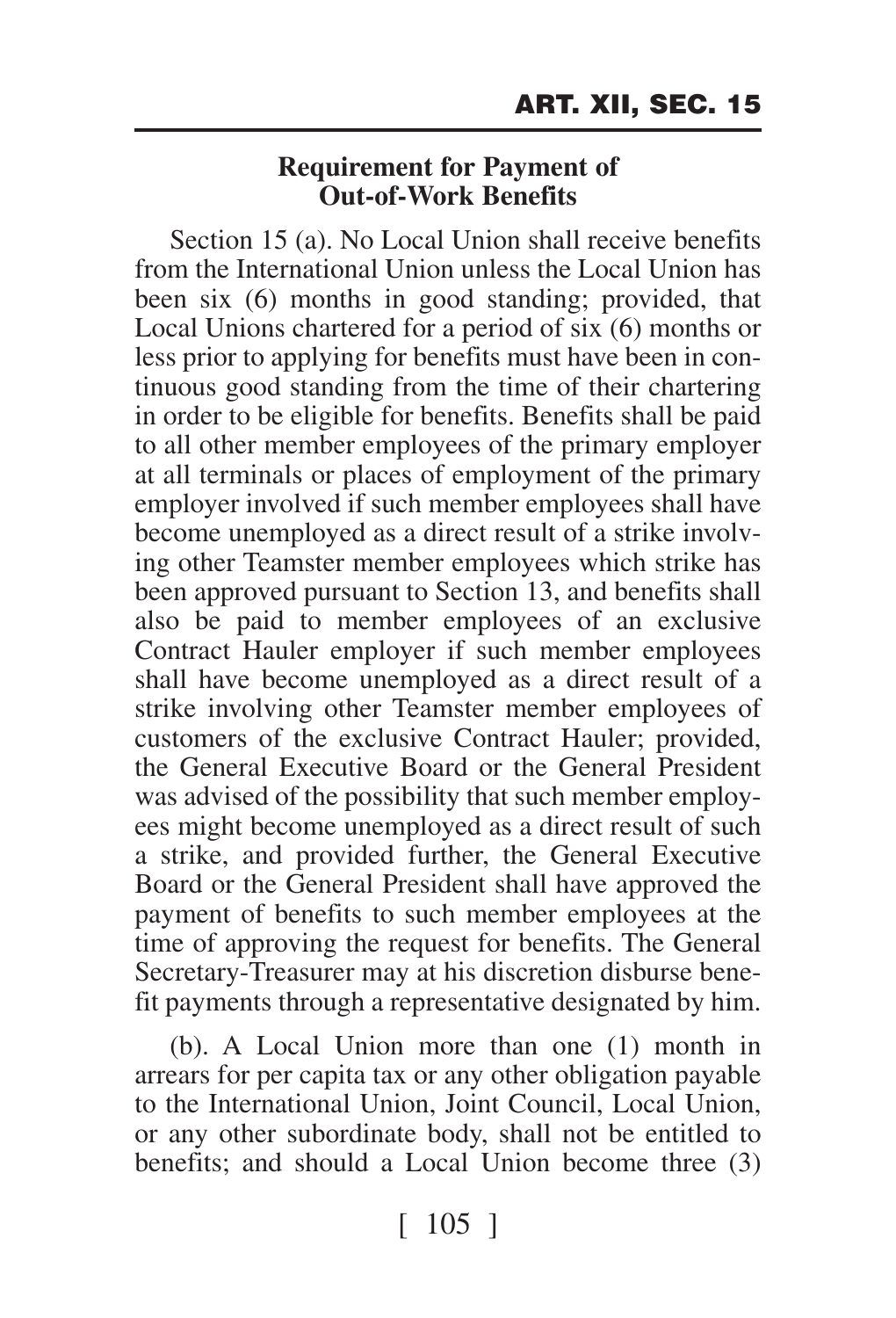months in arrears for per capita tax, or any other obligation as above set forth, it shall stand suspended and shall not be entitled to benefits for three (3) months after all arrears have been paid.

(c). No member of a Local Union on strike shall be entitled to weekly benefits unless he reports to the proper officers of the Local Union or International Union as prescribed by the Executive Board, and no member who shall receive a week's work (three (3) days to be considered a week) shall receive benefits. Any member refusing to work for an employer considered fair, while on strike, shall be debarred from all benefits.

(d). Notwithstanding the provisions of this Constitution, the General Executive Board (or the General President if less than two hundred (200) employees are involved) may authorize the payment of out-of-work benefits in any case where it determines that such payment is in the best interest of the International Union.

(e). Notwithstanding the provisions of this Constitution, out-of-work benefits may be paid to employees who have designated the International Union or a subordinate body as their collective bargaining agent in connection with organizing campaigns, even though the employees have not yet become members; subject, however, to the condition that there is otherwise full compliance with all other applicable provisions of the International Constitution concerning the payment of out-of-work benefits. Any out-of-work benefits paid under this subsection shall be paid at a minimum rate of seventy-five dollars (\$75.00) per week.

(f). Prior to submission to the International Union, all requests for the approval of out-of-work benefits shall be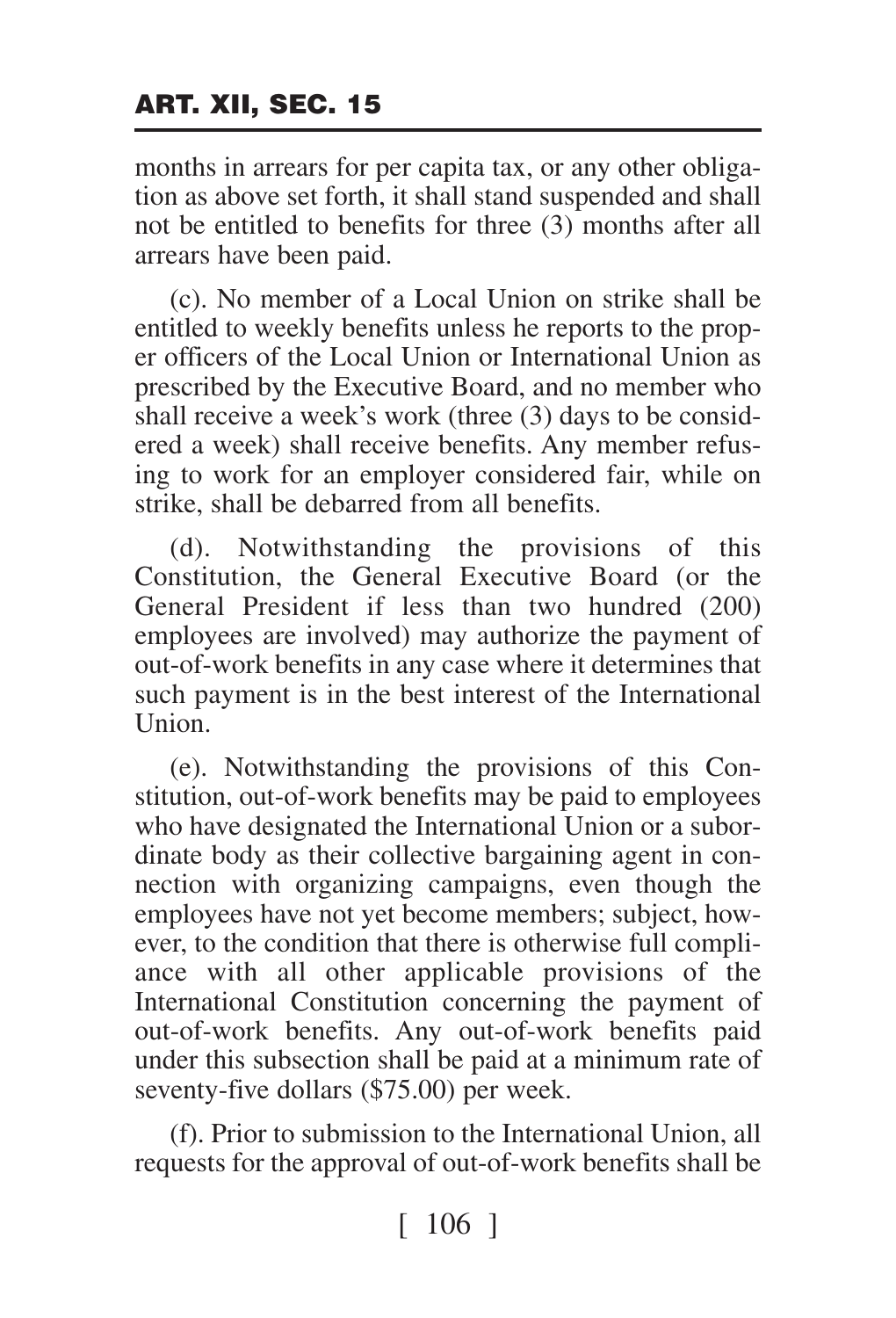submitted to the appropriate Joint Council, and the appropriate International Vice President or International Trustee for their recommendation as to whether the request should be approved or disapproved. The recommendations of the Joint Council and International Vice President or International Trustee shall not be binding upon the General Executive Board, nor shall such recommendations be binding upon the General President in situations in which less than two hundred (200) employees are involved.

#### **Reports**

Section 16(a). Concurrent with the request for approval of benefits in the event of strike or lockout, the Local Union Secretary-Treasurer shall send to the General Secretary-Treasurer a list of all members that the Local Union has determined will be eligible for the first week's benefits.

(b). The Local Union Secretary-Treasurer shall immediately notify the General Secretary-Treasurer of the beginning date of strike or lockout. The General Secretary-Treasurer shall, on or about the end of the second (2nd) week and each succeeding week of strike or lockout, forward to the Local Union Secretary-Treasurer or his deputy a check covering a sufficient amount to pay each week's benefits, and he shall also furnish the Local Union with sheets in duplicate, listing all members declared eligible by the Local Union Secretary-Treasurer.

(c). The Local Union Secretary-Treasurer or deputy shall require each member to sign on the provided list for the amount he has received and shall then forward the original copy of the executed list to the General Secretary-Treasurer, retaining a carbon copy of the same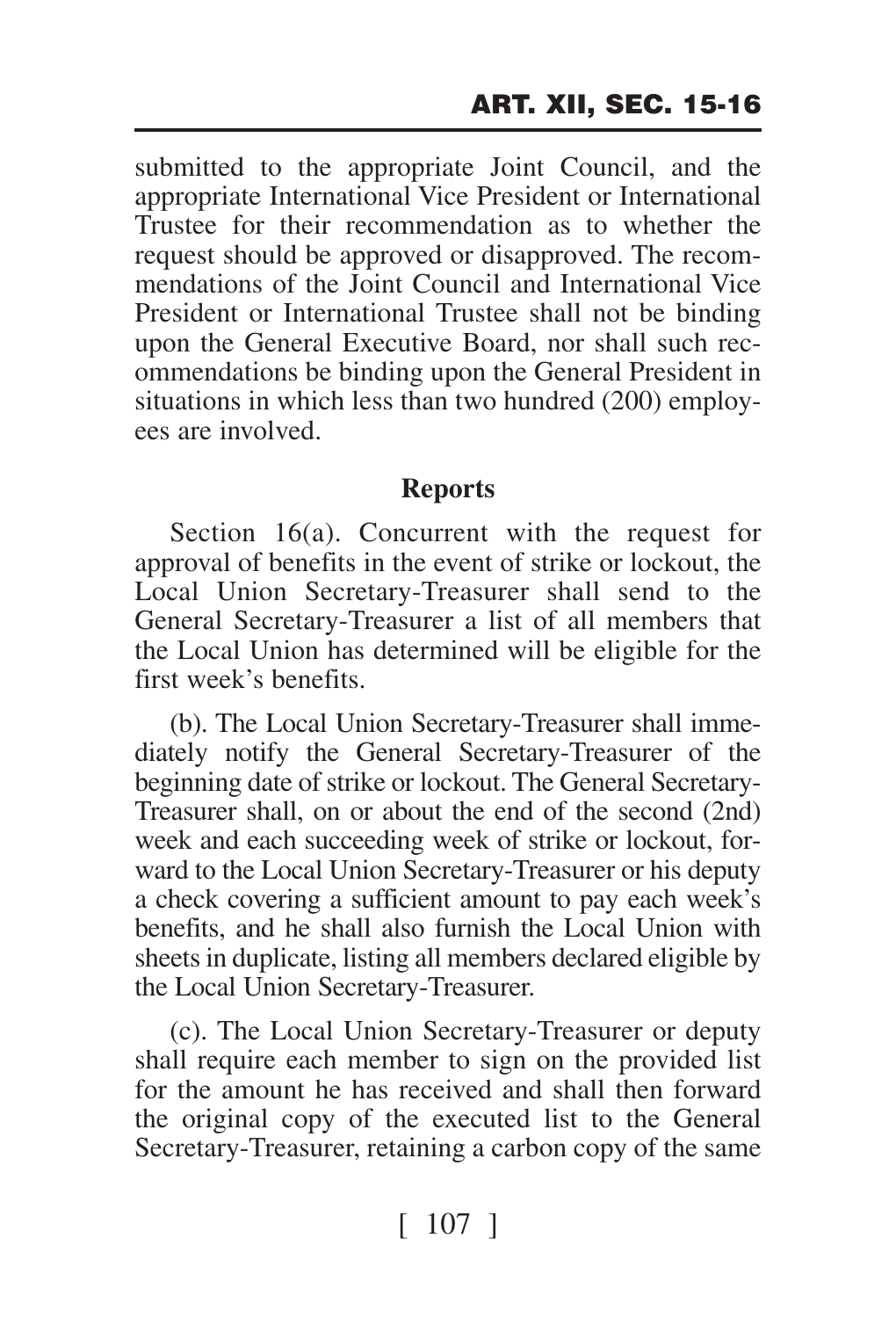in the Local Union's files. Any additions to or deletions from the original list of persons eligible for benefits for the next week shall be separately submitted.

(d). Receipt of properly executed lists in due time at the office of the General Secretary-Treasurer shall be an obligation of the Local Union, and subsequent payment to the Local Union by the International Union shall be contingent thereon.

(e). The Local Union Secretary-Treasurer shall immediately notify the General Secretary-Treasurer of the termination date of strike or lockout.

(f). Failure on the part of any Local Union to comply with the requirements set forth in this Section will be sufficient cause for discontinuance of payment of benefits to a Local Union.

(g). If at any time during or after a strike the General Secretary-Treasurer determines that out-of-work benefits have been distributed in a manner inconsistent with the procedures established in this Article, the Local Union shall be liable for the return of any improperly distributed benefits to the International Union.

## **Termination of Benefits**

Section 17. The General President with the concurrent approval of three-fourths (3/4) of the General Executive Board, and after having given the subordinate body the right to appear before, or make a written submission to, the General Executive Board before action is taken, shall have the power to terminate the financial aid of the International Union when satisfied upon facts and information in their possession that the support of a strike or lockout should cease.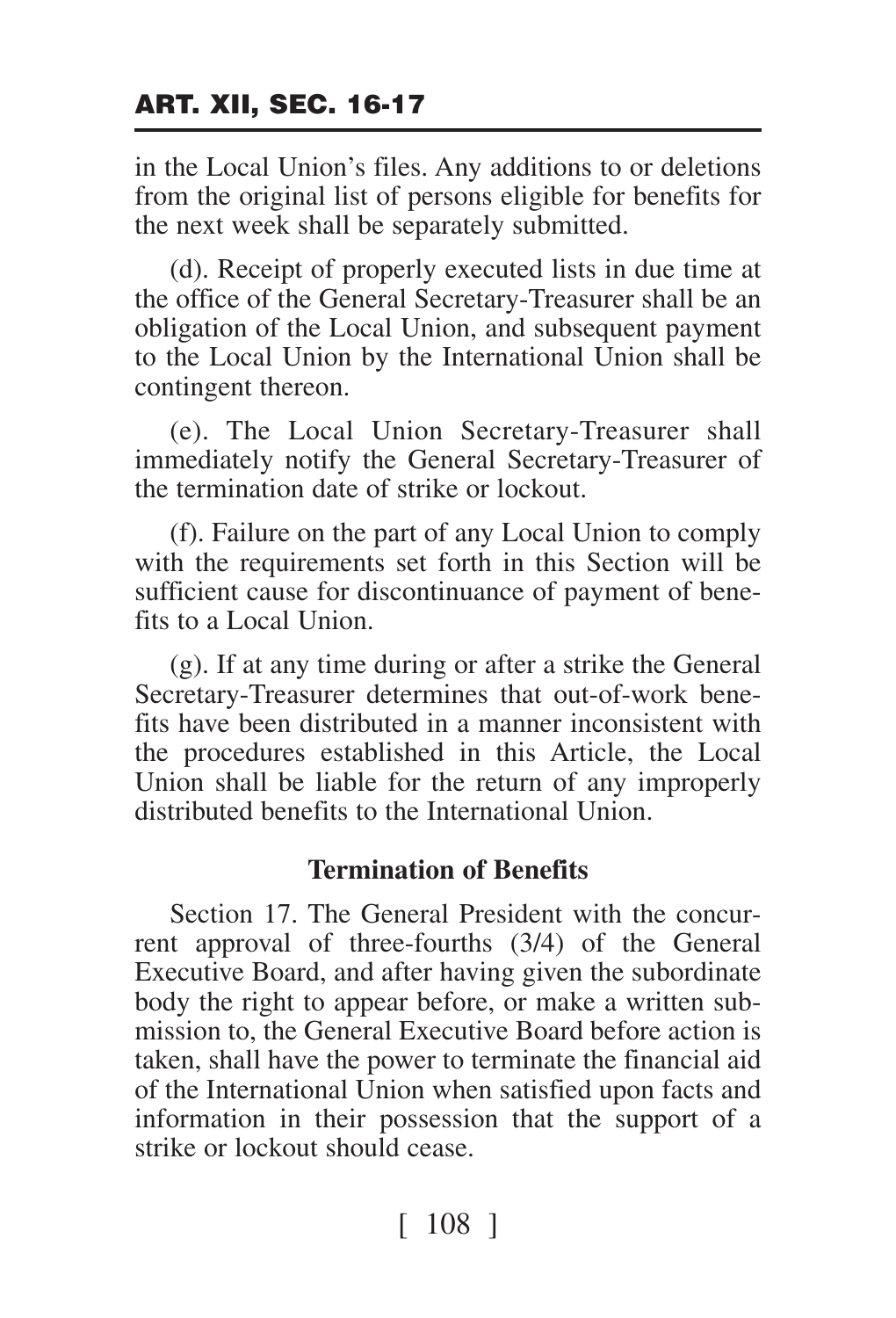#### **Return of Unused Funds**

Section 18. All moneys from the International Union remaining unused by the Local Union at the close of the strike or lockout shall be returned at once to the General Secretary-Treasurer.

### **Lockout**

Section 19. Among other circumstances, a declaration on the part of an employer, or a combination of employers, to the effect that their employees must cease their connection with the International Union or cease work, shall be deemed a lockout. Also a lockout shall be deemed to exist when an employer refuses to permit his employees to continue at work unless such employees agree to a substantial and material breach of an existing agreement or refuses to permit work with or without stated reasons or conditions. In case a lockout is reported to the International Union, the General President, subject to the right of the Local Unions involved to appeal to the General Executive Board, shall have the authority to make a ruling on whether the difficulty is a bona fide lockout. In the event of a lockout, out-of-work benefits shall be paid under the same terms and conditions as set forth in Article XII, Section 14, excepting that neither strike votes nor prior notice to the International Union shall be required as a condition of eligibility and such out-of-work benefits shall be payable at the end of the second week of the lockout. Out-of-work benefits shall be paid to all other employees of the primary employer at all terminals or places of employment of the primary employer if such member employees shall have become unemployed as a direct result of a lockout, as defined in this Section, directed against other Teamster member employees of the primary employer. Out-of-work benefits shall also be paid to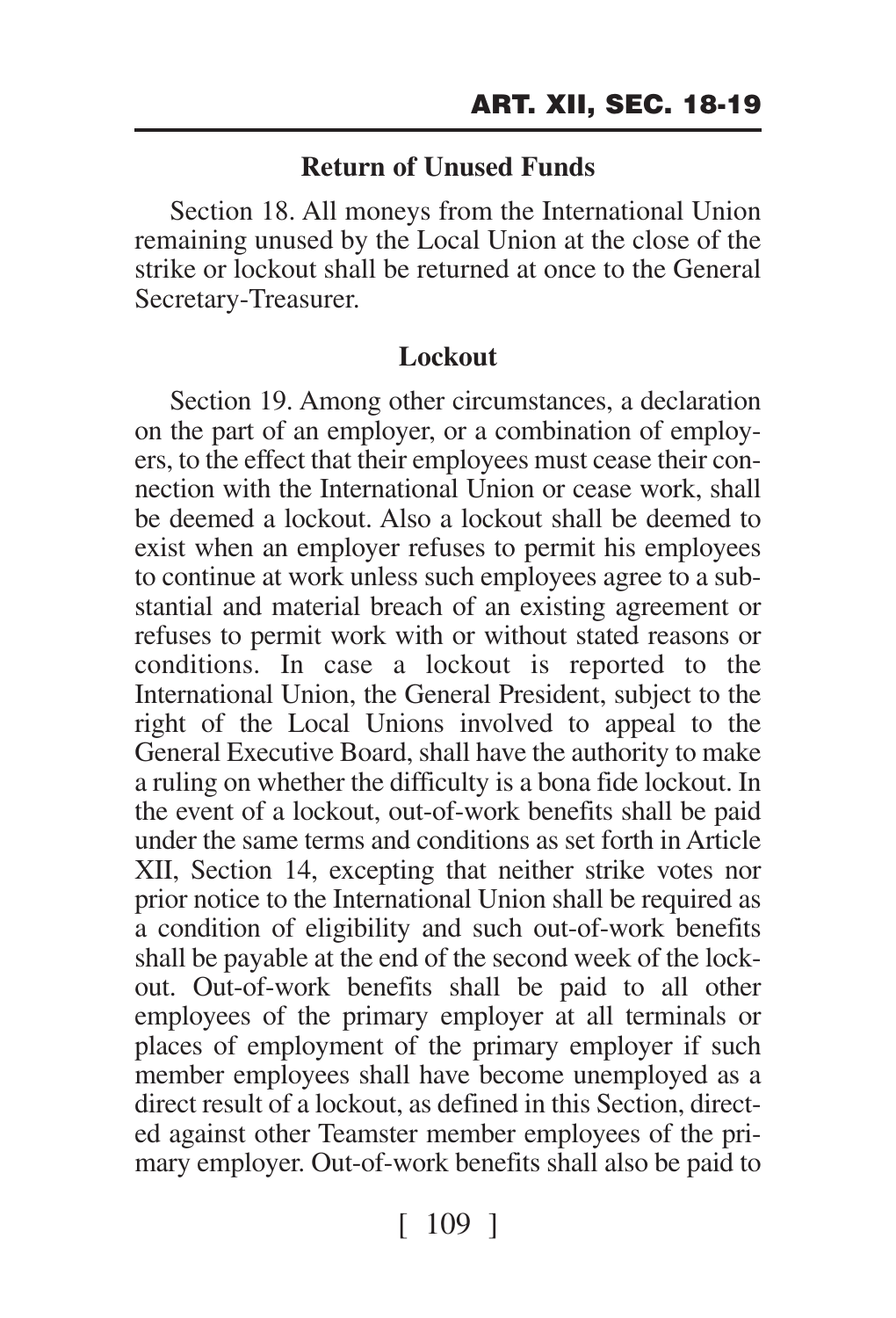the employees of an exclusive Contract Hauler employer if such member employees shall have become unemployed as a result of a lockout, as defined in this Section, directed against any other Teamster member employees of customers of the exclusive Contract Hauler.

Section 20. Nothing herein contained concerning the manner of calling strikes or concerning the legality of strikes for the purpose of obtaining the payment of International Union out-of-work benefits shall affect the legality of the strike in respect to the employer against whom the Local Union instituted such strike; nor shall any provision contained herein concerning strike recognition for payment of out-of-work benefits be intended to constitute the International Union a party to such strike or lockout.

In approving the payment of out-of-work benefits under any section of this Article XII the International Union is not required and does not undertake to inquire into, or pass upon, the legality of any strike, work stoppage, or lockout under contracts or applicable state, provincial, or federal law and assumes no responsibility in this respect.

## **Disputes Over Jurisdiction**

Section 21. Where two (2) or more Local Unions are in dispute concerning jurisdiction, there shall be no work stoppage of the involved operation, but such controversy shall be submitted for determination to the Joint Council Executive Board. The Joint Council Executive Board shall conduct a hearing into any jurisdictional dispute in accordance with the provisions of Article XIX of this Constitution. If any party to such dispute is aggrieved by the decision of the Joint Council Executive Board, it may appeal to the General President for the appointment of a special committee which in his discretion he may appoint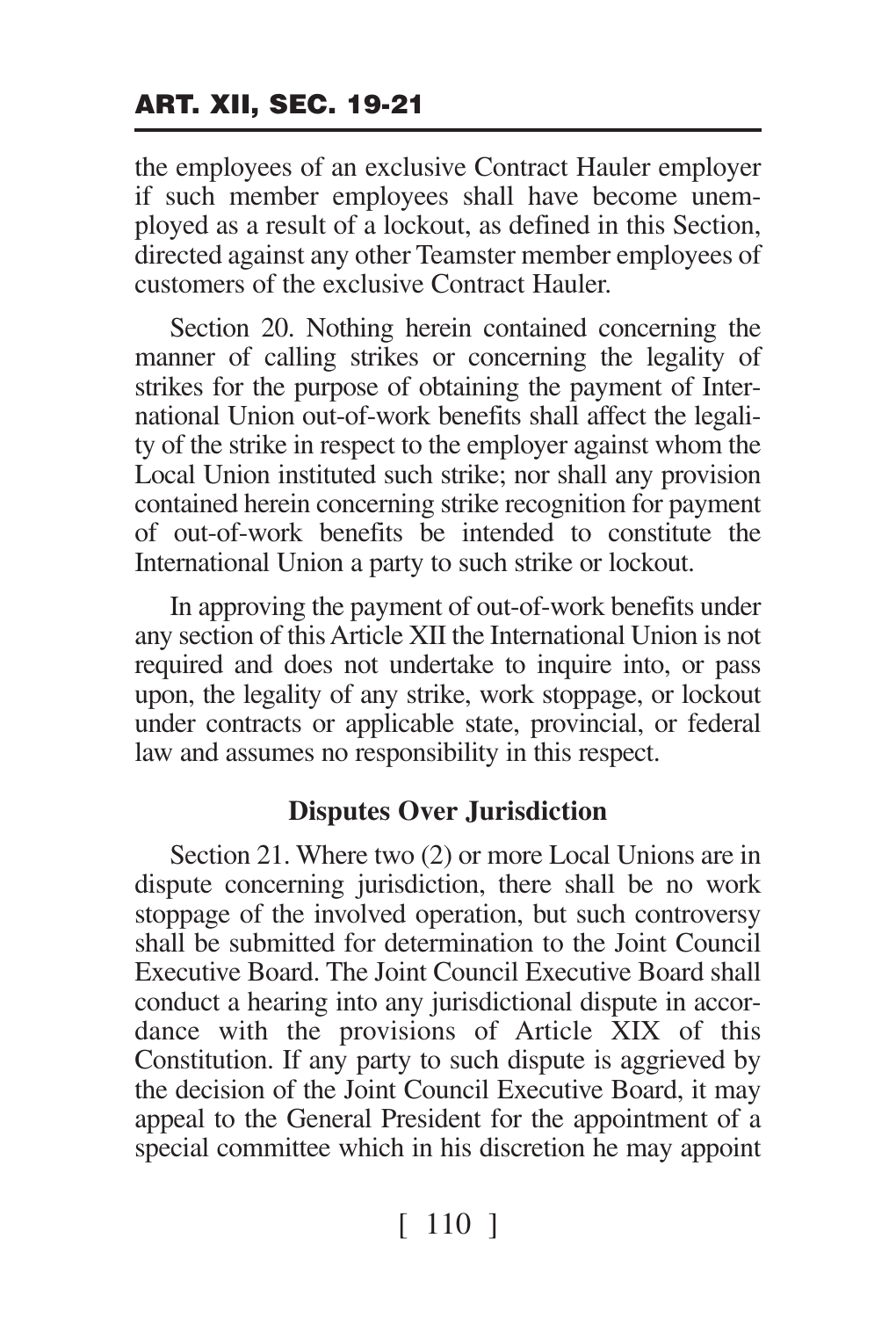for the purpose of holding a hearing and making a report and recommendations on the issues raised. Appeals from the decision of the Joint Council must be filed within fifteen (15) calendar days from the date the decision is placed in the mail or otherwise transmitted to the interested parties. The committee shall make its report and recommendations to the General Executive Board for its decision, which shall be final and binding. The parties shall not be entitled to any further hearing or appearances before the General Executive Board. Pending, and as a condition to, appeal and until such time as the General Executive Board makes its decision, any party taking an appeal under this Section shall comply with the decision of the Joint Council Executive Board unless the General President or General Executive Board stays the effectiveness of the decision of the Joint Council Executive Board pending appeal. There shall be no appeal to the Convention from the decision of the General Executive Board.

Where two (2) or more Local Unions involved in a dispute concerning jurisdiction are affiliated with different Joint Councils, such controversy shall be submitted for determination to the General Executive Board.

In any dispute or appeal to the General Executive Board under this Section, the General President, in his discretion, may appoint a special committee to hold a hearing and make a report and recommendations to the General Executive Board on the issues raised.

Every member of a Local Union, as a condition of becoming and remaining a member, acknowledges the right of the Joint Council or General Executive Board, in resolving a jurisdictional dispute, to transfer him from one Local Union to another.

Any Local Union violating this Section and engaging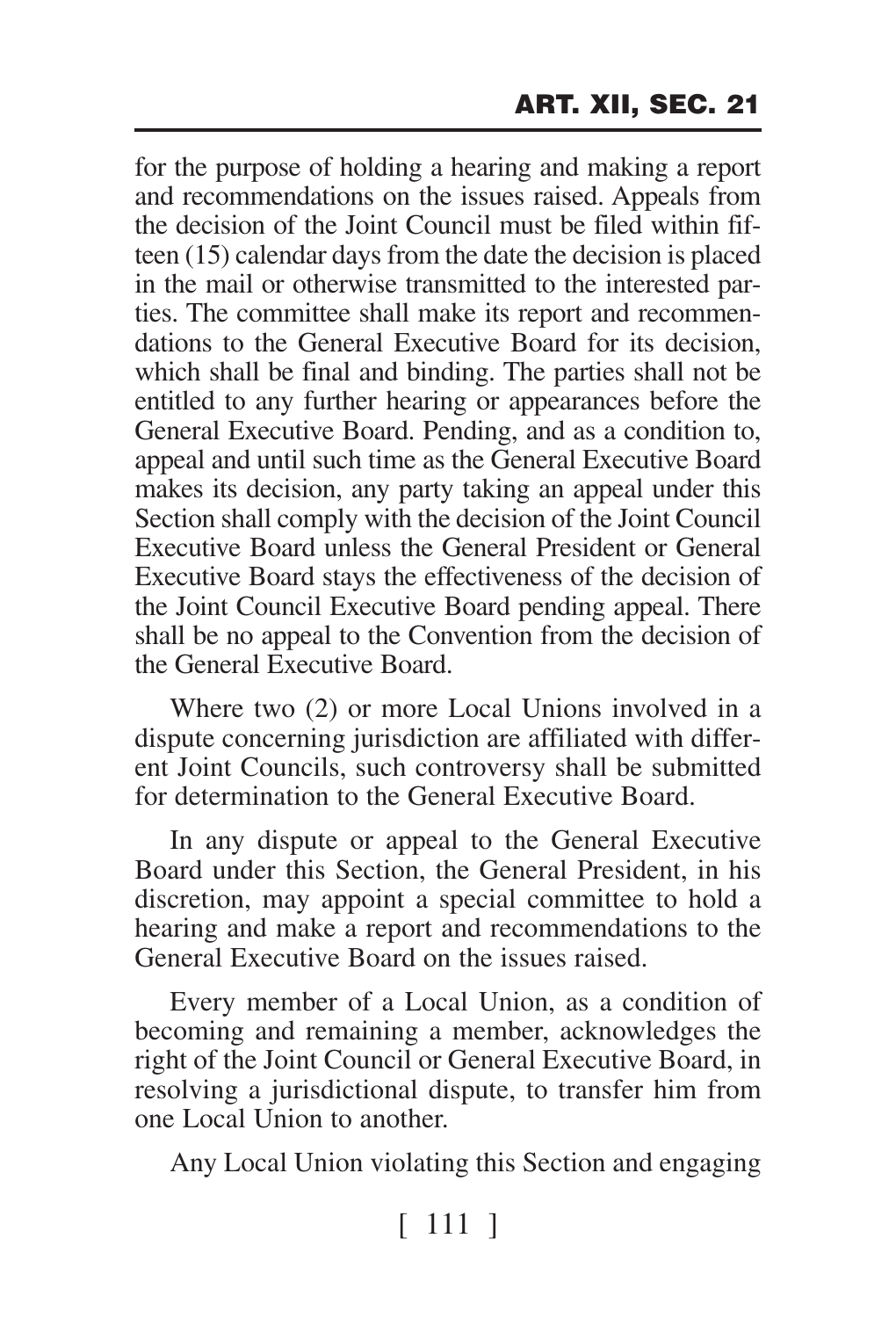in any strike or work stoppage or refusing to comply with the decisions so rendered in accordance with this Section, shall be subject to the appointment of a Trustee, revocation of charter, or such other penalty which the General Executive Board may propose.

This Section shall be applicable to any Local Union that does not appeal to the General Executive Board but fails or refuses to comply with a jurisdictional award rendered against the Local Union by the Joint Council Executive Board.

The General Executive Board, in its discretion, shall have the authority to decide jurisdictional disputes on the basis of written submissions without the conduct of a hearing.

Any decision rendered in accordance with the procedures set forth in this Section shall take precedence over any arbitration award or decision of a joint grievance committee.

### **Government Employees**

Section 22. Local Unions having members who are employed by any government, governmental agency, or authority shall not, in their relationship to such government, governmental agency, or authority, engage in any strike or other union activities which are prohibited by the law of such government, governmental agency, or authority.

#### **Parties to Contracts**

Section 23. No subordinate body shall purport to make the International Union or any other subordinate body a party to, or refer to it as a separate entity in, any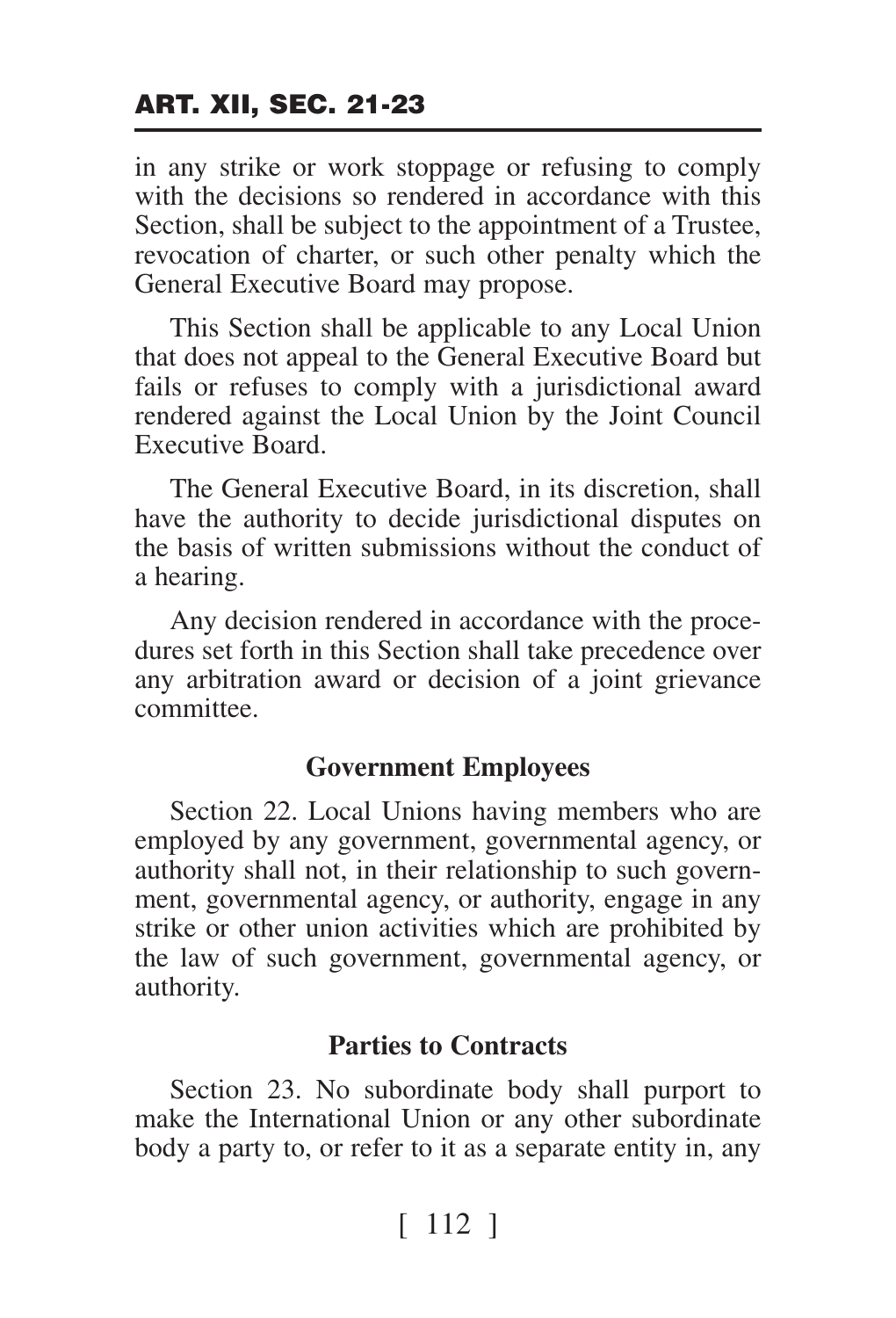collective bargaining or other agreements without the express written consent of the authorized officers of the International Union or of the other subordinate body.

## *Article XIII*

## **ASSISTANCE TO LOCAL UNIONS**

### **General Assistance to Local Unions**

Section 1. No Local Union shall receive financial assistance from the International Brotherhood of Teamsters unless the Secretary-Treasurer of said Local Union has been bonded in accordance with the provisions of this Constitution.

## **Assistance from Sister Local Unions**

Section 2. All Local Unions affiliated with the International Brotherhood of Teamsters, soliciting financial aid or other monetary consideration from sister Local Unions, must first receive official approval and endorsement from the General President.

## **Public Services Assistance Fund**

Section 3. The General Executive Board may, in its discretion, within the limits of the law, assist Local Unions representing public employees in their relationship with their public employers, which assistance may include lawful financial support for organizing activities and the collective bargaining and disputes settlement processes. To accomplish this purpose, a fund shall be established which shall be known as the Public Services Assistance Fund. The Executive Officers, with the approval of the General Executive Board, shall allocate

# [ 113 ]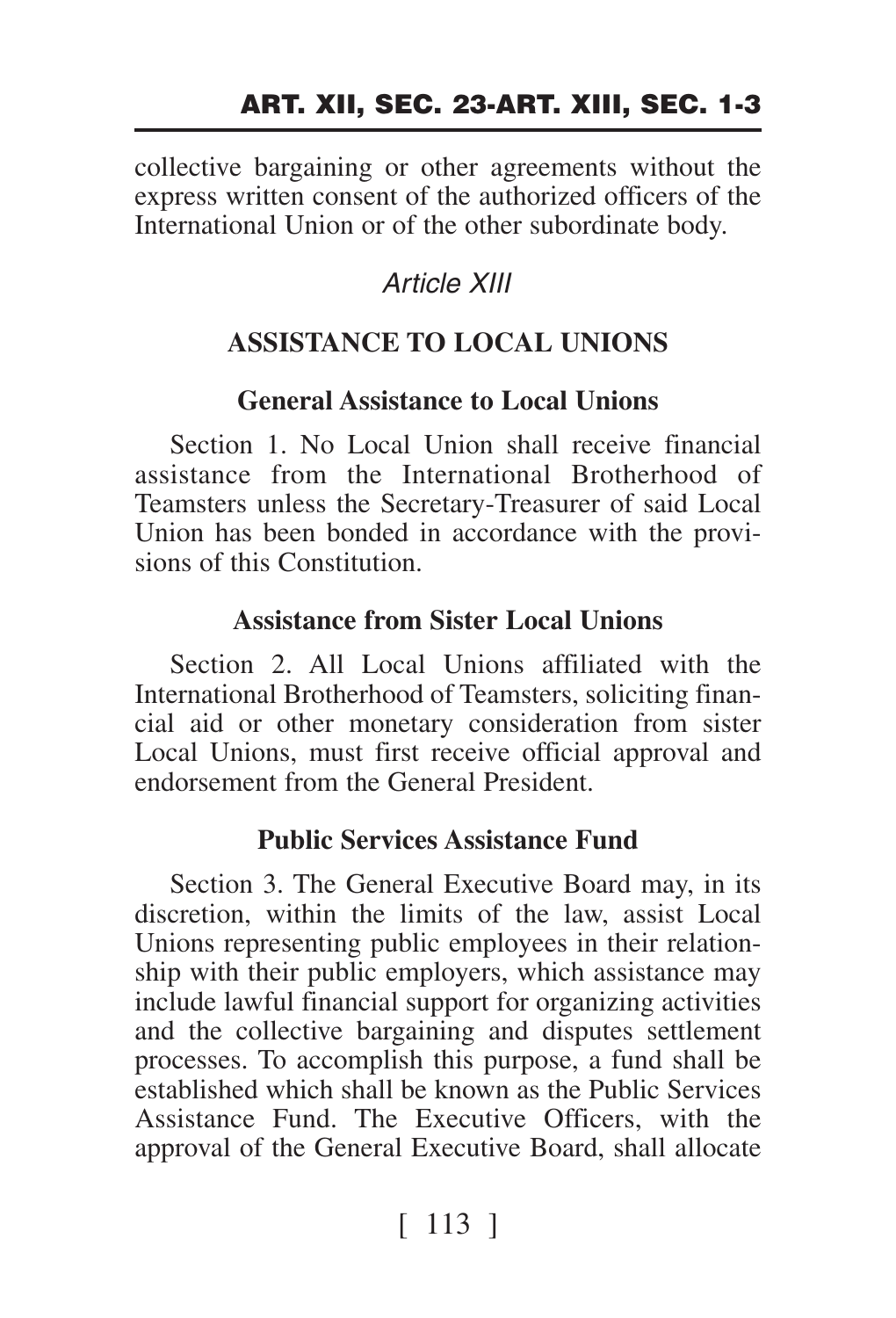moneys for such Fund and shall determine the basis for disbursement.

## **Organizing Assistance**

Section 4. There shall be established an Organizing Assistance fund to provide resources to support organizing activities of the International Union and affiliated subordinate bodies. Ten percent (10%) of the annual per capita tax paid pursuant to Article X, Section 3(b), exclusive of per capita tax paid on Canadian members, shall be allocated to the Organizing Assistance fund. The General Executive Board shall establish criteria for disbursing funds, which shall ensure that resources are devoted to the organization of employees.

## *Article XIV*

## **CHARTER MEMBERS AND MEETINGS OF LOCAL UNIONS**

Section 1(a). Charter members shall consist of the names forwarded to International Union headquarters with the application for charter.

(b). The first money received from an applicant for membership must be applied to the payment of dues for the month in which the applicant is first obligated to pay dues. If a Local Union permits an applicant to pay an initiation fee on a deferred basis, the installment payments must be allocated to first satisfy the member's dues obligation. Membership for new members shall date from the first month for which dues are paid once full payment of the initiation fee is completed. All new members presenting themselves for initiation shall receive upon request a free copy of the Constitution and Local Union Bylaws from the Local Union. However, any alleged

[ 114 ]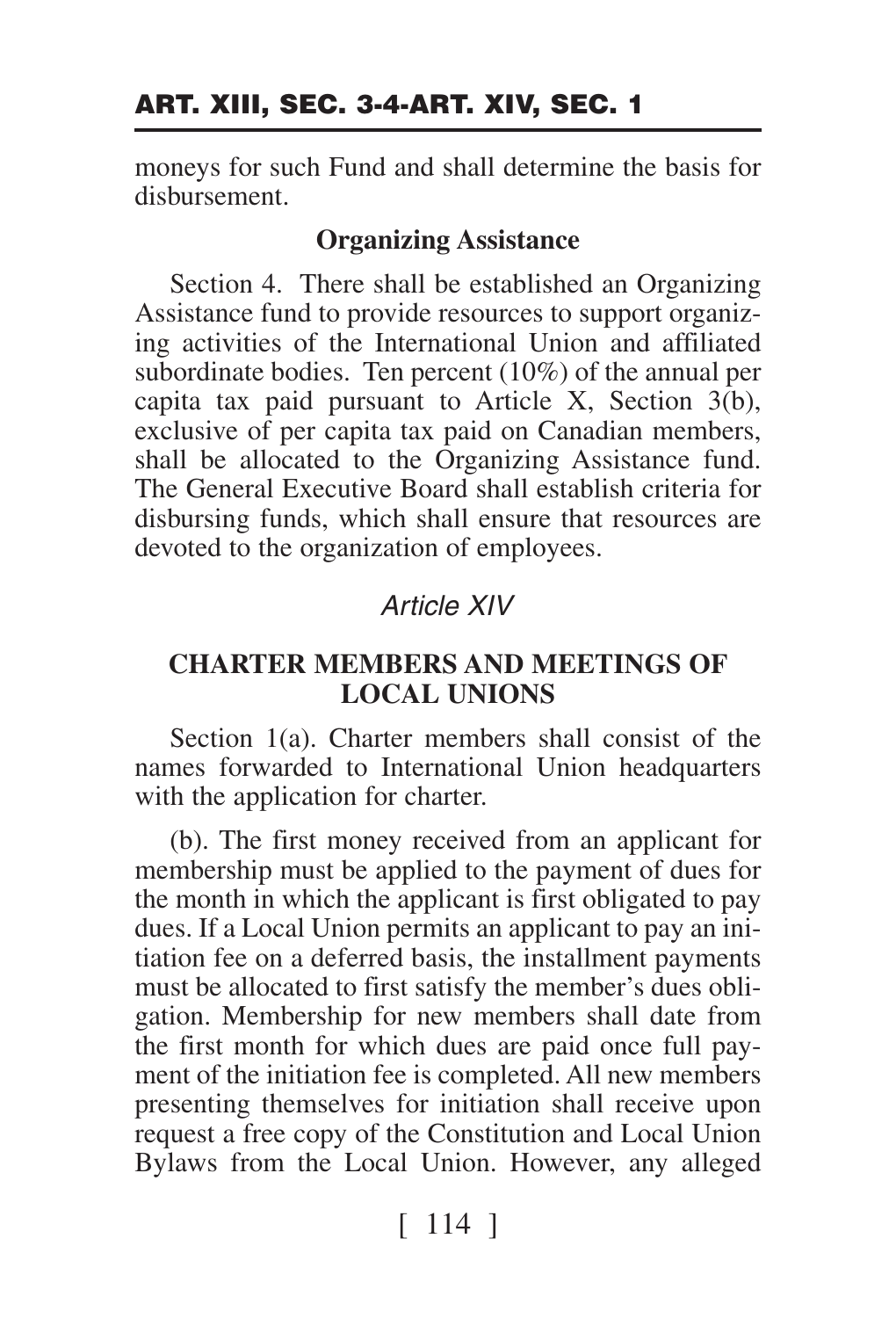failure to receive such copy shall not excuse a member from violation of any duty or obligation imposed upon him by his oath of office, initiation, or membership.

(c). A Local Union by majority vote may keep its charter open for a term of thirty  $(30)$  or sixty  $(60)$  days after receiving the same.

## **Meetings**

Section 2(a). Membership meetings shall be general or special.

- (1). General membership meetings shall be held monthly at such place and time as shall be designated by the Local Union Executive Board, subject to disapproval by the membership, except where otherwise approved by the General Executive Board. The General Executive Board shall establish such conditions relative to the holding of meetings as in its judgment it deems advisable. Membership meetings may be suspended during any three (3) months between June and October by action of the membership at a meeting after reasonable notice of the intention to vote upon such question.
- (2). Members in attendance at membership meetings shall have the right to express their views, arguments, or opinions upon any business properly before the meeting, subject to Local Union Bylaws and the rules and regulations adopted by the Local Union Executive Board pertaining to the conduct of meetings, but no member in exercising such rights shall evade or avoid his responsibility to the organization as an institution or engage in or instigate any conduct which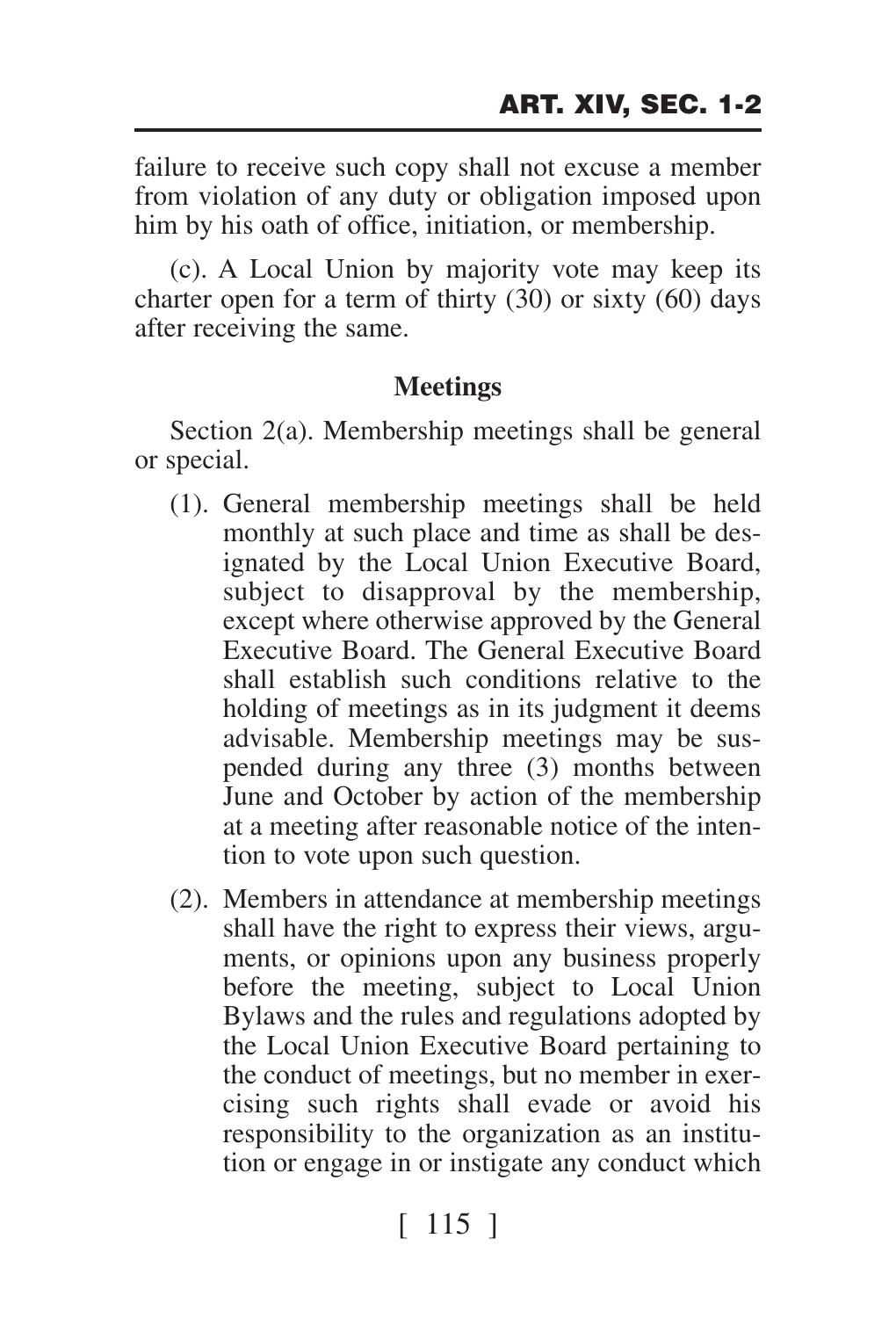would interfere with the Local Union's performance of its legal or contractual obligations.

(3). The Local Union Executive Board is authorized to permit membership meetings to be held on a division, craft, place of employment, or other similar basis as it shall consider appropriate considering the special needs of the organization so as to permit the membership to attend meetings and to express their views and otherwise exercise their rights as members. There shall be no limitation on the right of any member to be heard at any such separate meeting provided herein on all matters which apply to the general membership, but such member shall be permitted to vote only at such separate division, craft, or place of employment meeting to which he has been assigned. Membership meetings permitted under this subsection shall be subject to all of the requirements of Section 2 (a) (1) and (2) above.

When the Local Union Executive Board authorizes such meetings by division, craft, or place of employment, each such meeting shall be conducted by the officers of the Local Union or by their designees and under the same procedures and rules as a general membership meeting, excepting only special meetings for limited purposes, such as voting on contracts or strikes, handling of grievances, etc.

(3). On all matters which apply to the general membership, the votes of the meeting of each particular division, craft, or place of employment shall be totaled to determine the action of the Local Union in such matter.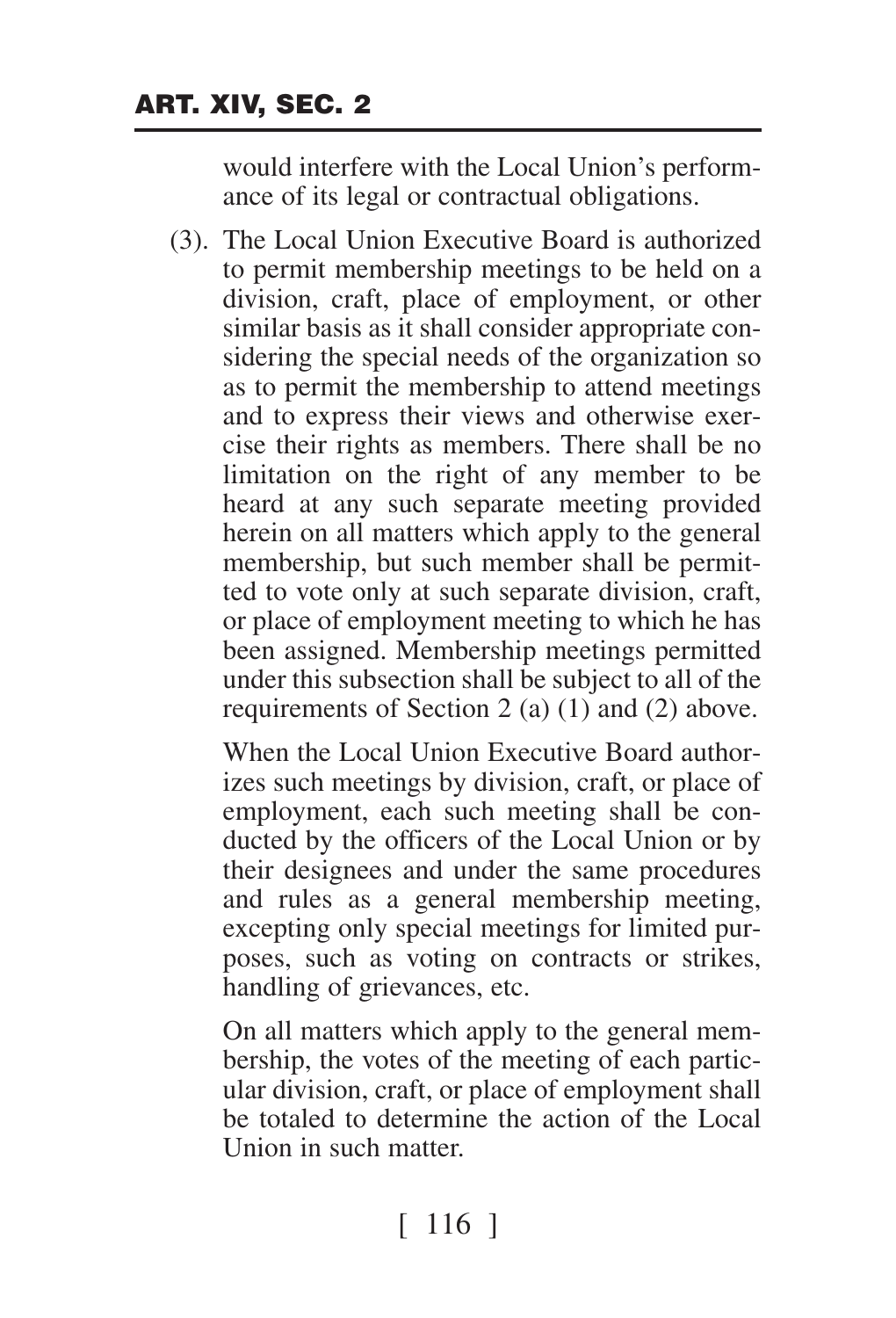Members at each separate division, craft, or place of employment authorized to hold separate meetings may vote separately on initiation fees, dues, and assessments which may apply to them alone, if higher than the minimum applicable to the general membership, and may, when authorized by the Local Union Executive Board, vote separately on approval or disapproval of, or on matters arising under, contracts applicable only to them, and strikes or other activities in which only they will participate.

(4). In order to conduct official business at meetings required by this Section, the Local Union must have sufficient members and/or officers in attendance to satisfy the quorum requirement in the Local Union Bylaws; provided, however, that a quorum shall not be necessary for a Local Union to conduct a meeting for the purpose of accepting nominations for officers.

(b). Any Local Union failing to comply with this Section during the twelve (12) month period immediately preceding application for benefits or, in the case of a Local Union chartered for less than twelve (12) months, during the period following its chartering, shall not be entitled to any financial or other benefits from the International Union; provided that the General Executive Board may, for good cause shown, waive the requirements of this Constitution in respect to the paying of financial or other benefits and authorize the paying of same. The General Executive Board may revoke the charter of any Local Union failing to comply with this Section.

Section 3. Every member covered by a collective bargaining agreement at his place of employment authoriz-

# [ 117 ]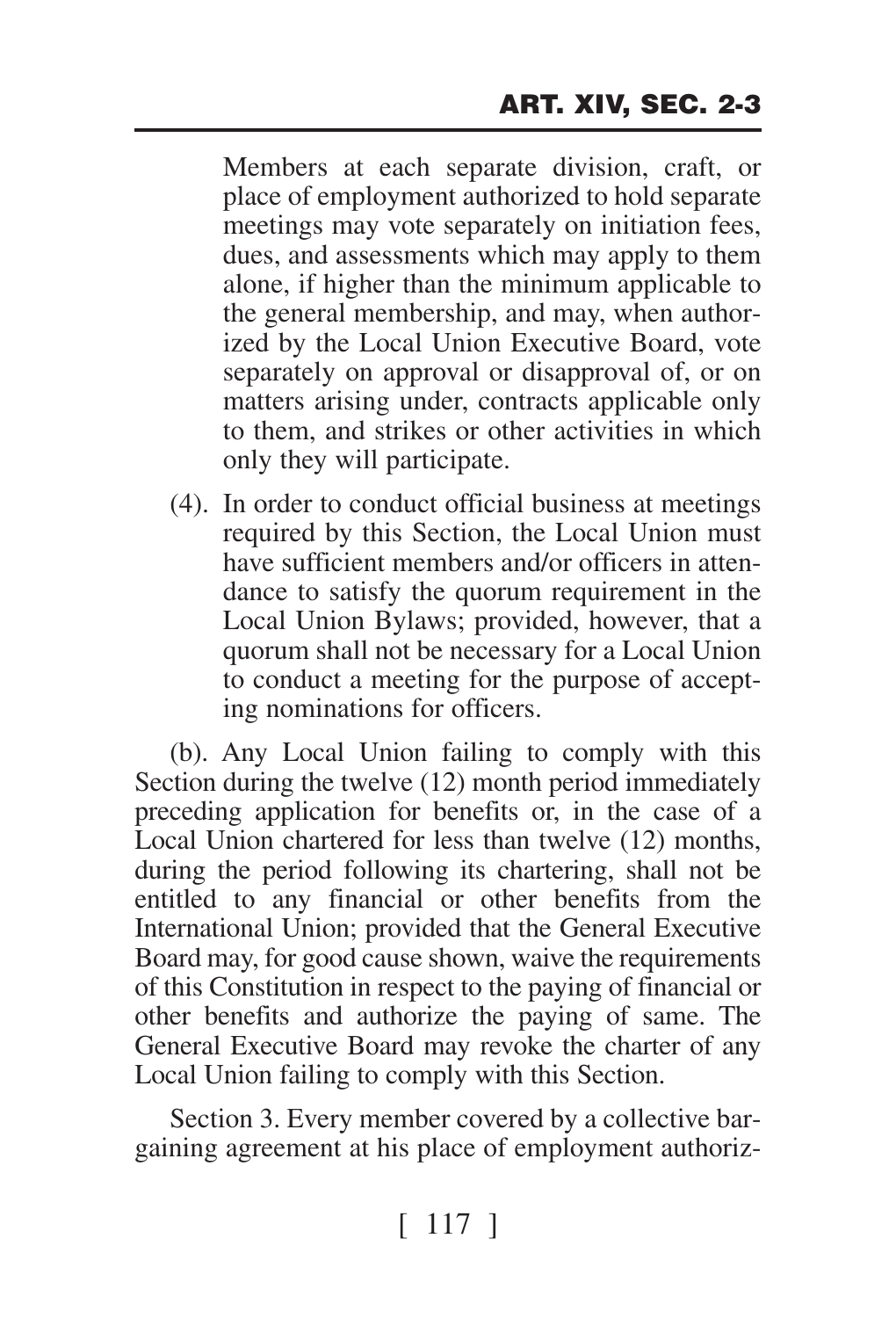es his Local Union to act as his exclusive bargaining representative with full and exclusive power to execute agreements with his employer governing terms and conditions of employment and to act for him and have final authority in presenting, processing, and adjusting any grievance, difficulty, or dispute arising under any collective bargaining agreement or out of his employment with such employer in such manner as the Local Union or its officers deem to be in the best interests of the Local Union, all subject to Article XII and other applicable provisions of the International Constitution relating to such matters. The Local Union and its officers, business representatives, and agents may decline to process any grievance, complaint, difficulty, or dispute if in their reasonable judgment such grievance, complaint, or dispute lacks merit. The provisions of Article XII, relating to area, multi-area, national, company-wide, or industrywide contracts, shall supersede any provision of this Section.

## *Article XV*

## **JOINT COUNCILS**

## **Formation of Joint Councils**

Section 1(a). Whenever three (3) or more Local Unions are located in one (1) city they shall form a Joint Council, but where there are only a few Local Unions in small cities or towns adjoining or adjacent to large cities, they shall affiliate with the Joint Council in the large cities.

(b). In localities composed of small cities and towns, the General Executive Board shall decide when, where, and by whom Joint Councils shall be formed. Should

# [ 118 ]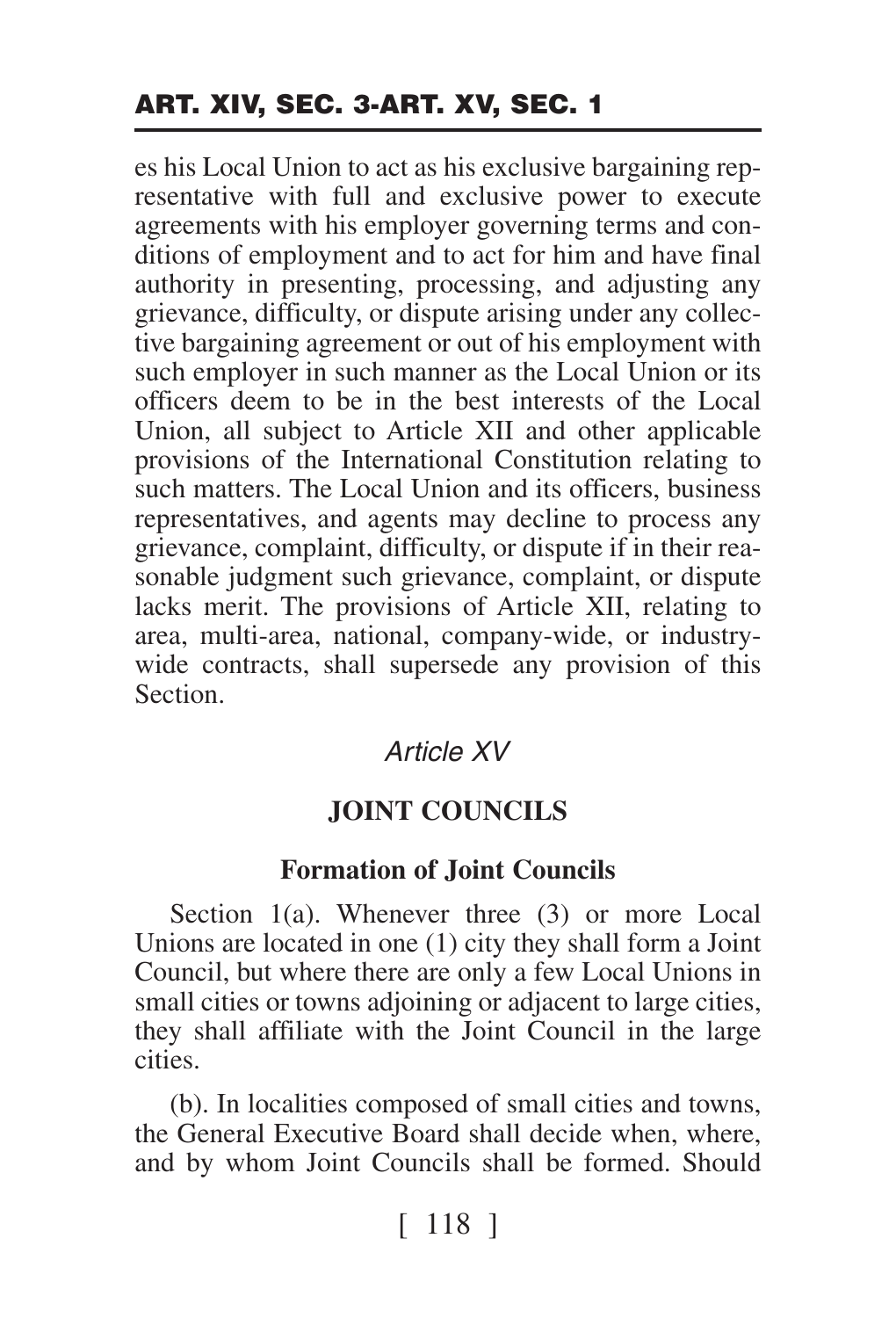any dispute arise as to the jurisdiction of a Joint Council, it shall be decided by the General Executive Board.

(c). Whenever, in the judgment of the General Executive Board, the jurisdiction of a Joint Council should cover a wider area, the General Executive Board may so order.

(d). Whenever, in the judgment of the General Executive Board, it is not feasible to have Joint Councils in a state or states, the General Executive Board may establish a State or Multi-State Joint Council with which the Local Unions in the state or states must affiliate. Whenever the words "Joint Council" appear in other sections of this Constitution, they shall mean Joint Council or State or Multi-State Joint Council and include State or Multi-State Conferences in all matters relating to disputes and appeals where there is no chartered Joint Council.

(e). The provisions of the Constitution governing the hearing of disputes and appeals by Joint Councils shall also apply to those State or Multi-State Councils where there is no chartered Joint Council.

### **Representation**

Section 2(a). Each Local Union shall be entitled to seven (7) delegates excluding its Business Agents

(b). The seven (7) executive officers of each Local Union shall constitute the delegates to the Joint Council. Business Agents shall be entitled to the floor but cannot introduce a motion or vote.

(c). Any delegate to the Joint Council who does not attend at least twenty-five percent (25%) of the regularly scheduled meetings of the Joint Council in any one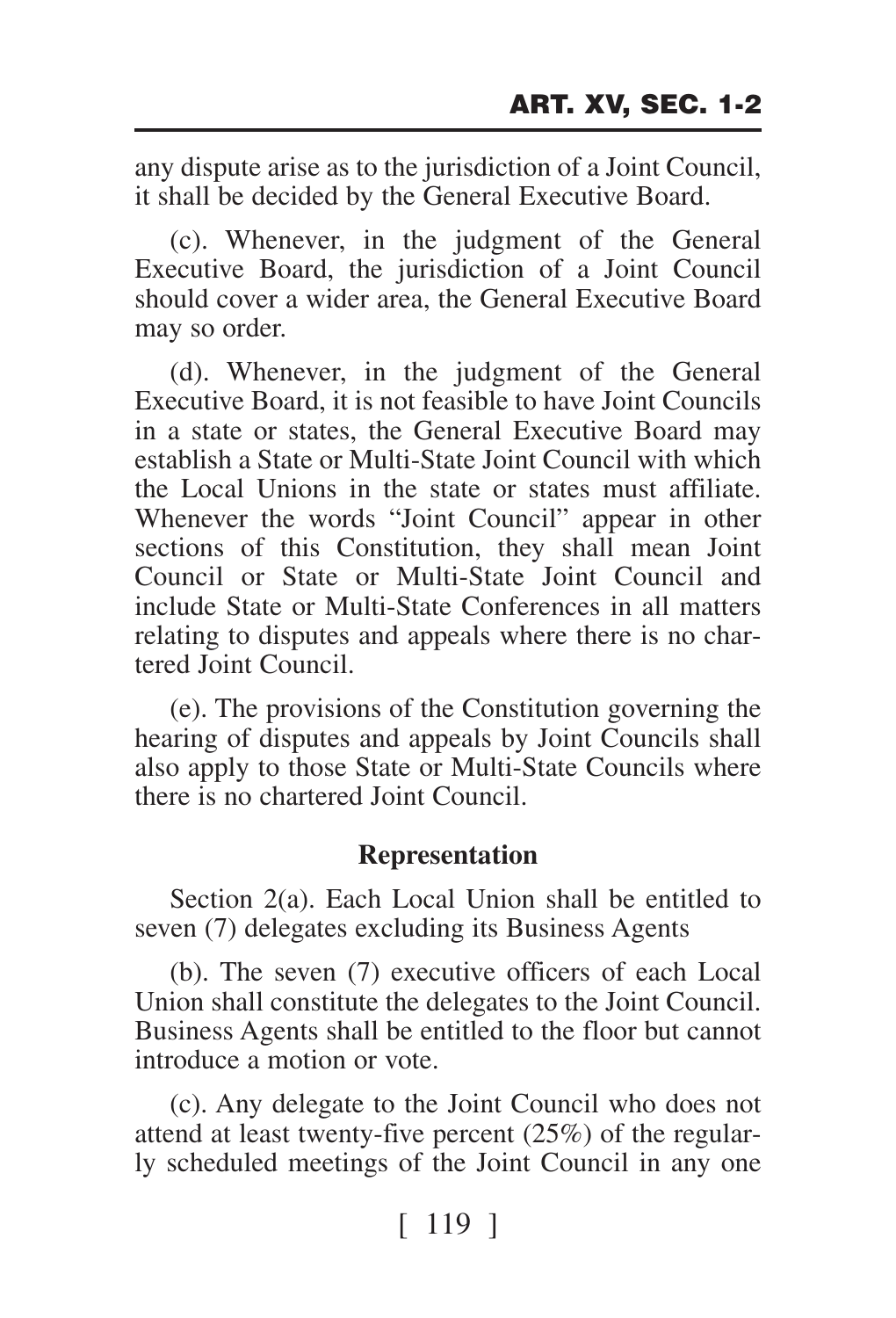calendar year, unless excused by a majority of the delegates of the Joint Council present and seated, shall be disqualified as a delegate to the Joint Council for the balance of his term of office in the Local Union.

(d). Any complaint, protest or charge by any delegate concerning the conduct of a Joint Council election shall be made to the General President in writing within fortyeight (48) hours setting forth the exact nature and specifications of the complaint, protest, or charge and his claim as to how it has affected the outcome of the election. The General President shall decide such complaint, protest, or charge. The decision of the General President may be appealed to the General Executive Board from whose decision there shall be no further appeal.

## **Per Capita Tax**

Section 3. Local Unions shall pay to the subordinate bodies with which they are affiliated the monthly per capita tax and assessments which shall be determined by the subordinate bodies in accordance with their Bylaws and such payments shall be made no later than the twentieth (20th) day of the succeeding month. However, no subordinate body shall collect per capita from any affiliated Local Union for any members in bargaining units which were organized after July 1, 1986, and whose dues rate is six dollars (\$6.00) per month or less.

#### **Judicial Power**

Section 4. Joint Councils shall have full power to adjust all questions of jurisdiction between Local Unions subject to the provisions of Article XII, Section 21, to try cases against Local Unions, cases appealed from Local Unions, appeals by members, and to try indi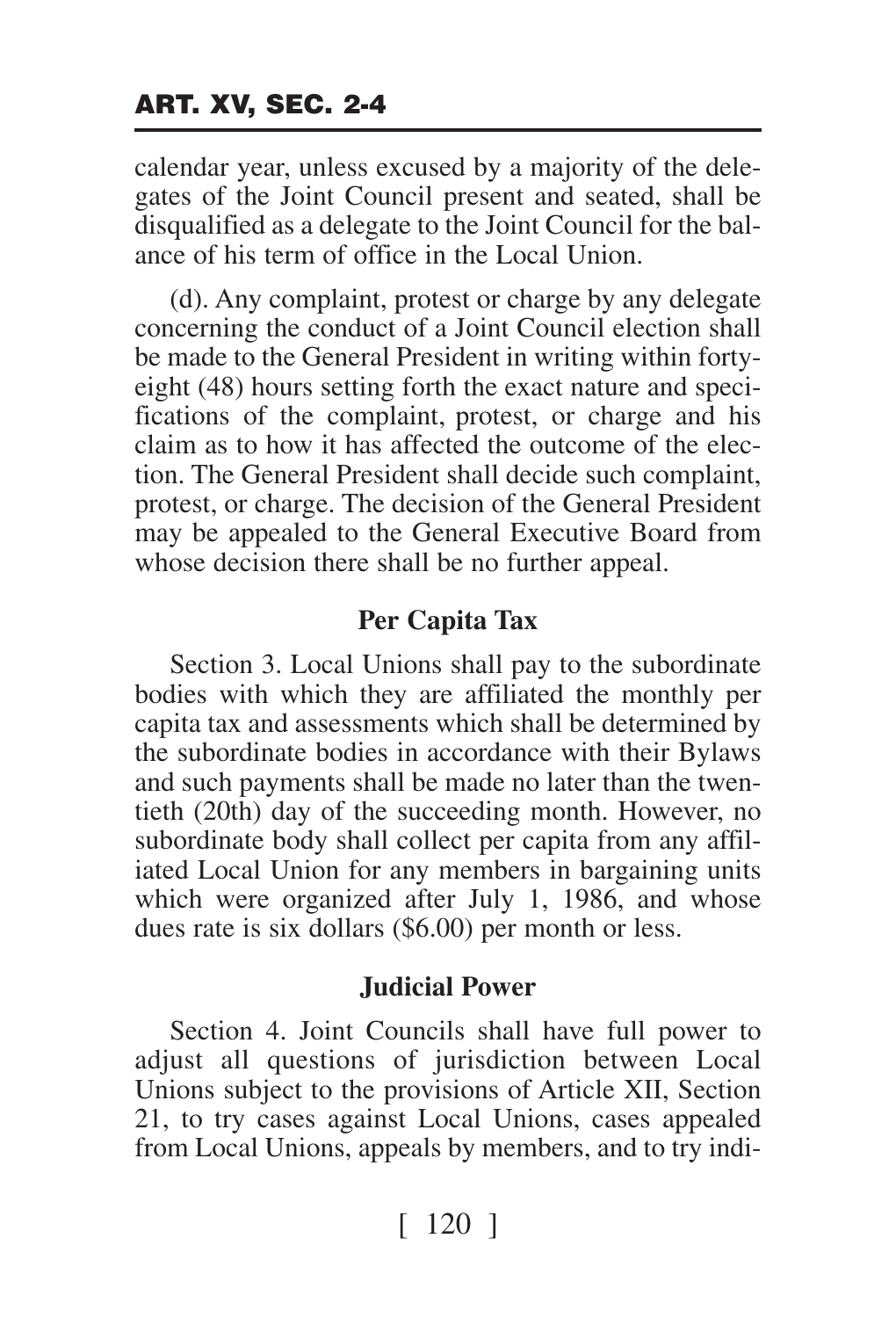vidual cases which Local Unions refuse or neglect to try in accordance with the trial procedure provided for in Article XIX.

## **Joint Council Bylaws**

Section 5. A Joint Council shall make such Bylaws as it deems proper, provided they do not conflict with the laws of the International Brotherhood of Teamsters. Such Bylaws and amendments shall be submitted to the General President for approval. As provided in Article VI, Section 4, Bylaws and amendments thereto, shall be effective upon approval by the General President, except where the General President determines that it is appropriate to approve Bylaws, or amendments thereto, on a retroactive basis to effectuate amendments adopted in accordance with the existing Bylaws. In no event shall Bylaws, or amendments thereto, be approved to a date before they were properly adopted. Retroactive approval shall not be granted unless the Bylaws or amendment is submitted to the General President for approval promptly after its adoption by the subordinate body. Nor shall retroactive approval be granted if the effect is to excuse an action that was not lawful, or was not properly authorized in accordance with the Bylaws as approved by the subordinate body, at the time the action was taken. If the General President fails to approve the Bylaws or amendments thereto, the matter may be referred by the subordinate body to the General Executive Board for its determination. Regardless of approval, if any conflict should arise between such Bylaws or amendments thereto and the International Constitution or amendments thereto, the provisions of the International Constitution shall control.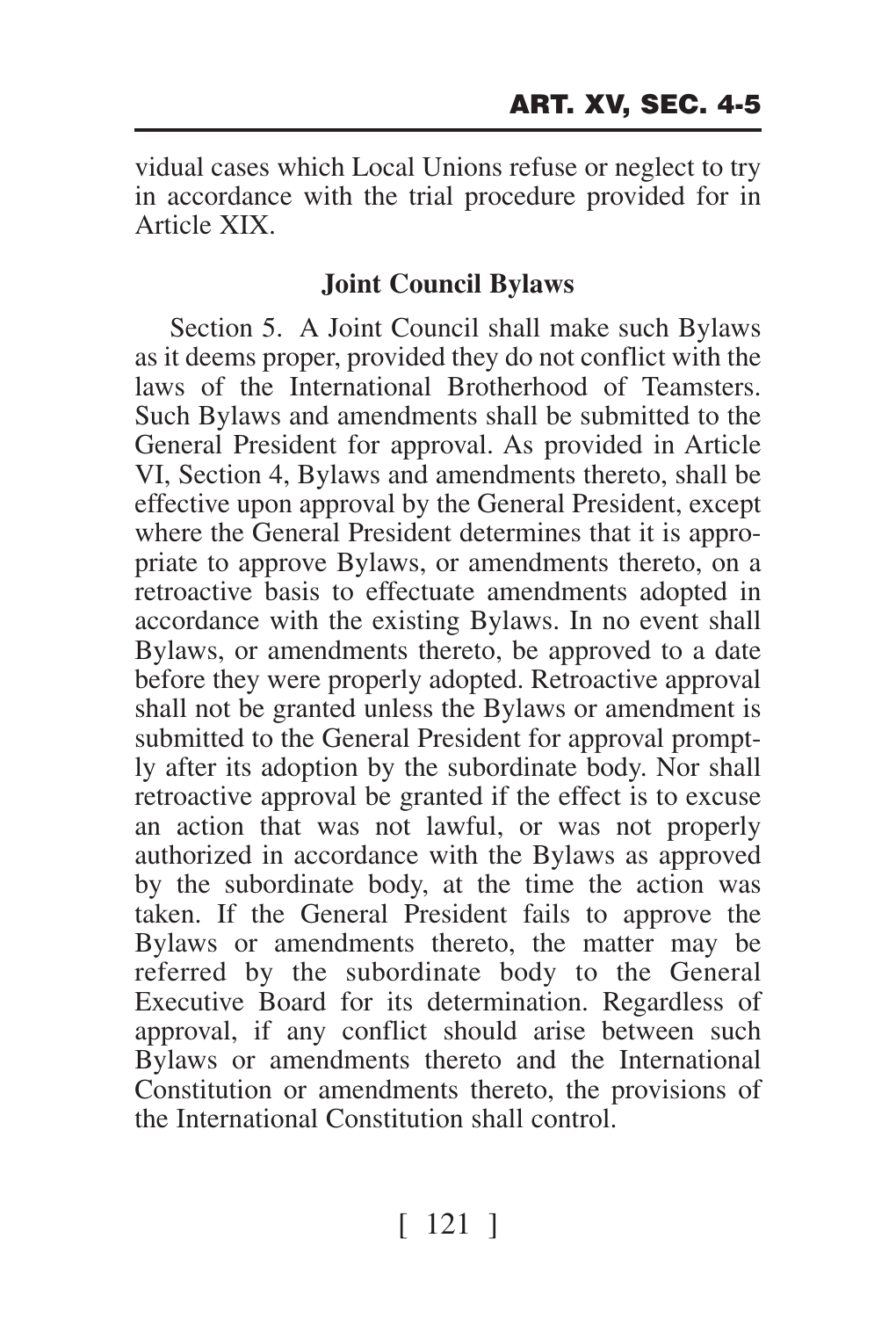### **Affiliation of Local Unions**

Section 6. All Local Unions within the jurisdiction of the Joint Council shall affiliate with the Joint Council, comply with its laws and obey its orders.

Section 7. The officers of the Joint Council shall consist of a President, Vice President, Recording Secretary, Secretary-Treasurer, and three (3) Trustees. These officers shall constitute the Executive Board of the Joint Council. The Joint Council Executive Board shall meet no less often than quarterly.

Only delegates to the Joint Council shall be eligible to serve as Joint Council officers and only Local Union delegates who have been elected in accordance with Article XXII shall be eligible to vote in the election of Joint Council officers. The officers of the Joint Council shall be elected by secret ballot. In the event that a Joint Council officer ceases to serve as a Local Union officer, he shall cease to be a Joint Council officer effective as of such time.

## *Article XVI*

### **CONFERENCES**

### **Establishment**

Section 1. Experience has demonstrated that State, Multi-State, Multi-Area or National Conferences, and Trade Conferences and Divisions are of value to this International Union and its affiliates. Therefore, Trade Conferences and Divisions shall be organized and chartered as subordinate bodies of the International Union for such geographical area, industries, or companies as the General Executive Board may from time to time

[ 122 ]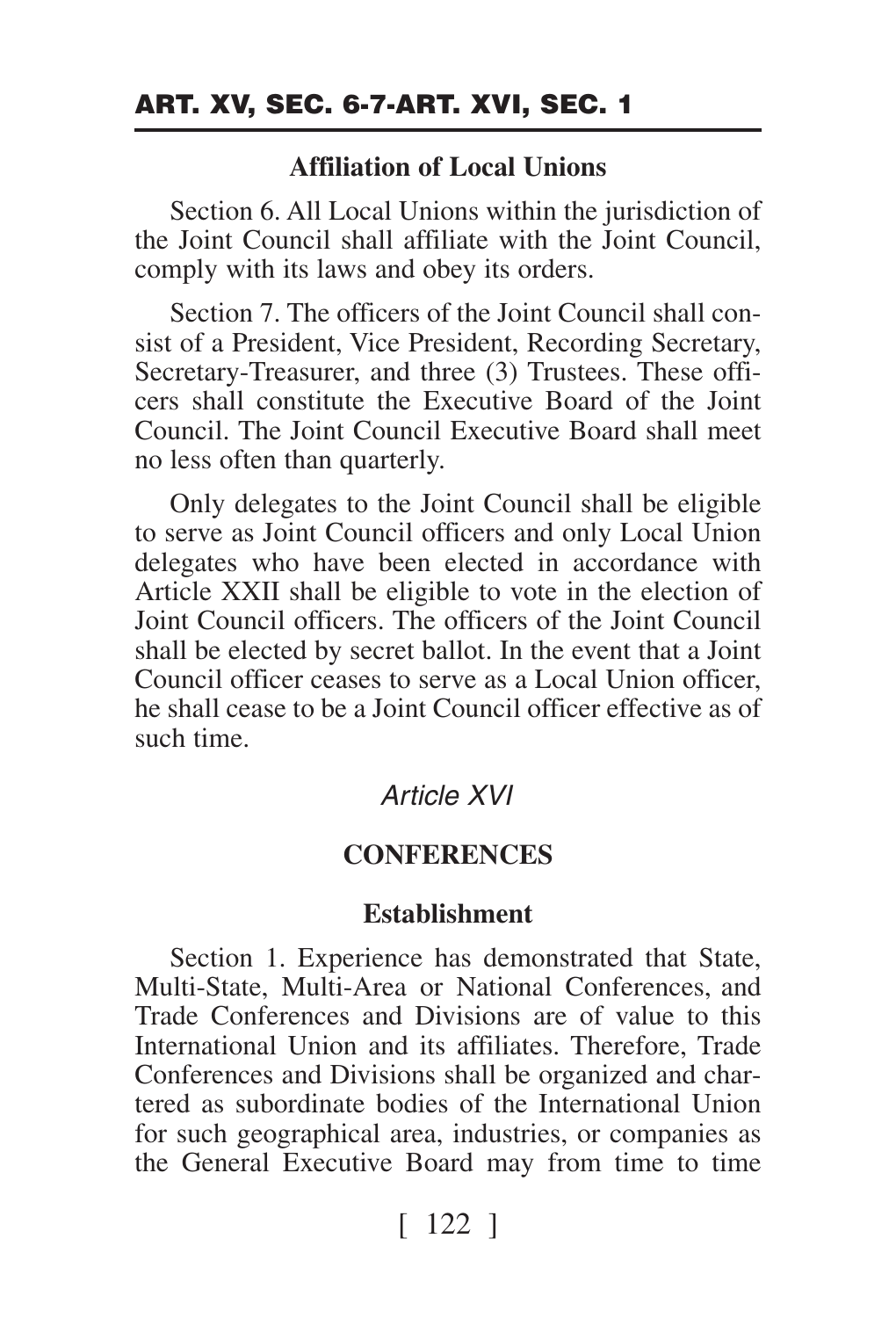direct. They shall function under the rules prescribed by the Bylaws approved by the General President. A Policy Committee for the Conferences shall be elected by the delegates to such Conferences by secret ballot. The International Constitution shall supersede Conference Bylaws in the event of conflict.

### **Conference Bylaws**

Section 2. Each Conference shall submit Bylaws adopted by it to the General President for his approval, and such Bylaws shall not become effective until such approval has been obtained. The General President reserves the right at any time to make such amendments or changes in approved Bylaws as he deems to be in the best interest of the International Union.

All action establishing Conference dues obligations and assessments shall be submitted to the General President for his approval prior to their becoming effective.

All Local Unions and Joint Councils must affiliate with and participate in the activities of the State, Multi-State, Multi-Area, or National Conferences, if any, having geographic or awarded jurisdiction over such Local Unions and Joint Councils. All Local Unions must pay all dues and assessments to such Conferences no later than the twentieth (20th) day of the succeeding month.

The functions of State, Multi-State, Multi-Area, or National Conferences shall be set forth in their Bylaws which become effective upon approval by the General President.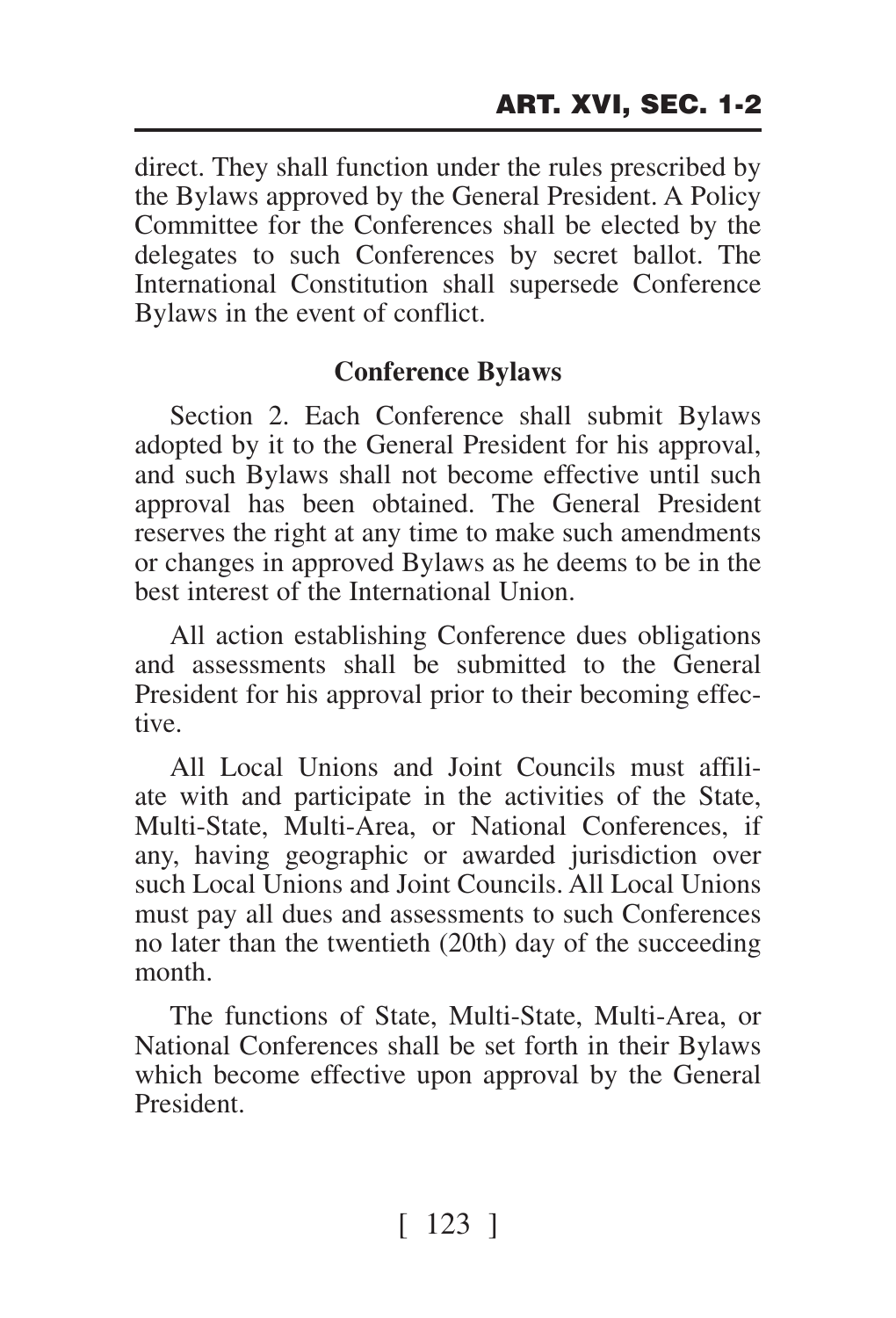### *Article XVII*

### **CHARTERED MISCELLANEOUS LOCAL UNIONS**

Whenever there is not a sufficient number of any one (1) craft, a mixed Local Union may be formed.

There shall be only one (1) Local Union of any craft chartered in any city, except in localities where it may be necessary, and in such cases the General Executive Board shall, after consultation with the Joint Council, have full power to determine the advisability of issuing a separate charter.

The General Executive Board is authorized by majority vote to approve the issuance of a separate charter to any group of members of any existing Local Union or Local Unions.

When a separate charter is issued to a separate group, the members within the jurisdiction of the newly chartered Local Union must be transferred to said new Local Union. It shall be incumbent upon the original Local Union to provide the necessary funds with which the newly constituted Local Union shall obtain its charter, with a maximum equivalent to three (3) months dues per member for the number being transferred unless the Local Union determines the amount shall be more. In no event shall the original Local Union be required to pay out more than fifty percent (50%) of its assets.

On the question of the issuance of a separate charter, the General Executive Board may, in its discretion, conduct a referendum vote among all of the members of the Local Union or subordinate body or of the members in any division, craft, or place of employment, or under any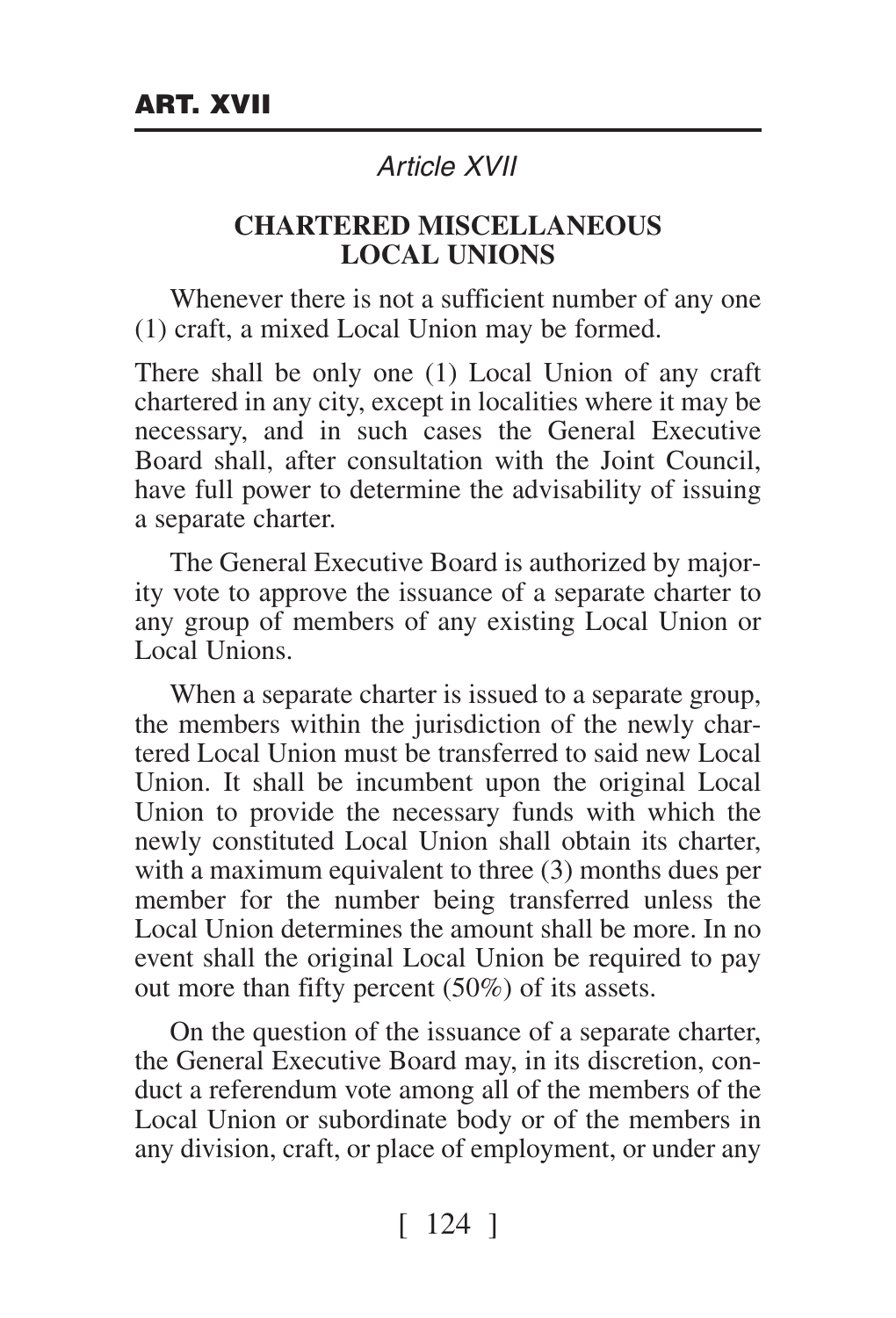specific contract, or on other similar basis as the General Executive Board may determine. The result of such referendum, if conducted, shall be advisory only.

## *Article XVIII*

## **TRANSFER AND WITHDRAWAL CARDS**

## **Issuance of Transfer Card**

Section 1. It shall be compulsory for a member to maintain or establish membership in the Local Union under whose jurisdiction he is working, subject to agreements approved by the General Executive Board pursuant to Section 2 (d) or Section 5 of this Article. However, an employee of a Joint Council, State and Multi-State Conference, or the International Union shall not be required to transfer membership because of assignments outside of the jurisdiction of the Local Union of which he is a member. If a member continues to work under the jurisdiction of a Local Union of which he is not a member after having failed to apply for a transfer card as specified herein or after refusing to comply with an award transferring his membership, either the Local Union of which he is a member or to which he should transfer may bring charges for violation of this Constitution under Article XIX. Refusal to issue a transfer card or to approve a transfer may be appealed to the General President and thereafter to the General Executive Board in accordance with the appeal procedures provided for in this Constitution, excluding, however, appeal to the Convention.

Section 2(a). Any member in good standing is entitled to obtain a transfer card from the Local Union in which he is a member in order to become a member of the Local Union within whose jurisdiction he is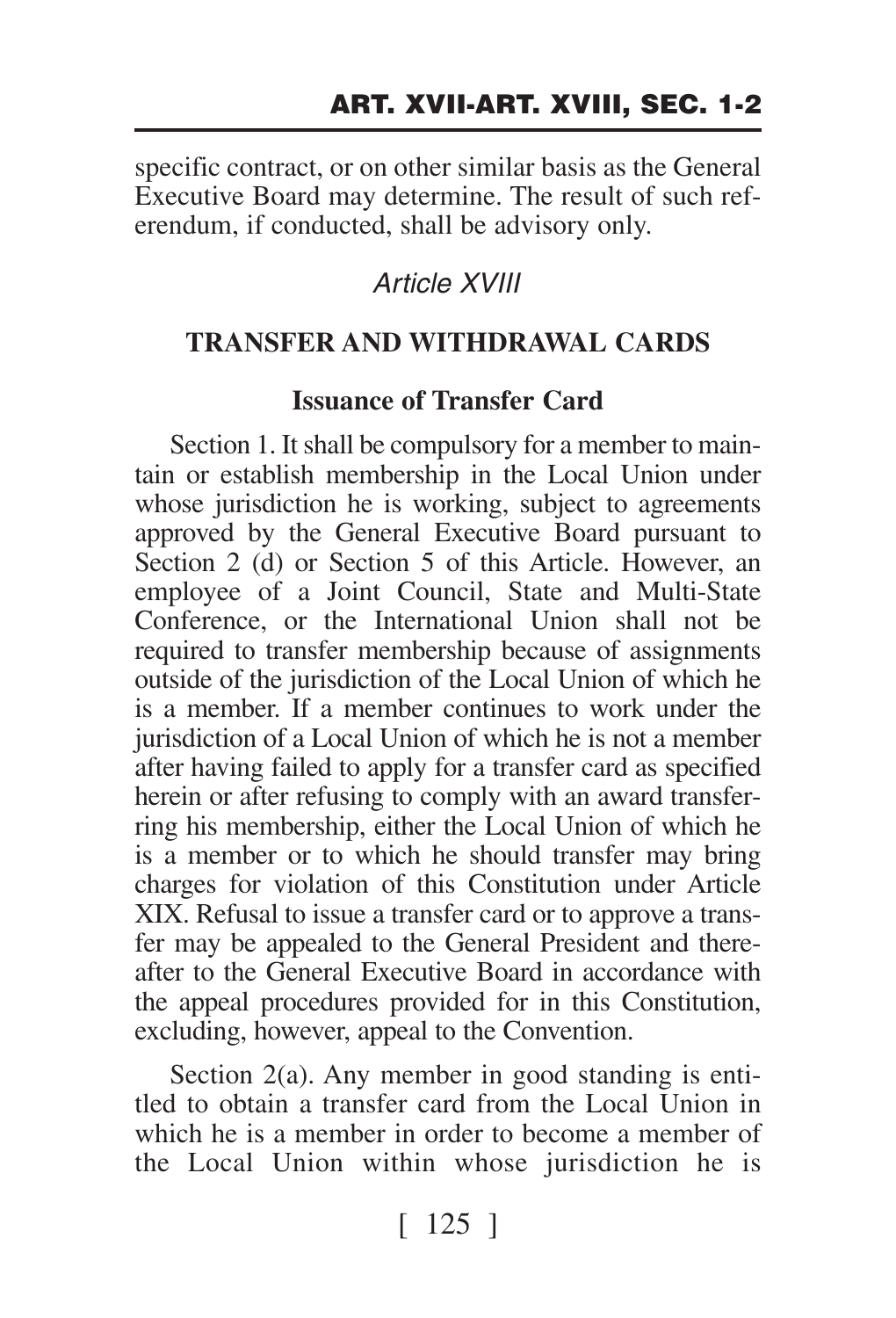employed. Every member must report to the Local Union into which transfer is sought upon obtaining employment and must present to the Local Union proper and satisfactory identification.

The Secretary-Treasurer of the Local Union into which transfer is sought shall certify to the Secretary-Treasurer of the Local Union from which the member seeks to transfer that the member has obtained work, or upon issuance of a transfer card will be eligible for work, within that Local's jurisdiction. Upon receipt of such certification, the Secretary-Treasurer of the Local Union from which the transfer is being requested must respond in writing as to the member's status in the Local Union from which transfer is sought. No transfer card shall be issued unless such certification and corresponding response have been issued in writing by the Secretary-Treasurer of the affected Local Union.

(b). It shall be compulsory upon every Local Union to accept the transfer card of a member in good standing with any Local Union of the International Union, without any extra charge or fees; provided, however, the member seeking to transfer has already obtained employment within the jurisdiction of the Local Union; provided further, the member seeking to transfer shall comply with all rules and regulations set forth in this Constitution respecting transfer and provided further, he shall comply with rules and regulations of the Local Union and its Constitution and Bylaws. A member who has transferred to a Local Union shall be entitled to the rights and privileges of membership in the Local Union in accordance with the rules and regulations of the Local Union.

(c). The transfer card shall be deposited immediately with the Local Union into which transfer is sought, and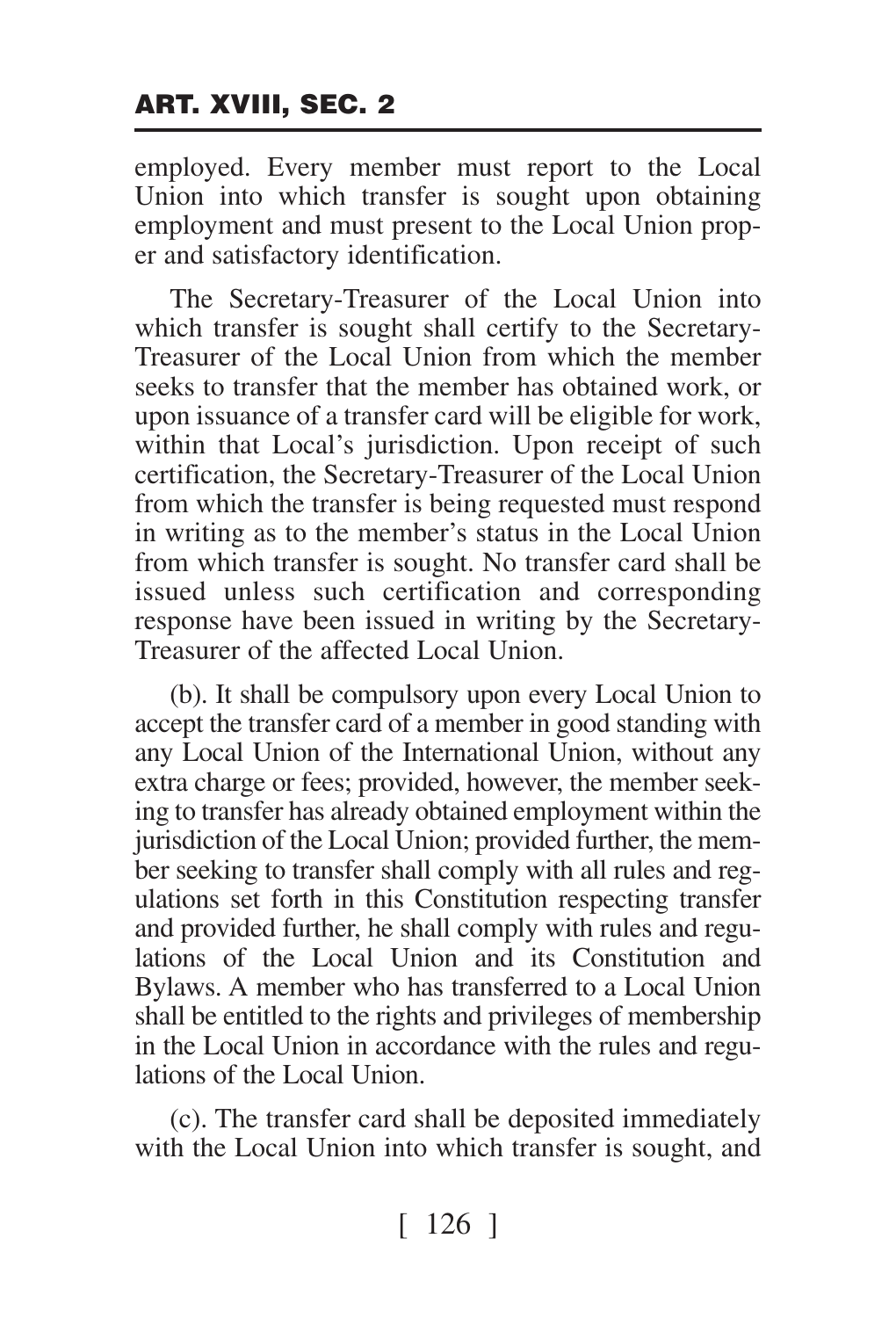upon such deposit the transfer shall become effective. For purpose of Article II, Section 4 (a) and Article XXII, Section 4, membership in the Local Union into which transfer has been accomplished shall be considered to begin with the month following the month in which the transfer became effective. Upon transfer the member is subject to the rules, Bylaws, and agreements of the Local Union to which he has transferred.

(d). A member in good standing who requests a transfer card shall not be responsible for payment of dues or assessments which accrue in the Local Union from which transfer is requested after the month in which application for transfer is made. Thereafter, a member becomes obligated to the Local Union into which transfer is requested. In no case shall the Local Union into which the member has transferred charge the member dues for the month in which the card was requested. The Local Union from which a member has been transferred shall be obliged to refund to such member dues paid in advance to such Local Union covering the period from the end of the month in which such member has transferred to the end of the period for which such dues have been paid in advance. However, the provisions of this Section shall not prohibit Local Unions representing members employed within the airline, construction, motion picture, and food processing industries, and such other industries as determined by the General Executive Board, from entering into administrative agreements, subject to the approval of the General Executive Board, that recognize the problems of transferring members between the affected Local Unions in those industries.

(e). A maximum charge of fifty cents  $(50¢)$  may be made for each transfer card issued. Salaried officers and employees of the International Union and subordinate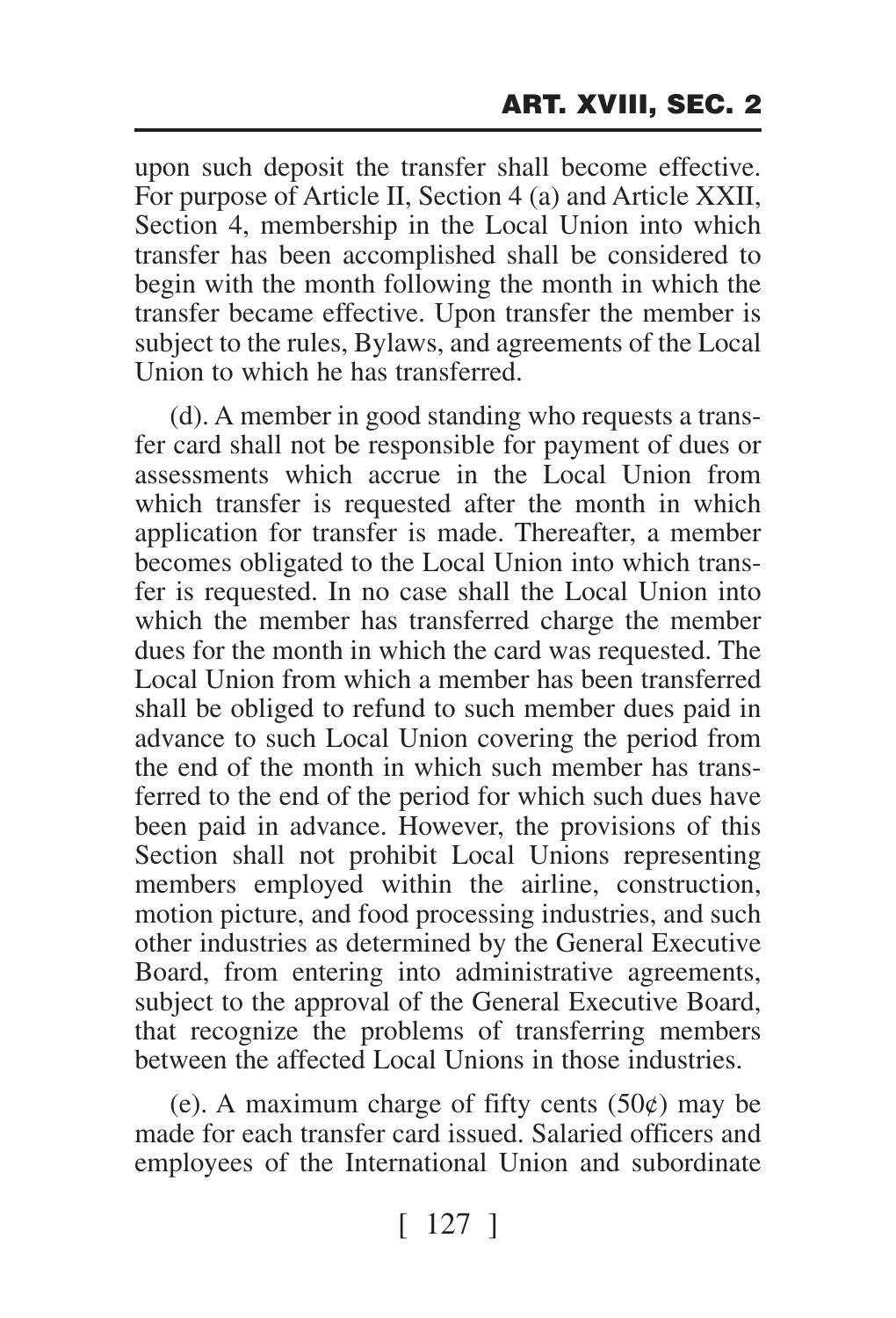bodies shall not be required to transfer from their respective Local Unions while employed by the International Union or the subordinate body.

#### **Transfer Card**

Section 3. This is to certify that

| (Name) |  |  |  |  |  |  |  |  |  |  |  |  |  |  |  |  |  |  |  |  |  |  |  |  |  |  |  |  |  |  |  |  |  |  |  |  |  |  |  |  |  |  |
|--------|--|--|--|--|--|--|--|--|--|--|--|--|--|--|--|--|--|--|--|--|--|--|--|--|--|--|--|--|--|--|--|--|--|--|--|--|--|--|--|--|--|--|

is a member in good standing of Local Union . . . . . . . International Brotherhood of Teamsters, and has paid all dues and other obligations through the month of  $\ldots$ .

. . . . . . . . . . . . . . . . . . . . . . . . . . . . . . , 20 . . . . . . . . . .

We recommend him to the friendship and protection of all members of the International Brotherhood of Teamsters, wherever he may be, and to free admission, provided he has been a member not less than six (6) months in the Local Union from which he transfers; otherwise he shall pay the difference in the initiation fee to the Local Union to which he transfers.

. . . . . . . . . . . . . . . . . . . . . . has been a member of this (Name)

Local Union since . . . . . . . . . . . . . . . . . . ., 20 . . . . . . (Date)

and has tendered an initiation fee of  $\$\dots,\dots,\dots$ 

This card is issued in accordance with the provision of Article XVIII, Section 2 of the International Constitution.

Given under our hands and the seal of the Local Union No. . . . . ., this . . . . . . day of . . . . . . . . . , 20. . . . . . . (SEAL)

# [ 128 ]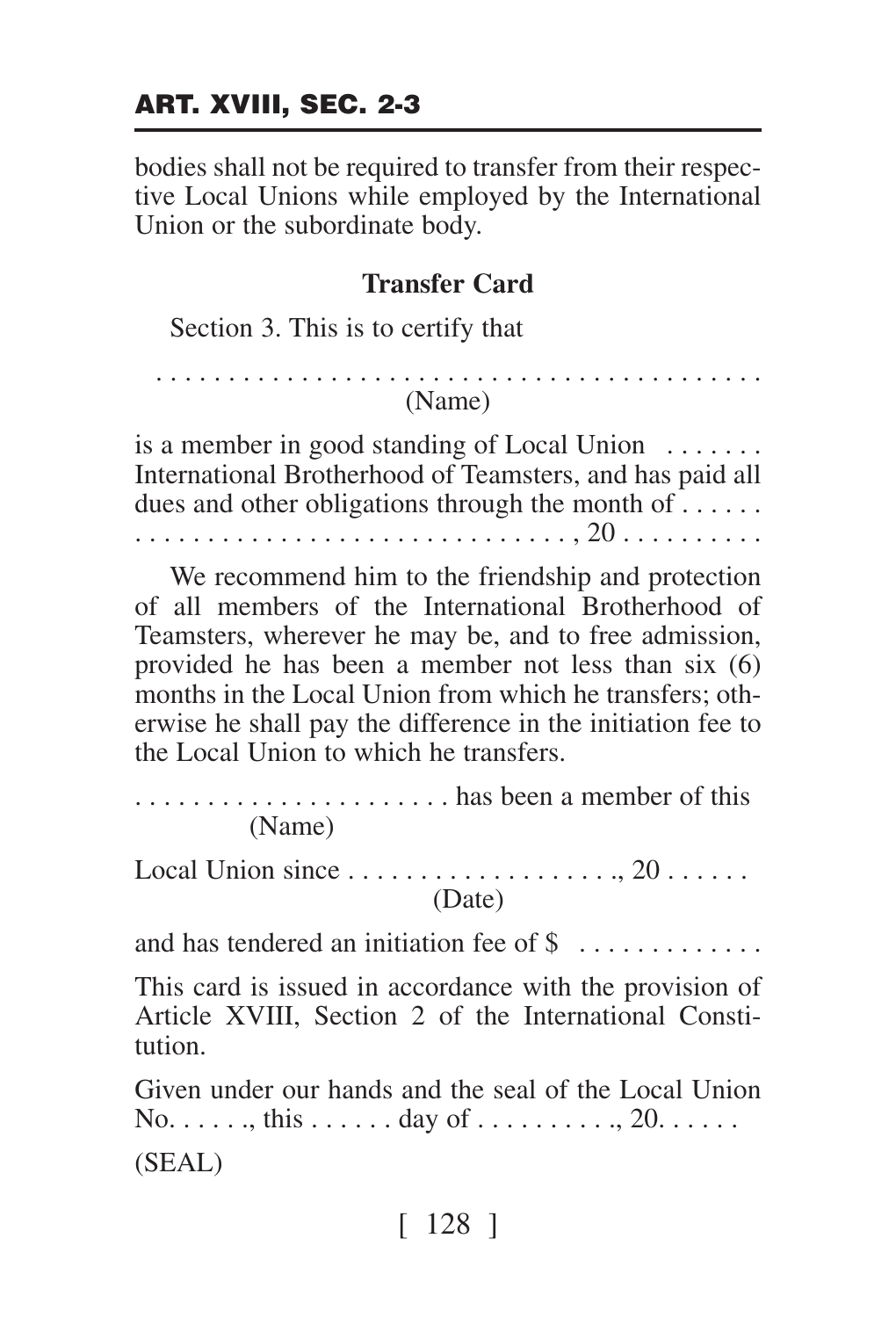Section 4. A transfer card shall not be issued to a member who is not in good standing in the Local Union from which transfer is sought. Any member who is not in good standing shall be advised of the obligation owed to the Local Union from which transfer is sought. In the event the member seeking to transfer refuses to pay the obligations owed to the Local Union from which transfer is sought, he shall forfeit his membership in that Local Union, and the Local Union into which he seeks to transfer may charge him the initiation fee payable by new applicants for membership, if any. If within six (6) calendar months of the month in which application for transfer is made a member returns to the Local Union to which he owes a financial obligation, that Local Union may collect the outstanding obligation. However, after six (6) calendar months of membership in the Local Union to which he has transferred, the obligations to the Local Union from which transfer was sought shall be deemed to have been satisfied.

### **Employment Within Jurisdiction of Sister Local Union**

Section 5. When a member of a Local Union continues to work on a full-time basis within its jurisdiction and also obtains employment within the jurisdiction of a sister Local Union, he shall not be entitled nor required to transfer his membership, but he shall pay to the sister Local Union a periodic service fee (not in excess of the applicable membership dues) established and uniformly required by it from members of other Local Unions working within its jurisdiction. When a member of a Local Union continues to work on a part-time basis within its jurisdiction and obtains full-time employment within the jurisdiction of a sister Local Union, he shall

[ 129 ]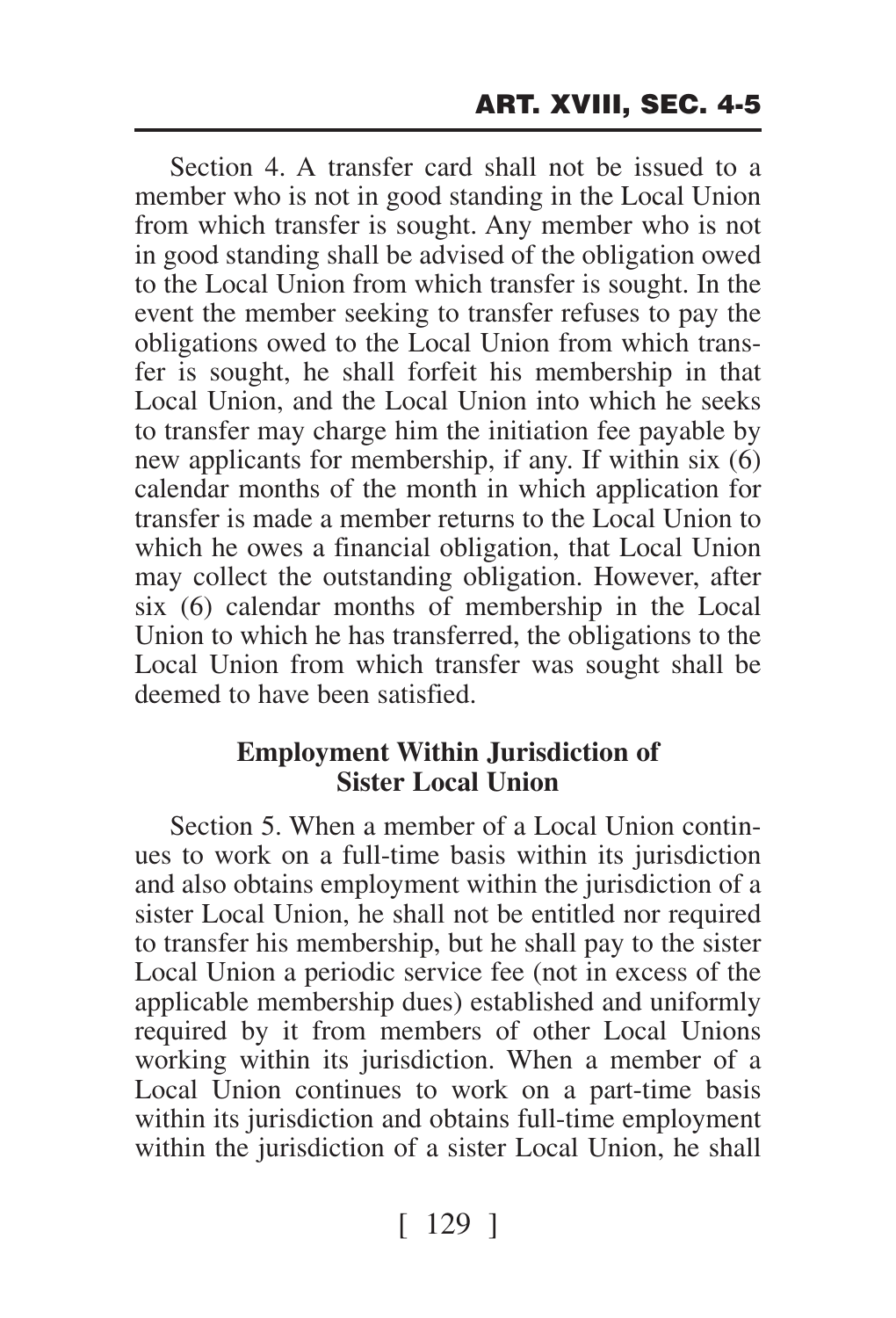be required to transfer to the sister Local Union and to pay the periodic service fee to his former Local Union. This provision is subject to applicable law.

## **Jurisdiction to Issue Honorable Withdrawal Card**

Section 6(a). Local Unions shall have jurisdiction over the granting and acceptance of all honorable withdrawal cards and shall establish rules in their Bylaws not inconsistent with this Constitution to govern the issuance and acceptance of withdrawal cards with respect to members working within the various crafts and industries under their jurisdiction.

When a member becomes unemployed in the jurisdiction of the Local Union, he shall be issued an honorable withdrawal card upon his request. If no request is made, an honorable withdrawal card must be issued six (6) months after the month in which the member first becomes unemployed, if he is still unemployed at that time. A member is not considered to be unemployed if the member is on sick leave, Family Medical Leave, or worker's compensation and retains reemployment rights with an employer party to a collective bargaining agreement.

Provided, however, that the above paragraph shall not apply to seasonal employment or where a Local Union has adopted procedures requiring active membership to utilize a job referral list. In such cases, the Local Union may adopt such uniform Bylaw provisions relating to the issuance and deposit of withdrawal cards as it deems appropriate, which shall become effective when approved as required by this Constitution. The member shall continue to pay his monthly dues through the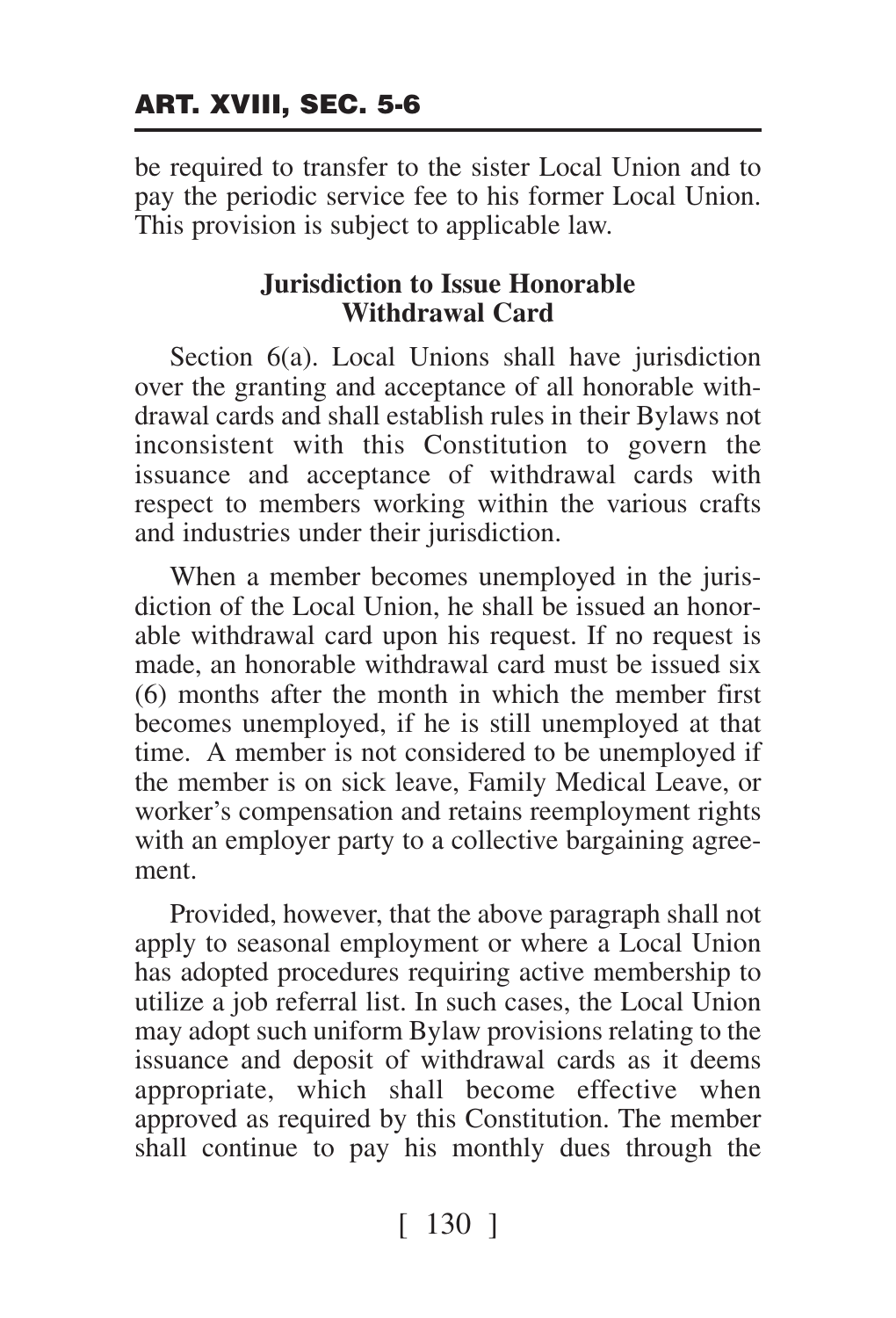month in which the withdrawal card, if issued, is effective.

(b). A withdrawal card shall be issued to any member, including a Local Union officer, who has retired, except that a member who continues to work at the craft, including employment with the International Union, or any affiliate, shall be required to retain active membership.

(c). A Local Union may provide in its Bylaws that retired members who have been issued withdrawal cards may continue as honorary members with the privilege of attending meetings. In any case where a Local Union is required to give to a member an honorable withdrawal card under the terms of the International Constitution and its Bylaws, it may provide for the continuance of Local Union benefits to such inactive member under conditions which it may set forth, but such inactive member shall not be permitted to hold office or vote, and shall have only such right to participate in the meetings and the affairs of the Local Union as shall be uniformly permitted by the Local Union Executive Board.

(d). There may be a maximum charge of fifty cents  $(50¢)$  to any member issued a withdrawal card, and it shall be the duty of the Secretary-Treasurer of the Local Union receiving such charge duly to record it in his ledger.

(e). Refusal or failure to grant an honorable withdrawal card or issuing a withdrawal card in alleged violation of this Constitution shall be subject to appeal in accordance with the appeal procedure provided for by this Constitution, excluding, however, any appeal to the Convention.

# [ 131 ]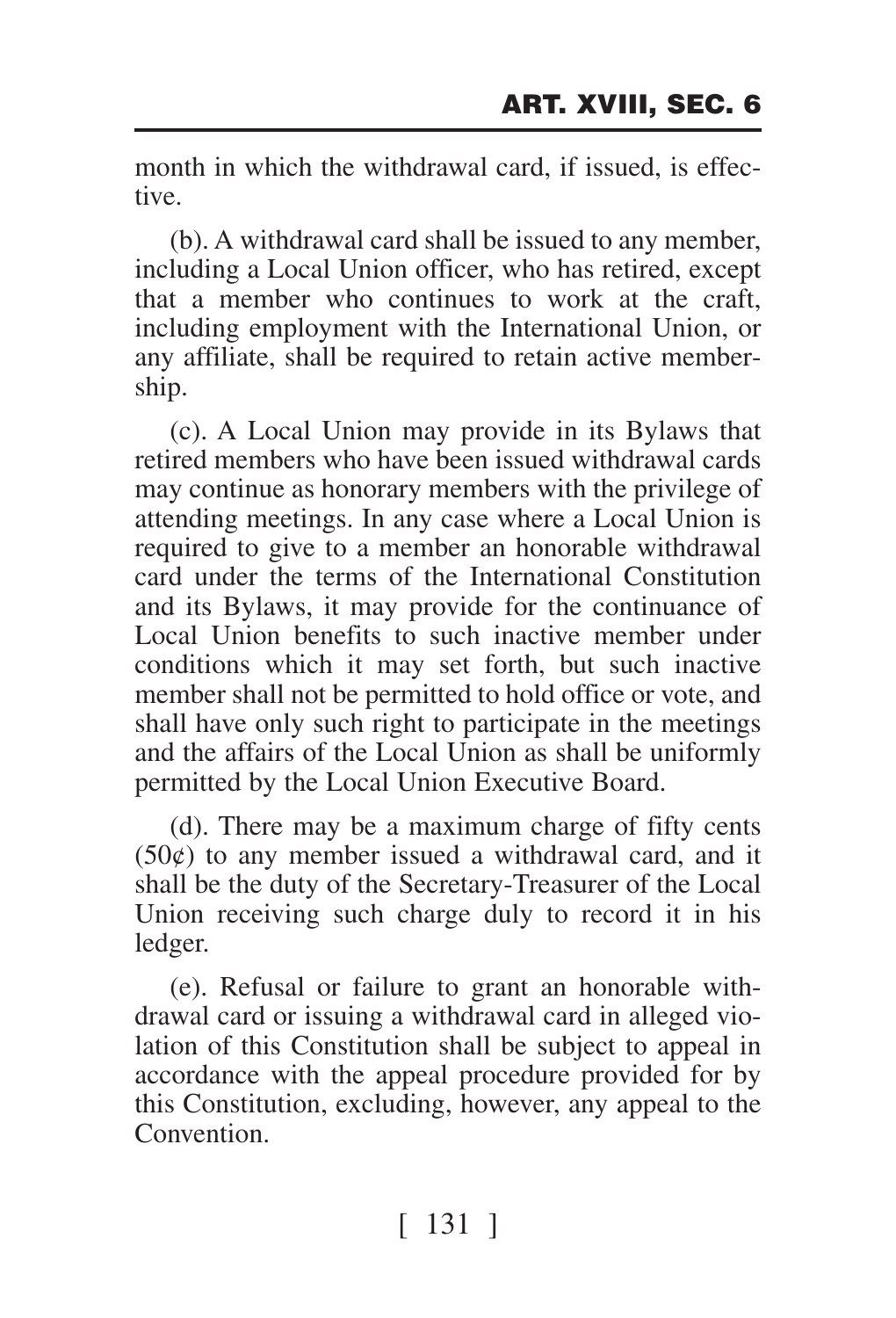(f). Withdrawal cards shall be issued and accepted in accordance with the provisions of this Section and Section 7 and shall be issued in the form prescribed by Section 7.

(g). The Local Union shall not charge an initiation fee on the deposit of a withdrawal card.

(h). To be eligible for a withdrawal card a member must have paid to the Local Union issuing the withdrawal card all dues and other financial obligations as a member, including dues for the month in which the withdrawal card is effective. In no event shall the month in which the withdrawal card is effective be earlier than ninety (90) days prior to the date of issuance. The date of issuance shall be the date on which the transaction is recorded on the member's ledger card.

(i). It shall be compulsory for any inactive member on withdrawal to deposit his withdrawal card immediately upon return to employment at the craft. The Local Union shall collect a month's dues for the month in which the withdrawal card is deposited. In no case shall the Local Union, when accepting the withdrawal card charge the member dues for the month in which it was effective.

## **Honorable Withdrawal Card**

Section 7(a). This is to certify that the bearer hereof, ................................................................. has paid all dues and demands and has withdrawn in good standing from membership in Local Union No. ...........

(b). This card entitles him to reinstatement to good standing status in the Local Union from which this card was issued at any time; subject, however, to the provi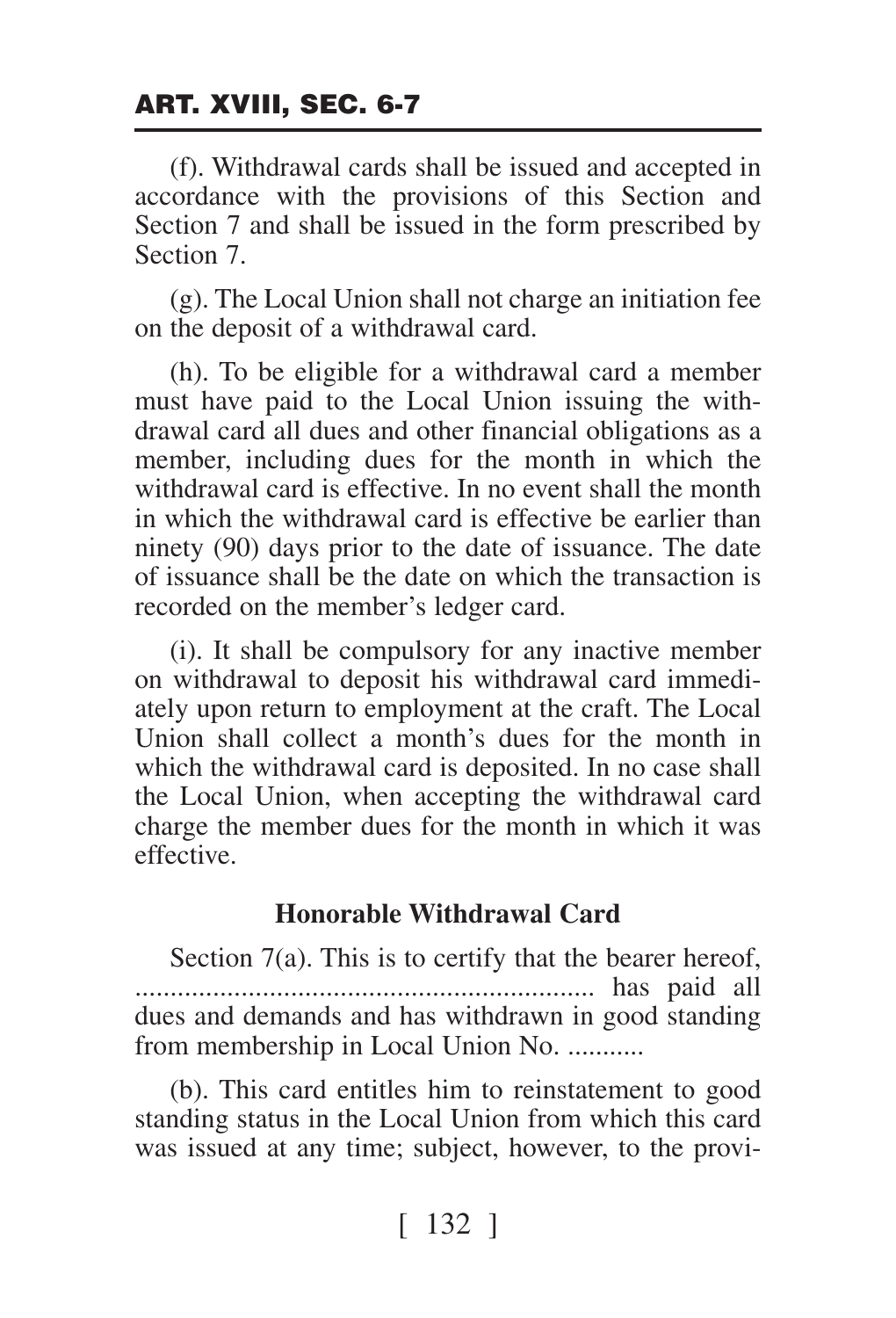sions of subsection (e) of this Section, and provided the bearer has obtained employment at the craft.

(c). Any member of a Local Union refusing full-time employment when offered or leaving employment within the jurisdiction or going to work at another craft or occupation outside its jurisdiction on other than a temporary or part-time basis shall be given an honorable withdrawal card and cannot remain a member.

(d). Any inactive member out on withdrawal card, and desiring to return to membership in good standing, must first deposit his withdrawal card with the Local Union by which it was issued. Refusal of any Local Union to accept a withdrawal card shall be subject to appeal in accordance with the appeal procedure provided for by this Constitution, excluding, however, any appeal to the Convention.

(e). The Local Union must not accept a withdrawal card if the inactive member has committed any offense while out on withdrawal card which would be injurious to union principles. Also, if the Local Union is paying benefits and the inactive member has fallen into bad health or is liable to become a charge against the Local Union or International Union, acceptance of the withdrawal card can be refused by the Local Union. Likewise acceptance of a withdrawal card may be refused where adverse employment conditions exist.

Given under our hands and the seal of Local Union No. . . . . . . , this . . . . day of . . . . . . . . . . . . , 20 . . . . . (SEAL) . . . . . . . . . . . . . . . . . . . . . . . . . , Secretary-Treasurer. . . . . . . . . . . . . . . . . . . . . . . . . . . . . . . . . . , President.

[ 133 ]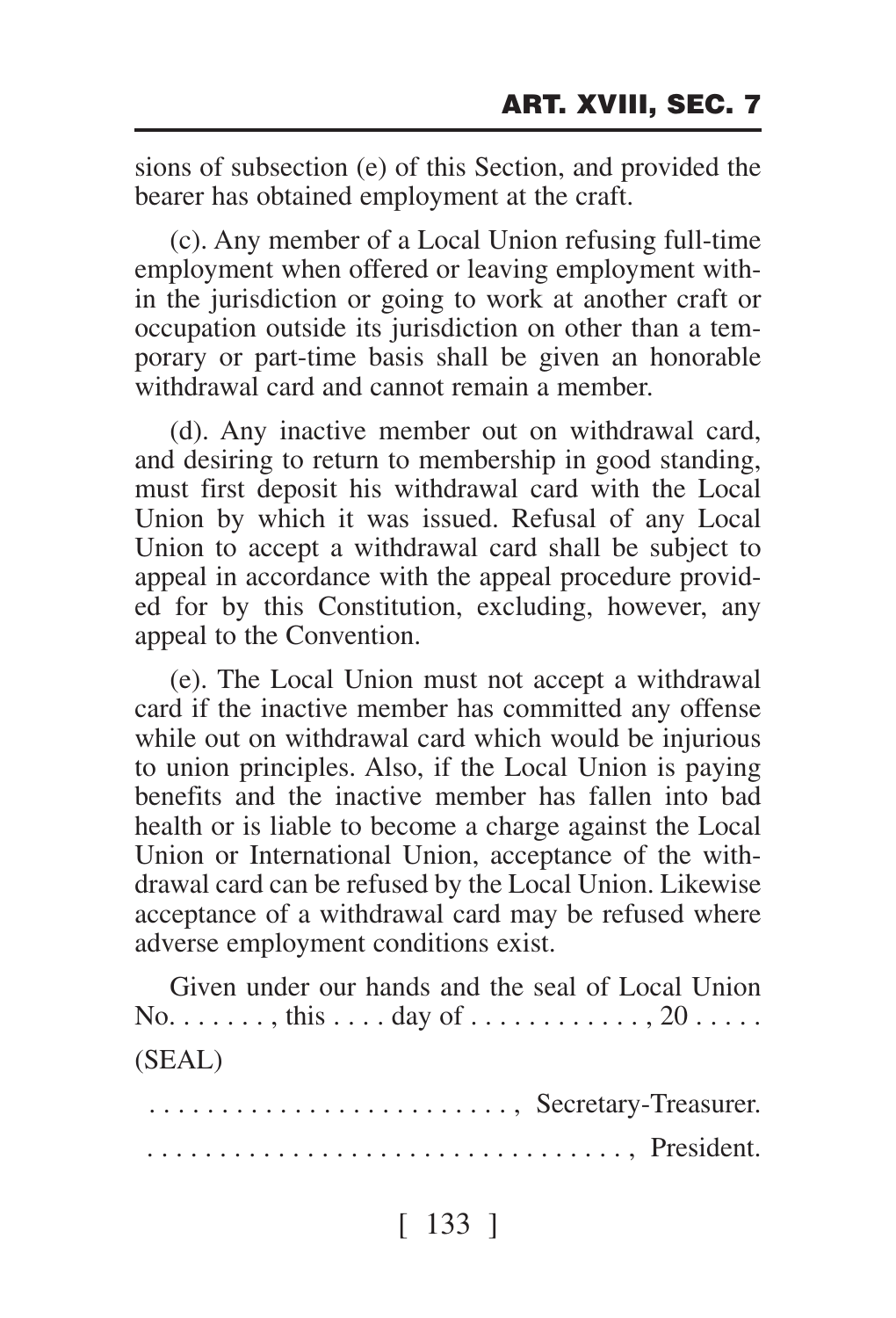## *Article XIX*

### **TRIALS AND APPEALS**

#### **Trials of Local Union Officers and Members**

Section 1(a). A member or officer of a Local Union charged by any other member of the Local Union with any offense constituting a violation of this Constitution shall, unless otherwise provided in this Constitution, be tried by the Local Union Executive Board. If the member charged or preferring the charges is a member of such Board, or if a member of the Local Union Executive Board is unable to attend the hearing for any reason, then the principal executive officer of the Local Union shall appoint an uninvolved member as a substitute. If either the President or Secretary-Treasurer of the Local Union is charged or is preferring the charges, or is unable to attend the hearing for any reason, the other officer shall appoint the substitute.

If both the President and Secretary-Treasurer of the Local Union are charged or are preferring the charges, or for any reason are unable to attend the hearing, the remaining members of the Local Union Executive Board shall appoint the substitutes. In no event shall any involved officer or member serve on a hearing panel, participate in the selection of a substitute member of a hearing panel, or participate in the decision making process of the trial body. This prohibition shall apply to any proceeding conducted under Article XIX or any other Article of this Constitution.

Charges by, against, or involving a majority of the members of a Local Union Executive Board shall be filed with the Secretary-Treasurer of the Joint Council

## [ 134 ]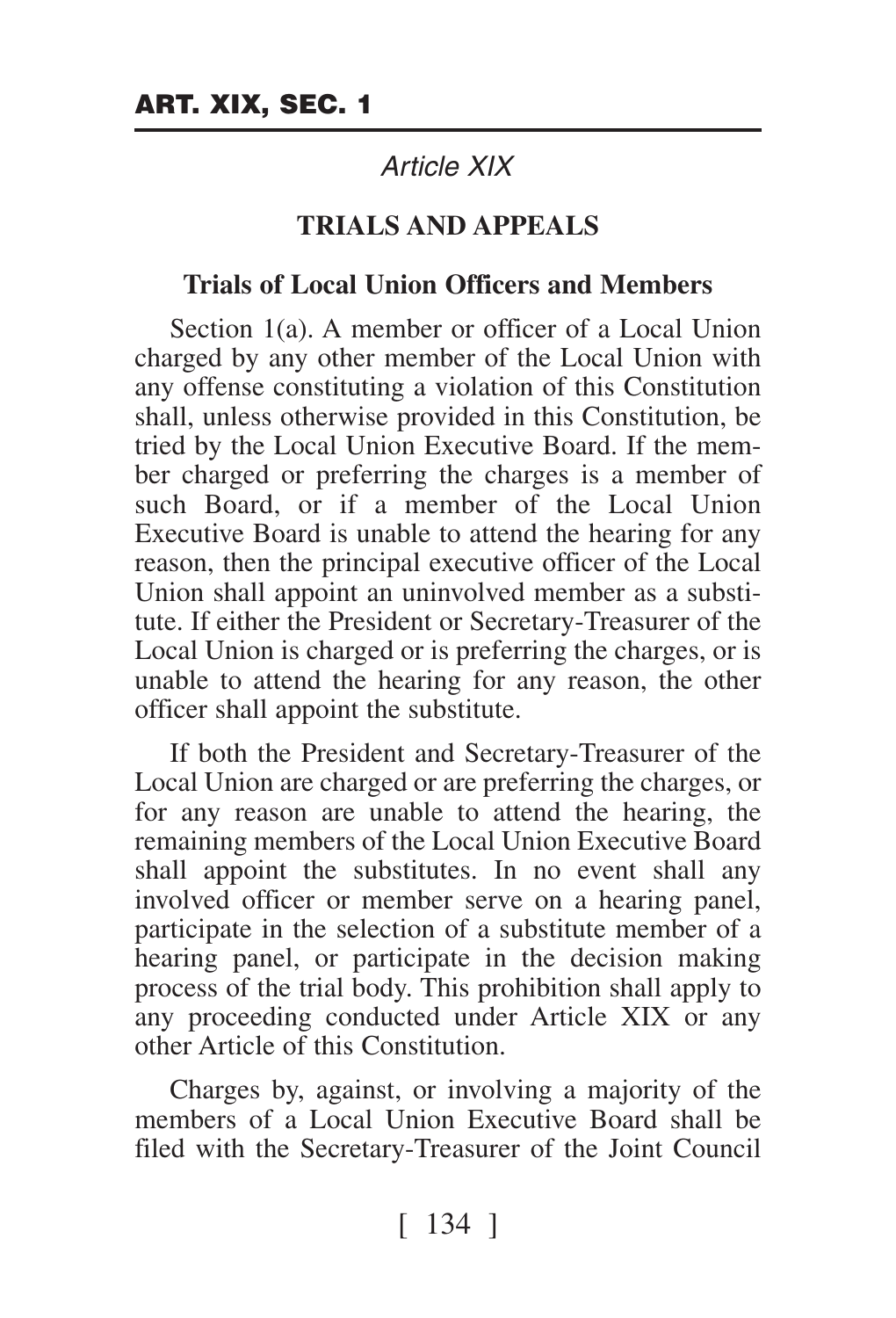for trial by the Joint Council Executive Board. Where there is no chartered Joint Council, reference in this Article XIX relating to trials and appeals by or before Joint Councils shall apply pursuant to Article XV to the appropriate existing State or Multi-State Conferences.

(b). Whenever charges are preferred against any member or officer of a Local Union, the charges shall be filed in writing in duplicate with the Secretary-Treasurer of the Local Union, Joint Council, or General Executive Board which is to try the case. Prior to notifying a member or officer that charges are filed, the Local Union Executive Board, Joint Council Executive Board, or General Executive Board with which the charges have been filed shall review the charges and dismiss them if the charges have not been timely filed or if the act complained of does not constitute a violation subject to discipline under this Constitution or Bylaws of the appropriate union entity. If the charges are dismissed, the charging party shall be notified in writing and may appeal directly to the General President. Appeals from the decisions of the General President may be filed with the General Executive Board. Any such appeal shall be limited to the question of whether the charges are properly filed. In the event such appeal is granted, the charges will be returned to the body with which they were filed for trial on the merits.

(c). No member or officer of a Local Union shall be tried unless he or she shall be served by the Secretary-Treasurer or his designee, personally or by mail, with a written copy of such charges specifying the nature of the offense of which he or she is accused. Thereupon, the accused shall be required to stand trial at the time and place designated, which shall not be less than ten (10) days from the date the charges are served upon the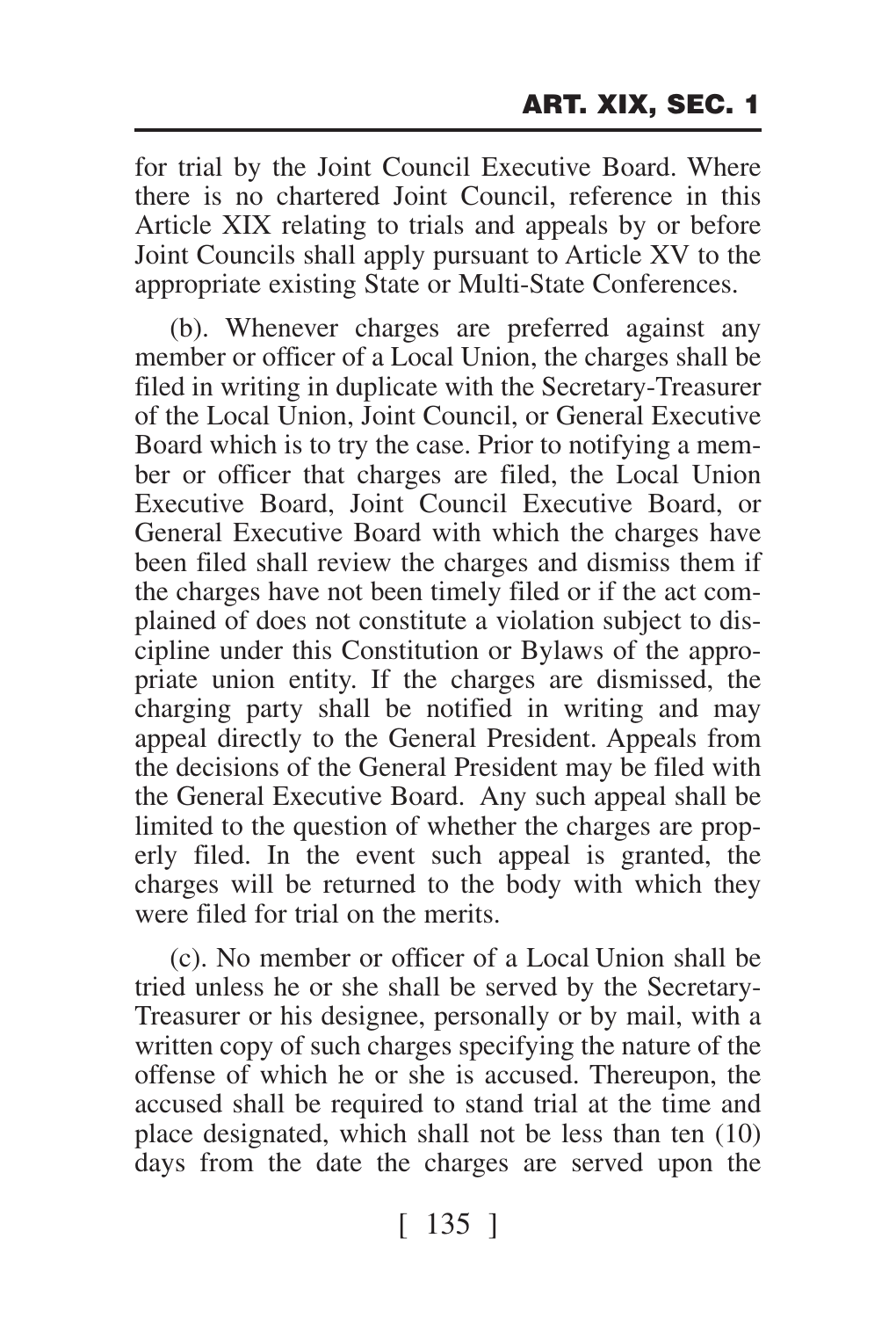accused. The accused may appear in person, and with witnesses, to answer the charges preferred against him or her. The accused may select only a member in good standing of his Local Union to represent him in the presentation of his defense; and the charging party may select only a member in good standing of his Local Union to assist him in the presentation of the evidence in support of the charges. The Local Union Executive Board shall, upon the request of any party that a verbatim record be made, determine the manner of recording the proceedings. Any request by a party that a verbatim record be made must be received by the Executive Board not later than five (5) business days prior to the scheduled commencement of the hearing and shall be honored. The Local Union Executive Board shall have the authority to exclude any method of verbatim recording not authorized by it. All parties shall have access to such recording on an equal basis.

(d). A member of one Local Union shall have a right to file charges against a member of another Local Union. Such charges must be filed with the Executive Board of the Local Union of which the accused is a member. The Executive Board may, at its discretion, decline to process the charges. However, a decision of the Executive Board not to process the charges may be appealed in accordance with the provisions of Section 2.

(e). If the charges, or any portion thereof, are sustained, then the trial body shall render judgment and impose disciplinary actions as provided for in this Constitution. If the charges are not sustained, the same shall be dismissed. In order to be sustained, the charges must be supported by a preponderance of reliable evidence and a majority of the members of the panel must vote to find the charged party guilty. The decision of the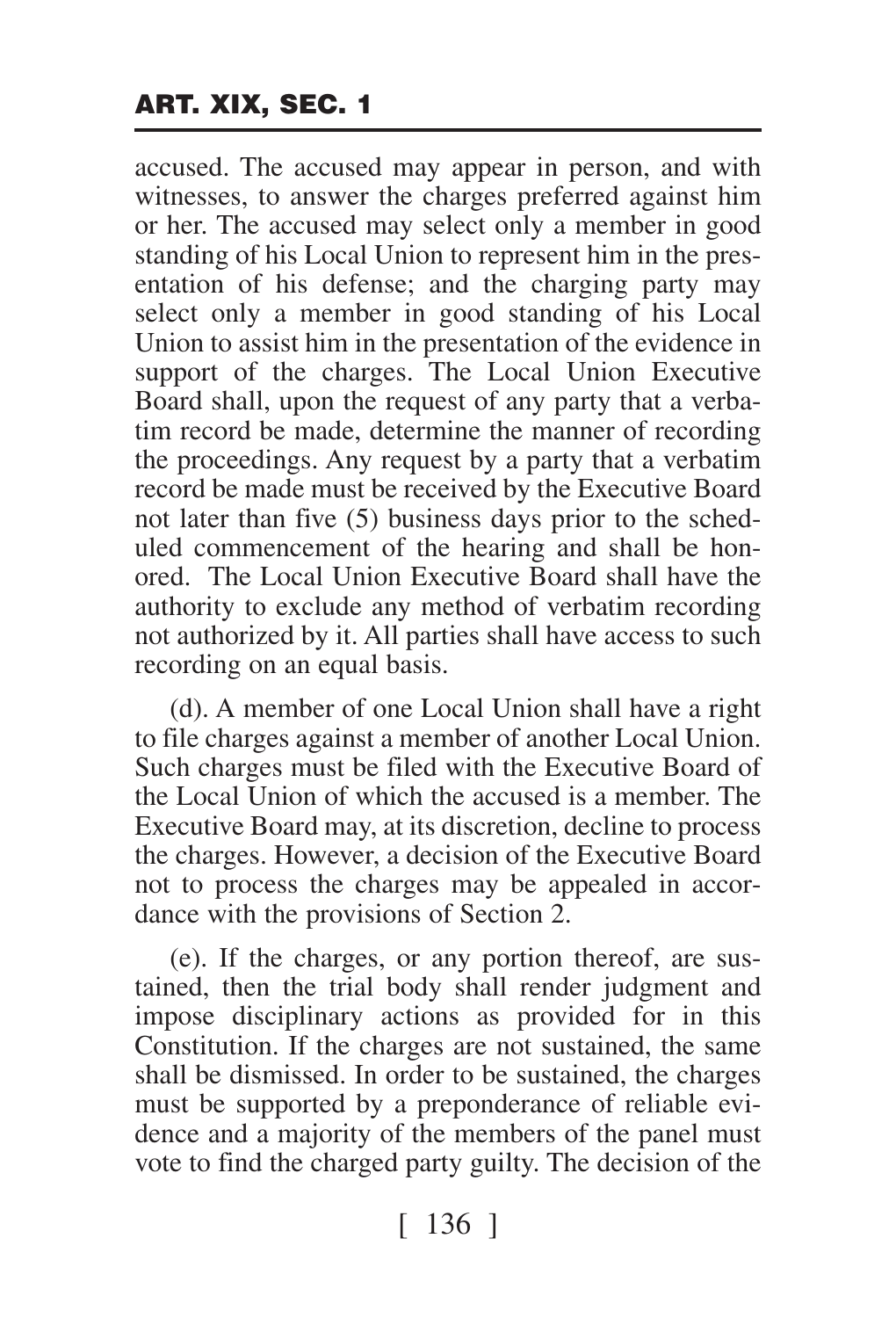hearing panel shall be in writing and shall set forth the reasons for the panel's findings. This requirement shall apply to any hearing required under Article XIX.

(f). Upon filing of such charges and if the same are of such magnitude and seriousness as to jeopardize the interests of the Local Union or International Union then, and in that event, the General President, if the matter is brought to his attention, may, if he deems it advisable, immediately suspend such officer from office in the Local Union until a decision has been rendered in the case. Any officer so suspended shall have the right to file an appeal with the General Executive Board. Upon reversal of the suspension, the officer shall be made whole for all economic loss.

(g). Charges may be preferred against a suspended member or an inactive member who has been issued a withdrawal card. Such suspended member or inactive member on withdrawal may utilize the appellate procedures available under this Constitution with respect to any charges filed against him; provided, however, that an inactive member who has voluntarily accepted a withdrawal card or has been suspended for failure to pay dues shall not have the right to file an appeal to the Convention. A suspended member or an inactive member on withdrawal may not file charges against an active member or officer.

## **Appeals of Local Union Officers and Members**

Section 2 (a). In the event disciplinary action is taken against the accused, he or she may take an appeal from the decision of the Local Union Executive Board to the Executive Board of the Joint Council, if one exists; otherwise the appeal shall be taken to the General Executive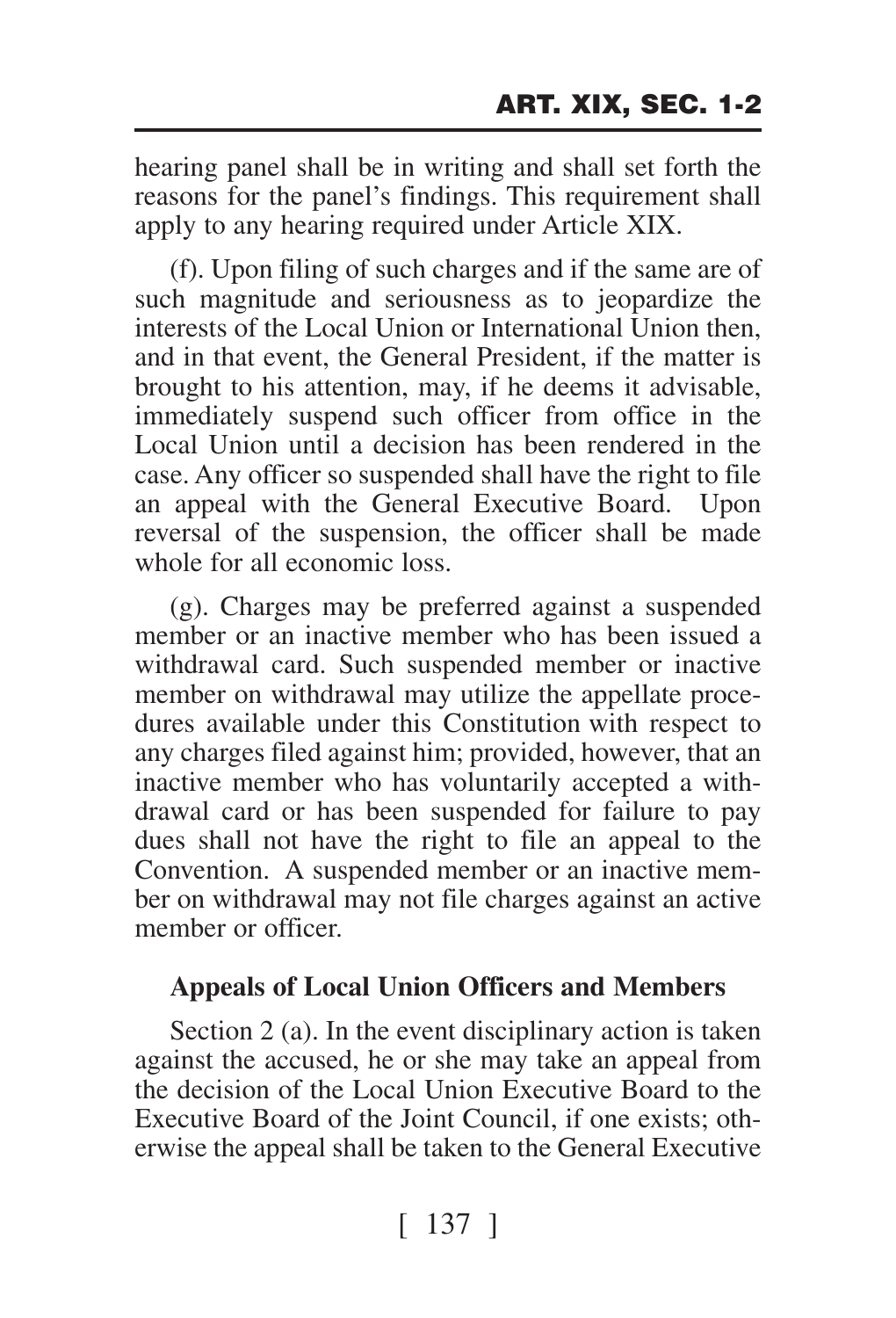Board. Appeals from decisions of the Executive Boards of Joint Councils may be taken to the General Executive Board. As to all other matters not specifically excluded herein, appeals from decisions of the General Executive Board may be taken to the next Convention. There shall be no further appeal from the decision of the Convention.

All manner of appeals shall be taken within fifteen (15) calendar days from the date the decision is placed in the mail or otherwise transmitted to the interested parties. Appeals shall be considered to be filed on the date postmarked, if served by mail, or the date transmitted, if served by facsimile. Appeals may not be served by electronic mail.

(b). The appellant shall mail or serve by facsimile a written notice of such appeal to the Secretary of the body to which the appeal is directed. No specific form or formality shall be required except that such notice shall clearly state an appeal is being taken from the particular decision rendered in the particular case. Any party electing to appeal to the Convention, where such appeal is permitted, must notify the General Secretary-Treasurer within the time limit set forth in Section 2 (a) of this Article. Pending any appeal, the decision appealed from shall remain in full force and effect. Appeals shall be heard either on the record made before the trial tribunal or by a retrial, at the discretion of the body hearing the appeal. Where an appeal is heard by a Joint Council or the General Executive Board as a trial or retrial, a verbatim recording shall be made in a manner selected by the hearing panel. The hearing panel shall have the authority to exclude any method of verbatim recording not authorized by it. All parties shall have access to the hearing record on an equal basis.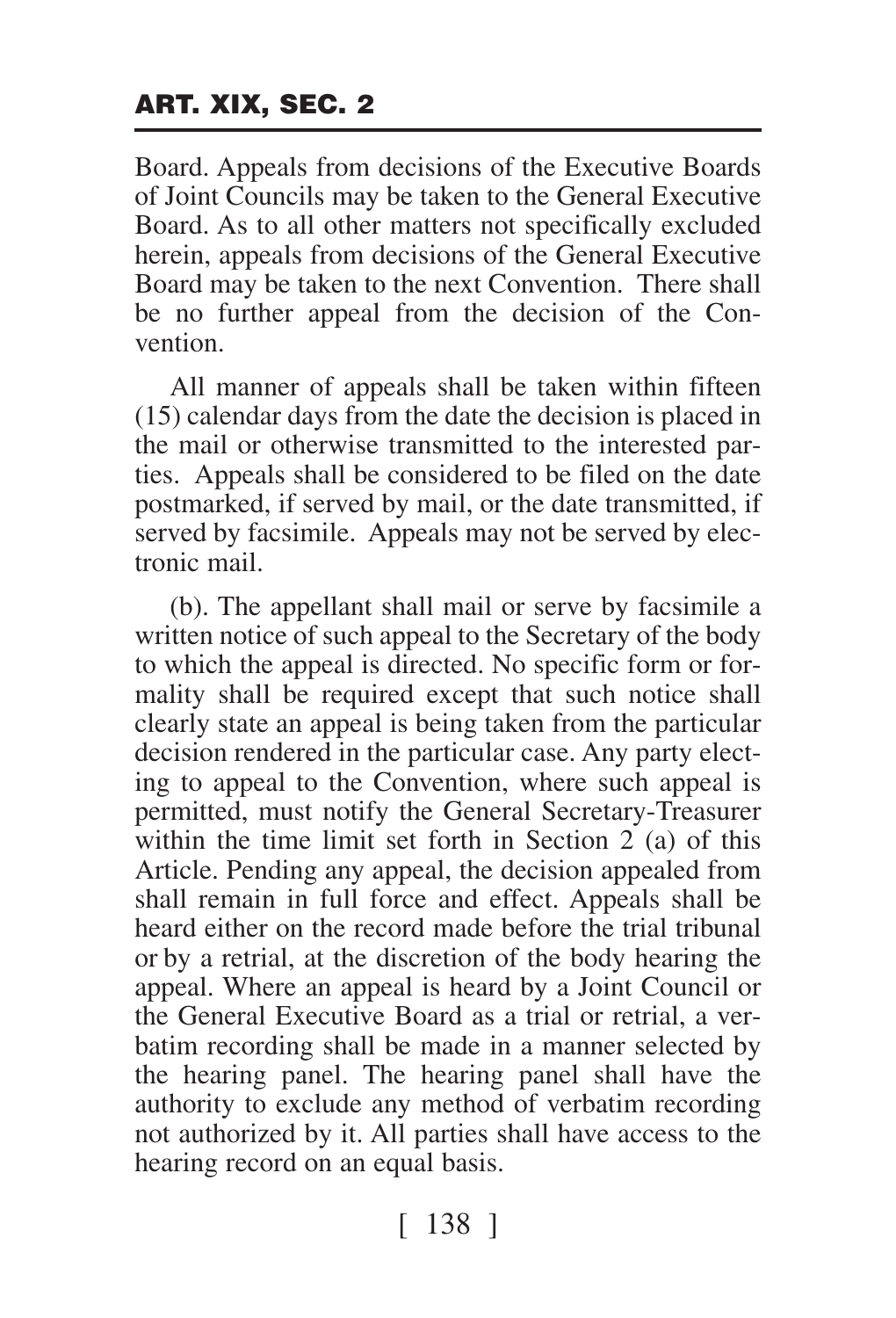The date when an appeal will be considered by the appellate body may be fixed by it, but it shall proceed without unnecessary delay. No hearing on any appeal shall be held less than ten (10) days from the date on which notice of the hearing has been served on the parties unless all parties agree to waive this requirement. Notice of the date when the appeal will be heard shall be served personally or by mail on the parties interested in the particular case, and such parties may, at the discretion of the appellate body, be accorded the right to appear before the appellate body and present argument on the case.

Decisions on appeals shall be rendered within sixty (60) days after the appeal has been heard. Decisions shall be by majority vote of the hearing body. Decisions shall be in writing and shall set forth the reasons for the body's findings.

(c). If a member of the Executive Board of the Joint Council is involved in a case as a party or witness or is unable to attend the hearing for any reason, a substitute shall be appointed from among the delegates to the Joint Council in accordance with the same procedures set forth in Article XIX, Section 1(a), governing the appointment of substitutes on the Local Union Executive Board. No member of the Joint Council Executive Board or delegate shall serve on a panel considering an appeal from a decision involving members or officers of his Local Union.

If a member of the General Executive Board is involved in a case as a party or witness or is unable to attend the meeting at which the General Executive Board decides the case, the remaining members of the General Executive Board shall be empowered to decide the case.

# [ 139 ]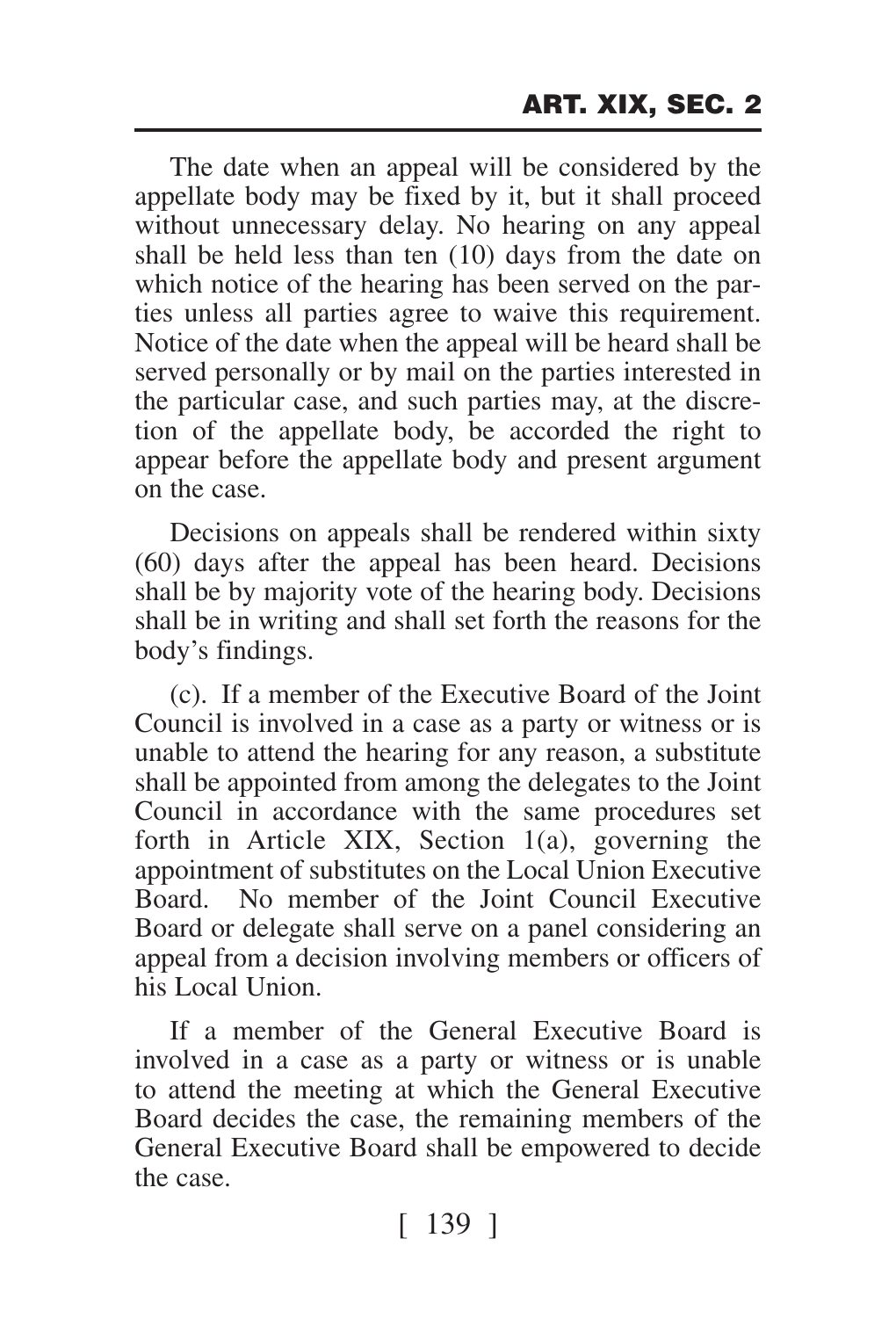(d). Failure of any interested party in any case to appear before any trial or appellate body at the time and place designated in the notice shall constitute a waiver of appearance and the trial shall proceed or the appeal be heard regardless of the absence of such party.

If the charging party fails to appear in person before any trial or appellate body on the date set for trial or hearing, the charges shall be dismissed. Failure of the charging party to present evidence in support of the charges shall require dismissal of the charges. In either event, such dismissal shall constitute a final adjudication from which there can be no appeal, and after such dismissal the accused may not be retried on the same charges.

(e). Any party to a case, regardless of whether such party is the accused or not, being aggrieved of a decision rendered in the case shall be entitled to the same rights of appeal as are hereinbefore provided for the accused.

(f). The charging party, the accused, and the Local Union Executive Board may select only a member of the Local Union to represent them at a hearing conducted before any appellate body.

### **Trials and Appeals of Officers of Join Councils, Members of Conference Policy Committees and other Subordinate Bodies**

Section 3(a). Whenever charges are filed against an officer of a Joint Council, a member of a Conference Policy Committee, or officer of any other subordinate body (other than a Local Union) for a violation committed in that capacity, such charges shall be filed in writing in duplicate with the Secretary of that body. Trials shall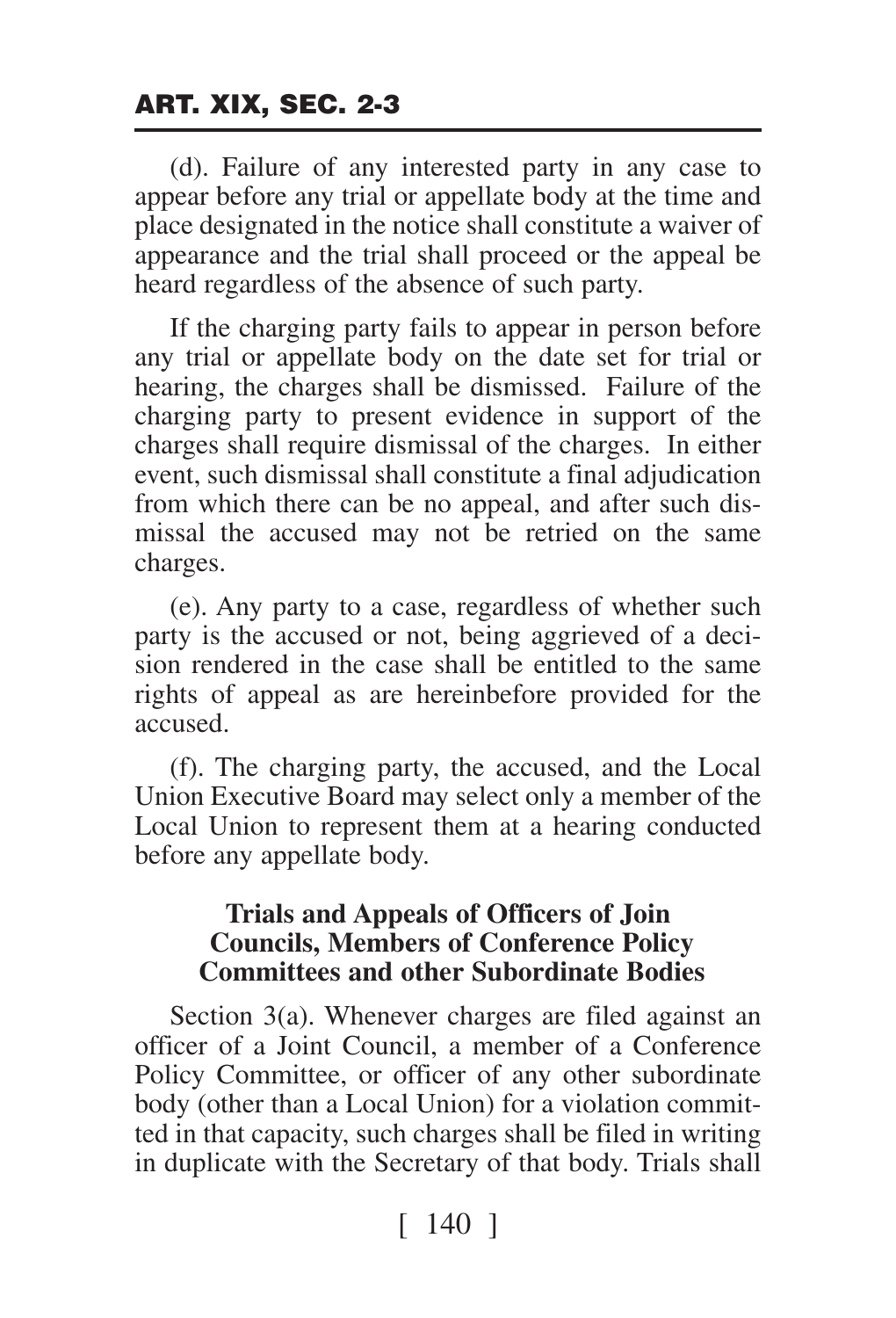be conducted in accordance with the procedures set forth in Section 1 of this Article.

(b). All appeals from any decision of a trial body shall be filed with the General Executive Board and appellate review shall be conducted in accordance with the procedures set forth in Section 2 of this Article.

(c). The General President shall have the authority set forth in Section 1(f) of this Article with respect to any charges filed under this Section.

### **Trials and Appeals of Local Unions, Other Subordinate Bodies and Elective International Union Officers**

Section 4(a). Whenever charges are preferred against a Local Union or against a Joint Council, or other subordinate body, such charges shall be filed in writing in duplicate with the Secretary of the trial body, and shall be served personally or by mail on the Secretary-Treasurer of the Local Union or the Joint Council or other subordinate body so charged. If the charges are against the Local Union the trial shall be by the Executive Board of the Joint Council; provided that if a Local Union is not affiliated with a Joint Council due to the fact that no Joint Council exists with which such Local Union can affiliate, the trial shall be by the General Executive Board. If the charges are against a Joint Council or other subordinate body, the trial shall be before the General Executive Board. The provisions of this Section shall also be applicable when the Executive Board of the subordinate body is charged or is the charging party. In no event may a member of the charged Local Union or Joint Council be a member of the hearing panel. Selection of substitute members of the hearing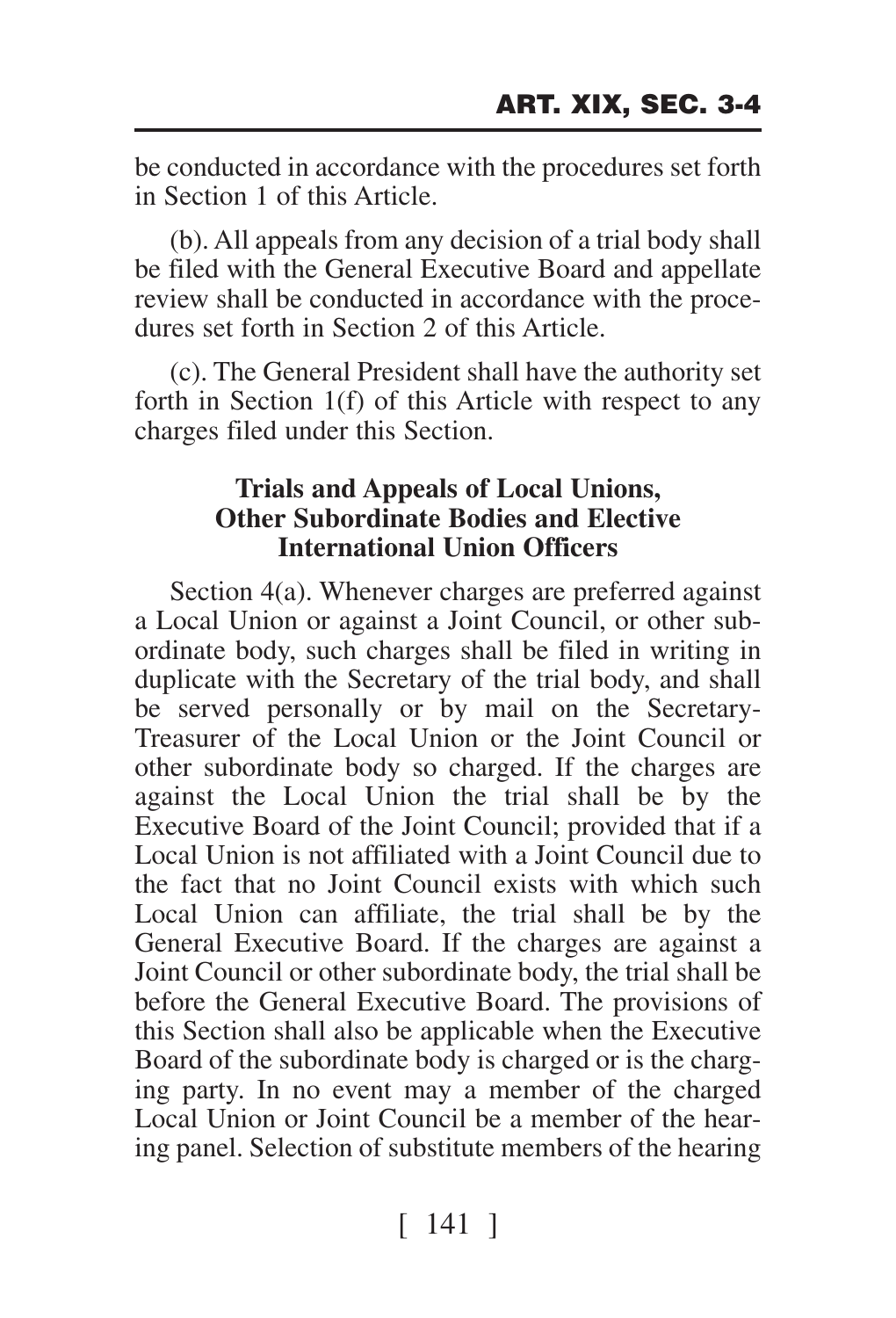panel shall be in accordance with the procedures set forth in Section 1 of this Article.

(b). A Local Union shall be accorded thirty (30) calendar days time in which to appear for trial and submit its defense. In the case of a Joint Council or other subordinate body the time of trial shall be fixed by the General Executive Board. A verbatim record of any such trial shall be made in the manner selected by the hearing panel. Charges shall be sustained only by majority vote of the panel. Decisions shall be in writing, shall set forth the reasons for the body's findings, and shall be rendered within ninety (90) calendar days after the matter has been heard.

(c). Appeals from decisions on charges against Local Unions or Local Union Executive Boards shall be taken to the General Executive Board and from it to the Convention. Appeals from decisions on charges against Joint Councils or other subordinate bodies shall be taken to the Convention by only the Joint Council or other subordinate body involved. In all other respects the procedure on appeals shall be the same as provided in Section  $2<sup>2</sup>$ 

(d). Trial of elective International Union officers shall be only before the General Executive Board at such time and place as fixed by the General Executive Board. The officer charged shall be found guilty only on a two-thirds (2/3) vote of the uninvolved members of the General Executive Board who have heard the charges. Appeals from the decisions of the General Executive Board shall be to the Convention. Charges against a majority of the members of the General Executive Board shall be filed with the Convention.

Charges against elective officers of the International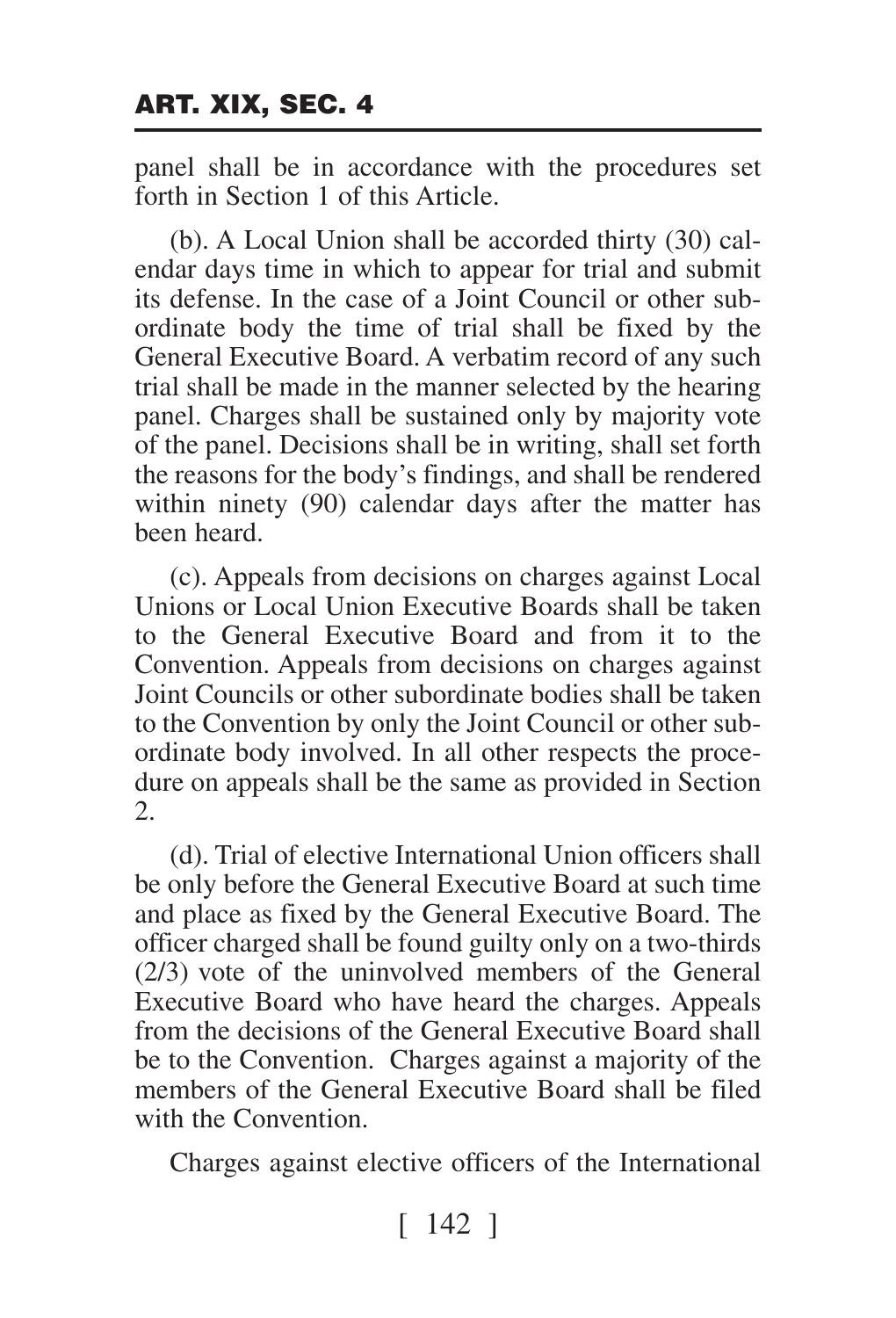Union or any subordinate body shall be limited only to those activities or actions occurring during their current term of office, and only those activities and actions occurring prior to their current term which were not then known generally by the membership of the International Union or the subordinate body in the case of an officer of a subordinate body.

(e). Emergency powers provided for in Section 11 of this Article shall apply with the same force and effect to Local Unions and Joint Councils and other subordinate bodies.

### **Original Jurisdiction of General Executive Board to Try Offenses Against International Union**

Section 5(a). Notwithstanding any other provision of this Constitution, the General Executive Board shall have jurisdiction to try individual members, officers, Local Unions, Joint Councils, or other subordinate bodies for all offenses committed against the officers of the International Union or the International Union. In the event charges have been filed or hearings are pending before a subordinate body in respect to any offense over which the General Executive Board has assumed jurisdiction under this Section, the jurisdiction of such subordinate body shall forthwith terminate and the subordinate body shall, upon request of the General Executive Board, transfer all of its records and papers pertaining to the case to the General Executive Board.

(b). In any proceeding brought under this Section, the accused shall be afforded the appropriate notice provided in either Section 1 or 4 of this Article. All procedures set forth in Section 1 of this Article regarding the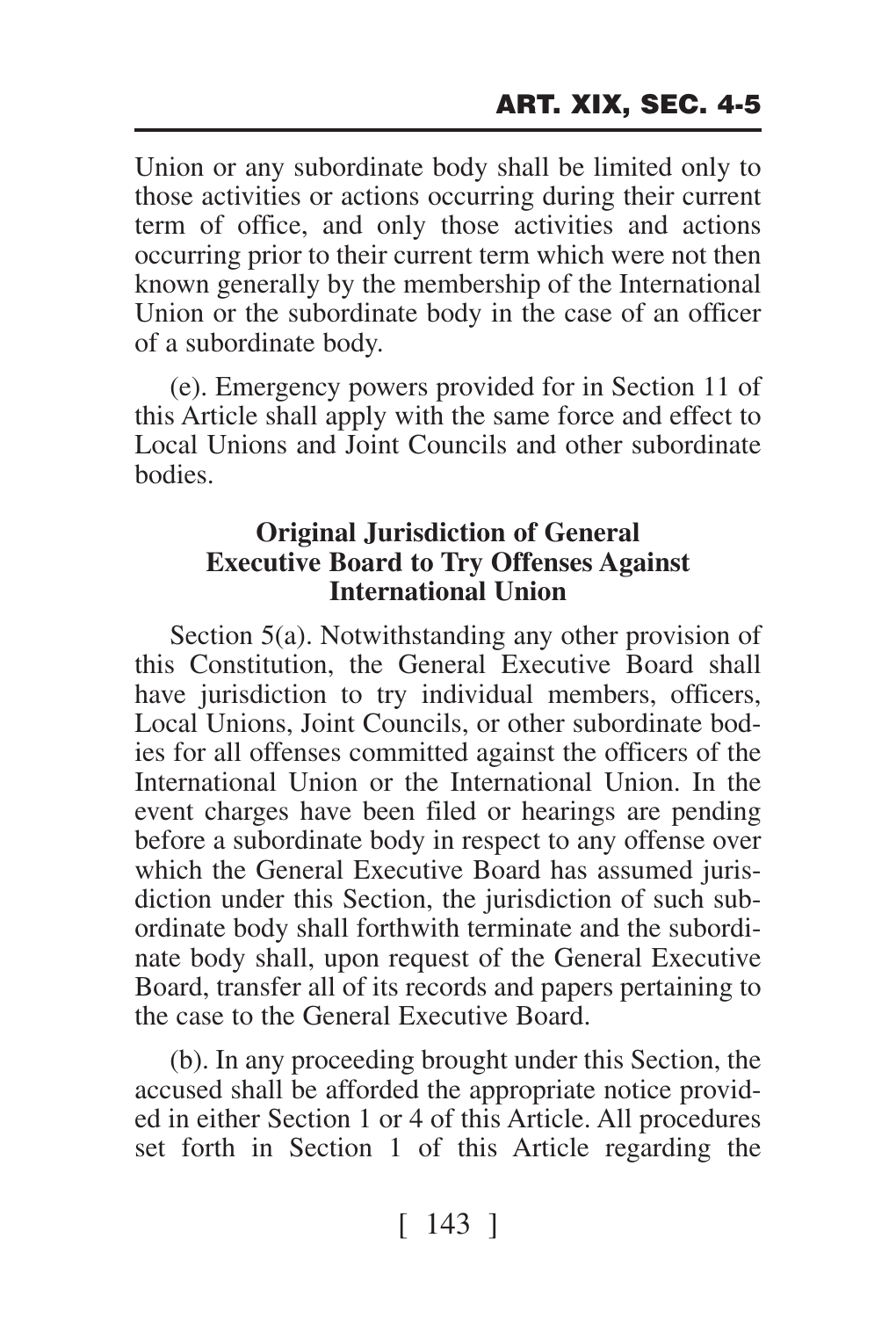replacement of involved members of the trial panel shall be utilized to ensure an unbiased panel considers the matter. The accused shall be accorded all rights set forth in any other Section of Article XIX.

(c). Charges shall be filed in duplicate in writing with the General Secretary-Treasurer or the General President. A copy of the charges shall be served personally or by mail upon the accused, together with notice of the time and place of trial.

(d). If the accused are unable to be present at the meeting of the General Executive Board, they may present their case in writing.

(e). Charges shall be sustained only by majority vote of the panel. Appeals from decisions of the General Executive Board shall be to the Convention.

### **Trials and Appeals Before Panels of Executive Boards**

Section 6. In a case where a trial or hearing on appeal before the General Executive Board or the Executive Board of any subordinate body is required under the provisions of this Constitution, such Board or the General President or the President of the Executive Board involved, as the case may be, may have such trial or hearing on appeal conducted before a panel appointed by the General President or the President of the subordinate body, as the case may be. However, in no event shall the authority to conduct a hearing be delegated to persons who are not members in good standing of the International Union. Such a panel shall consist of one or more uninvolved members and shall act on behalf of such Board in the holding of hearings and the taking of evidence. No member of the hearing panel or of the Board who is involved in the

[ 144 ]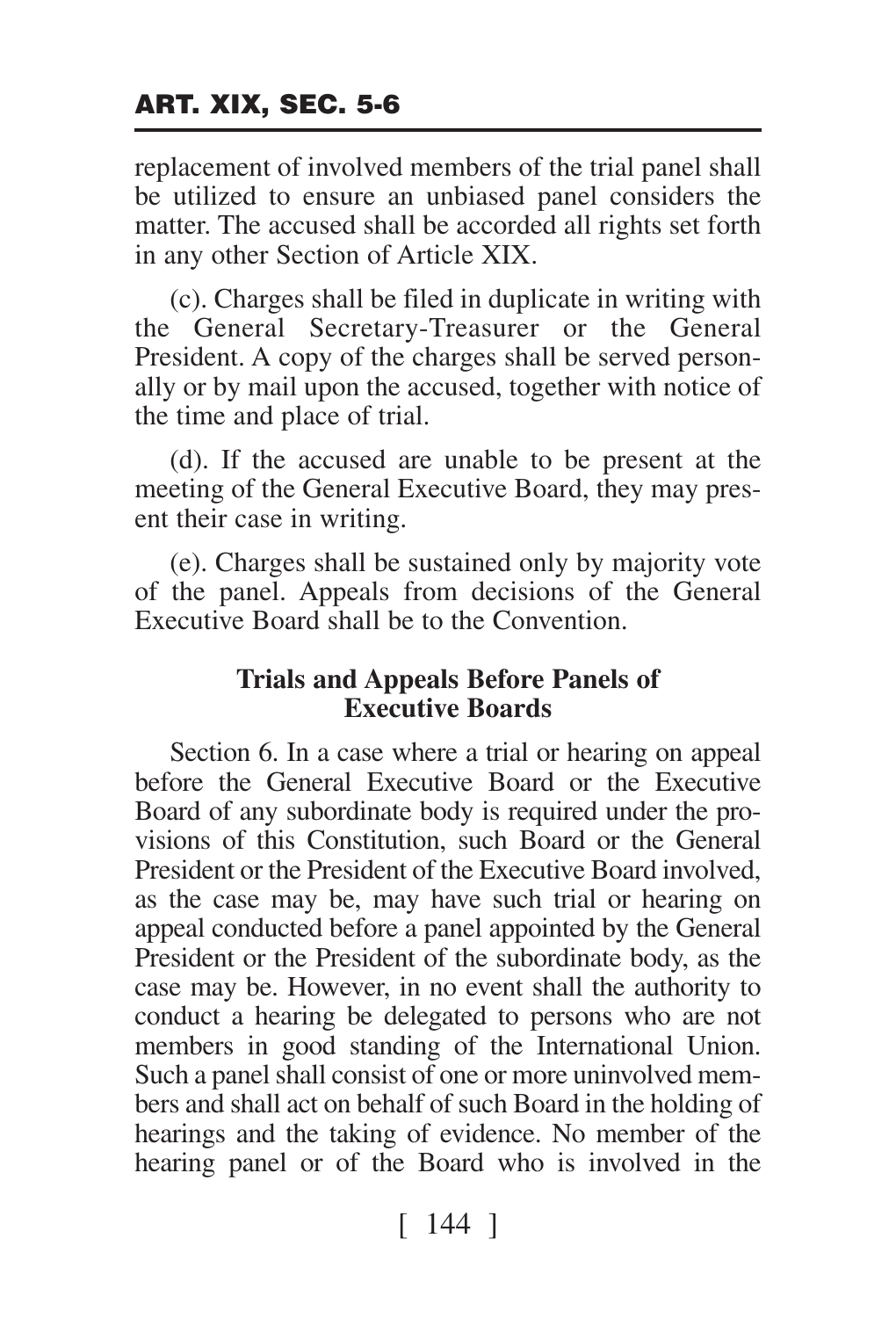charges shall participate in deciding any aspect of the case, as prohibited by Section 1 of this Article. In the event a panel is established to conduct a hearing, a verbatim record must be made. The panel shall make a full report in writing to the Board, including findings and recommendations for disciplinary action, if any. The ultimate decision of the case, however, shall be made by the Board itself. The parties to the appeal shall not be entitled to further hearing or further personal appearance before the General Executive Board.

The General Executive Board, in its discretion, shall have the authority to decide any appeal on the basis of written submissions without the conduct of a hearing.

# **Grounds for Charges Against Members, Officers and Subordinate Bodies**

Section 7(a). No member or officer shall be required to stand trial on charges involving the same set of facts as to which he is facing criminal or civil trial until his final court appeal has been concluded. Nor shall a member or officer be required to stand trial on charges that are substantially the same or arise under the same circumstances as prior internal union charges against such member or officer, provided that a decision was rendered on those prior charges. Any charge based upon alleged misconduct which occurred more than five (5) years before the discovery of the conduct giving rise to the charge shall be rejected by the Secretary-Treasurer, except charges based upon the nonpayment of dues, assessments, and other financial obligations.

Nothing herein shall preclude the General President with the approval of the General Executive Board, or the General Executive Board acting on its own initiative,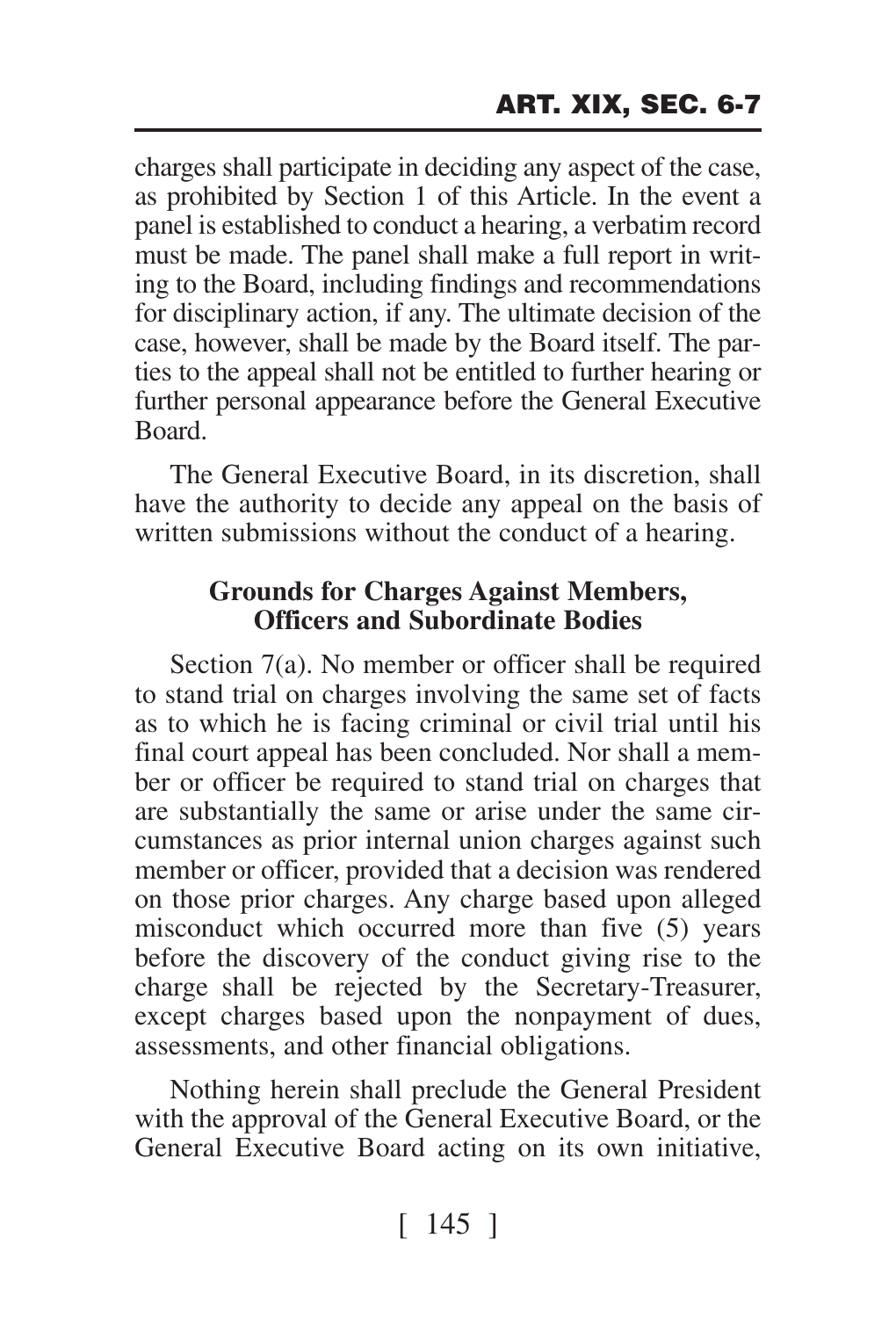from suspending a member or officer facing criminal or civil trial while the charges are pending. If exonerated the member or officer shall be made whole for all economic loss.

(b). The basis for charges against members, officers, elected Business Agents, Local Unions, Joint Councils, or other subordinate bodies for which he or it shall stand trial shall consist of, but not be limited to, the following:

- (1). Violation of any specific provision of the Constitution, Local Union Bylaws or rules of order, or failure to perform any of the duties specified thereunder.
- (2). Violation of oath of office or of the oath of loyalty to the Local Union and the International Union.
- (3). Breaching a fiduciary obligation owed to any labor organization by any act of embezzlement or conversion of union's funds or property.
- (4). Secession, or fostering the same.
- (5). Conduct which is disruptive of, interferes with, or induces others to disrupt or interfere with, the performance of any union's legal or contractual obligations. Causing or participating in an unauthorized strike or work stoppage.
- (6). Disruption of union meetings, or assaulting or provoking assault on fellow members or officers, or failure to follow the rules of order or rulings of the presiding officer at meetings of the Local Union, or any similar conduct in, or about union premises or places used to conduct union business.
- (7). Crossing an authorized primary picket line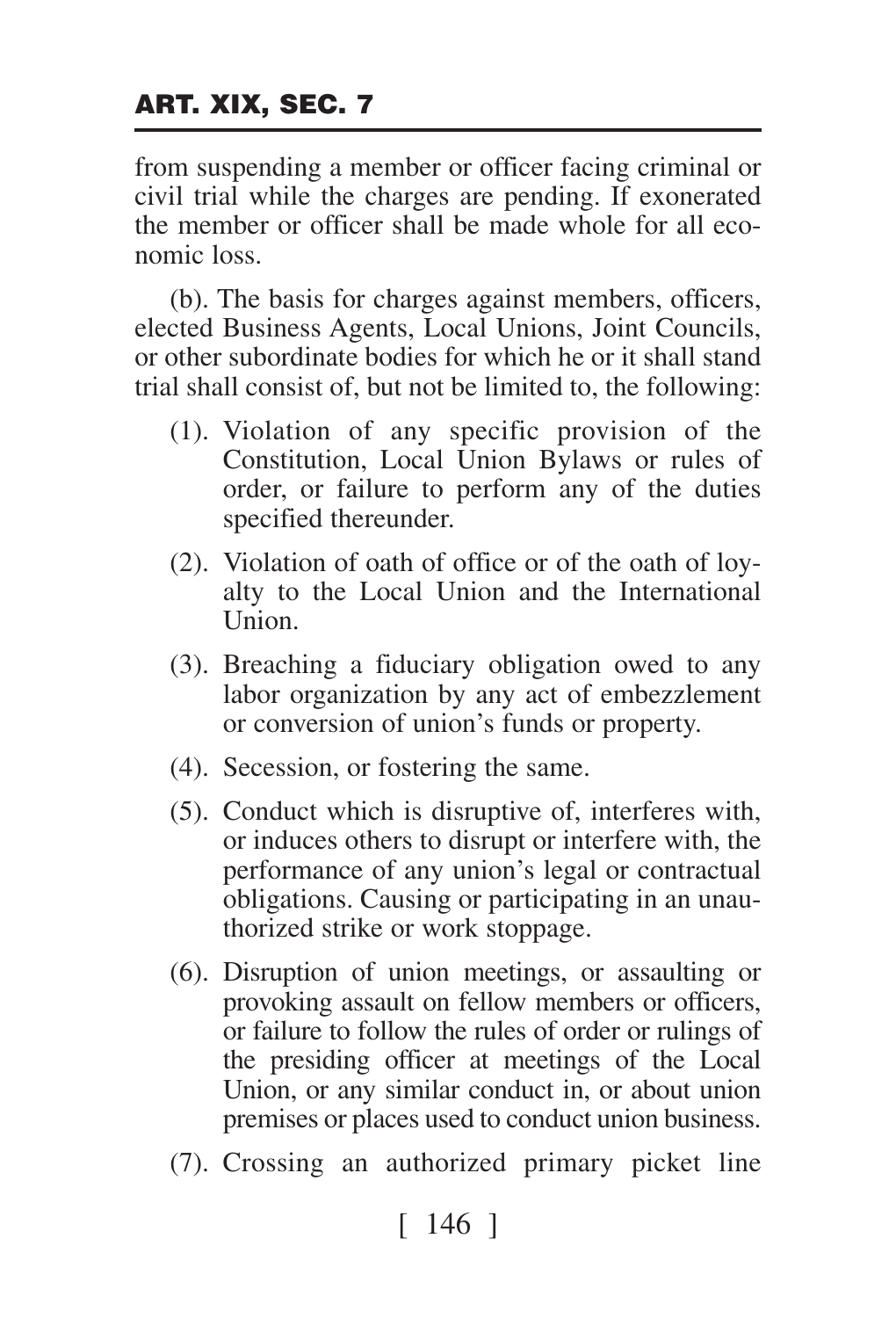established by the member's Local Union or any other subordinate body affiliated with the International Union.

- (8). Retaliating or threatening to retaliate against any member for having filed disciplinary charges or otherwise participated in a disciplinary hearing unless such charges were filed or pursued for the purpose of harassment or malicious injury.
	- (9). Knowingly associating (as that term has been defined in prior decisions on disciplinary charges under this Article) with any member or associate of any organized crime family or any other criminal group.
- (10). Retaliating or threatening to retaliate against any member for exercising rights under this Constitution or applicable law including the right to speak, vote, seek election to office, support the candidate of one's choice, or participate in the affairs of the Union.
- (11). Committing any act of racketeering activity as defined by applicable law.
- (12). Obstructing or interfering with the work of, or unreasonably failing to cooperate in any investigation conducted by a Personal Representative appointed by the General President.
- (13). Accepting money or other things of value from any employer or any agent of an employer, in violation of applicable law.
- (14). Attempting to influence the operation of any employee benefit plan in violation of applicable law.

# [ 147 ]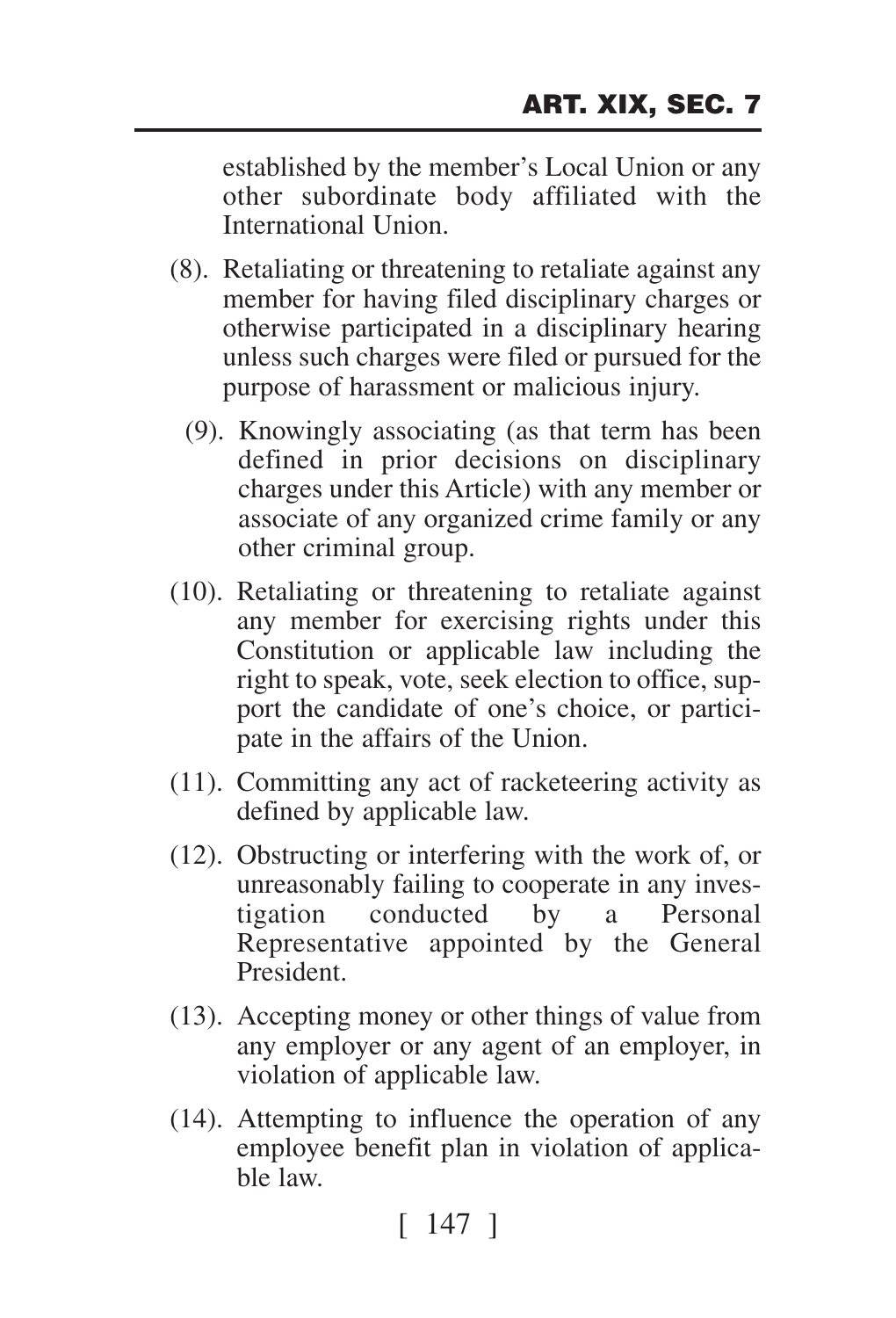# **Specific Offenses**

Section 8. Any member who (1) knowingly goes to work or remains in the employment of any person, firm, or corporation, whose employees are on strike or locked out, unless he has permission of the International Union, the Joint Council, or his Local Union, may be tried by the Executive Board of his Local Union. Any member who (2) knowingly gives or attempts to give, directly or indirectly, any information to any employer on an unfair list or whose employees are on strike or locked out, or whose employees are trying to secure an agreement or an improvement in their working conditions, or whose employees are trying to prevent an increase in hours of labor or a decrease in wages, for the purpose of assisting such employer, or for any gain or promise of gain, or who (3) knowingly goes to work or remains in the employment of any person, firm, or corporation on an unfair list of the International Union without permission from the International Union, the Joint Council, or his Local Union, may be tried in the manner provided for the trial of other offenses. It is recommended that the penalty for violating this Section shall be a fine equal to wages earned while working in violation of this Section. For repeated violations, suspension, or expulsion in addition to a fine should be considered.

#### **Refusal to Return Records**

Section 9. Any member (1) who wrongfully takes or retains any money, books, papers, or any other property belonging to the International Brotherhood of Teamsters, any Joint Council, Local Union, or other subordinate body or (2) who destroys any books, bills, receipts, vouchers, or other property of the International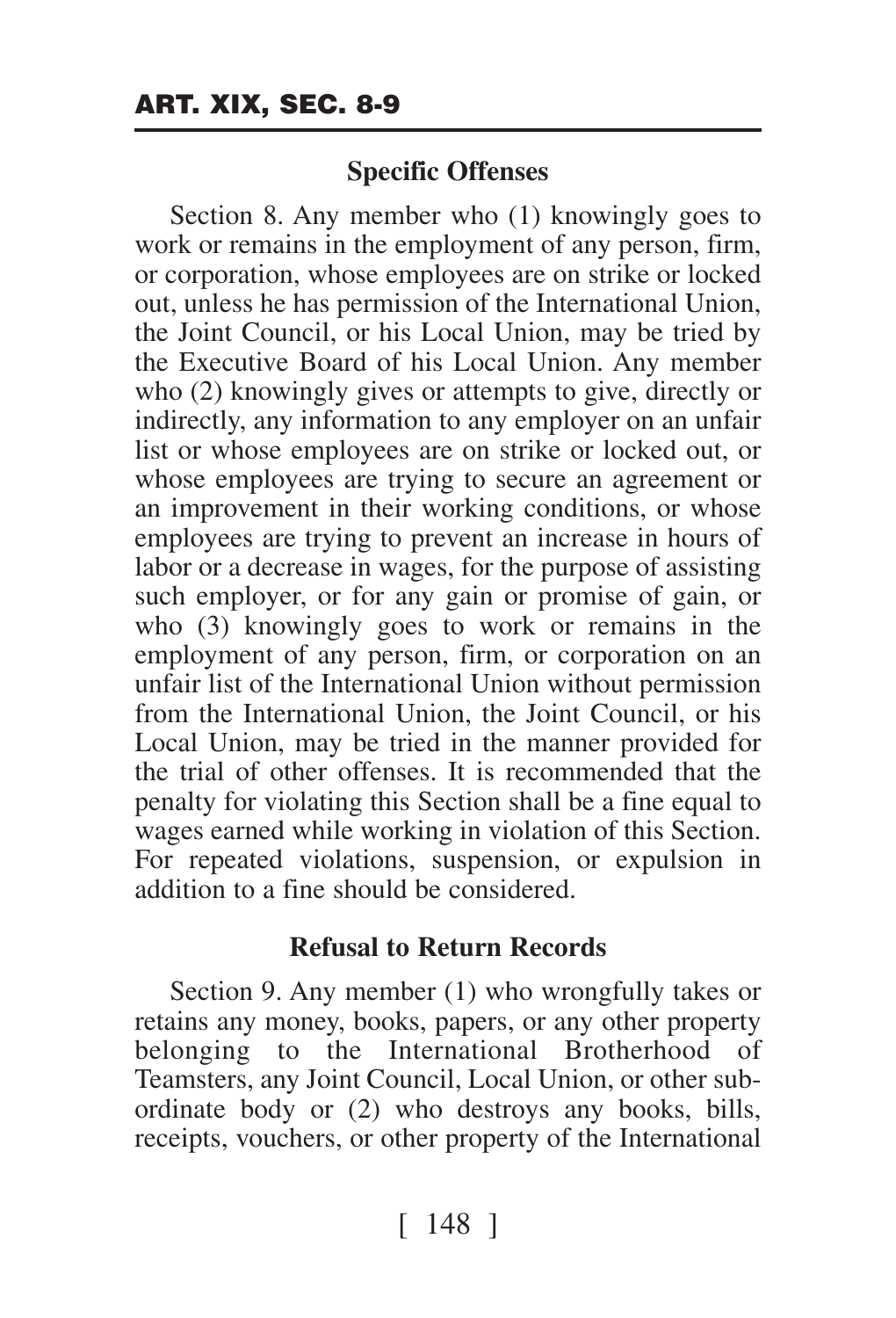Brotherhood of Teamsters, any Joint Council, Local Union, or other subordinate body, may be tried in the manner provided for the trial of other offenses.

## **Decisions and Penalties**

Section 10(a). Decisions and penalties imposed upon individual members, officers, elected Business Agents, Local Unions, Joint Councils, or other subordinate bodies found guilty of charges may consist of reprimands, fines, suspensions, expulsions, revocations, denial to hold any office permanently or for a fixed period, or commands to do or perform, or refrain from doing or performing, specified acts. If the penalty is by way of fine, then the same must be paid pending an appeal, if one is taken, unless the General President upon request waives payment pending appeal. A Local Union ordered to reinstate a member or perform an act other than the payment of a fine must comply therewith as a condition precedent to taking an appeal unless the General President or the General Executive Board suspends such order pending the appeal. If the fine is against a member or officer of a Local Union, assessed by the Local Union or Joint Council, it shall be paid into the treasury of the Local Union. If a fine is assessed against a Local Union by a Joint Council, the payment shall be to the treasury of the Joint Council.

(b). If the fine is assessed when the General Executive Board has assumed original jurisdiction, it shall be paid to the treasury of the International Union. In any other situation in which the General Executive Board assesses a fine, it shall be paid to the treasury of the subordinate body which first had jurisdiction to consider the charge.

(c). When such penalty consists only of a fine and an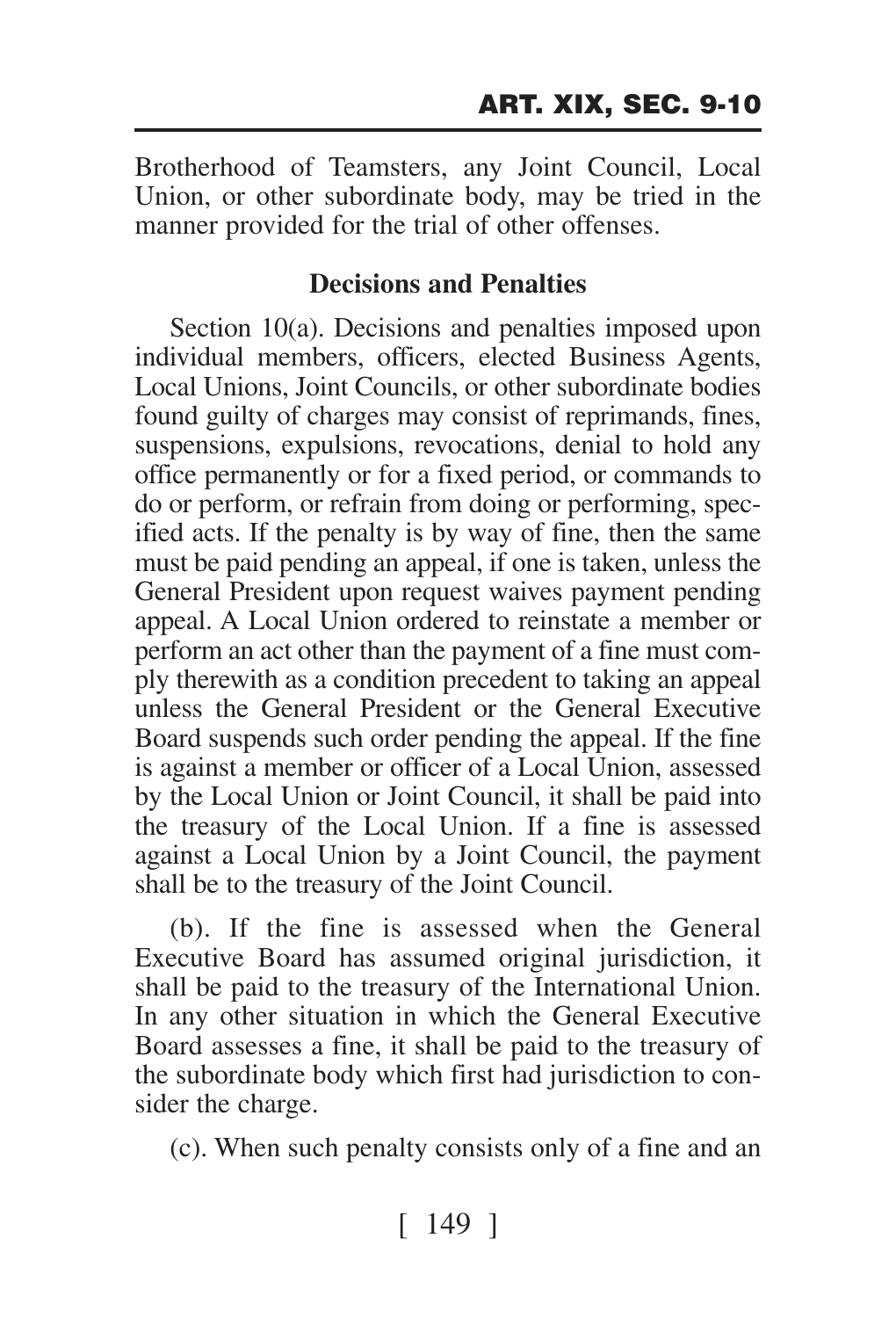appeal is taken, such fine shall be deposited as above provided; thereupon such member, elected Business Agent, officer, Local Union, Joint Council, or other subordinate body shall be permitted to continue in the Local Union with full rights and privileges in accordance with the laws of the International Union. If on appeal the decision is reversed and the fine disallowed, then the same shall be returned to the party depositing the same. Whenever a decision is handed down by any trial or appellate body and an appeal is taken, such decision shall stand and remain in full force and effect until reversed by a higher body unless the General President upon request stays the effectiveness of the decision pending appeal.

(d). In the event of noncompliance with the decision handed down by a trial or appellate body, the member, elected Business Agent, officer, Local Union, Joint Council, or other subordinate body shall stand suspended from all rights and privileges under this Constitution until the provisions of the decision have been complied with, unless the General President has waived payment of a fine or stayed the effectiveness of the decision pending appeal. If, however, the decision carries with it an order of expulsion, then such order of expulsion shall immediately take effect, unless the General President has stayed the effectiveness of the decision pending appeal.

Notwithstanding the above, the General President shall not have authority to waive payment of a fine or stay a penalty imposed after a final decision on the merits has been rendered by the General Executive Board.

(e). Any expelled member may be subsequently rein-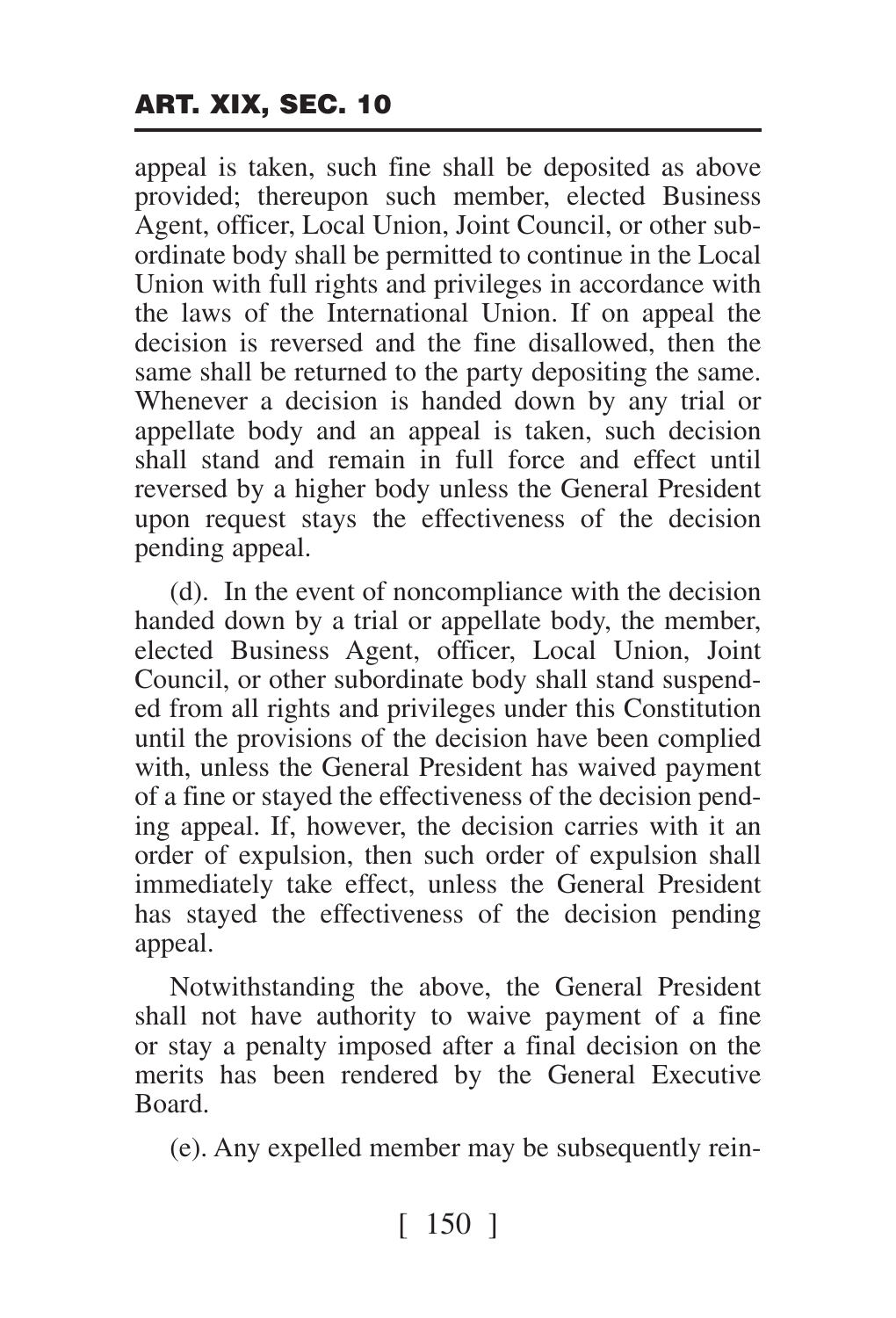stated to membership in the Local Union from which expelled, or permitted membership in another Local Union, only by the action of the General Executive Board.

(f). Any member or Local Union that is tried by the General Executive Board cannot be tried for the same offense by a Local Union or Joint Council.

(g). The General Executive Board may send a case back to the Joint Council, the Local Union, or other hearing body or officer for further hearing, production of additional testimony, or for further consideration with or without such further hearing.

### **Emergency Power in General President to Conduct a Trial When Welfare of Organization Demands**

Section 11(a). Whenever charges involving a member or members, officer or officers, Local Union, Joint Council, or other subordinate body create, involve, or relate to a situation imminently dangerous to the welfare of a Local Union, Joint Council, other subordinate body, or the International Union, the General President is empowered, at his discretion, in all cases, except where the General Executive Board has assumed jurisdiction under Section 5 of this Article, to assume original jurisdiction in such matter, regardless of the fact that charges have been filed with a subordinate body and are pending. When the General President has assumed such original jurisdiction, under this Section, the jurisdiction of the subordinate body shall cease. Under such circumstances, the General President shall hold a hearing upon giving not less than forty-eight (48) hours notice to the party or parties charged to appear before him at a place and time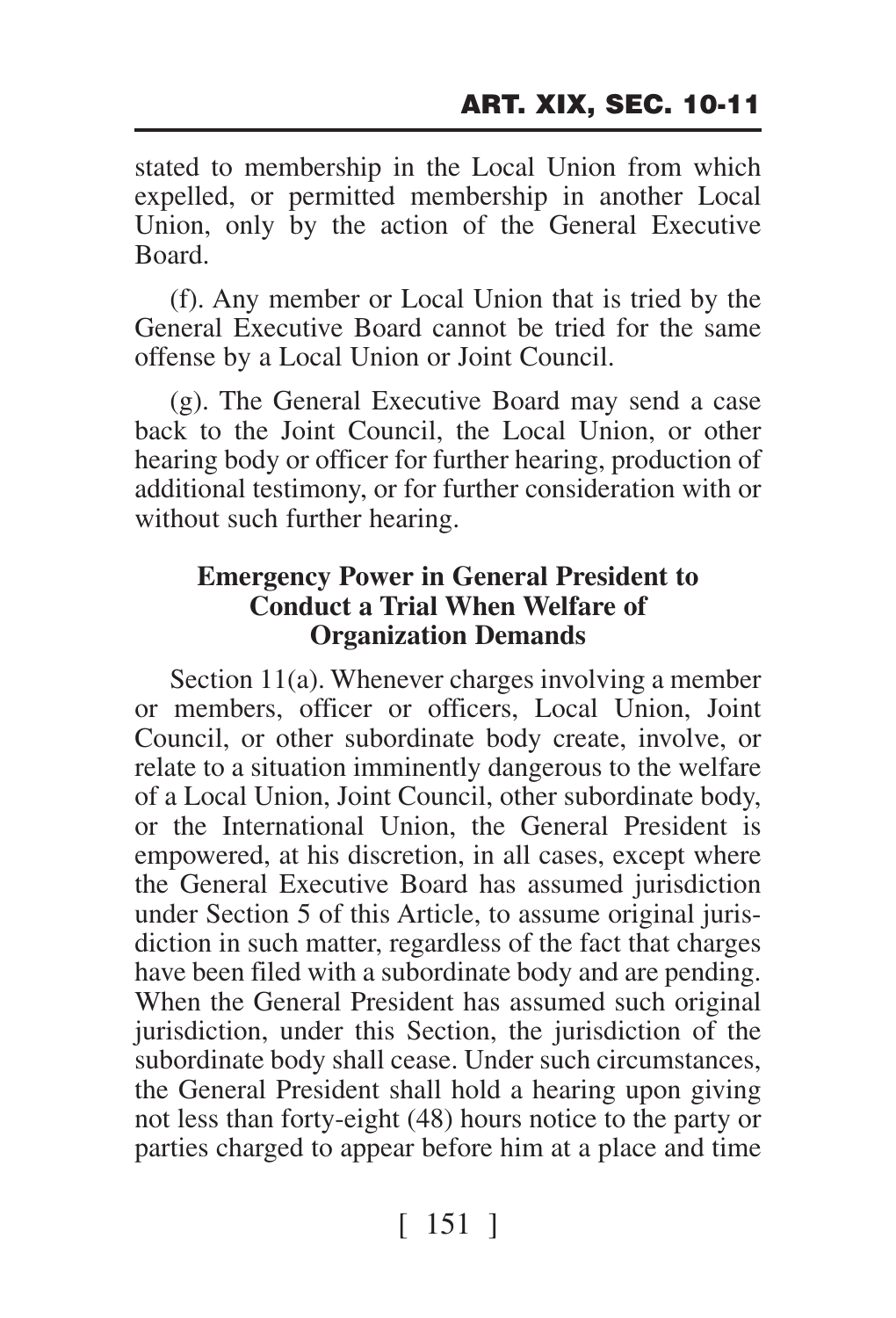designated by him. He shall then proceed to hear and try the matter and render judgment in accordance with the facts and circumstances presented to him. When the General President has so acted, an appeal shall lie from his decision to the General Executive Board, and from the General Executive Board to the Convention in the same manner and to the same extent only as is provided for appeals in other cases. Pending appeal from the General President's action, his decision shall stand and be enforced. All procedures set forth elsewhere in this Article to protect the rights of all parties shall apply to any proceeding under this Section.

(b). When the General President deems it necessary to exercise the foregoing emergency power, he may deputize a member or members of the International Union to act as his representative or representatives in such matter. Such representative shall have the same power as the General President as herein provided; however, when a trial shall be conducted by a representative or representatives of the General President, such representative or representatives shall make his or their recommendations to the General President, orally or in writing, and the decision in the case shall be made by the General President himself.

### **Refusal of Local Union to Try Member**

Section 12. If a Local Union refuses to try its members when charges have been preferred by another Local Union, for any cause whatsoever, the Local Union preferring the charges may then bring the charge before the Executive Board of the Joint Council, where one exists, for trial and decision in the same manner as trials before the Local Union Executive Board. If no Joint Council exists, then the matter shall come within the jurisdiction of the General Executive Board.

[ 152 ]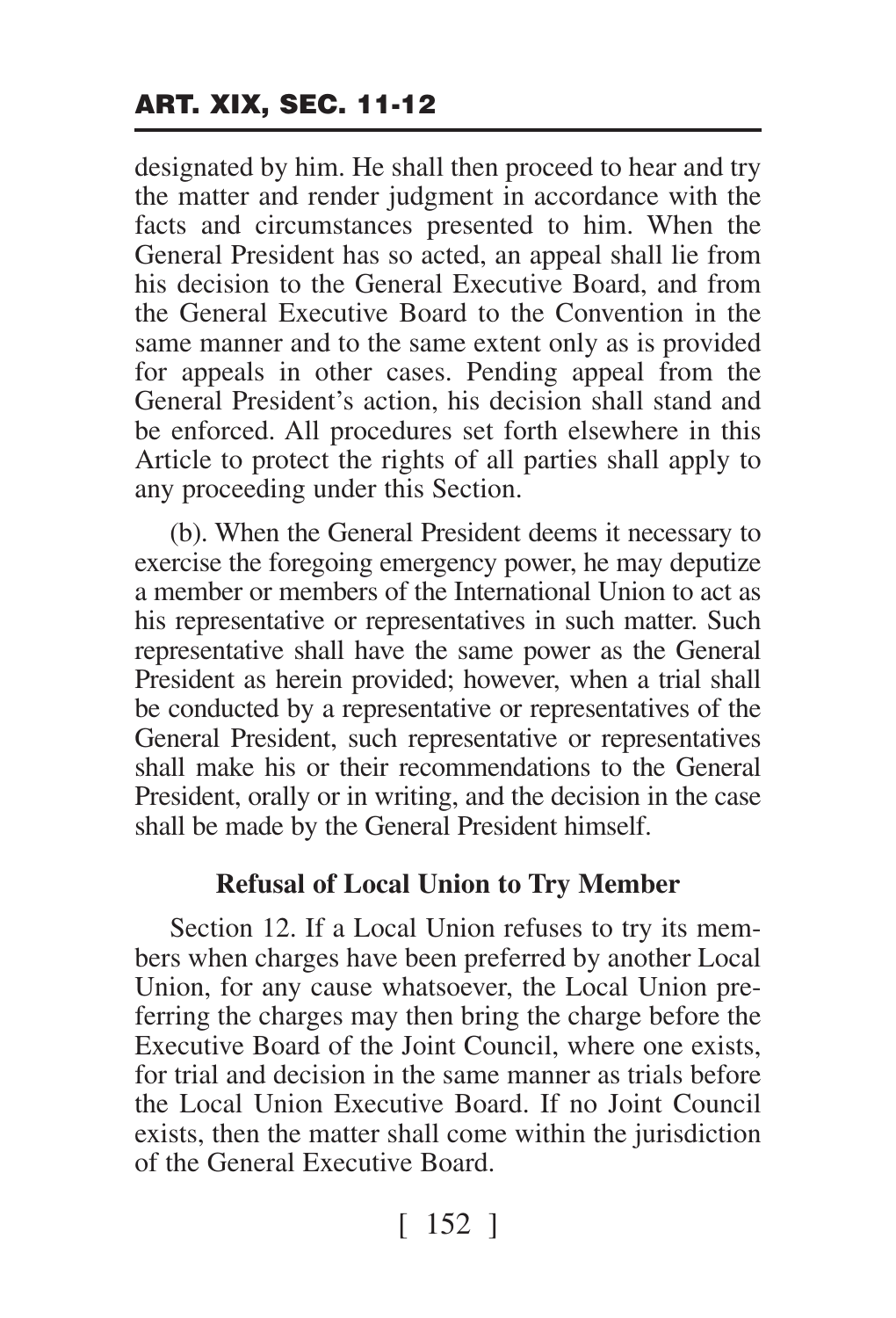### **Exhaustion of Remedies**

Section 13(a). Every member, officer, elected Business Agent, Local Union, Joint Council, or other subordinate body against whom charges have been preferred and disciplinary action taken as a result thereof, or against whom adverse rulings or decisions have been rendered or who claims to be aggrieved, shall be obliged to exhaust all remedies provided for in this Constitution and by the International Union before resorting to any court, tribunal, or agency against the International Union, any subordinate body or any officer or employee thereof.

(b). Where a Local Union, Joint Council, or other subordinate body, before or following exhaustion of all remedies provided for within the International Union, resorts to a court of law and loses its cause therein, all costs and expenses incurred by the International Union may be assessed against such Local Union, Joint Council, or other subordinate body, in the nature of a fine, subject to all penalties applicable where fines remain unpaid.

Where such court action is by a Local Union, Joint Council, or other subordinate body against a Local Union, Joint Council, or other subordinate body, the foregoing provision in respect to the payment of costs and expenses shall be applicable in favor of the Local Union, Joint Council, or other subordinate body proceeded against in court.

(c). The trial and appeals procedure provided herein is also available to and must be followed by any active or inactive member who is aggrieved by any decision, ruling, opinion, or action of the Local Union, membership, officers, or Executive Board, excluding collective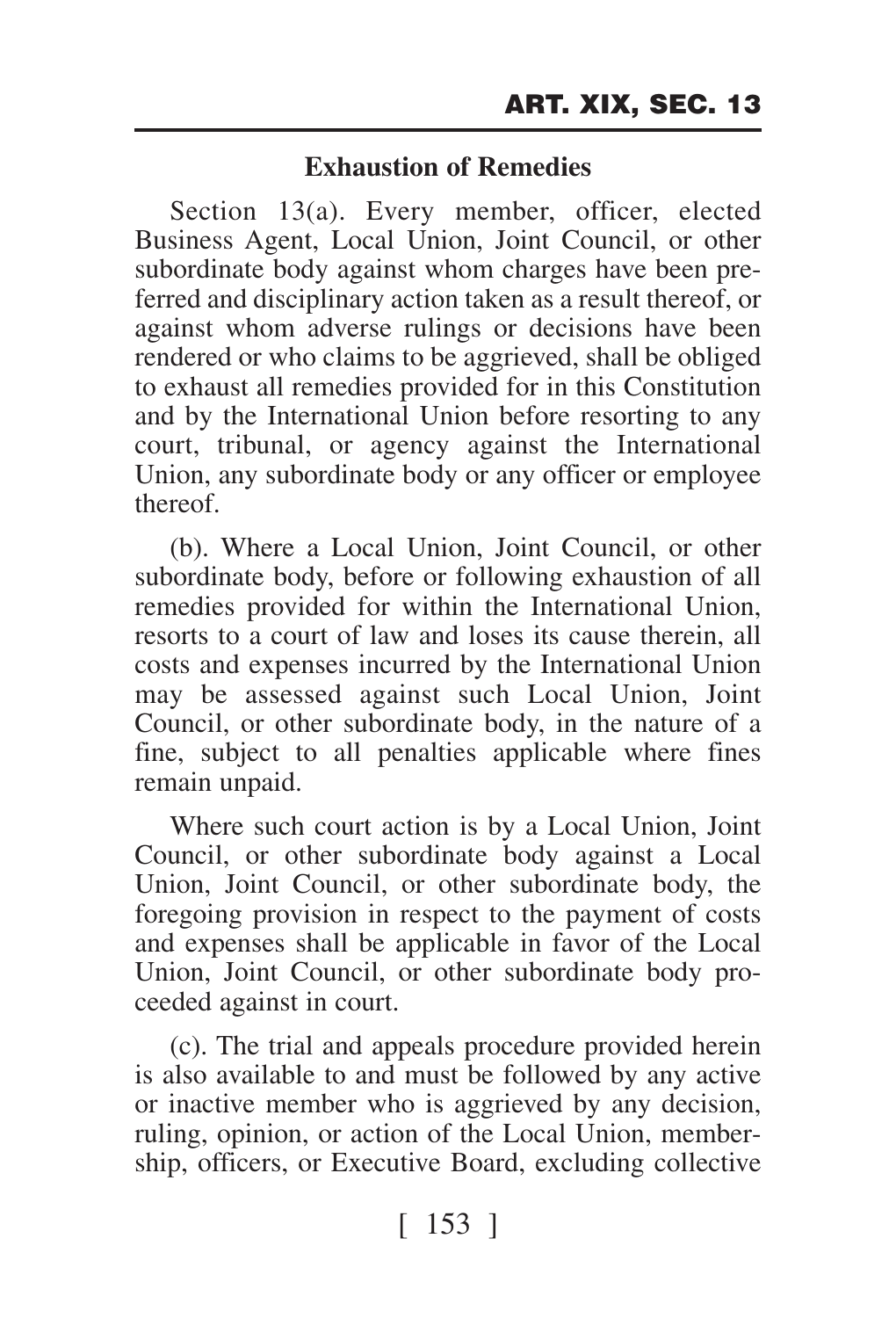bargaining matters and decisions issued under a dispute resolution procedure established in a collective bargaining agreement.

### *Independent Review Board*

*Section 14(a). Following the certification of the results of the 1991 election of International Union officers, there shall be established an Independent Review Board consisting of three members. The General President, with General Executive Board approval, shall appoint a member of the Review Board. Another member shall be appointed by the Attorney General of the United States. The third member shall be selected by the International Union's and Attorney General's appointees. The initial term of office of each Review Board member shall be until the completion of the 1996 International Convention, and thereafter the term of office shall be five years. Each Review Board member may be reappointed to additional terms by that member's appointing entity. No Review Board member may be removed from office except upon application to a federal court of competent jurisdiction alleging malfeasance or dereliction of duty. In the event of a vacancy during a term of a member of the Review Board, a replacement shall be selected in the same manner as the person who is being replaced was selected.*

- *(b). The Independent Review Board:*
- *(1) Shall decide all cases referred to it in accordance with Article XIX of this Constitution and affirm, reverse, or modify any decision appealed from.*
- *(2) Shall investigate any allegations of corruption, including bribery; extortion; embezzlement; use or threats of force or violence against members*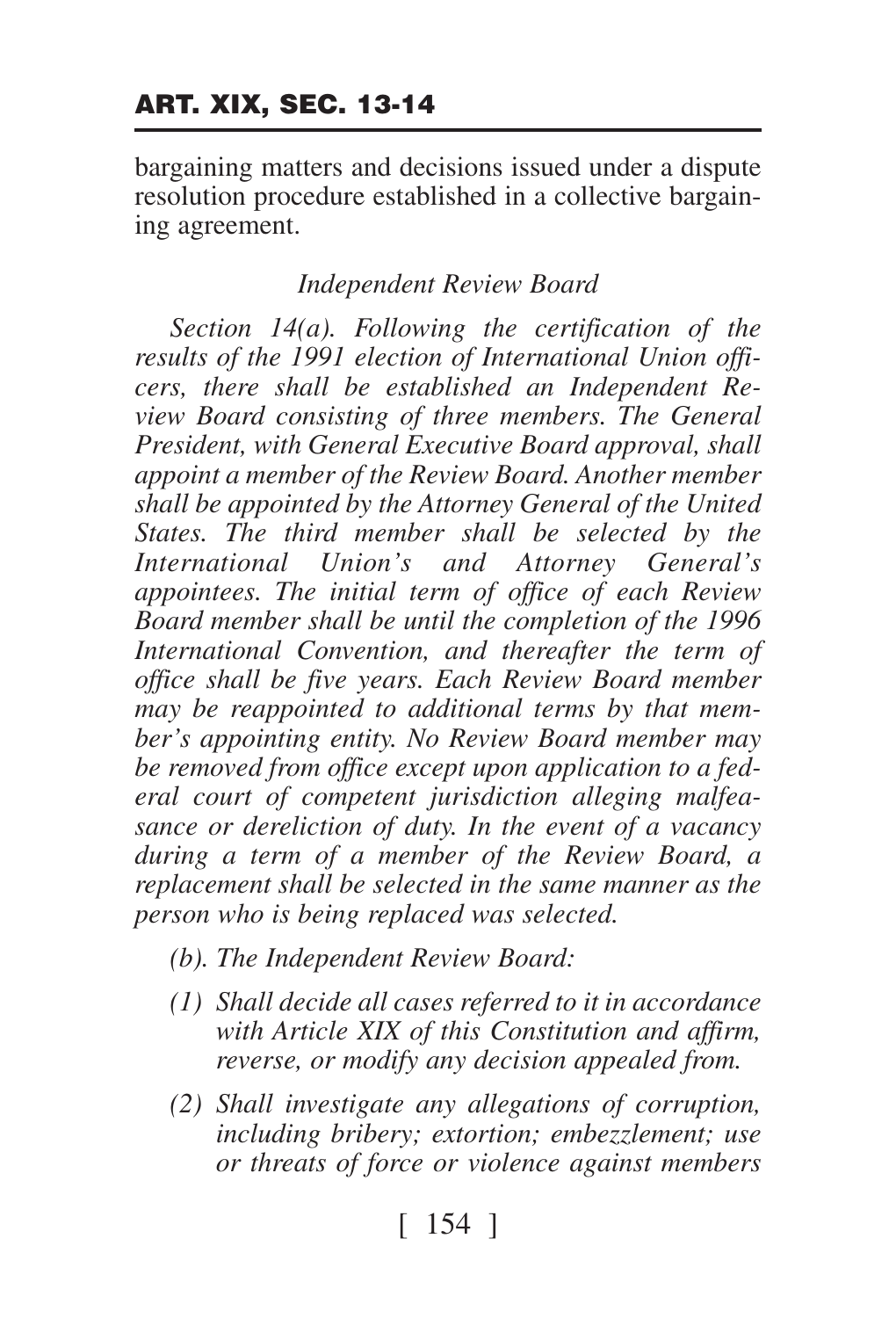*to interfere with or extort their rights under this Constitution or their union democracy rights under applicable law, including their right to assemble, express their views, vote, seek election to office, support the candidates of their choice, and participate in the affairs of the Union; acceptance of money or other things of value from any employer or any agent of an employer, in violation of applicable law; and any act of racketeering activity, as defined in applicable law; any allegations of domination, control, or influence over any affiliate, officer, member, employee, or representative by any organized crime family or any other criminal group; any allegations of knowing association with any person enjoined from participating in union affairs; and any failure to cooperate fully with the Independent Review Board in any investigation of the foregoing.*

- *(3) Shall have the authority to exercise any investigative authority vested in the General President or General Secretary-Treasurer by the 1986 Constitution and/or this Constitution, as well as any and all applicable provisions of law.*
- *(4) Shall have the authority to hire such staff, including investigators and attorneys, as it deems necessary to carry out its functions.*
- *(5) Shall issue, upon completion of an investigation, a written report detailing its findings, charges, and recommendations concerning discipline of officers, members, employees, and representatives, and concerning the placing in trusteeship of any subordinate body, which reports shall be*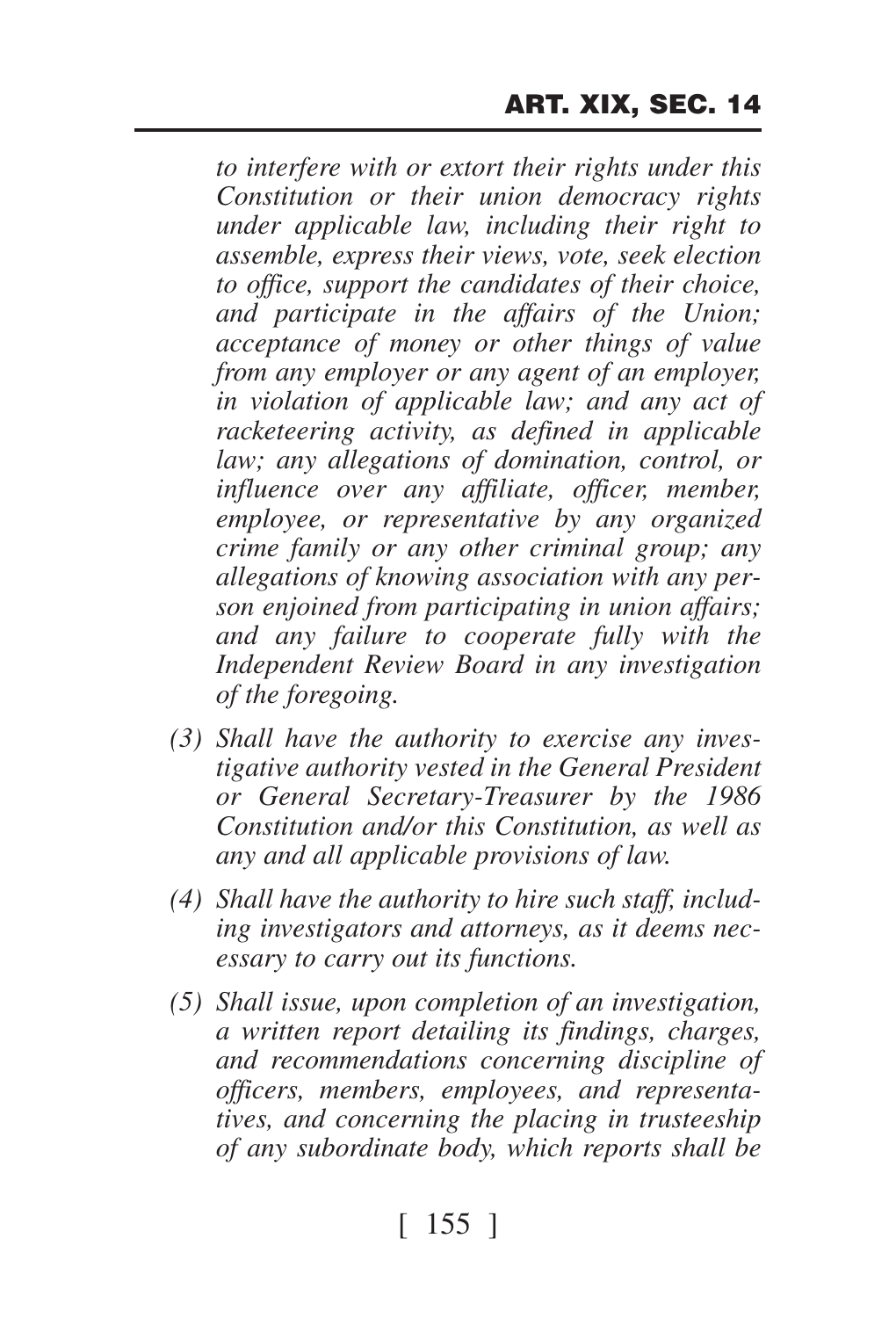*available during business hours for public inspection at the International Union's office in Washington, D.C.*

- *(c). (1) The Independent Review Board shall refer in writing any findings, charges, or recommendations regarding discipline or trusteeship matters to an appropriate Union entity for review, investigation, or action within the authority of that entity under this Constitution and applicable law. The Independent Review Board may designate any such matter as an original jurisdiction case for General Executive Board review. Copies of all written referrals shall be sent to the General President and General Executive Board. The Union entity to which the matter has been referred shall promptly take whatever action is appropriate under the circumstances and shall, within ninety (90) days of the referral, make written findings setting forth the specific action taken and the reasons for that action.*
- *(2) The Independent Review Board shall monitor all matters which it has referred for action. If, in the Review Board's sole judgment, the Union entity to which a matter has been referred has not pursued or decided the matter in a lawful, responsible, or timely manner, or has implemented or proposed a resolution of the matter that is inadequate under the circumstances, the Review Board shall notify the Union entity involved of its view, and the reasons therefor, and provide a copy of such notice to the General President and General Executive Board. The Union entity so notified shall, within ten (10) days of receipt of the notice, set forth in writing any and all additional actions*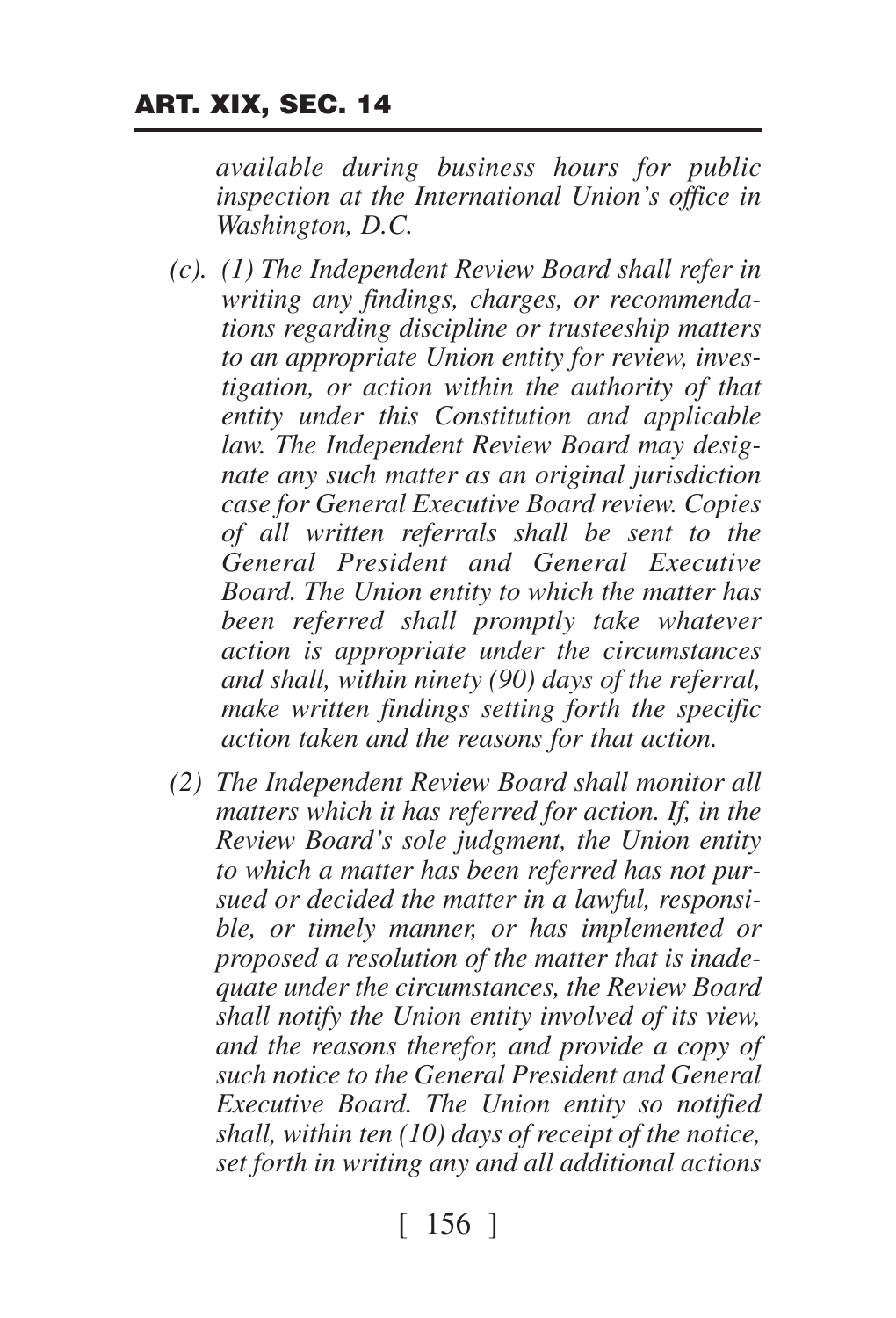*it has taken or will take to correct the defects set forth in the notice and specify a deadline by which said action will be completed.*

- *(3) Upon consideration of the Union entity's written response, the Independent Review Board immediately thereafter shall issue a written determination concerning the adequacy of the additional action taken and/or proposed by the Union entity involved. If the Review Board concludes that the Union entity has failed to take or propose satisfactory action to remedy the defects set forth in the Review Board's notice, the Review Board shall promptly convene a hearing on the matter, after notice to all affected parties. Parties to such hearings shall be permitted to present any facts, evidence, or testimony relevant to the issues before the Review Board. Hearings shall be conducted under rules and proceedings, generally applicable to labor arbitration hearings, to be established by the Review Board. In establishing such rules and procedures, the Review Board may incorporate procedural requirements contained elsewhere in this Article, together with such additional safeguards, such as the right to counsel, as in the judgment of the Review Board shall ensure a fair hearing.*
- *(4) After conducting a fair hearing, the Independent Review Board shall issue a written decision, and send it to the General President, each member of the General Executive Board, and all affected parties. The Review Board's decision shall be final and binding, and the General Executive Board shall take all action which is necessary to implement said decision, consistent with this Constitution and applicable law.*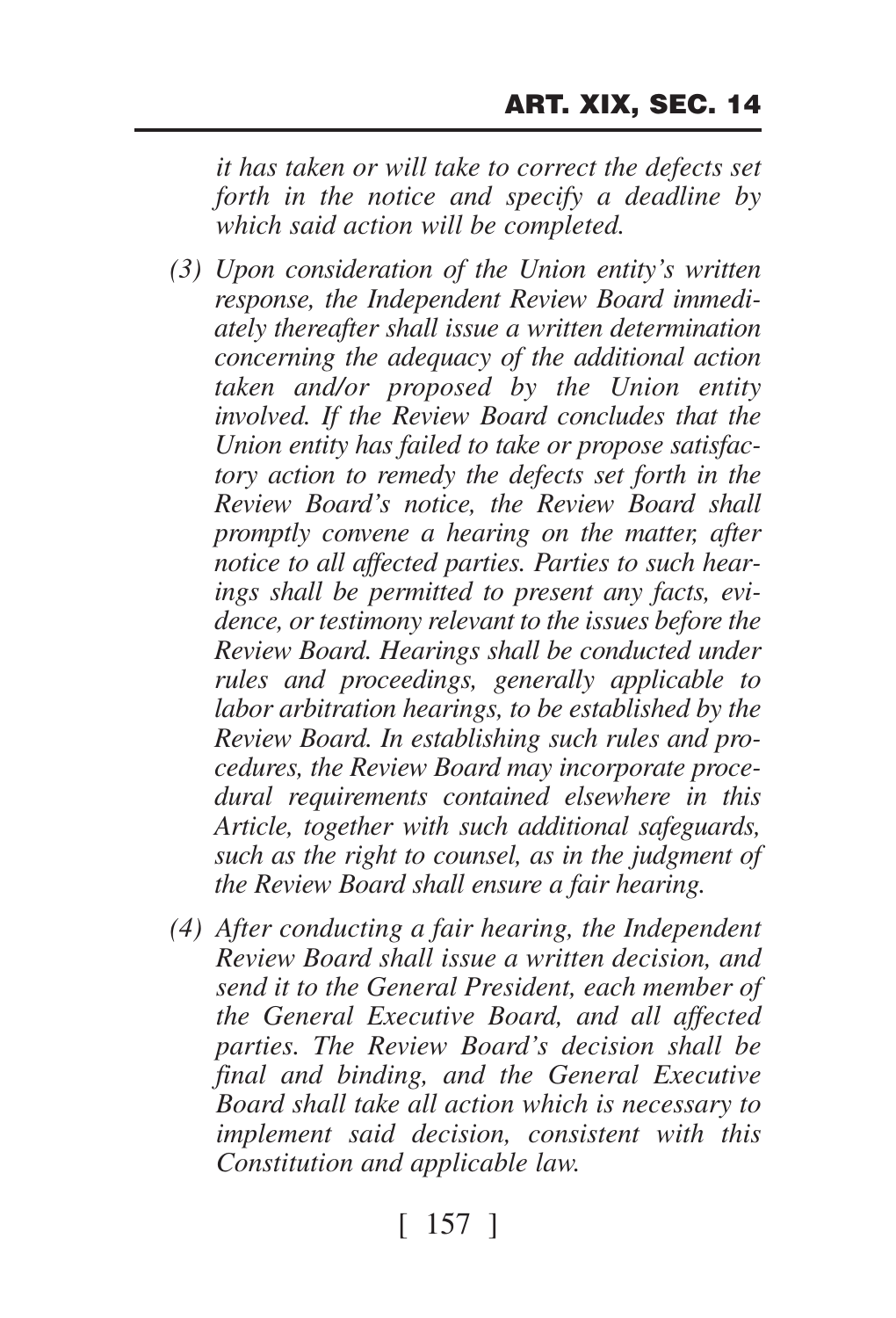*(5) The Independent Review Board shall have the right to examine and review the General Executive Board's implementation of its decisions and, if dissatisfied, to take whatever steps are appropriate to ensure proper implementation of any such decisions.*

*(d). The Independent Review Board shall have the right to receive copies of and review any disciplinary or trusteeship decision of the General Executive Board and affirm, modify, or reverse any such decision in a written, final, and binding decision.*

*(e). The Independent Review Board may use the Review Board's staff to assist in the exercise of the Review Board's powers and the performance of its duties. The ultimate decision in cases that come before it shall rest with the Review Board.*

*(f). All decisions of the Independent Review Board shall be by majority vote.*

*(g). The International Union shall pay all costs and expenses (including salaries) of the Independent Review Board and its staff. Invoices for all costs and expenses shall be directed to the General President for payment.*

*(h). The Independent Review Board will operate from offices as close as practicable to the International Union's headquarters in Washington, D.C. It shall have the authority to conduct hearings, at such locations as the members deem appropriate.*

*(i). All officers, members, employees, and representatives of the International Union and its affiliated bodies shall cooperate fully with the Independent Review Board in the course of any investigation or proceeding undertaken by it. Unreasonable failure to cooperate with the*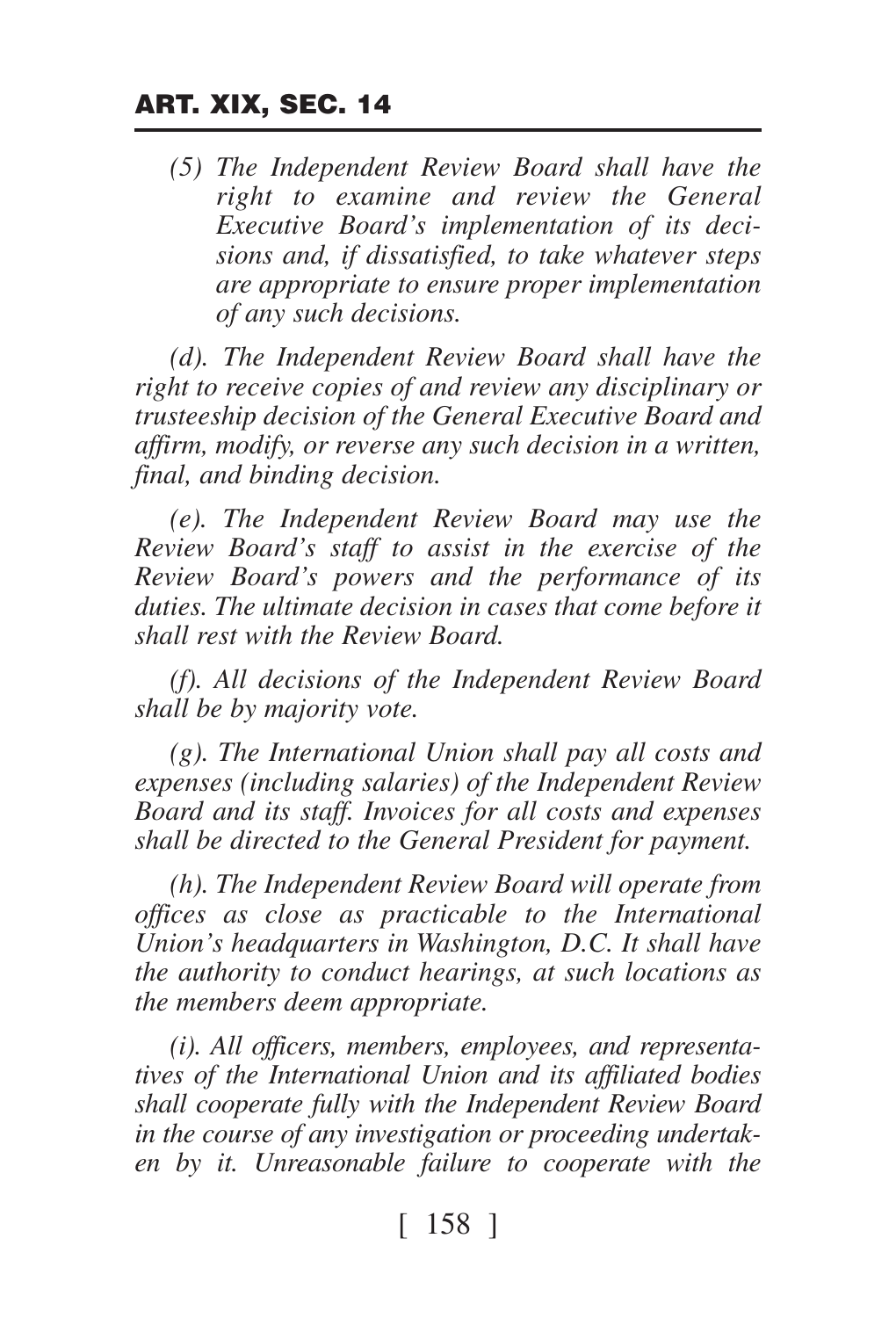*Review Board shall be deemed to be conduct which brings reproach upon the Union, and which is thereby within the Review Board's investigatory and decisional authority.*

# *Article XX*

## **DISSOLUTION**

No Local Union can dissolve, secede, or disaffiliate without the approval of the General Executive Board while there are seven (7) dissenting members; no Joint Council can dissolve, secede, or disaffiliate without the approval of the General Executive Board while there are two (2) dissenting Local Unions; nor can this International Union dissolve while there are seven (7) dissenting Local Unions. In the event of secession, dissolution, or disaffiliation, all properties, funds and assets, both real and personal, of such Local Union or Joint Council or other subordinate body shall become the property of the International Union as specified in Sections 13 and 14 of Article X hereof. Under no circumstances shall any Local Union or Joint Council distribute its funds, assets, or properties, or any part thereof, individually among its membership. To ascertain whether or not seven (7) members desire to retain the charter, there shall be subtracted from the complete membership list for the current month the name of each member in good standing who has, during the current month, submitted to the General Secretary-Treasurer a personally signed, notarized, individual affidavit attesting to his desire to sever his membership in the Local Union and International Union. Such affidavit shall be forwarded to the General Secretary-Treasurer in the month in which it is signed. It shall be conclusively presumed that all who have not executed such individual affidavits still desire to retain the charter.

[ 159 ]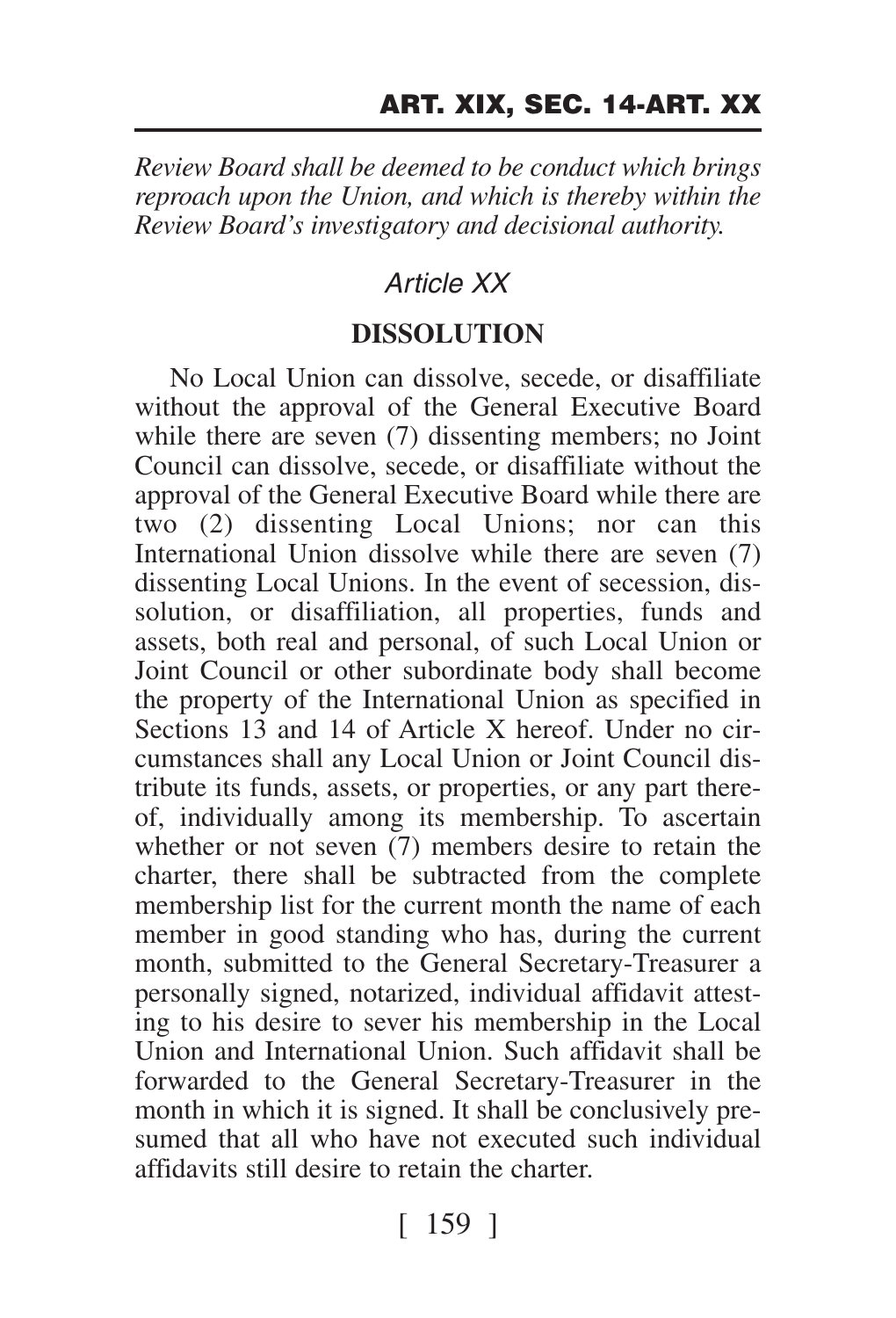### *Article XXI*

#### **LABOR DAY**

We recognize the first Monday in September as Labor Day, except in states where another day is provided by law, and call upon all Local Unions to observe the same. It is advisable for Local Unions to observe the day as best adapted to their locality.

### *Article XXII*

# **LOCAL UNIONS**

### **Bylaws**

Section 1. Each Local Union shall adopt its own separate Bylaws which must comply, and may not conflict, with the provisions of the International Constitution. Said Bylaws shall designate as the principal executive officer the President, the Secretary-Treasurer, or the Recording Secretary.

The principal executive officer shall, in general, supervise, conduct, and control all of the business and affairs of the Local Union, its officers, and employees. He shall have charge and supervision of all the officers and employees of the Local Union including elected Business Agents. The principal executive officer shall also have charge of all labor controversies involving the Local Union.

#### **Officers**

Section 2 (a). The officers of the Local Union shall consist of a President, Vice President, Recording Secretary, Secretary-Treasurer, and three (3) Trustees.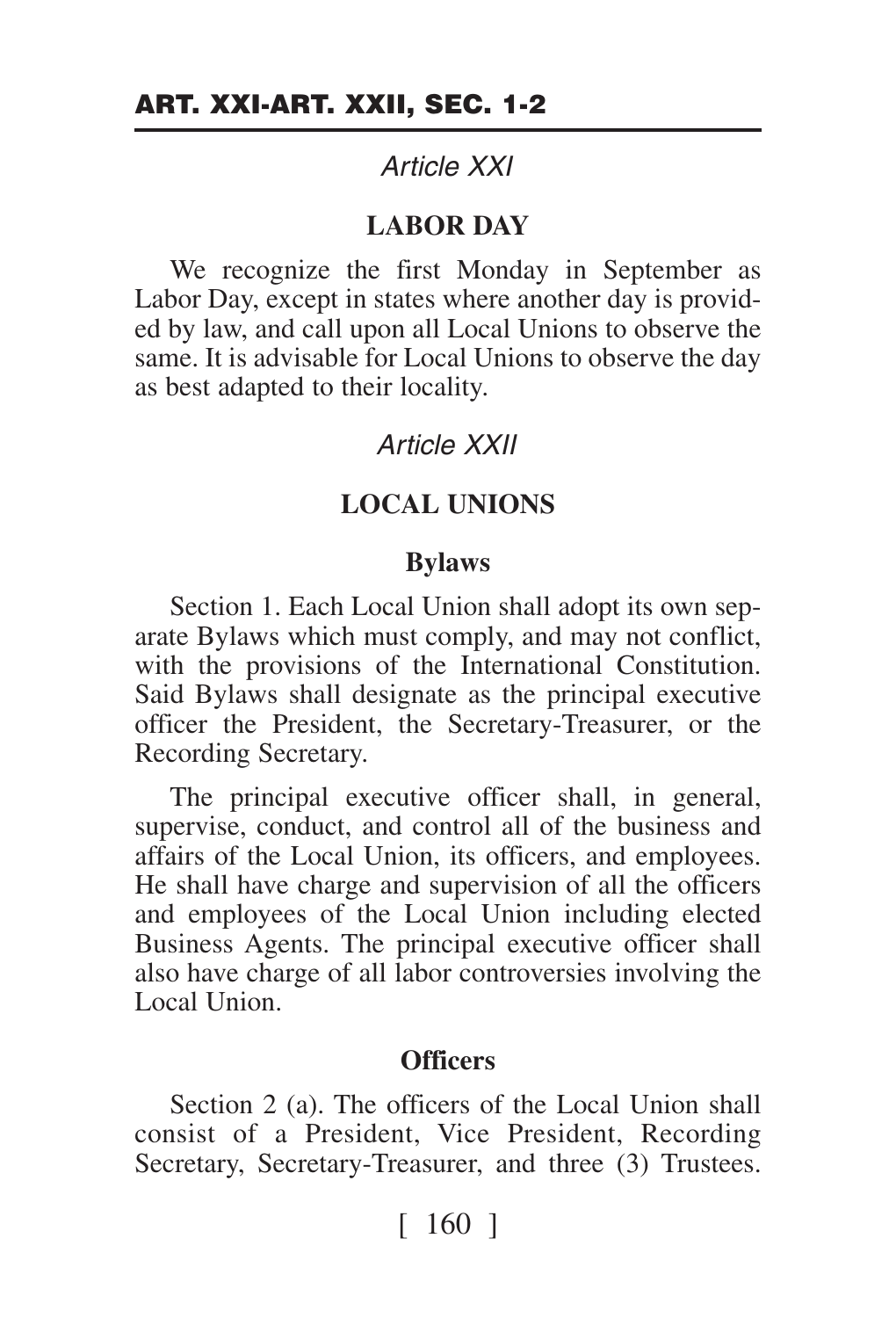These officers shall constitute the Executive Board of the organization. However, the General Executive Board shall have the authority to approve other titles and/or Executive Board organizational structures that have been approved by the members of an affiliate, where such variations are necessary to reflect prevailing practice in an industry or to facilitate the affiliation of a non-Teamsters labor organization.

Meetings of Local Union Executive Boards shall be no less frequent than meetings of the Local Union. The meetings of the General Executive Board, Conference Policy Committees, and the Executive Boards of Local Unions and all other subordinate bodies shall be open only to those persons who have been specifically permitted to attend by such Boards or Committees.

(b). A Local Union Executive Board shall not have the authority to bind the Local Union for personal services to be rendered to the Local Union or its Executive Board, such as, but not limited to, legal, accounting, consulting, public relations, and editorial services, by contract, agreement, or otherwise, beyond the expiration of the term of the Executive Board in office at the time such action is taken. This shall not prevent a Local Union Executive Board from entering into a bona fide collective bargaining agreement with another union covering Local Union employees.

## **Terms of Office**

Section 3(a). The term of office of Local Union officers and elected Business Agents shall be no longer than that of International officers or that provided for by law and shall not be for a lesser period than three (3) years, except where necessary to bring the terms of office of all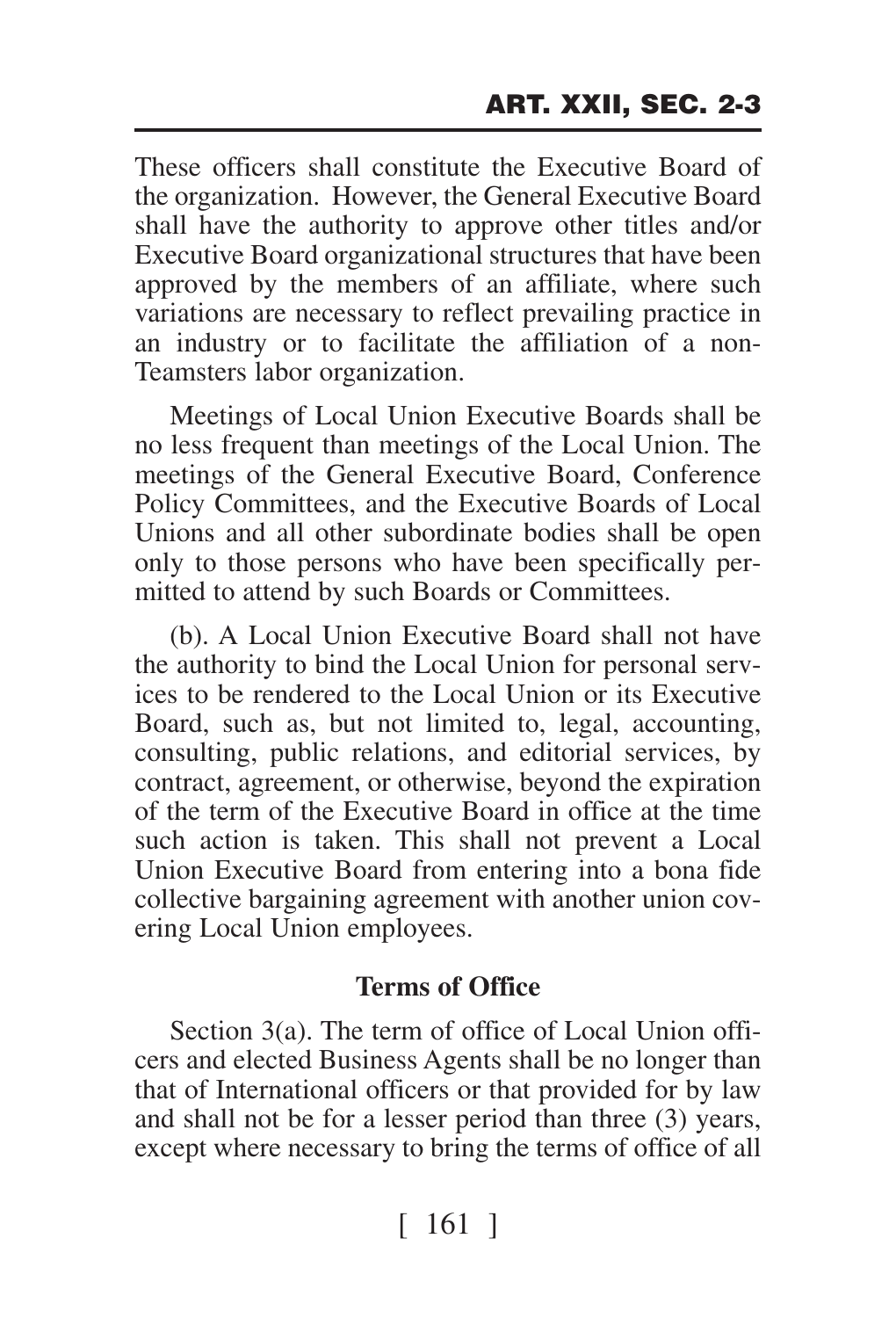officers into concurrence or in order to provide for a schedule of nominations and elections in accordance with Article XXII, Section 4(a).

(b). When an election is held in connection with the release of a Local Union from Trusteeship, the terms of the officers elected shall commence as of the effective date the Local Union is formally released from Trusteeship by the General President and shall terminate on December 31 of the second full year thereafter.

(c). A member may hold office in more than one Local Union only with the approval of the General President, even though the person involved has not been a member of the second Local Union prior to holding office. Such officer shall be entitled to be a Joint Council delegate representing each Local Union in which he is an officer and shall be entitled to cast a vote on all matters on behalf of each Local Union. International Union officers and International Union Trustees who are receiving retirement benefits based solely on their services as such officers may hold a salaried office in a subordinate body.

(d). During the term of office of any officer of a Local Union or other subordinate body, no action under any circumstances may be taken to affect or modify the basic powers and duties of the incumbent officer, as established by the Bylaws or past practice. During the term of office of any officer or elected Business Agent of a Local Union or subordinate body, his salary may not be reduced an unreasonable amount as a subterfuge to force his resignation. Any reduction in salary during a term of an elected officer in a Local Union or subordinate body shall be made only on the basis of adverse change in financial condition as attested to by the General Secretary-Treasurer of the International Union.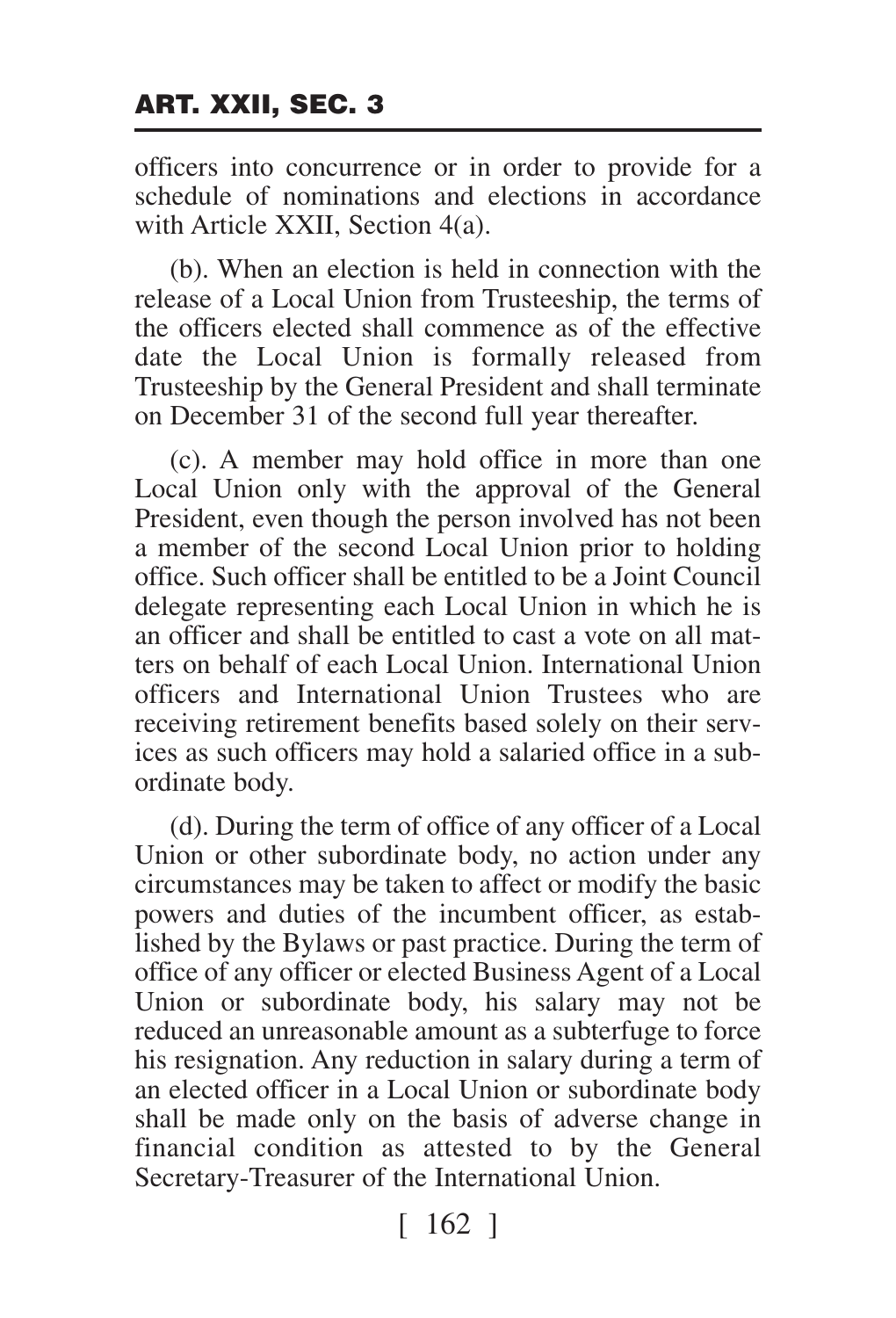Any modification of the basic duties and powers of an office, and any reduction in salary of an officer, except as provided above, may be made effective only as of the beginning of the next term of office.

### **Nominations and Election of Officers**

Section 4(a). Nominations of officers and elected Business Agents shall take place in September, October, or November and elections shall be held in October, November, or December. Nominations shall be made at a general or special membership meeting or at a meeting of each separate division, craft, or place of employment authorized by the Local Union Executive Board to hold separate meetings. If nominations are held at separate division, craft, or place of employment meetings, the members may nominate candidates from their own or any other division, craft, or place of employment for election to union office. A member otherwise eligible to run for office shall become a bona fide candidate only upon his nomination for office and acceptance of the nomination. To be eligible to nominate and otherwise participate in the nominations meeting, a member must have his dues paid through the month prior to the month in which the nominations meeting is held. Nominations shall be made at the meeting by a member in good standing other than the nominee, by motion seconded by a member in good standing other than the nominee. Candidates must accept nominations at the time made either in person, or, if absent, in writing, and may accept nomination for only one office. A member may also run for and be elected as a Business Agent or Assistant Business Agent as provided in Article XXII, Section 8, and may hold both the office and the position if elected to both. After a candidate has accepted nomination, he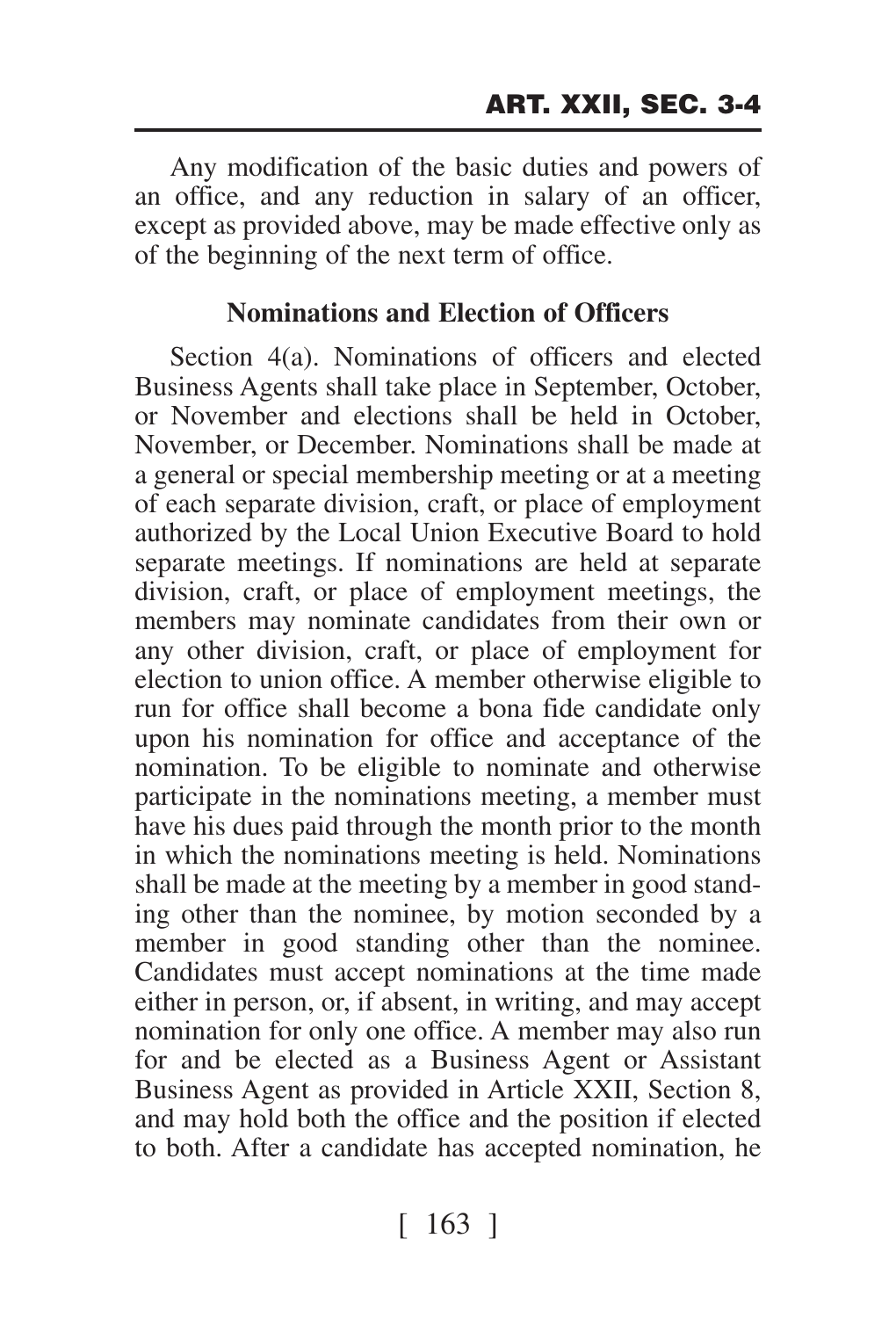may not, under any circumstances, revoke his acceptance after the ballots are printed, except where as a result of the revocation the remaining candidate is unopposed. If any nominee should die before the election, his name shall nevertheless appear on the ballot. In the event the name of the deceased nominee shall receive the requisite number of votes to be elected, the position shall then be filled in the same manner as vacancies are filled when they occur during a term of office.

No member whose dues have been withheld by his employer for payment to the Local Union pursuant to his voluntary authorization provided for in a collective bargaining agreement shall be declared ineligible to stand for election, to nominate, second, or vote for a candidate for office in the Local Union, by reason of a delay or default in the payment of dues by the employer to the Local Union.

The Secretary-Treasurer of the Local Union shall review the eligibility to hold office of any member at such member's request and shall make a report on the eligibility of that member within five (5) days thereafter to any interested member.

(b). The election shall be held at such place or places and at such time, not earlier than thirty (30) days after the nominations meeting, as may be designated by the Local Union Executive Board. The election shall be by secret ballot to be placed in boxes, unless the Executive Board of the Local Union has authorized the use of some standard type of election mechanical device insuring a secret ballot by machine vote, the election box or boxes or machine or machines, however, to be located at a place or places designated by the Local Union Executive Board. Balloting shall be open for a period not less than

[ 164 ]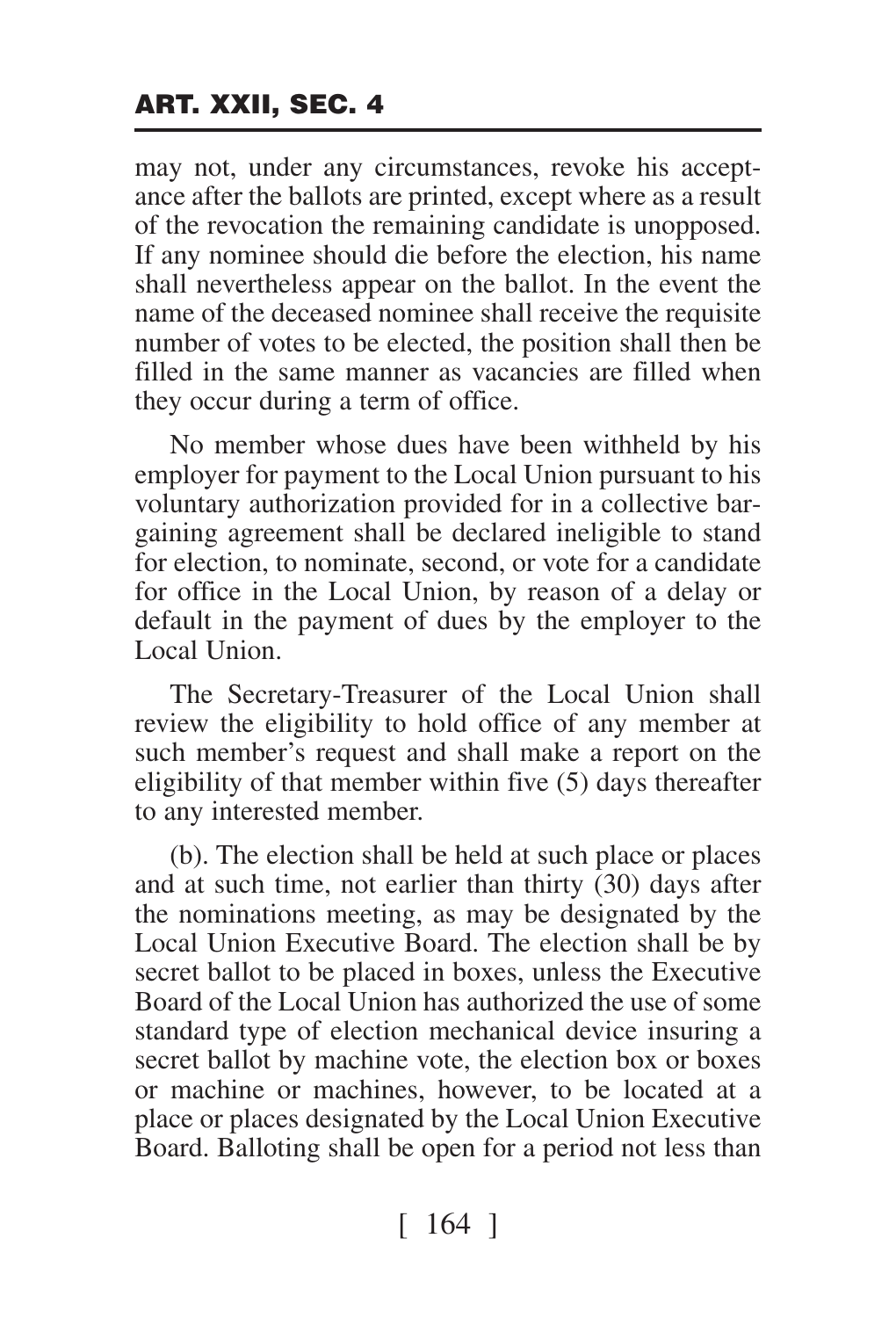six (6) hours during the period between the hours of 8:00 a.m. and 8:00 p.m., and it shall be the duty of the Local Union Executive Board to provide safeguards for the honest and fair conduct of such election, including grant of the right to each nominee in such election of at least one (1) observer at the candidate's own expense at each polling place, other than himself, who must be a member of the Local Union in good standing.

Candidates shall have the right to be present at the counting of the ballots. Voting by writing in the name of a person who was not duly nominated shall not be permitted. Any ballot shall be declared void if it contains any mark other than the voting mark. The Local Union Executive Board shall have the authority to establish all rules and regulations for the conduct of the election to supplement the provisions of the International Constitution and the Local Union Bylaws, including the authority to use mail referendum balloting or absentee balloting without membership approval. Absentee voting by mail shall be permitted only upon application of members who are ill or absent from the city or town where they are normally employed at the time of voting because on vacation or on employment tour of duty. The Local Union Executive Board may permit additional reasons for absentee balloting if they so desire. Application for absentee ballots shall be made to the Secretary-Treasurer of the Local Union not less than five (5) days prior to the date set for election and shall contain the grounds therefor. Absentee ballots shall be valid only if they are received by noon of the day on which the polls close. Absentee voting shall be conducted with all proper safeguards for secrecy of the ballot. The General President shall also have the authority to direct the use of mail referendum balloting or absentee balloting without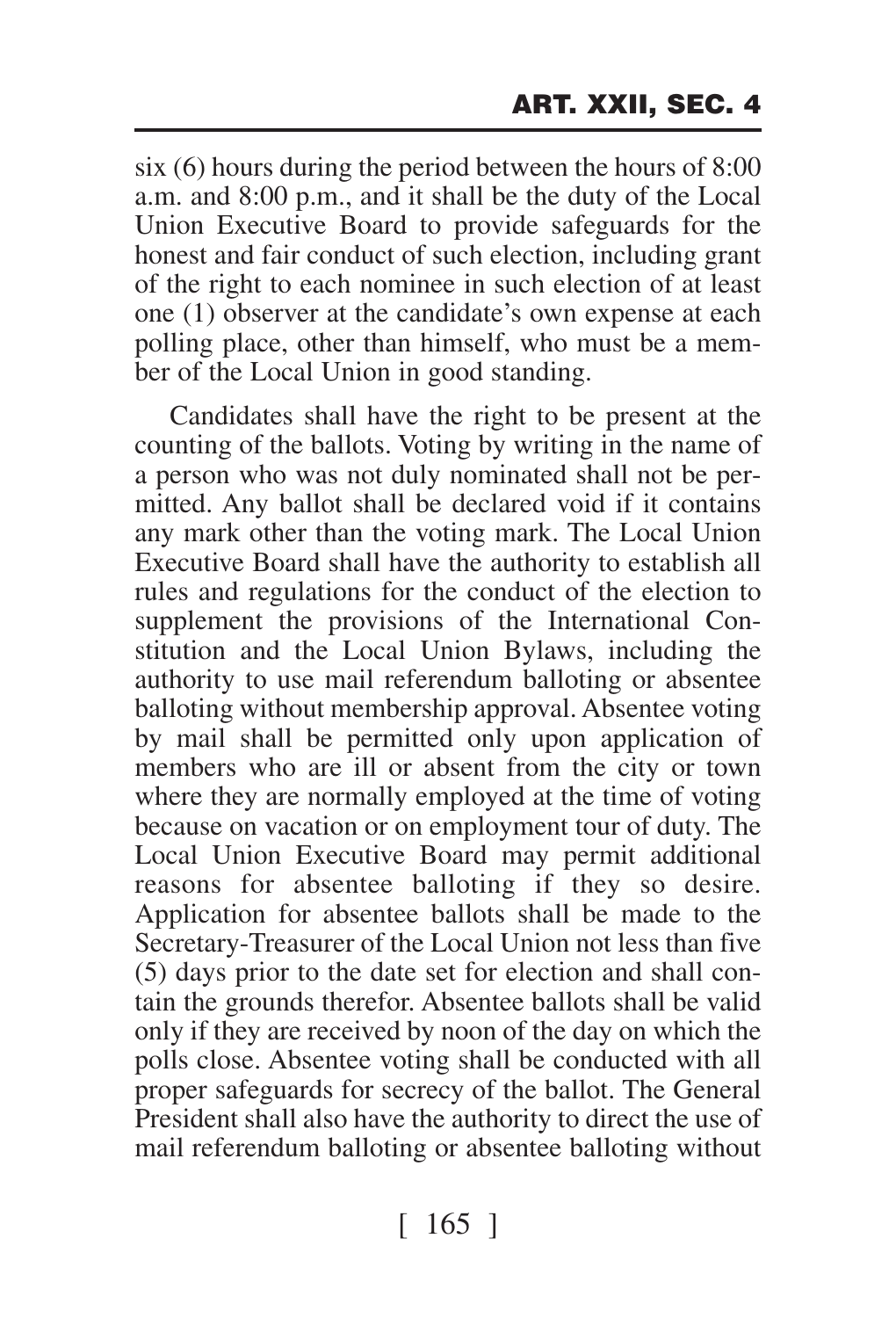membership approval, any action of the Local Union Executive Board to the contrary notwithstanding.

(c). To be eligible to vote in the election, a member must have his dues paid up through the month prior to the month in which the election is held. The candidate for each office who receives a plurality of the votes cast for the office shall be elected thereto, except in the case of Trustees, in which case the three  $(3)$  candidates receiving the highest number of votes shall be elected. In the event of a tie vote the candidates shall resolve such tie by lot except in the case of a tie for the office of principal officer of the Local Union, in which case there shall be a reelection between only the candidates who have tied for the highest number of votes and only for that principal office. The officers-elect shall take office at the end of the term of the incumbent officers regardless of the date of installation, which installation may take place at either the same meeting at which they are elected or, if not elected at a meeting, at the next meeting following their election. Where the nominee is unopposed at the regularly designated nominations meeting, there shall be no necessity for the election of such nominee and he shall be declared duly elected at such nominations meeting, effective as of the conclusion of the term of the previous incumbent.

Local Unions whose membership is composed substantially of seasonal workers in the seasonal food industry shall provide for the nominations and election of officers during the peak of the season or, in the alternative, if the nominations and election are to be held at the time set forth herein, shall be governed by the following rules with respect to eligibility to vote: such seasonal workers who (1) were in regular employment during some period of the twelve (12) months prior to the election and (2)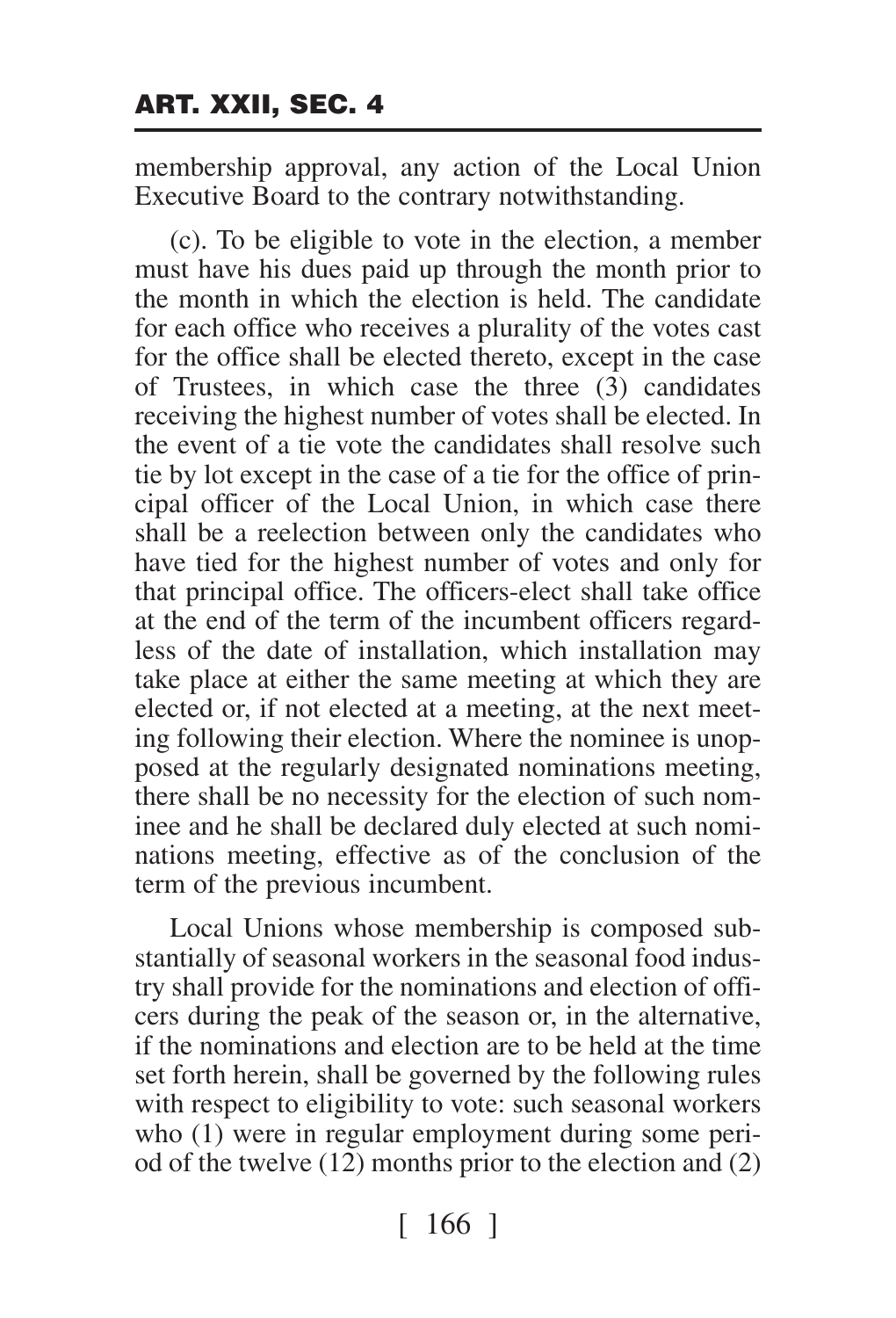produce satisfactory evidence that their dues were paid up through the last month of employment shall be eligible to nominate and vote. Such members of such Local Unions must be permitted to continue to pay dues during periods of seasonal layoff. Any disputes with respect to the applicability of this provision, in any particular circumstances, shall be finally resolved by the General President.

(d). The General President is authorized to change the time and place of nominations and election provided for in this Section.

(e) During the period between the date of election and the end of the term of office, no extraordinary expenditure of Local Union funds shall be made, and no action shall be taken that commits the Local Union to make such extraordinary expenditures in the future, without the approval of the officers-elect and the membership. An expenditure may be considered to be "extraordinary" if: (a) it is not routine or recurring in the operation of the Local Union, such as, but not limited to, those items set forth in Article VII, Section 2(a)(1); (b) it is for an amount greater than the Local Union would normally pay for the particular item in the ordinary course of its business; (c) it establishes new benefits, or increases the amounts of previously authorized benefits, for Local Union officers or employees; or (d) the payment would have a significant adverse effect on the financial stability of the Local Union and/or affect its ability to provide representational services to the membership. Nothing contained herein shall relieve the Local Union of the responsibility to arrange for the payment of financial obligations or benefits previously authorized in accordance with the Local Union's Bylaws, on such terms as necessary to preserve the abil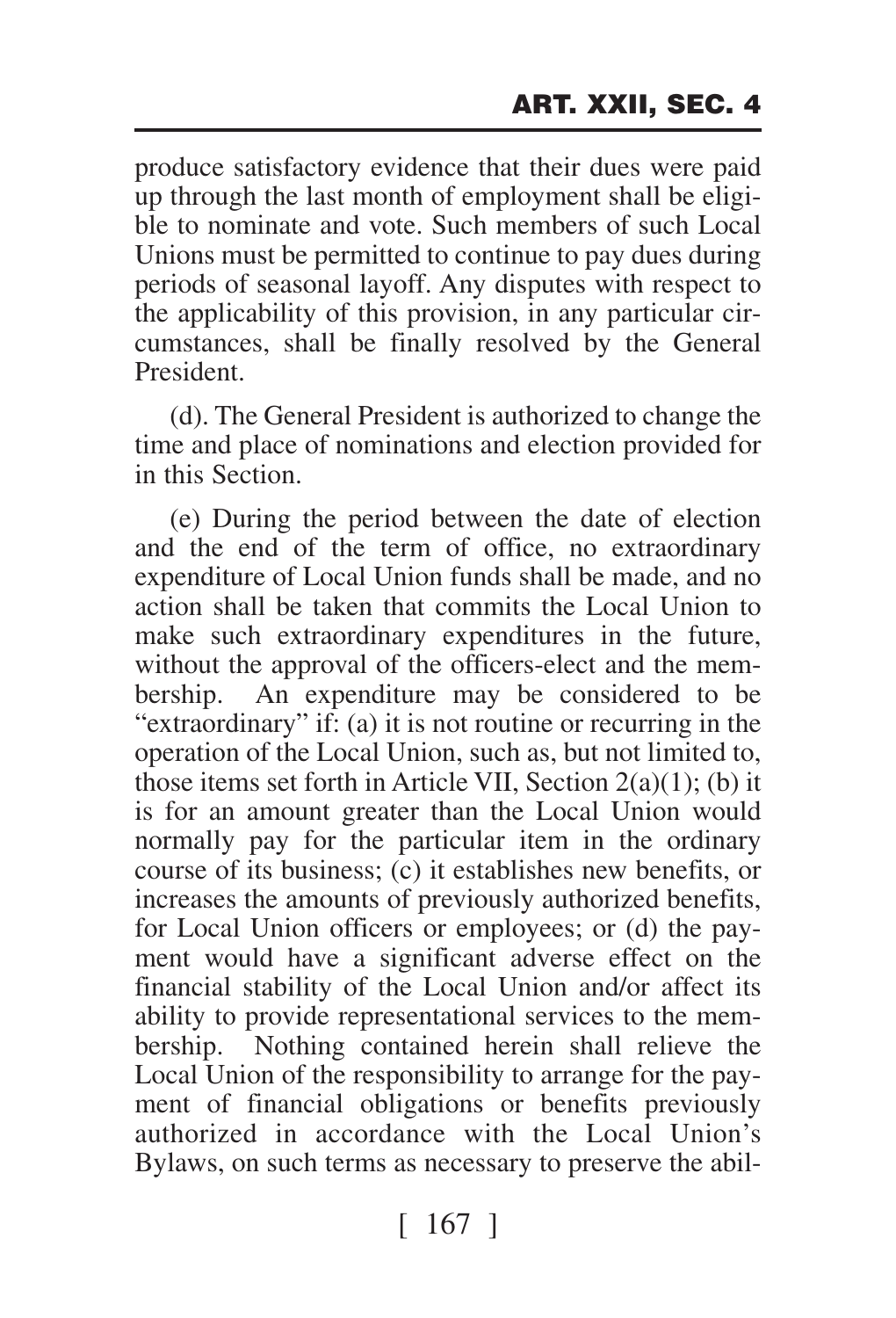ity of the Local Union to meet its current financial commitments and provide services to the membership.

## **Nominations and Election Protests**

Section 5(a). Any member who desires to challenge a ruling on eligibility to run for office shall appeal, in writing, within forty-eight (48) hours after receipt of the ruling to the General President or his designee, who shall decide such an appeal within seven (7) days after receipt of the protest. The decision of the General President shall be appealable to the General Executive Board pursuant to the provisions of Article VI, Section 2 of the International Constitution. In the event there shall be any protest or charges made concerning an election by any member prior to the holding of the election, such protest or charge shall be made in writing by such member within forty-eight (48) hours of his knowledge of the event complained of and shall specify the exact nature and specifications of the protest. Such protest or charges shall be made to the Local Union Secretary-Treasurer who shall refer the protest or charges to the Local Union Executive Board for disposition. The decision of the Local Union Executive Board shall be appealable pursuant to the provisions of Article VI, Section 2 of the International Constitution.

(b). In the event there shall be any protest or charge by any member concerning the conduct of the election after the election has been held, such protest or charge shall be made in writing by such member within seventy-two (72) hours setting forth the exact nature and specifications of the protest and his claim as to how it has affected the outcome of the election. Such protest or charge shall be made to the Secretary-Treasurer of the Joint Council with which the Local Union is affiliated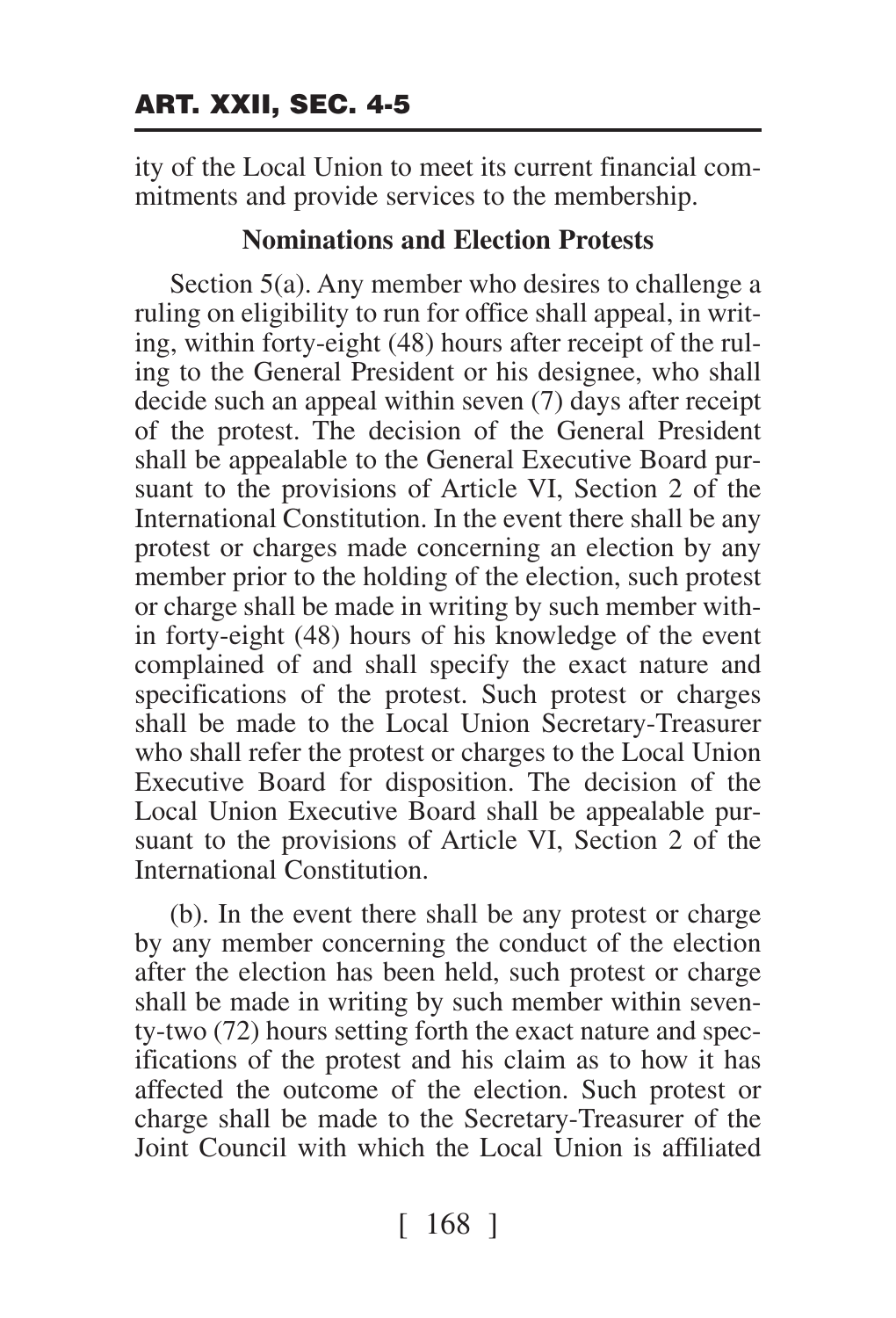and the protest or charge shall be referred to the Joint Council Executive Board for disposition. The Joint Council Executive Board shall meet to consider the protest and shall conduct a hearing as prescribed in Article XIX of this Constitution. The decision of the Joint Council Executive Board shall be appealable to the General Executive Board for final decision, which is not appealable to the Convention, in accordance with the provisions of Article XIX of the International Constitution to the extent that such provisions may be applied to an election protest or charge.

(c). If votes are challenged, such challenge shall be made in writing at the time of the election with specific reasons given for such challenge.

### **Election of Additional International Convention Delegates**

Section 6. The provisions of this Constitution governing the conduct of the nominations and election of Local Union officers shall also govern the conduct of the election of additional delegates and/or alternates to the International Convention which may be conducted pursuant to the provisions of Article III, Section 5.

# **Seasonal Workers**

Section 7. The regular nominations and elections in Local Unions having a substantial number of seasonal workers in their membership shall be held at such dates and times as the General President shall designate in the year provided for in the Local Union Bylaws and in conformance with all other provisions of the International Constitution pertaining to nominations and elections.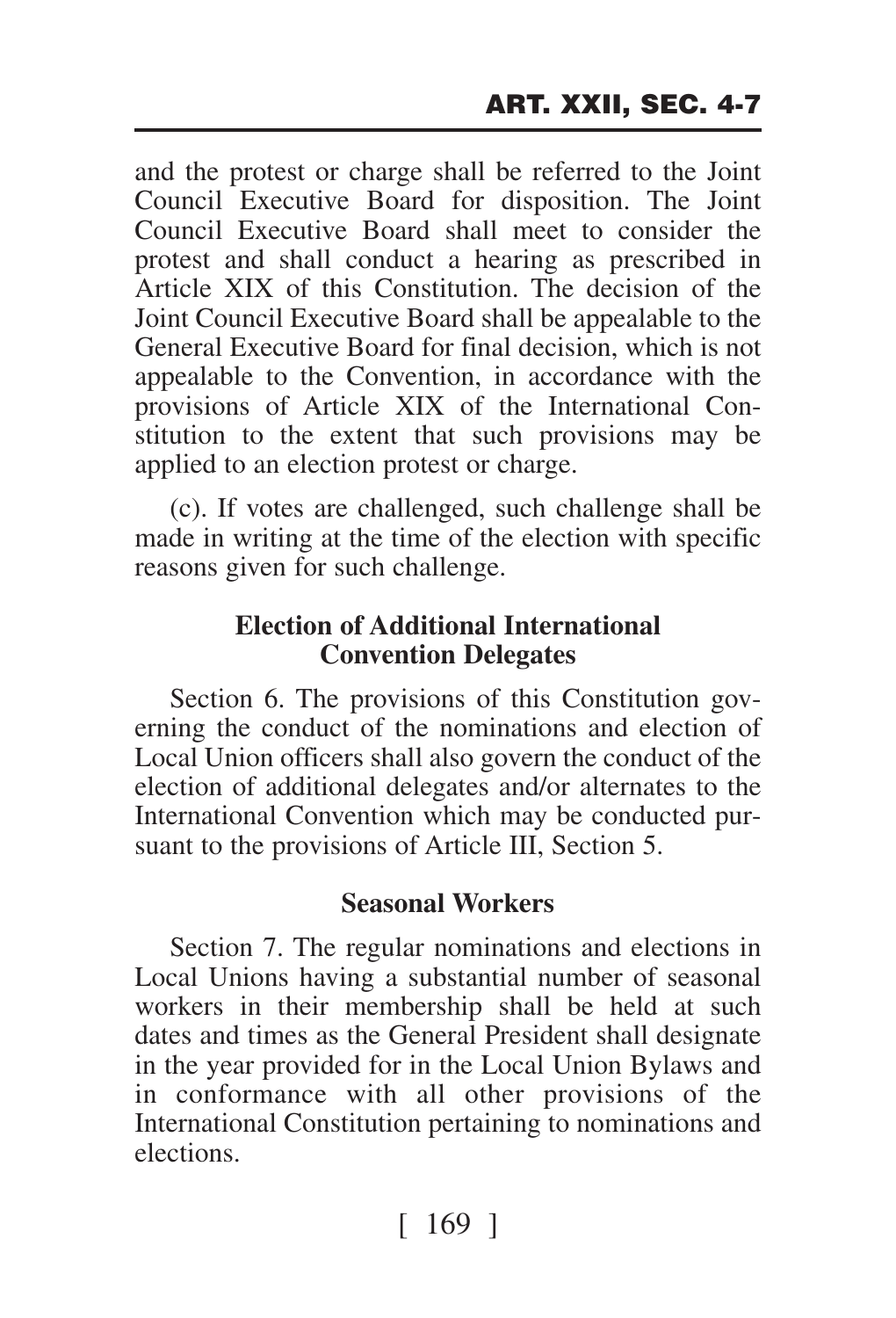## **Business Agents**

Section 8. The Business Agents and Assistant Business Agents of a Local Union may be appointed in the manner provided in the Local Union Bylaws. Appointed Business Agents or appointed Assistant Business Agents may be removed at will only by the appointing authority. Business Agents and Assistant Business Agents may be elected in the same manner as officers are elected provided that the Local Union Bylaws adopted at the time of the adoption of the 1981 Constitution contained provisions permitting such election. Elected Business Agents and elected Assistant Business Agents may be removed only according to the trial procedures set forth in this Constitution or Local Union Bylaws. After the date of adoption of the 1981 Constitution, no Local Union may amend its Bylaws to provide for the election of Business Agents, Assistant Business Agents, or other Local Union employees other than the officers comprising the Local Union Executive Board.

#### **Vacancies**

Section 9. The Local Union Executive Board and the Executive Board and/or the Policy Committee of all other subordinate bodies shall determine when a vacancy exists due to the temporary unavailability of an elected officer; provided however, that if an officer is unavailable for twelve (12) months or more, the office shall be considered to be vacant. When an office has been determined to be vacant, the Executive Board shall fill the vacancy by appointment for the entire remainder of the unexpired term. Vacancies in the position of elected Business Agents or elected Assistant Business Agents shall be filled by appointment by the person or persons designated in the Local Union Bylaws.

# [ 170 ]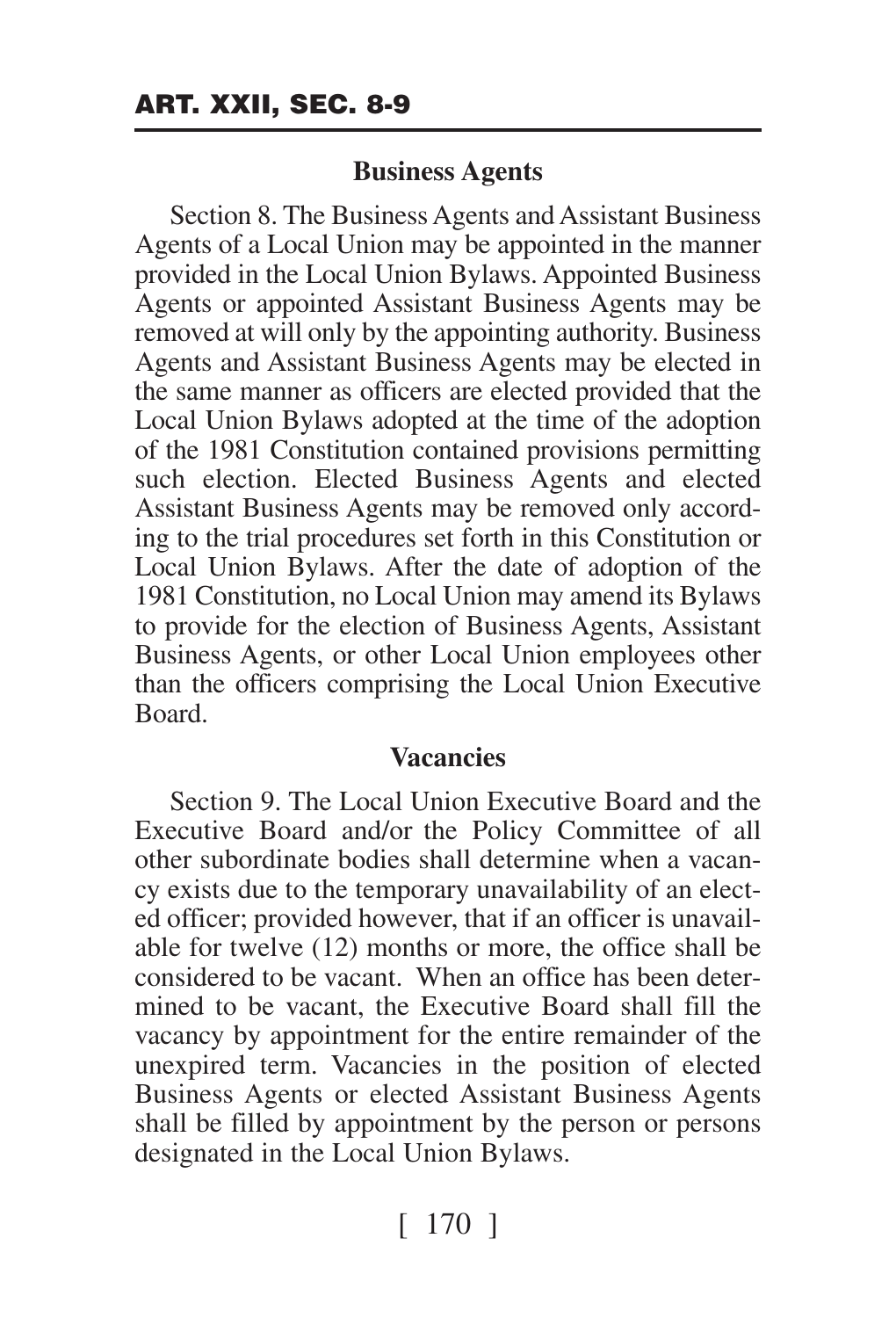In the event the Local Union Executive Board is evenly divided in its recommendation for the appointment to fill a vacancy in an elected office, the vacancy shall be filled by a vote of the Local Union membership under the same provisions and requirements for the election of Local Union officers as set forth in this Constitution.

No officer may run for another office in his Local Union, the term of which covers part of his current term, unless he resigns from his current office, effective upon the certification of the results of the election. He shall announce his intention to resign not later than fifteen (15) days prior to the nomination meeting and will not be eligible for appointment to the vacancy created by his resignation.

# *Article XXIII*

# **DUTIES OF LOCAL UNION SECRETARY-TREASURERS**

Section 1. Prior to taking office Local Union Secretary-Treasurers shall comply with the provisions of Article X, Section 7 and any applicable law.

Section 2. Local Union Secretary-Treasurers shall enter all receipts in the name of the Local Union and shall deposit all moneys in accordance with Article X, Section 9.

Section 3. When Local Union Secretary-Treasurers pay bills by check, such checks must bear the signature of any two (2) of the following: the Local Union President, the Local Union Secretary-Treasurer, or one (l) other officer or elected Business Agent. In the event that two (2) or all of these officers become ill or otherwise incapacitated the Local Union Executive Board shall designate substitutes for the purpose of signing such checks.

# [ 171 ]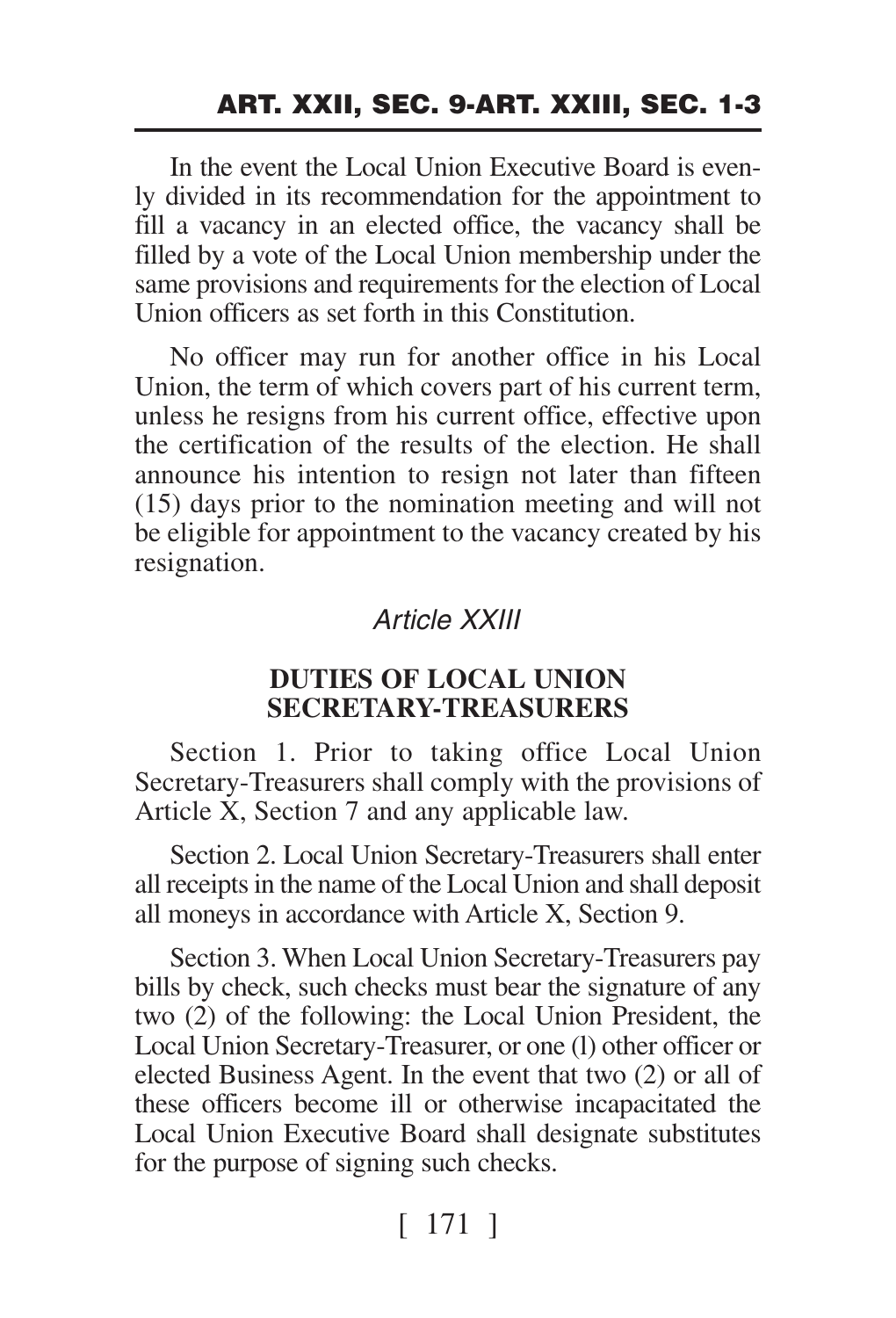Section 4. Local Union Secretary-Treasurers shall maintain a bookkeeping system as prescribed by the General Secretary-Treasurer and approved by the General Executive Board, unless the General Secretary-Treasurer has approved a deviation from the prescribed bookkeeping system.

Section 5. Local Union Secretary-Treasurers must pay to the General Secretary-Treasurer the initiation fee and per capita tax as prescribed in Article X, Section 3.

Section 6. Local Union Secretary-Treasurers must report additions, deletions, and corrections to the original magazine mailing list of the Local Union to the General Secretary-Treasurer on a current basis.

Section 7. Local Union Secretary-Treasurers cannot and must not carry any person on their books as members of the organization and mark them exempt from paying dues, unless there has been a waiver by the General Executive Board.

Section 8. Local Union Secretary-Treasurers shall forward to the Office of the General Secretary-Treasurer the names of the officers of the Local Union within thirty (30) days after their election or appointment to office, using the system and forms prescribed by the General Secretary-Treasurer.

Section 9. Local Union Secretary-Treasurers shall forward to the Office of the General Secretary-Treasurer copies of all reports filed by the Local Union with all governmental agencies.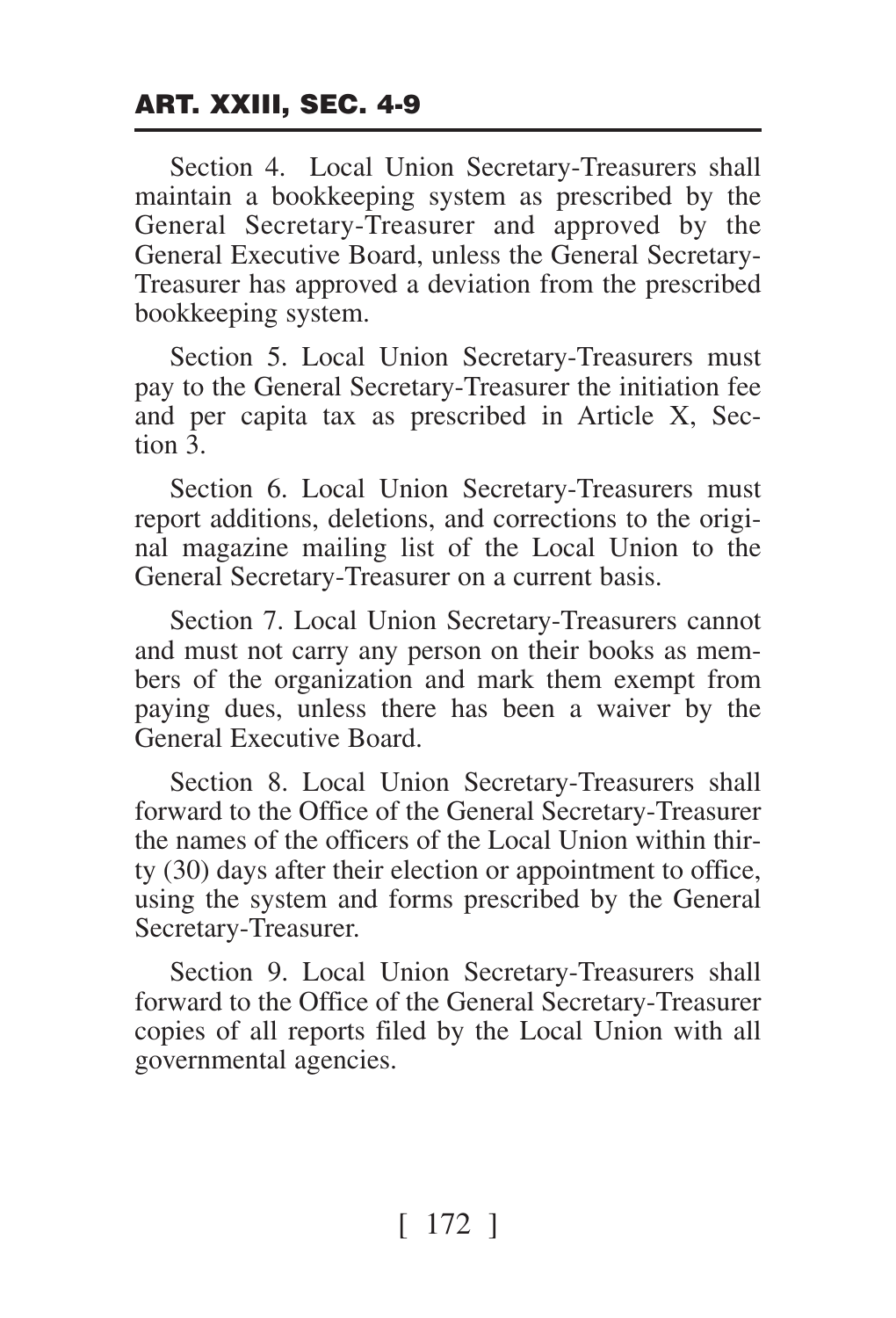*Article XXIV*

### **SERVICE OF PROCESS ON INTERNATIONAL UNION**

Only the elected officers of the International Union are authorized to be its agents for service of process. General Organizers, staff members and employees of the International Union and the officers and employees of subordinate bodies are not authorized to be agents of the International Union for service of process under any circumstances.

# *Article XXV*

# **DEFINITION OF EXECUTIVE BOARD**

Unless specifically provided otherwise, wherever this Constitution provides for action by the Executive Board of the International Union or any subordinate body, the words "Executive Board" shall mean "a majority of the members of the Executive Board present and voting at a duly called meeting at which a majority of the members of the Executive Board is present or responding to a telephonic or electronic poll." Actions approved by poll must be recorded in the minutes of the Executive Board and ratified by a majority of the members of the Executive Board at its next meeting.

# *Article XXVI*

## **TEAMSTERS CANADA**

## **Statement of Purpose**

Section 1. In recognition of the distinct national character of Teamsters members in Canada, the General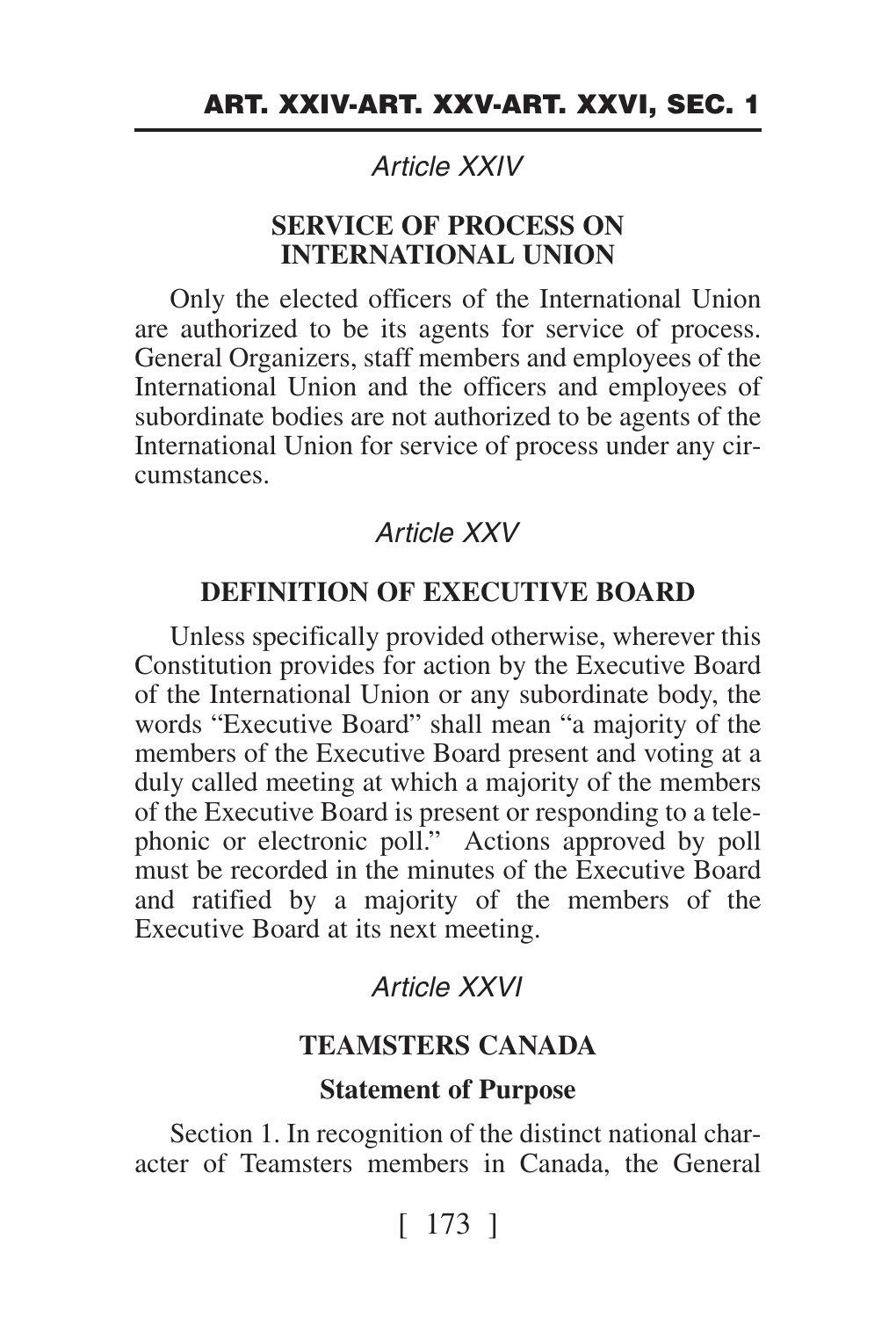Executive Board has designated Teamsters Canada as the nationwide representative of all Canadian Teamsters. By incorporating the unique structure of Teamsters Canada in this Constitution, we acknowledge the sovereignty of the nation of Canada and the diversity and distinctiveness of its political, cultural, legal, and social institutions. Canadian Teamsters reflect their country's distinct French and English heritages, each with its own constitutionally protected historical and linguistic traditions, labour relations systems, laws, and customs.

We further acknowledge that by virtue of its responsibilities, which include the coordination of the activities of all affiliates and members in Canada, Teamsters Canada will engage in legislative and political action; will provide research, education, and communication services; and will assist local unions with national bargaining, organizing, and liaison with other Canadian labour organizations; all of which functions are similar to the duties performed by the International Union for members in the United States. Teamster members in the United States and Canada will benefit from the centralized policymaking existing in each country. Those mutually supportive governing bodies will facilitate our Union's ability to develop strategies to deal with corporations and political events that transcend our national border.

Section 2. All Local Unions and Joint Councils in Canada shall affiliate with, and participate in the activities of, Teamsters Canada. The provisions of the International Constitution shall apply to Teamsters Canada and all other subordinate bodies and members in Canada, except that the terms of this Article shall supercede any conflicting provision of any other Article of this Constitution. Decisions of the General President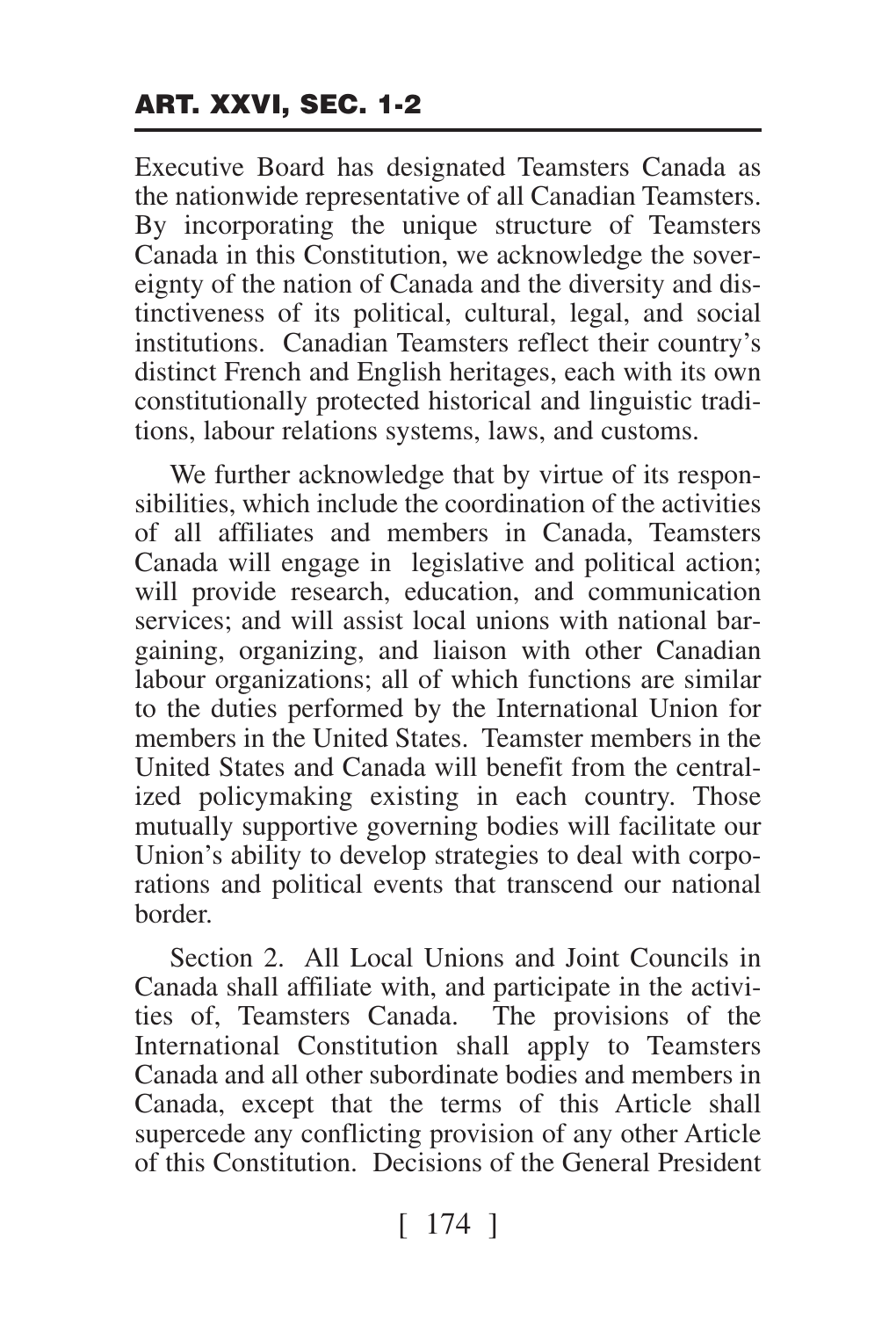and/or General Secretary-Treasurer regarding policies applicable to affiliates of the International Union shall be binding on Teamsters Canada and its subordinates, to the extent those policies are consistent with applicable law.

### **Bylaws**

Section 3. The Bylaws of Teamsters Canada in effect at the time of the adoption of the 2001 Constitution shall continue to govern the affairs of Teamsters Canada. Such Bylaws may only be amended in accordance with the procedures set forth in the Bylaws. Amendments to the Bylaws of Teamsters Canada shall be submitted to the General President for approval, in accordance with Article VI, Section 4 of this Constitution. Properly adopted amendments shall be approved except where the General President determines that such amendments are in conflict with the International Constitution or contrary to the well-being of the International Union.

### **Allocation of Per Capita Tax, Assessments and Fees**

Section 4(a). In recognition of the fact that Teamsters Canada shall assume the responsibility for the expenses associated with certain activities performed by the International Union in the United States, the following allocation of per capita tax and fees shall apply. The terms of this Section supercede any contrary provisions of Article X of this Constitution.

(b). Each Local Union in Canada shall pay to the General Secretary-Treasurer the amount specified in Article X, Section 3(a) of this Constitution from every initiation or reinitiation fee collected. The General

## [ 175 ]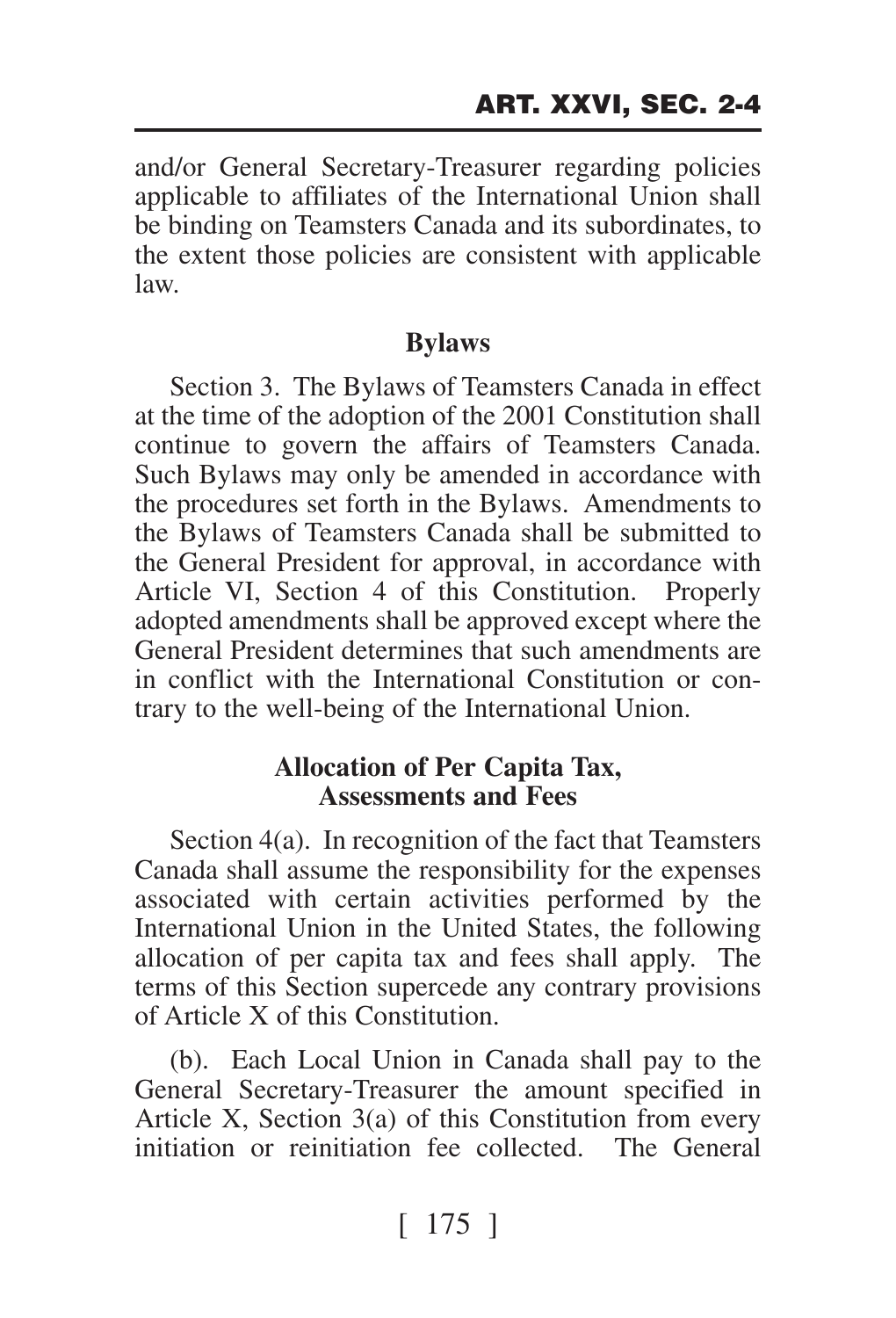Secretary-Treasurer shall pay to Teamsters Canada thirty-three percent (33%) of the amount of each initiation or reinitiation fee collected.

(c). Each Local Union in Canada shall pay to the General Secretary-Treasurer the per capita tax required by Article X, Section 3(b) of this Constitution, payable for the current month, not later than the twentieth  $(20^{th})$ day of the succeeding month, unless otherwise determined by the Executive Board of Teamsters Canada in extreme hardship cases, which determination shall be confirmed by the General Secretary-Treasurer. This per capita tax shall be in addition to any other per capita tax payments payable directly to Teamsters Canada, as required by the Bylaws of Teamsters Canada.

Per capita tax shall be paid not only on dues paying members, but also on all persons paying agency shop fees, periodic, or other service fees to the Local Union.

The General Secretary-Treasurer shall pay to Teamsters Canada from each per capita received from Canadian Local Unions, eighty percent (80%) of the amount collected. The General Secretary-Treasurer shall advise Teamsters Canada of the number of members on which per capita tax has been paid by each Canadian affiliate each month.

In consideration of the allocation of monthly per capita tax set forth above, the financial obligations of the International Union to Teamsters Canada shall include those services mutually agreed between the parties from time to time. The General Executive Board is authorized to adjust the allocation percentage amount to reflect any changes in the services provided.

(d). Each Local Union in Canada shall be obligated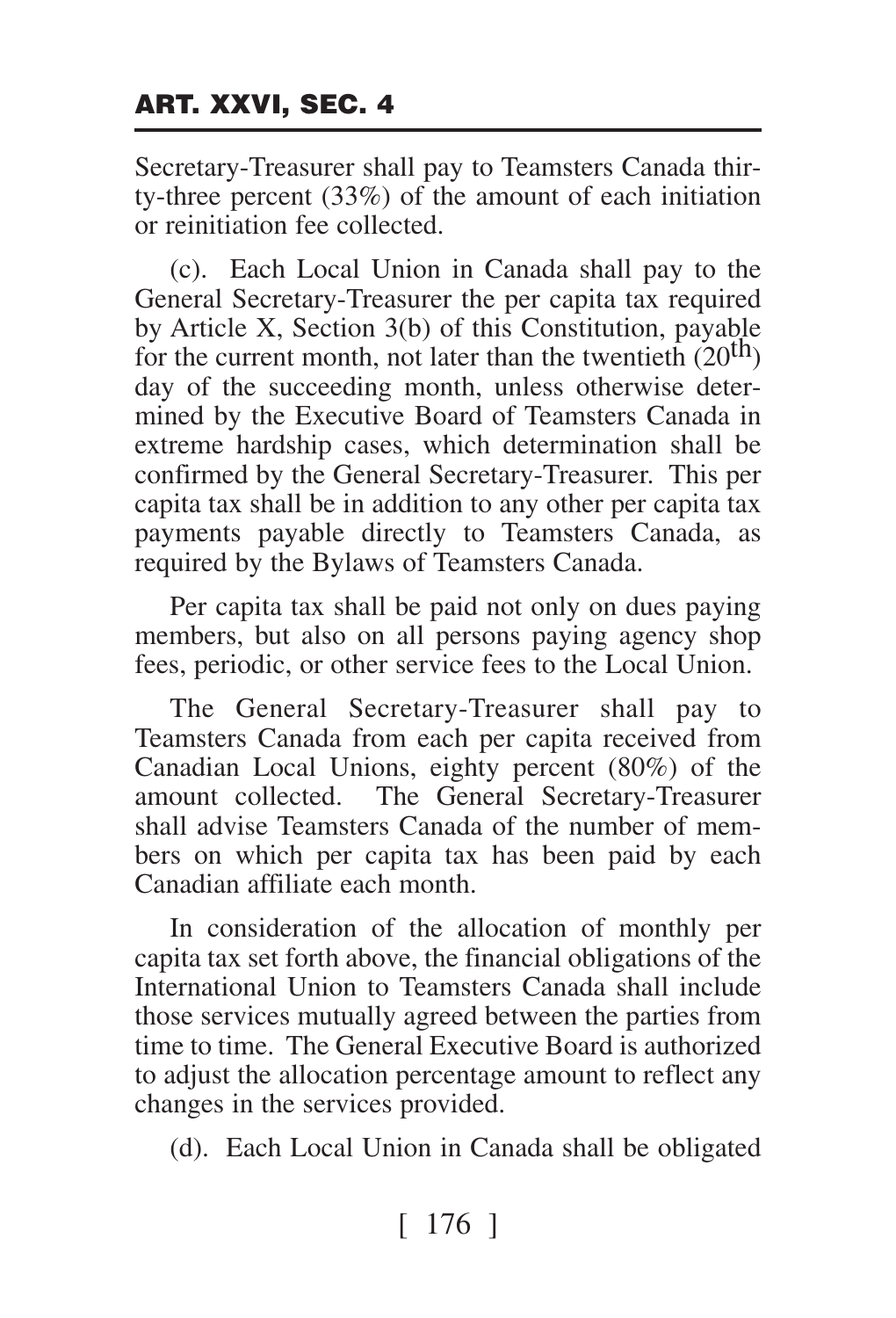to pay to the General Secretary-Treasurer any emergency assessment required by Article X, Section 2 of this Constitution. The General Secretary-Treasurer shall pay to Teamsters Canada from each assessment received from Canadian Local Unions, fifty percent (50%) of the amount collected.

(e). Each Local Union in Canada shall continue to maintain membership data, bookkeeping, and communication systems in the manner prescribed by the General Secretary-Treasurer and consistent with Article XXIII of the Constitution.

#### **International Union Officers From Teamsters Canada**

Section 5(a). The International Union officers from Canada shall consist of the President of Teamsters Canada, who shall also be an International Vice President, and two (2) regional Vice Presidents, consistent with Article IV, Section 1(a) of the Constitution. Candidates for these offices shall be elected by members in Canada, as provided in Article IV, Sections 2 and 3 of the Constitution

The Vice President/President of Teamsters Canada and the two regional Vice Presidents shall be officers of the Executive Board of Teamsters Canada, commencing upon the effective date of their installation as International officers, regardless of the prior composition of the Executive Board of Teamsters Canada and regardless of the region from which the International Vice President was elected.

The President of Teamsters Canada shall be the Principal Officer of Teamsters Canada, as provided by Article III, Section 2 of the Bylaws of Teamsters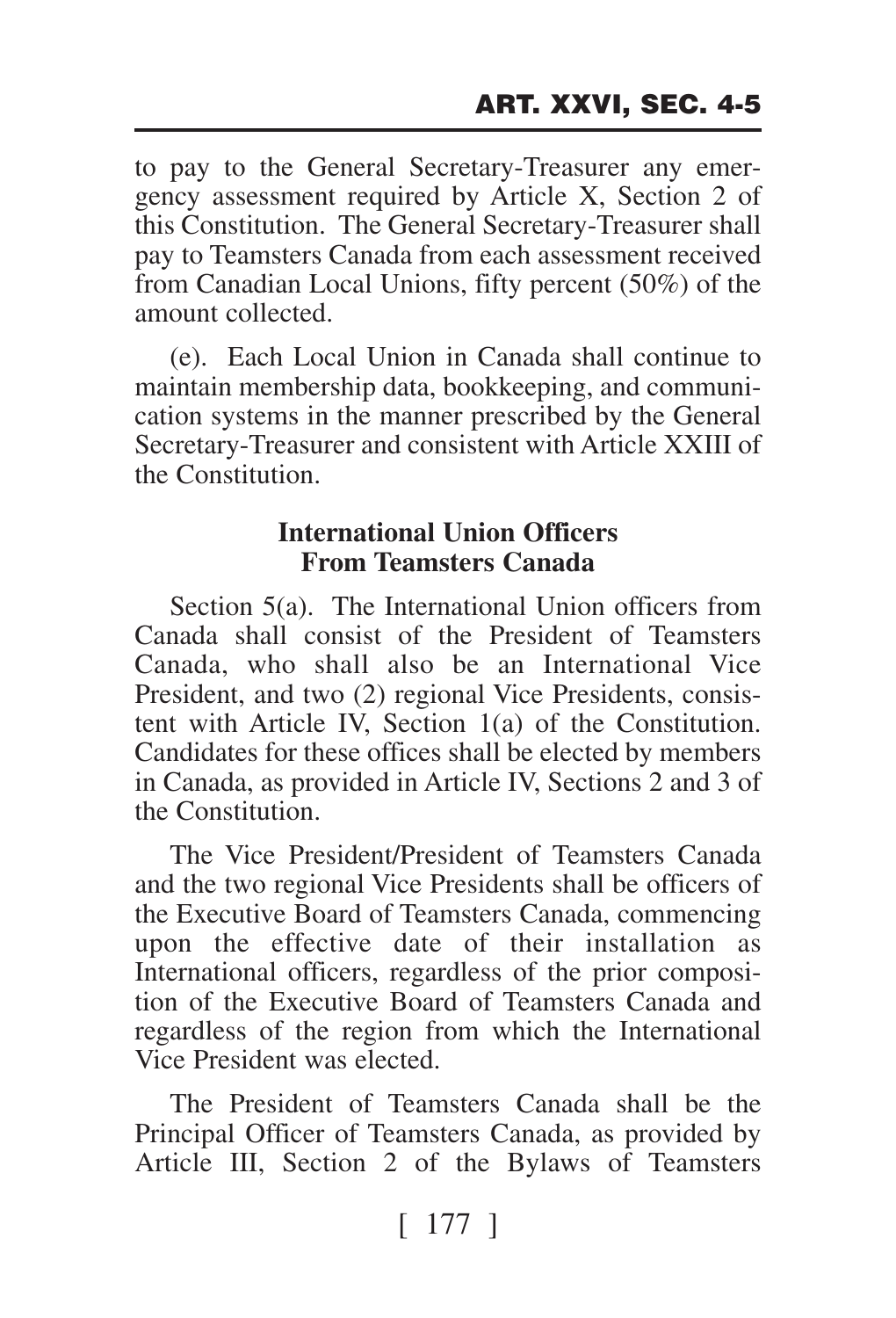Canada. He shall be responsible for maintaining liaison with the General President and the International Union on behalf of Teamsters Canada and the Canadian membership. He shall have the authority over the affairs of Teamsters Canada as provided by the Bylaws of Teamsters Canada.

The General President shall consult with the President of Teamsters Canada regarding the assignment in Canada of the two regional International Vice Presidents. The President of Teamsters Canada may assign the two regional International Vice Presidents to perform work in Canada, provided that those tasks do not conflict with the performance of their assignments from the General President.

(b). In the event a vacancy occurs in the office of regional International Vice President from Canada, the General President shall fill the office by appointment, pursuant to Article VI, Section 1(a) of the Constitution and subject to approval by the General Executive Board. Prior to such appointment, the General President shall consult with the President and Executive Board of Teamsters Canada to seek their recommendation regarding the replacement.

(c). In the event a vacancy occurs in the office of International Vice President/President of Teamsters Canada less than one (1) year prior to the first day of the month in which the next regular International Convention is scheduled to convene, the Executive Board of Teamsters Canada shall recommend, and the General President shall appoint, a replacement from among the elected regional International Vice Presi-dents from Teamsters Canada. The resulting vacancy in the office of regional International Vice President shall be filled in accordance with subsection (b) of this Article.

[ 178 ]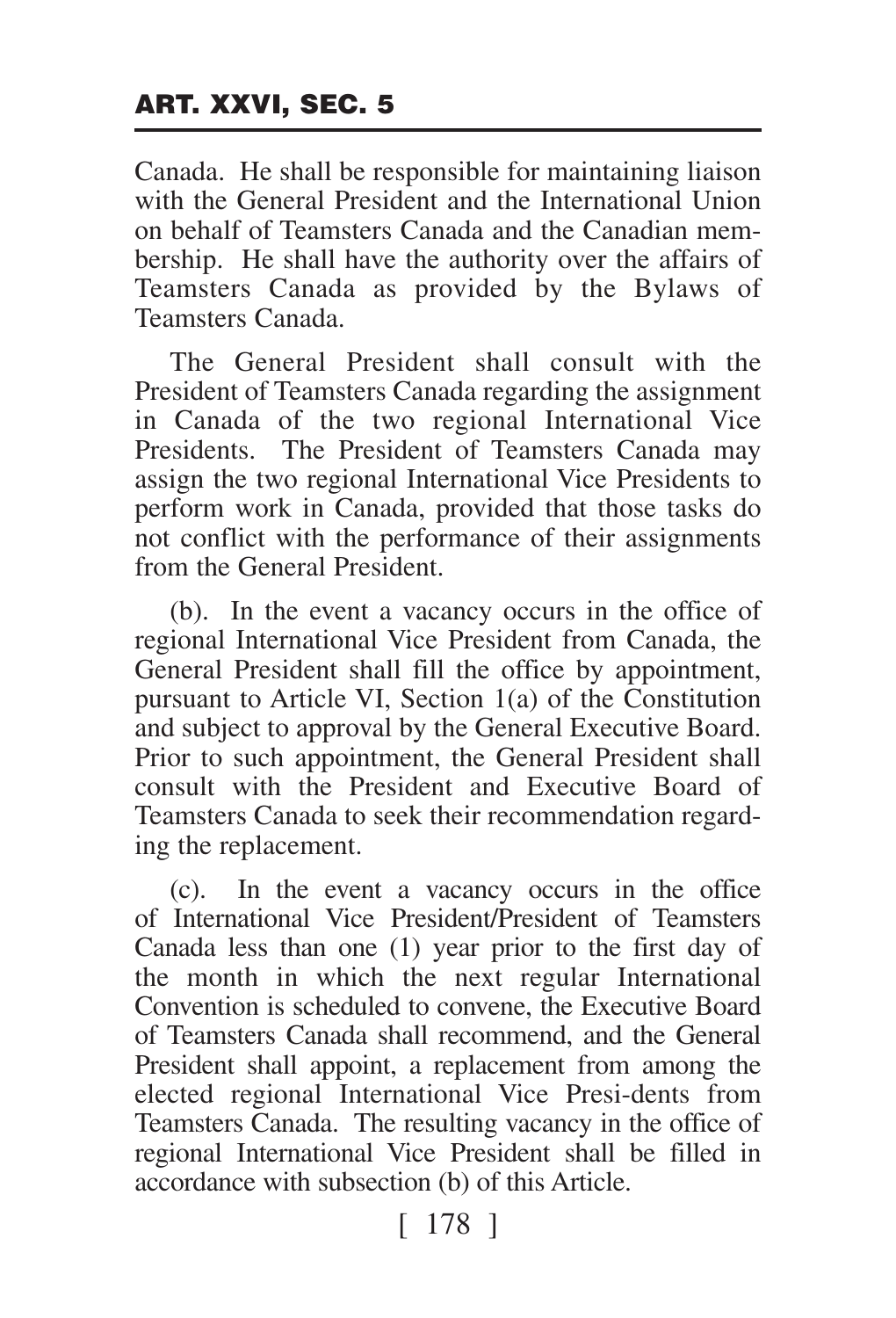(d). In the event a vacancy occurs in the office of International Vice President/President of Teamsters Canada one (1) year or more prior to the first day of the month in which the next regular International Convention is scheduled to convene, the Executive Board of Teamsters Canada shall call a Special Convention of Teamsters Canada for purpose of nominating candidates for the office of President of Teamsters Canada. Members of the Executive Board of Teamsters Canada and delegates from Canadian affiliates shall be eligible for nomination. Delegates and alternate delegates elected to the most recent Convention of the International Union shall have the first priority as delegates and alternates to any Special Convention called for the purpose of nominating an individual for the office of President of Teamsters Canada. Additional delegates shall be selected in accordance with the Bylaws of Teamsters Canada, if necessary. In the event more than one eligible candidate is nominated, an election shall be conducted by secret ballot vote of the Canadian membership in a mail ballot referendum. The election shall be conducted under the supervision of the Executive Board of Teamsters Canada, which shall have the authority to make all arrangements to conduct the election. In the interim, the affairs of Teamsters Canada shall be administered in the manner set forth in Article V, Section 6 of the Bylaws of Teamsters Canada.

(e). The International Vice President/ President of Teamsters Canada shall receive full compensation as currently provided by the International Union. The regional International Vice Presidents shall receive compensation for those offices as provided in Article V, Section 1 of the Constitution. The International Vice President/President of Teamsters Canada may receive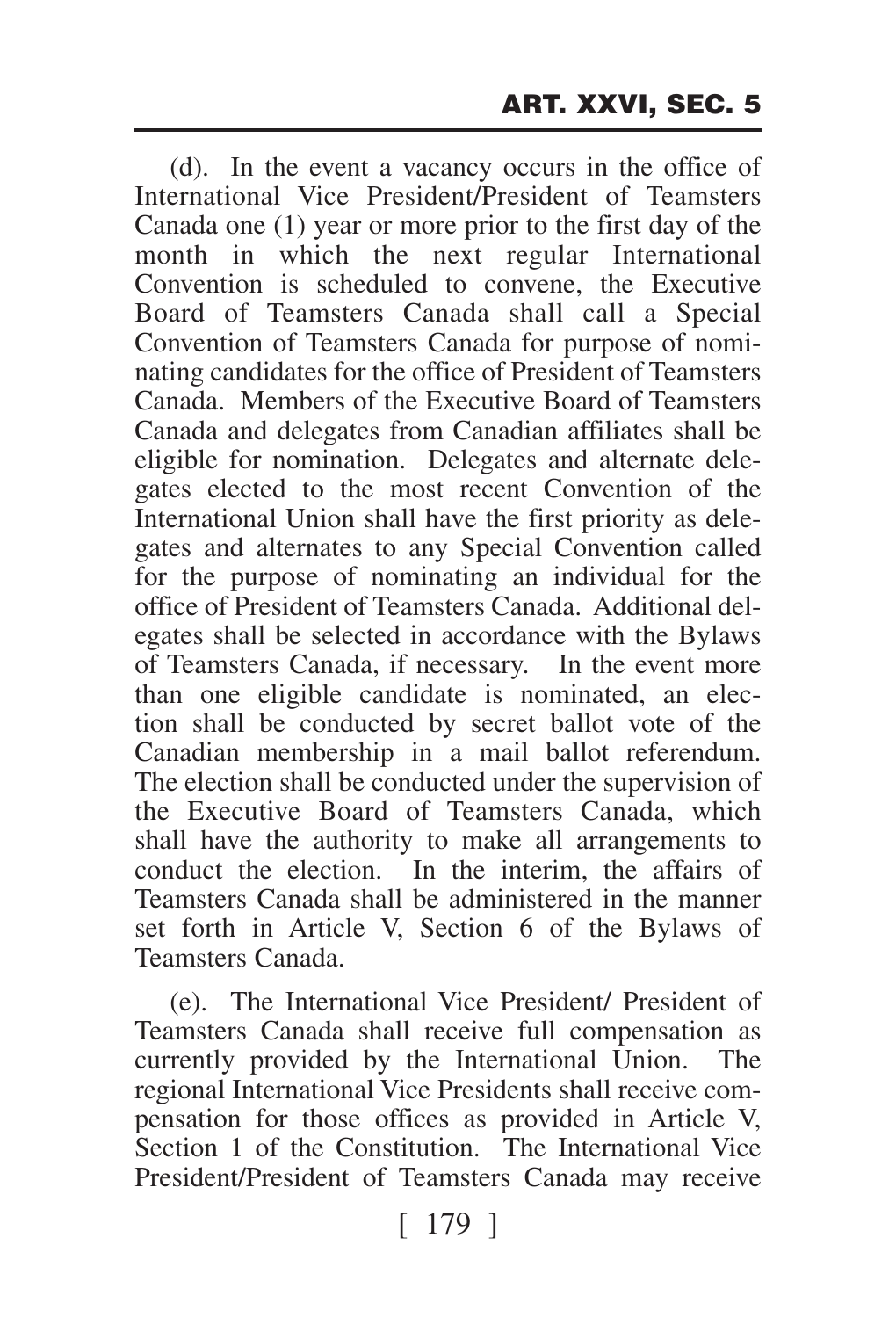additional compensation as provided in the Bylaws of Teamsters Canada.

### **Supervision of Canadian Local Unions and Joint Councils**

Section 6(a). The General President shall consult with the President of Teamsters Canada on a regular basis regarding the affairs of Canadian Joint Councils and Local Unions. The President of Teamsters Canada shall report to the General Executive Board at its regular meetings concerning developments in Canada.

(b). The President of Teamsters Canada shall be consulted with respect to mergers of Canadian Local Unions, the adjustment of the jurisdiction of Canadian affiliates, issuance or revisions of charters of Canadian affiliates, and such other matters as affect the affiliates of the International Union in Canada. Action to revoke or suspend the charter of a Canadian affiliate shall only be undertaken after the President of Teamsters Canada has been consulted and given an opportunity to resolve the problems.

The Executive Board of Teamsters Canada shall be authorized to take action on matters regarding service contracts, affiliation agreements, mutual aid, and assistance pacts, subject to the approval of the General Executive Board. Teamsters Canada may negotiate the affiliation of other independent labour organizations with the International Union, subject to the approval of the General Executive Board.

(c). In the event the General President determines that conditions exist that would require the imposition of a trusteeship over a Canadian affiliate, he shall consult with the President of Teamsters Canada and seek his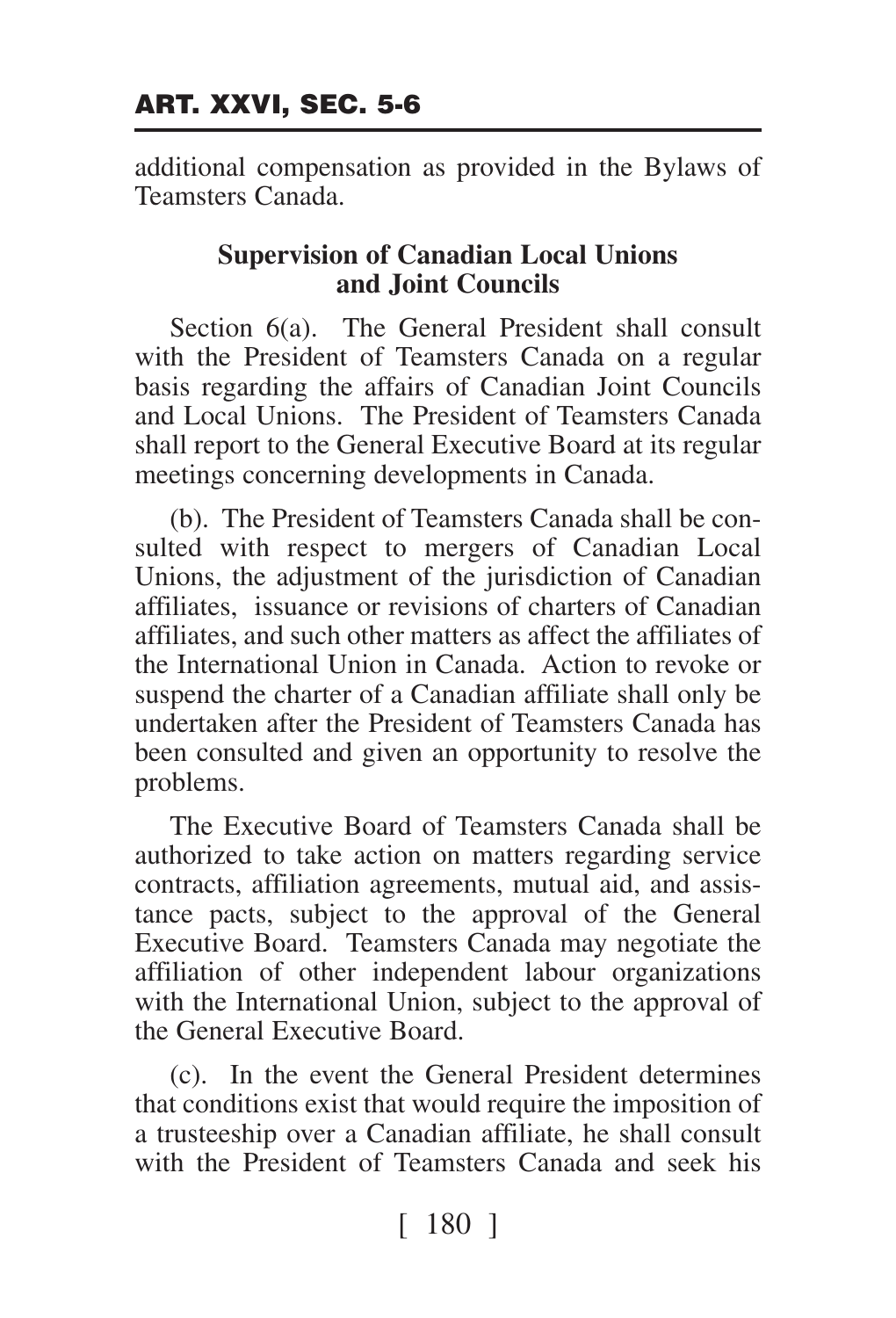assistance in resolving the problems before exercising his authority under Article VI, Section 5 of the Constitution. This shall not prevent the General President from taking immediate action where, in his discretion, the facts indicate the existence of a situation that is imminently dangerous to the Local Union, International Union, or any affiliate. In such a situation, the President of Teamsters Canada shall be fully informed of the imposition of a trusteeship and the reasons such action was necessary.

(d). The Executive Board of Teamsters Canada shall exercise the authority vested in the General Executive Board by Article XII of the Constitution with respect to collective bargaining matters involving affiliates and companies in Canada. The President of Teamsters Canada shall exercise the authority vested in the General President by Article XII of the Constitution regarding such collective bargaining matters. Out-of-work benefits shall be paid to members in Canada from the Teamsters Canada Strike Fund, in accordance with the provisions of Article VII of the Bylaws of Teamsters Canada. Accordingly, payment of out-of-work benefits pursuant to Article XII of the Constitution shall not be made to Canadian members, absent mutual agreement of the General Executive Board and the Teamsters Canada Executive Board.

(e). Local Unions and/or Joint Councils in Canada shall forward copies of all collective bargaining agreements to the President of Teamsters Canada, in addition to filing copies with the Research Department of the International Union.

(f). The President of Teamsters Canada shall have authority to appoint an auditor, after consultation with the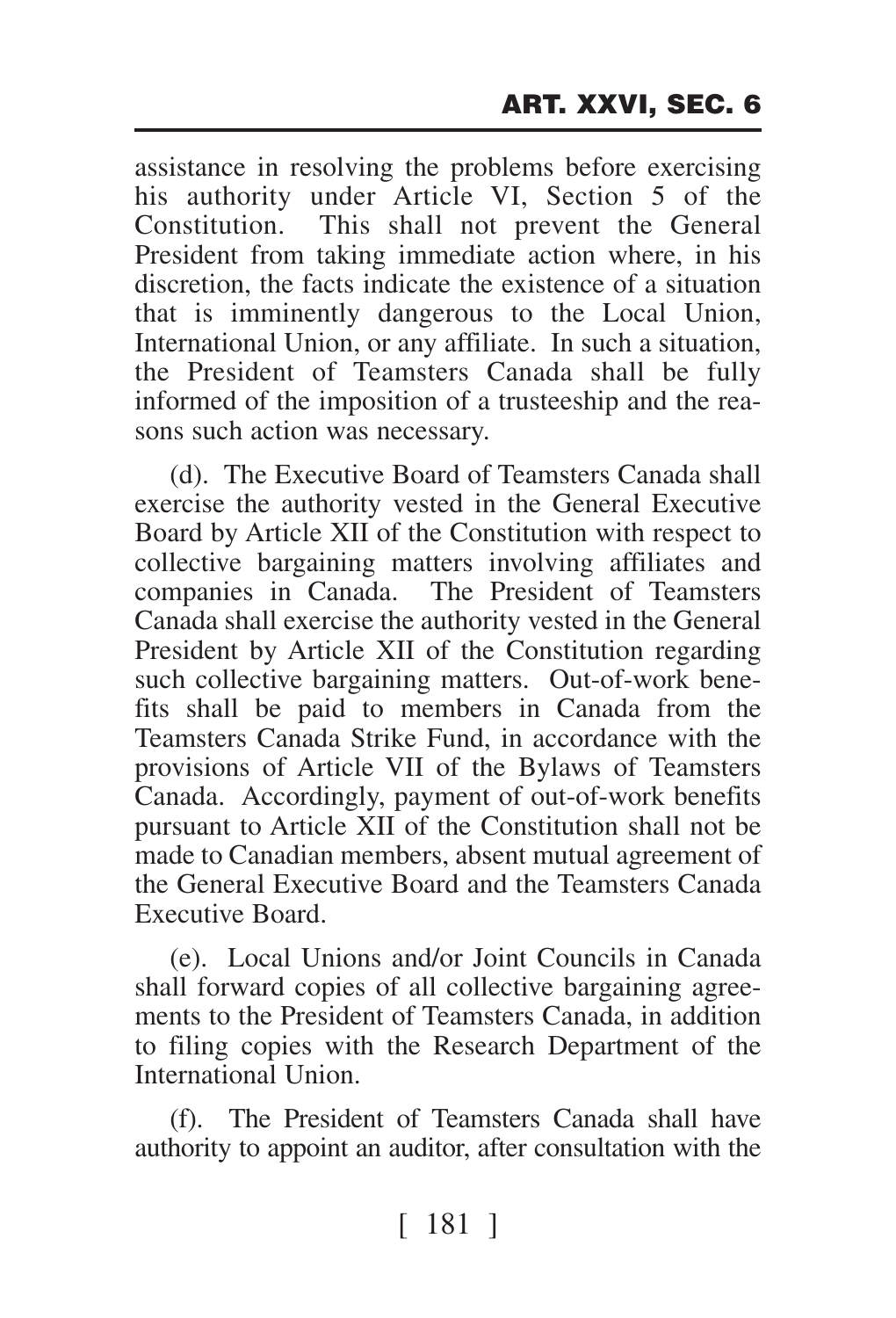General Secretary-Treasurer. The auditor shall follow the auditing procedures specified by the General Secretary-Treasurer. Copies of the audit reports shall be sent to the General Secretary-Treasurer and shall satisfy the requirements of Article VII, Section 7 of the Constitution. Nothing in this Article shall preclude the General Secretary-Treasurer from assigning an International Auditor to perform the audit of any affiliate in Canada, pursuant to Article X, Section 10 of the Constitution.

### **Assets of Canadian Affiliates**

Section 7. In the event the charter of a Canadian Local Union or Joint Council is revoked or suspended, the labour organization or its officers shall turn over all books, documents, property, and funds to Teamsters Canada. Teamsters Canada shall be responsible for ensuring that any outstanding loans, accounts, initiation and reinitiation fees, per capita tax, or any other outstanding financial obligations to the International Union shall be paid, to the extent the assets are sufficient to make such payments. The remaining assets shall be applied to pay any outstanding obligations to Teamsters Canada, if any. All remaining assets, and the books, documents, and property of the affiliate, shall be held by the President of Teamsters Canada for the purpose of reorganization. If no reorganization occurs within a period of two (2) years, such funds shall be divided between Teamsters Canada and the International Union, with sixty percent (60%) of the funds transferred to Teamsters Canada and forty percent (40%) transferred to the International Union.

The procedures set forth above shall also apply to the assets of any affiliate that dissolves, disaffiliates, or secedes from the International Union.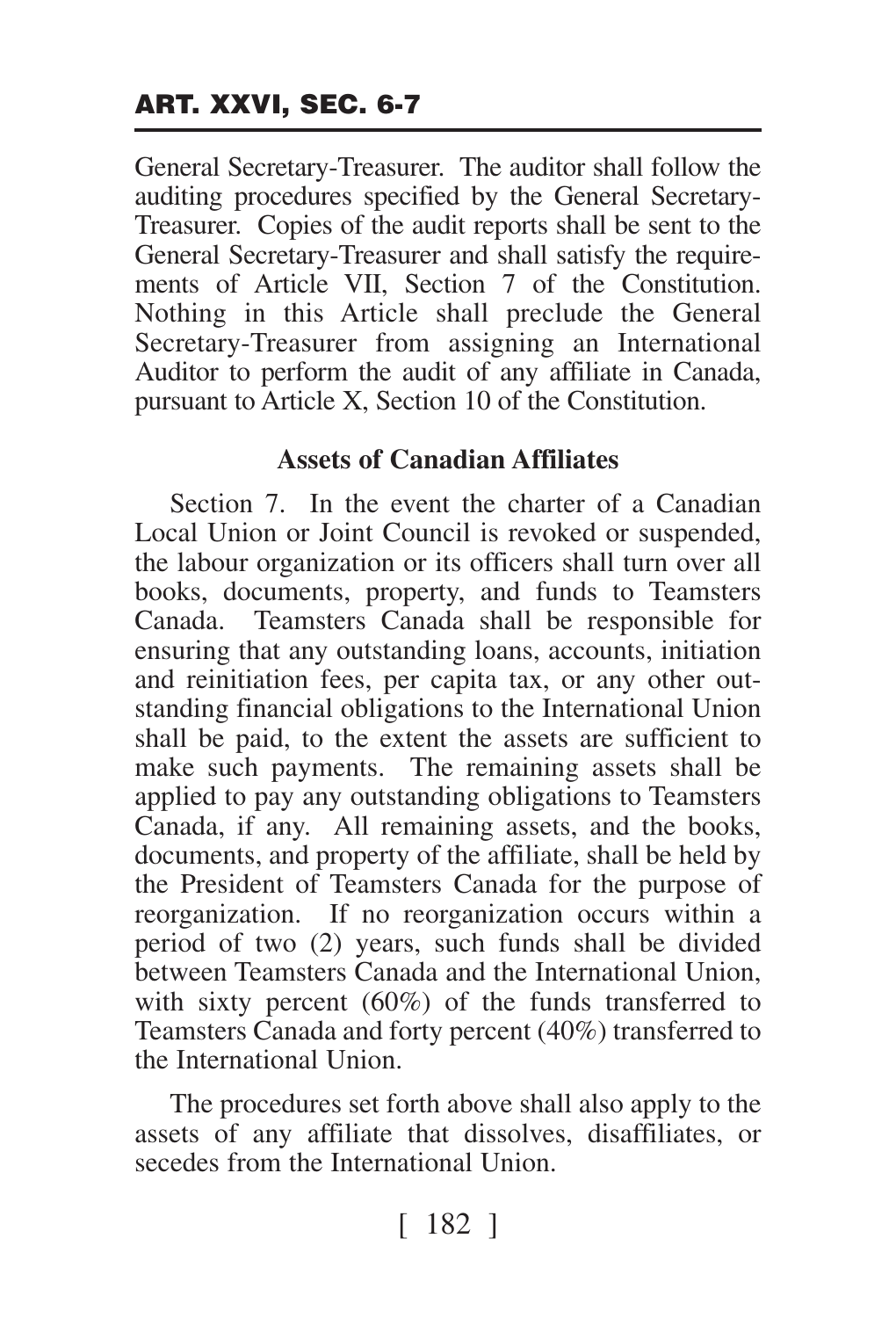#### **Journal**

Section 8. Teamsters Canada shall publish an official Canadian Journal under the editorial direction of the President of Teamsters Canada, subject to and guided by the Executive Board of Teamsters Canada. The Journal shall be a bilingual, English and French publication. A copy of the Journal shall be mailed directly to each Canadian member. Copies may be sent to any other person, organization, or institution, at the discretion of the Executive Board of Teamsters Canada. Not less than one (1) of every five (5) pages in each edition of the Journal shall be reserved for a message from the General President and additional materials of interest throughout the Union, the content of which shall be determined by the General President, pursuant to Article VI, Section 7 of the Constitution. This material shall be published in both English and French. Teamsters Canada shall pay the costs associated with the publication of the Journal.

Copies of the official Journal of the International Union will be available at all Canadian Local Unions and the International Journal will be sent directly to any Canadian member upon request. The International Union shall pay the costs associated with the publication of the official Journal.

An alternative means of equivalent or superior communication to the Canadian membership may be substituted for the Canadian Journal upon mutual agreement of the Teamsters Canada Executive Board and the General Executive Board.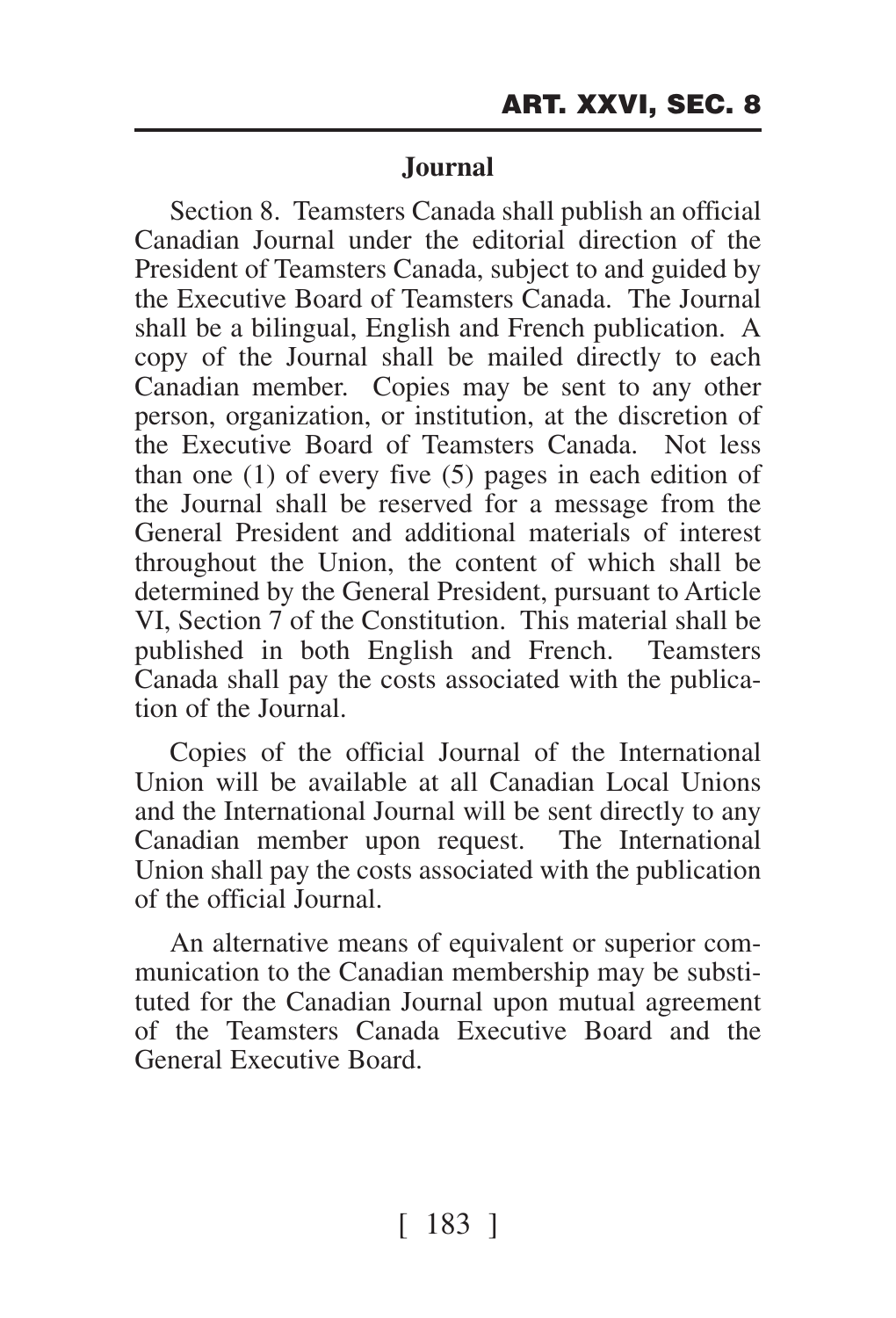#### *Article XXVII*

### **SAVING CLAUSES**

Section 1. The provisions of this Constitution relating to the payment of dues, assessments, fines, or penalties, etc., shall not be construed as incorporating into any union-security contract those requirements for good standing membership which may be in violation of applicable law, nor shall they be construed as requiring any employer to violate any applicable law. However, all such financial obligations imposed by or under this Constitution and Local Union Bylaws (and in conformity therewith) shall be legal obligations of the members upon whom imposed and enforceable in a court of law.

The General Executive Board is authorized to adopt any plan or arrangement relating to such requirements and obligations which may be imposed by applicable law.

Section 2. If any provision of this Constitution shall be declared invalid or inoperative by any competent authority of the executive, judicial, or administrative branch of a state, provincial, or federal government, the General Executive Board shall have the authority to suspend the operation of such provision during the period of its invalidity and to substitute in its place and stead a provision which will meet the objections to its validity and which will be in accord with the intent and purpose of the invalid provision. If any Article or Section of this Constitution should be held invalid by operation of law or by any tribunal of competent jurisdiction, the remainder of this Constitution or the application of such Article or Section to persons or circumstances, other than those as to which it has been held invalid, shall not be affected thereby.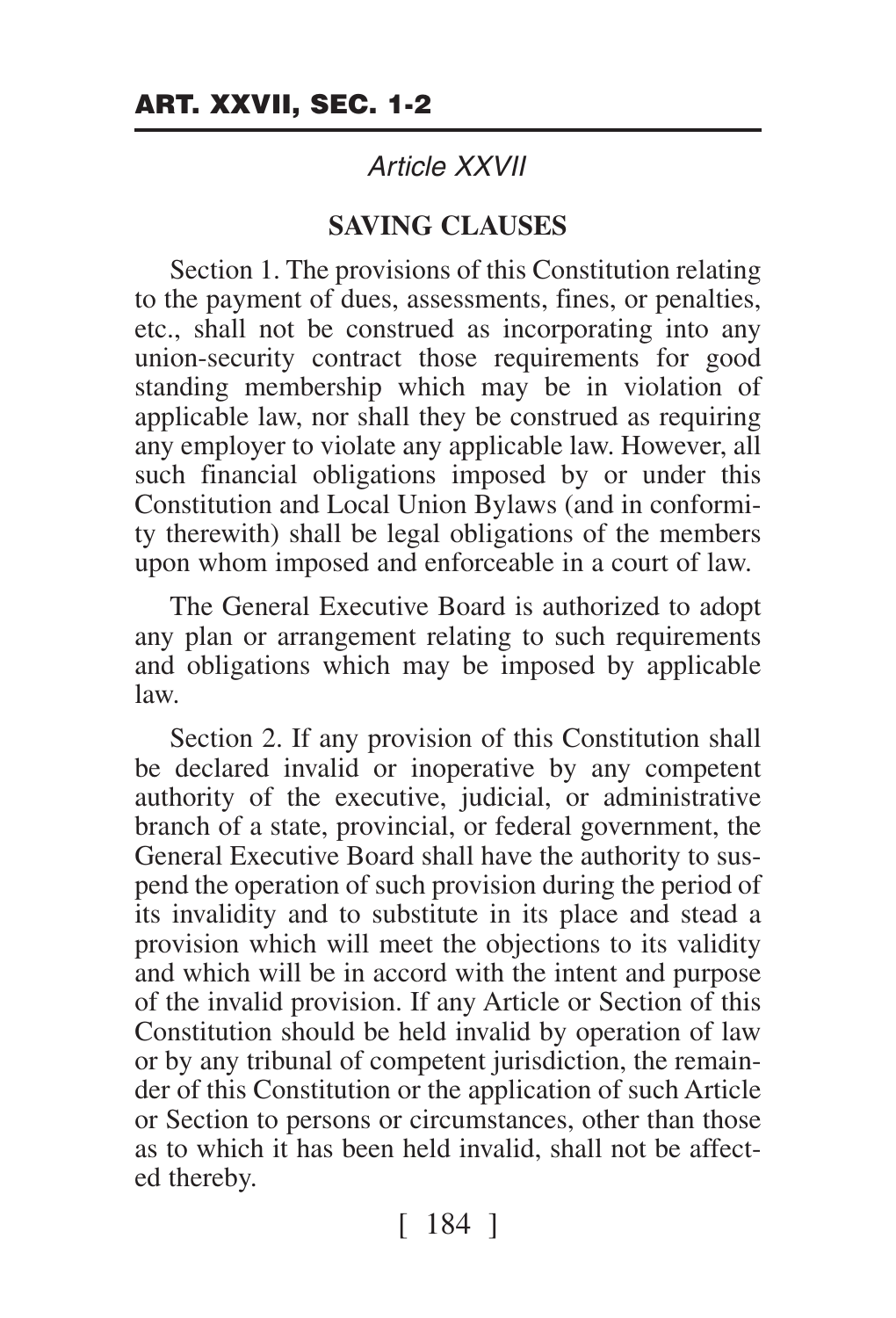Section 3. The General Executive Board shall have the authority to consider changes to this Constitution which may be necessary to resolve any pending or threatened litigation. However, the General Executive Board shall not have authority to agree to amend any provision of this Constitution concerning the rights of any affiliated subordinate body without first obtaining approval from a majority of delegates attending a Special Convention. In such circumstances, a Special Convention must be called if a majority of the members of the General Executive Board agrees to recommend the adoption of any such amendment to this Constitution as a means of resolving pending or threatened litigation. Any Special Convention convened under this Section shall be limited to consideration of the amendment(s) proposed as a means of resolving the matters at issue in the pending or threatened litigation. The delegates to any such Special Convention shall be those members who were delegates to the most recent Convention of the International Union. Any such Special Convention shall be convened and shall consider and reach a final decision with respect to all such proposed amendments within three (3) weeks of the General Executive Board's vote requiring a Special Convention to be convened.

Nothing in this Section shall affect the validity or the implementation of the Consent Decree entered on March 14, 1989, in *United States v. International Brotherhood of Teamsters, et al.,* 88 Civ. 4486 (S.D.N.Y.) (LAP), to the extent that said Consent Decree remains in effect.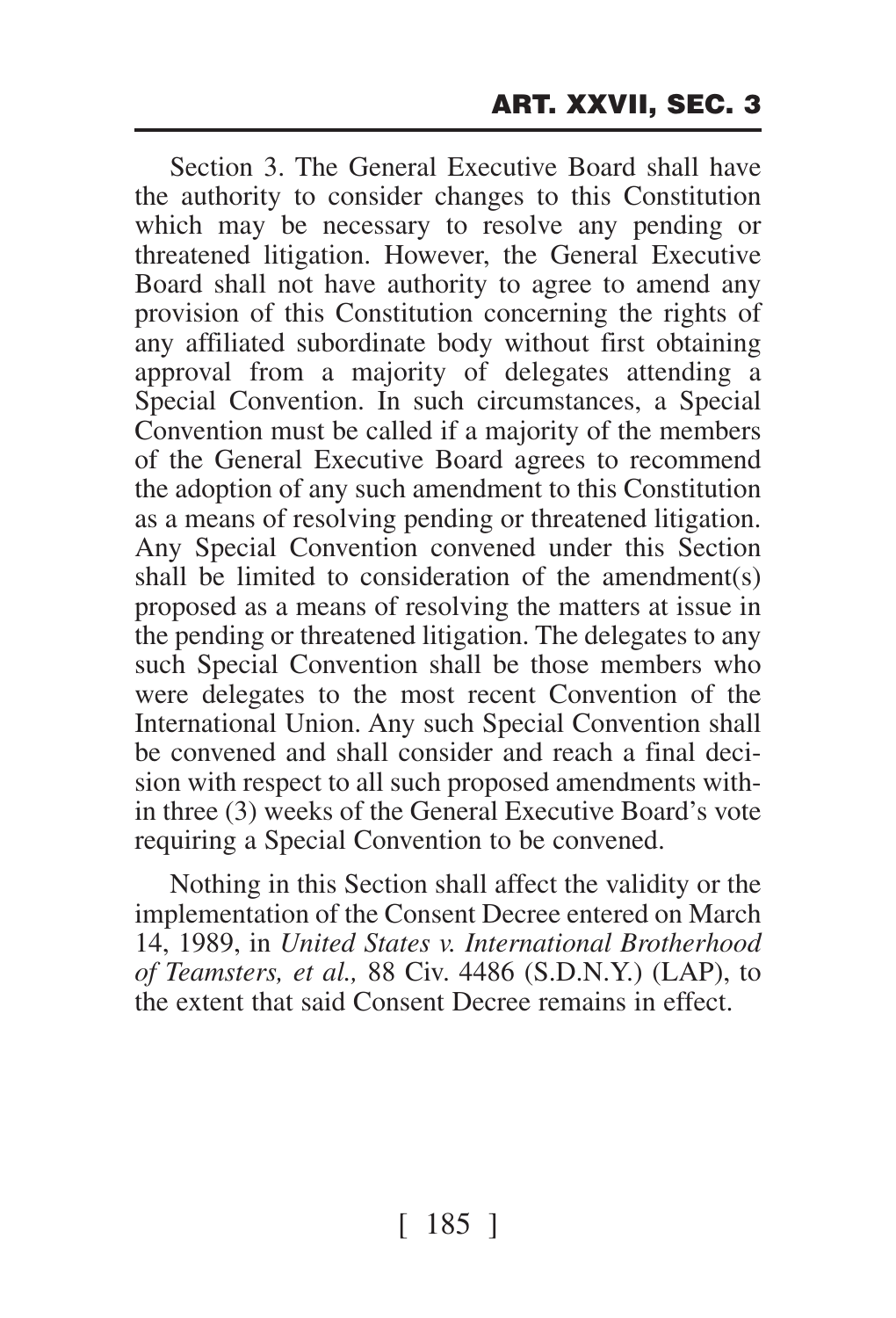[ 186 ]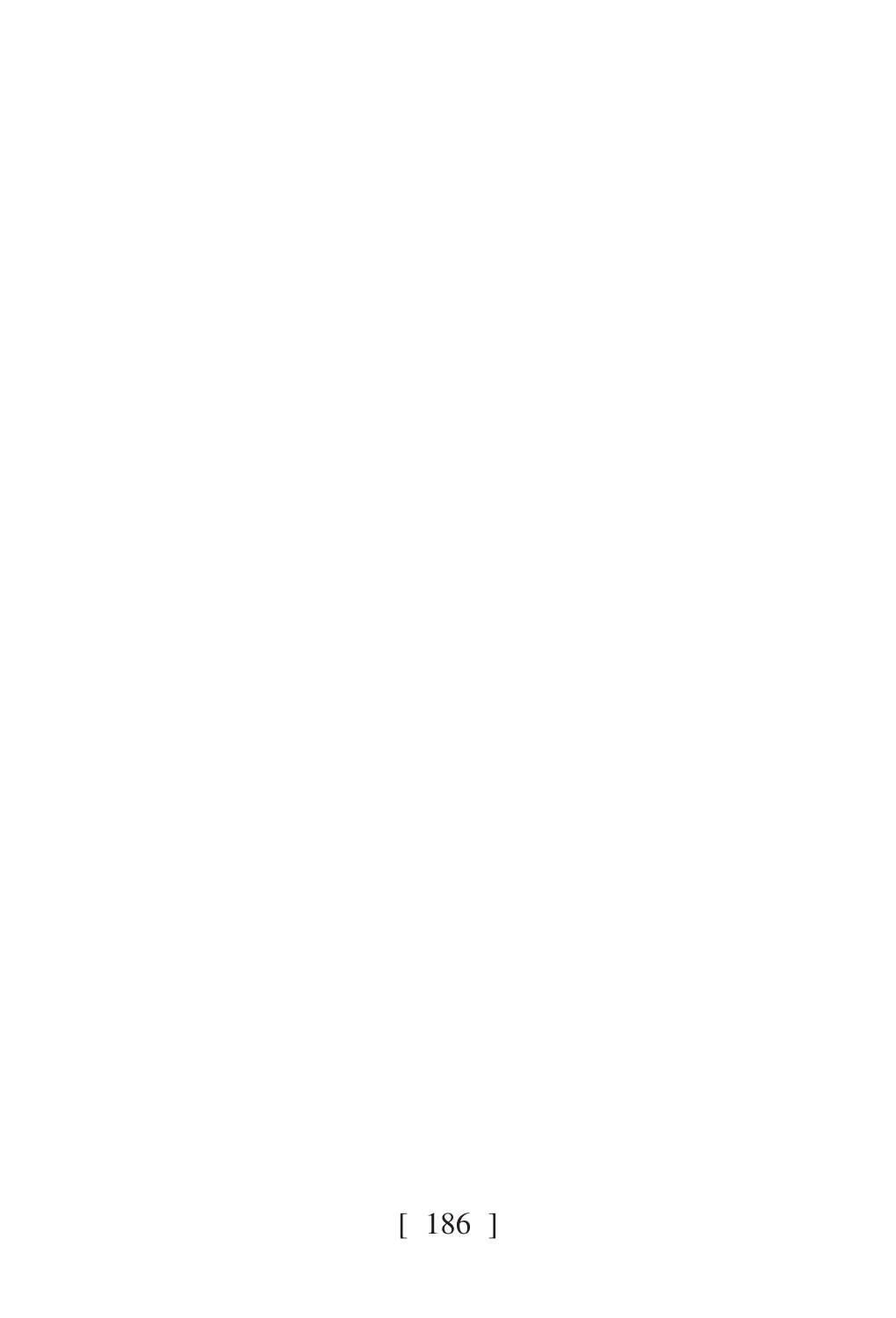## **INDEX**

## **A**

| Accountants (Certified Public):       |
|---------------------------------------|
| See also Audits                       |
|                                       |
|                                       |
| See also Labor Organizations, other   |
|                                       |
|                                       |
| Agents (International Union):         |
|                                       |
| Agents (Local Union):                 |
|                                       |
| Agreements:                           |
| final copies filed with International |
|                                       |
| $[187]$                               |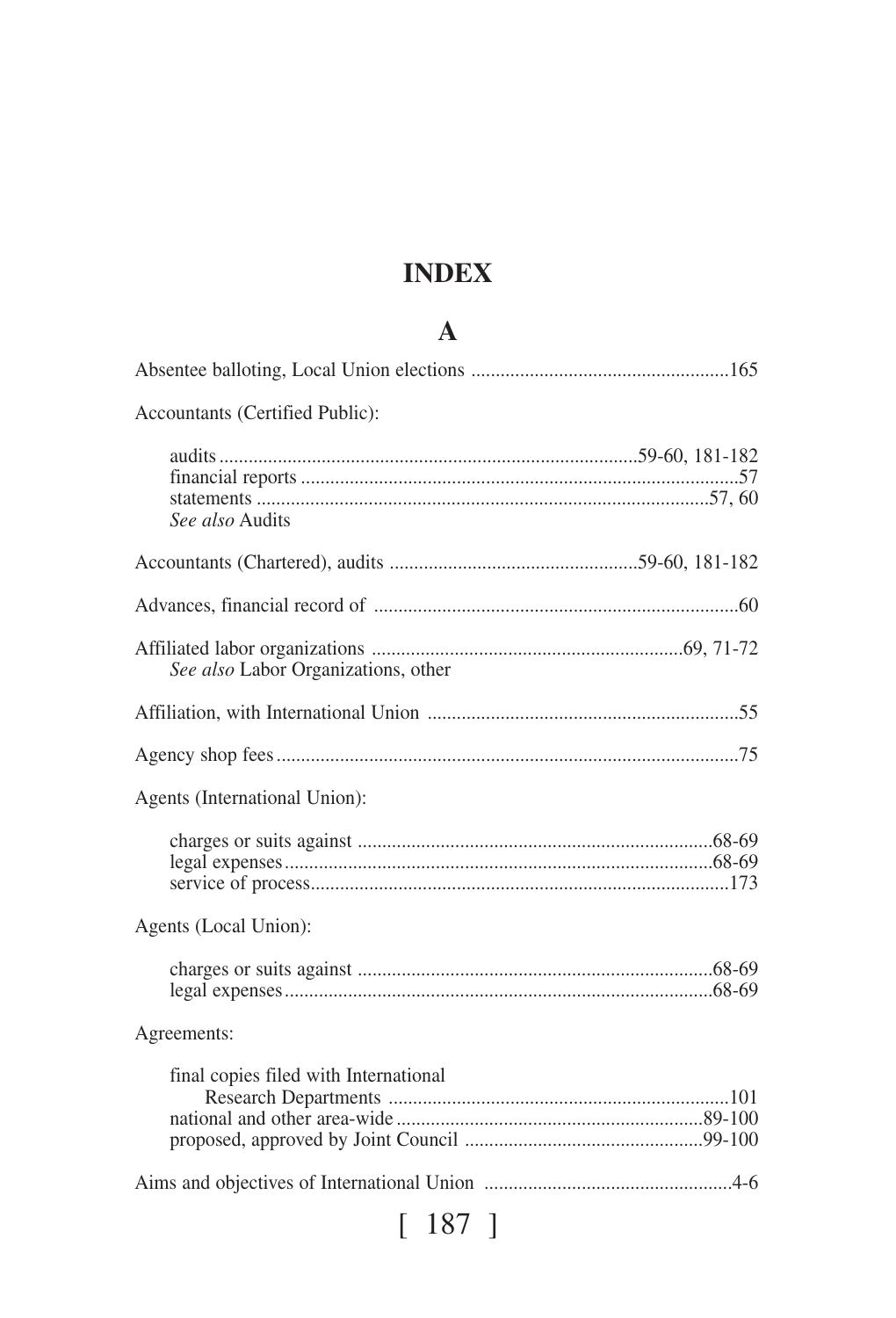Alternate delegates to International Convention:

#### Appeals:

| to General Executive Board 40, 44, 110-111, 137-143, 144-145 |  |  |  |
|--------------------------------------------------------------|--|--|--|
|                                                              |  |  |  |
|                                                              |  |  |  |
|                                                              |  |  |  |
|                                                              |  |  |  |
|                                                              |  |  |  |
|                                                              |  |  |  |
|                                                              |  |  |  |
|                                                              |  |  |  |
| of Local Unions, other subordinate bodies and, elective      |  |  |  |
|                                                              |  |  |  |
|                                                              |  |  |  |
|                                                              |  |  |  |
|                                                              |  |  |  |
|                                                              |  |  |  |
|                                                              |  |  |  |
|                                                              |  |  |  |
|                                                              |  |  |  |
|                                                              |  |  |  |
|                                                              |  |  |  |
|                                                              |  |  |  |
|                                                              |  |  |  |
|                                                              |  |  |  |
|                                                              |  |  |  |
| Arbitration …………………………………………………………………………………………41             |  |  |  |
|                                                              |  |  |  |
|                                                              |  |  |  |
|                                                              |  |  |  |
|                                                              |  |  |  |
|                                                              |  |  |  |
|                                                              |  |  |  |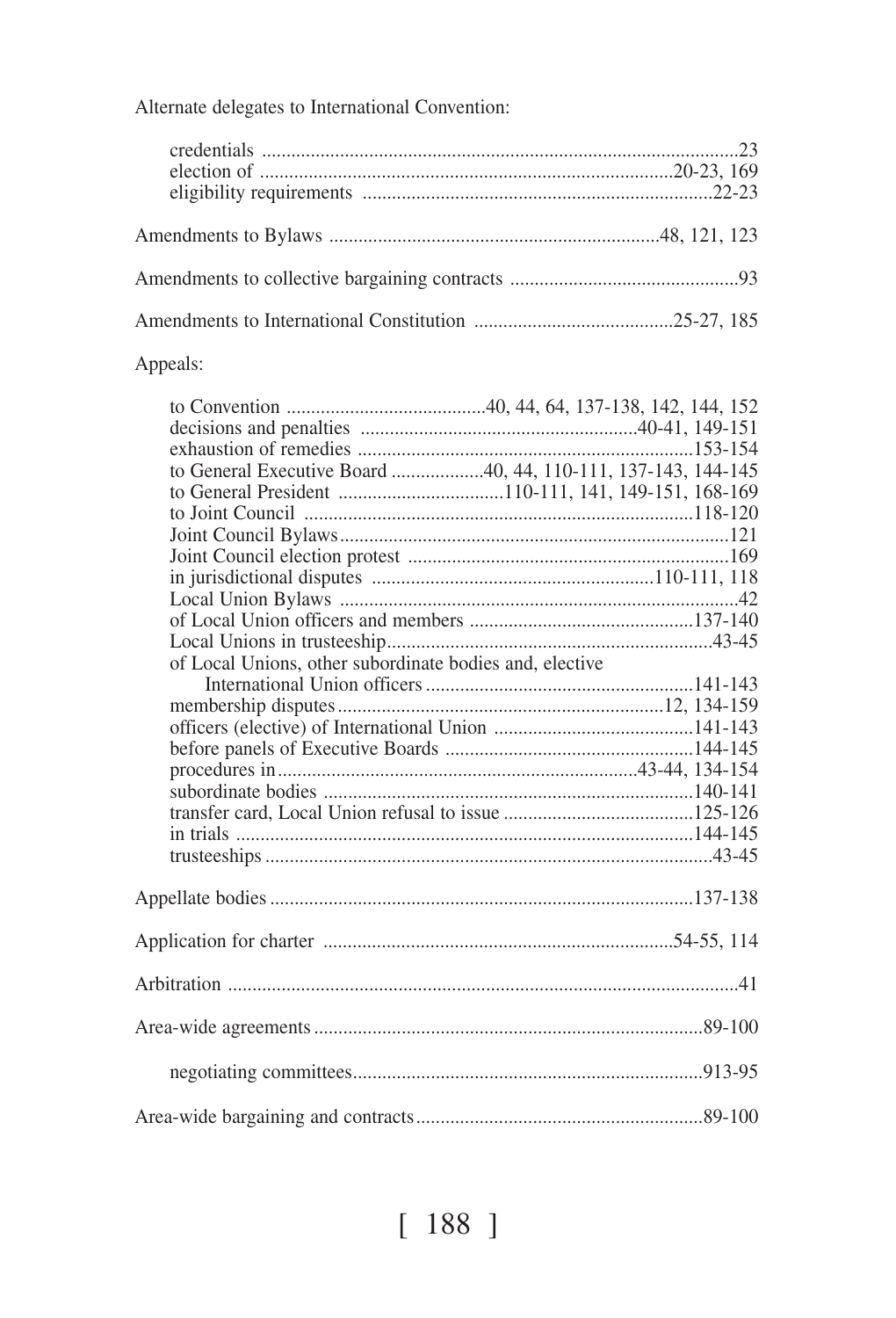Arrearages (in per capita tax):

| Assessments:                    |
|---------------------------------|
|                                 |
|                                 |
|                                 |
|                                 |
|                                 |
| Assets:                         |
|                                 |
|                                 |
|                                 |
|                                 |
| Assistance (financial):         |
|                                 |
|                                 |
|                                 |
|                                 |
|                                 |
|                                 |
| $Audio(s)$ :                    |
|                                 |
|                                 |
|                                 |
|                                 |
|                                 |
|                                 |
| Auditors (International Union): |
|                                 |
|                                 |
|                                 |
|                                 |
| $\frac{1}{26-37}$               |

# $[ 189 ]$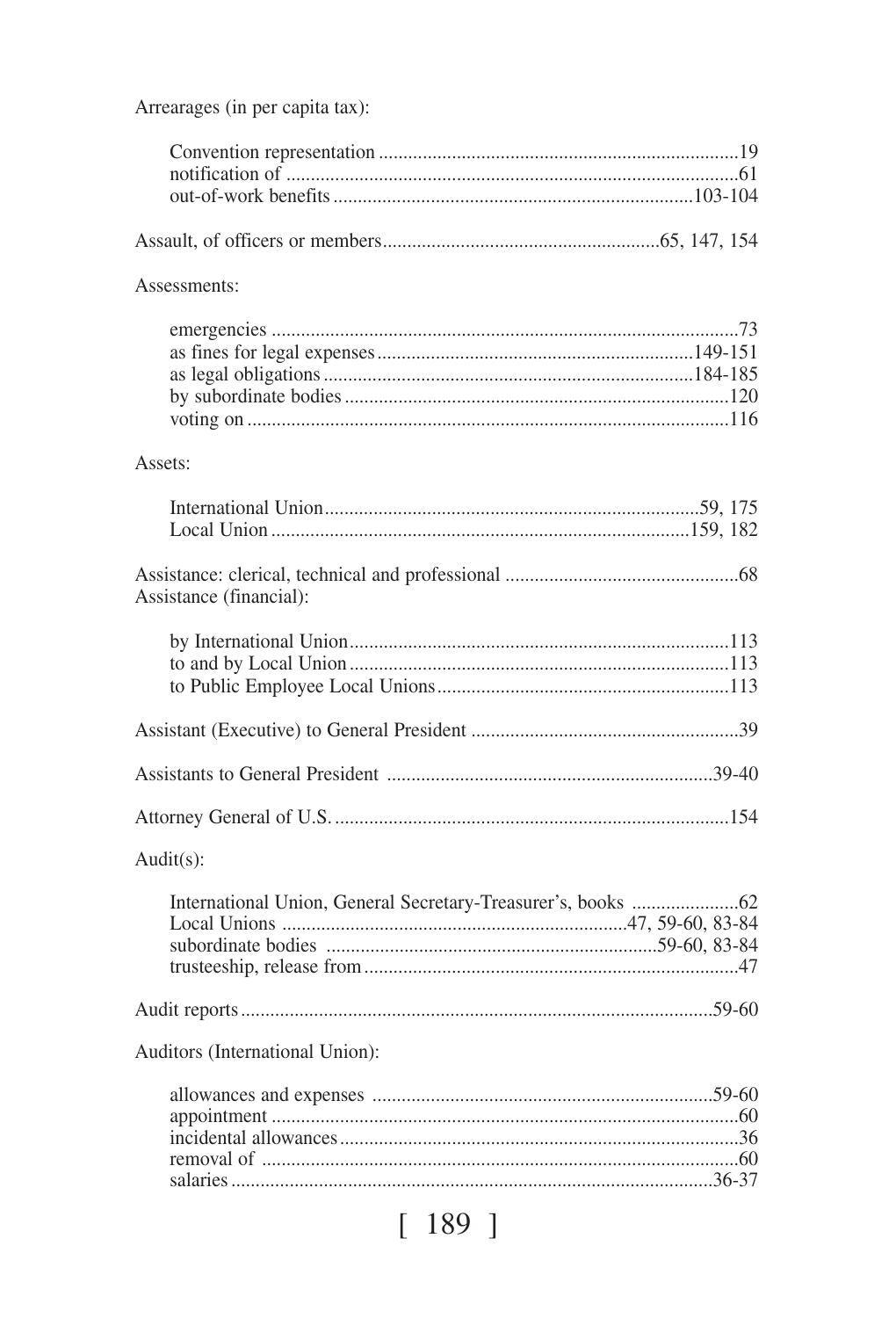| Autonomy:                                                             |
|-----------------------------------------------------------------------|
|                                                                       |
| B                                                                     |
| Ballots, balloting:                                                   |
| See also, Election(s); Vote(s), voting                                |
|                                                                       |
|                                                                       |
| Benefits (out-of-work):                                               |
|                                                                       |
| Bonds, bonding:                                                       |
| representatives and employees (International Union) handling funds 53 |
|                                                                       |
|                                                                       |

# $[190]$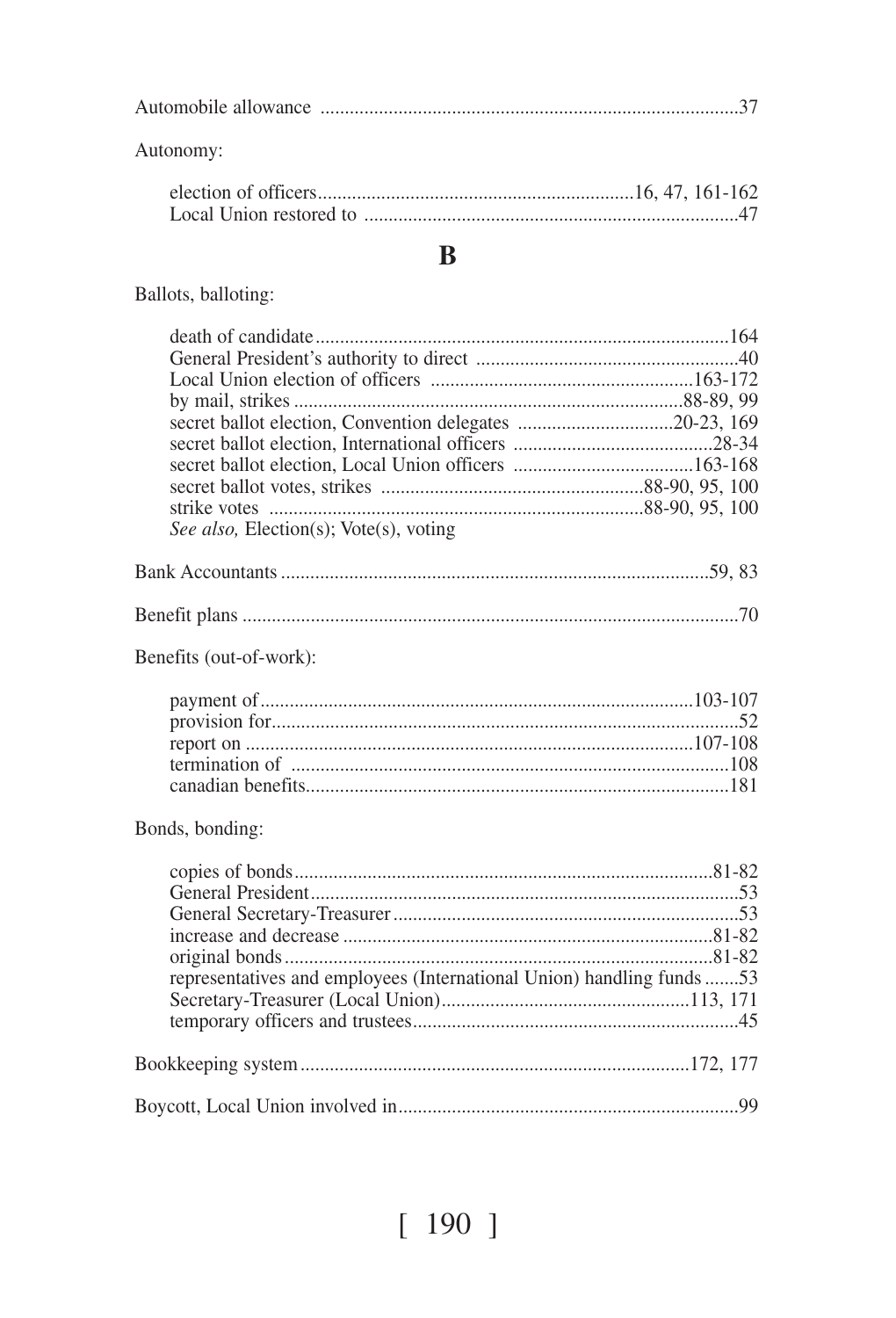### Bylaws:

## $\overline{C}$

| Certified Public Accountants (C.P.A.s) See Accountants |  |
|--------------------------------------------------------|--|
|                                                        |  |

#### Charges:

## $[191]$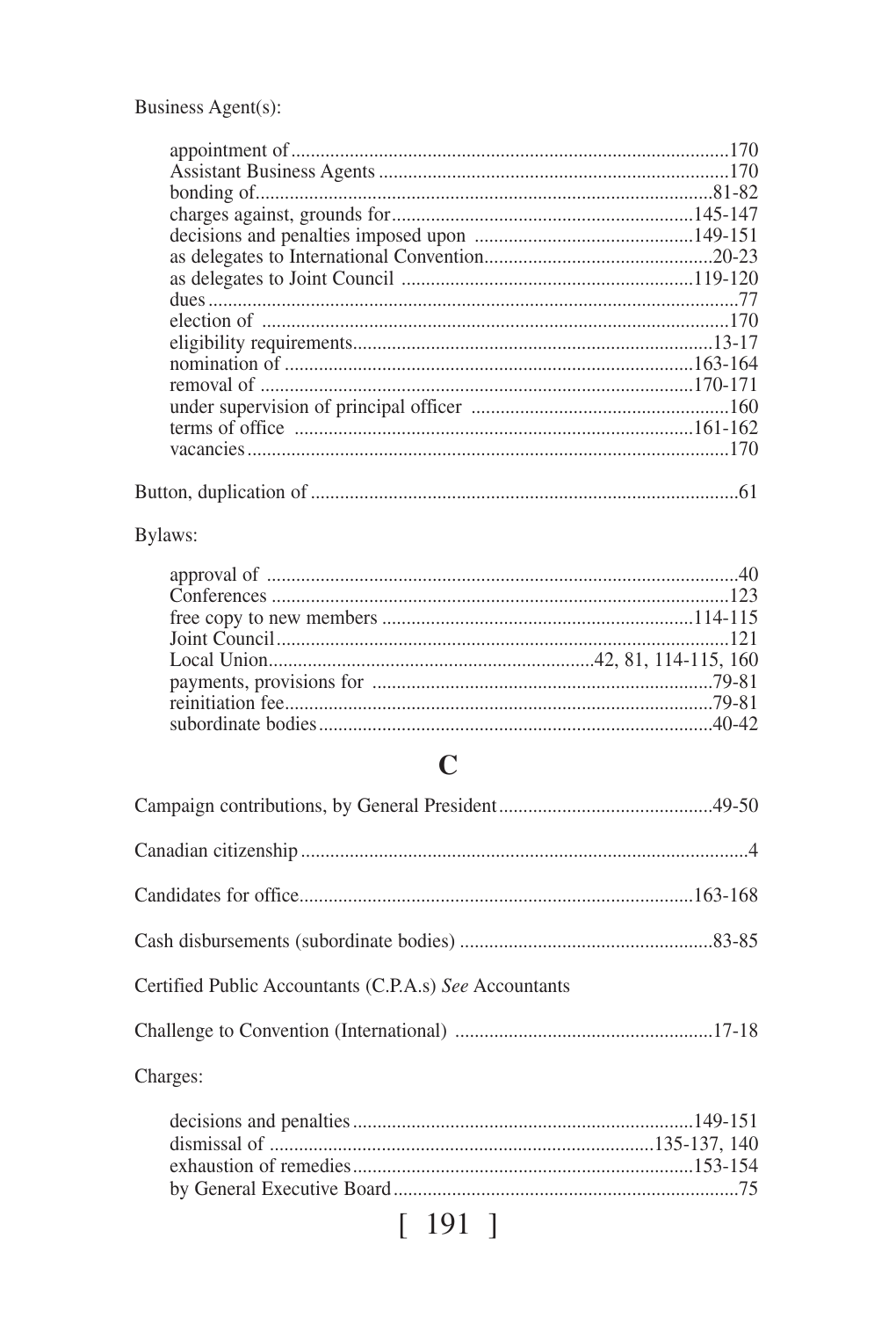Charges (Continued)

#### Charter(s):

Chartered Accountants, See Accountants

#### $Check(s):$

| drawn on International Union's General Fund, signing of 53 |  |
|------------------------------------------------------------|--|
|                                                            |  |
|                                                            |  |
|                                                            |  |
|                                                            |  |
|                                                            |  |
|                                                            |  |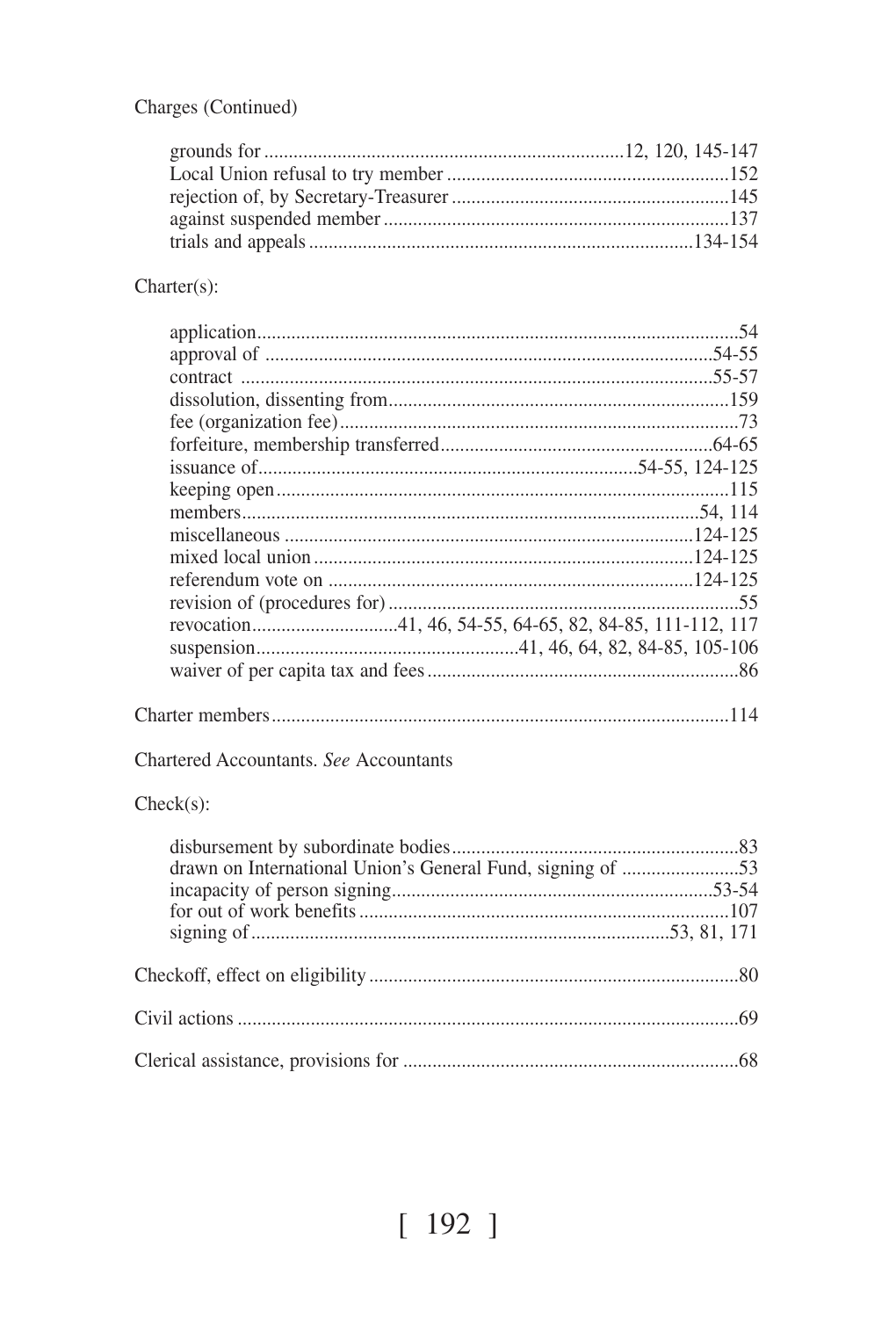Collective bargaining:

| area, multi-area, multi-employer, national, company-wide    |  |
|-------------------------------------------------------------|--|
|                                                             |  |
|                                                             |  |
|                                                             |  |
|                                                             |  |
|                                                             |  |
|                                                             |  |
| Committee(s):                                               |  |
|                                                             |  |
|                                                             |  |
| in area, multi-area, multi-employer, national company-wide  |  |
|                                                             |  |
|                                                             |  |
|                                                             |  |
|                                                             |  |
|                                                             |  |
|                                                             |  |
|                                                             |  |
|                                                             |  |
| Conference(s):                                              |  |
|                                                             |  |
| affiliations of Local Unions and Joint Councils, with 122   |  |
| in area, multi-area, multi-employer, national, company-wide |  |
|                                                             |  |
|                                                             |  |
|                                                             |  |
|                                                             |  |
|                                                             |  |
|                                                             |  |
|                                                             |  |
|                                                             |  |
|                                                             |  |
|                                                             |  |
|                                                             |  |
|                                                             |  |
|                                                             |  |
|                                                             |  |
|                                                             |  |
|                                                             |  |
|                                                             |  |
|                                                             |  |
|                                                             |  |
| Constitution (International Union):                         |  |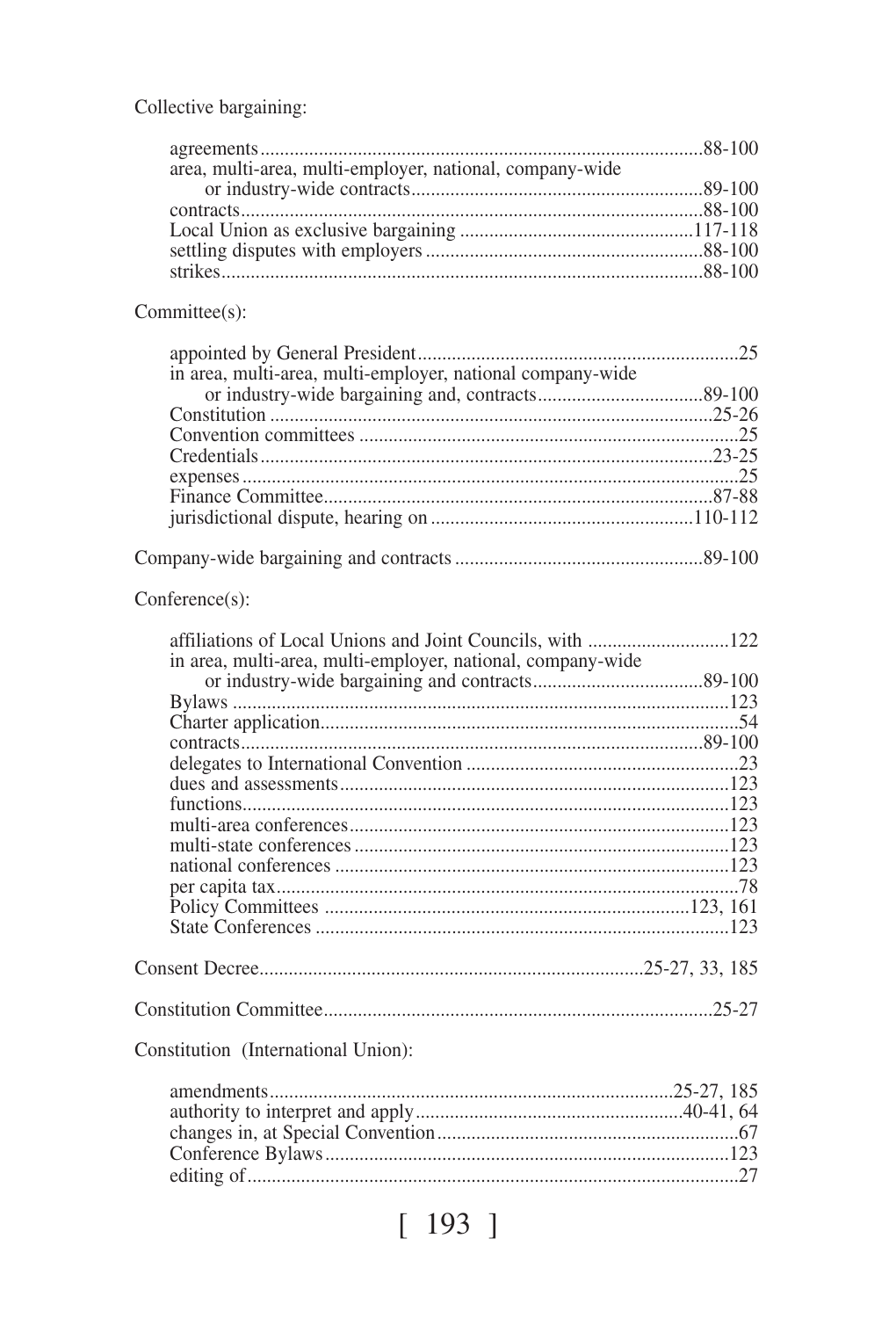Constitution (International Union) (Continued)

#### $Contract(s)$ :

| area, multi-area, multi-employer, national, company-wide  |  |
|-----------------------------------------------------------|--|
|                                                           |  |
|                                                           |  |
|                                                           |  |
|                                                           |  |
|                                                           |  |
|                                                           |  |
|                                                           |  |
|                                                           |  |
|                                                           |  |
|                                                           |  |
| See also Agreements                                       |  |
|                                                           |  |
|                                                           |  |
|                                                           |  |
|                                                           |  |
|                                                           |  |
| Convention, International:                                |  |
|                                                           |  |
|                                                           |  |
|                                                           |  |
|                                                           |  |
|                                                           |  |
|                                                           |  |
|                                                           |  |
|                                                           |  |
|                                                           |  |
|                                                           |  |
|                                                           |  |
|                                                           |  |
|                                                           |  |
| eligibility requirements of delegates and alternates22-23 |  |
|                                                           |  |
|                                                           |  |
|                                                           |  |
|                                                           |  |
|                                                           |  |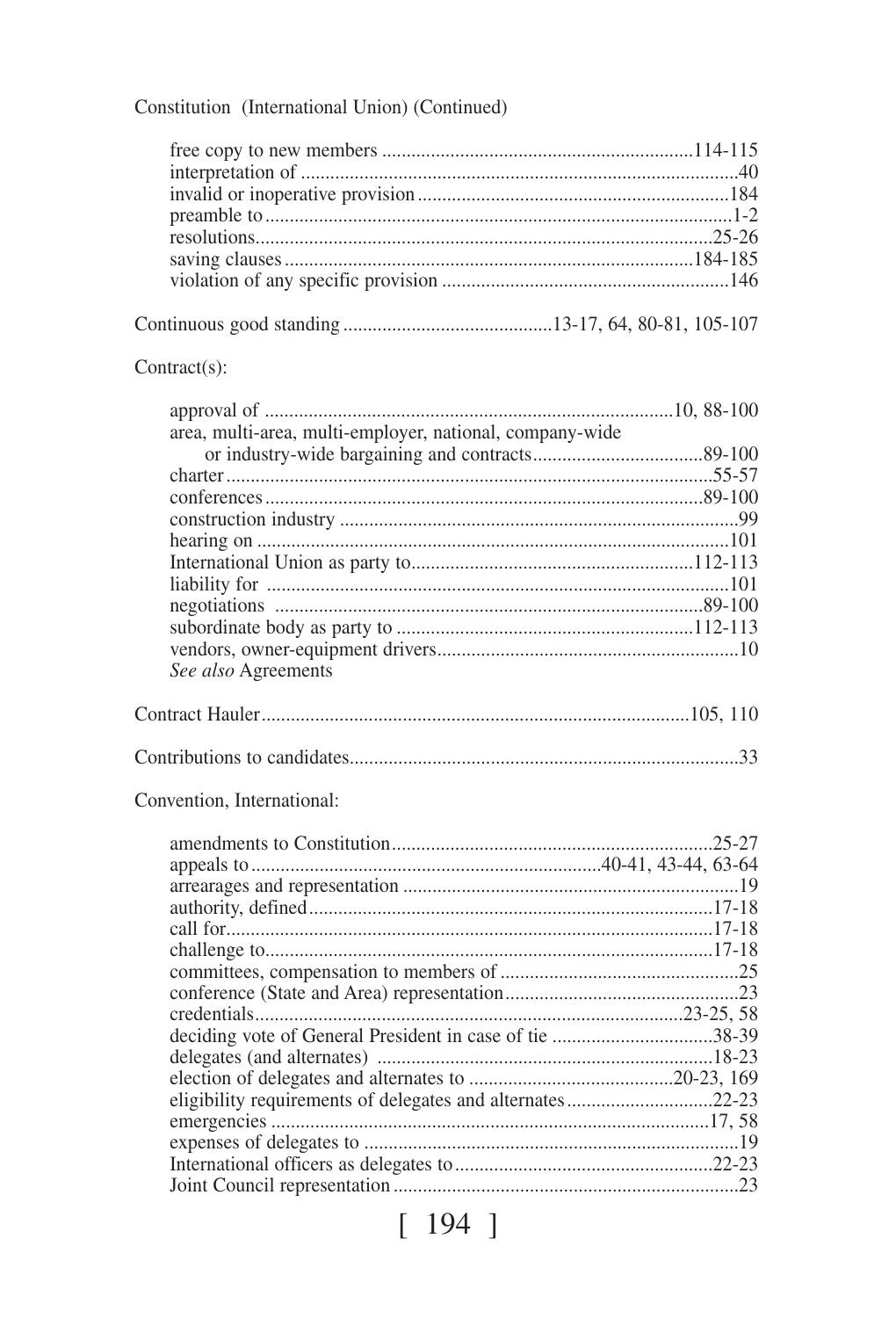Convention, International (Continued)

| Credentials Committee: |  |
|------------------------|--|

## $\mathbf{D}$

Delegates (International Convention):

 $[195]$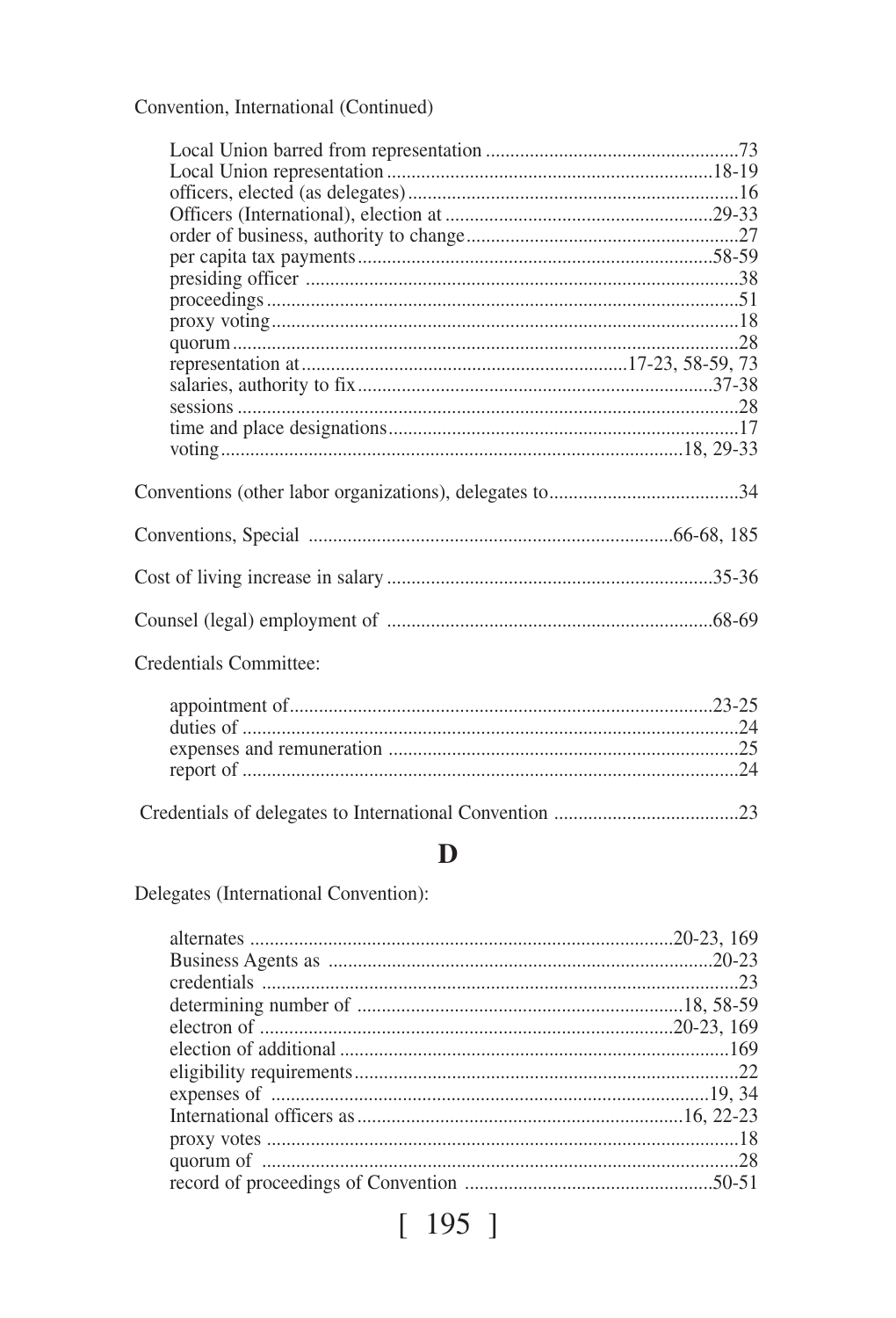| Documents:              |  |
|-------------------------|--|
|                         |  |
|                         |  |
|                         |  |
| Dues and fees:          |  |
|                         |  |
|                         |  |
|                         |  |
|                         |  |
|                         |  |
|                         |  |
|                         |  |
|                         |  |
|                         |  |
|                         |  |
|                         |  |
|                         |  |
|                         |  |
|                         |  |
|                         |  |
|                         |  |
|                         |  |
|                         |  |
|                         |  |
|                         |  |
|                         |  |
|                         |  |
| See also Per capita tax |  |

# $[196]$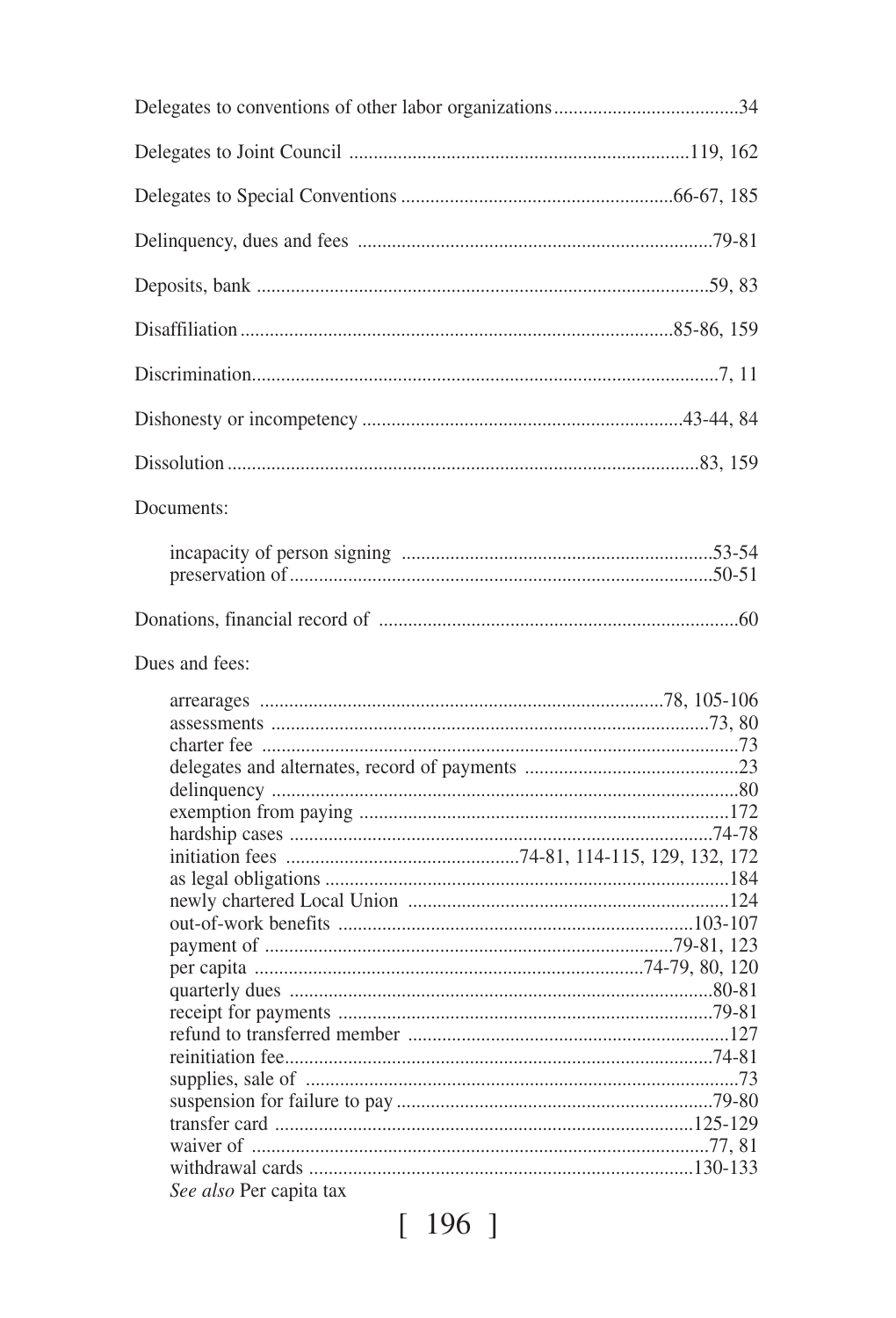## $\mathbf{E}$

Earnings rates. See Wage scales

Election(s):

| alternate delegates to International Convention20-23, 169                |  |
|--------------------------------------------------------------------------|--|
|                                                                          |  |
|                                                                          |  |
|                                                                          |  |
|                                                                          |  |
|                                                                          |  |
|                                                                          |  |
|                                                                          |  |
|                                                                          |  |
|                                                                          |  |
|                                                                          |  |
|                                                                          |  |
|                                                                          |  |
|                                                                          |  |
|                                                                          |  |
|                                                                          |  |
|                                                                          |  |
|                                                                          |  |
|                                                                          |  |
|                                                                          |  |
|                                                                          |  |
| See also Ballots, balloting: Vote(s) voting                              |  |
|                                                                          |  |
|                                                                          |  |
|                                                                          |  |
| Eligibility requirements for delegates to International Convention 22-23 |  |

Eligibility to office: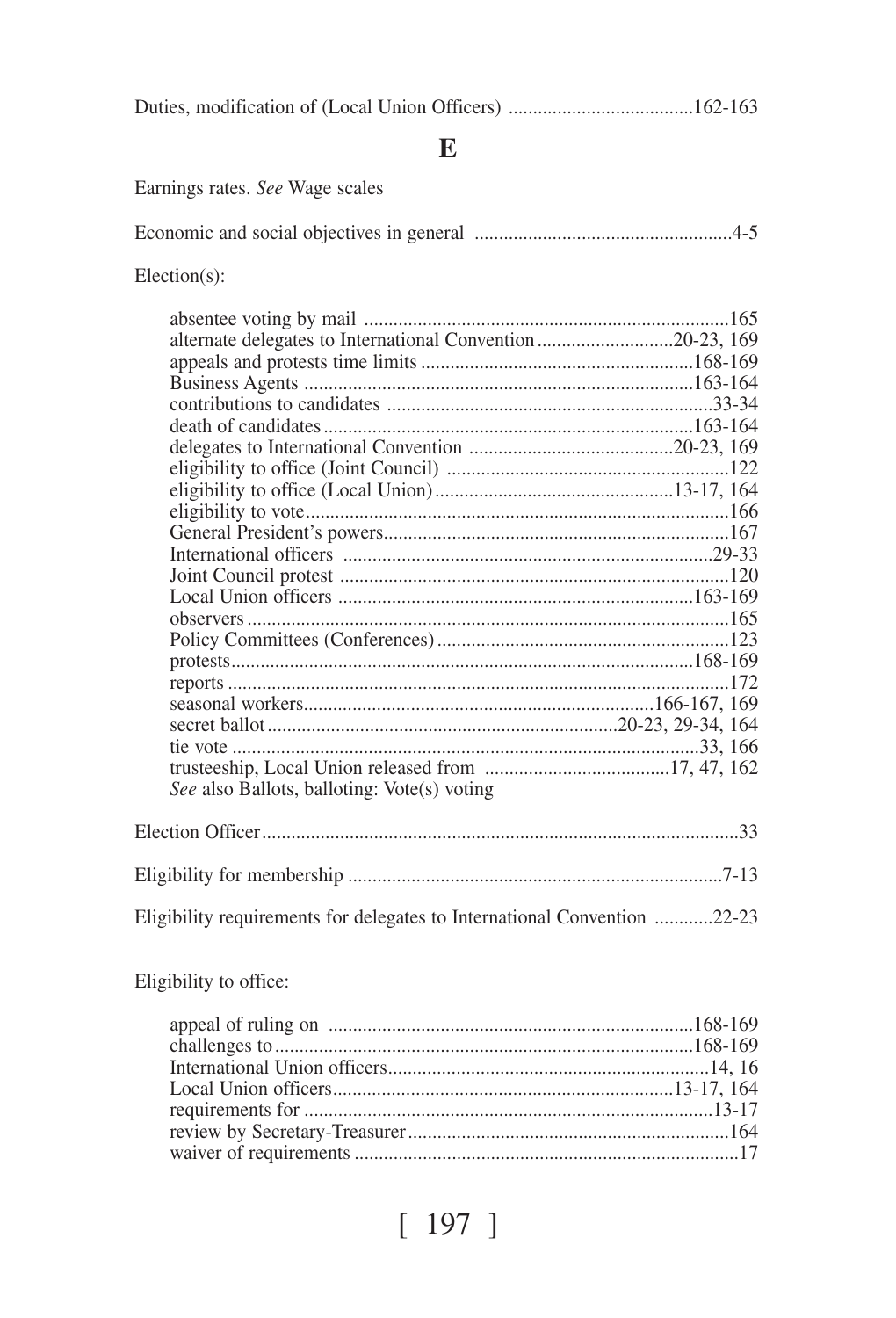|--|--|--|--|--|

#### Emergency(ies):

#### Employee(s):

#### Employer(s):

#### Employment:

#### Executive Board (General):

## [ 198 ]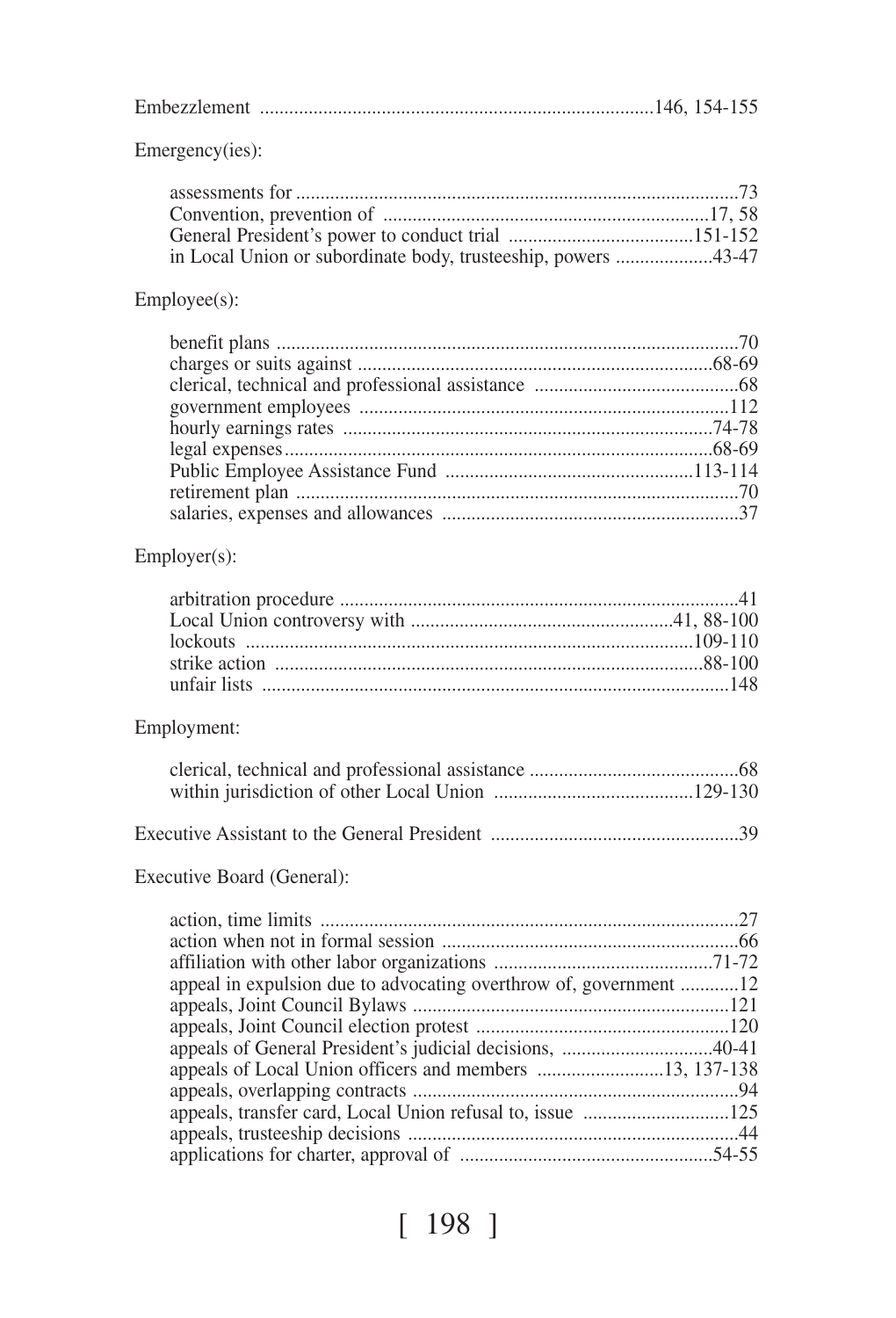| approval and appeal of area, multi-area, multi-state,                   |  |
|-------------------------------------------------------------------------|--|
| national, company-wide and industry-wide, bargaining                    |  |
|                                                                         |  |
| approval of General President's removal of                              |  |
| International Representatives, General, Organizers, and                 |  |
|                                                                         |  |
|                                                                         |  |
|                                                                         |  |
|                                                                         |  |
|                                                                         |  |
|                                                                         |  |
|                                                                         |  |
|                                                                         |  |
|                                                                         |  |
|                                                                         |  |
|                                                                         |  |
|                                                                         |  |
| charter suspension or revocation 41, 45-46, 54, 64-65, 82, 85, 112, 117 |  |
|                                                                         |  |
|                                                                         |  |
|                                                                         |  |
| constitutional provisions (invalid or inoperative), power to            |  |
|                                                                         |  |
|                                                                         |  |
|                                                                         |  |
|                                                                         |  |
| Convention (International), Committees expenses                         |  |
|                                                                         |  |
|                                                                         |  |
|                                                                         |  |
|                                                                         |  |
|                                                                         |  |
|                                                                         |  |
| dissolution of Local Union or Joint Council, approval of 159            |  |
|                                                                         |  |
|                                                                         |  |
|                                                                         |  |
| eligibility requirements for Local Union, membership 7-13               |  |
|                                                                         |  |
| emergency power in General President to conduct, trial 151-152          |  |
|                                                                         |  |
| employment of clerical, technical and                                   |  |
|                                                                         |  |
|                                                                         |  |
|                                                                         |  |
|                                                                         |  |
|                                                                         |  |
|                                                                         |  |

## [ 199 ]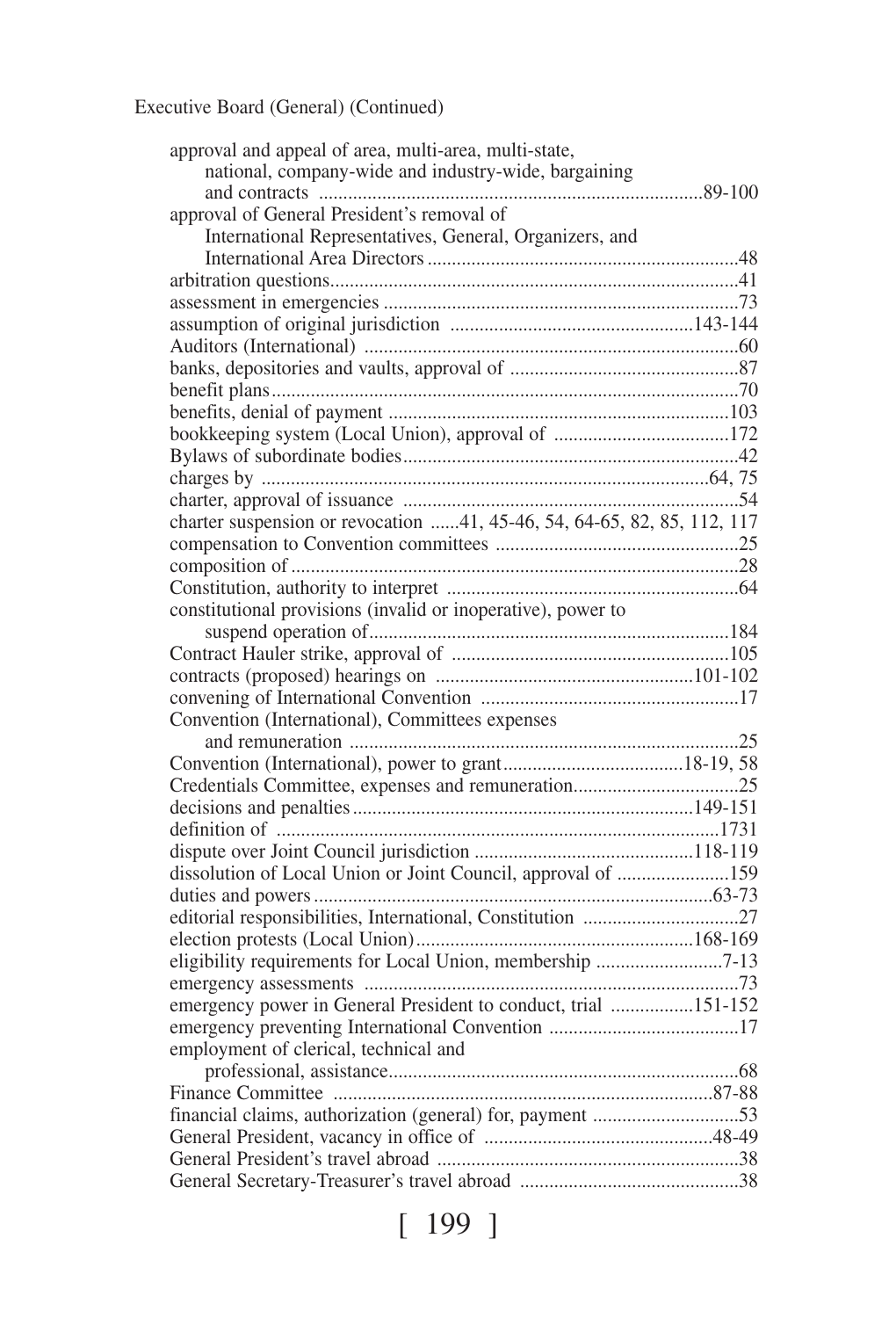| judicial powers of General President between, meetings of 40      |  |
|-------------------------------------------------------------------|--|
|                                                                   |  |
| jurisdiction (original) to try offenses against                   |  |
|                                                                   |  |
|                                                                   |  |
|                                                                   |  |
|                                                                   |  |
|                                                                   |  |
| Local Union in trusteeship, waiver of eligibility, requirements19 |  |
|                                                                   |  |
|                                                                   |  |
|                                                                   |  |
| membership (Local Union) eligibility requirements7-13             |  |
|                                                                   |  |
|                                                                   |  |
|                                                                   |  |
|                                                                   |  |
|                                                                   |  |
|                                                                   |  |
| original jurisdiction to try offenses against,                    |  |
|                                                                   |  |
|                                                                   |  |
|                                                                   |  |
| per capita tax averaging for split-off Local, Unions              |  |
|                                                                   |  |
|                                                                   |  |
|                                                                   |  |
|                                                                   |  |
|                                                                   |  |
|                                                                   |  |
|                                                                   |  |
|                                                                   |  |
|                                                                   |  |
|                                                                   |  |
|                                                                   |  |
|                                                                   |  |
|                                                                   |  |
| salaries, allowances and expenses, authority to, fix 37-38        |  |
|                                                                   |  |
|                                                                   |  |
|                                                                   |  |
|                                                                   |  |
|                                                                   |  |

[ 200 ]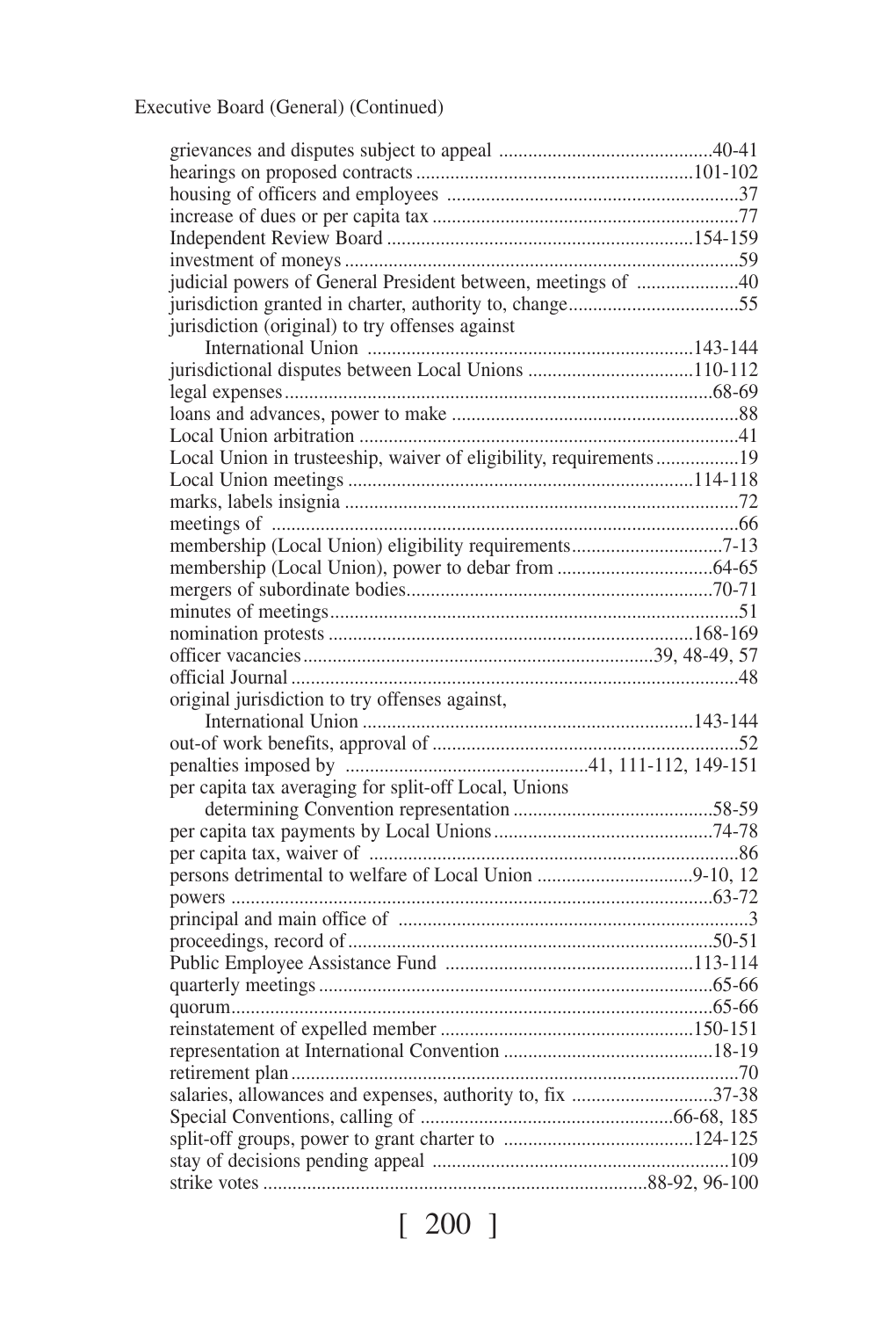| transfer of Local Union members to other Local, Unions  64-65, 111 |  |
|--------------------------------------------------------------------|--|
| travel provisions of General President and General                 |  |
|                                                                    |  |
|                                                                    |  |
| trials and appeals before panels of Executive Board 144-145        |  |
|                                                                    |  |
|                                                                    |  |
|                                                                    |  |
|                                                                    |  |
|                                                                    |  |
|                                                                    |  |
|                                                                    |  |
| waiver of eligibility requirements for office, (trusteeship) 16-17 |  |
|                                                                    |  |
|                                                                    |  |
| Executive Board (Joint Council):                                   |  |
|                                                                    |  |
|                                                                    |  |
|                                                                    |  |
| Executive Board (Local Union):                                     |  |
|                                                                    |  |
|                                                                    |  |
|                                                                    |  |
|                                                                    |  |
|                                                                    |  |
|                                                                    |  |
|                                                                    |  |
|                                                                    |  |
|                                                                    |  |
| Executive Board (subordinate body), charges, trials,               |  |
|                                                                    |  |
|                                                                    |  |
|                                                                    |  |
|                                                                    |  |
| Expenses:                                                          |  |
|                                                                    |  |
| of delegates to conventions and meetings of other,                 |  |
|                                                                    |  |
|                                                                    |  |
|                                                                    |  |

## [ 201 ]

of General President and General Secretary-Treasurer .................34-35, 38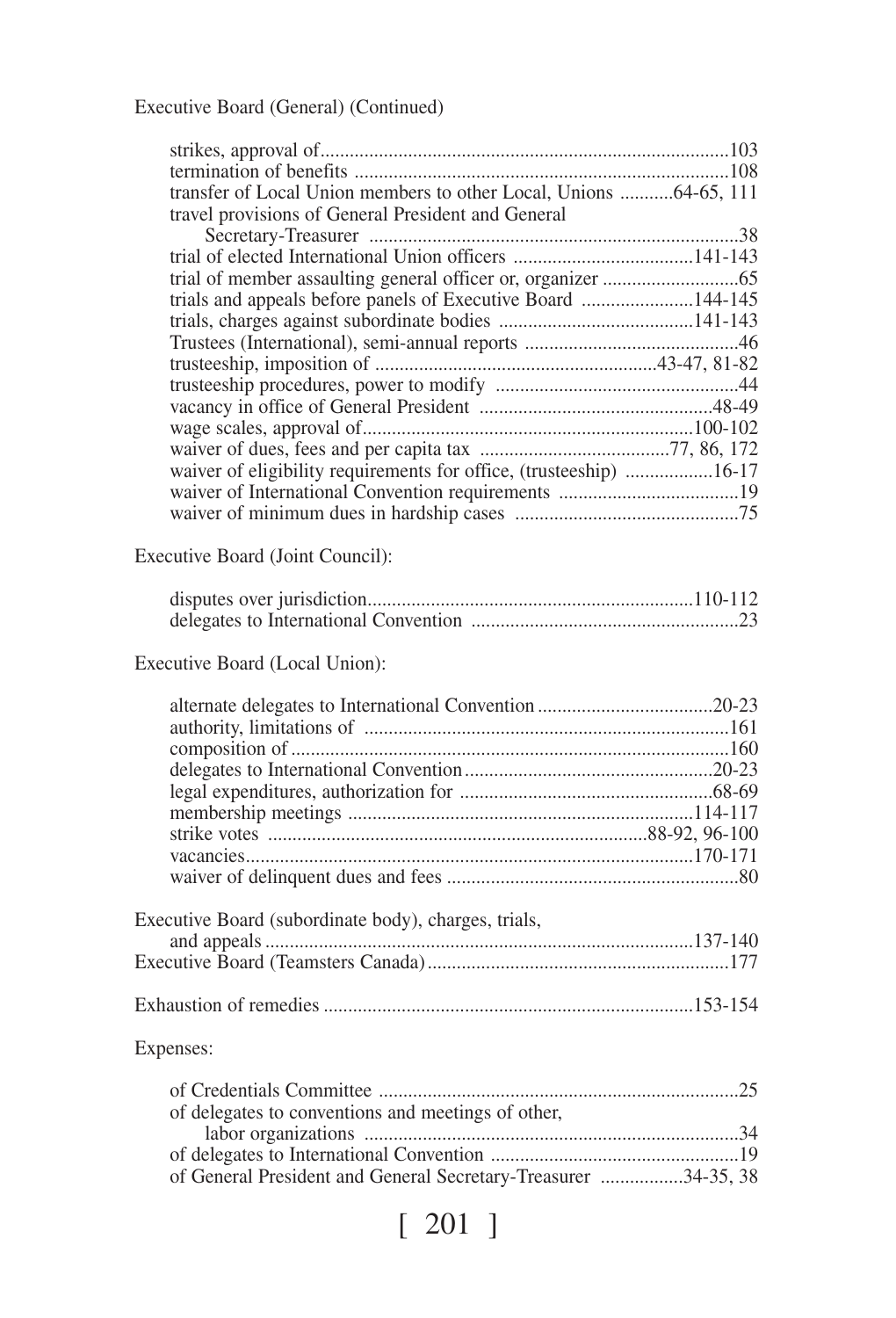Expenses (Continued)

| incurred in recovery of property and funds of, |  |
|------------------------------------------------|--|
|                                                |  |
|                                                |  |

#### Expulsions:

#### $\mathbf F$

#### Fees:

| See also Dues and fees |  |
|------------------------|--|

#### Finance(s):

| See also Secretary-Treasurer (General) |  |
|----------------------------------------|--|

#### Finance Committee:

| See also Funds and properties |  |
|-------------------------------|--|
|                               |  |

# $[202]$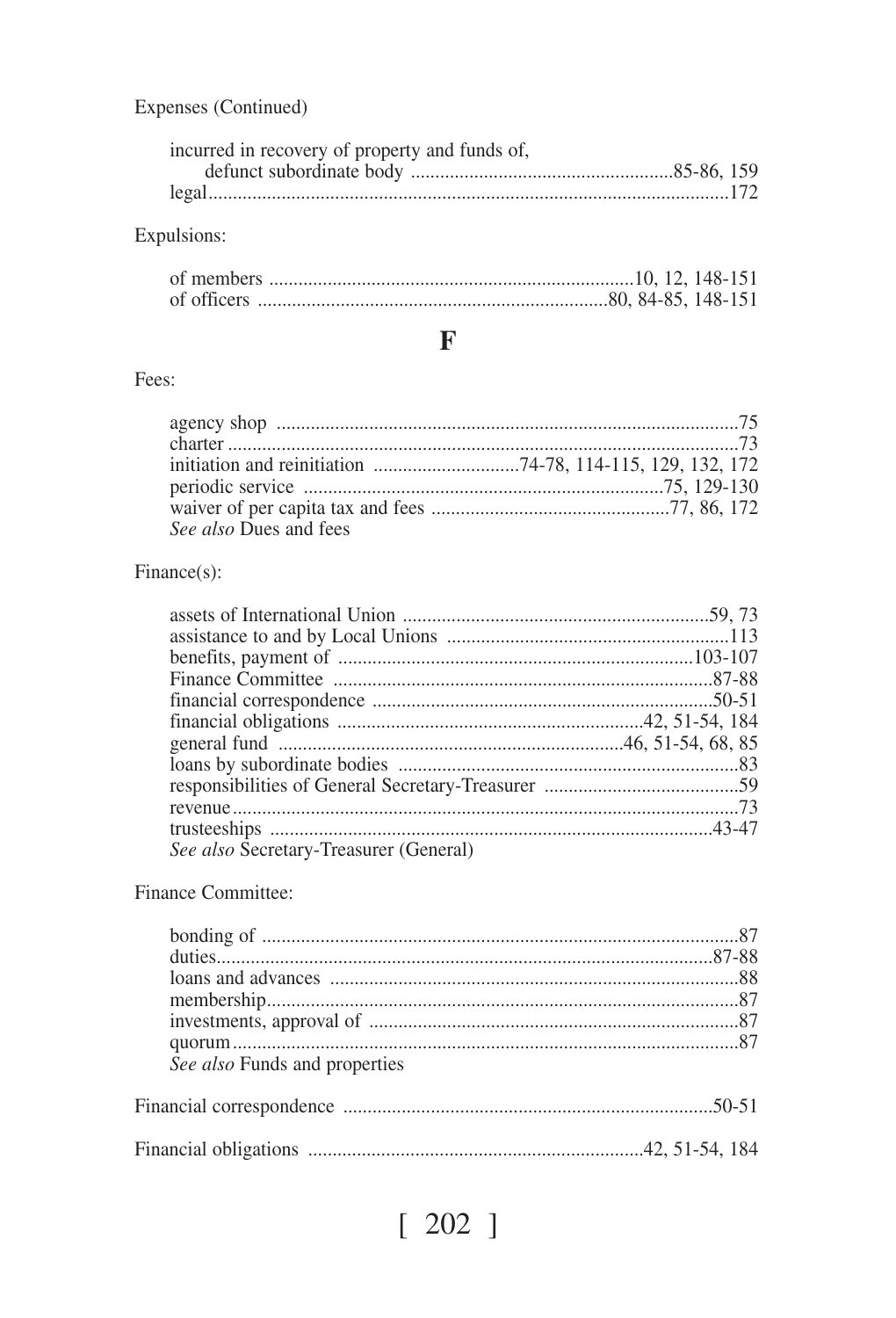Fine(s):

Funds and properties:

| expenses incurred in recovery of property and                        |  |
|----------------------------------------------------------------------|--|
|                                                                      |  |
|                                                                      |  |
|                                                                      |  |
|                                                                      |  |
|                                                                      |  |
| investment or expenditure of International                           |  |
|                                                                      |  |
|                                                                      |  |
|                                                                      |  |
|                                                                      |  |
|                                                                      |  |
|                                                                      |  |
|                                                                      |  |
|                                                                      |  |
|                                                                      |  |
| return of, upon revocation or dissolution of, charter 55, 85-86, 159 |  |
|                                                                      |  |
|                                                                      |  |
|                                                                      |  |

## **G**

General President Emeritus. *See* President Emeritus (General)

General Executive Board. *See* Executive Board (General)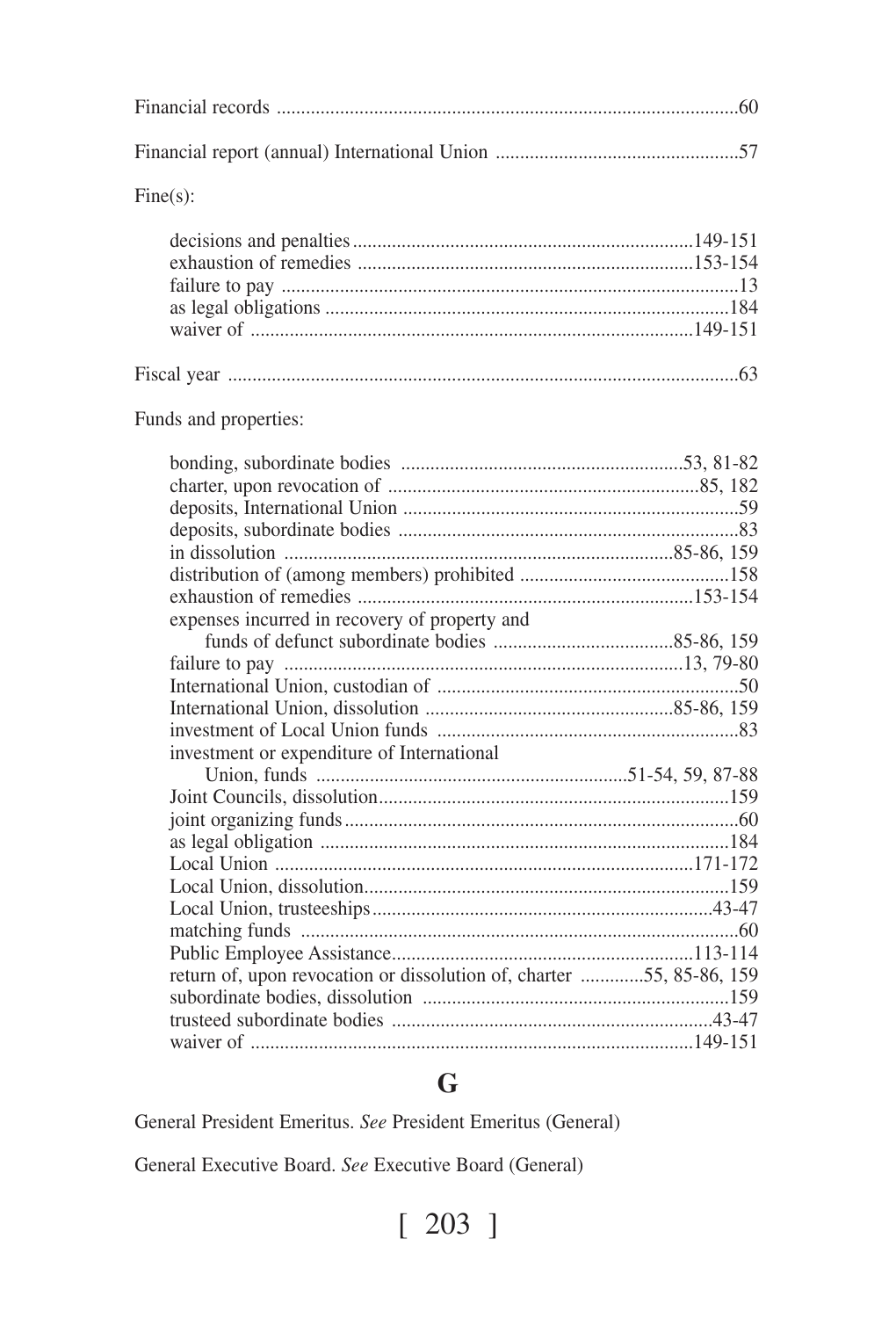| General Organizers. See Organizers (General)                   |  |
|----------------------------------------------------------------|--|
| General President. See President (General)                     |  |
| General Secretary-Treasurer. See Secretary-Treasurer (General) |  |
|                                                                |  |
|                                                                |  |
|                                                                |  |
|                                                                |  |
| Grievance(s):                                                  |  |
|                                                                |  |
| H                                                              |  |
|                                                                |  |
| $Hearing(s)$ :                                                 |  |
|                                                                |  |
| I                                                              |  |
|                                                                |  |

Income (normal operating) of International Union ..........................................73 *See also* Finance(s): Finance Committee: Funds and properties

Incompetency. *See* Dishonesty or incompetency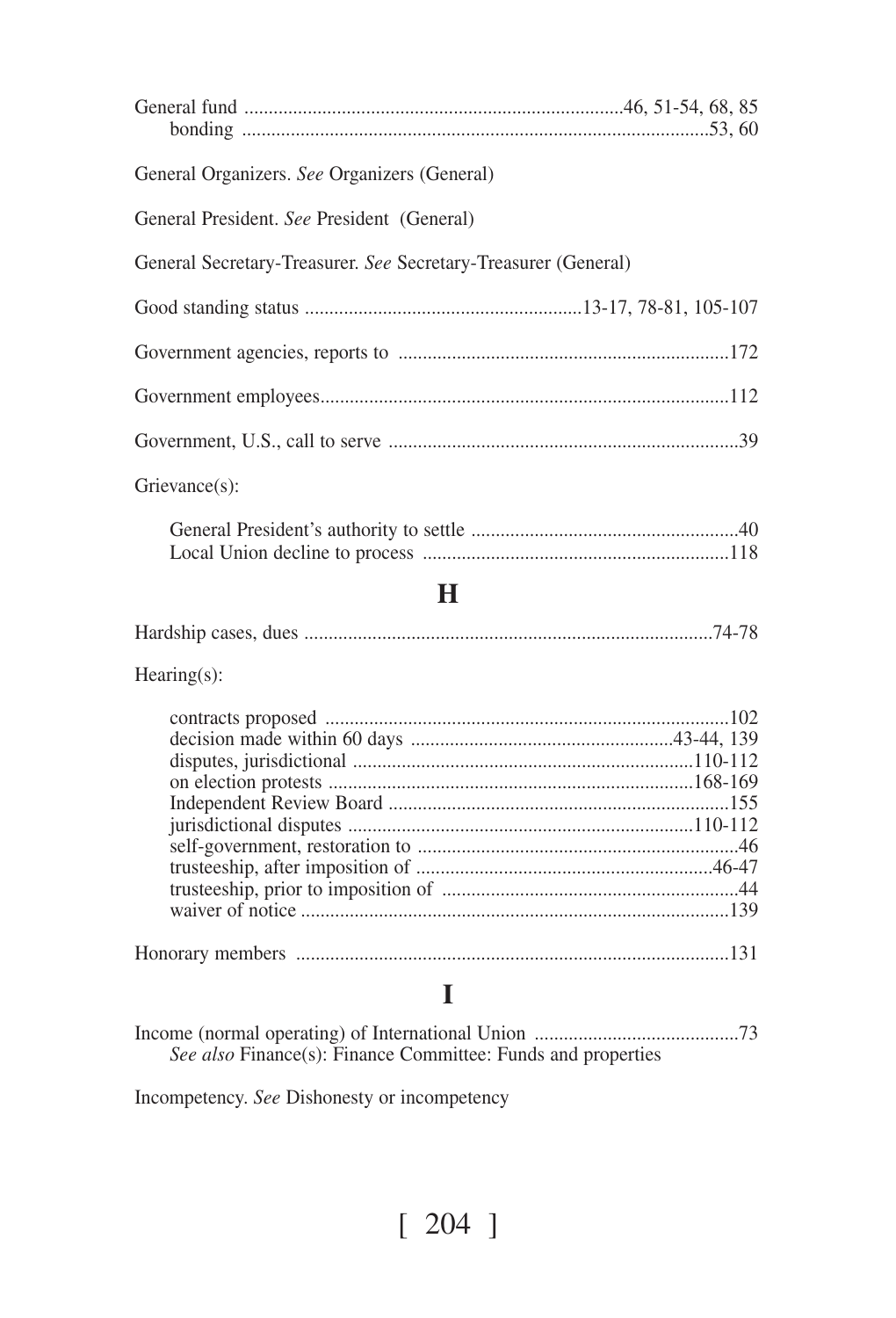| International Convention. See Convention, International                       |  |
|-------------------------------------------------------------------------------|--|
| International Directors. See Area Conferences: Directors /International)      |  |
| International officers. See Officers (International)                          |  |
| International Representatives. See Representatives: Trustees: Vice-Presidents |  |

International Union:

| funds and properties, expenditure and |  |
|---------------------------------------|--|
|                                       |  |
|                                       |  |
|                                       |  |
|                                       |  |
|                                       |  |
|                                       |  |
|                                       |  |
|                                       |  |
|                                       |  |
|                                       |  |
|                                       |  |
|                                       |  |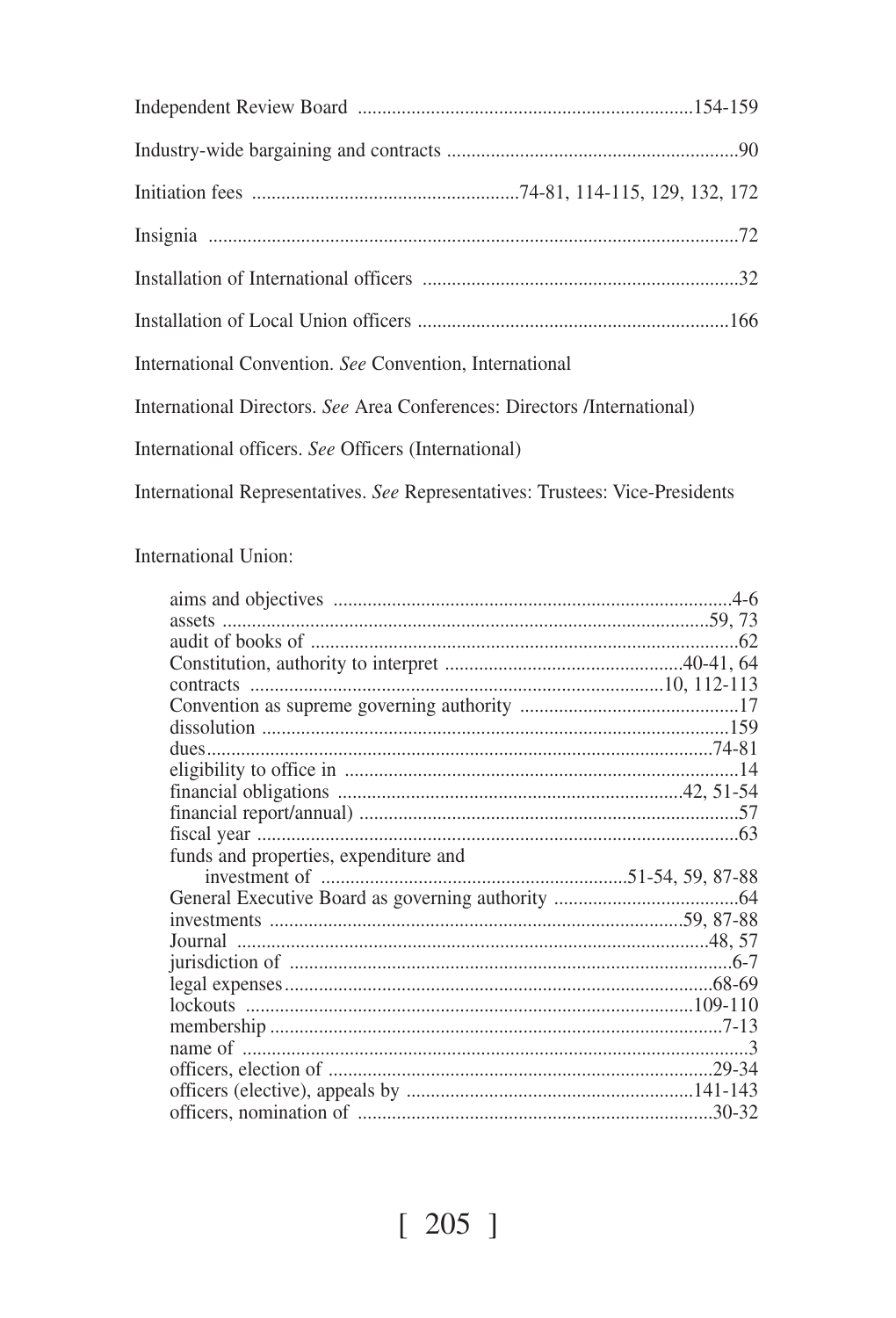International Union (Continued)

## **J**

#### Joint Councils:

| appeals of Local Union officers and members 120, 137-140      |  |
|---------------------------------------------------------------|--|
|                                                               |  |
|                                                               |  |
|                                                               |  |
|                                                               |  |
|                                                               |  |
|                                                               |  |
|                                                               |  |
|                                                               |  |
|                                                               |  |
|                                                               |  |
| delegates representing more than one Local Union 162          |  |
|                                                               |  |
|                                                               |  |
|                                                               |  |
|                                                               |  |
| emergency power in General President to conduct trial 151-152 |  |
|                                                               |  |
|                                                               |  |
|                                                               |  |
| General President s authority to settle disputes in 40-41     |  |
|                                                               |  |
|                                                               |  |
|                                                               |  |
|                                                               |  |
|                                                               |  |
|                                                               |  |
|                                                               |  |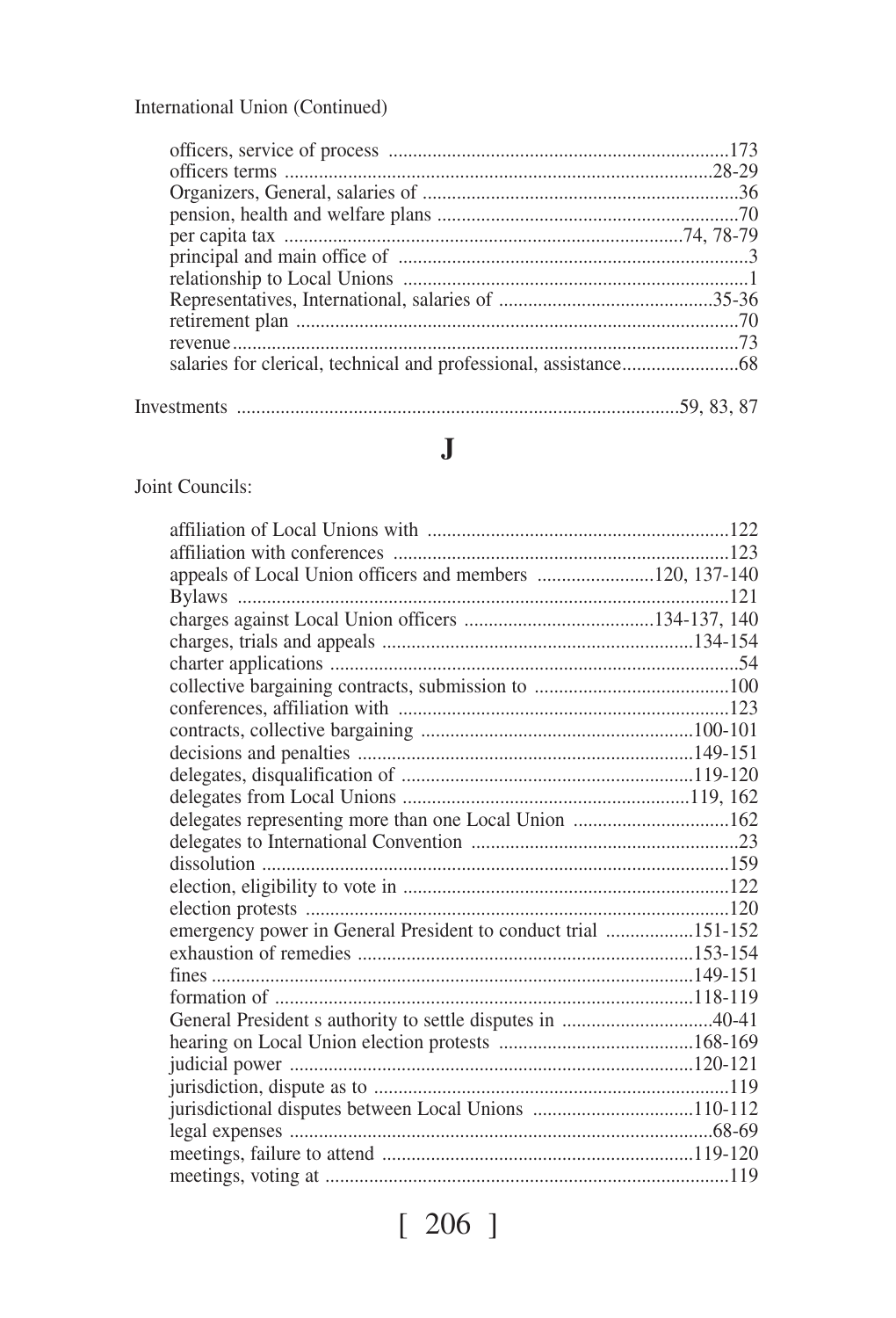Joint Councils (Continued)

#### Journal, official:

#### Judicial powers:

#### Jurisdiction(s):

## L

| See also Insignia |  |
|-------------------|--|
|                   |  |
|                   |  |
|                   |  |
|                   |  |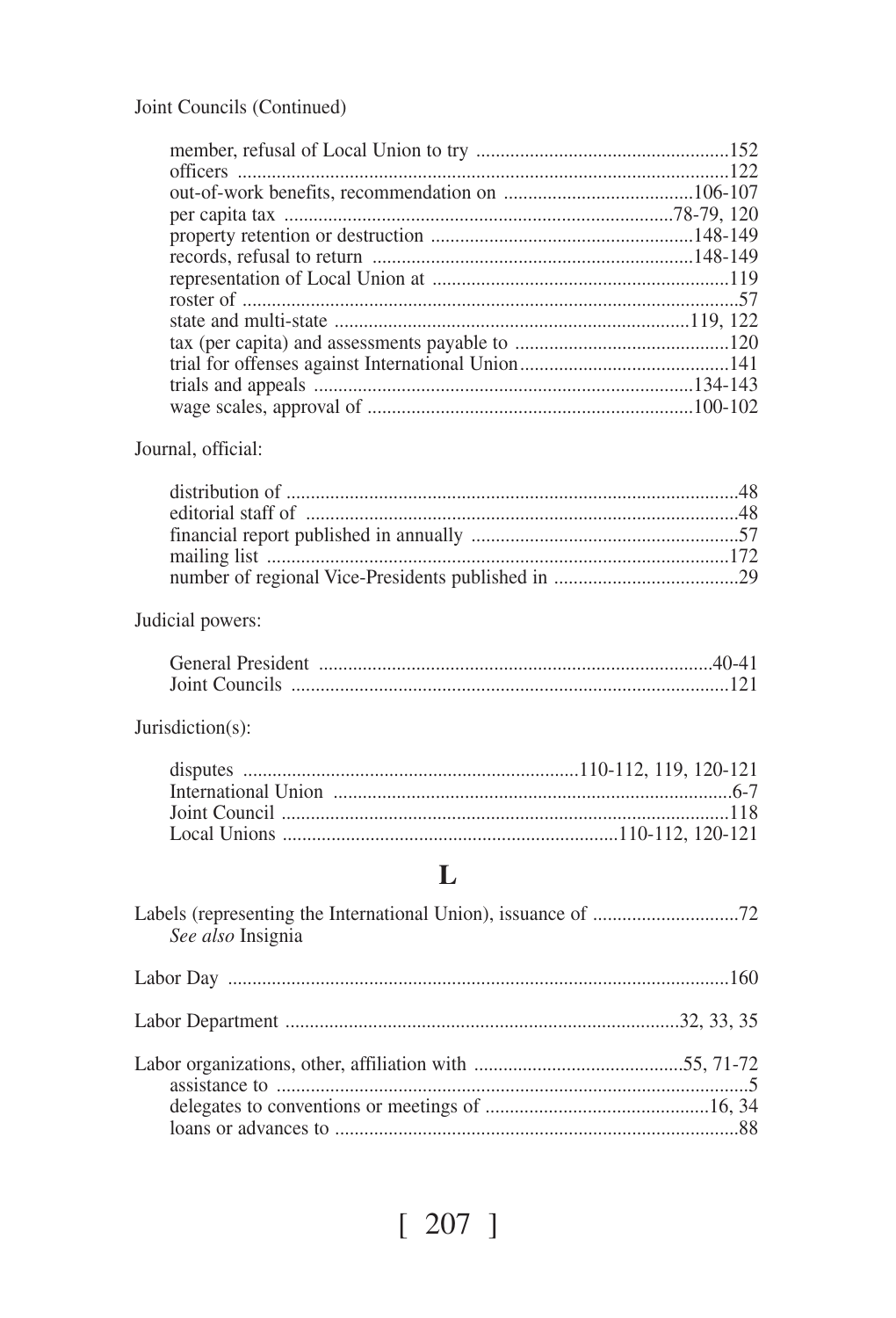#### Local Union(s):

| amendments or additions to International, Constitution 25-27 |  |
|--------------------------------------------------------------|--|
| appeals of Local Union officers and members 137-140          |  |
|                                                              |  |
| area, multi-area, multi-state, national, company-wide and    |  |
|                                                              |  |
|                                                              |  |
|                                                              |  |
|                                                              |  |
|                                                              |  |
|                                                              |  |
|                                                              |  |
|                                                              |  |
|                                                              |  |
|                                                              |  |
|                                                              |  |
|                                                              |  |
|                                                              |  |
|                                                              |  |
|                                                              |  |
|                                                              |  |
| charter revocation or suspension46, 54, 64, 82, 85, 112, 117 |  |
| chartered as result of split-off or merger 19, 58, 124-125   |  |
|                                                              |  |
|                                                              |  |
|                                                              |  |
|                                                              |  |
|                                                              |  |
|                                                              |  |
|                                                              |  |
|                                                              |  |
|                                                              |  |
|                                                              |  |
|                                                              |  |
|                                                              |  |
|                                                              |  |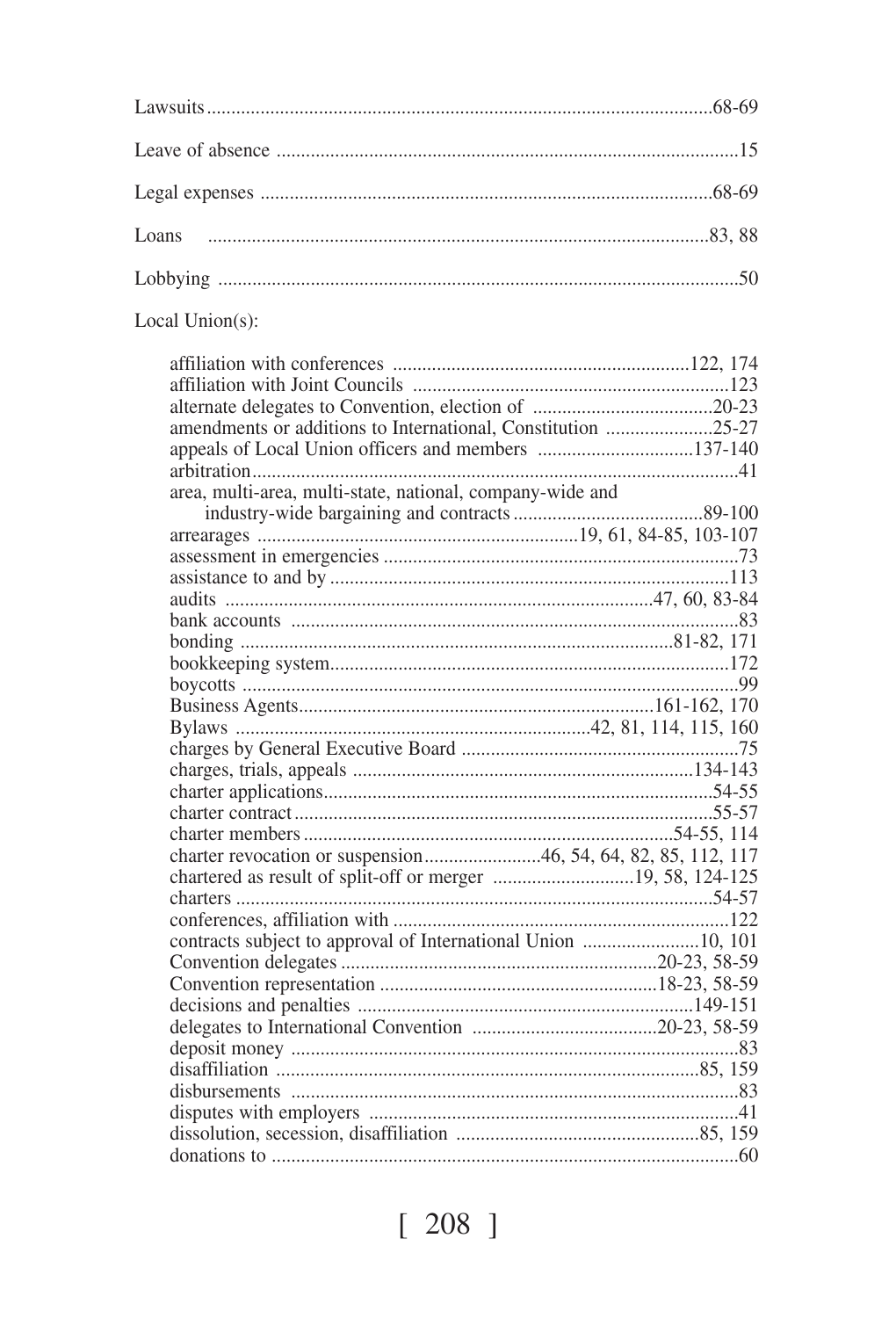| eligibility of officers as delegates to, International Convention 20-23 |  |
|-------------------------------------------------------------------------|--|
|                                                                         |  |
|                                                                         |  |
| emergency power in General President to conduct trial 151-152           |  |
|                                                                         |  |
| employment within jurisdiction of other Local Union 129-130             |  |
|                                                                         |  |
|                                                                         |  |
|                                                                         |  |
| expenses incurred in recovering property and funds, 85-86, 159          |  |
|                                                                         |  |
|                                                                         |  |
|                                                                         |  |
|                                                                         |  |
|                                                                         |  |
|                                                                         |  |
|                                                                         |  |
|                                                                         |  |
|                                                                         |  |
| funds, books and property, return upon revocation or                    |  |
|                                                                         |  |
| General President's authority to settle disputes in 40-41               |  |
|                                                                         |  |
|                                                                         |  |
|                                                                         |  |
|                                                                         |  |
|                                                                         |  |
|                                                                         |  |
|                                                                         |  |
|                                                                         |  |
|                                                                         |  |
|                                                                         |  |
|                                                                         |  |
|                                                                         |  |
|                                                                         |  |
|                                                                         |  |
|                                                                         |  |
|                                                                         |  |
|                                                                         |  |
|                                                                         |  |
| members suspended or expelled 10, 12, 80, 85, 148-151                   |  |
|                                                                         |  |
| membership (average monthly) in determining number                      |  |
|                                                                         |  |
|                                                                         |  |
|                                                                         |  |
|                                                                         |  |
|                                                                         |  |

## $[209]$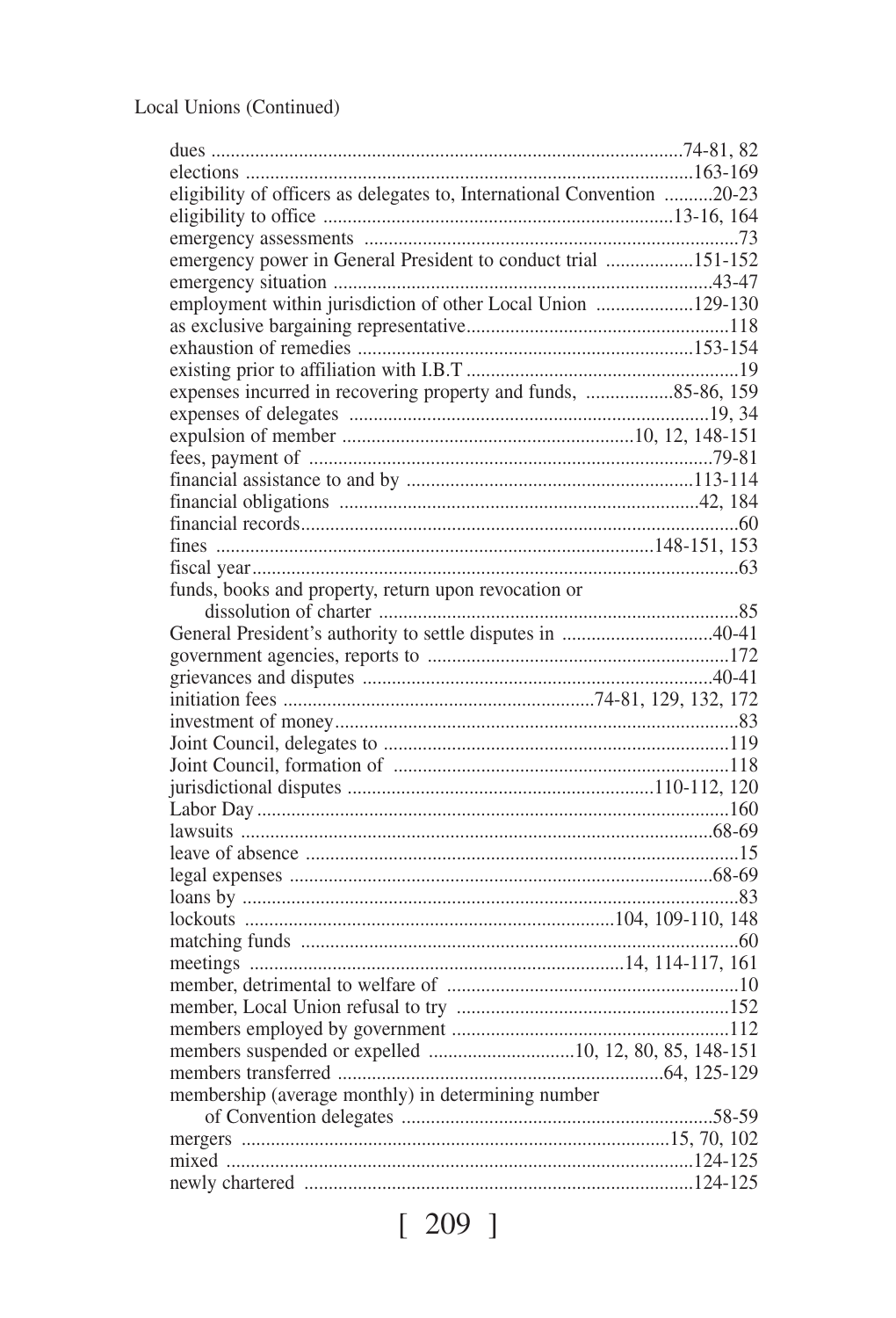$[210]$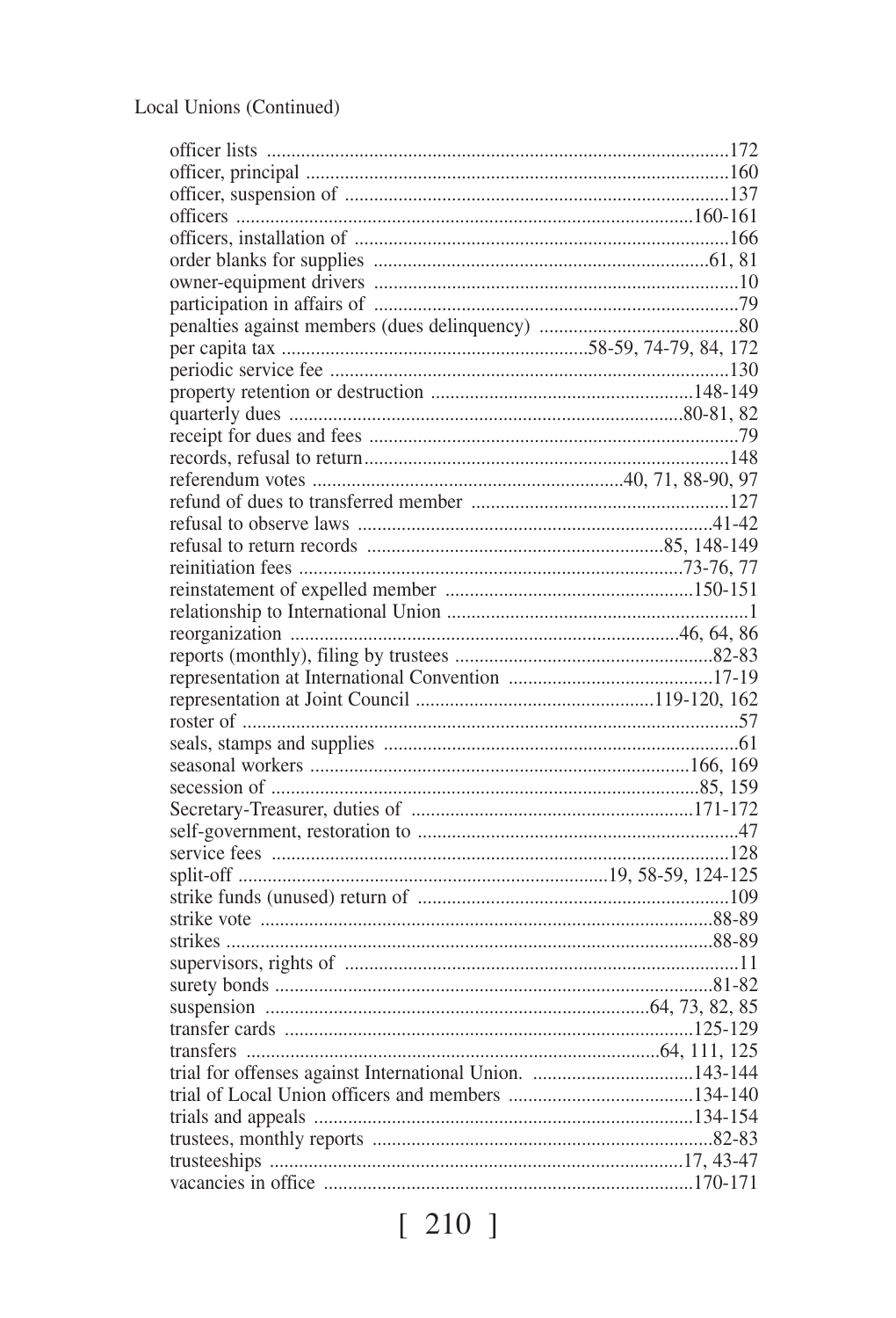Local Unions (Continued)

| Local Union Executive Board. See Executive Board (Local Union) |  |
|----------------------------------------------------------------|--|
| Location (International Union), principal and main office 3    |  |
|                                                                |  |
|                                                                |  |

### **M**

Magazine official. *See* Journal official

### Meetings:

### Members, Membership:

| area, multi-area, multi-state, company-wide and              |  |
|--------------------------------------------------------------|--|
|                                                              |  |
|                                                              |  |
|                                                              |  |
|                                                              |  |
|                                                              |  |
| Constitution (International), amendments and additions 25-26 |  |
|                                                              |  |
|                                                              |  |
|                                                              |  |
|                                                              |  |
|                                                              |  |
|                                                              |  |
|                                                              |  |

# [ 211 ]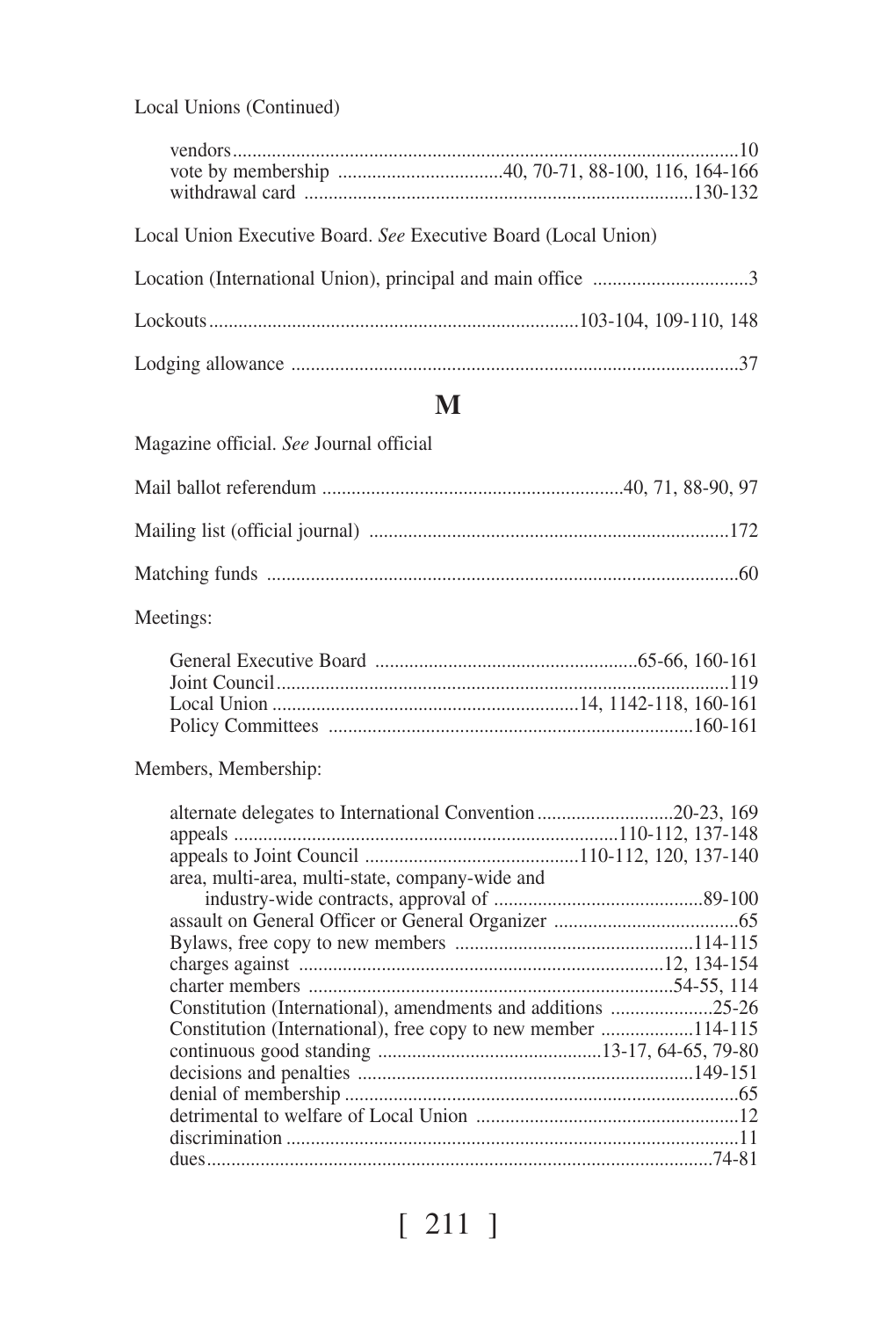Membership meetings. See Meetings

Merger(s) of Local Unions: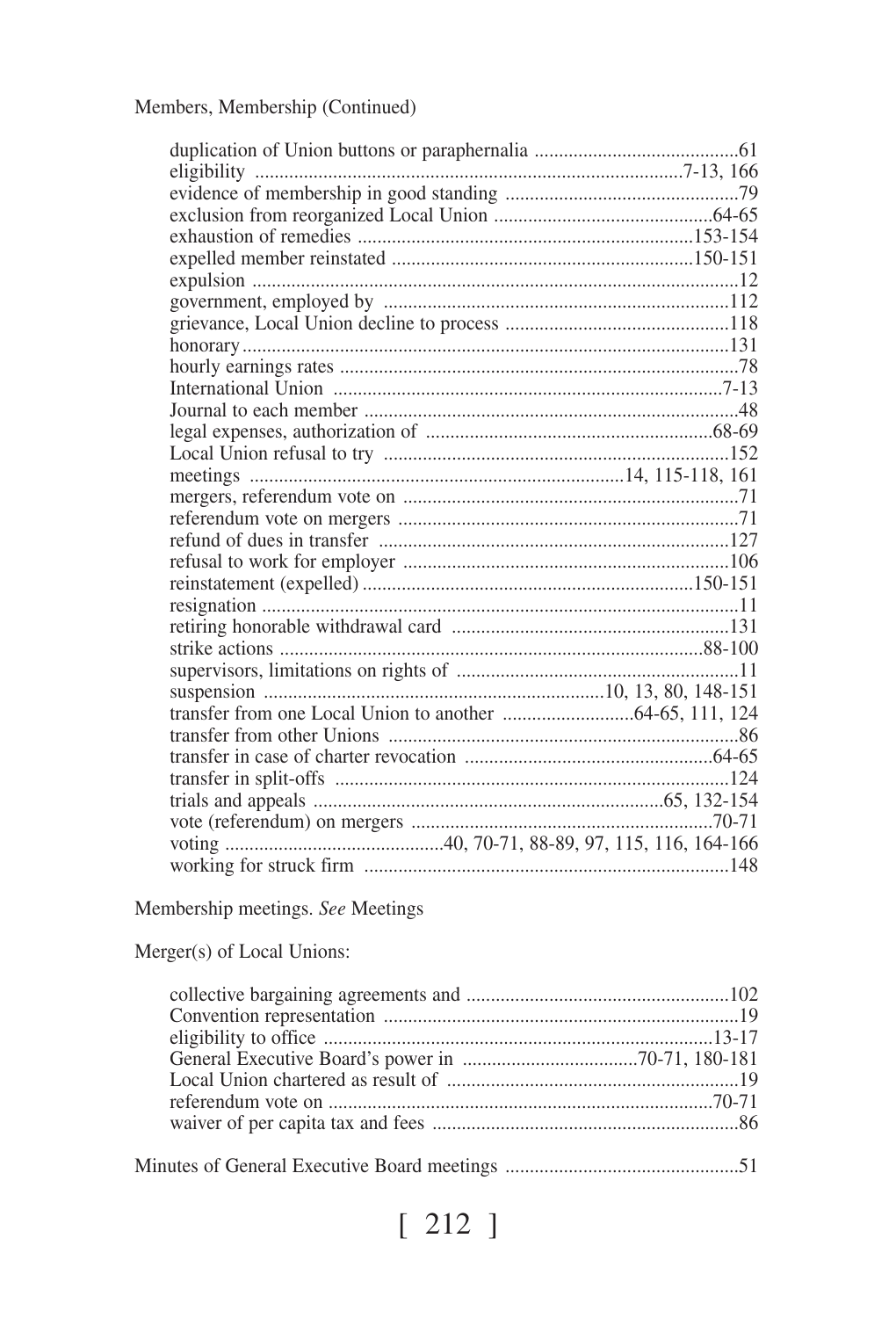| Money(s) See Funds and properties |  |
|-----------------------------------|--|
| Monthly dues. See Dues            |  |
|                                   |  |
|                                   |  |
|                                   |  |
|                                   |  |
|                                   |  |

### $\overline{\mathbf{N}}$

| $Negotiation(s)$ : |  |
|--------------------|--|

| area, multi-area, multi-state, company-wide and industry-wide 89-100 |  |
|----------------------------------------------------------------------|--|
|                                                                      |  |

### Nominations:

| authority of General President to change time and place of 167 |  |
|----------------------------------------------------------------|--|
|                                                                |  |
|                                                                |  |
|                                                                |  |
|                                                                |  |
|                                                                |  |

## $\mathbf 0$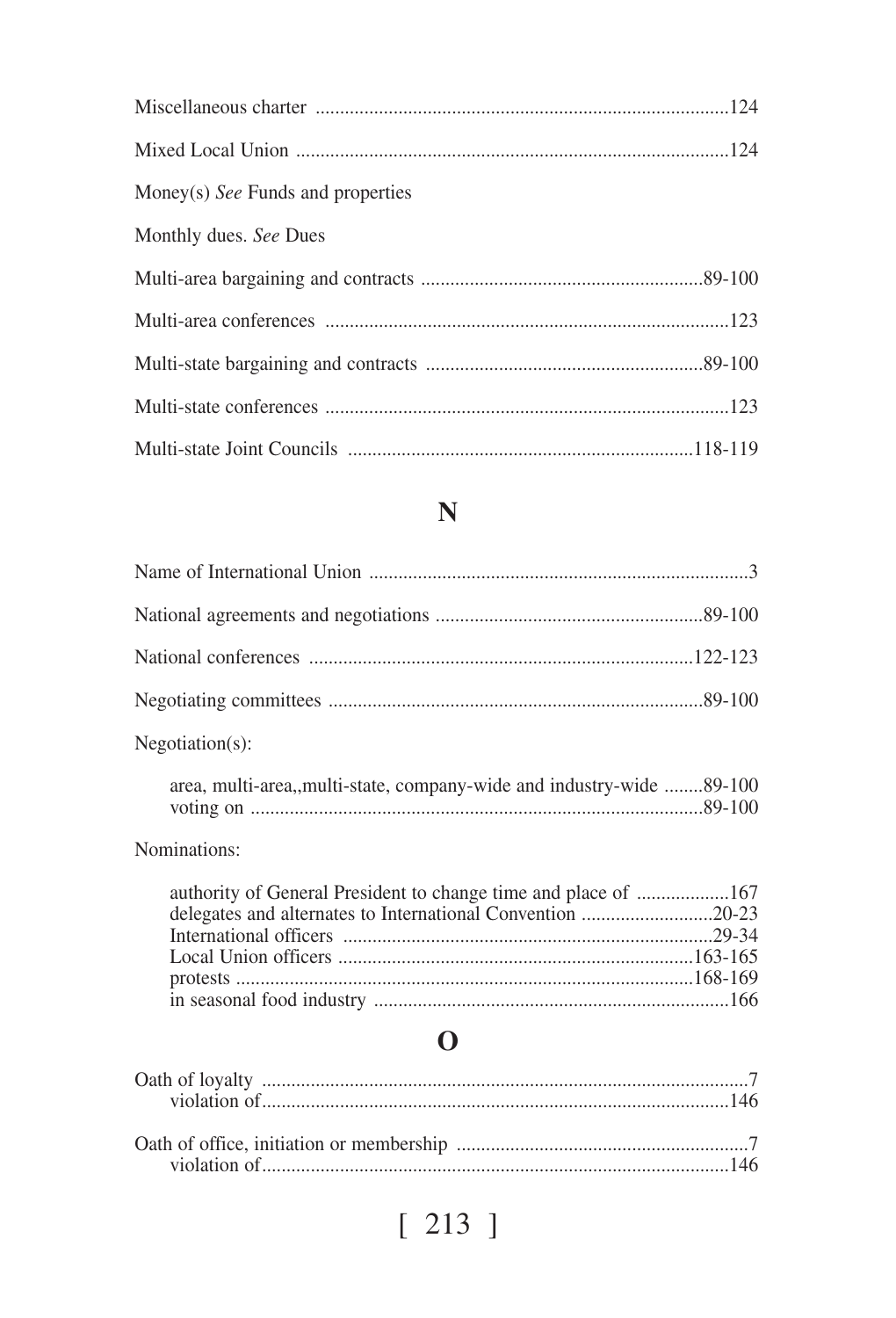Objects:

### Office:

#### Officers (International):

Officers (Local Union and other subordinate bodies):

 $[214]$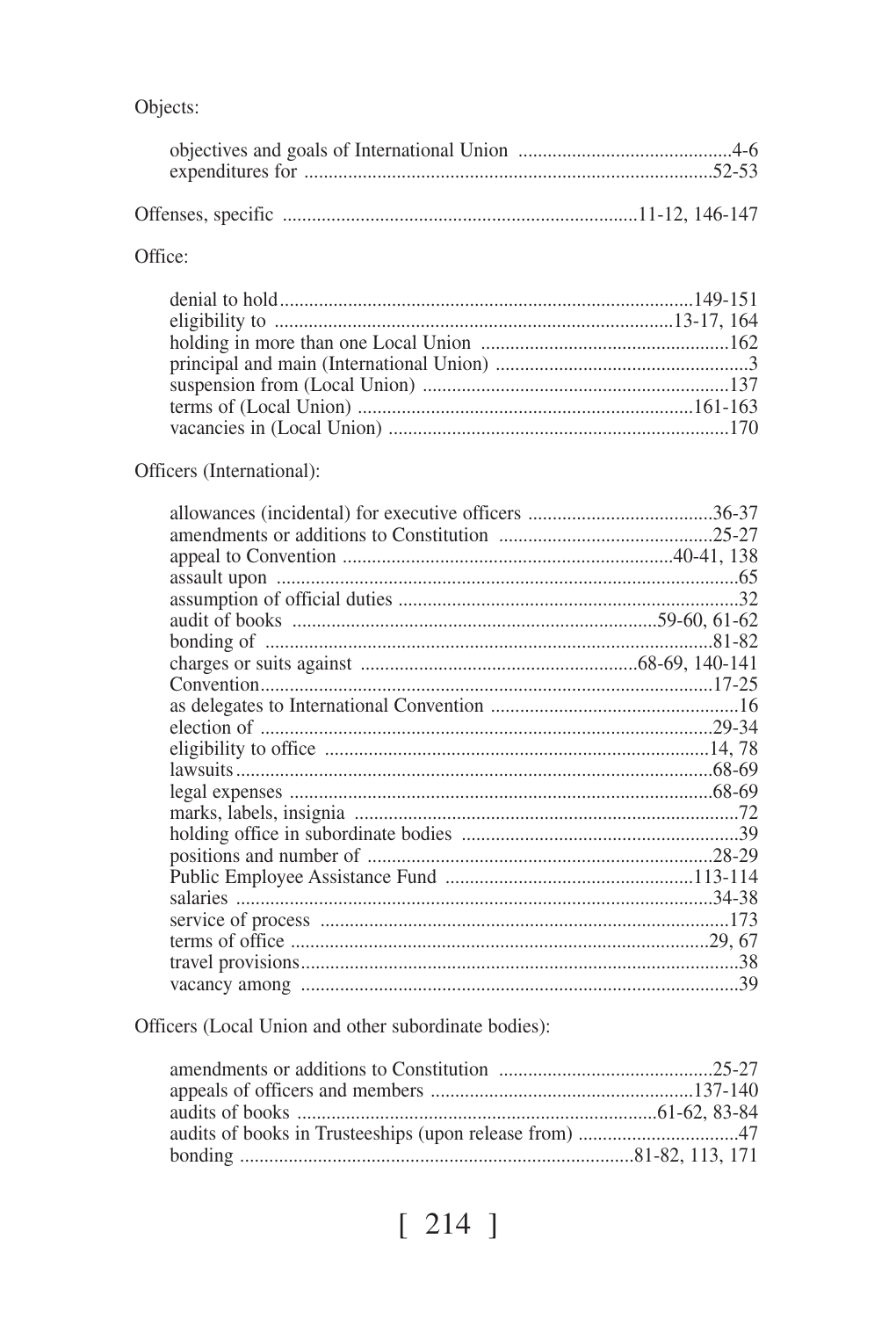Officers (Local Union and other subordinate bodies) (Continued)

| eligibility requirements for delegates to Convention 22                  |  |
|--------------------------------------------------------------------------|--|
|                                                                          |  |
|                                                                          |  |
|                                                                          |  |
|                                                                          |  |
|                                                                          |  |
|                                                                          |  |
|                                                                          |  |
|                                                                          |  |
|                                                                          |  |
|                                                                          |  |
|                                                                          |  |
| reporting names of members and officers to General                       |  |
|                                                                          |  |
| salary reduction because of financial hardship 162-163                   |  |
|                                                                          |  |
|                                                                          |  |
|                                                                          |  |
|                                                                          |  |
|                                                                          |  |
|                                                                          |  |
| Organizers, General:                                                     |  |
|                                                                          |  |
|                                                                          |  |
|                                                                          |  |
|                                                                          |  |
|                                                                          |  |
| Original jurisdiction, assumption of, by General Executive Board 143-144 |  |
|                                                                          |  |
| Out-of-work benefits:                                                    |  |
|                                                                          |  |
|                                                                          |  |
|                                                                          |  |
|                                                                          |  |
|                                                                          |  |
|                                                                          |  |
|                                                                          |  |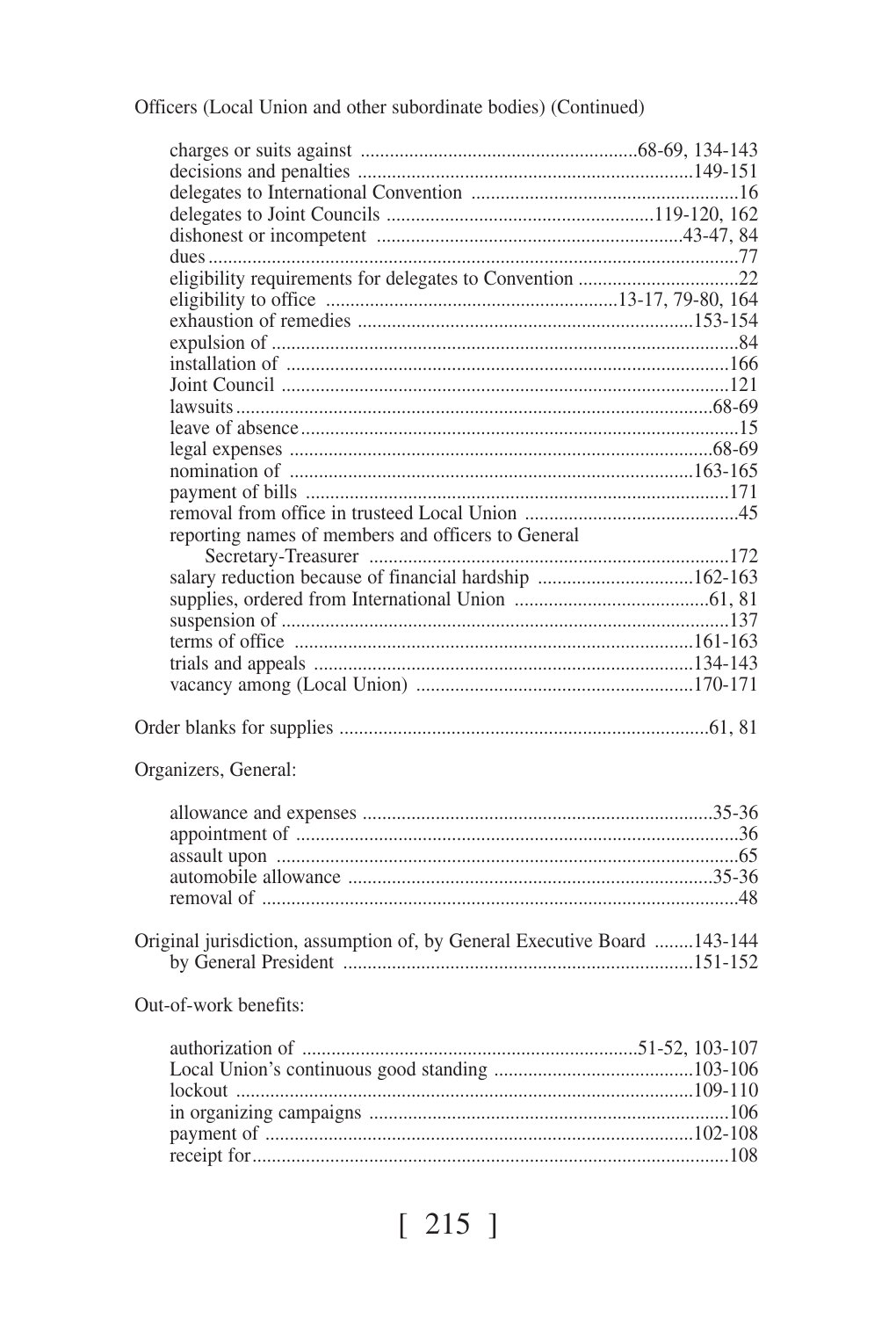Out-of-work benefits (Continued)

### $\mathbf{P}$

### Per capita tax:

| Policy Committee (conferences):                                                                                                                                                                                                |  |
|--------------------------------------------------------------------------------------------------------------------------------------------------------------------------------------------------------------------------------|--|
|                                                                                                                                                                                                                                |  |
| Political contributions and the set of the set of the set of the set of the set of the set of the set of the set of the set of the set of the set of the set of the set of the set of the set of the set of the set of the set |  |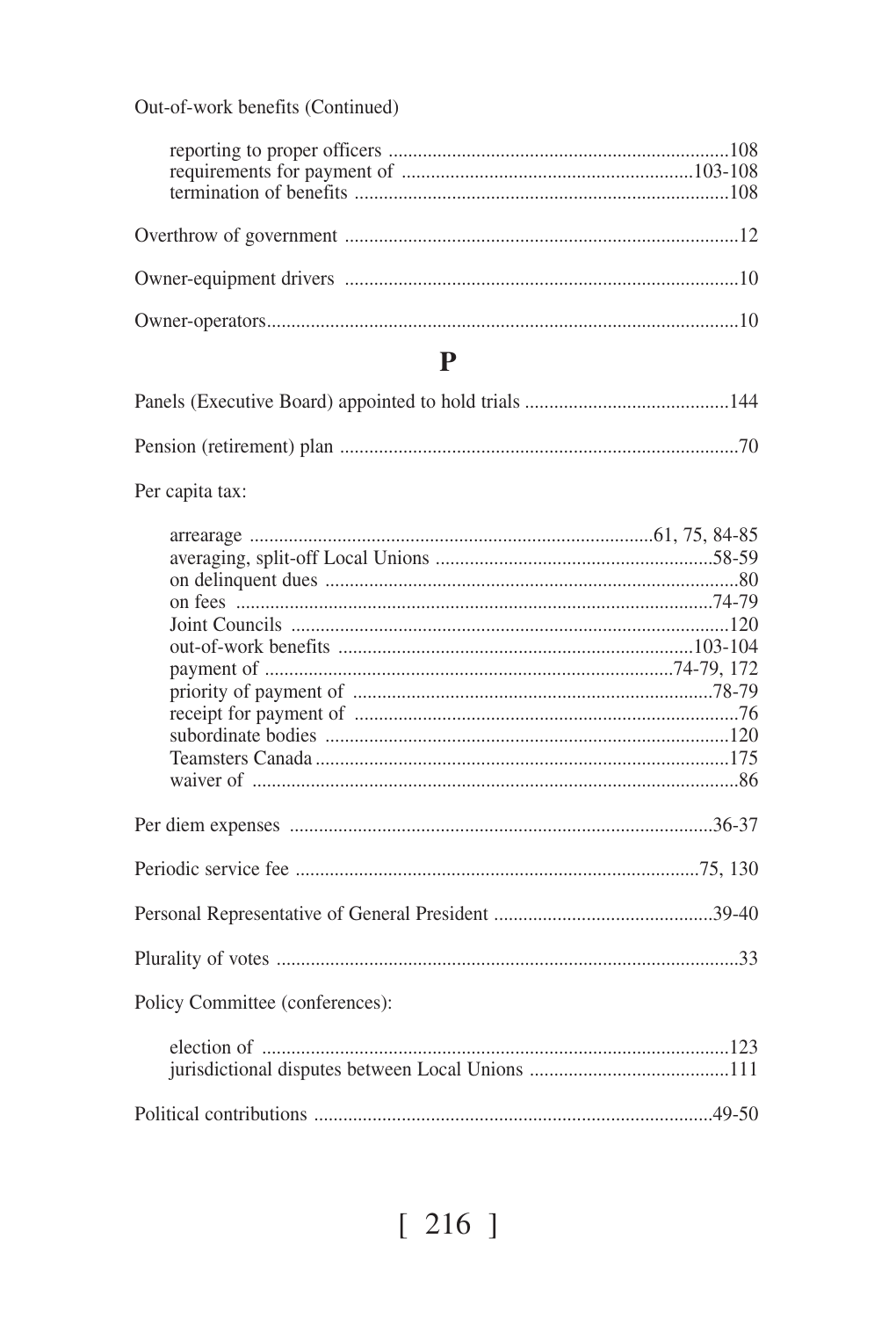President (General):

| appeal due to expulsion for advocating overthrow, of government 12 |  |
|--------------------------------------------------------------------|--|
| appeals of Local Union refusal to issue transfer card 125-126      |  |
|                                                                    |  |
|                                                                    |  |
|                                                                    |  |
|                                                                    |  |
|                                                                    |  |
|                                                                    |  |
|                                                                    |  |
|                                                                    |  |
|                                                                    |  |
|                                                                    |  |
| Certified Public Accountant's review of                            |  |
|                                                                    |  |
|                                                                    |  |
|                                                                    |  |
| charter suspension or revocation 41, 54, 64, 82, 85-86, 112        |  |
|                                                                    |  |
|                                                                    |  |
|                                                                    |  |
|                                                                    |  |
|                                                                    |  |
|                                                                    |  |
|                                                                    |  |
|                                                                    |  |
| Convention (International), determining order of business at 27    |  |
|                                                                    |  |
|                                                                    |  |
|                                                                    |  |
| delegates to other labor organizations                             |  |
|                                                                    |  |
|                                                                    |  |
|                                                                    |  |
|                                                                    |  |
|                                                                    |  |
|                                                                    |  |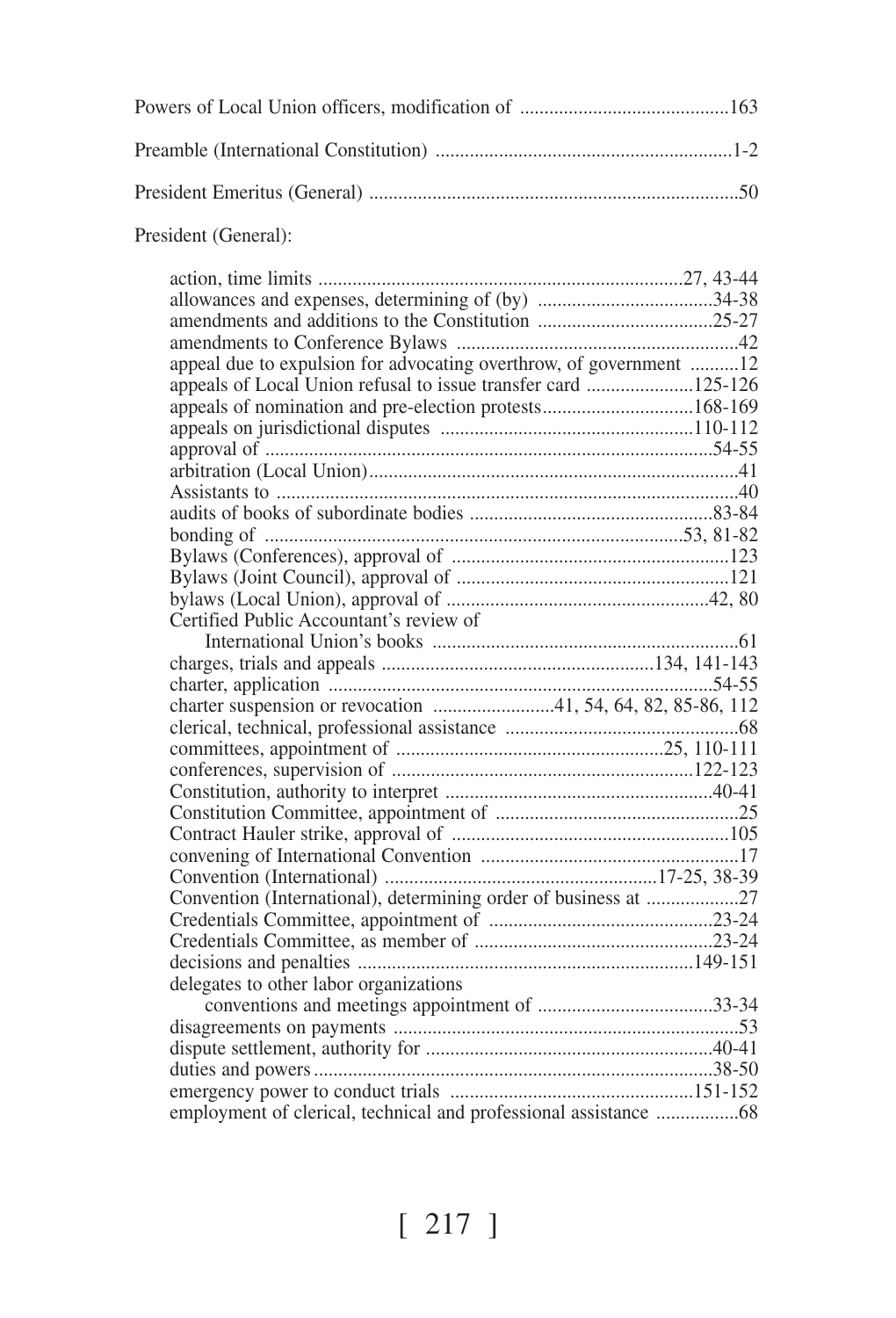President (General) (Continued)

| nomination and/or election, authority to change time and place of  167 |  |
|------------------------------------------------------------------------|--|
|                                                                        |  |
| order of business at Convention, authority to change 27                |  |
|                                                                        |  |
|                                                                        |  |
|                                                                        |  |
|                                                                        |  |
|                                                                        |  |
|                                                                        |  |
|                                                                        |  |
|                                                                        |  |
|                                                                        |  |
|                                                                        |  |
| Representative (International), authority to appoint 36                |  |
|                                                                        |  |
|                                                                        |  |
|                                                                        |  |
|                                                                        |  |
|                                                                        |  |
|                                                                        |  |
|                                                                        |  |
|                                                                        |  |
|                                                                        |  |
|                                                                        |  |
|                                                                        |  |
|                                                                        |  |
|                                                                        |  |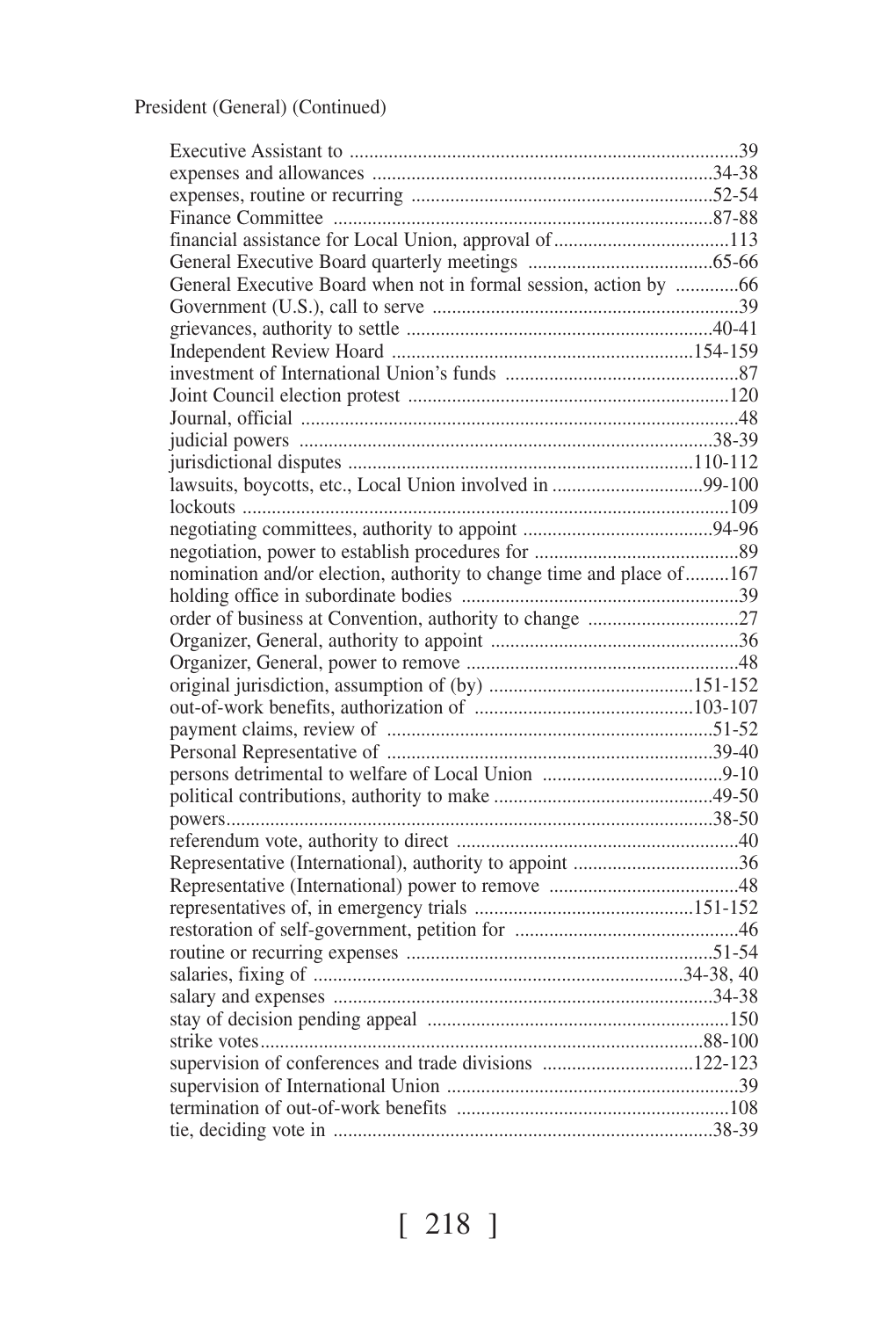President (General) (Continued)

| President (Local Union):                                    |  |
|-------------------------------------------------------------|--|
|                                                             |  |
|                                                             |  |
|                                                             |  |
|                                                             |  |
| President (subordinate body), trials and appeals before     |  |
|                                                             |  |
|                                                             |  |
|                                                             |  |
| Property(ies):                                              |  |
|                                                             |  |
|                                                             |  |
|                                                             |  |
|                                                             |  |
|                                                             |  |
|                                                             |  |
|                                                             |  |
| See also Funds and properties                               |  |
|                                                             |  |
| Protests, nomination and election in Joint Councils 119-120 |  |
|                                                             |  |
|                                                             |  |
|                                                             |  |

# [ 219 ]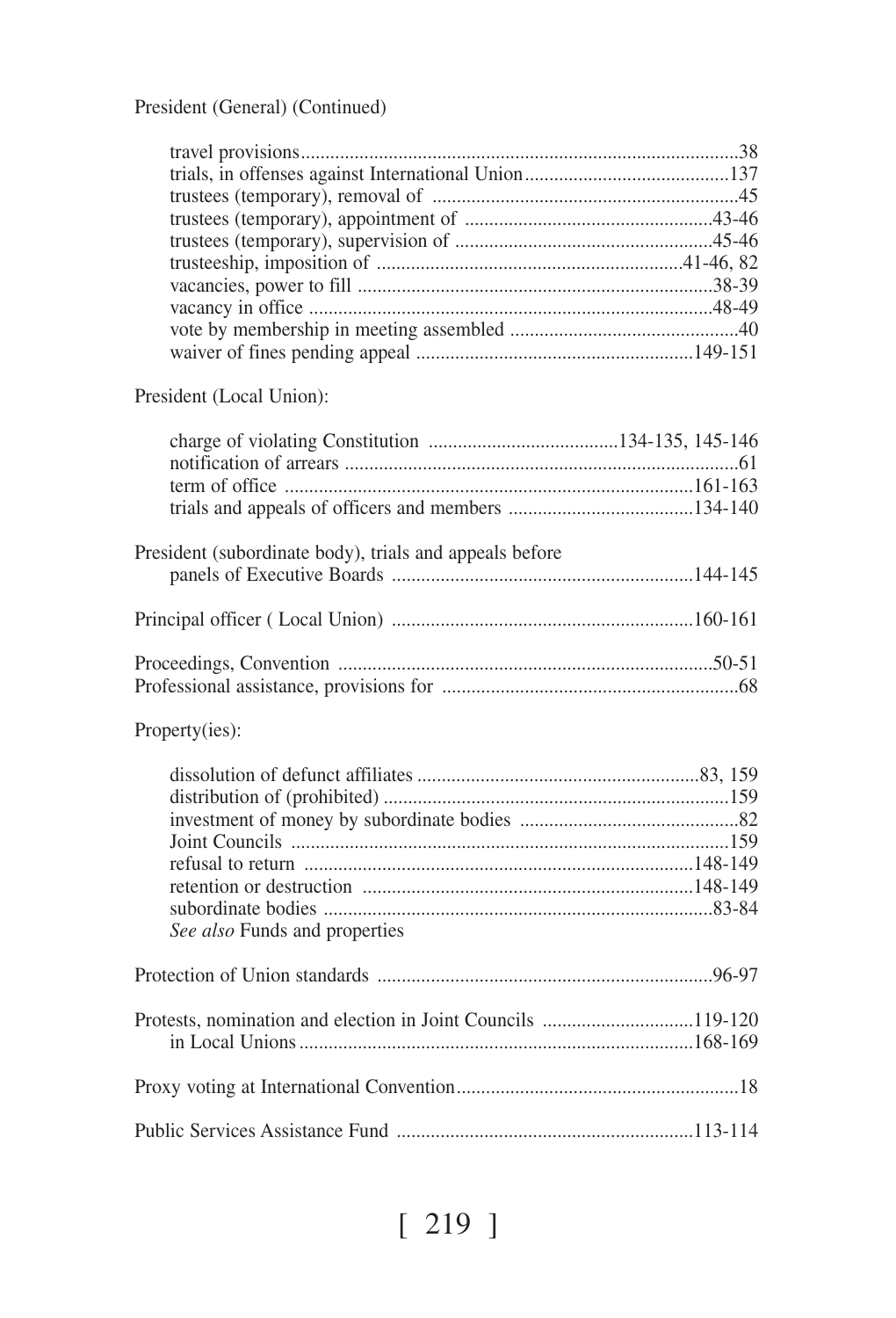### $\bf{Q}$

| Quarterly meetings: |  |
|---------------------|--|
|---------------------|--|

### Quorums:

### $\mathbf R$

### Receipts:

#### Records:

#### Referendum vote: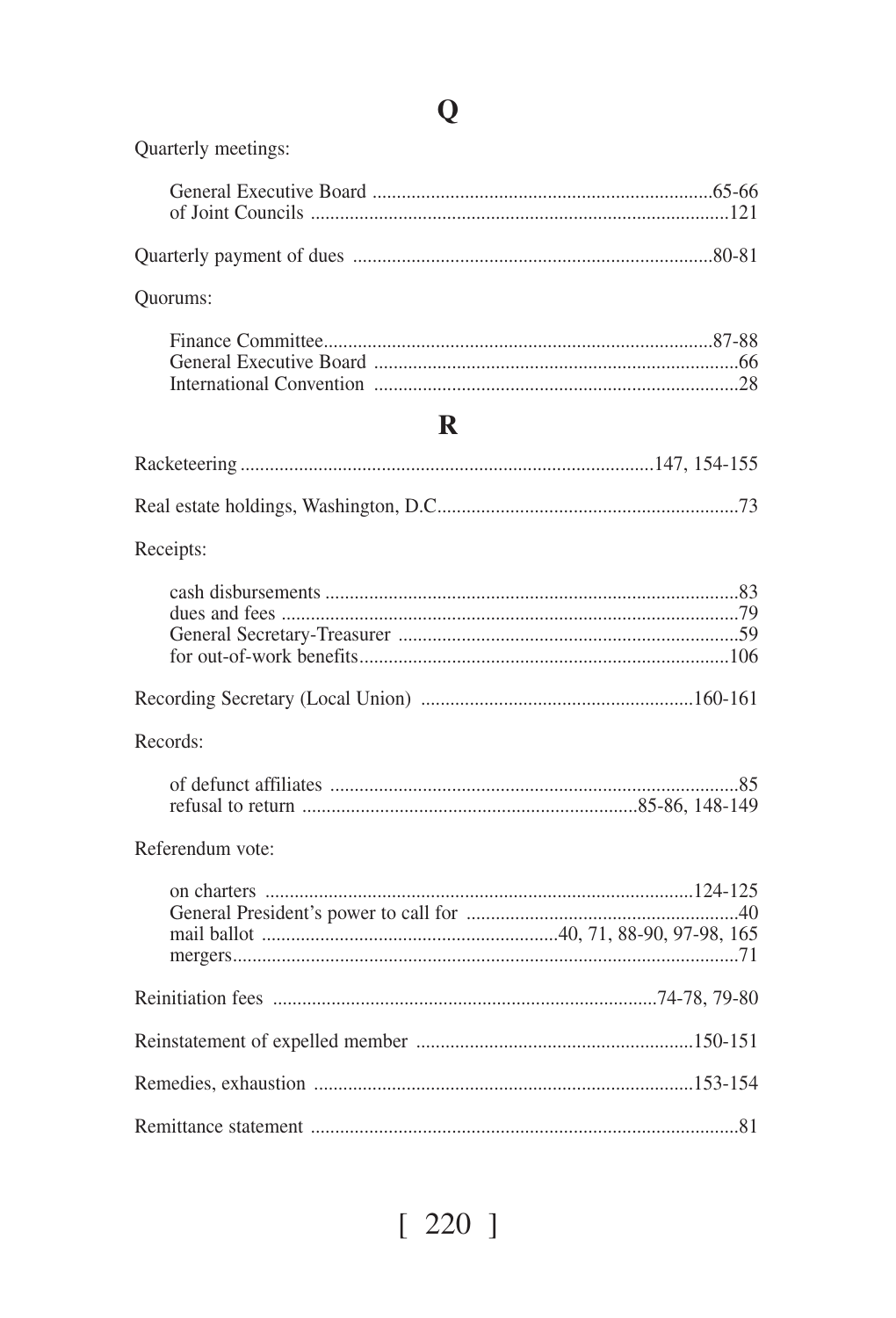Remuneration. *See* Salary(ies)

|--|--|--|--|--|

### Report(s)

### Representation:

### Representatives:

| Research Department (International and Conferences), |  |
|------------------------------------------------------|--|
|                                                      |  |
|                                                      |  |
|                                                      |  |
|                                                      |  |
| Retired Officers and Trustees:                       |  |
|                                                      |  |
|                                                      |  |
|                                                      |  |

# [ 221 ]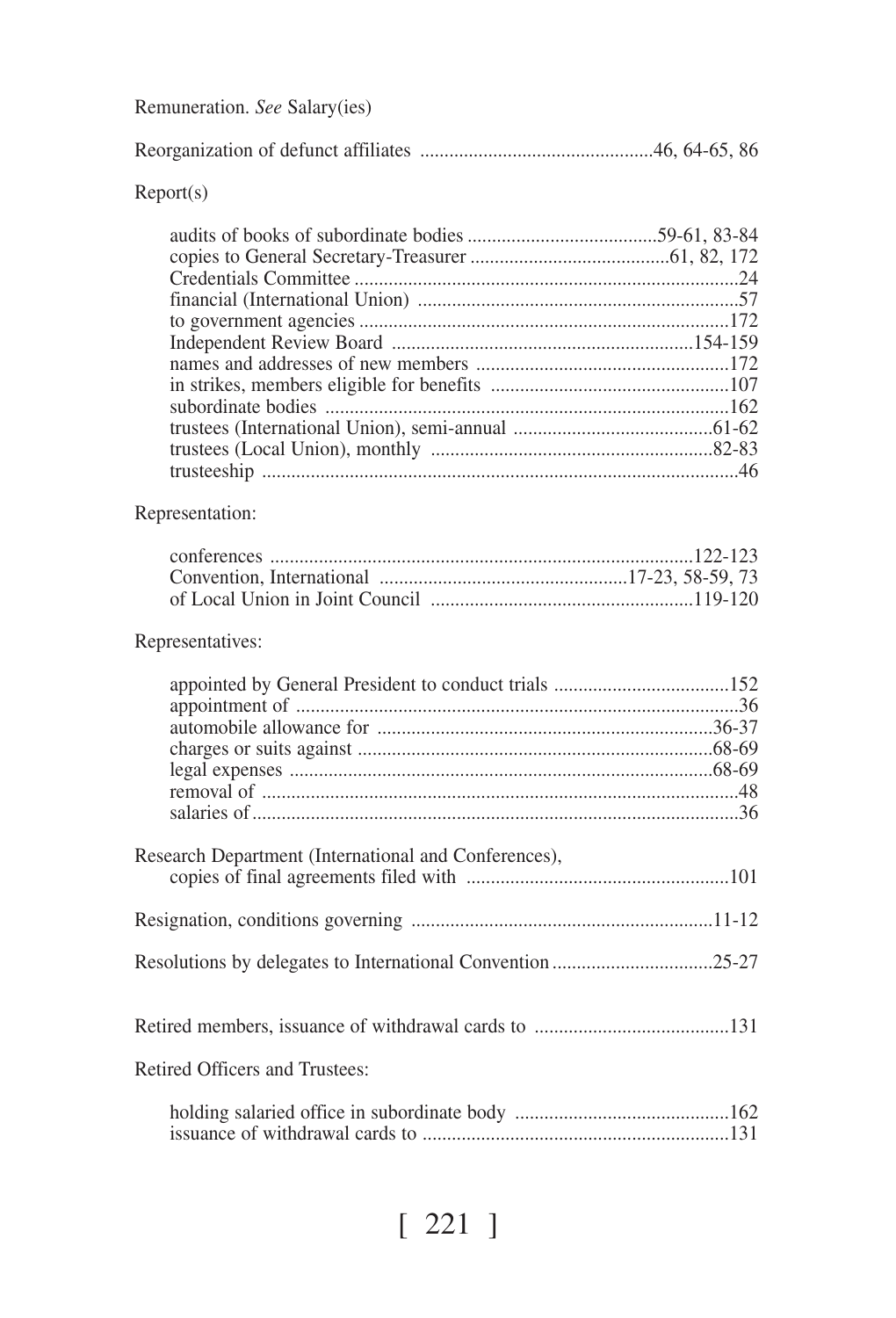## S

|--|--|--|

### Salary(ies):

| <b>Seals</b>                     |       |
|----------------------------------|-------|
| Seasonal workers:                |       |
|                                  |       |
|                                  |       |
|                                  |       |
|                                  |       |
| Secret ballot:                   |       |
| clastics of Convention delegates | 20.22 |

# $[ 222 ]$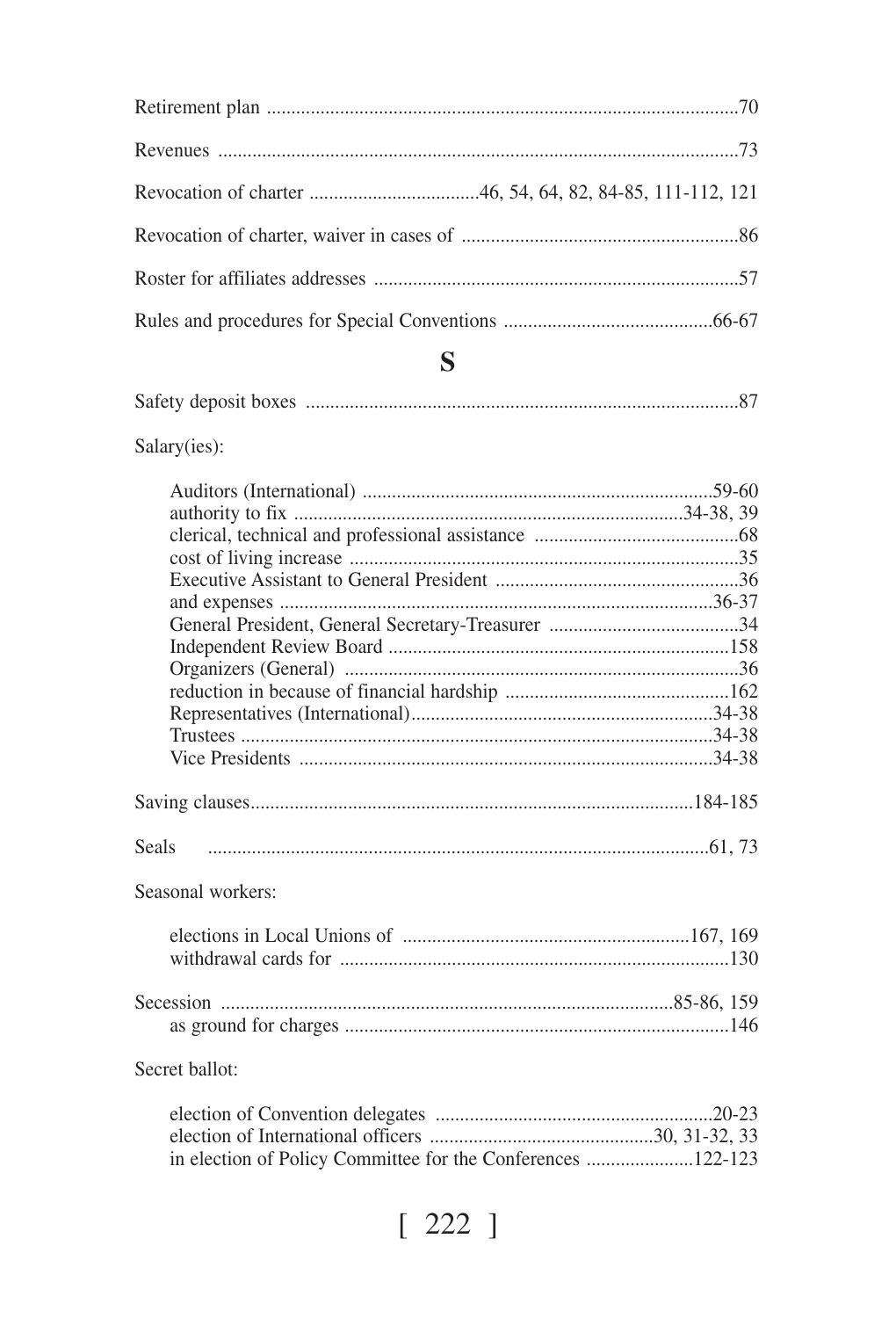Secret ballot (Continued)

## Secretary (Recording), Local Union ...............................................................160

### Secretary-Treasurer (General):

| bookkeeping system (Local Union), prescribing of, bonding 81-82, 171 |  |
|----------------------------------------------------------------------|--|
|                                                                      |  |
|                                                                      |  |
|                                                                      |  |
|                                                                      |  |
|                                                                      |  |
| credentials of delegates to International Convention 23-25           |  |
| custodian of International Union's properties and funds 50-51        |  |
|                                                                      |  |
|                                                                      |  |
|                                                                      |  |
|                                                                      |  |
|                                                                      |  |
|                                                                      |  |
|                                                                      |  |
|                                                                      |  |
|                                                                      |  |
|                                                                      |  |
|                                                                      |  |
|                                                                      |  |
|                                                                      |  |
|                                                                      |  |
|                                                                      |  |
|                                                                      |  |
| proceedings, Convention and General Executive Board meetings 50-51   |  |
| receipt for payment of initiations and per capita tax 74-79          |  |
|                                                                      |  |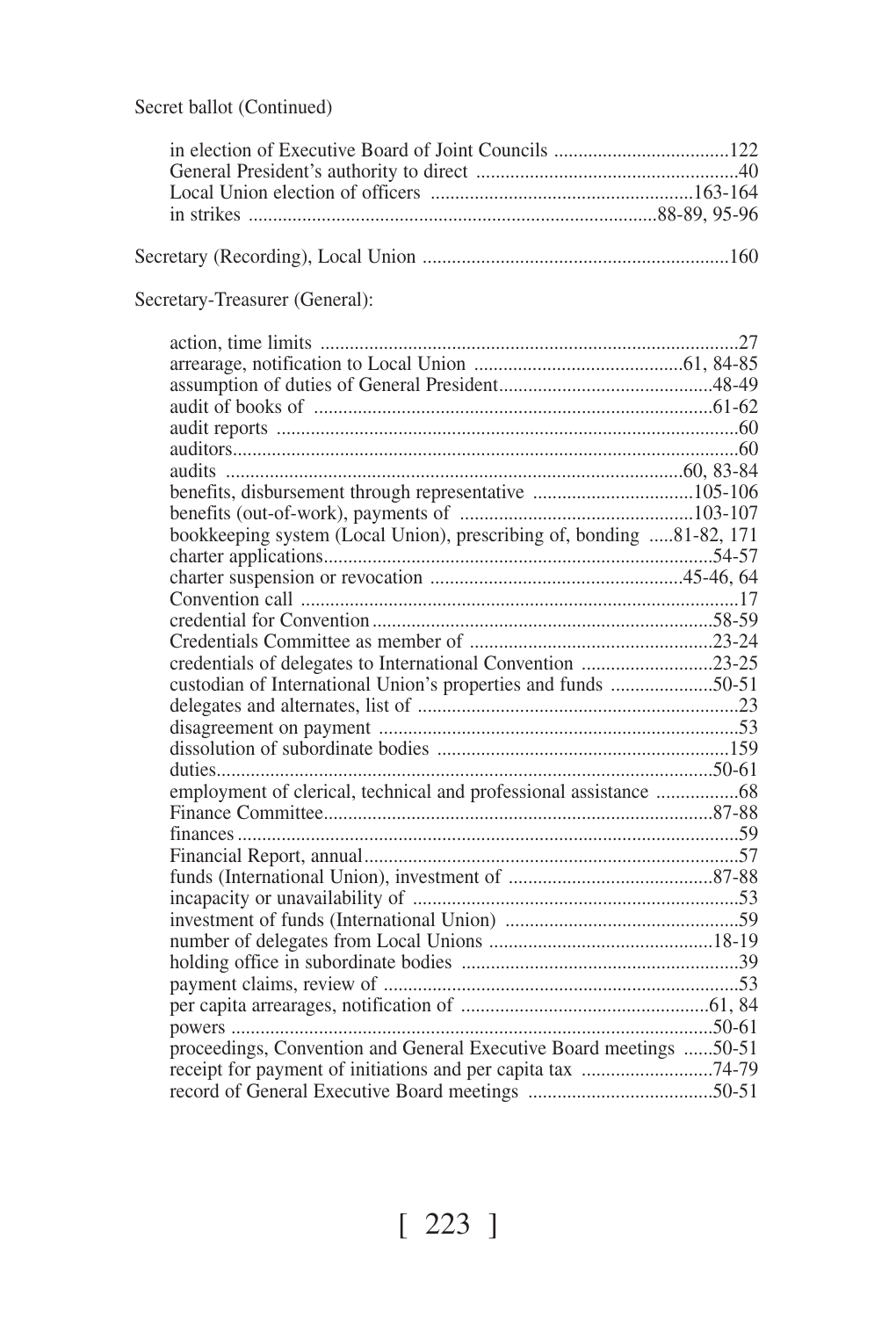Secretary-Treasurer (General) (Continued)

Secretary-Treasurer (Local Union):

| bonded as condition of assistance from International Union 113  |  |
|-----------------------------------------------------------------|--|
|                                                                 |  |
|                                                                 |  |
|                                                                 |  |
|                                                                 |  |
|                                                                 |  |
|                                                                 |  |
| roster of International officers, Local Unions, Joint Councils, |  |
|                                                                 |  |
|                                                                 |  |
|                                                                 |  |
| transfer cards, approval of                                     |  |
|                                                                 |  |
|                                                                 |  |
|                                                                 |  |
|                                                                 |  |
|                                                                 |  |
|                                                                 |  |
| Service fee. See Periodic service fee                           |  |
|                                                                 |  |
|                                                                 |  |
|                                                                 |  |
|                                                                 |  |
|                                                                 |  |
|                                                                 |  |
|                                                                 |  |

[ 224 ]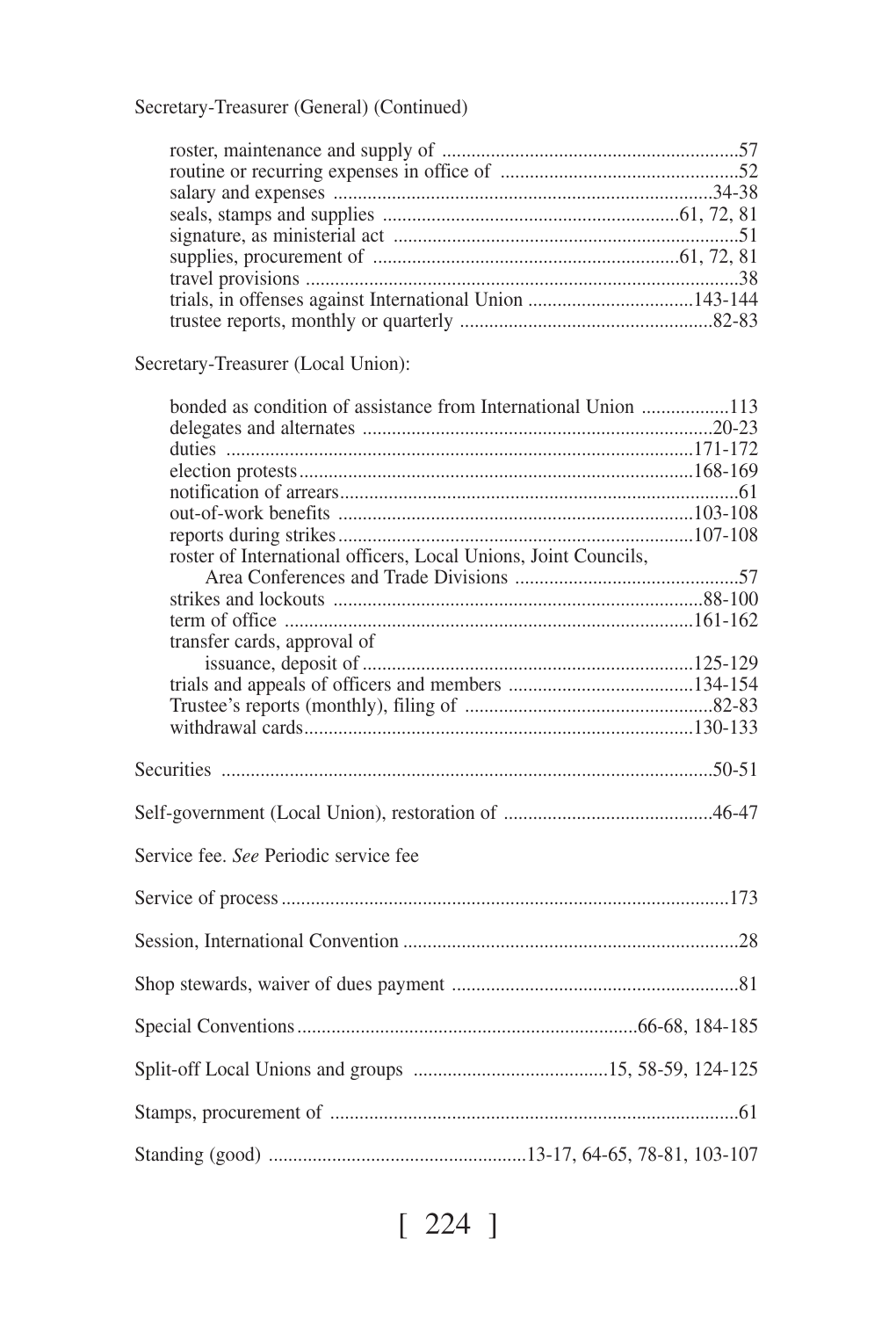State conferences:

### Strike(s)

| area, multi-area, multi-employer, national company-wide |  |
|---------------------------------------------------------|--|
|                                                         |  |
|                                                         |  |
|                                                         |  |
|                                                         |  |
|                                                         |  |
|                                                         |  |
|                                                         |  |
|                                                         |  |
|                                                         |  |
|                                                         |  |
|                                                         |  |
|                                                         |  |
|                                                         |  |
|                                                         |  |
|                                                         |  |

Subordinate bodies:

| delegates to other labor organization conventions11, 33-34       |  |
|------------------------------------------------------------------|--|
|                                                                  |  |
|                                                                  |  |
|                                                                  |  |
| emergency power of General President to conduct trial in 151-152 |  |
|                                                                  |  |
|                                                                  |  |
|                                                                  |  |
|                                                                  |  |
|                                                                  |  |

 $[225]$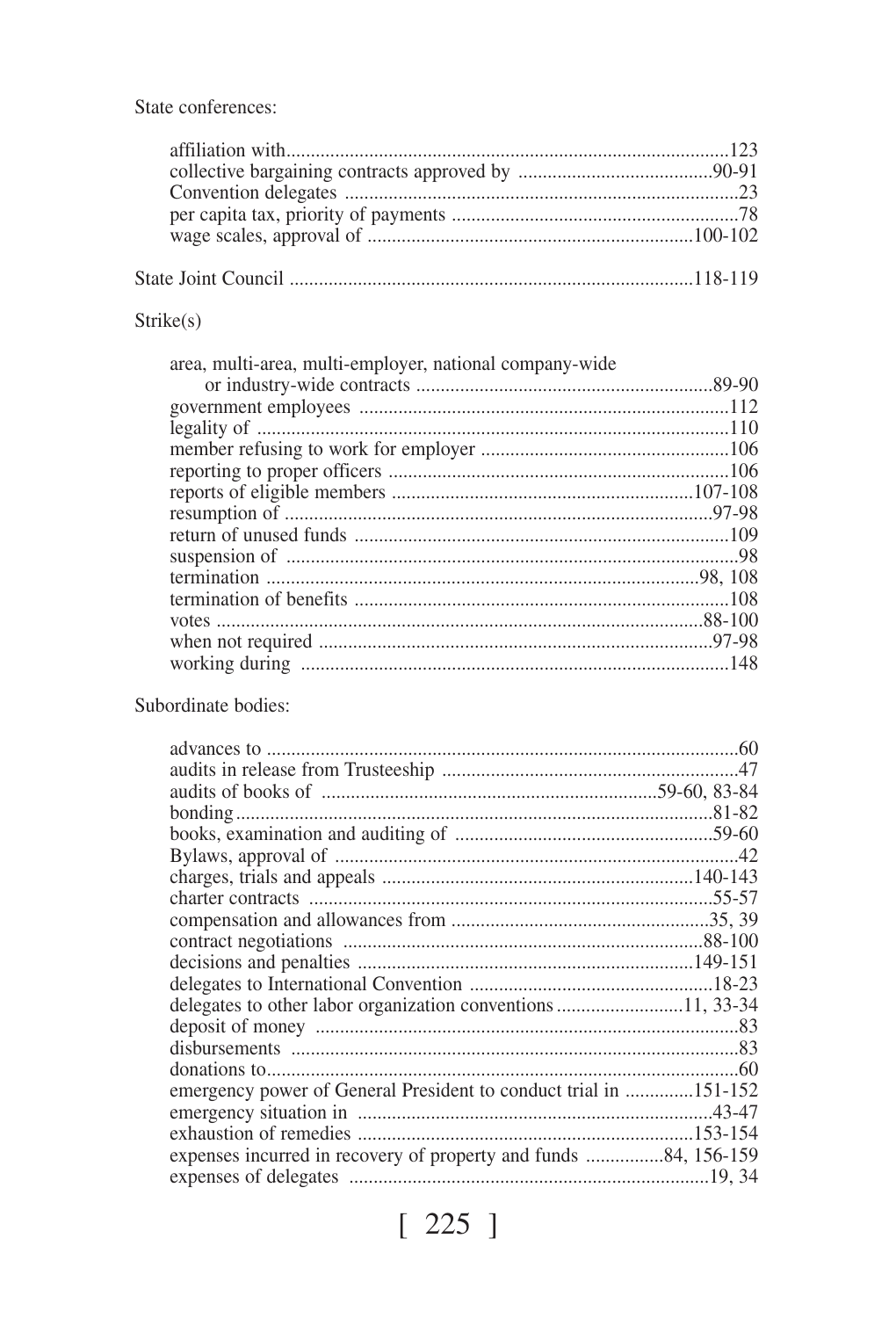Subordinate bodies (Continued)

| General President's authority to settle disputes in 40-41 |  |
|-----------------------------------------------------------|--|
|                                                           |  |
|                                                           |  |
|                                                           |  |
|                                                           |  |
|                                                           |  |
|                                                           |  |
|                                                           |  |
|                                                           |  |
|                                                           |  |
|                                                           |  |
| return of funds, books and property upon revocation       |  |
|                                                           |  |
|                                                           |  |
|                                                           |  |
|                                                           |  |
|                                                           |  |
|                                                           |  |
|                                                           |  |
|                                                           |  |
|                                                           |  |
|                                                           |  |
|                                                           |  |
|                                                           |  |
|                                                           |  |
|                                                           |  |
| Surety bonds. See Bonds bonding                           |  |
|                                                           |  |
| Suspension:                                               |  |

### $\mathbf T$

Tax (per capita):

# $[226]$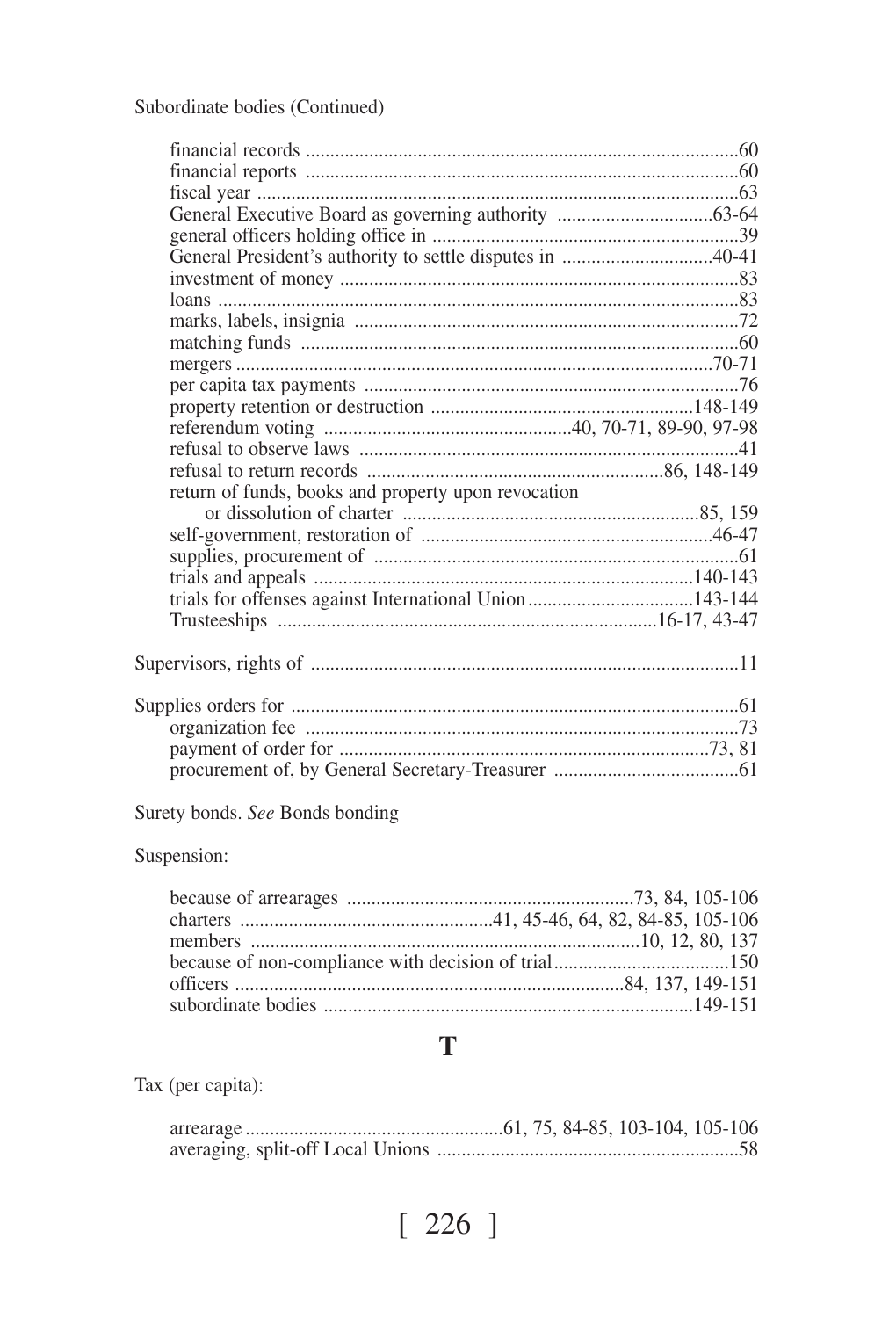Tax (per capita) (Continued)

### Teamsters Canada:

| Tellers. See International Tellers                       |  |
|----------------------------------------------------------|--|
|                                                          |  |
|                                                          |  |
|                                                          |  |
|                                                          |  |
| Tie:                                                     |  |
|                                                          |  |
|                                                          |  |
|                                                          |  |
|                                                          |  |
| <b>Trade Divisions:</b>                                  |  |
| in area, multi-area, multi-state, national, company-wide |  |
|                                                          |  |
|                                                          |  |

# $[227]$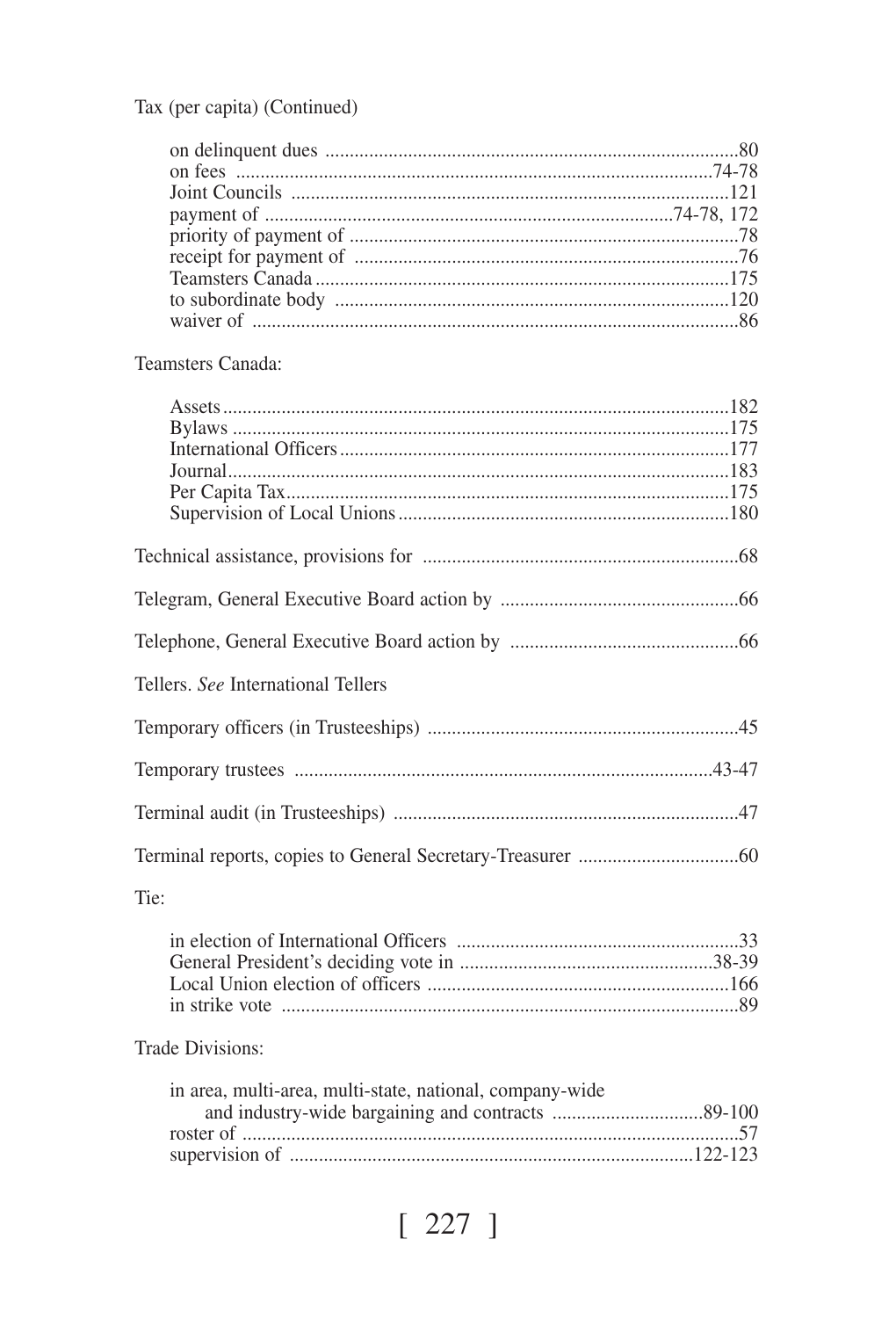Transfer cards:

| employment within jurisdiction of sister Local Union 129-130 |  |
|--------------------------------------------------------------|--|
|                                                              |  |
|                                                              |  |
|                                                              |  |

Transfer(s) of member(s):

Travel provisions, General President and General Secretary-Treasurer............38

Treasurer. *See* Secretary-Treasurer

Trials:

| and appeals of Local Unions, other subordinate         |  |
|--------------------------------------------------------|--|
|                                                        |  |
|                                                        |  |
|                                                        |  |
|                                                        |  |
| emergency power in General President to conduct151-152 |  |
|                                                        |  |
| and hearings, decisions made within 60 days 46-47, 139 |  |
|                                                        |  |
|                                                        |  |
|                                                        |  |
|                                                        |  |
|                                                        |  |
|                                                        |  |
|                                                        |  |
|                                                        |  |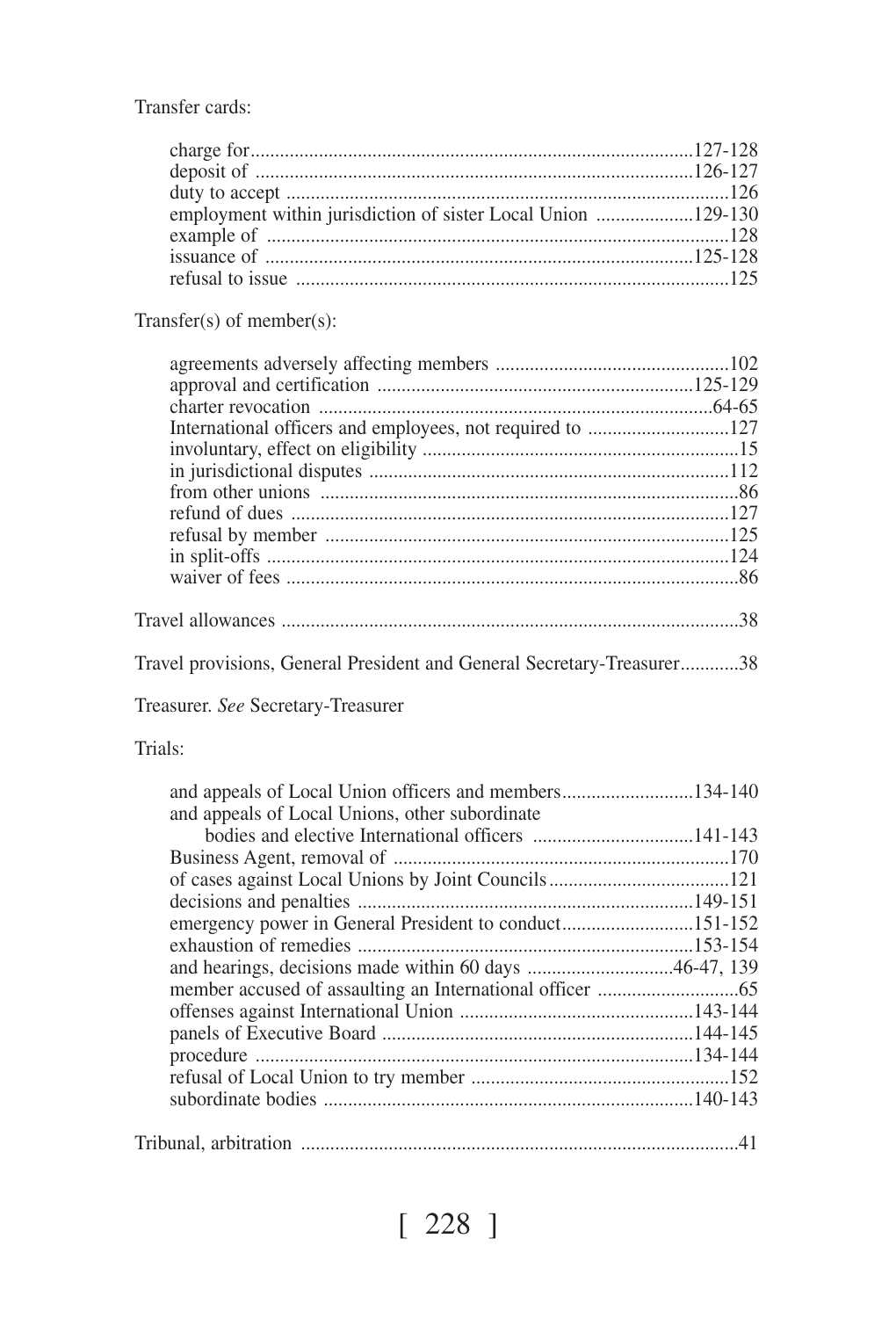Trustee(s) (International):

#### Trustee(s) (Local Union):

### Trusteed Local Union:

| Trusteed subordinate body, and funds, books, property43-47 |  |  |  |  |
|------------------------------------------------------------|--|--|--|--|
|------------------------------------------------------------|--|--|--|--|

Trusteeship(s) (Local Unions and subordinate bodies):

### $\mathbf U$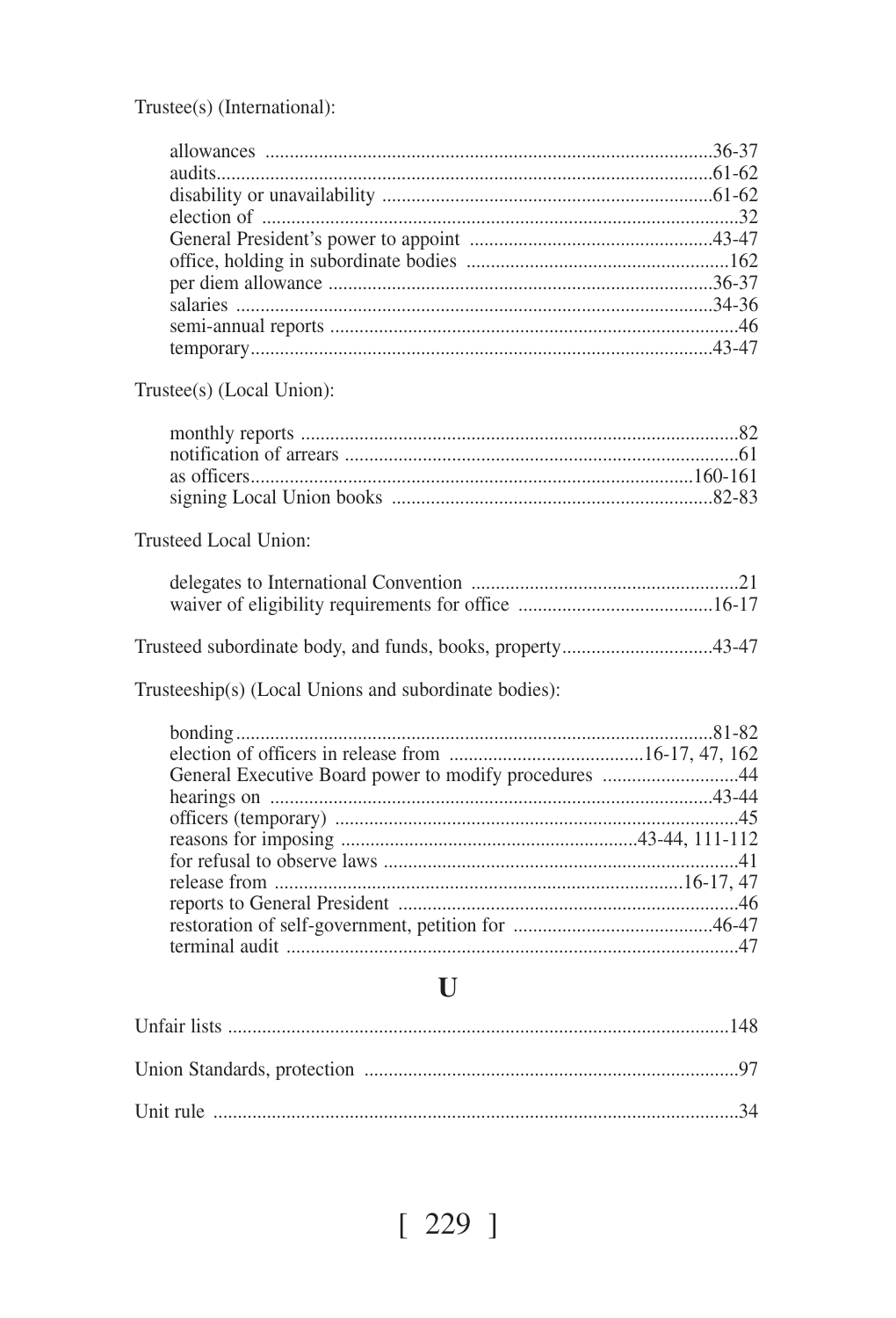| United States v. International |                                            |  |
|--------------------------------|--------------------------------------------|--|
|                                | U.S. Department of Labor (1997) 23, 33, 35 |  |

### $\overline{\mathbf{V}}$

#### Vacancies:

### Vice-Presidents (International):

### Vote(s), voting: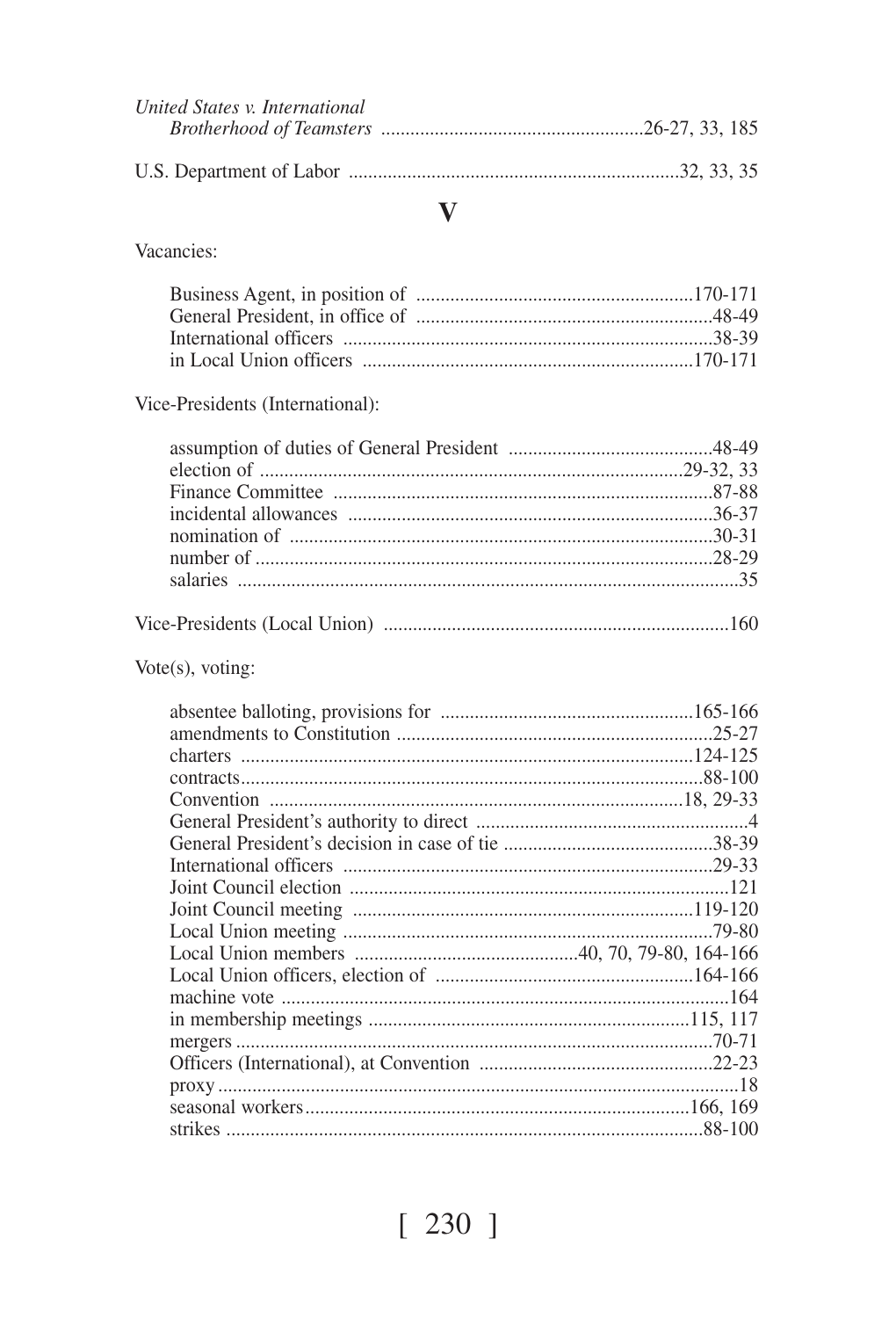Vote(s), voting (Continued)

| See also Referendum vote |  |
|--------------------------|--|

### W

### Wage scales:

#### Waiver

### Withdrawal card (honorable):